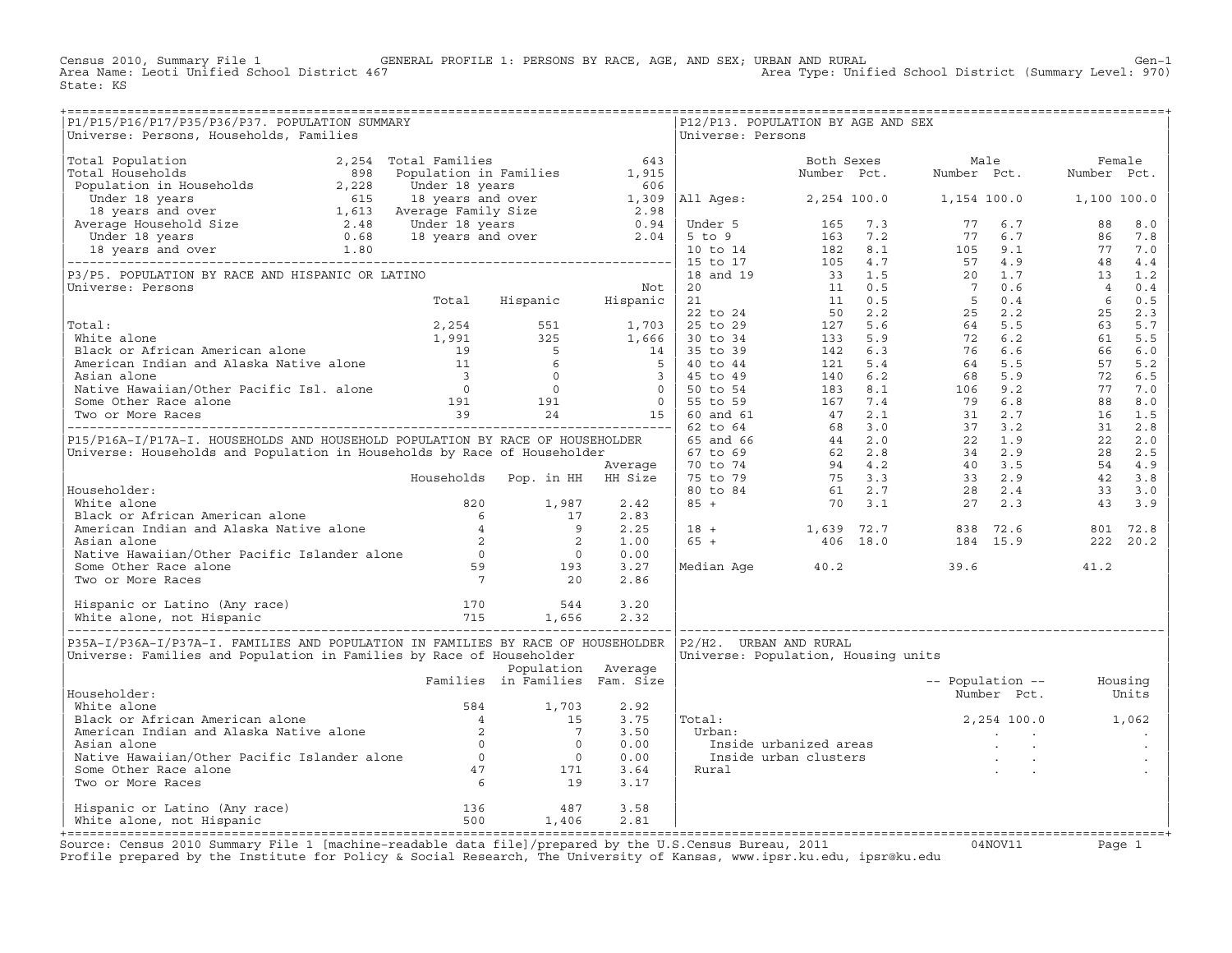Census 2010, Summary File 1 GENERAL PROFILE 2: HOUSEHOLDS & FAMILIES BY TYPE; HOUSEHOLD RELATIONSHIP BY AGE GEN<br>Area Name: Leoti Unified School District 467 Area Type: Unified School District (Summary Level: 970) State: KS

| P38/P39. FAMILY TYPE BY PRESENCE AND AGE OF OWN                                                                                                                                                                                                  |                            | P20. HOUSEHOLDS BY PRESENCE OF PEOPLE UNDER 18 BY                                                                                                                                                                                                  |                         |              | P31. RELATIONSHIP BY HOUSEHOLD TYPE                                                      |                                       |                            |
|--------------------------------------------------------------------------------------------------------------------------------------------------------------------------------------------------------------------------------------------------|----------------------------|----------------------------------------------------------------------------------------------------------------------------------------------------------------------------------------------------------------------------------------------------|-------------------------|--------------|------------------------------------------------------------------------------------------|---------------------------------------|----------------------------|
| AND RELATED CHILDREN (*)                                                                                                                                                                                                                         |                            | HOUSEHOLD TYPE BY AGE OF PEOPLE UNDER 18 (*)                                                                                                                                                                                                       |                         |              |                                                                                          | FOR THE POPULATION UNDER 18 (*)       |                            |
| Universe: Families                                                                                                                                                                                                                               |                            | Universe: Households                                                                                                                                                                                                                               |                         |              | Universe: Persons under 18                                                               |                                       |                            |
|                                                                                                                                                                                                                                                  | Presence Presence          |                                                                                                                                                                                                                                                    |                         |              |                                                                                          |                                       |                            |
|                                                                                                                                                                                                                                                  | of Own of Related   Total: |                                                                                                                                                                                                                                                    |                         |              | 898 Total:                                                                               |                                       | 615                        |
|                                                                                                                                                                                                                                                  | Children Children          | Households with one or more people                                                                                                                                                                                                                 |                         |              | In households:                                                                           |                                       | 615                        |
|                                                                                                                                                                                                                                                  |                            |                                                                                                                                                                                                                                                    |                         |              | Householder or spouse<br>Related child:                                                  |                                       | $\overline{\phantom{0}}^2$ |
| Total Families:                                                                                                                                                                                                                                  |                            |                                                                                                                                                                                                                                                    |                         |              |                                                                                          |                                       | 605                        |
|                                                                                                                                                                                                                                                  |                            |                                                                                                                                                                                                                                                    |                         |              | Own child:                                                                               |                                       | 568                        |
|                                                                                                                                                                                                                                                  |                            |                                                                                                                                                                                                                                                    |                         |              | In husband-wife families<br>In other families,<br>no spouse present:<br>Male householder | In husband-wife families              | 453                        |
|                                                                                                                                                                                                                                                  |                            |                                                                                                                                                                                                                                                    |                         |              |                                                                                          |                                       |                            |
|                                                                                                                                                                                                                                                  |                            |                                                                                                                                                                                                                                                    |                         |              |                                                                                          |                                       | 115                        |
|                                                                                                                                                                                                                                                  |                            |                                                                                                                                                                                                                                                    |                         |              |                                                                                          |                                       | 33                         |
| Total Families: 643<br>Husband-wife families: 549<br>Children under 18: 549<br>Under 6 only 32<br>Under 6 and 6 to 17<br>6 6 6 17 years only 114<br>119<br>No children under 18<br>342<br>232<br>329                                             |                            | Nouseholds with one or more people<br>under 18:<br>Tamily households:<br>Husband-wife families:<br>Under 6 years only<br>Under 6 years and 6 to 17 years<br>65<br>6 to 17 years and 6 to 17 years<br>65<br>6 to 17 years only<br>Male householder: |                         |              |                                                                                          | Female householder                    | 82                         |
|                                                                                                                                                                                                                                                  |                            |                                                                                                                                                                                                                                                    |                         |              | Other relatives:                                                                         |                                       | 37                         |
|                                                                                                                                                                                                                                                  |                            |                                                                                                                                                                                                                                                    |                         |              | Grandchild<br>Other relatives                                                            |                                       | 31<br>6                    |
|                                                                                                                                                                                                                                                  |                            |                                                                                                                                                                                                                                                    |                         |              | Nonrelatives                                                                             |                                       | 8                          |
|                                                                                                                                                                                                                                                  |                            |                                                                                                                                                                                                                                                    |                         |              |                                                                                          |                                       |                            |
|                                                                                                                                                                                                                                                  |                            |                                                                                                                                                                                                                                                    |                         |              |                                                                                          |                                       | $\mathsf 0$                |
|                                                                                                                                                                                                                                                  |                            |                                                                                                                                                                                                                                                    |                         |              | In group quarters<br>Institutional<br>Institutional                                      |                                       | $\circ$                    |
|                                                                                                                                                                                                                                                  |                            |                                                                                                                                                                                                                                                    |                         |              | Noninstitutional                                                                         |                                       | $\circ$                    |
|                                                                                                                                                                                                                                                  |                            | Male householder:                                                                                                                                                                                                                                  |                         |              |                                                                                          |                                       |                            |
|                                                                                                                                                                                                                                                  |                            |                                                                                                                                                                                                                                                    |                         | $\mathbf{1}$ |                                                                                          |                                       |                            |
|                                                                                                                                                                                                                                                  |                            |                                                                                                                                                                                                                                                    |                         | $\Omega$     |                                                                                          |                                       |                            |
|                                                                                                                                                                                                                                                  |                            |                                                                                                                                                                                                                                                    | $\overline{1}$          |              | * Responses of "same-sex spouse" were                                                    |                                       |                            |
|                                                                                                                                                                                                                                                  |                            |                                                                                                                                                                                                                                                    | $\sim$ 1                |              | edited during processing to "unmarried                                                   |                                       |                            |
|                                                                                                                                                                                                                                                  |                            |                                                                                                                                                                                                                                                    | $\overline{\mathbf{1}}$ |              | partner".                                                                                |                                       |                            |
|                                                                                                                                                                                                                                                  |                            | Under 6 years only<br>Under 6 years and 6 to 17 years<br>6 to 17 years only<br>Female householder:<br>Under 6 years only<br>Under 6 years and 6 to 17 cm<br>Under 6 years only<br>Under 6 years and 6 to 17 years                                  | $\overline{0}$          |              |                                                                                          |                                       |                            |
|                                                                                                                                                                                                                                                  |                            | 6 to 17 years only                                                                                                                                                                                                                                 | $\overline{0}$          |              |                                                                                          |                                       |                            |
|                                                                                                                                                                                                                                                  |                            | Bould your complement of the south of the series of the series of the series of the series of the series of the series of the series of the series of the series of the series of the series of the series of the series of th                     |                         |              | P41. AGE OF GRANDCHILDREN UNDER 18 YEARS                                                 |                                       |                            |
| P19. HOUSEHOLD SIZE, HOUSEHOLD TYPE, AND PRESENCE                                                                                                                                                                                                |                            |                                                                                                                                                                                                                                                    |                         |              |                                                                                          | LIVING WITH A GRANDPARENT HOUSEHOLDER |                            |
| OF OWN CHILDREN (*)                                                                                                                                                                                                                              |                            |                                                                                                                                                                                                                                                    |                         |              |                                                                                          |                                       |                            |
| Universe: Households                                                                                                                                                                                                                             |                            |                                                                                                                                                                                                                                                    |                         |              |                                                                                          | with a grandparent householder        |                            |
|                                                                                                                                                                                                                                                  |                            | amily nonconcolor state<br>Busband-wife families: 328<br>Other families, no spouse present: 35                                                                                                                                                     |                         |              |                                                                                          |                                       |                            |
| Total:                                                                                                                                                                                                                                           | 898                        | Male householder                                                                                                                                                                                                                                   |                         |              | $14$ Total:                                                                              |                                       | 31                         |
| 1-person households:                                                                                                                                                                                                                             | 232                        |                                                                                                                                                                                                                                                    |                         |              | Under 3 years                                                                            |                                       | 6                          |
| Male householder                                                                                                                                                                                                                                 | 130                        |                                                                                                                                                                                                                                                    |                         |              | 3 and 4 years                                                                            |                                       | 5                          |
| Female householder                                                                                                                                                                                                                               | 102                        |                                                                                                                                                                                                                                                    |                         |              | 5 years                                                                                  |                                       | $\overline{1}$             |
|                                                                                                                                                                                                                                                  |                            |                                                                                                                                                                                                                                                    |                         |              | 6 to 11 years                                                                            |                                       | 13                         |
| 2-or-more-person households:                                                                                                                                                                                                                     | 666                        | Female householder<br>Monfamily householder<br>Male householder<br>Female householder<br>Female householder<br>106                                                                                                                                 |                         |              | 12 to 17 years                                                                           |                                       | $6\overline{6}$            |
| Family households:                                                                                                                                                                                                                               | 643                        |                                                                                                                                                                                                                                                    |                         |              |                                                                                          |                                       |                            |
|                                                                                                                                                                                                                                                  | 549                        |                                                                                                                                                                                                                                                    |                         |              |                                                                                          |                                       |                            |
|                                                                                                                                                                                                                                                  |                            | 207 $ P40.$ OWN CHILDREN UNDER 18 YEARS BY FAMILY TYPE AND AGE $(*)$                                                                                                                                                                               |                         |              |                                                                                          |                                       |                            |
| :<br>Rusband-wife families:<br>With own children under 18<br>No own children under 18<br>Other families, no spouse present:<br>Nother families, no spouse present:                                                                               |                            | 342   Universe: Own Children Under 18 Years                                                                                                                                                                                                        |                         |              |                                                                                          |                                       |                            |
|                                                                                                                                                                                                                                                  | 94                         |                                                                                                                                                                                                                                                    |                         |              | In Male                                                                                  | In Female                             |                            |
| Male householder:                                                                                                                                                                                                                                | 38                         |                                                                                                                                                                                                                                                    |                         |              | In Husband Pct. Householder Pct.                                                         | Householder Pct.                      |                            |
|                                                                                                                                                                                                                                                  |                            |                                                                                                                                                                                                                                                    |                         |              |                                                                                          |                                       |                            |
|                                                                                                                                                                                                                                                  |                            |                                                                                                                                                                                                                                                    |                         |              |                                                                                          |                                       |                            |
|                                                                                                                                                                                                                                                  |                            |                                                                                                                                                                                                                                                    |                         |              |                                                                                          |                                       |                            |
|                                                                                                                                                                                                                                                  |                            |                                                                                                                                                                                                                                                    |                         |              |                                                                                          |                                       |                            |
|                                                                                                                                                                                                                                                  |                            |                                                                                                                                                                                                                                                    |                         |              |                                                                                          |                                       |                            |
|                                                                                                                                                                                                                                                  |                            |                                                                                                                                                                                                                                                    |                         |              |                                                                                          |                                       |                            |
|                                                                                                                                                                                                                                                  |                            |                                                                                                                                                                                                                                                    |                         |              |                                                                                          |                                       |                            |
|                                                                                                                                                                                                                                                  |                            |                                                                                                                                                                                                                                                    |                         |              |                                                                                          |                                       |                            |
| Mich ouseholder:<br>Mich own children under 18<br>No own children under 18<br>No own children under 18<br>No own children under 18<br>Pemale householder:<br>Mich own children under 18<br>Pemale households:<br>Mich own children under 18<br>2 |                            |                                                                                                                                                                                                                                                    |                         |              |                                                                                          |                                       |                            |
|                                                                                                                                                                                                                                                  |                            |                                                                                                                                                                                                                                                    |                         |              |                                                                                          |                                       |                            |

+===================================================================================================================================================+Source: Census 2010 Summary File 1 [machine−readable data file]/prepared by the U.S.Census Bureau, 2011 04NOV11 Page 2 Profile prepared by the Institute for Policy & Social Research, The University of Kansas, www.ipsr.ku.edu, ipsr@ku.edu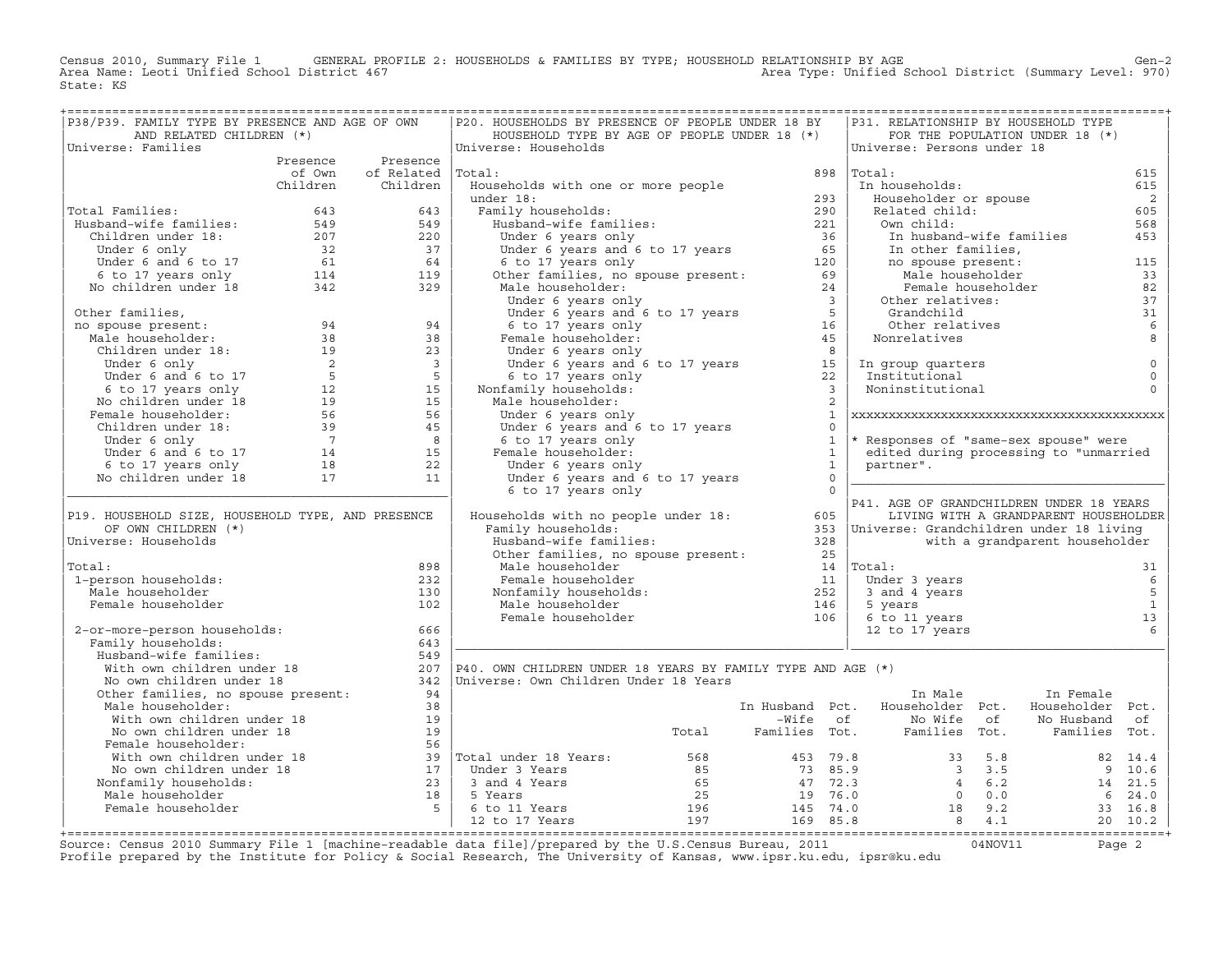Census 2010, Summary File 1 GENERAL PROFILE 3: POPULATION UNDER 20; RELATIONSHIP BY AGE (UNDER 18) Gen−3<br>Area Name: Leoti Unified School District 467 Area Type: Unified School District (Summary Level: 970) Area Type: Unified School District (Summary Level: 970) State: KS

| P14. SEX BY AGE FOR THE POPULATION UNDER 20 YEARS |            |           |           |           |                |           | P21. HOUSEHOLDS BY AGE OF HOUSEHOLDER BY HOUSEHOLD TYPE BY PRESENCE OF      |            |          |                         |
|---------------------------------------------------|------------|-----------|-----------|-----------|----------------|-----------|-----------------------------------------------------------------------------|------------|----------|-------------------------|
| Universe: Population Under 20 Years               |            |           |           |           |                |           | RELATED CHILDREN (*)                                                        |            |          |                         |
|                                                   |            |           |           |           |                |           | Universe: Households                                                        |            |          |                         |
|                                                   | Total Pct. |           | Male Pct. |           | Female Pct.    |           |                                                                             | Total      |          | Householder Householder |
|                                                   |            |           |           |           |                |           |                                                                             | Households | 15 to 64 | 65 and Over             |
| Total:                                            |            | 648 100.0 |           | 336 100.0 |                | 312 100.0 |                                                                             |            |          |                         |
| Under 1                                           | 27         | 4.2       | 15        | 4.5       | 12             | 3.8       | Total:                                                                      | 898        | 640      | 258                     |
| 1 year                                            | 30         | 4.6       | 14        | 4.2       | 16             | 5.1       | Family households:                                                          | 643        | 494      | 149                     |
| 2 years                                           | 37         | 5.7       | 11        | 3.3       | 26             | 8.3       | Husband-wife families:                                                      | 549        | 414      | 135                     |
| 3 years                                           | 29         | 4.5       | 19        | 5.7       | 10             | 3.2       | With related children under 18                                              | 220        | 212      |                         |
| 4 years                                           | 42         | 6.5       | 18        | 5.4       | 24             | 7.7       | No related children under 18                                                | 329        | 202      | 127                     |
| 5 years                                           | 26         | 4.0       | 12        | 3.6       | 14             | 4.5       | Other families, no spouse present:                                          | 94         | 80       | 14                      |
| 6 years                                           | 40         | 6.2       | 17        | 5.1       | 23             | 7.4       | Male householder:                                                           | 38         | 34       |                         |
| 7 years                                           | 40         | 6.2       | 23        | 6.8       | 17             | 5.4       | With related children under 18                                              | 23         | 22       |                         |
| 8 years                                           | 23         | 3.5       | 10        | 3.0       | 13             | 4.2       | No related children under 18                                                | 15         | 12       |                         |
| 9 years                                           | 34         | 5.2       | 15        | 4.5       | 19             | 6.1       | Female householder:                                                         | 56         | 46       | 10                      |
| 10 years                                          | 40         | 6.2       | 22        | 6.5       | 18             | 5.8       | With related children under 18                                              | 45         | 40       |                         |
| 11 years                                          | 33         | 5.1       | 17        | 5.1       | 16             | 5.1       | No related children under 18                                                | 11         |          |                         |
| 12 years                                          | 35         | 5.4       | 21        | 6.3       | 14             | 4.5       |                                                                             |            |          |                         |
| 13 years                                          | 31         | 4.8       | 20        | 6.0       | 11             | 3.5       | Nonfamily households:                                                       | 255        | 146      | 109                     |
| 14 years                                          | 43         | 6.6       | 25        | 7.4       | 18             | 5.8       | Householder living alone                                                    | 232        | 126      | 106                     |
| 15 years                                          | 31         | 4.8       | 15        | 4.5       | 16             | 5.1       | Householder not living alone                                                | 23         | 20       |                         |
| 16 years                                          | 30         | 4.6       | 20        | 6.0       | 10             | 3.2       |                                                                             |            |          |                         |
| 17 years                                          | 44         | 6.8       | 22        | 6.5       | 22             | 7.1       | * Same-sex couple households are included in the family households category |            |          |                         |
| 18 years                                          | 24         | 3.7       | 15        | 4.5       | 9              | 2.9       | if there is at least one additional person related to the householder       |            |          |                         |
| 19 years                                          | 9          | 1.4       |           | 1.5       | $\overline{4}$ | 1.3       | by birth or adoption. Same-sex couple households with no relatives of the   |            |          |                         |
|                                                   |            |           |           |           |                |           | householder present are tabulated in nonfamily households. Responses of     |            |          |                         |
|                                                   |            |           |           |           |                |           | "same-sex spouse" were edited during processing to "unmarried partner."     |            |          |                         |

| P32. RELATIONSHIP BY AGE FOR THE POPULATION UNDER 18 YEARS (\*\*) | Universe: Population Under 18 Years

|                   |       |                              |             | -----Related Child----- |           | --------------In Households------------------- |           |                   | ----------Group Ouarters--------- |
|-------------------|-------|------------------------------|-------------|-------------------------|-----------|------------------------------------------------|-----------|-------------------|-----------------------------------|
|                   |       | Excluding Householder/Spouse | Householder |                         | Other     |                                                |           |                   | Institution- Noninstitution-      |
|                   |       | Total In Households          | or Spouse   | Own Child               | Relatives | Nonrelatives                                   |           | Total alized Pop. | alized Pop.                       |
|                   |       |                              |             |                         |           |                                                |           |                   |                                   |
| Under 18:         | 613   | 613                          |             | 568                     | 37        |                                                |           |                   |                                   |
| Under 3           | 94    | 94                           |             | 85                      |           |                                                |           |                   |                                   |
| 3 and 4 years     | 71    | 71                           |             | 65                      |           |                                                |           |                   |                                   |
| 5 years           | 26    | 26                           |             | 25                      |           |                                                |           |                   |                                   |
| 6 to 11 years     | 210   | 210                          |             | 196                     | 13        |                                                |           |                   |                                   |
| 12 and 13 years   | 66    | 66                           |             | 64                      |           |                                                |           |                   |                                   |
| 14 years          | 43    | 43                           |             | 40                      |           |                                                |           |                   |                                   |
| 15 to 17 years    | 103   | 103                          |             | 93                      |           |                                                |           |                   |                                   |
| % Under 3         | 15.3% | 15.3%                        |             | 15.0%                   | 21.6%     | 12.5%                                          |           | . 응               | . そ                               |
| % 3 and 4 years   | 11.6% | 11.6%                        |             | 11.4%                   | 13.5%     | 12.5%                                          | $. \circ$ |                   | . 응                               |
| % 5 years         | 4.2%  | 4.2%                         |             | 4.4%                    | 2.7%      | 0.0%                                           | . 응       | . 응               |                                   |
| % 6 to 11 years   | 34.3% | 34.3%                        |             | 34.5%                   | 35.1%     | 12.5%                                          | . 응       | . 응               |                                   |
| % 12 and 13 years | 10.8% | 10.8%                        |             | 11.3%                   | 5.4%      | 0.0%                                           | .  응      |                   | . 응                               |
| % 14 years        | 7.0%  | $7.0\%$                      |             | 7.0%                    | 5.4%      | 12.5%                                          | . 응       |                   | . 응                               |
| % 15 to 17 years  | 16.8% | 16.8%                        |             | 16.4%                   | 16.2%     | 50.0%                                          | .  응      |                   |                                   |
|                   |       |                              |             |                         |           |                                                |           |                   |                                   |

|\_\_\_\_\_\_\_\_\_\_\_\_\_\_\_\_\_\_\_\_\_\_\_\_\_\_\_\_\_\_\_\_\_\_\_\_\_\_\_\_\_\_\_\_\_\_\_\_\_\_\_\_\_\_\_\_\_\_\_\_\_\_\_\_\_\_\_\_\_\_\_\_\_\_\_\_\_\_\_\_\_\_\_\_\_\_\_\_\_\_\_\_\_\_\_\_\_\_\_\_\_\_\_\_\_\_\_\_\_\_\_\_\_\_\_\_\_\_\_\_\_\_\_\_\_\_\_\_\_\_\_\_\_\_\_\_\_\_\_\_\_\_\_\_\_\_\_| | |

|\*\* "Spouse" represents spouse of the householder. It does not reflect all spouses in a household. Responses of "same−sex spouse" were edited during| processing to "unmarried partner." Nonrelatives include any household member not related to the householder. This includes unmarried partners. +===================================================================================================================================================+ Source: Census 2010 Summary File 1 [machine−readable data file]/prepared by the U.S.Census Bureau, 2011 04NOV11 Page 3 Profile prepared by the Institute for Policy & Social Research, The University of Kansas, www.ipsr.ku.edu, ipsr@ku.edu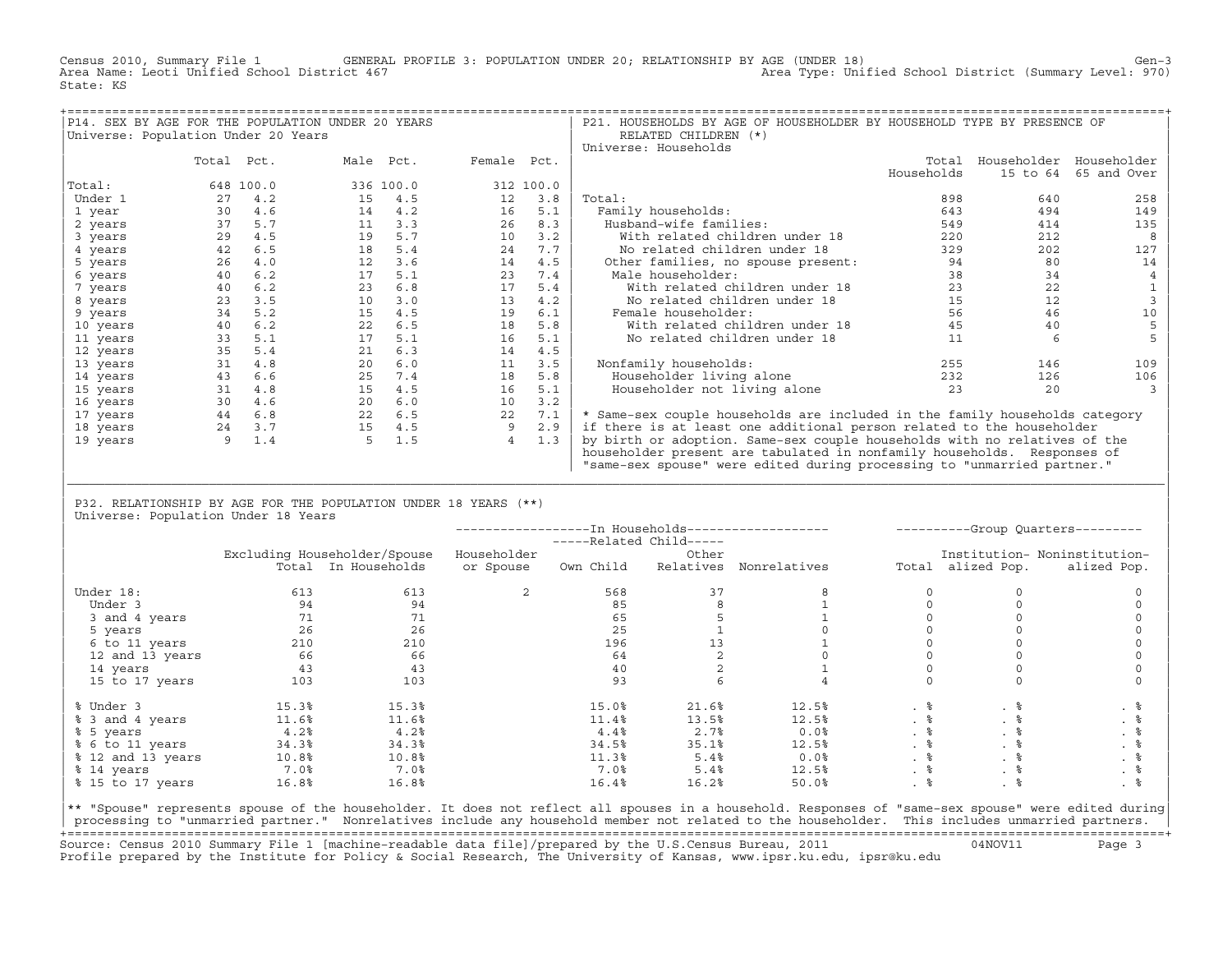Census 2010, Summary File 1 GENERAL PROFILE 4: HOUSEHOLDS & FAMILIES BY TYPE, SIZE, AND AGE OF HOUSEHOLD MEMBERS<br>Area Name: Leoti Unified School District 467 (Summary Level: 970) Area Type: Unified School District (Summar State: KS

+===================================================================================================================================================+

| P29/P34. RELATIONSHIP BY HOUSEHOLD TYPE (*)<br>Universe: Persons        |                |                         | P28/H13. HOUSEHOLD SIZE BY HOUSEHOLD TYPE (*)<br>Universe: Households                                                  |                        |         |                                                           |           |              |        |
|-------------------------------------------------------------------------|----------------|-------------------------|------------------------------------------------------------------------------------------------------------------------|------------------------|---------|-----------------------------------------------------------|-----------|--------------|--------|
|                                                                         | Total          | 65 and Over             |                                                                                                                        | Total                  |         | Family                                                    |           | Nonfamily    |        |
|                                                                         |                |                         |                                                                                                                        | Households             | Pct.    | Households                                                | Pct.      | Households   | Pct.   |
| Population in households:                                               | 2,228          | 384                     |                                                                                                                        |                        |         |                                                           |           |              |        |
| In family households:                                                   | 1,945          | 275                     | Total:                                                                                                                 | 898                    | 100.0   |                                                           | 643 100.0 | 255          | 100.0  |
| Householder:                                                            | 643            | 149                     | 1-person                                                                                                               | 232                    | 25.8    | N/A                                                       |           | 232          | 91.0   |
| Male                                                                    | 533            | 130                     | 2-person                                                                                                               | 353                    | 39.3    | 335                                                       | 52.1      | 18           | 7.1    |
| Female                                                                  | 110            | 19                      | 3-person                                                                                                               | 119                    | 13.3    | 114                                                       | 17.7      | 5            | 2.0    |
| Spouse                                                                  | 549            | 119                     | 4-person                                                                                                               | 93                     | 10.4    | 93                                                        | 14.5      | $\Omega$     | 0.0    |
| Parent                                                                  | $\overline{7}$ | $\mathbf{1}$            | 5-person                                                                                                               | 64                     | 7.1     | 64                                                        | 10.0      | $\Omega$     | 0.0    |
| Parent-in-law                                                           | $\overline{3}$ | 2                       | 6-person                                                                                                               | 26                     | 2.9     | 26                                                        | 4.0       | $\circ$      | 0.0    |
| Biological child                                                        | 601            |                         | 7-or-more person                                                                                                       | 11                     | 1.2     | 11                                                        | 1.7       | $\Omega$     | 0.0    |
| Adopted child                                                           | 13             |                         |                                                                                                                        |                        |         |                                                           |           |              |        |
| Stepchild                                                               | 40             |                         |                                                                                                                        |                        |         |                                                           |           |              |        |
| Grandchild                                                              | 33             |                         | P24/P25/P26. HOUSEHOLDS BY PRESENCE OF PEOPLE (60/65/75) YEARS AND OVER, HOUSEHOLD SIZE                                |                        |         |                                                           |           |              |        |
| Brother or sister                                                       | 12             |                         | AND HOUSEHOLD TYPE (*)                                                                                                 |                        |         |                                                           |           |              |        |
| Son-in-law/daughter-in-law                                              | $\overline{2}$ |                         | Universe: Households (Total: 898)                                                                                      |                        |         |                                                           |           |              |        |
| Other relatives                                                         | 12             | $\overline{4}$          |                                                                                                                        |                        | Pct.    |                                                           | Pct.      |              | Pct.   |
| Nonrelatives                                                            | 30             | $\Omega$                |                                                                                                                        |                        | of      |                                                           | of        |              | οf     |
|                                                                         |                |                         |                                                                                                                        | 60+ Years Total        |         | 65+ Years Total                                           |           | 75+ Years    | Total  |
| In nonfamily households:                                                | 283            | 109                     | Households with one or more                                                                                            |                        |         |                                                           |           |              |        |
| Male householder:                                                       | 148            | 33                      | people $60/65/75$ years & over:                                                                                        | 339                    | 37.8    | 271                                                       | 30.2      | 144          | 16.0   |
| Living alone                                                            | 130            | 30                      | 1-person households                                                                                                    | 122                    |         | 106                                                       |           | 64           |        |
| Not living alone                                                        | 18             | $\overline{\mathbf{3}}$ | 2-or-more person households:                                                                                           | 217                    |         | 165                                                       |           | 80           |        |
| Female householder:                                                     | 107            | 76                      | Family households                                                                                                      | 213                    |         | 162                                                       |           | 79           |        |
| Living alone                                                            | 102            | 76                      | Nonfamily households                                                                                                   | $\overline{4}$         |         | $\overline{3}$                                            |           | $\mathbf{1}$ |        |
| Not living alone                                                        | 5              | $\mathbf 0$             |                                                                                                                        |                        |         |                                                           |           |              |        |
| Nonrelatives                                                            | 28             | $\Omega$                | Households with no people                                                                                              |                        |         |                                                           |           |              |        |
|                                                                         |                |                         | $60/65/75$ years & over:                                                                                               | 559                    | 62.2    | 627                                                       | 69.8      | 754          | 84.0   |
| Pop. in group quarters:                                                 | 26             | 22                      | 1-person households                                                                                                    | 110                    |         | 126                                                       |           | 168          |        |
| Institutional                                                           | 26             | 22                      | 2-or-more person households:                                                                                           | 449                    |         | 501                                                       |           | 586          |        |
| Noninstitutional                                                        | $\Omega$       | $\Omega$                | Family households                                                                                                      | 430                    |         | 481                                                       |           | 564          |        |
|                                                                         |                |                         | Nonfamily households                                                                                                   | 19                     |         | 20                                                        |           | 22           |        |
|                                                                         |                |                         |                                                                                                                        |                        |         |                                                           |           |              |        |
| P22. HOUSEHOLD TYPE BY AGE OF HOUSEHOLDER (*)<br>Universe: Households   |                |                         | P23. HOUSEHOLDS BY PRESENCE OF PEOPLE 60 YEARS<br>AND OVER BY HOUSEHOLD TYPE (*)<br>Universe: Households               |                        |         | P27. PRESENCE OF NONRELATIVES (*)<br>Universe: Households |           |              |        |
|                                                                         | Family         | Nonfamily               | With One or                                                                                                            |                        | With No | Total:                                                    |           |              | 898    |
| Householder Age:                                                        | Households     | Households              | More People                                                                                                            |                        | People  | Households with one or                                    |           |              |        |
|                                                                         |                |                         |                                                                                                                        | 60+ Years<br>60+ Years |         | more nonrelatives                                         |           |              | 49     |
| 15 to 24                                                                | 14             | 12                      |                                                                                                                        |                        |         | Households with no                                        |           |              |        |
| 25 to 34                                                                | 102            | 36                      | Total:                                                                                                                 | 339                    | 559     | nonrelatives                                              |           |              | 849    |
| 35 to 44                                                                | 118            | 20                      | Family households:                                                                                                     | 213                    | 430     |                                                           |           |              |        |
| 45 to 54                                                                | 139            | 43                      | Husband-wife families                                                                                                  | 191                    | 358     |                                                           |           |              |        |
| 55 to 59                                                                | 69             | 18                      | Other families,                                                                                                        |                        |         |                                                           |           |              |        |
| 60 to 64                                                                | 52             | 17                      | no spouse present:                                                                                                     | 22                     | 72      | PCT14. PRESENCE OF MULTIGENERATIONAL                      |           |              |        |
| 65 to 74                                                                | 83             | 44                      | Male householder                                                                                                       | 9                      | 29      | HOUSEHOLDS                                                |           |              |        |
| 75 to 84                                                                | 49             | 40                      | Female householder                                                                                                     | 13                     | 43      | Universe: Households                                      |           |              |        |
| $85 +$                                                                  | 17             | 25                      | Nonfamily households                                                                                                   | 126                    | 129     |                                                           |           |              |        |
|                                                                         |                |                         |                                                                                                                        |                        |         | Total:                                                    |           |              | 898    |
|                                                                         |                |                         | * Same-sex couple households are included in the family households category if there is at least one                   |                        |         | Household has three                                       |           |              |        |
|                                                                         |                |                         | additional person related to the householder by birth or adoption. Same-sex couple couple households                   |                        |         | or more generations                                       |           |              | 20     |
|                                                                         |                |                         | with no relatives of the householder present are tabulated in nonfamily households. Responses of                       |                        |         | Household does not have                                   |           |              |        |
| "same-sex spouse" were edited during processing to "unmarried partner." |                |                         |                                                                                                                        |                        |         | three or more generations                                 |           |              | 878    |
|                                                                         |                |                         |                                                                                                                        |                        |         |                                                           |           |              |        |
|                                                                         |                |                         | Source: Census 2010 Summary File 1 [machine-readable data file]/prepared by the U.S.Census Bureau, 2011                |                        |         |                                                           | 04NOV11   |              | Page 4 |
|                                                                         |                |                         | Profile prepared by the Institute for Policy & Social Research, The University of Kansas, www.ipsr.ku.edu, ipsr@ku.edu |                        |         |                                                           |           |              |        |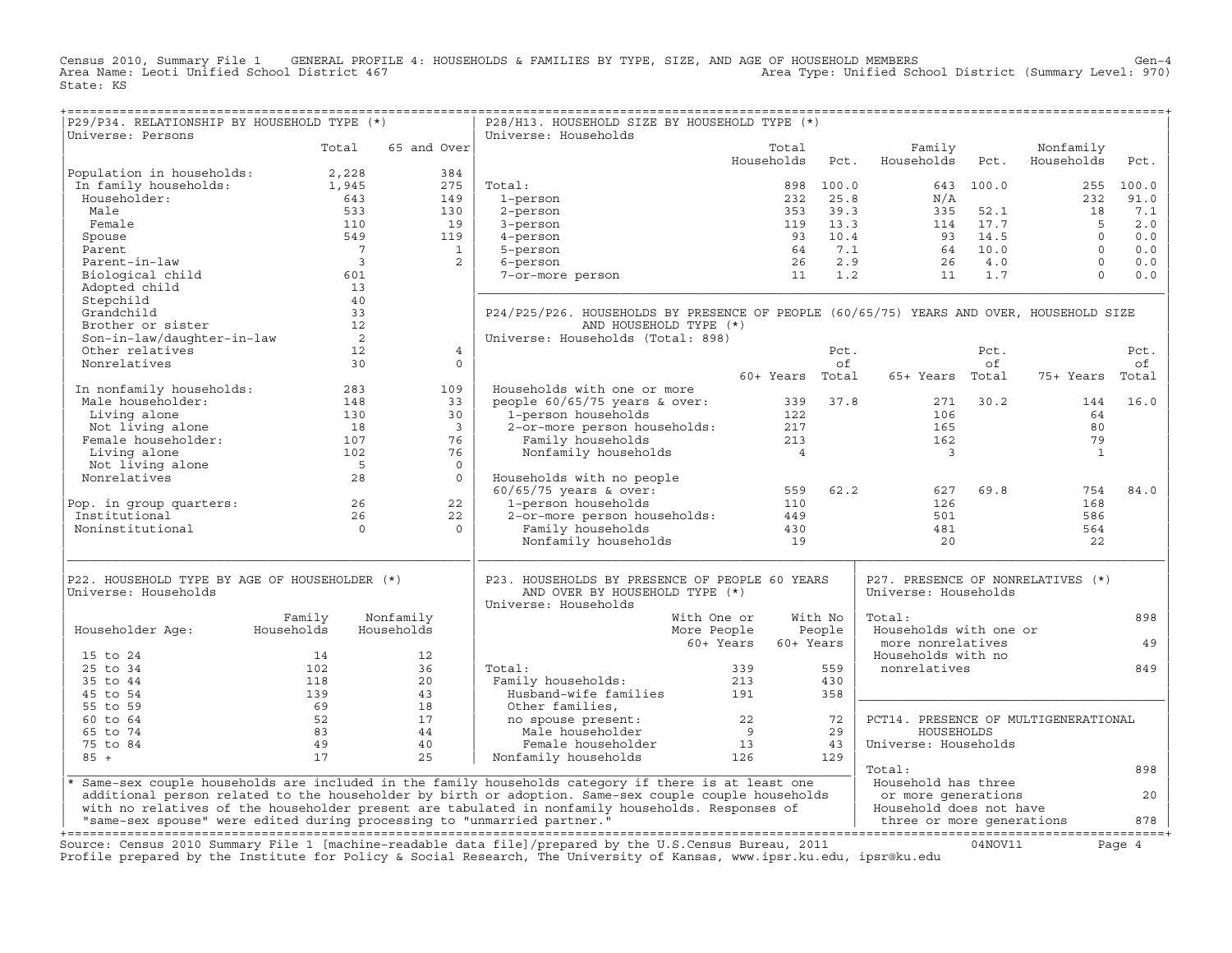Census 2010, Summary File 1 GENERAL PROFILE 5: HUSBAND−WIFE AND UNMARRIED−PARTNER HOUSEHOLDS Gen−5 Area Name: Leoti Unified School District 467 Area Type: Unified School District (Summary Level: 970) State: KS

| PCT15. HUSBAND-WIFE AND UNMARRIED-PARTNER HOUSEHOLDS BY SEX                                                                                                                                                                                                                               |           |          | PCT17. PRESENCE OF UNMARRIED PARTNER OF HOUSEHOLDER BY HOUSEHOLD TYPE                                                                                                                                                                                                                                                                                      |                                            |        |           |                |
|-------------------------------------------------------------------------------------------------------------------------------------------------------------------------------------------------------------------------------------------------------------------------------------------|-----------|----------|------------------------------------------------------------------------------------------------------------------------------------------------------------------------------------------------------------------------------------------------------------------------------------------------------------------------------------------------------------|--------------------------------------------|--------|-----------|----------------|
| OF PARTNERS BY PRESENCE OF RELATED AND OWN CHILDREN                                                                                                                                                                                                                                       |           |          | FOR THE POPULATION UNDER 18 YEARS IN HOUSEHOLDS                                                                                                                                                                                                                                                                                                            |                                            |        |           |                |
| UNDER 18 YEARS (**)                                                                                                                                                                                                                                                                       |           |          | Universe: Population under 18 years in households (excluding householders,                                                                                                                                                                                                                                                                                 |                                            |        |           |                |
| Universe: Households                                                                                                                                                                                                                                                                      |           |          | spouses, and unmarried partners) (**)                                                                                                                                                                                                                                                                                                                      |                                            |        |           |                |
|                                                                                                                                                                                                                                                                                           |           |          |                                                                                                                                                                                                                                                                                                                                                            |                                            |        |           |                |
| Total:                                                                                                                                                                                                                                                                                    | 898 100.0 |          | Total:<br>in the partner of householder present:<br>a family households:<br>Male householder and male partner<br>Male householder and female partner<br>Male householder and female partner<br>Female householder and female partner<br>$\frac{1}{2}$<br>                                                                                                  |                                            |        | 613 100.0 |                |
| $\begin{array}{rr}\n 898 & 100.0 \\  549 & 61.1\n \end{array}$<br>Husband-wife households:                                                                                                                                                                                                |           |          | otal: 613<br>Unmarried partner of householder present: 613<br>In family households: 613                                                                                                                                                                                                                                                                    |                                            |        | 6.9       |                |
|                                                                                                                                                                                                                                                                                           |           |          |                                                                                                                                                                                                                                                                                                                                                            |                                            |        |           |                |
| Male householder:                                                                                                                                                                                                                                                                         |           |          |                                                                                                                                                                                                                                                                                                                                                            |                                            |        | 6.7       |                |
|                                                                                                                                                                                                                                                                                           |           |          |                                                                                                                                                                                                                                                                                                                                                            |                                            |        | 1.0       |                |
|                                                                                                                                                                                                                                                                                           |           |          |                                                                                                                                                                                                                                                                                                                                                            |                                            |        | 3.8       |                |
| band-wife households:<br>19961.<br>19961.<br>19961.<br>19961.<br>1996.<br>1996.<br>1996.<br>1996.<br>1996.<br>1996.<br>1996.<br>1996.<br>1996.<br>1996.<br>1996.<br>1996.<br>1996.<br>1996.<br>1996.<br>1996.<br>1996.<br>1996.<br>1996.<br>1996.<br>1996.<br>1996.<br>1996.<br>1996.<br> |           |          |                                                                                                                                                                                                                                                                                                                                                            |                                            |        | 0.0       |                |
|                                                                                                                                                                                                                                                                                           |           |          |                                                                                                                                                                                                                                                                                                                                                            |                                            |        | 2.0       |                |
| Female householder:                                                                                                                                                                                                                                                                       |           |          | In nonfamily households:                                                                                                                                                                                                                                                                                                                                   |                                            |        | 0.2       |                |
|                                                                                                                                                                                                                                                                                           |           |          |                                                                                                                                                                                                                                                                                                                                                            |                                            |        | 0.0       |                |
|                                                                                                                                                                                                                                                                                           |           |          |                                                                                                                                                                                                                                                                                                                                                            |                                            |        | 0.0       |                |
|                                                                                                                                                                                                                                                                                           |           |          |                                                                                                                                                                                                                                                                                                                                                            |                                            |        | 0.2       |                |
|                                                                                                                                                                                                                                                                                           |           |          |                                                                                                                                                                                                                                                                                                                                                            |                                            |        | 0.0       |                |
|                                                                                                                                                                                                                                                                                           |           |          |                                                                                                                                                                                                                                                                                                                                                            |                                            |        |           |                |
|                                                                                                                                                                                                                                                                                           |           |          | No unmarried partner of householder present: $\begin{array}{llllllll} 571 & 93.1 \\ \text{In family households:} & 570 & 93.0 \\ \text{Hushand-wife families} & 478 & 78.0 \\ \text{Male householder, no wife present} & 12 & 2.0 \\ \text{Female householder, no husband present} & 80 & 13.1 \\ \text{In nonfamily households} & 1 & 0.2 \\ \end{array}$ |                                            |        |           |                |
|                                                                                                                                                                                                                                                                                           |           |          |                                                                                                                                                                                                                                                                                                                                                            |                                            |        |           |                |
|                                                                                                                                                                                                                                                                                           |           |          |                                                                                                                                                                                                                                                                                                                                                            |                                            |        |           |                |
|                                                                                                                                                                                                                                                                                           |           |          |                                                                                                                                                                                                                                                                                                                                                            |                                            |        |           |                |
|                                                                                                                                                                                                                                                                                           |           |          |                                                                                                                                                                                                                                                                                                                                                            |                                            |        |           |                |
|                                                                                                                                                                                                                                                                                           |           |          |                                                                                                                                                                                                                                                                                                                                                            |                                            |        |           |                |
|                                                                                                                                                                                                                                                                                           |           |          |                                                                                                                                                                                                                                                                                                                                                            |                                            |        |           |                |
|                                                                                                                                                                                                                                                                                           |           |          |                                                                                                                                                                                                                                                                                                                                                            |                                            |        |           |                |
|                                                                                                                                                                                                                                                                                           |           |          |                                                                                                                                                                                                                                                                                                                                                            |                                            |        |           |                |
|                                                                                                                                                                                                                                                                                           |           |          |                                                                                                                                                                                                                                                                                                                                                            |                                            |        |           |                |
|                                                                                                                                                                                                                                                                                           |           |          | PCT16. HOUSEHOLD TYPE BY NUMBER OF PEOPLE UNDER 18 YEARS (EXCLUDING HOUSEHOLDERS,                                                                                                                                                                                                                                                                          |                                            |        |           |                |
|                                                                                                                                                                                                                                                                                           |           |          | SPOUSES, AND UNMARRIED PARTNERS (*) (**)                                                                                                                                                                                                                                                                                                                   |                                            |        |           |                |
|                                                                                                                                                                                                                                                                                           |           |          | Universe: Households (Total: 898)                                                                                                                                                                                                                                                                                                                          |                                            |        |           |                |
|                                                                                                                                                                                                                                                                                           |           |          |                                                                                                                                                                                                                                                                                                                                                            |                                            |        |           |                |
|                                                                                                                                                                                                                                                                                           |           |          |                                                                                                                                                                                                                                                                                                                                                            |                                            |        |           |                |
|                                                                                                                                                                                                                                                                                           |           |          |                                                                                                                                                                                                                                                                                                                                                            | -------- Family Households --------        |        |           |                |
|                                                                                                                                                                                                                                                                                           |           |          |                                                                                                                                                                                                                                                                                                                                                            | Male                                       | Female |           |                |
|                                                                                                                                                                                                                                                                                           |           |          |                                                                                                                                                                                                                                                                                                                                                            | Householder Householder Nonfamily          |        |           |                |
|                                                                                                                                                                                                                                                                                           |           |          |                                                                                                                                                                                                                                                                                                                                                            | Husband/Wife No Wife No Husband Households |        |           |                |
|                                                                                                                                                                                                                                                                                           |           |          |                                                                                                                                                                                                                                                                                                                                                            |                                            |        |           |                |
|                                                                                                                                                                                                                                                                                           |           |          | Total:                                                                                                                                                                                                                                                                                                                                                     |                                            |        |           | 255            |
|                                                                                                                                                                                                                                                                                           |           |          |                                                                                                                                                                                                                                                                                                                                                            |                                            |        |           | 253            |
|                                                                                                                                                                                                                                                                                           |           |          |                                                                                                                                                                                                                                                                                                                                                            |                                            |        |           |                |
|                                                                                                                                                                                                                                                                                           |           |          |                                                                                                                                                                                                                                                                                                                                                            |                                            |        |           |                |
|                                                                                                                                                                                                                                                                                           |           |          |                                                                                                                                                                                                                                                                                                                                                            |                                            |        |           | $\overline{c}$ |
| No related children under 18 years<br>Manarried-partner households:<br>Male householder and male partner:<br>With wellated children under 18 years<br>With own children under 18 years<br>No own children under 18 years<br>No own childre                                                |           |          |                                                                                                                                                                                                                                                                                                                                                            |                                            |        |           | $\mathbb O$    |
| All other households:                                                                                                                                                                                                                                                                     |           | 322 35.9 |                                                                                                                                                                                                                                                                                                                                                            |                                            |        |           | $\mathbb O$    |
|                                                                                                                                                                                                                                                                                           |           |          |                                                                                                                                                                                                                                                                                                                                                            |                                            |        |           | $\mathbf 0$    |
|                                                                                                                                                                                                                                                                                           |           |          | Total: 549 38 56<br>With no children under 18 328 14 11<br>With one child under 18 74 11 15<br>With two children under 18 73 9 20<br>With three children under 18 50 4 6<br>With four or more children under 18 24 0 4                                                                                                                                     |                                            |        |           |                |
| P33. HOUSEHOLD TYPE FOR THE POPULATION UNDER 18 YEARS IN                                                                                                                                                                                                                                  |           |          | * "Families" do not include same-sex married couples even if the marriage was                                                                                                                                                                                                                                                                              |                                            |        |           |                |
| HOUSEHOLDS (**)                                                                                                                                                                                                                                                                           |           |          | performed in a state issuing marriage certificates for same-sex couples.                                                                                                                                                                                                                                                                                   |                                            |        |           |                |
| Universe: Population under 18 years in households excluding                                                                                                                                                                                                                               |           |          |                                                                                                                                                                                                                                                                                                                                                            |                                            |        |           |                |
| householders, spouses, and unmarried partners                                                                                                                                                                                                                                             |           |          |                                                                                                                                                                                                                                                                                                                                                            |                                            |        |           |                |
|                                                                                                                                                                                                                                                                                           |           |          |                                                                                                                                                                                                                                                                                                                                                            |                                            |        |           |                |
| Total:                                                                                                                                                                                                                                                                                    |           |          | ** Same-sex couple households are included in the family households category                                                                                                                                                                                                                                                                               |                                            |        |           |                |
|                                                                                                                                                                                                                                                                                           |           |          |                                                                                                                                                                                                                                                                                                                                                            |                                            |        |           |                |
|                                                                                                                                                                                                                                                                                           |           |          | if there is at least one additional person related to the householder by                                                                                                                                                                                                                                                                                   |                                            |        |           |                |
|                                                                                                                                                                                                                                                                                           |           |          | birth or adoption. Same-sex couple households with no relatives of the                                                                                                                                                                                                                                                                                     |                                            |        |           |                |
|                                                                                                                                                                                                                                                                                           |           |          | householder present are tabulated in nonfamily households. Responses of                                                                                                                                                                                                                                                                                    |                                            |        |           |                |
|                                                                                                                                                                                                                                                                                           |           |          | "same-sex spouse" were edited during processing to "unmarried partner."                                                                                                                                                                                                                                                                                    |                                            |        |           |                |
|                                                                                                                                                                                                                                                                                           |           |          |                                                                                                                                                                                                                                                                                                                                                            |                                            |        |           |                |
| % otal:<br>100.0<br>100.0<br>100.0<br>100.0<br>100.0<br>100.0<br>511 100.0<br>51 100.0<br>51 100.0<br>51 100.0<br>51 100.0<br>51 99.7<br>51 99.7<br>51 99.7<br>478<br>53 133<br>53 133<br>54 133<br>Female householder, no spouse present<br>54<br>52                                     |           |          |                                                                                                                                                                                                                                                                                                                                                            |                                            |        |           |                |
| $2 \t 0.3$<br>In nonfamily households                                                                                                                                                                                                                                                     |           |          |                                                                                                                                                                                                                                                                                                                                                            |                                            |        |           |                |

Source: Census 2010 Summary File 1 [machine-readable data file]/prepared by the U.S.Census Bureau, 2011 Page 5<br>Profile prepared by the Institute for Policy & Social Research, The University of Kansas, www.ip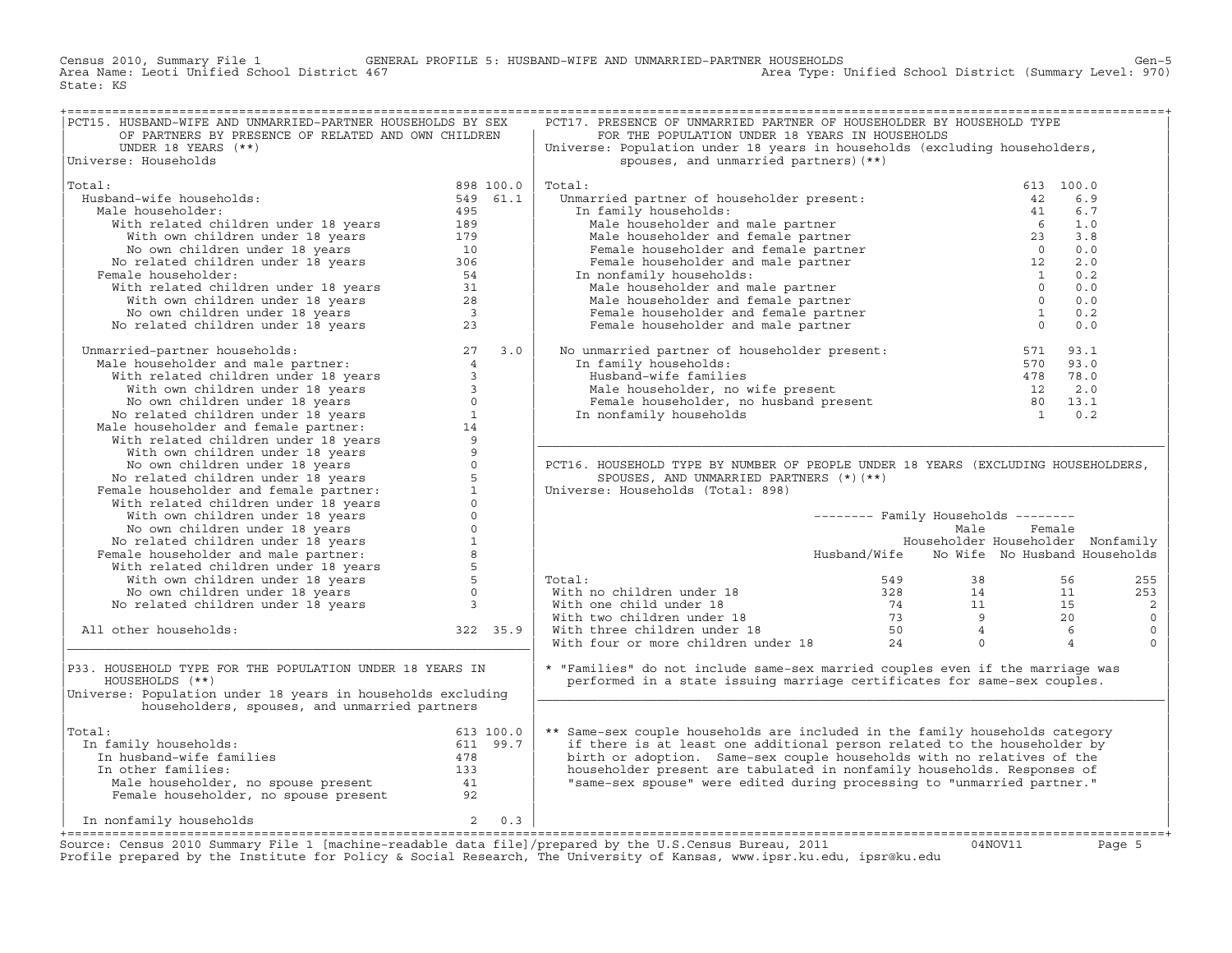Census 2010, Summary File 1 GENERAL PROFILE 6: HOUSING UNIT, TENURE, VACANCY TYPE, HOUSEHOLD SIZE, HOUSEHOLDER RACE/AGE<br>Area Name: Leoti Unified School District 467 State: KS

| H1/H3/H4/H5/H10/H11/H12. HOUSING UNITS AND HOUSEHOLD POPULATION<br>BY TENURE; VACANCY STATUS BY TYPE                                                                |                                            |          |                                                                 |                    |                                                      |                          | H13/H16. TENURE BY HOUSEHOLD SIZE<br>Universe: Occupied Housing Units                     |                    |                                                                                                                                                                                                                                                                      |       |                                                                         |             |                                                                                                                                                              |                   |
|---------------------------------------------------------------------------------------------------------------------------------------------------------------------|--------------------------------------------|----------|-----------------------------------------------------------------|--------------------|------------------------------------------------------|--------------------------|-------------------------------------------------------------------------------------------|--------------------|----------------------------------------------------------------------------------------------------------------------------------------------------------------------------------------------------------------------------------------------------------------------|-------|-------------------------------------------------------------------------|-------------|--------------------------------------------------------------------------------------------------------------------------------------------------------------|-------------------|
| Universe: Housing Units and Population                                                                                                                              |                                            |          |                                                                 |                    | Average                                              |                          |                                                                                           |                    |                                                                                                                                                                                                                                                                      |       | Owner Occupied                                                          |             | Renter Occupied                                                                                                                                              |                   |
|                                                                                                                                                                     | Units                                      | Pct.     |                                                                 | Population HH Size |                                                      |                          |                                                                                           |                    |                                                                                                                                                                                                                                                                      | Total |                                                                         | Number Pct. |                                                                                                                                                              | Number Pct.       |
| Total:                                                                                                                                                              | 1,062 100.0                                |          |                                                                 |                    |                                                      |                          | Total Occupied Units:                                                                     |                    |                                                                                                                                                                                                                                                                      | 898   |                                                                         | 684 76.2    |                                                                                                                                                              | 214 23.8          |
| Occupied:                                                                                                                                                           | 898                                        | 84.6     |                                                                 | 2,228              | 2.48                                                 |                          |                                                                                           |                    |                                                                                                                                                                                                                                                                      |       |                                                                         |             |                                                                                                                                                              | 77 33.2           |
| Owner occupied:                                                                                                                                                     |                                            | 684 64.4 |                                                                 | 1,704              | 2.49                                                 |                          |                                                                                           |                    |                                                                                                                                                                                                                                                                      |       |                                                                         |             |                                                                                                                                                              | 53 15.0           |
|                                                                                                                                                                     |                                            |          |                                                                 | 949                |                                                      |                          |                                                                                           |                    |                                                                                                                                                                                                                                                                      |       |                                                                         |             |                                                                                                                                                              | 37 31.1           |
|                                                                                                                                                                     |                                            |          |                                                                 | 755                |                                                      |                          |                                                                                           |                    |                                                                                                                                                                                                                                                                      |       |                                                                         |             |                                                                                                                                                              | 19 20.4           |
| owned with a mortgage/loan<br>0wned free and clear<br>237 31.7<br>214 20.2<br>Renter occupied                                                                       |                                            |          |                                                                 | 524                | 2.45                                                 |                          |                                                                                           |                    | 322<br>232<br>232<br>2-person households<br>353<br>350 85.0<br>3-person households<br>4-person households<br>5-person households<br>5-person households<br>64<br>45 70.3<br>6-person households<br>74 79.6<br>64<br>45 70.3<br>82 88.9<br>74 79.6<br>82 68.9<br>74 7 |       |                                                                         |             |                                                                                                                                                              | 19 29.7           |
| Vacant:                                                                                                                                                             |                                            | 164 15.4 |                                                                 |                    |                                                      |                          |                                                                                           |                    |                                                                                                                                                                                                                                                                      |       |                                                                         |             |                                                                                                                                                              | 5 19.2<br>4, 36.4 |
| For rent                                                                                                                                                            | 38 3.6                                     |          |                                                                 |                    |                                                      |                          |                                                                                           |                    |                                                                                                                                                                                                                                                                      |       |                                                                         |             |                                                                                                                                                              |                   |
| For rent<br>Rented, not occupied<br>For sale only<br>Sold, not occupied<br>2                                                                                        |                                            | 0.2      |                                                                 |                    |                                                      |                          |                                                                                           |                    |                                                                                                                                                                                                                                                                      |       |                                                                         |             |                                                                                                                                                              |                   |
|                                                                                                                                                                     |                                            | 1.1      |                                                                 |                    |                                                      |                          |                                                                                           |                    |                                                                                                                                                                                                                                                                      |       |                                                                         |             |                                                                                                                                                              |                   |
|                                                                                                                                                                     |                                            | 0.2      |                                                                 |                    |                                                      |                          |                                                                                           |                    |                                                                                                                                                                                                                                                                      |       |                                                                         |             |                                                                                                                                                              |                   |
| For seasonal, recreational,                                                                                                                                         |                                            |          |                                                                 |                    |                                                      |                          |                                                                                           |                    |                                                                                                                                                                                                                                                                      |       |                                                                         |             |                                                                                                                                                              |                   |
| or occasional use                                                                                                                                                   | 10                                         | 0.9      |                                                                 |                    |                                                      |                          |                                                                                           |                    |                                                                                                                                                                                                                                                                      |       |                                                                         |             |                                                                                                                                                              |                   |
| For migrant workers                                                                                                                                                 | $\overline{1}$                             | 0.1      |                                                                 |                    |                                                      |                          |                                                                                           |                    |                                                                                                                                                                                                                                                                      |       |                                                                         |             |                                                                                                                                                              |                   |
| Other                                                                                                                                                               | 99                                         | 9.3      |                                                                 |                    |                                                      |                          |                                                                                           |                    |                                                                                                                                                                                                                                                                      |       |                                                                         |             |                                                                                                                                                              |                   |
| H6/H7/H14/HCT1. TENURE BY HISPANIC OR LATINO ORIGIN OF HOUSEHOLDER BY RACE OF HOUSEHOLDER<br>Universe: Occupied Housing Units<br>Number Pct.<br>Race of Householder |                                            |          | Total                                                           |                    | Owner Occupied<br>Number Pct.                        |                          | Renter Occupied<br>Number                                                                 | Pct.               |                                                                                                                                                                                                                                                                      |       | H19. TENURE BY PRESENCE OF CHILDREN<br>Universe: Occupied Housing Units |             | Owner                                                                                                                                                        | Renter            |
|                                                                                                                                                                     |                                            |          | of                                                              |                    |                                                      | of                       |                                                                                           | of                 |                                                                                                                                                                                                                                                                      |       |                                                                         |             | Occupied                                                                                                                                                     | Occupied          |
|                                                                                                                                                                     |                                            |          | Total                                                           |                    |                                                      | Race                     |                                                                                           | Race               |                                                                                                                                                                                                                                                                      |       |                                                                         |             |                                                                                                                                                              |                   |
|                                                                                                                                                                     |                                            |          |                                                                 |                    |                                                      | Group                    |                                                                                           | Group              | Total:                                                                                                                                                                                                                                                               |       |                                                                         |             | 684                                                                                                                                                          | 214               |
|                                                                                                                                                                     |                                            |          |                                                                 |                    |                                                      |                          |                                                                                           |                    |                                                                                                                                                                                                                                                                      |       | With children under 18                                                  |             | 203                                                                                                                                                          | 89                |
| Total:                                                                                                                                                              |                                            |          | 898 100.0                                                       |                    | 684 76.2                                             |                          | 214                                                                                       | 23.8               |                                                                                                                                                                                                                                                                      |       | No children under 18                                                    |             | 481                                                                                                                                                          | 125               |
| White alone                                                                                                                                                         |                                            |          | 820 91.3                                                        |                    | 633 77.2                                             |                          | 187                                                                                       | 22.8               |                                                                                                                                                                                                                                                                      |       |                                                                         |             |                                                                                                                                                              |                   |
| Black/African American alone 6 0.7<br>American Ind./Alaska Native alone 4 0.4<br>Asian alone 2 0.2                                                                  |                                            |          |                                                                 |                    | $\begin{array}{cc} 2 & 33.3 \\ 1 & 25.0 \end{array}$ |                          | $\overline{4}$                                                                            | 66.7               |                                                                                                                                                                                                                                                                      |       |                                                                         |             |                                                                                                                                                              |                   |
|                                                                                                                                                                     |                                            |          |                                                                 |                    | $\frac{1}{2}$ $\frac{25.0}{100.0}$                   |                          | $\overline{\phantom{a}}$                                                                  | 75.0               |                                                                                                                                                                                                                                                                      |       |                                                                         |             |                                                                                                                                                              |                   |
|                                                                                                                                                                     |                                            |          |                                                                 |                    |                                                      |                          | $\overline{0}$                                                                            | 0.0                |                                                                                                                                                                                                                                                                      |       |                                                                         |             |                                                                                                                                                              |                   |
| Native Hawaiian/Other<br>Pacific Islander alone                                                                                                                     |                                            |          |                                                                 |                    |                                                      |                          | $\overline{0}$                                                                            |                    |                                                                                                                                                                                                                                                                      |       | H17. TENURE BY AGE OF HOUSEHOLDER                                       |             |                                                                                                                                                              |                   |
| Some Other Race alone                                                                                                                                               |                                            |          |                                                                 |                    | $\begin{matrix}0&.&\\40&&67.8\end{matrix}$           | <b>Contractor</b>        | 19                                                                                        | $\sim 100$<br>32.2 |                                                                                                                                                                                                                                                                      |       | Universe: Occupied Housing Units                                        |             |                                                                                                                                                              |                   |
| Two or More Races                                                                                                                                                   |                                            |          | $\begin{array}{ccc} 0 & 0.0 \\ 59 & 6.6 \\ 7 & 0.8 \end{array}$ |                    | 6 85.7                                               |                          | $\mathbf{1}$                                                                              | 14.3               |                                                                                                                                                                                                                                                                      |       |                                                                         |             |                                                                                                                                                              |                   |
|                                                                                                                                                                     |                                            |          |                                                                 |                    |                                                      |                          |                                                                                           |                    | Age of                                                                                                                                                                                                                                                               |       | Owner Occupied                                                          |             | Renter Occupied                                                                                                                                              |                   |
|                                                                                                                                                                     |                                            |          |                                                                 |                    |                                                      |                          |                                                                                           |                    | Householder                                                                                                                                                                                                                                                          |       | Number                                                                  | Pct.        | Number                                                                                                                                                       | Pct.              |
| Hispanic or Latino                                                                                                                                                  |                                            | 170      | 18.9                                                            |                    | 116                                                  | 68.2                     | 54                                                                                        | 31.8               | Total:                                                                                                                                                                                                                                                               |       |                                                                         | 684 100.0   |                                                                                                                                                              | 214 100.0         |
|                                                                                                                                                                     |                                            |          |                                                                 |                    |                                                      |                          |                                                                                           |                    | $\begin{array}{r} 0.24 \\ \hline 0.34 \\ \hline 5 \thinspace \text{to} 644 \\ 5 \thinspace \text{to} 54 \\ 60 \thinspace \text{to} 64 \\ 65 \thinspace \text{to} 74 \\ 75 \thinspace \text{to} 84 \end{array}$                                                       |       | $\overline{R}$                                                          | 1.2         | 18                                                                                                                                                           | 8.4               |
| Not Hispanic or Latino: 728<br>White alone 715                                                                                                                      |                                            |          | 81.1                                                            |                    | 568 78.0                                             |                          | 160                                                                                       | 22.0               |                                                                                                                                                                                                                                                                      |       |                                                                         | 77 11.3     | 61                                                                                                                                                           | 28.5              |
|                                                                                                                                                                     |                                            |          | 79.6                                                            |                    |                                                      |                          |                                                                                           |                    |                                                                                                                                                                                                                                                                      |       |                                                                         |             |                                                                                                                                                              | 18.2              |
|                                                                                                                                                                     |                                            |          | 0.6                                                             |                    |                                                      |                          |                                                                                           |                    |                                                                                                                                                                                                                                                                      |       |                                                                         |             |                                                                                                                                                              | 19.2              |
|                                                                                                                                                                     |                                            |          | 0.2                                                             |                    |                                                      |                          | $\begin{array}{cccc} 1.53 & 21.4 \\ 1 & 20.0 & 4 & 80.0 \\ 0 & 0.0 & 1 & 0.0 \end{array}$ |                    |                                                                                                                                                                                                                                                                      |       |                                                                         |             |                                                                                                                                                              | 5.6               |
| White alone<br>Black/African American alone<br>American Ind./Alaska Native alone<br>2                                                                               |                                            |          | 0.2                                                             | 2 100.0            |                                                      |                          | $20.0$<br>0.0<br>$0.0$<br>$\overline{0}$                                                  | 0.0                |                                                                                                                                                                                                                                                                      |       |                                                                         |             |                                                                                                                                                              | 6.1               |
| Native Hawaiian/Other                                                                                                                                               |                                            |          |                                                                 |                    |                                                      |                          |                                                                                           |                    |                                                                                                                                                                                                                                                                      |       |                                                                         |             |                                                                                                                                                              | 7.0               |
| Pacific Islander alone                                                                                                                                              | $\begin{array}{c} 0 \\ 0 \\ 4 \end{array}$ |          | 0.0                                                             |                    | $\overline{0}$                                       | <b>Contract Contract</b> | $\overline{0}$                                                                            | $\sim$ $\sim$      |                                                                                                                                                                                                                                                                      |       |                                                                         |             |                                                                                                                                                              | 4.2               |
| Some Other Race alone                                                                                                                                               |                                            |          | 0.0                                                             |                    | $\Omega$                                             |                          | $\Omega$                                                                                  |                    |                                                                                                                                                                                                                                                                      |       |                                                                         |             |                                                                                                                                                              | 2.8               |
| Two or More Races                                                                                                                                                   |                                            |          | 0.4                                                             |                    | $\overline{3}$                                       | 75.0                     | 1                                                                                         | 25.0               |                                                                                                                                                                                                                                                                      |       |                                                                         |             | $\begin{array}{cccc} & 5 & 14.5 & 61 \\ 141 & 20.6 & 41 \\ 75 & 11.0 & 12 \\ 56 & 8.2 & 13 \\ 112 & 16.4 & 15 \\ 80 & 11.7 & 9 \\ 36 & 5.3 & 7 \end{array}.$ |                   |
|                                                                                                                                                                     |                                            |          |                                                                 |                    |                                                      |                          |                                                                                           |                    |                                                                                                                                                                                                                                                                      |       |                                                                         |             |                                                                                                                                                              |                   |

+===================================================================================================================================================+Source: Census 2010 Summary File 1 [machine−readable data file]/prepared by the U.S.Census Bureau, 2011 04NOV11 Page 6 Profile prepared by the Institute for Policy & Social Research, The University of Kansas, www.ipsr.ku.edu, ipsr@ku.edu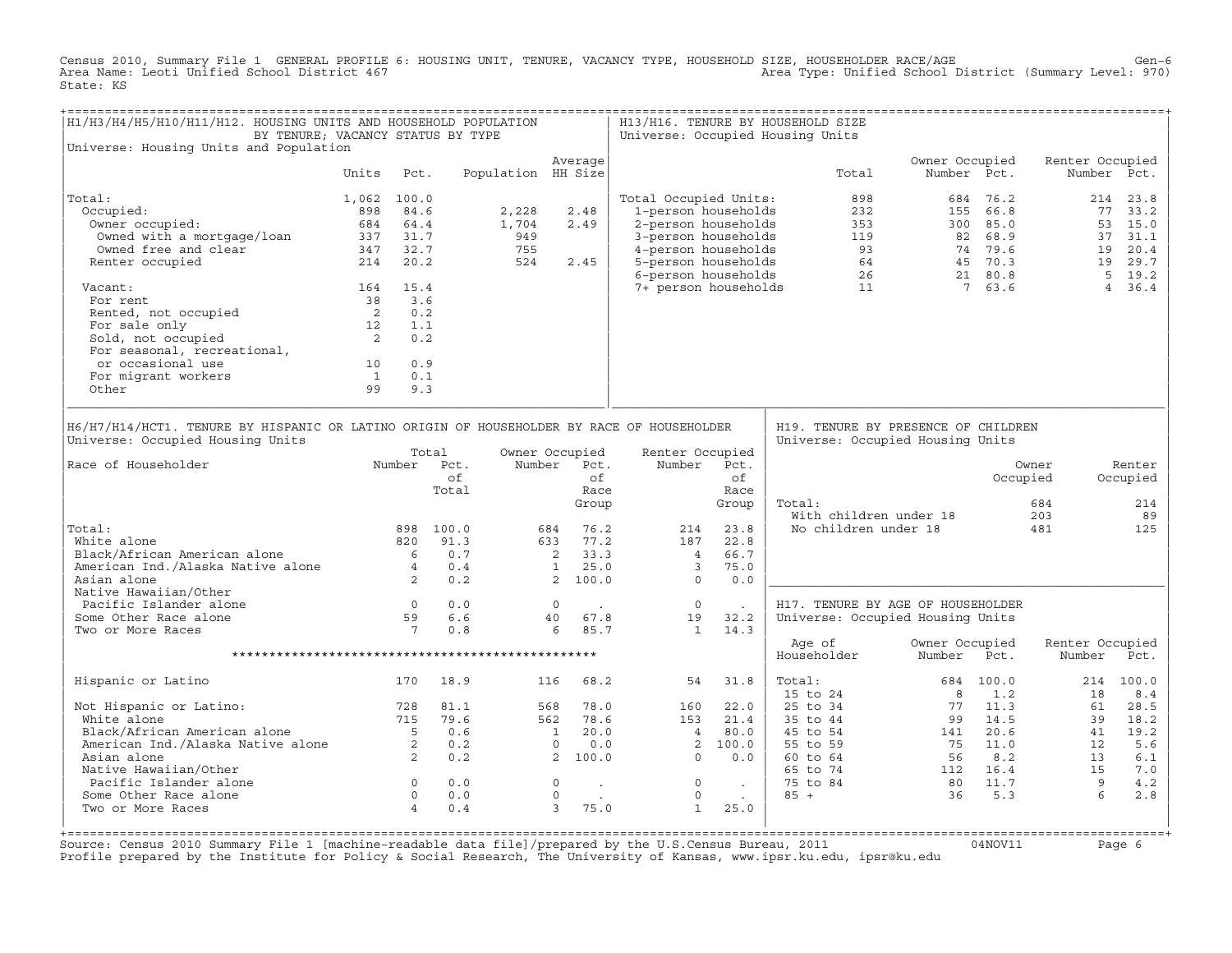Census 2010, Summary File 1 GENERAL PROFILE 7: TENURE BY HOUSEHOLD TYPE BY AGE; NONFAMILY HOUSEHOLDS; NONRELATIVES Gen−7<br>Area Name: Leoti Unified School District 467 Area Type: Unified School District (Summary Level: 970) State: KS

+===================================================================================================================================================+

| H18. TENURE BY HOUSEHOLD TYPE BY AGE OF HOUSEHOLDER (*)                                                                                                                            |                 |                     |          |          |                                                                                                                                  |         |                              |                         |              |                 |                     |
|------------------------------------------------------------------------------------------------------------------------------------------------------------------------------------|-----------------|---------------------|----------|----------|----------------------------------------------------------------------------------------------------------------------------------|---------|------------------------------|-------------------------|--------------|-----------------|---------------------|
| Universe: Occupied Housing Units                                                                                                                                                   |                 |                     |          |          |                                                                                                                                  |         |                              |                         |              |                 |                     |
|                                                                                                                                                                                    |                 |                     |          |          | Householder Householder Householder Householder Pct. Householder Householder Householder Householder Pct.                        |         |                              |                         |              |                 |                     |
|                                                                                                                                                                                    |                 | Any Age             | 15 to 34 | 35 to 64 | $65+$                                                                                                                            | $65+$   | Any Age                      | 15 to 34                | 35 to 64     | $65+$           | $65+$               |
| Family households:                                                                                                                                                                 |                 | 517                 | 68       |          | 313<br>136                                                                                                                       | 26.3    | 126                          | 48                      |              | 65              | 10.3<br>13          |
| Husband-wife families:                                                                                                                                                             |                 | 458                 | 51       |          | 282<br>125                                                                                                                       | 27.3    | 91                           | 31                      |              | 50<br>10        | 11.0                |
| Other families, no spouse present:                                                                                                                                                 |                 | 59                  | 17       |          | 31                                                                                                                               | 11 18.6 | 35                           | 17                      |              | 15              | 3<br>8.6            |
| Male householder                                                                                                                                                                   |                 | 23                  | 6        |          | 14                                                                                                                               | 3, 13.0 | 15                           | $\overline{4}$          |              | 10              | $\mathbf{1}$<br>6.7 |
| Female householder                                                                                                                                                                 |                 | 36                  | 11       |          | 17<br>8                                                                                                                          | 22.2    | 20                           | 13                      |              | 5               | 2<br>10.0           |
| Nonfamily households:                                                                                                                                                              |                 | 167                 | 17       |          | 58<br>92                                                                                                                         | 55.1    | 88                           | 31                      |              | 40              | 17<br>19.3          |
| Male householder:                                                                                                                                                                  |                 | 87                  | 17       |          | 42                                                                                                                               | 28 32.2 | 61                           | 27                      |              | 29              | 5<br>8.2            |
| Living alone                                                                                                                                                                       |                 | 76                  | 15       |          | 36                                                                                                                               | 25 32.9 | 54                           | 21                      |              | 28              | 5<br>9.3            |
| Not living alone                                                                                                                                                                   |                 | 11                  | 2        |          | 6                                                                                                                                | 3 27.3  | $7\phantom{.0}\phantom{.0}7$ | 6                       |              | $\mathbf{1}$    | $\circ$<br>0.0      |
| Female householder:                                                                                                                                                                |                 | 80                  | $\circ$  |          | 16                                                                                                                               | 64 80.0 | 27                           | $\overline{4}$          |              | 11              | 12<br>44.4          |
| Living alone                                                                                                                                                                       |                 | 79                  | $\circ$  |          | 15                                                                                                                               | 64 81.0 | 23                           | 3                       |              | 8               | 12<br>52.2          |
| Not living alone                                                                                                                                                                   |                 | $\mathbf{1}$        | $\Omega$ |          | <sup>1</sup><br>$\Omega$                                                                                                         | 0.0     | $\overline{4}$               | <sup>1</sup>            |              | 3               | $\Omega$<br>0.0     |
| HCT2/HCT3/HCT4. TENURE BY PRESENCE AND AGE OF OWN, RELATED,<br>AND TOTAL CHILDREN (EXCLUDING HOUSEHOLDERS,<br>SPOUSES, AND UNMARRIED PARTNERS)<br>Universe: Occupied Housing Units |                 |                     |          |          | PCT18. NONFAMILY HOUSEHOLDS BY SEX OF HOUSEHOLDER BY LIVING ALONE<br>BY AGE OF HOUSEHOLDER (*)<br>Universe: Nonfamily Households |         | Total                        | Male                    | Pct.<br>of   | Female          | Pct.<br>οf          |
|                                                                                                                                                                                    | Own<br>Children | Related<br>Children | Children | Total    |                                                                                                                                  |         |                              | Householder Householder | Total        | Householder     | Total               |
| Total:                                                                                                                                                                             | 898             |                     | 898      | 898      | Total:<br>Living alone:                                                                                                          |         | 255<br>232                   | 148<br>130              | 58.0<br>56.0 | 107<br>102      | 42.0<br>44.0        |
| Owner occupied:                                                                                                                                                                    | 684             |                     | 684      | 684      | Householder 15 to 64                                                                                                             |         | 126                          | 100                     | 79.4         | 26              | 20.6                |
| With children under 18:                                                                                                                                                            | 184             |                     | 200      | 203      | Householder 65 and over                                                                                                          |         | 106                          | 30                      | 28.3         | 76              | 71.7                |
| Under 6 only                                                                                                                                                                       | 12              |                     | 18       | 19       |                                                                                                                                  |         |                              |                         |              |                 |                     |
| Under 6 and 6 to 17                                                                                                                                                                | 54              |                     | 57       | 57       | Not living alone:                                                                                                                |         | 23                           | 18                      | 78.3         | 5               | 21.7                |
| 6 to 17 years only                                                                                                                                                                 | 118             |                     | 125      | 127      | Householder 15 to 64                                                                                                             |         | 20                           | 15                      | 75.0         | 5               | 25.0                |
| No children under 18                                                                                                                                                               | 500             |                     | 484      | 481      | Householder 65 and over                                                                                                          |         |                              | $\overline{\mathbf{3}}$ | 3, 100.0     | $\Omega$        | 0.0                 |
| Renter occupied:                                                                                                                                                                   | 214             |                     | 214      | 214      |                                                                                                                                  |         |                              |                         |              |                 |                     |
| With children under 18:                                                                                                                                                            | 81              |                     | 88       | 89       | PCT19. NONRELATIVES BY HOUSEHOLD TYPE (*)                                                                                        |         |                              |                         |              |                 |                     |
| Under 6 only                                                                                                                                                                       | 29              |                     | 30       | 31       | Universe: Nonrelatives                                                                                                           |         |                              |                         |              |                 |                     |
| Under 6 and 6 to 17                                                                                                                                                                | 26              |                     | 27       | 27       |                                                                                                                                  |         |                              |                         | Pct.         |                 | Pct.                |
| 6 to 17 years only                                                                                                                                                                 | 26              |                     | 31       | 31       |                                                                                                                                  |         | In Total                     | In Family               |              | of In Nonfamily | оf                  |
| No children under 18                                                                                                                                                               | 133             |                     | 126      | 125      |                                                                                                                                  |         | Households                   | Households              | Total        | Households      | Total               |
|                                                                                                                                                                                    |                 |                     |          |          | Total:                                                                                                                           |         | 58                           | 30                      | 51.7         | 28              | 48.3                |
|                                                                                                                                                                                    |                 |                     |          |          | Roomer or boarder                                                                                                                |         | 10                           | 7                       | 70.0         | 3               | 30.0                |
|                                                                                                                                                                                    |                 |                     |          |          | Housemate or roommate                                                                                                            |         |                              | 8<br>$\circ$            | 0.0          |                 | 100.0               |
|                                                                                                                                                                                    |                 |                     |          |          | Unmarried partner                                                                                                                |         | 27                           | 18                      | 66.7         | 9               | 33.3                |
|                                                                                                                                                                                    |                 |                     |          |          | Other nonrelatives                                                                                                               |         | 13                           | 5                       | 38.5         | 8               | 61.5                |

design to the control of the control of the control of the control of the control of the control of the control of the control of the control of the control of the control of the control of the control of the control of th |\* Same−sex couple households are included in the family households category if there is at least one additional person related to the householder | | by birth or adoption. Same−sex couple households with no relatives of the householder present are tabulated in nonfamily households. | | "Nonfamily households" consist of people living alone and households which do not have any members related to the householder. Nonrelatives | include any household member not related to the householder by birth, marriage, or adoption. This includes unmarried partners. Responses of | "same−sex spouse" were edited during processing to "unmarried partner." |

|\_\_\_\_\_\_\_\_\_\_\_\_\_\_\_\_\_\_\_\_\_\_\_\_\_\_\_\_\_\_\_\_\_\_\_\_\_\_\_\_\_\_\_\_\_\_\_\_\_\_\_\_\_\_\_\_\_\_\_\_\_\_\_\_|\_\_\_\_\_\_\_\_\_\_\_\_\_\_\_\_\_\_\_\_\_\_\_\_\_\_\_\_\_\_\_\_\_\_\_\_\_\_\_\_\_\_\_\_\_\_\_\_\_\_\_\_\_\_\_\_\_\_\_\_\_\_\_\_\_\_\_\_\_\_\_\_\_\_\_\_\_\_\_\_\_\_|

+===================================================================================================================================================+ Source: Census 2010 Summary File 1 [machine−readable data file]/prepared by the U.S.Census Bureau, 2011 04NOV11 Page 7 Profile prepared by the Institute for Policy & Social Research, The University of Kansas, www.ipsr.ku.edu, ipsr@ku.edu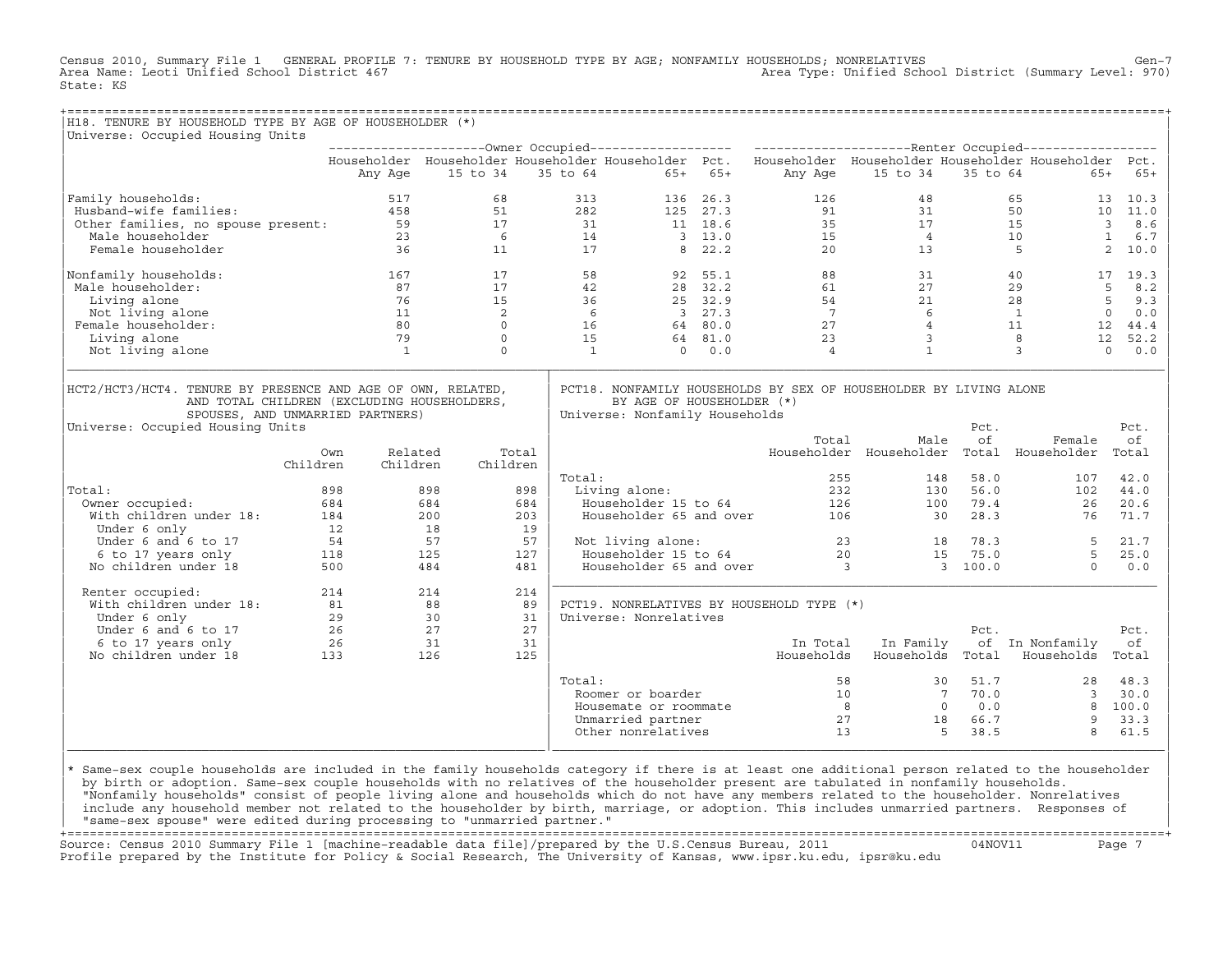Census 2010, Summary File 1 GENERAL PROFILE 8: GROUP QUARTERS POPULATION BY SEX BY AGE BY DETAILED TYPE Ghool District (Summary Level: 970)<br>Area Name: Leoti Unified School District 467 (970) Area Type: Unified School Dist State: KS

## +===================================================================================================================================================+ |PCT20/PCT21. GROUP QUARTERS POPULATION BY SEX BY AGE BY GROUP QUARTERS TYPE |

|Universe: Population in Group Quarters | |

| ourverse: Roburgeron in Group Quarcers  |              | Total 18 to 64 65 & Over |              |                                         |             | Total 18 to 64 65 & Over |              |
|-----------------------------------------|--------------|--------------------------|--------------|-----------------------------------------|-------------|--------------------------|--------------|
| Total:                                  | 26           | $\overline{4}$           | 22           | Male:                                   | 9           | $\mathbf{1}$             | 8            |
| Institutionalized population:           | 26           | $\overline{4}$           | 22           | Institutionalized population:           | 9           | 1                        | 8            |
| Correctional facilities for adults:     | $\Omega$     | $\circ$                  | $\Omega$     | Correctional facilities for adults:     | $\Omega$    | $\Omega$                 | $\circ$      |
| Federal detention centers               | $\Omega$     | $\Omega$                 | $\Omega$     | Federal detention centers               | $\Omega$    | $\Omega$                 | $\circ$      |
| Federal prisons                         | $\Omega$     | $\Omega$                 | $\circ$      | Federal prisons                         | $\Omega$    | $\Omega$                 | $\circ$      |
| State prisons                           | $\Omega$     | $\Omega$                 | $\circ$      | State prisons                           | $\Omega$    | $\Omega$                 | $\Omega$     |
| Local jails and other municipal         |              |                          |              | Local jails and other municipal         |             |                          |              |
| confinement facilities                  | $\Omega$     | $\Omega$                 | $\Omega$     | confinement facilities                  | $\circ$     | $\Omega$                 | $\mathbf 0$  |
| Correctional residential facilities     | $\Omega$     | $\Omega$                 | $\circ$      | Correctional residential facilities     | $\Omega$    | $\Omega$                 | $\Omega$     |
| Military disciplinary barracks & jails  | $\Omega$     | $\Omega$                 | $\Omega$     | Military disciplinary barracks & jails  | $\Omega$    | $\Omega$                 | $\Omega$     |
| Juvenile facilities:                    | $\mathbf{0}$ | $\Omega$                 | $\circ$      | Juvenile facilities:                    | $\Omega$    | $\Omega$                 | $\mathbf 0$  |
| Group homes for juveniles               |              |                          |              | Group homes for juveniles               |             |                          |              |
| (non-correctional)                      | $\Omega$     | $\Omega$                 | $\Omega$     | (non-correctional)                      | $\Omega$    | $\Omega$                 | $\Omega$     |
| Residential treatment centers for       |              |                          |              | Residential treatment centers for       |             |                          |              |
| juveniles (non-correctional)            | $\mathbf{0}$ | $\Omega$                 | $\Omega$     | juveniles (non-correctional)            | $\Omega$    | $\Omega$                 | $\mathbf{0}$ |
| Correctional facilities intended for    |              |                          |              | Correctional facilities intended for    |             |                          |              |
| iuveniles                               | $\Omega$     | $\Omega$                 | $\Omega$     | juveniles                               | $\Omega$    | $\Omega$                 | $\Omega$     |
| Nursing facilities/Skilled-nursing fac. | 26           | $\overline{4}$           | 22           | Nursing facilities/Skilled-nursing fac. | 9           | $\mathbf{1}$             | 8            |
| Other institutional facilities:         | $\Omega$     | $\Omega$                 | $\Omega$     | Other institutional facilities:         | $\Omega$    | $\Omega$                 | $\Omega$     |
| Mental (Psychiatric) hospitals and      |              |                          |              | Mental (Psychiatric) hospitals and      |             |                          |              |
| psychiatric units in other hospitals    | $\Omega$     | $\Omega$                 | $\Omega$     | psychiatric units in other hospitals    | $\Omega$    | $\Omega$                 | $\Omega$     |
| Hospitals with patients who have no     |              |                          |              | Hospitals with patients who have no     |             |                          |              |
| usual home elsewhere                    | $\mathbf{0}$ | $\mathbf 0$              | $\circ$      | usual home elsewhere                    | $\circ$     | $\mathbf{0}$             | $\circ$      |
| In-patient hospice facilities           | $\Omega$     | $\Omega$                 | $\Omega$     | In-patient hospice facilities           | $\Omega$    | $\Omega$                 | $\mathbf{0}$ |
| Military treatment facilities with      |              |                          |              | Military treatment facilities with      |             |                          |              |
| assigned patients                       | $\mathbf{0}$ | $\mathbf{0}$             | $\circ$      | assigned patients                       | $\Omega$    | $\Omega$                 | $\circ$      |
| Residential schools for people with     |              |                          |              | Residential schools for people with     |             |                          |              |
| disabilities                            | $\Omega$     | $\Omega$                 | $\circ$      | disabilities                            | $\Omega$    | $\Omega$                 | $\circ$      |
| Noninstitutionalized population:        | $\mathbf{0}$ | $\mathbf{0}$             | $\circ$      | Noninstitutionalized population:        | $\mathbf 0$ | $\Omega$                 | $\mathbf{0}$ |
| College/University student housing      | $\mathbf{0}$ | $\mathbf{0}$             | $\circ$      | College/University student housing      | $\Omega$    | $\Omega$                 | $\Omega$     |
|                                         |              |                          |              |                                         |             |                          |              |
| Military quarters:                      | $\Omega$     | $\Omega$                 | $\Omega$     | Military quarters:                      | $\Omega$    | $\Omega$                 | $\Omega$     |
| Military barracks and dormitories       |              |                          |              | Military barracks and dormitories       |             |                          |              |
| (non-disciplinary)                      | $\Omega$     | $\Omega$                 | $\Omega$     | (non-disciplinary)                      | $\Omega$    | $\Omega$                 | $\circ$      |
| Military ships                          | $\Omega$     | $\Omega$                 | $\Omega$     | Military ships                          | $\Omega$    | $\Omega$                 | $\Omega$     |
|                                         |              |                          |              |                                         |             |                          |              |
| Other noninstitutional facilities:      | $\Omega$     | $\Omega$                 | $\Omega$     | Other noninstitutional facilities:      | $\Omega$    | $\Omega$                 | $\mathbf{0}$ |
| Emergency and transitional shelters     |              |                          |              | Emergency and transitional shelters     |             |                          |              |
| (with sleeping facilities) for people   |              |                          |              | (with sleeping facilities) for people   |             |                          |              |
| experiencing homelessness               | $\circ$      | $\mathbf{0}$             | $\circ$      | experiencing homelessness               | $\Omega$    | $\Omega$                 | $\circ$      |
| Group homes intended for adults         | $\Omega$     | $\mathbf{0}$             | $\circ$      | Group homes intended for adults         | $\Omega$    | $\Omega$                 | $\circ$      |
| Residential treatment centers, adults   | $\Omega$     | $\Omega$                 | $\Omega$     | Residential treatment centers, adults   | $\Omega$    | $\Omega$                 | $\circ$      |
| Maritime/merchant vessels               | $\Omega$     | $\Omega$                 | $\Omega$     | Maritime/merchant vessels               | $\Omega$    | $\Omega$                 | $\Omega$     |
| Workers group living quarters and       |              |                          |              | Workers group living quarters and       |             |                          |              |
| Job Corps centers                       | $\Omega$     | $\mathbf{0}$             | $\mathbf{0}$ | Job Corps centers                       | $\Omega$    | $\Omega$                 | $\mathbf{0}$ |
| Other noninstitutional facilities       | $\Omega$     | $\Omega$                 | $\Omega$     | Other noninstitutional facilities       | $\Omega$    | $\Omega$                 | $\Omega$     |
|                                         |              |                          |              |                                         |             |                          |              |

+===================================================================================================================================================+Source: Census 2010 Summary File 1 [machine−readable data file]/prepared by the U.S.Census Bureau, 2011 04NOV11 Page 8 Profile prepared by the Institute for Policy & Social Research, The University of Kansas, www.ipsr.ku.edu, ipsr@ku.edu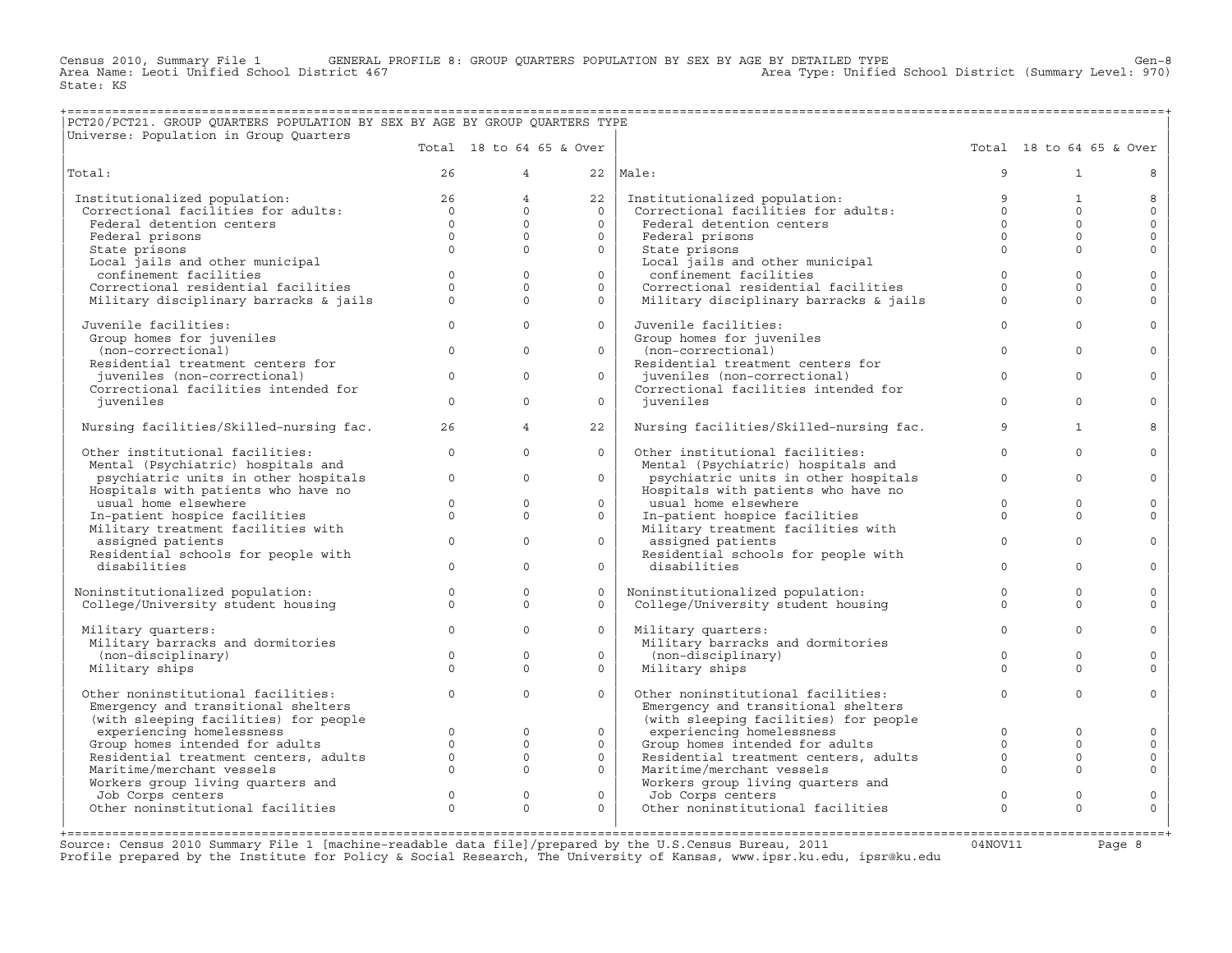Census 2010, Summary File 1 GENERAL PROFILE 9: GROUP QUARTERS POPULATION BY SEX BY DETAILED AGE GENOOL District (Summary Level: 970)<br>Area Name: Leoti Unified School District 467 Area Type: Unified School District (Summary Level: 970) State: KS

| PCO1-PCO10/PCT21/P12. GROUP QUARTERS POPULATION BY SEX BY AGE BY GROUP QUARTERS TYPE (*** % OF TOTAL POPULATION IN THIS AGE GROUP)<br>Universe: Population in Group Quarters |                |        |                |                                                   |             |                |                                                                                                           |          |             |          |                     |
|------------------------------------------------------------------------------------------------------------------------------------------------------------------------------|----------------|--------|----------------|---------------------------------------------------|-------------|----------------|-----------------------------------------------------------------------------------------------------------|----------|-------------|----------|---------------------|
|                                                                                                                                                                              |                |        |                |                                                   |             |                | -------------- Institutionalized Population ------------- - ------ Noninstitutionalized Population ------ |          |             |          |                     |
|                                                                                                                                                                              |                | $***$  |                |                                                   |             |                |                                                                                                           |          | College/    |          |                     |
|                                                                                                                                                                              | Group Pct.     |        |                | Correctional                                      |             |                |                                                                                                           |          | University  |          |                     |
|                                                                                                                                                                              | Quarters Total |        |                | Facilities                                        | Juvenile    | Nursing        | Other                                                                                                     |          | Student     | Military | Other               |
|                                                                                                                                                                              | Total          | Pop.   |                | Total for Adults Facilities Facilities Facilities |             |                |                                                                                                           | Total    | Housing     |          | Quarters Facilities |
| Total:                                                                                                                                                                       |                |        |                |                                                   |             |                |                                                                                                           |          |             |          |                     |
| Under 5 years                                                                                                                                                                |                |        |                |                                                   |             |                |                                                                                                           |          |             |          |                     |
| 5 to 9 years                                                                                                                                                                 |                |        |                |                                                   |             |                |                                                                                                           |          |             |          |                     |
| 10 to 14 years                                                                                                                                                               |                |        |                |                                                   |             |                |                                                                                                           |          |             |          |                     |
| 15 to 19 years                                                                                                                                                               |                |        |                |                                                   |             |                |                                                                                                           |          |             |          |                     |
| 20 to 24 years                                                                                                                                                               |                |        |                |                                                   |             |                |                                                                                                           |          |             |          |                     |
| 25 to 29 years                                                                                                                                                               |                |        |                |                                                   |             |                |                                                                                                           |          |             |          |                     |
| 30 to 34 years                                                                                                                                                               |                |        |                |                                                   |             |                |                                                                                                           |          |             |          |                     |
| 35 to 39 years                                                                                                                                                               |                |        |                |                                                   |             |                |                                                                                                           |          |             |          |                     |
| 40 to 44 years                                                                                                                                                               |                |        |                |                                                   |             |                |                                                                                                           |          |             |          |                     |
| 45 to 49 years                                                                                                                                                               |                |        |                |                                                   |             |                |                                                                                                           |          |             |          |                     |
| 50 to 54 years                                                                                                                                                               |                |        |                |                                                   |             |                |                                                                                                           |          |             |          |                     |
| 55 to 59 years                                                                                                                                                               |                |        |                |                                                   |             |                |                                                                                                           |          |             |          |                     |
| 60 to 64 years                                                                                                                                                               |                |        |                |                                                   |             |                |                                                                                                           |          |             |          |                     |
|                                                                                                                                                                              |                |        |                |                                                   |             |                |                                                                                                           |          |             |          |                     |
| 65 to 69 years                                                                                                                                                               |                |        |                |                                                   |             |                |                                                                                                           |          |             |          |                     |
| 70 to 74 years                                                                                                                                                               |                |        |                |                                                   |             |                |                                                                                                           |          |             |          |                     |
| 75 to 79 years                                                                                                                                                               |                |        |                |                                                   |             |                |                                                                                                           |          |             |          |                     |
| 80 to 84 years                                                                                                                                                               |                |        |                |                                                   |             |                |                                                                                                           |          |             |          |                     |
| 85 years & over                                                                                                                                                              |                |        |                |                                                   |             |                |                                                                                                           |          |             |          |                     |
| Under 18 years                                                                                                                                                               |                | 0 0.00 | $\Omega$       | $\Omega$                                          | $\Omega$    | $\Omega$       | $\Omega$                                                                                                  | 0        | $\Omega$    | $\Omega$ |                     |
| 18 to 64 years                                                                                                                                                               |                | 4 0.32 | $\overline{4}$ | $\circ$                                           | $\circ$     | $\overline{4}$ | $\circ$                                                                                                   | $\circ$  | $\mathbf 0$ | $\circ$  | $\mathbf 0$         |
| 65 years & over                                                                                                                                                              | 22 5.42        |        | 22             | $\mathbf 0$                                       | $\Omega$    | 22             | $\Omega$                                                                                                  | $\Omega$ | $\Omega$    | $\Omega$ | $\Omega$            |
|                                                                                                                                                                              |                |        |                |                                                   |             |                |                                                                                                           |          |             |          |                     |
| Male:                                                                                                                                                                        |                |        |                |                                                   |             |                |                                                                                                           |          |             |          |                     |
| Under 5 years                                                                                                                                                                |                |        |                |                                                   |             |                |                                                                                                           |          |             |          |                     |
|                                                                                                                                                                              |                |        |                |                                                   |             |                |                                                                                                           |          |             |          |                     |
| 5 to 9 years                                                                                                                                                                 |                |        |                |                                                   |             |                |                                                                                                           |          |             |          |                     |
| 10 to 14 years                                                                                                                                                               |                |        |                |                                                   |             |                |                                                                                                           |          |             |          |                     |
| 15 to 19 years                                                                                                                                                               |                |        |                |                                                   |             |                |                                                                                                           |          |             |          |                     |
| 20 to 24 years                                                                                                                                                               |                |        |                |                                                   |             |                |                                                                                                           |          |             |          |                     |
| 25 to 29 years<br>30 to 34 years                                                                                                                                             |                |        |                |                                                   |             |                |                                                                                                           |          |             |          |                     |
| 35 to 39 years                                                                                                                                                               |                |        |                |                                                   |             |                |                                                                                                           |          |             |          |                     |
| 40 to 44 years                                                                                                                                                               |                |        |                |                                                   |             |                |                                                                                                           |          |             |          |                     |
| 45 to 49 years                                                                                                                                                               |                |        |                |                                                   |             |                |                                                                                                           |          |             |          |                     |
| 50 to 54 years                                                                                                                                                               |                |        |                |                                                   |             |                |                                                                                                           |          |             |          |                     |
|                                                                                                                                                                              |                |        |                |                                                   |             |                |                                                                                                           |          |             |          |                     |
| 55 to 59 years<br>60 to 64 years                                                                                                                                             |                |        |                |                                                   |             |                |                                                                                                           |          |             |          |                     |
|                                                                                                                                                                              |                |        |                |                                                   |             |                |                                                                                                           |          |             |          |                     |
| 65 to 69 years                                                                                                                                                               |                |        |                |                                                   |             |                |                                                                                                           |          |             |          |                     |
| 70 to 74 years                                                                                                                                                               |                |        |                |                                                   |             |                |                                                                                                           |          |             |          |                     |
| 75 to 79 years                                                                                                                                                               |                |        |                |                                                   |             |                |                                                                                                           |          |             |          |                     |
| 80 to 84 years                                                                                                                                                               |                |        |                |                                                   |             |                |                                                                                                           |          |             |          |                     |
| 85 years & over                                                                                                                                                              |                |        |                |                                                   |             |                |                                                                                                           |          |             |          |                     |
| Under 18 years                                                                                                                                                               | $\overline{0}$ | 0.00   | 0              | $\mathbf 0$                                       | $\circ$     | $\circ$        | $\mathbf 0$                                                                                               | 0        | $\circ$     | $\circ$  | 0                   |
| 18 to 64 years                                                                                                                                                               | $1 \t 0.15$    |        | $\mathbf{1}$   | $\circ$                                           | $\mathbf 0$ | $\mathbf{1}$   | $\circ$                                                                                                   | $\circ$  | $\circ$     | $\Omega$ | $\mathsf{O}\xspace$ |
| 65 years & over                                                                                                                                                              |                | 8 4.35 | 8              | $\circ$                                           | $\circ$     | 8              | $\mathbf 0$                                                                                               | $\circ$  | $\circ$     | $\Omega$ | $\mathsf{O}\xspace$ |
|                                                                                                                                                                              |                |        |                |                                                   |             |                |                                                                                                           |          |             |          |                     |

+===================================================================================================================================================+Source: Census 2010 Summary File 1 [machine−readable data file]/prepared by the U.S.Census Bureau, 2011 04NOV11 Page 9 Profile prepared by the Institute for Policy & Social Research, The University of Kansas, www.ipsr.ku.edu, ipsr@ku.edu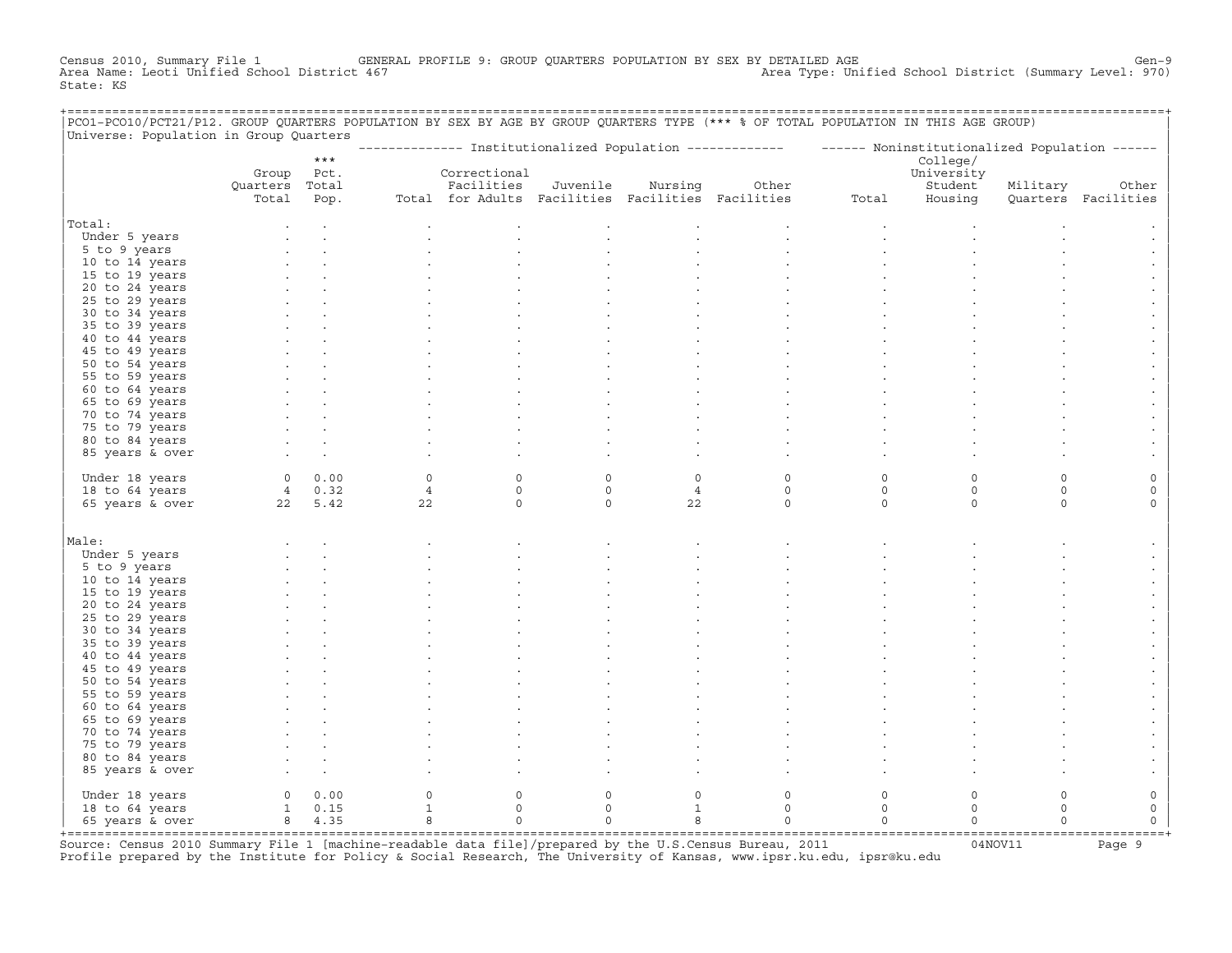Census 2010, Summary File 1 AGE PROFILE 1: AGE BY SEX FOR PERSONS IN HOUSEHOLDS AND PERSONS IN GROUP QUARTERS (Summary Level: 970)<br>Area Name: Leoti Unified School District 467 Area Type: Unified School District (Summary Level: 970) State: KS

+===================================================================================================================================================+

|P12/PCT13. AGE BY SEX BY RESIDENCE TYPE (PERSONS IN HOUSEHOLDS AND PERSONS IN GROUP QUARTERS) | |Universe: Total Population (2,254; 98.8% in households and 1.2% in group quarters) | | | | −−−−−−−−−−−−−−−−−All Persons−−−−−−−−−−−−−−−−−− | −−−−−−−−−−Persons in Households−−−−−−−−−− | −−−−−−−−Persons in Group Quarters−−−−−−−− | | Total Pct. Male Female %Fem | Total Pct. Male Female | Total Pct. Male Female %Fem | | | | | |All Ages: 2,254 100.0 1,154 1,100 48.8 | 2,228 100.0 1,145 1,083 | 26 100.0 9 17 65.4 | |0 to 4 165 7.3 77 88 53.3 | 165 7.4 77 88 | 0 0.0 0 0 . | |5 to 9 163 7.2 77 86 52.8 | 163 7.3 77 86 | 0 0.0 0 0 . | |10 to 14 182 8.1 105 77 42.3 | 182 8.2 105 77 | 0 0.0 0 0 . | |15 to 17 105 4.7 57 48 45.7 | 105 4.7 57 48 | 0 0.0 0 0 . | |18 and 19 33 1.5 20 13 39.4 | 33 1.5 20 13 | 0 0.0 0 0 . |  $|20$  11 0.5 7 4 36.4 11 0.5 7 4 0 0.0 0 0 0 0 .  $|21$  11 0.5 5 6 54.5 | 11 0.5 5 6 | 0 0.0 0 0 0 . |22 to 24 50 2.2 25 25 50.0 | 50 2.2 25 25 | 0 0.0 0 0 . | |25 to 29 127 5.6 64 63 49.6 | 127 5.7 64 63 | 0 0.0 0 0 . | |30 to 34 133 5.9 72 61 45.9 | 133 6.0 72 61 | 0 0.0 0 0 . | |35 to 39 142 6.3 76 66 46.5 | 142 6.4 76 66 | 0 0.0 0 0 . | |40 to 44 121 5.4 64 57 47.1 | 121 5.4 64 57 | 0 0.0 0 0 0 0 . |45 to 49 140 6.2 68 72 51.4 | 140 6.3 68 72 | 0 0.0 0 0 0 0 . |50 to 54 183 8.1 106 77 42.1 | 183 8.2 106 77 | 0 0.0 0 0 . | |55 to 59 167 7.4 79 88 52.7 | 166 7.5 79 87 | 1 3.8 0 1 100.0 | |60 and 61 47 2.1 31 16 34.0 | 46 2.1 30 16 | 1 3.8 1 0 0.0 | |62 to 64 68 3.0 37 31 45.6 | 66 3.0 37 29 | 2 7.7 0 2 100.0 | |65 and 66 44 2.0 22 22 50.0 | 43 1.9 21 22 | 1 3.8 1 0 0.0 | |67 to 69 62 2.8 34 28 45.2 | 62 2.8 34 28 | 0 0.0 0 0 . | |70 to 74 94 4.2 40 54 57.4 | 93 4.2 39 54 | 1 3.8 1 0 0.0 | |75 to 79 75 3.3 33 42 56.0 | 74 3.3 32 42 | 1 3.8 1 0 0.0 | |80 to 84 61 2.7 28 33 54.1 | 60 2.7 28 32 | 1 3.8 0 1 100.0 | |85 & over 70 3.1 27 43 61.4 | 52 2.3 22 30 | 18 69.2 5 13 72.2 | | | | | | | | | |Additional Aggregations: | | | |0 to 14 510 22.6 259 251 49.2 | 510 22.9 259 251 | 0 0.0 0 0 . | |5 to 14 345 15.3 182 163 47.2 | 345 15.5 182 163 | 0 0.0 0 0 . | |0 to 17 615 27.3 316 299 48.6 | 615 27.6 316 299 | 0 0.0 0 0 . | |5 to 17 450 20.0 239 211 46.9 | 450 20.2 239 211 | 0 0.0 0 0 . | |0 to 20 659 29.2 343 316 48.0 | 659 29.6 343 316 | 0 0.0 0 0 . | |18 to 21 55 2.4 32 23 41.8 | 55 2.5 32 23 | 0 0.0 0 0 0 0  $\cdot$ |18 to 24 105 4.7 57 48 45.7 | 105 4.7 57 48 | 0 0.0 0 0 0 0 . |18 to 64 1,233 54.7 654 579 47.0 | 1,229 55.2 653 576 | 4 15.4 1 3 75.0 | |25 to 64 1,128 50.0 597 531 47.1 | 1,124 50.4 596 528 | 4 15.4 1 3 75.0 | |60 & over 521 23.1 252 269 51.6 | 496 22.3 243 253 | 25 96.2 9 16 64.0 | |65 & over 406 18.0 184 222 54.7 | 384 17.2 176 208 | 22 84.6 8 14 63.6 | |70 & over 300 13.3 128 172 57.3 | 279 12.5 121 158 | 21 80.8 7 14 66.7 | |75 & over 206 9.1 88 118 57.3 | 186 8.3 82 104 | 20 76.9 6 14 70.0 | | | | | |P13/PCT13. MEDIAN AGE BY SEX BY RESIDENCE TYPE (PERSONS IN HOUSEHOLDS AND PERSONS IN GROUP QUARTERS) |

|Universe: Total Population (2,254) |

|            | --------------All Persons--------------- |      |        | ----------Persons in Households---------- |      |        | --------Persons in Group Quarters-------- |      |        |
|------------|------------------------------------------|------|--------|-------------------------------------------|------|--------|-------------------------------------------|------|--------|
|            | Both Sexes                               | Male | Female | Both Sexes                                | Male | Female | Both Sexes                                | Male | Female |
| Median Age | 40.2                                     | 39.6 | 41.2   | 39.7                                      | 39.2 | 40.4   |                                           |      |        |

Source: Census 2010 Summary File 1 [machine−readable data file]/prepared by the U.S.Census Bureau, 2011 04NOV11 Page 10 Profile prepared by the Institute for Policy & Social Research, The University of Kansas, www.ipsr.ku.edu, ipsr@ku.edu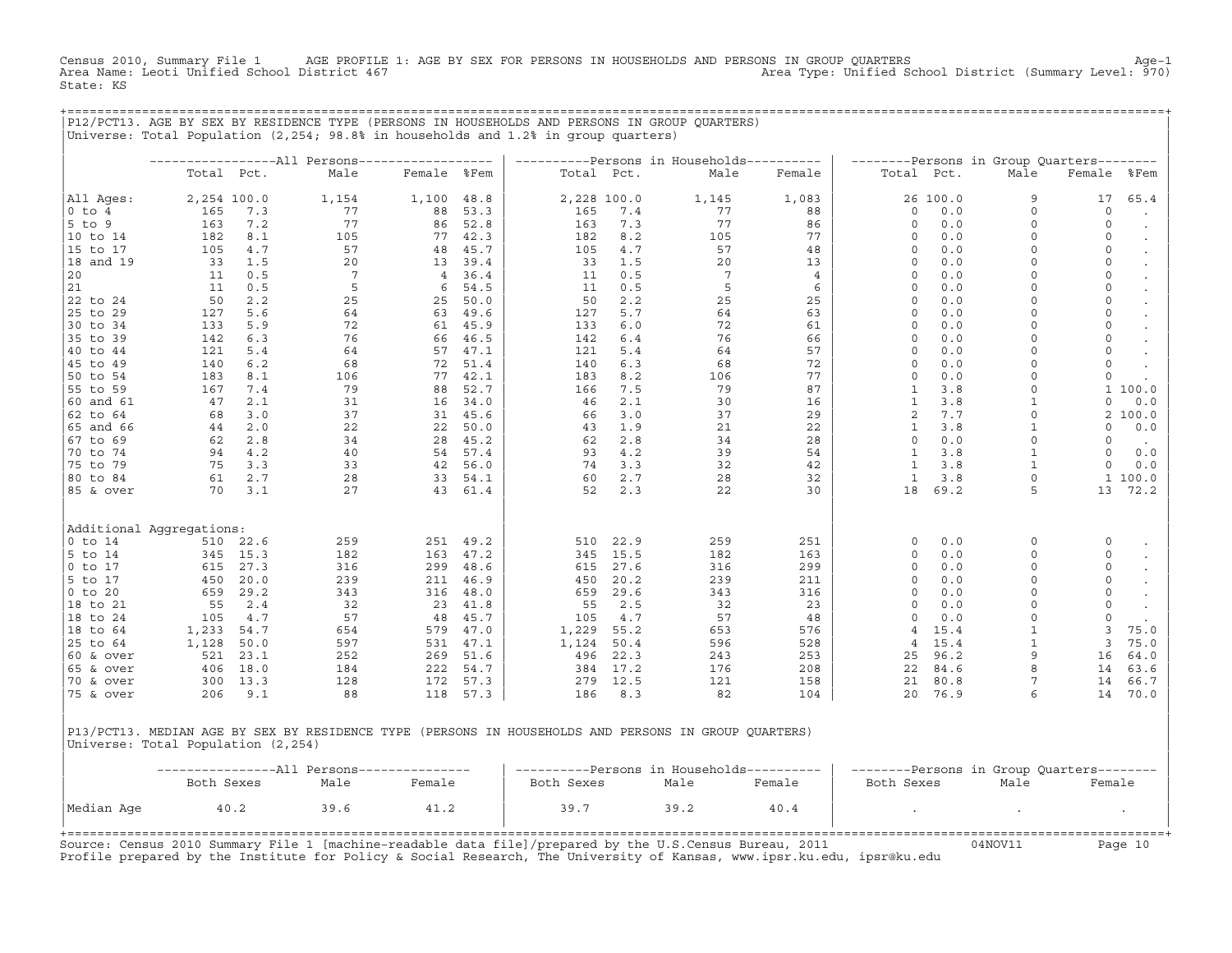Census 2010, Summary File 1 AGE PROFILE 2: FULL AGE DETAIL (ALL AGES) BY SEX, WITH MEDIANS AND ADDITIONAL AGGREGATIONS<br>Area Name: Leoti Unified School District 467 Area Type: Unified Schoo State: KS

+===================================================================================================================================================+

|                | Total    | Pct.       | Male                  | Female              |          | Total Pct. |            | Male                 | Female                |                        | Total              | Pct.       | Male               | Female               |
|----------------|----------|------------|-----------------------|---------------------|----------|------------|------------|----------------------|-----------------------|------------------------|--------------------|------------|--------------------|----------------------|
| $0$ to $4$     | 165      | 7.3        | 77                    | 88                  | 40 to 44 | 121        | 5.4        | 64                   | 57                    | 80 to 84               | 61                 | 2.7        | 28                 | 33                   |
| $\mathsf O$    | 27       | 1.2        | 15                    | 12                  | 40       | 29         | 1.3        | 18                   | 11                    | 80                     | 8                  | 0.4        | $\overline{4}$     | $\overline{4}$       |
| $\mathbf{1}$   | 30       | 1.3        | 14                    | 16                  | 41       | 28         | 1.2        | 16                   | 12                    | 81                     | 21                 | 0.9        | 9                  | 12                   |
| 2              | 37       | 1.6        | 11                    | 26                  | 42       | 23         | 1.0        | 8                    | 15                    | 82                     | 10                 | 0.4        | 3                  | $7\phantom{.0}$      |
| 3              | 29       | 1.3        | 19                    | 10                  | 43       | 17         | 0.8        | $7\phantom{.0}$      | 10                    | 83                     | 12                 | 0.5        | 7                  | 5                    |
| $\overline{4}$ | 42       | 1.9        | 18                    | 24                  | 44       | 24         | 1.1        | 15                   | 9                     | 84                     | 10                 | 0.4        | 5                  | 5                    |
| $5$ to $9$     | 163      | 7.2        | 77                    | 86                  | 45 to 49 | 140        | 6.2        | 68                   | 72                    | 85 to 89               | 45                 | 2.0        | 17                 | 28                   |
| 5              | 26       | 1.2<br>1.8 | 12                    | 14<br>23            | 45       | 34         | 1.5        | 21                   | 13                    | 85<br>86               | 9<br>8             | 0.4<br>0.4 | 5                  | $\overline{4}$       |
| 6<br>7         | 40<br>40 | 1.8        | 17<br>23              | 17                  | 46<br>47 | 30<br>36   | 1.3<br>1.6 | 14<br>17             | 16<br>19              | 87                     | 16                 | 0.7        | 4<br>4             | $\overline{4}$<br>12 |
| 8              | 23       | 1.0        | 10                    | 13                  | 48       | 23         | 1.0        | 10                   | 13                    | 88                     | 11                 | 0.5        | 3                  | 8                    |
| 9              | 34       | 1.5        | 15                    | 19                  | 49       | 17         | 0.8        | 6                    | 11                    | 89                     | $\mathbf{1}$       | 0.0        | $\mathbf{1}$       | $\mathbf 0$          |
| 10 to 14       | 182      | 8.1        | 105                   | 77                  | 50 to 54 | 183        | 8.1        | 106                  | 77                    | 90 to 94               | 18                 | 0.8        | 8                  | 10                   |
| 10             | 40       | 1.8        | 22                    | 18                  | 50       | 39         | 1.7        | 21                   | 18                    | 90                     | 6                  | 0.3        | $\overline{4}$     | $\sqrt{2}$           |
| 11             | 33       | 1.5        | 17                    | 16                  | 51       | 41         | 1.8        | 24                   | 17                    | 91                     | $\overline{4}$     | 0.2        | 2                  | $\overline{c}$       |
| 12             | 35       | 1.6        | 21                    | 14                  | 52       | 32         | 1.4        | 17                   | 15                    | 92                     | 2                  | 0.1        | $\mathbf{1}$       | $\mathbf{1}$         |
| 13             | 31       | 1.4        | 20                    | 11                  | 53       | 33         | 1.5        | 21                   | 12                    | 93                     | 3                  | 0.1        | $\mathbf{1}$       | $\mathbf{2}$         |
| 14             | 43       | 1.9        | 25                    | 18                  | 54       | 38         | 1.7        | 23                   | 15                    | 94                     | $\overline{3}$     | 0.1        | $\circ$            | 3                    |
| 15 to 19       | 138      | 6.1        | 77                    | 61                  | 55 to 59 | 167        | 7.4        | 79                   | 88                    | 95 to 99               | $7\phantom{.0}$    | 0.3        | $\overline{a}$     | 5                    |
| 15             | 31       | 1.4        | 15                    | 16                  | 55       | 32         | 1.4        | 17                   | 15                    | 95                     | 3                  | $0.1$      | $\mathbf{1}$       | $\overline{c}$       |
| 16             | 30       | 1.3        | 20                    | 10                  | 56       | 28         | 1.2        | 12                   | 16                    | 96                     | 2                  | 0.1        | 0                  | $\overline{c}$       |
| 17             | 44       | 2.0        | 22                    | 22                  | 57       | 39         | 1.7        | 18                   | 21                    | 97                     | $\circ$            | 0.0        | $\circ$            | $\circ$              |
| 18             | 24       | 1.1        | 15                    | 9                   | 58       | 41         | 1.8        | 20                   | 21                    | 98                     | $\mathbf{1}$       | 0.0        | $\mathbf{1}$       | $\mathsf{O}\xspace$  |
| 19             | 9        | 0.4        | 5                     | $\overline{4}$      | 59       | 27         | 1.2        | 12                   | 15                    | 99                     | $\mathbf{1}$       | 0.0        | $\circ$            | $\mathbf{1}$         |
| 20 to 24       | 72       | 3.2        | 37<br>$7\overline{ }$ | 35                  | 60 to 64 | 115        | 5.1        | 68                   | 47                    | $100 - 104$<br>105-109 | $\Omega$           | 0.0        | $\Omega$           | $\circ$              |
| 20             | 11       | 0.5<br>0.5 |                       | $\overline{4}$<br>6 | 60       | 22<br>25   | 1.0<br>1.1 | 14<br>17             | 8<br>8                |                        | $\circ$<br>$\circ$ | 0.0        | $\circ$<br>$\circ$ | $\circ$              |
| 21<br>22       | 11<br>15 | 0.7        | 5<br>7                | 8                   | 61<br>62 | 22         | 1.0        | 13                   | 9                     | 110 plus               |                    | $0.0$      |                    | $\mathsf{O}$         |
| 23             | 16       | 0.7        | 7                     | 9                   | 63       | 27         | 1.2        | 12                   | 15                    |                        |                    |            |                    |                      |
| 24             | 19       | 0.8        | 11                    | 8                   | 64       | 19         | 0.8        | 12                   | $7\phantom{.0}$       | $0$ to $14$            | 510                | 22.6       | 259                | 251                  |
| 25 to 29       | 127      | 5.6        | 64                    | 63                  | 65 to 69 | 106        | 4.7        | 56                   | 50                    | 5 to 17                | 450                | 20.0       | 239                | 211                  |
| 25             | 16       | 0.7        | 8                     | 8                   | 65       | 26         | 1.2        | 15                   | 11                    | 18 to 21               | 55                 | 2.4        | 32                 | 23                   |
| 26             | 35       | 1.6        | 20                    | 15                  | 66       | 18         | 0.8        | $\overline{7}$       | 11                    | 18 to 24               | 105                | 4.7        | 57                 | 48                   |
| 27             | 25       | 1.1        | 10                    | 15                  | 67       | 27         | 1.2        | 17                   | 10                    | 18 to 64               | 1,233              | 54.7       | 654                | 579                  |
| 28             | 27       | 1.2        | 11                    | 16                  | 68       | 16         | 0.7        | 8                    | 8                     | 25 to 64               | 1,128              | 50.0       | 597                | 531                  |
| 29             | 24       | 1.1        | 15                    | 9                   | 69       | 19         | 0.8        | 9                    | 10                    | 60 plus                | 521                | 23.1       | 252                | 269                  |
| 30 to 34       | 133      | 5.9        | 72                    | 61                  | 70 to 74 | 94         | 4.2        | 40                   | 54                    | 65 plus                | 406                | 18.0       | 184                | 222                  |
| 30             | 22       | 1.0        | 11                    | 11                  | 70       | 14         | 0.6        | $\overline{4}$       | 10                    | 70 plus                | 300                | 13.3       | 128                | 172                  |
| 31             | 26       | 1.2        | 12                    | 14                  | 71       | 19         | 0.8        | 6                    | 13                    | 75 plus                | 206                | 9.1        | 88                 | 118                  |
| 32             | 32       | 1.4        | 17                    | 15                  | 72       | 16         | $0.7$      | 13                   | 3                     | 80 plus                | 131                | $5.8$      | 55                 | 76                   |
| 33             | 36       | 1.6        | 25                    | 11                  | 73       | 18         | 0.8        | 5                    | 13                    | 85 plus                | 70                 | 3.1        | 27                 | 43                   |
| 34             | 17       | 0.8        | $7\overline{ }$       | 10                  | 74       | 27         | 1.2        | 12                   | 15                    | 90 plus                | 25                 | 1.1        | 10                 | 15                   |
| 35 to 39       | 142      | 6.3        | 76                    | 66                  | 75 to 79 | 75         | 3.3        | 33                   | 42                    |                        |                    |            |                    |                      |
| 35             | 25<br>30 | 1.1<br>1.3 | 16                    | 9                   | 75<br>76 | 17         | 0.8<br>0.6 | 6<br>$7\phantom{.0}$ | 11<br>$7\phantom{.0}$ | All Ages               |                    |            |                    |                      |
| 36<br>37       | 24       | 1.1        | 18<br>12              | 12<br>12            | 77       | 14<br>23   | 1.0        | 10                   | 13                    |                        | 2,254 100.0        |            | 1,154              | 1,100                |
| 38             | 23       | 1.0        | 8                     | 15                  | 78       | 14         | 0.6        | $\overline{4}$       | 10                    | Median Aqe             | Both Sexes         |            | Male               | Female               |
| 39             | 40       | $1.8\,$    | 22                    | 18                  | 79       | 7          | 0.3        | 6                    | 1                     | By Sex                 | 40.2               |            | 39.6               | 41.2                 |

| | +===================================================================================================================================================+ Source: Census 2010 Summary File 1 [machine−readable data file]/prepared by the U.S.Census Bureau, 2011 04NOV11 Page 11 Source: Census 2010 Summary File 1 [machine-readable data file]/prepared by the U.S.Census Bureau, 2011<br>Profile prepared by the Institute for Policy & Social Research, The University of Kansas, www.ipsr.ku.edu, ipsr@ku.edu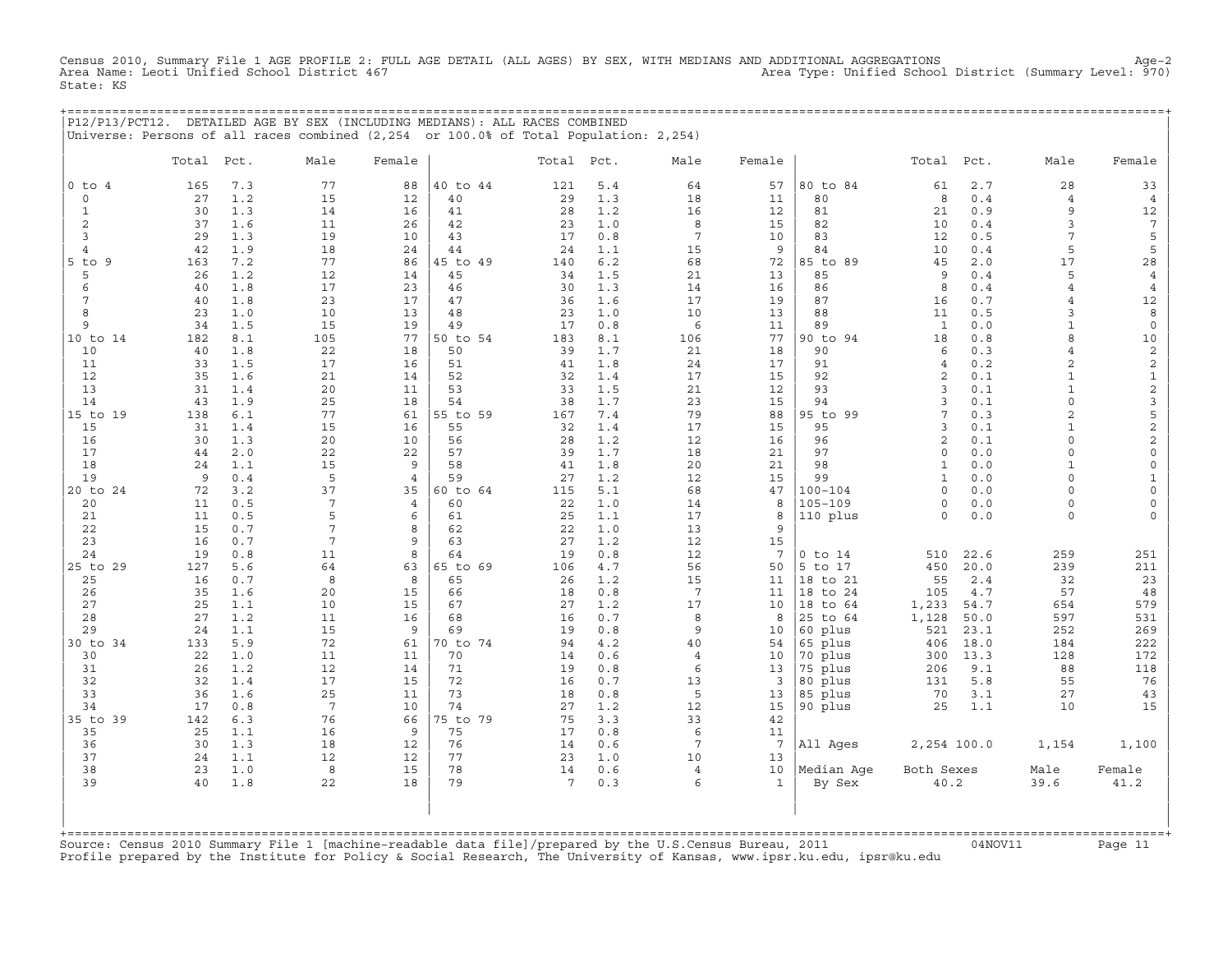Census 2010, Summary File 1 AGE/SEX PROFILE FOR SPECIFIC RACE/ETHNIC GROUP A: WHITE ALONE AgeRace-A<br>Area Name: Leoti Unified School District 467 Area Type: Unified School District (Summary Level: 970) Area Type: Unified School District (Summary Level: 970) State: KS

+===================================================================================================================================================+ |P12A/P13A/PCT12A. DETAILED AGE BY SEX (INCLUDING MEDIANS): WHITE ALONE | |Universe: White Alone Persons (1,991 or 88.3% of Total Population: 2,254) |

|                           | Total     | Pct.       | Male                  | Female          |                | Total Pct.      |            | Male                | Female          |                        | Total          | Pct.         | Male                | Female              |
|---------------------------|-----------|------------|-----------------------|-----------------|----------------|-----------------|------------|---------------------|-----------------|------------------------|----------------|--------------|---------------------|---------------------|
| $0$ to $4$                | 134       | 6.7        | 63                    | 71              | 40 to 44       | 105             | 5.3        | 55                  | 50              | 80 to 84               | 57             | 2.9          | 25                  | 32                  |
| $\circ$                   | 22        | 1.1        | 12                    | 10              | 40             | 25              | 1.3        | 15                  | 10              | 80                     | 8              | 0.4          | $\overline{4}$      | $\overline{4}$      |
| $\mathbf{1}$              | 25        | 1.3        | 13                    | 12              | 41             | 27              | 1.4        | 15                  | 12              | 81                     | 20             | 1.0          | 9                   | 11                  |
| 2                         | 32        | 1.6        | 10                    | 22              | 42             | 19              | 1.0        | 6                   | 13              | 82                     | 9              | 0.5          | $\overline{c}$      | $7\phantom{.0}$     |
| 3                         | 22        | 1.1        | 15                    | $7\phantom{.0}$ | 43             | 14              | 0.7        | $7\phantom{.0}$     | $7\phantom{.0}$ | 83                     | 10             | 0.5          | 5                   | 5                   |
| $\overline{4}$            | 33        | 1.7        | 13                    | 20              | 44             | 20              | 1.0        | 12                  | 8               | 84                     | 10             | 0.5          | 5                   | 5                   |
| $5$ to<br>9               | 132       | 6.6        | 63                    | 69              | 45 to 49       | 129             | 6.5        | 62                  | 67              | 85 to 89               | 45             | 2.3          | 17                  | 28                  |
| 5                         | 22        | 1.1        | 10                    | 12              | 45             | 31              | 1.6        | 18                  | 13              | 85                     | 9              | 0.5          | 5                   | $\overline{4}$      |
| 6                         | 31        | 1.6        | 14                    | 17              | 46             | 27              | 1.4        | 13                  | 14              | 86                     | 8              | 0.4          | $\overline{4}$      | $\overline{4}$      |
| $7\phantom{.0}$<br>8      | 34<br>18  | 1.7        | 21<br>$7\overline{ }$ | 13<br>11        | 47<br>48       | 32<br>22        | 1.6<br>1.1 | 15<br>10            | 17              | 87<br>88               | 16<br>11       | 0.8<br>0.6   | $\overline{4}$<br>3 | 12<br>8             |
| 9                         | 27        | 0.9<br>1.4 | 11                    | 16              | 49             | 17              | 0.9        | 6                   | 12<br>11        | 89                     | $\mathbf{1}$   | 0.1          | $\mathbf{1}$        | $\mathsf O$         |
| 10 to 14                  | 148       | 7.4        | 86                    | 62              | 50 to 54       | 173             | 8.7        | 99                  | 74              | 90 to 94               | 18             | 0.9          | 8                   | $10$                |
| 10                        | 34        | 1.7        | 18                    | 16              | 50             | 36              | 1.8        | 20                  | 16              | 90                     | 6              | 0.3          | $\overline{4}$      | $\overline{c}$      |
| 11                        | 25        | 1.3        | 13                    | 12              | 51             | 40              | 2.0        | 23                  | 17              | 91                     | $\overline{4}$ | 0.2          | $\overline{c}$      | $\sqrt{2}$          |
| 12                        | 28        | 1.4        | 18                    | 10              | 52             | 29              | 1.5        | 15                  | 14              | 92                     | 2              | 0.1          | $\mathbf{1}$        | $\mathbf 1$         |
| 13                        | 25        | 1.3        | 17                    | 8               | 53             | 31              | 1.6        | 19                  | 12              | 93                     | 3              | 0.2          | $\mathbf{1}$        | $\mathbf{c}$        |
| 14                        | 36        | 1.8        | 20                    | 16              | 54             | 37              | 1.9        | 22                  | 15              | 94                     | 3              | 0.2          | $\circ$             | $\mathsf 3$         |
| 15 to 19                  | 116       | 5.8        | 63                    | 53              | 55 to 59       | 158             | 7.9        | 74                  | 84              | 95 to 99               | 6              | 0.3          | $\mathbf{1}$        | 5                   |
| 15                        | 26        | 1.3        | 12                    | 14              | 55             | 32              | 1.6        | 17                  | 15              | 95                     | 3              | 0.2          | $\mathbf{1}$        | $\overline{c}$      |
| 16                        | 28        | 1.4        | 18                    | 10              | 56             | 25              | 1.3        | 10                  | 15              | 96                     | $\overline{c}$ | 0.1          | $\circ$             | $\mathbf{2}$        |
| 17                        | 37        | 1.9        | 18                    | 19              | 57             | 37              | 1.9        | 17                  | 20              | 97                     | $\Omega$       | 0.0          | $\Omega$            | $\mathsf{O}\xspace$ |
| 18                        | 19        | 1.0        | 11                    | 8               | 58             | 38              | 1.9        | 18                  | 20              | 98                     | $\circ$        | 0.0          | $\circ$             | $\mathsf{O}\xspace$ |
| 19                        | 6         | 0.3        | $\overline{4}$        | 2               | 59             | 26              | 1.3        | 12                  | 14              | 99                     | $\mathbf{1}$   | 0.1          | 0                   | $1\,$               |
| 20 to 24                  | 59        | 3.0        | 30                    | 29              | 60 to 64       | 105             | 5.3        | 62                  | 43              | $100 - 104$            | $\Omega$       | 0.0          | $\Omega$            | $\circ$             |
| 20                        | 10        | 0.5        | 6                     | $\overline{4}$  | 60             | 20              | 1.0        | 14                  | 6               | $105 - 109$            | $\mathbf 0$    | 0.0          | $\circ$             | $\mathsf{O}\xspace$ |
| 21                        | 10        | 0.5        | 5                     | 5               | 61             | 22              | 1.1        | 14                  | 8               | 110 plus               | $\Omega$       | 0.0          | $\circ$             | $\circ$             |
| 22                        | 13        | 0.7        | 6                     | 7               | 62             | 22              | 1.1        | 13                  | 9               |                        |                |              |                     |                     |
| 23                        | 10        | 0.5        | $\overline{4}$        | 6<br>7          | 63             | 26              | 1.3        | 11                  | 15              |                        |                |              |                     |                     |
| 24<br>25 to 29            | 16<br>103 | 0.8<br>5.2 | 9<br>50               | 53              | 64<br>65 to 69 | 15<br>99        | 0.8<br>5.0 | 10<br>54            | 5<br>45         | $0$ to $14$<br>5 to 17 | 414<br>371     | 20.8<br>18.6 | 212<br>197          | 202<br>174          |
| 25                        | 12        | 0.6        | 6                     | 6               | 65             | 25              | 1.3        | 14                  | 11              | 18 to 21               | 45             | 2.3          | 26                  | 19                  |
| 26                        | 31        | 1.6        | 17                    | 14              | 66             | 16              | 0.8        | $7\phantom{.0}$     | 9               | 18 to 24               | 84             | 4.2          | 45                  | 39                  |
| 27                        | 19        | 1.0        | $7\phantom{.0}$       | 12              | 67             | 26              | 1.3        | 17                  | 9               | 18<br>to 64            | 1,098          | 55.1         | 574                 | 524                 |
| 28                        | 20        | 1.0        | $\overline{7}$        | 13              | 68             | 16              | 0.8        | 8                   | 8               | 25 to 64               | 1,014          | 50.9         | 529                 | 485                 |
| 29                        | 21        | 1.1        | 13                    | 8               | 69             | 16              | 0.8        | 8                   | 8               | 60 plus                | 493            | 24.8         | 236                 | 257                 |
| 30 to 34                  | 118       | 5.9        | 64                    | 54              | 70 to 74       | 90              | 4.5        | 38                  | 52              | 65 plus                | 388            | 19.5         | 174                 | 214                 |
| 30                        | 17        | 0.9        | 8                     | 9               | 70             | 12              | 0.6        | 2                   | 10              | 70 plus                | 289            | 14.5         | 120                 | 169                 |
| 31                        | 25        | 1.3        | 11                    | 14              | 71             | 19              | 1.0        | 6                   | 13              | 75 plus                | 199            | 10.0         | 82                  | 117                 |
| 32                        | 29        | 1.5        | 15                    | 14              | 72             | 16              | 0.8        | 13                  | 3               | 80 plus                | 126            | 6.3          | 51                  | 75                  |
| 33                        | 32        | 1.6        | 24                    | 8               | 73             | 17              | 0.9        | 5                   | 12              | 85 plus                | 69             | 3.5          | 26                  | 43                  |
| 34                        | 15        | 0.8        | 6                     | 9               | 74             | 26              | 1.3        | 12                  | 14              | 90 plus                | 24             | 1.2          | 9                   | 15                  |
| 35 to 39                  | 123       | 6.2        | 63                    | 60              | 75 to 79       | 73              | 3.7        | 31                  | 42              |                        |                |              |                     |                     |
| 35                        | 20        | 1.0        | 13                    | $7\phantom{.0}$ | 75             | 17              | 0.9        | 6                   | 11              |                        |                |              |                     |                     |
| 36                        | 28        | 1.4        | 17                    | 11              | 76             | 13              | 0.7        | 6                   | $7\phantom{.0}$ | All Ages               | 1,991 100.0    |              | 1,008               | 983                 |
| 37<br>38                  | 22<br>19  | 1.1<br>1.0 | 10<br>5               | 12<br>14        | 77<br>78       | 22<br>14        | 1.1<br>0.7 | 9<br>$\overline{4}$ | 13<br>10        | Median Age             | Both Sexes     |              | Male                | Female              |
| 39                        | 34        | 1.7        | 18                    | 16              | 79             | $7\phantom{.0}$ | 0.4        | 6                   | $\mathbf{1}$    | By Sex                 |                | 42.6         | 41.5                | 43.8                |
| $+$ = = = = = = = = = = = |           |            |                       |                 |                |                 |            |                     |                 |                        |                |              |                     |                     |

+===================================================================================================================================================+Source: Census 2010 Summary File 1 [machine−readable data file]/prepared by the U.S.Census Bureau, 2011 04NOV11 Page 12 Profile prepared by the Institute for Policy & Social Research, The University of Kansas, www.ipsr.ku.edu, ipsr@ku.edu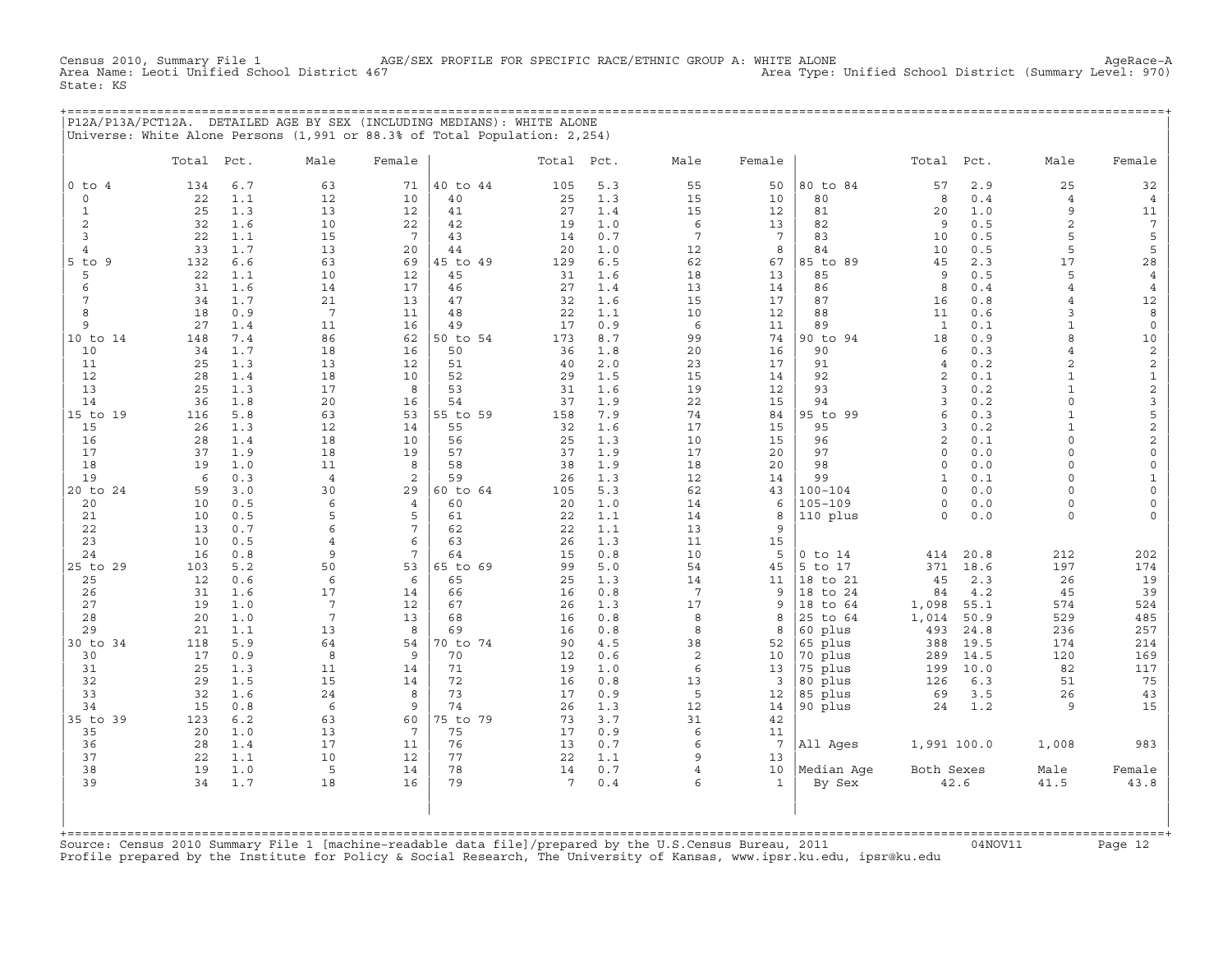Census 2010, Summary File 1 AGE/SEX PROFILE FOR SPECIFIC RACE/ETHNIC GROUP B: BLACK OR AFRICAN AMERICAN ALONE AgeRace−B Area Name: Leoti Unified School District 467 Area Type: Unified School District (Summary Level: 970) State: KS

+===================================================================================================================================================+

|                 | P12B/P13B/PCT12B. DETAILED AGE BY SEX (INCLUDING MEDIANS): BLACK OR AFRICAN AMERICAN ALONE<br>Universe: Black or African American Alone Persons (19 or 0.8% of Total Population: 2,254) |                             |                      |                |                      |            |                          |                     |                        |                      |              |                      |                            |
|-----------------|-----------------------------------------------------------------------------------------------------------------------------------------------------------------------------------------|-----------------------------|----------------------|----------------|----------------------|------------|--------------------------|---------------------|------------------------|----------------------|--------------|----------------------|----------------------------|
|                 | Total Pct.                                                                                                                                                                              | Male                        | Female               |                | Total                | Pct.       | Male                     | Female              |                        | Total Pct.           |              | Male                 | Female                     |
| $0$ to $4$      | 0.0<br>$\mathbf 0$                                                                                                                                                                      | $\mathsf{O}$                | 0                    | 40 to 44       | $\mathbf{1}$         | 5.3        | 0                        | $\mathbf{1}$        | 80 to 84               | $\mathsf O$          | 0.0          | $\mathsf O$          |                            |
| $\circ$         | 0.0<br>$\mathbf 0$                                                                                                                                                                      | $\mathsf O$                 | $\mathsf{O}\xspace$  | 40             | 0                    | $0.0$      | 0                        | $\circ$             | 80                     | $\circ$              | 0.0          | $\mathbf 0$          | $\Omega$                   |
| $\mathbf{1}$    | $\Omega$<br>0.0                                                                                                                                                                         | $\Omega$                    | $\mathbf 0$          | 41             | $\circ$              | 0.0        | $\circ$                  | $\mathbf{0}$        | 81                     | $\circ$              | 0.0          | $\Omega$             | $\Omega$                   |
| 2               | $\mathbf 0$<br>0.0                                                                                                                                                                      | $\Omega$                    | $\Omega$             | 42             | 0                    | 0.0        | $\Omega$                 | 0                   | 82                     | $\Omega$             | 0.0          | $\Omega$             | $\Omega$                   |
| 3               | 0.0<br>$\mathbf 0$                                                                                                                                                                      | $\Omega$                    | $\circ$              | 43             | $\mathbf{1}$         | 5.3        | $\circ$                  | $\mathbf 1$         | 83                     | $\Omega$             | 0.0          | $\Omega$             | $\Omega$                   |
| 4               | $\mathbf 0$<br>0.0                                                                                                                                                                      | $\mathbf 0$                 | $\mathbf 0$          | 44             | $\circ$              | 0.0        | $\circ$                  | $\circ$             | 84                     | $\Omega$             | 0.0          | $\Omega$             | $\Omega$                   |
| $5$ to $9$<br>5 | 5.3<br>1<br>$\Omega$<br>0.0                                                                                                                                                             | 1<br>$\Omega$               | 0<br>$\Omega$        | 45 to 49<br>45 | 1<br>$\Omega$        | 5.3<br>0.0 | $\mathbf{1}$<br>$\Omega$ | 0<br>$\mathbf{0}$   | 85 to 89<br>85         | $\Omega$<br>$\Omega$ | 0.0<br>0.0   | $\Omega$<br>$\cap$   | $\Omega$<br>$\Omega$       |
| 6               | $\mathbf{0}$<br>0.0                                                                                                                                                                     | $\mathbf 0$                 | $\mathsf{O}\xspace$  | 46             | 0                    | 0.0        | 0                        | $\circ$             | 86                     | $\mathsf O$          | 0.0          | $\Omega$             | $\Omega$                   |
| 7               | 0.0<br>$\Omega$                                                                                                                                                                         | $\Omega$                    | $\Omega$             | 47             | 1                    | 5.3        | $\mathbf{1}$             | 0                   | 87                     | $\Omega$             | 0.0          | $\Omega$             | $\Omega$                   |
| 8               | $\Omega$<br>0.0                                                                                                                                                                         | $\Omega$                    | $\Omega$             | 48             | $\Omega$             | 0.0        | $\Omega$                 | $\mathbf{0}$        | 88                     | $\Omega$             | 0.0          | $\Omega$             | $\Omega$                   |
| 9               | 5.3<br>1                                                                                                                                                                                | 1                           | $\mathbf 0$          | 49             | $\Omega$             | 0.0        | 0                        | $\circ$             | 89                     | $\Omega$             | 0.0          | $\Omega$             | $\Omega$                   |
| 10 to 14        | 15.8<br>3                                                                                                                                                                               | 3                           | 0                    | 50 to 54       | 2                    | 10.5       | $\mathbf{1}$             | $\mathbf{1}$        | 90 to 94               | $\mathbf 0$          | 0.0          | $\Omega$             | $\mathsf O$                |
| 10              | 5.3<br>$\mathbf{1}$                                                                                                                                                                     | $\mathbf{1}$                | $\Omega$             | 50             | $\Omega$             | 0.0        | $\Omega$                 | $\circ$             | 90                     | $\Omega$             | 0.0          | $\Omega$             | $\Omega$                   |
| 11              | 5.3<br>1                                                                                                                                                                                | $\mathbf{1}$                | $\Omega$             | 51             | 1                    | 5.3        | $\mathbf{1}$             | 0                   | 91                     | $\Omega$             | 0.0          | $\Omega$             | $\Omega$                   |
| 12              | 0.0<br>$\Omega$                                                                                                                                                                         | $\mathbf 0$                 | $\Omega$             | 52             | $\mathbf{1}$         | 5.3        | $\circ$                  | $\mathbf{1}$        | 92                     | $\Omega$             | 0.0          | $\Omega$             | $\circ$                    |
| 13              | 0.0<br>$\Omega$                                                                                                                                                                         | $\mathbf 0$                 | 0                    | 53             | $\Omega$             | 0.0        | $\circ$                  | $\circ$             | 93                     | $\Omega$             | 0.0          | $\Omega$             | $\Omega$                   |
| 14              | 5.3<br>$\mathbf{1}$                                                                                                                                                                     | $\mathbf{1}$                | $\Omega$             | 54             | $\Omega$             | 0.0        | $\Omega$                 | $\mathbf{0}$        | 94                     | $\Omega$<br>$\Omega$ | 0.0          | $\Omega$<br>$\Omega$ | $\Omega$                   |
| 15 to 19<br>15  | 3<br>15.8<br>0.0<br>$\Omega$                                                                                                                                                            | 3<br>$\Omega$               | 0<br>$\mathbf 0$     | 55 to 59<br>55 | $\Omega$<br>$\Omega$ | 0.0<br>0.0 | $\circ$<br>$\Omega$      | 0<br>$\circ$        | 95 to 99<br>95         | $\Omega$             | 0.0<br>0.0   | $\Omega$             | $\Omega$<br>$\overline{0}$ |
| 16              | $\Omega$<br>0.0                                                                                                                                                                         | $\mathbf 0$                 | $\mathbf 0$          | 56             | 0                    | 0.0        | $\circ$                  | $\circ$             | 96                     | 0                    | 0.0          | $\Omega$             | $\mathsf O$                |
| 17              | 2<br>10.5                                                                                                                                                                               | $\overline{2}$              | $\mathbf 0$          | 57             | $\circ$              | 0.0        | $\Omega$                 | $\mathbf{0}$        | 97                     | $\Omega$             | 0.0          | $\Omega$             | $\Omega$                   |
| 18              | 5.3<br>1                                                                                                                                                                                | 1                           | $\Omega$             | 58             | $\Omega$             | 0.0        | $\Omega$                 | 0                   | 98                     | $\Omega$             | 0.0          | $\Omega$             | $\Omega$                   |
| 19              | $\Omega$<br>0.0                                                                                                                                                                         | $\Omega$                    | $\Omega$             | 59             | $\Omega$             | 0.0        | $\Omega$                 | $\circ$             | 99                     | $\circ$              | 0.0          | $\Omega$             | $\Omega$                   |
| 20 to 24        | 2<br>10.5                                                                                                                                                                               | $\overline{\mathbf{c}}$     | $\mathsf{O}\xspace$  | 60 to 64       | 0                    | 0.0        | 0                        | $\mathsf{O}\xspace$ | $100 - 104$            | $\circ$              | 0.0          | $\Omega$             | $\Omega$                   |
| 20              | 0.0<br>$\Omega$                                                                                                                                                                         | $\Omega$                    | 0                    | 60             | $\Omega$             | 0.0        | $\Omega$                 | 0                   | $105 - 109$            | $\Omega$             | 0.0          | $\Omega$             |                            |
| 21              | 0.0<br>$\Omega$                                                                                                                                                                         | $\Omega$                    | $\Omega$             | 61             | $\Omega$             | 0.0        | $\Omega$                 | $\mathbf{0}$        | 110 plus               | $\Omega$             | 0.0          | $\Omega$             | $\Omega$                   |
| 22              | $\mathbf 0$<br>0.0                                                                                                                                                                      | $\mathbf 0$                 | $\mathbf 0$          | 62             | 0                    | 0.0        | 0                        | $\mathsf{O}\xspace$ |                        |                      |              |                      |                            |
| 23              | 10.5<br>2                                                                                                                                                                               | 2                           | 0<br>$\Omega$        | 63             | 0                    | 0.0        | $\circ$<br>$\Omega$      | $\mathbf 0$         |                        |                      |              |                      |                            |
| 24<br>25 to 29  | 0.0<br>$\Omega$<br>15.8<br>3                                                                                                                                                            | $\Omega$<br>1               | 2                    | 64<br>65 to 69 | $\Omega$<br>1        | 0.0<br>5.3 | $\mathbf{1}$             | $\mathbf 0$<br>0    | $0$ to $14$<br>5 to 17 | 4<br>6               | 21.1<br>31.6 | 4<br>6               | $\mathbf 0$<br>$\Omega$    |
| 25              | 5.3                                                                                                                                                                                     | $\mathbf 0$                 | $\mathbf{1}$         | 65             | $\mathbf{1}$         | 5.3        | $\mathbf{1}$             | 0                   | 18 to 21               | $\mathbf{1}$         | 5.3          | $\mathbf{1}$         | $\circ$                    |
| 26              | 0.0<br>$\Omega$                                                                                                                                                                         | $\Omega$                    | $\mathbf 0$          | 66             | $\Omega$             | 0.0        | $\Omega$                 | $\mathbf 0$         | 18 to 24               | 3                    | 15.8         | 3                    | $\Omega$                   |
| 27              | 10.5<br>2                                                                                                                                                                               | 1                           | $\mathbf{1}$         | 67             | 0                    | 0.0        | $\Omega$                 | $\Omega$            | 18 to 64               | 12                   | 63.2         | 8                    | $\overline{4}$             |
| 28              | 0.0<br>$\Omega$                                                                                                                                                                         | $\Omega$                    | $\Omega$             | 68             | $\Omega$             | 0.0        | $\circ$                  | $\mathbf 0$         | 25 to 64               | 9                    | 47.4         | 5                    | $\overline{4}$             |
| 29              | 0.0<br>$\mathbf 0$                                                                                                                                                                      | $\mathbf 0$                 | 0                    | 69             | $\Omega$             | 0.0        | $\circ$                  | 0                   | 60 plus                | $\mathbf{1}$         | 5.3          | $\mathbf{1}$         | $\mathsf{O}\xspace$        |
| 30 to 34        | $\mathbf{1}$<br>5.3                                                                                                                                                                     | $\mathbf{1}$                | 0                    | 70 to 74       | $\Omega$             | 0.0        | $\Omega$                 | 0                   | 65 plus                | $\mathbf{1}$         | 5.3          | $\mathbf{1}$         | $\circ$                    |
| 30              | $\Omega$<br>0.0                                                                                                                                                                         | $\Omega$                    | $\mathbf 0$          | 70             | 0                    | 0.0        | $\Omega$                 | 0                   | 70 plus                | $\circ$              | 0.0          | $\Omega$             | $\Omega$                   |
| 31              | 0.0<br>$\mathbf 0$                                                                                                                                                                      | $\mathbf 0$                 | 0                    | 71             | 0                    | 0.0        | $\Omega$                 | 0                   | 75 plus                | $\mathbf 0$          | 0.0          | $\Omega$             | $\Omega$                   |
| 32              | 0.0<br>$\mathbf 0$                                                                                                                                                                      | $\Omega$                    | $\Omega$<br>$\Omega$ | 72<br>73       | $\Omega$             | 0.0        | $\Omega$<br>$\Omega$     | 0                   | 80 plus                | $\circ$              | 0.0          | $\cap$<br>$\Omega$   | $\Omega$                   |
| 33<br>34        | 5.3<br>$\mathbf{1}$<br>$\Omega$<br>0.0                                                                                                                                                  | $\mathbf{1}$<br>$\mathbf 0$ | $\Omega$             | 74             | $\Omega$<br>$\Omega$ | 0.0<br>0.0 | $\Omega$                 | $\mathbf 0$<br>0    | 85 plus<br>90 plus     | $\circ$<br>$\Omega$  | 0.0<br>0.0   | $\Omega$             | $\Omega$                   |
| 35 to 39        | 5.3<br>$\mathbf{1}$                                                                                                                                                                     | $\mathbf{1}$                | $\Omega$             | 75 to 79       | $\Omega$             | 0.0        | $\Omega$                 | $\circ$             |                        |                      |              |                      |                            |
| 35              | $\mathbf{1}$<br>5.3                                                                                                                                                                     | $\mathbf{1}$                | $\mathsf{O}\xspace$  | 75             | 0                    | 0.0        | 0                        | $\mathsf{O}\xspace$ |                        |                      |              |                      |                            |
| 36              | 0.0<br>$\Omega$                                                                                                                                                                         | $\Omega$                    | $\Omega$             | 76             | 0                    | 0.0        | $\Omega$                 | $\mathbf 0$         | All Ages               |                      | 19 100.0     | 15                   |                            |
| 37              | $\Omega$<br>0.0                                                                                                                                                                         | $\Omega$                    | $\Omega$             | 77             | 0                    | 0.0        | $\Omega$                 | $\Omega$            |                        |                      |              |                      |                            |
| 38              | $\mathbf 0$<br>0.0                                                                                                                                                                      | $\circ$                     | $\mathsf{O}\xspace$  | 78             | 0                    | 0.0        | 0                        | $\mathsf{O}\xspace$ | Median Aqe             | Both Sexes           |              | Male                 | Female                     |
| 39              | $\Omega$<br>0.0                                                                                                                                                                         | $\Omega$                    | $\Omega$             | 79             | $\Omega$             | 0.0        | $\Omega$                 | $\cap$              | By Sex                 |                      | 25.5         | 23.3                 | 35.5                       |
|                 |                                                                                                                                                                                         |                             |                      |                |                      |            |                          |                     |                        |                      |              |                      |                            |

Source: Census 2010 Summary File 1 [machine-readable data file]/prepared by the U.S.Census Bureau, 2011 Page 13<br>Profile prepared by the Institute for Policy & Social Research, The University of Kansas, www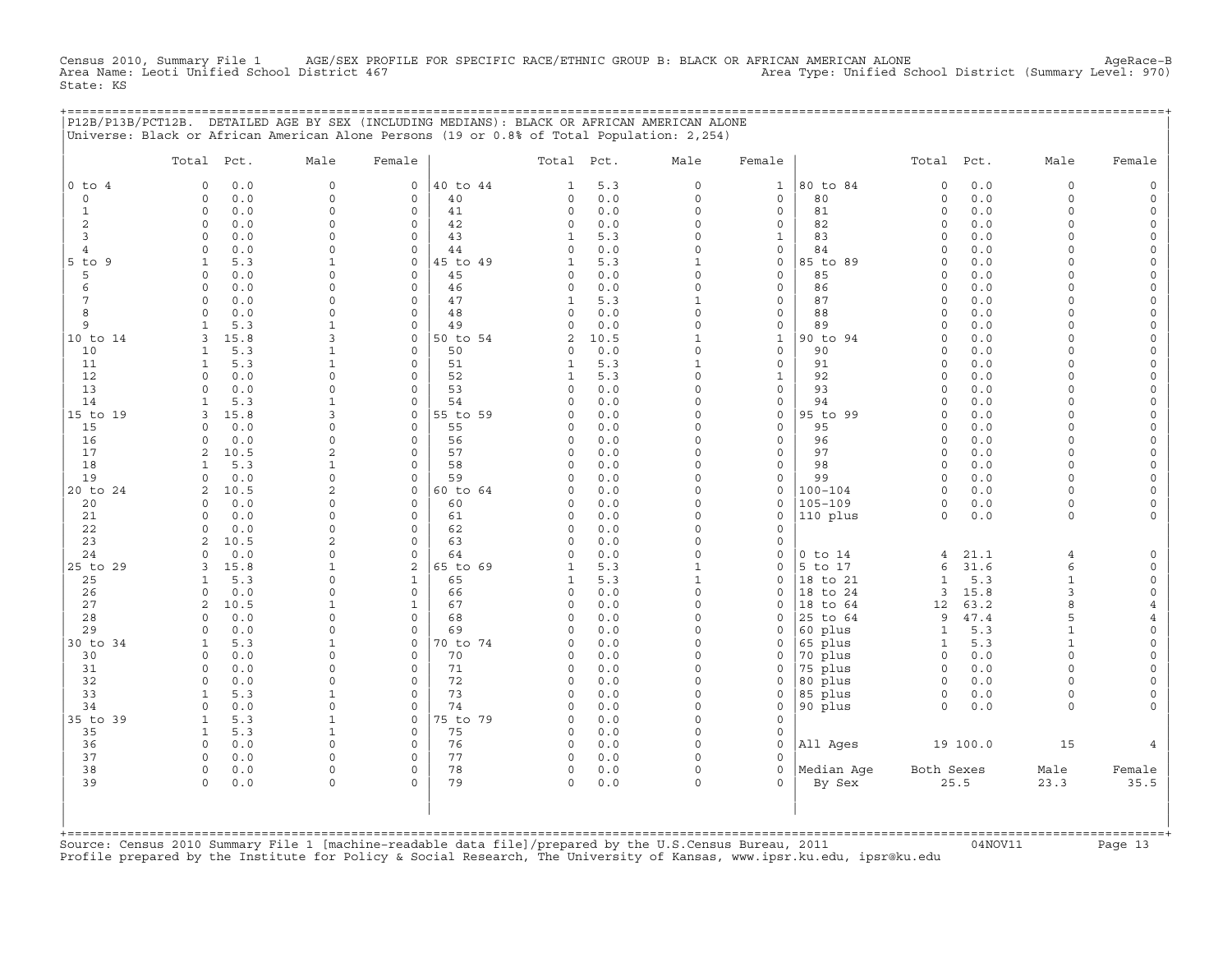Census 2010, Summary File 1 AGE/SEX PROFILE FOR SPECIFIC RACE/ETHNIC GROUP C: AMERICAN INDIAN AND ALASKA NATIVE ALONE AgeRace−C Area Name: Leoti Unified School District 467 Area Type: Unified School District (Summary Level: 970) State: KS

+===================================================================================================================================================+

|                     | P12C/P13C/PCT12C. DETAILED AGE BY SEX (INCLUDING MEDIANS): AMERICAN INDIAN AND ALASKA NATIVE ALONE<br>Universe: American Indian and Alaska Native Alone Persons (11 or 0.5% of Total Population: 2,254) |                            |                             |          |                      |            |                        |                             |                      |                     |              |                         |                                       |
|---------------------|---------------------------------------------------------------------------------------------------------------------------------------------------------------------------------------------------------|----------------------------|-----------------------------|----------|----------------------|------------|------------------------|-----------------------------|----------------------|---------------------|--------------|-------------------------|---------------------------------------|
|                     | Total Pct.                                                                                                                                                                                              | Male                       | Female                      |          | Total Pct.           |            | Male                   | Female                      |                      | Total Pct.          |              | Male                    | Female                                |
| $0$ to $4$          | 9.1<br>1                                                                                                                                                                                                | 1                          | $\mathbf 0$                 | 40 to 44 | 1                    | 9.1        | $\circ$                | $\mathbf{1}$                | 80 to 84             | 1                   | 9.1          | $\circ$                 | $\mathbf{1}$                          |
| $\mathbf 0$         | 0.0<br>$\circ$                                                                                                                                                                                          | $\mathbf 0$                | $\mathbf 0$                 | 40       | 0                    | 0.0        | $\circ$                | $\mathbf 0$                 | 80                   | $\circ$             | 0.0          | $\circ$                 | $\mathsf O$                           |
| $\mathbf{1}$        | 9.1<br>$\mathbf{1}$                                                                                                                                                                                     | $\mathbf{1}$               | $\mathsf O$                 | 41       | 0                    | $0.0$      | $\mathsf{O}\xspace$    | $\mathsf O$                 | 81                   | $\mathbf{1}$        | 9.1          | $\mathbf 0$             | $\mathbf{1}$                          |
| 2                   | $\Omega$<br>0.0                                                                                                                                                                                         | $\Omega$<br>$\mathbf 0$    | $\mathbf 0$<br>$\mathbf 0$  | 42       | 1<br>$\Omega$        | 9.1<br>0.0 | $\Omega$<br>$\Omega$   | $\mathbf{1}$<br>$\mathbf 0$ | 82<br>83             | $\circ$<br>$\Omega$ | 0.0          | $\Omega$<br>$\Omega$    | $\mathsf{O}\xspace$                   |
| 3<br>$\overline{4}$ | 0.0<br>$\circ$<br>$0.0$<br>$\Omega$                                                                                                                                                                     | $\Omega$                   | $\circ$                     | 43<br>44 | $\Omega$             | 0.0        | $\Omega$               | $\mathsf{O}$                | 84                   | $\Omega$            | 0.0<br>$0.0$ | $\Omega$                | $\mathsf{O}$<br>$\mathsf{O}\xspace$   |
| $5$ to $9$          | 18.2<br>2                                                                                                                                                                                               |                            | $\mathbf{1}$                | 45 to 49 | $\Omega$             | 0.0        | $\Omega$               | $\mathbf 0$                 | 85 to 89             | $\Omega$            | 0.0          | $\Omega$                | 0                                     |
| 5                   | 0.0<br>$\circ$                                                                                                                                                                                          | $\mathbf 0$                | $\mathsf{O}$                | 45       | $\Omega$             | 0.0        | $\Omega$               | $\mathbf 0$                 | 85                   | $\Omega$            | 0.0          | $\Omega$                | 0                                     |
| 6                   | $0.0$<br>$\circ$                                                                                                                                                                                        | $\Omega$                   | $\mathbf 0$                 | 46       | $\Omega$             | 0.0        | $\Omega$               | $\mathsf O$                 | 86                   | $\Omega$            | 0.0          | $\Omega$                | $\mathsf{O}\xspace$                   |
| 7                   | $\mathbf{1}$<br>9.1                                                                                                                                                                                     | $\Omega$                   | $\mathbf{1}$                | 47       | $\Omega$             | 0.0        | $\Omega$               | $\mathbf 0$                 | 87                   | $\Omega$            | 0.0          | $\Omega$                | 0                                     |
| 8                   | 9.1<br>$\mathbf{1}$                                                                                                                                                                                     | $\mathbf{1}$               | $\mathsf{O}$                | 48       | $\Omega$             | 0.0        | $\Omega$               | $\mathsf{O}$                | 88                   | $\Omega$            | 0.0          | $\Omega$                | 0                                     |
| 9                   | $\circ$<br>0.0                                                                                                                                                                                          | $\mathbf 0$                | $\circ$                     | 49       | $\Omega$             | 0.0        | $\Omega$               | $\mathsf O$                 | 89                   | $\Omega$            | 0.0          | $\Omega$                | $\mathsf{O}\xspace$                   |
| 10 to 14            | 9.1<br>$\mathbf{1}$<br>$\Omega$                                                                                                                                                                         | $\Omega$                   | $\mathbf{1}$<br>$\mathbf 0$ | 50 to 54 | $\Omega$<br>$\Omega$ | 0.0        | $\Omega$<br>$\Omega$   | $\mathbf 0$                 | 90 to 94             | $\circ$<br>$\Omega$ | 0.0          | $\Omega$<br>$\Omega$    | $\mathsf{O}\xspace$                   |
| 10<br>11            | 0.0<br>0.0<br>$\circ$                                                                                                                                                                                   | $\mathbf 0$<br>$\mathbf 0$ | $\circ$                     | 50<br>51 | $\Omega$             | 0.0<br>0.0 | $\Omega$               | $\mathsf{O}$<br>$\mathsf O$ | 90<br>91             | $\Omega$            | 0.0<br>0.0   | $\circ$                 | 0<br>$\mathsf{O}\xspace$              |
| 12                  | $\mathbf{1}$<br>9.1                                                                                                                                                                                     | $\Omega$                   | $\mathbf{1}$                | 52       | $\circ$              | 0.0        | $\Omega$               | $\mathbf 0$                 | 92                   | $\circ$             | 0.0          | $\Omega$                | 0                                     |
| 13                  | 0.0<br>$\Omega$                                                                                                                                                                                         | $\Omega$                   | 0                           | 53       | $\Omega$             | 0.0        | $\Omega$               | 0                           | 93                   | $\Omega$            | 0.0          | $\Omega$                | 0                                     |
| 14                  | 0.0<br>$\Omega$                                                                                                                                                                                         | $\Omega$                   | $\circ$                     | 54       | $\Omega$             | 0.0        | $\Omega$               | $\mathsf O$                 | 94                   | $\Omega$            | 0.0          | $\circ$                 | $\mathsf{O}\xspace$                   |
| 15 to 19            | $\circ$<br>0.0                                                                                                                                                                                          | $\mathbf 0$                | $\mathbf 0$                 | 55 to 59 | $\Omega$             | 0.0        | $\Omega$               | $\mathbf 0$                 | 95 to 99             | $\circ$             | 0.0          | $\Omega$                | $\mathsf{O}\xspace$                   |
| 15                  | 0.0<br>$\Omega$                                                                                                                                                                                         | $\Omega$                   | $\mathsf{O}$                | 55       | $\Omega$             | 0.0        | $\Omega$               | 0                           | 95                   | $\Omega$            | 0.0          | $\Omega$                | 0                                     |
| 16                  | $\circ$<br>0.0                                                                                                                                                                                          | $\Omega$                   | $\mathbf 0$                 | 56       | $\Omega$             | 0.0        | $\Omega$               | $\mathsf O$                 | 96                   | $\Omega$            | 0.0          | $\Omega$                | $\mathsf{O}\xspace$                   |
| 17                  | $\circ$<br>0.0                                                                                                                                                                                          | $\mathbf 0$                | $\mathbf 0$                 | 57       | 0                    | 0.0        | $\Omega$               | $\mathbf 0$                 | 97                   | $\circ$             | 0.0          | $\Omega$                | $\mathsf{O}\xspace$                   |
| 18<br>19            | 0.0<br>$\circ$<br>$0.0$<br>$\Omega$                                                                                                                                                                     | $\Omega$<br>$\Omega$       | 0<br>$\mathbf 0$            | 58<br>59 | 0<br>$\Omega$        | 0.0<br>0.0 | $\Omega$<br>$\Omega$   | 0<br>$\mathsf{O}\xspace$    | 98<br>99             | $\circ$<br>$\Omega$ | 0.0<br>0.0   | $\Omega$<br>$\Omega$    | 0<br>$\mathsf{O}\xspace$              |
| 20 to 24            | 0.0<br>$\Omega$                                                                                                                                                                                         | $\mathbf 0$                | $\mathbf 0$                 | 60 to 64 | 2                    | 18.2       | $\Omega$               | $\overline{\mathbf{c}}$     | $100 - 104$          | $\Omega$            | 0.0          | $\circ$                 | $\mathbf 0$                           |
| 20                  | 0.0<br>$\circ$                                                                                                                                                                                          | $\Omega$                   | $\mathsf{O}$                | 60       | 0                    | 0.0        | $\Omega$               | $\mathsf{O}$                | $105 - 109$          | $\circ$             | 0.0          | 0                       | 0                                     |
| 21                  | 0.0<br>$\circ$                                                                                                                                                                                          | $\Omega$                   | $\mathsf O$                 | 61       | $\Omega$             | 0.0        | $\Omega$               | $\mathsf O$                 | 110 plus             | $\circ$             | 0.0          | $\circ$                 | $\mathsf{O}\xspace$                   |
| 22                  | $\Omega$<br>0.0                                                                                                                                                                                         | $\Omega$                   | $\Omega$                    | 62       | 0                    | 0.0        | $\Omega$               | $\circ$                     |                      |                     |              |                         |                                       |
| 23                  | 0.0<br>$\Omega$                                                                                                                                                                                         | $\Omega$                   | $\mathbf 0$                 | 63       | 0                    | 0.0        | $\Omega$               | $\mathsf{O}$                |                      |                     |              |                         |                                       |
| 24                  | 0.0<br>$\circ$                                                                                                                                                                                          | $\Omega$                   | $\circ$                     | 64       | 2                    | 18.2       | $\Omega$               | $\overline{\mathbf{c}}$     | $0$ to $14$          | $\overline{4}$      | 36.4         | $\overline{c}$          | $\boldsymbol{2}$                      |
| 25 to 29            | 9.1<br>$\mathbf{1}$<br>$\Omega$                                                                                                                                                                         | $\Omega$<br>$\Omega$       | $\mathbf{1}$<br>$\mathbf 0$ | 65 to 69 | $\Omega$<br>$\Omega$ | 0.0        | $\Omega$<br>$\Omega$   | $\circ$<br>$\mathbf 0$      | 5 to 17              | 3<br>$\Omega$       | 27.3<br>0.0  | $\mathbf{1}$<br>$\circ$ | $\overline{c}$<br>$\mathsf{O}\xspace$ |
| 25<br>26            | 0.0<br>$0.0$<br>$\circ$                                                                                                                                                                                 | $\mathbf 0$                | $\mathsf O$                 | 65<br>66 | 0                    | 0.0<br>0.0 | $\Omega$               | 0                           | 18 to 21<br>18 to 24 | $\Omega$            | 0.0          | $\circ$                 | $\mathsf{O}\xspace$                   |
| 27                  | 0.0<br>$\Omega$                                                                                                                                                                                         | $\Omega$                   | $\mathbf 0$                 | 67       | $\Omega$             | 0.0        | $\Omega$               | $\Omega$                    | 18 to 64             | 5                   | 45.5         | $\mathbf{1}$            | $\overline{4}$                        |
| 28                  | $\mathbf{1}$<br>9.1                                                                                                                                                                                     | $\Omega$                   | $\mathbf{1}$                | 68       | $\Omega$             | 0.0        | $\Omega$               | $\mathbf 0$                 | 25 to 64             | 5                   | 45.5         | $\mathbf{1}$            | $\overline{4}$                        |
| 29                  | 0.0<br>$\circ$                                                                                                                                                                                          | $\mathbf 0$                | $\mathsf O$                 | 69       | $\Omega$             | 0.0        | $\Omega$               | 0                           | 60 plus              | $\overline{4}$      | 36.4         | $\mathbf{1}$            | 3                                     |
| 30 to 34            | 9.1<br>$\mathbf{1}$                                                                                                                                                                                     | $\mathbf{1}$               | $\mathbf 0$                 | 70 to 74 | $\Omega$             | 0.0        | $\Omega$               | $\mathbf 0$                 | 65 plus              | $\mathbf{2}$        | 18.2         | $\mathbf{1}$            | $\mathbf 1$                           |
| 30                  | $\circ$<br>0.0                                                                                                                                                                                          | $\mathbf 0$                | $\mathbf 0$                 | 70       | $\Omega$             | 0.0        | $\Omega$               | $\mathbf 0$                 | 70 plus              | 2                   | 18.2         | $\mathbf{1}$            | $\mathbf 1$                           |
| 31                  | 9.1<br>$\mathbf{1}$                                                                                                                                                                                     | 1                          | $\mathbf 0$                 | 71       | 0                    | 0.0        | $\Omega$               | 0                           | 75 plus              | $\sqrt{2}$          | 18.2         | $\mathbf{1}$            | $\mathbf 1$                           |
| 32                  | 0.0<br>$\Omega$                                                                                                                                                                                         | $\Omega$                   | $\mathbf 0$                 | 72       | $\Omega$             | 0.0        | $\Omega$               | $\mathbf 0$                 | 80 plus              | $\mathbf{1}$        | 9.1          | $\Omega$                | $\mathbf{1}$                          |
| 33<br>34            | $\circ$<br>0.0<br>$0.0$<br>$\circ$                                                                                                                                                                      | $\mathbf 0$<br>$\Omega$    | $\mathbf 0$<br>$\mathsf{O}$ | 73<br>74 | $\Omega$<br>$\Omega$ | 0.0<br>0.0 | $\circ$<br>$\mathbf 0$ | $\mathbf 0$<br>0            | 85 plus<br>90 plus   | $\circ$<br>$\circ$  | 0.0<br>0.0   | $\Omega$<br>$\circ$     | $\mathsf O$<br>$\circ$                |
| 35 to 39            | $\Omega$<br>0.0                                                                                                                                                                                         | $\Omega$                   | $\mathbf 0$                 | 75 to 79 | 1                    | 9.1        | $\mathbf{1}$           | $\circ$                     |                      |                     |              |                         |                                       |
| 35                  | $\circ$<br>0.0                                                                                                                                                                                          | $\mathbf 0$                | $\mathsf{O}$                | 75       | 0                    | 0.0        | $\mathsf{O}\xspace$    | $\mathsf{O}$                |                      |                     |              |                         |                                       |
| 36                  | $0.0$<br>$\circ$                                                                                                                                                                                        | $\Omega$                   | $\mathsf{O}$                | 76       | $\mathbf{1}$         | 9.1        | $\mathbf{1}$           | $\mathbf 0$                 | All Ages             |                     | 11 100.0     | $\overline{4}$          | 7                                     |
| 37                  | 0.0<br>$\Omega$                                                                                                                                                                                         | $\Omega$                   | $\mathbf 0$                 | 77       | 0                    | 0.0        | $\Omega$               | $\Omega$                    |                      |                     |              |                         |                                       |
| 38                  | $\circ$<br>0.0                                                                                                                                                                                          | $\mathbf 0$                | $\mathbf 0$                 | 78       | 0                    | $0.0$      | $\mathbf 0$            | $\mathbf 0$                 | Median Age           | Both Sexes          |              | Male                    | Female                                |
| 39                  | $\circ$<br>0.0                                                                                                                                                                                          | $\mathbf 0$                | $\Omega$                    | 79       | 0                    | 0.0        | $\Omega$               | $\Omega$                    | By Sex               |                     | 31.5         | 20.0                    | 42.5                                  |
|                     |                                                                                                                                                                                                         |                            |                             |          |                      |            |                        |                             |                      |                     |              |                         |                                       |
|                     |                                                                                                                                                                                                         |                            |                             |          |                      |            |                        |                             |                      |                     |              |                         |                                       |
|                     |                                                                                                                                                                                                         |                            |                             |          |                      |            |                        |                             |                      |                     |              |                         |                                       |

+===================================================================================================================================================+Source: Census 2010 Summary File 1 [machine−readable data file]/prepared by the U.S.Census Bureau, 2011 04NOV11 Page 14 Profile prepared by the Institute for Policy & Social Research, The University of Kansas, www.ipsr.ku.edu, ipsr@ku.edu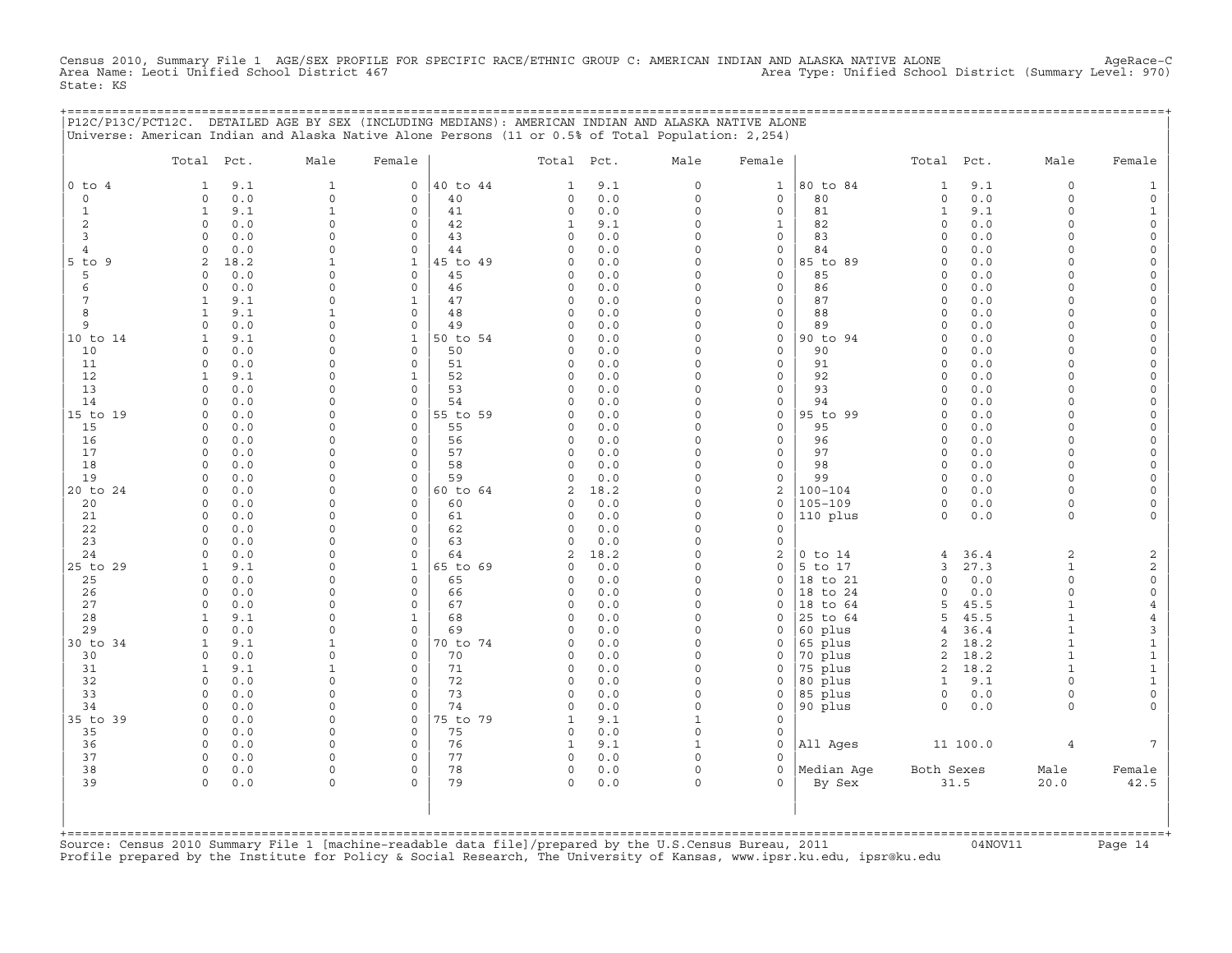Census 2010, Summary File 1 AGE/SEX PROFILE FOR SPECIFIC RACE/ETHNIC GROUP D: ASIAN ALONE AgeRace-D<br>Area Name: Leoti Unified School District 467 Area Type: Unified School District (Summary Level: 970) Area Type: Unified School District (Summary Level: 970) State: KS

| P12D/P13D/PCT12D. DETAILED AGE BY SEX (INCLUDING MEDIANS): ASIAN ALONE |  |
|------------------------------------------------------------------------|--|
| Universe: Asian Alone Persons (3 or 0.1% of Total Population: 2,254)   |  |

|                | Total               | Pct.       | Male                 | Female        |                | Total Pct.          |            | Male                 | Female                             |                     | Total Pct.                 |            | Male               | Female                                     |
|----------------|---------------------|------------|----------------------|---------------|----------------|---------------------|------------|----------------------|------------------------------------|---------------------|----------------------------|------------|--------------------|--------------------------------------------|
| $0$ to $4$     | $\circ$             | 0.0        | $\mathbf{0}$         | $\mathbf{0}$  | 40 to 44       | $\Omega$            | 0.0        | $\circ$              | $\mathbf 0$                        | 80 to 84            | $\circ$                    | 0.0        | $\circ$            | $\mathbb O$                                |
| $\circ$        | $\circ$             | 0.0        | $\circ$              | 0             | 40             | $\Omega$            | 0.0        | $\circ$              | $\mathbf 0$                        | 80                  | $\mathbf 0$                | 0.0        | $\circ$            | $\mathsf{O}\xspace$                        |
| $\mathbf{1}$   | $\mathbf{0}$        | 0.0        | $\circ$              | $\circ$       | 41             | $\circ$             | 0.0        | $\Omega$             | $\circ$                            | 81                  | $\circ$                    | 0.0        | $\circ$            | $\mathsf{O}$                               |
| 2              | $\circ$             | 0.0        | $\mathsf{O}\xspace$  | 0             | 42             | $\circ$             | 0.0        | $\mathbf 0$          | $\mathbf 0$                        | 82                  | $\circ$                    | 0.0        | $\circ$            | $\mathsf{O}\xspace$                        |
| 3              | $\circ$             | 0.0        | 0                    | 0             | 43             | $\circ$             | 0.0        | $\Omega$             | 0                                  | 83                  | $\circ$                    | 0.0        | $\circ$            | $\mathsf{O}\xspace$                        |
| 4              | $\Omega$            | 0.0        | 0                    | 0             | 44             | $\Omega$            | 0.0        | $\Omega$             | $\mathbf 0$                        | 84                  | $\mathbf 0$                | 0.0        | $\Omega$           | $\mathsf{O}\xspace$                        |
| $5$ to $9$     | $\Omega$            | 0.0        | $\circ$              | 0             | 45 to 49       | $\mathbf{1}$        | 33.3       | $\Omega$             | $\mathbf{1}$                       | 85 to 89            | $\mathbf 0$                | 0.0        | $\Omega$           | $\mathsf{O}\xspace$                        |
| 5              | $\Omega$            | 0.0        | $\Omega$             | $\Omega$      | 45             | $\circ$             | 0.0        | $\Omega$             | $\mathbf 0$                        | 85                  | $\Omega$                   | 0.0        | $\Omega$           | $\mathsf O$                                |
| 6              | $\Omega$            | 0.0        | $\Omega$             | $\Omega$      | 46             | $\mathbf{1}$        | 33.3       | $\Omega$             | $\mathbf{1}$                       | 86                  | $\Omega$                   | 0.0        | $\Omega$           | $\mathsf{O}\xspace$                        |
| 7              | $\Omega$            | 0.0        | $\Omega$             | $\Omega$      | 47             | $\Omega$            | $0.0$      | $\Omega$             | $\mathbf 0$                        | 87                  | $\mathbf 0$                | 0.0        | $\Omega$           | $\mathsf O$                                |
| 8              | $\Omega$            | 0.0        | $\Omega$             | 0             | 48             | $\Omega$            | 0.0        | $\Omega$             | $\mathbf 0$                        | 88                  | $\Omega$                   | 0.0        | $\Omega$           | $\mathsf O$                                |
| 9              | $\Omega$            | 0.0        | $\Omega$             | $\circ$       | 49             | $\Omega$            | 0.0        | $\Omega$<br>$\Omega$ | $\mathsf{O}\xspace$                | 89                  | $\Omega$                   | 0.0        | $\Omega$           | $\mathsf{O}\xspace$                        |
| 10 to 14<br>10 | $\Omega$            | 0.0        | 0<br>$\circ$         | 0<br>$\circ$  | 50 to 54<br>50 | $\Omega$<br>$\circ$ | 0.0<br>0.0 | $\Omega$             | $\mathsf{O}\xspace$<br>$\mathbf 0$ | 90 to 94<br>90      | $\mathbf 0$<br>$\mathbf 0$ | 0.0<br>0.0 | $\circ$<br>$\circ$ | 0                                          |
| 11             | 0<br>$\circ$        | 0.0<br>0.0 | 0                    | 0             | 51             | $\circ$             | 0.0        | $\Omega$             | $\mathsf{O}\xspace$                | 91                  | $\mathsf O$                | 0.0        | $\circ$            | $\mathsf{O}$<br>0                          |
| 12             | $\Omega$            | 0.0        | $\Omega$             | $\Omega$      | 52             | $\Omega$            | 0.0        | $\Omega$             | $\circ$                            | 92                  | $\mathbf 0$                | 0.0        | $\Omega$           | $\mathsf{O}\xspace$                        |
| 13             | $\Omega$            | 0.0        | $\Omega$             | $\Omega$      | 53             | $\Omega$            | 0.0        | $\Omega$             | $\Omega$                           | 93                  | $\Omega$                   | 0.0        | $\Omega$           | $\mathsf{O}\xspace$                        |
| 14             | $\Omega$            | 0.0        | $\Omega$             | $\Omega$      | 54             | $\Omega$            | 0.0        | $\Omega$             | $\mathbf 0$                        | 94                  | $\circ$                    | 0.0        | $\circ$            | $\mathsf O$                                |
| 15 to 19       | $\circ$             | 0.0        | 0                    | 0             | 55 to 59       | $\circ$             | 0.0        | $\Omega$             | $\mathsf{O}\xspace$                | 95 to 99            | $\Omega$                   | 0.0        | $\Omega$           | $\mathsf{O}\xspace$                        |
| 15             | $\Omega$            | 0.0        | $\Omega$             | $\Omega$      | 55             | $\circ$             | 0.0        | $\Omega$             | $\mathbf 0$                        | 95                  | $\Omega$                   | 0.0        | $\Omega$           | $\mathsf{O}\xspace$                        |
| 16             | $\circ$             | 0.0        | $\Omega$             | $\Omega$      | 56             | $\circ$             | 0.0        | $\Omega$             | $\mathbf 0$                        | 96                  | $\mathbf 0$                | 0.0        | $\Omega$           | $\mathsf{O}$                               |
| 17             | 0                   | 0.0        | 0                    | 0             | 57             | $\circ$             | 0.0        | $\Omega$             | 0                                  | 97                  | $\Omega$                   | 0.0        | $\Omega$           | $\mathsf{O}$                               |
| 18             | $\Omega$            | 0.0        | 0                    | 0             | 58             | $\Omega$            | 0.0        | $\Omega$             | $\mathsf{O}\xspace$                | 98                  | $\Omega$                   | 0.0        | $\Omega$           | $\mathsf{O}\xspace$                        |
| 19             | $\Omega$            | 0.0        | 0                    | 0             | 59             | $\circ$             | 0.0        | $\mathbf 0$          | $\mathsf O$                        | 99                  | $\mathbf 0$                | 0.0        | $\circ$            | $\mathsf{O}\xspace$                        |
| 20 to 24       | $\Omega$            | 0.0        | $\Omega$             | $\Omega$      | 60 to 64       | 2                   | 66.7       | $\overline{2}$       | $\circ$                            | $100 - 104$         | $\Omega$                   | 0.0        | $\Omega$           | $\mathsf O$                                |
| 20             | $\circ$             | 0.0        | $\Omega$             | $\Omega$      | 60             | $\circ$             | 0.0        | $\Omega$             | $\circ$                            | $105 - 109$         | $\Omega$                   | 0.0        | $\circ$            | $\circ$                                    |
| 21             | $\Omega$            | 0.0        | $\Omega$             | $\Omega$      | 61             | 2                   | 66.7       | $\overline{c}$       | $\mathsf{O}\xspace$                | 110 plus            | $\mathbf 0$                | 0.0        | $\circ$            | $\mathsf{O}\xspace$                        |
| 22             | $\Omega$            | 0.0        | $\circ$              | $\Omega$      | 62             | $\Omega$            | 0.0        | $\Omega$             | $\mathbf 0$                        |                     |                            |            |                    |                                            |
| 23             | $\circ$             | 0.0        | $\circ$              | $\circ$       | 63             | $\circ$             | 0.0        | $\Omega$             | $\circ$                            |                     |                            |            |                    |                                            |
| 24             | $\Omega$            | 0.0        | 0                    | 0             | 64             | $\Omega$            | 0.0        | $\Omega$             | $\mathsf O$                        | $0$ to $14$         | $\Omega$                   | 0.0        | $\circ$            | $\mathsf O$                                |
| 25 to 29       | $\circ$<br>$\circ$  | 0.0        | $\Omega$<br>0        | 0<br>0        | 65 to 69       | $\circ$<br>$\circ$  | 0.0<br>0.0 | $\Omega$<br>$\Omega$ | $\circ$<br>$\circ$                 | 5 to 17<br>18 to 21 | $\mathbf 0$                | 0.0        | $\circ$            | $\mathsf{O}\xspace$                        |
| 25<br>26       | $\circ$             | 0.0<br>0.0 | 0                    | 0             | 65<br>66       | $\circ$             | 0.0        | $\Omega$             | $\circ$                            | 18 to 24            | $\circ$<br>$\mathbf 0$     | 0.0<br>0.0 | 0<br>0             | $\mathsf{O}\xspace$<br>$\mathsf{O}\xspace$ |
| 27             | $\Omega$            | 0.0        | 0                    | $\Omega$      | 67             | $\Omega$            | 0.0        | $\Omega$             | $\Omega$                           | 18<br>to 64         | 3                          | 100.0      | $\overline{a}$     | $\mathbf{1}$                               |
| 28             | $\Omega$            | 0.0        | $\Omega$             | $\circ$       | 68             | $\Omega$            | 0.0        | $\Omega$             | $\circ$                            | 25 to 64            | 3                          | 100.0      | $\overline{2}$     | $\mathbf 1$                                |
| 29             | $\Omega$            | 0.0        | $\Omega$             | $\Omega$      | 69             | $\cap$              | 0.0        | $\Omega$             | $\Omega$                           | 60 plus             | $\overline{2}$             | 66.7       | $\overline{c}$     | $\mathsf{O}\xspace$                        |
| 30 to 34       | $\circ$             | 0.0        | 0                    | $\circ$       | 70 to 74       | $\circ$             | 0.0        | $\Omega$             | 0                                  | 65 plus             | $\circ$                    | 0.0        | $\circ$            | $\mathsf{O}\xspace$                        |
| 30             | $\Omega$            | 0.0        | 0                    | 0             | 70             | $\Omega$            | 0.0        | $\Omega$             | $\mathsf O$                        | 70 plus             | $\Omega$                   | 0.0        | $\Omega$           | $\mathsf{O}\xspace$                        |
| 31             | $\Omega$            | 0.0        | $\circ$              | 0             | 71             | $\circ$             | 0.0        | $\Omega$             | $\circ$                            | 75 plus             | $\circ$                    | 0.0        | $\Omega$           | $\mathsf{O}\xspace$                        |
| 32             | $\Omega$            | 0.0        | 0                    | $\Omega$      | 72             | $\circ$             | 0.0        | $\Omega$             | $\circ$                            | 80 plus             | $\circ$                    | 0.0        | $\Omega$           | 0                                          |
| 33             | $\circ$             | 0.0        | $\mathbf 0$          | 0             | 73             | $\circ$             | 0.0        | $\Omega$             | $\mathsf O$                        | 85 plus             | $\circ$                    | 0.0        | $\circ$            | 0                                          |
| 34             | $\mathbf 0$         | 0.0        | $\circ$              | 0             | 74             | $\circ$             | 0.0        | $\Omega$             | 0                                  | 90 plus             | $\circ$                    | 0.0        | $\circ$            | 0                                          |
| 35 to 39       | $\circ$             | 0.0        | $\circ$              | 0             | 75 to 79       | $\circ$             | 0.0        | $\Omega$             | $\mathbf 0$                        |                     |                            |            |                    |                                            |
| 35             | $\Omega$            | 0.0        | $\circ$              | $\Omega$      | 75             | $\Omega$            | 0.0        | $\Omega$             | $\mathbf 0$                        |                     |                            |            |                    |                                            |
| 36             | $\circ$             | 0.0        | $\circ$              | $\circ$       | 76             | $\circ$             | 0.0        | $\Omega$             | $\mathbf 0$                        | All Ages            |                            | 3100.0     | $\overline{2}$     | $\mathbf{1}$                               |
| 37             | $\circ$<br>$\Omega$ | 0.0        | $\Omega$<br>$\Omega$ | 0<br>$\Omega$ | 77             | $\circ$<br>$\Omega$ | 0.0        | $\Omega$<br>$\Omega$ | $\Omega$<br>$\Omega$               |                     |                            |            |                    |                                            |
| 38<br>39       | $\circ$             | 0.0<br>0.0 | $\circ$              | $\Omega$      | 78<br>79       | $\circ$             | 0.0<br>0.0 | $\circ$              | $\Omega$                           | Median Aqe          | Both Sexes                 | 61.3       | Male<br>61.5       | Female<br>46.5                             |
|                |                     |            |                      |               |                |                     |            |                      |                                    | By Sex              |                            |            |                    |                                            |
|                |                     |            |                      |               |                |                     |            |                      |                                    |                     |                            |            |                    |                                            |
|                |                     |            |                      |               |                |                     |            |                      |                                    |                     |                            |            |                    |                                            |

+===================================================================================================================================================+Source: Census 2010 Summary File 1 [machine−readable data file]/prepared by the U.S.Census Bureau, 2011 04NOV11 Page 15 Profile prepared by the Institute for Policy & Social Research, The University of Kansas, www.ipsr.ku.edu, ipsr@ku.edu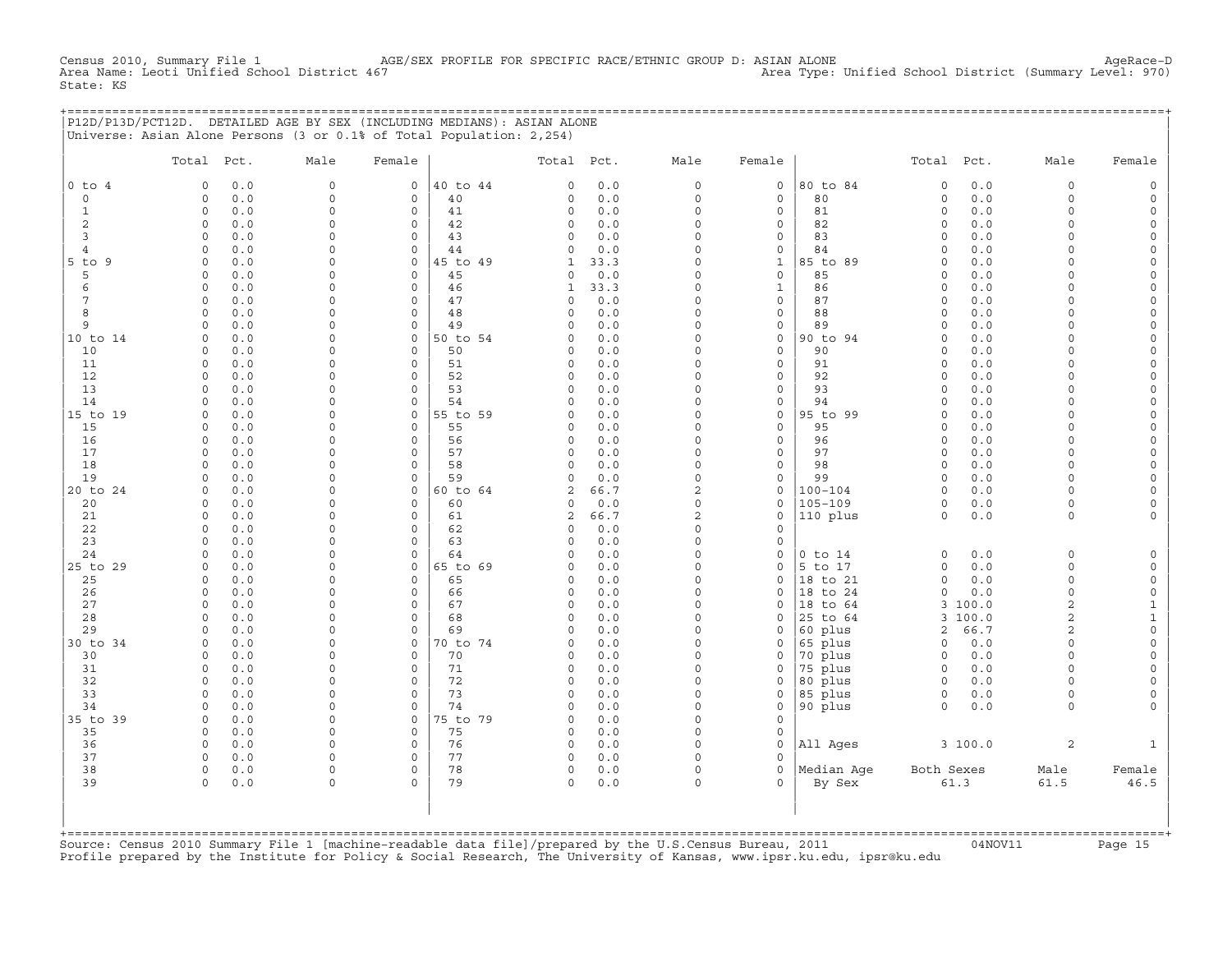Census 2010, Summary File 1 AGE/SEX PROFILE FOR SPECIFIC RACE/ETHNIC GROUP E: NAT HAWAIIAN/OTH. PACIFIC ISLANDER ALONE AgeRace-E<br>Area Name: Leoti Unified School District 467 State: KS

+===================================================================================================================================================+

| $0$ to $4$<br>$\circ$<br>1<br>2<br>$\mathbf{3}$<br>4<br>$5$ to $9$<br>5<br>6<br>7<br>8<br>9<br>10 to 14<br>10<br>11<br>12<br>13<br>14<br>15 to 19<br>15<br>16 | $\mathbf 0$<br>$\Omega$<br>$\circ$<br>$\circ$<br>$\Omega$<br>$\Omega$<br>$\Omega$<br>$\Omega$<br>$\Omega$<br>$\Omega$<br>$\Omega$<br>$\cap$<br>$\Omega$<br>$\Omega$<br>$\Omega$<br>$\Omega$<br>$\Omega$<br>$\Omega$<br>$\Omega$<br>$\Omega$<br>$\Omega$ | $\mathsf{O}\xspace$<br>$\Omega$<br>$\Omega$<br>$\Omega$<br>$\Omega$<br>$\Omega$<br>$\Omega$<br>$\Omega$<br>$\Omega$<br>$\Omega$<br>$\Omega$<br>$\cap$<br>$\Omega$<br>$\Omega$<br>$\Omega$<br>$\Omega$<br>$\Omega$<br>$\Omega$<br>$\Omega$<br>$\Omega$ | $\circ$<br>$\mathbf 0$<br>0<br>$\mathbf 0$<br>0<br>$\mathbf 0$<br>$\mathbf 0$<br>$\mathsf{O}\xspace$<br>$\mathbf 0$<br>$\mathbf 0$<br>$\mathsf{O}\xspace$<br>$\mathbf 0$<br>$\mathbf{0}$<br>$\mathbf 0$<br>$\mathbf 0$<br>$\mathbf 0$<br>$\mathbf 0$<br>$\circ$<br>$\mathsf{O}\xspace$ | 40 to 44<br>40<br>41<br>42<br>43<br>44<br>45 to 49<br>45<br>46<br>47<br>48<br>49<br>50 to 54<br>50<br>51<br>52<br>53<br>54 | 0<br>$\Omega$<br>$\Omega$<br>$\Omega$<br>$\cap$<br>U<br>C)<br>$\cap$<br>C)<br>$\Omega$<br>$\cap$<br>C)<br>O.<br>$\Omega$<br>$\Omega$<br>C) | $\cdot$<br>$\ddot{\phantom{a}}$<br>$\cdot$<br>$\cdot$<br>$\ddot{\phantom{a}}$<br>$\ddot{\phantom{a}}$<br>$\ddot{\phantom{a}}$<br>$\ddot{\phantom{a}}$<br>$\cdot$<br>$\ddot{\phantom{a}}$<br>$\sim$<br>$\ddot{\phantom{a}}$<br>$\ddot{\phantom{a}}$ | $\mathsf O$<br>$\mathbf 0$<br>$\mathbf 0$<br>$\Omega$<br>$\Omega$<br>$\Omega$<br>$\Omega$<br>$\Omega$<br>$\Omega$<br>$\Omega$<br>$\Omega$<br>$\Omega$<br>$\Omega$<br>$\Omega$<br>$\Omega$ | $\mathsf O$<br>$\mathbf 0$<br>$\mathbf 0$<br>$\mathsf{O}$<br>$\mathsf{O}\xspace$<br>$\mathbf 0$<br>$\mathsf{O}$<br>$\mathsf O$<br>$\mathbf{0}$<br>$\mathbf 0$<br>$\mathsf{O}\xspace$<br>$\mathsf O$<br>$\mathbf 0$<br>$\mathbf 0$<br>$\mathsf{O}\xspace$ | 80 to 84<br>80<br>81<br>82<br>83<br>84<br>85 to 89<br>85<br>86<br>87<br>88<br>89<br>90 to 94<br>90<br>91 | $\mathbb O$<br>$\Omega$<br>$\circ$<br>$\Omega$<br>$\circ$<br>$\Omega$<br>$\Omega$<br>$\Omega$<br>$\Omega$<br>$\Omega$<br>$\Omega$<br>$\Omega$<br>$\circ$<br>$\Omega$<br>$\Omega$ | $\ddot{\phantom{a}}$<br>$\ddot{\phantom{a}}$ | 0<br>$\Omega$<br>$\circ$<br>$\circ$<br>$\circ$<br>$\Omega$<br>$\Omega$<br>$\Omega$<br>$\cap$<br>$\Omega$<br>$\Omega$<br>$\cap$<br>$\Omega$<br>$\Omega$<br>$\Omega$ | $\mathsf{O}\xspace$<br>$\mathsf{O}\xspace$<br>0<br>$\circ$<br>$\mathsf O$<br>$\mathsf{O}\xspace$<br>$\mathsf{O}\xspace$<br>$\mathsf{O}\xspace$<br>$\mathsf{O}\xspace$<br>0<br>$\mathsf{O}\xspace$<br>$\circ$<br>$\mathsf{O}\xspace$<br>0<br>$\mathsf{O}\xspace$ |
|---------------------------------------------------------------------------------------------------------------------------------------------------------------|---------------------------------------------------------------------------------------------------------------------------------------------------------------------------------------------------------------------------------------------------------|-------------------------------------------------------------------------------------------------------------------------------------------------------------------------------------------------------------------------------------------------------|----------------------------------------------------------------------------------------------------------------------------------------------------------------------------------------------------------------------------------------------------------------------------------------|----------------------------------------------------------------------------------------------------------------------------|--------------------------------------------------------------------------------------------------------------------------------------------|----------------------------------------------------------------------------------------------------------------------------------------------------------------------------------------------------------------------------------------------------|-------------------------------------------------------------------------------------------------------------------------------------------------------------------------------------------|----------------------------------------------------------------------------------------------------------------------------------------------------------------------------------------------------------------------------------------------------------|----------------------------------------------------------------------------------------------------------|----------------------------------------------------------------------------------------------------------------------------------------------------------------------------------|----------------------------------------------|--------------------------------------------------------------------------------------------------------------------------------------------------------------------|-----------------------------------------------------------------------------------------------------------------------------------------------------------------------------------------------------------------------------------------------------------------|
|                                                                                                                                                               |                                                                                                                                                                                                                                                         |                                                                                                                                                                                                                                                       |                                                                                                                                                                                                                                                                                        |                                                                                                                            |                                                                                                                                            |                                                                                                                                                                                                                                                    |                                                                                                                                                                                           |                                                                                                                                                                                                                                                          |                                                                                                          |                                                                                                                                                                                  |                                              |                                                                                                                                                                    |                                                                                                                                                                                                                                                                 |
|                                                                                                                                                               |                                                                                                                                                                                                                                                         |                                                                                                                                                                                                                                                       |                                                                                                                                                                                                                                                                                        |                                                                                                                            |                                                                                                                                            |                                                                                                                                                                                                                                                    |                                                                                                                                                                                           |                                                                                                                                                                                                                                                          |                                                                                                          |                                                                                                                                                                                  |                                              |                                                                                                                                                                    |                                                                                                                                                                                                                                                                 |
|                                                                                                                                                               |                                                                                                                                                                                                                                                         |                                                                                                                                                                                                                                                       |                                                                                                                                                                                                                                                                                        |                                                                                                                            |                                                                                                                                            |                                                                                                                                                                                                                                                    |                                                                                                                                                                                           |                                                                                                                                                                                                                                                          |                                                                                                          |                                                                                                                                                                                  |                                              |                                                                                                                                                                    |                                                                                                                                                                                                                                                                 |
|                                                                                                                                                               |                                                                                                                                                                                                                                                         |                                                                                                                                                                                                                                                       |                                                                                                                                                                                                                                                                                        |                                                                                                                            |                                                                                                                                            |                                                                                                                                                                                                                                                    |                                                                                                                                                                                           |                                                                                                                                                                                                                                                          |                                                                                                          |                                                                                                                                                                                  |                                              |                                                                                                                                                                    |                                                                                                                                                                                                                                                                 |
|                                                                                                                                                               |                                                                                                                                                                                                                                                         |                                                                                                                                                                                                                                                       |                                                                                                                                                                                                                                                                                        |                                                                                                                            |                                                                                                                                            |                                                                                                                                                                                                                                                    |                                                                                                                                                                                           |                                                                                                                                                                                                                                                          |                                                                                                          |                                                                                                                                                                                  |                                              |                                                                                                                                                                    |                                                                                                                                                                                                                                                                 |
|                                                                                                                                                               |                                                                                                                                                                                                                                                         |                                                                                                                                                                                                                                                       |                                                                                                                                                                                                                                                                                        |                                                                                                                            |                                                                                                                                            |                                                                                                                                                                                                                                                    |                                                                                                                                                                                           |                                                                                                                                                                                                                                                          |                                                                                                          |                                                                                                                                                                                  |                                              |                                                                                                                                                                    |                                                                                                                                                                                                                                                                 |
|                                                                                                                                                               |                                                                                                                                                                                                                                                         |                                                                                                                                                                                                                                                       |                                                                                                                                                                                                                                                                                        |                                                                                                                            |                                                                                                                                            |                                                                                                                                                                                                                                                    |                                                                                                                                                                                           |                                                                                                                                                                                                                                                          |                                                                                                          |                                                                                                                                                                                  |                                              |                                                                                                                                                                    |                                                                                                                                                                                                                                                                 |
|                                                                                                                                                               |                                                                                                                                                                                                                                                         |                                                                                                                                                                                                                                                       |                                                                                                                                                                                                                                                                                        |                                                                                                                            |                                                                                                                                            |                                                                                                                                                                                                                                                    |                                                                                                                                                                                           |                                                                                                                                                                                                                                                          |                                                                                                          |                                                                                                                                                                                  |                                              |                                                                                                                                                                    |                                                                                                                                                                                                                                                                 |
|                                                                                                                                                               |                                                                                                                                                                                                                                                         |                                                                                                                                                                                                                                                       |                                                                                                                                                                                                                                                                                        |                                                                                                                            |                                                                                                                                            |                                                                                                                                                                                                                                                    |                                                                                                                                                                                           |                                                                                                                                                                                                                                                          |                                                                                                          |                                                                                                                                                                                  |                                              |                                                                                                                                                                    |                                                                                                                                                                                                                                                                 |
|                                                                                                                                                               |                                                                                                                                                                                                                                                         |                                                                                                                                                                                                                                                       |                                                                                                                                                                                                                                                                                        |                                                                                                                            |                                                                                                                                            |                                                                                                                                                                                                                                                    |                                                                                                                                                                                           |                                                                                                                                                                                                                                                          |                                                                                                          |                                                                                                                                                                                  |                                              |                                                                                                                                                                    |                                                                                                                                                                                                                                                                 |
|                                                                                                                                                               |                                                                                                                                                                                                                                                         |                                                                                                                                                                                                                                                       |                                                                                                                                                                                                                                                                                        |                                                                                                                            |                                                                                                                                            |                                                                                                                                                                                                                                                    |                                                                                                                                                                                           |                                                                                                                                                                                                                                                          |                                                                                                          |                                                                                                                                                                                  |                                              |                                                                                                                                                                    |                                                                                                                                                                                                                                                                 |
|                                                                                                                                                               |                                                                                                                                                                                                                                                         |                                                                                                                                                                                                                                                       |                                                                                                                                                                                                                                                                                        |                                                                                                                            |                                                                                                                                            |                                                                                                                                                                                                                                                    |                                                                                                                                                                                           |                                                                                                                                                                                                                                                          |                                                                                                          |                                                                                                                                                                                  |                                              |                                                                                                                                                                    |                                                                                                                                                                                                                                                                 |
|                                                                                                                                                               |                                                                                                                                                                                                                                                         |                                                                                                                                                                                                                                                       |                                                                                                                                                                                                                                                                                        |                                                                                                                            |                                                                                                                                            |                                                                                                                                                                                                                                                    |                                                                                                                                                                                           |                                                                                                                                                                                                                                                          |                                                                                                          |                                                                                                                                                                                  |                                              |                                                                                                                                                                    |                                                                                                                                                                                                                                                                 |
|                                                                                                                                                               |                                                                                                                                                                                                                                                         |                                                                                                                                                                                                                                                       |                                                                                                                                                                                                                                                                                        |                                                                                                                            |                                                                                                                                            |                                                                                                                                                                                                                                                    |                                                                                                                                                                                           |                                                                                                                                                                                                                                                          |                                                                                                          |                                                                                                                                                                                  |                                              |                                                                                                                                                                    |                                                                                                                                                                                                                                                                 |
|                                                                                                                                                               |                                                                                                                                                                                                                                                         |                                                                                                                                                                                                                                                       |                                                                                                                                                                                                                                                                                        |                                                                                                                            |                                                                                                                                            |                                                                                                                                                                                                                                                    |                                                                                                                                                                                           |                                                                                                                                                                                                                                                          |                                                                                                          |                                                                                                                                                                                  |                                              |                                                                                                                                                                    |                                                                                                                                                                                                                                                                 |
|                                                                                                                                                               |                                                                                                                                                                                                                                                         |                                                                                                                                                                                                                                                       |                                                                                                                                                                                                                                                                                        |                                                                                                                            |                                                                                                                                            |                                                                                                                                                                                                                                                    | $\Omega$                                                                                                                                                                                  | $\mathbf 0$                                                                                                                                                                                                                                              | 92                                                                                                       | $\Omega$                                                                                                                                                                         |                                              | $\Omega$                                                                                                                                                           | $\mathsf{O}\xspace$                                                                                                                                                                                                                                             |
|                                                                                                                                                               |                                                                                                                                                                                                                                                         |                                                                                                                                                                                                                                                       |                                                                                                                                                                                                                                                                                        |                                                                                                                            |                                                                                                                                            | $\ddot{\phantom{a}}$                                                                                                                                                                                                                               | $\Omega$<br>$\Omega$                                                                                                                                                                      | $\mathbf 0$                                                                                                                                                                                                                                              | 93                                                                                                       | $\Omega$<br>$\Omega$                                                                                                                                                             |                                              | $\Omega$<br>$\Omega$                                                                                                                                               | 0                                                                                                                                                                                                                                                               |
|                                                                                                                                                               |                                                                                                                                                                                                                                                         |                                                                                                                                                                                                                                                       |                                                                                                                                                                                                                                                                                        |                                                                                                                            | $\Omega$                                                                                                                                   |                                                                                                                                                                                                                                                    | $\mathbf 0$                                                                                                                                                                               | $\mathsf{O}\xspace$                                                                                                                                                                                                                                      | 94                                                                                                       | $\Omega$                                                                                                                                                                         |                                              | $\Omega$                                                                                                                                                           | $\mathsf{O}\xspace$                                                                                                                                                                                                                                             |
|                                                                                                                                                               |                                                                                                                                                                                                                                                         |                                                                                                                                                                                                                                                       | $\mathbf 0$                                                                                                                                                                                                                                                                            | 55 to 59<br>55                                                                                                             | C                                                                                                                                          |                                                                                                                                                                                                                                                    | $\Omega$                                                                                                                                                                                  | $\mathsf O$<br>$\mathbf 0$                                                                                                                                                                                                                               | 95 to 99<br>95                                                                                           | $\Omega$                                                                                                                                                                         |                                              | $\cap$                                                                                                                                                             | $\mathsf{O}\xspace$                                                                                                                                                                                                                                             |
|                                                                                                                                                               |                                                                                                                                                                                                                                                         | $\Omega$                                                                                                                                                                                                                                              | $\mathbf 0$                                                                                                                                                                                                                                                                            | 56                                                                                                                         |                                                                                                                                            | $\ddot{\phantom{a}}$                                                                                                                                                                                                                               | $\Omega$                                                                                                                                                                                  | $\mathbf 0$                                                                                                                                                                                                                                              | 96                                                                                                       | $\circ$                                                                                                                                                                          |                                              | $\Omega$                                                                                                                                                           | $\mathsf{O}\xspace$<br>$\mathsf{O}\xspace$                                                                                                                                                                                                                      |
| 17                                                                                                                                                            | $\Omega$                                                                                                                                                                                                                                                | 0                                                                                                                                                                                                                                                     | $\mathbf 0$                                                                                                                                                                                                                                                                            | 57                                                                                                                         | $\Omega$                                                                                                                                   | $\cdot$                                                                                                                                                                                                                                            | $\mathbf 0$                                                                                                                                                                               | $\mathsf{O}\xspace$                                                                                                                                                                                                                                      | 97                                                                                                       | $\Omega$                                                                                                                                                                         |                                              | $\Omega$                                                                                                                                                           | $\mathsf{O}\xspace$                                                                                                                                                                                                                                             |
| 18                                                                                                                                                            | $\cap$                                                                                                                                                                                                                                                  | $\Omega$                                                                                                                                                                                                                                              | $\Omega$                                                                                                                                                                                                                                                                               | 58                                                                                                                         | $\cap$                                                                                                                                     |                                                                                                                                                                                                                                                    | $\Omega$                                                                                                                                                                                  | $\mathbf 0$                                                                                                                                                                                                                                              | 98                                                                                                       | $\Omega$                                                                                                                                                                         |                                              | $\Omega$                                                                                                                                                           | $\mathsf{O}\xspace$                                                                                                                                                                                                                                             |
| 19                                                                                                                                                            | $\Omega$                                                                                                                                                                                                                                                | $\Omega$                                                                                                                                                                                                                                              | $\mathbf 0$                                                                                                                                                                                                                                                                            | 59                                                                                                                         |                                                                                                                                            | $\ddot{\phantom{a}}$                                                                                                                                                                                                                               | $\Omega$                                                                                                                                                                                  | $\mathbf 0$                                                                                                                                                                                                                                              | 99                                                                                                       | $\Omega$                                                                                                                                                                         |                                              | $\Omega$                                                                                                                                                           | $\mathsf{O}\xspace$                                                                                                                                                                                                                                             |
| 20 to 24                                                                                                                                                      | $\Omega$                                                                                                                                                                                                                                                | $\Omega$                                                                                                                                                                                                                                              | $\mathbf{0}$                                                                                                                                                                                                                                                                           | 60 to 64                                                                                                                   |                                                                                                                                            | $\sim$                                                                                                                                                                                                                                             | $\Omega$                                                                                                                                                                                  | $\mathsf O$                                                                                                                                                                                                                                              | $100 - 104$                                                                                              | $\circ$                                                                                                                                                                          |                                              | $\Omega$                                                                                                                                                           | $\mathsf{O}\xspace$                                                                                                                                                                                                                                             |
| 20                                                                                                                                                            | $\Omega$                                                                                                                                                                                                                                                | $\Omega$                                                                                                                                                                                                                                              | $\mathbf 0$                                                                                                                                                                                                                                                                            | 60                                                                                                                         | C)                                                                                                                                         | $\cdot$<br>$\ddot{\phantom{a}}$                                                                                                                                                                                                                    | $\Omega$                                                                                                                                                                                  | $\mathsf{O}$                                                                                                                                                                                                                                             | $105 - 109$                                                                                              | $\circ$                                                                                                                                                                          |                                              | $\circ$                                                                                                                                                            | $\mathsf{O}\xspace$                                                                                                                                                                                                                                             |
| 21                                                                                                                                                            | $\Omega$                                                                                                                                                                                                                                                | $\Omega$                                                                                                                                                                                                                                              | $\mathbf 0$                                                                                                                                                                                                                                                                            | 61                                                                                                                         | C)                                                                                                                                         | $\ddot{\phantom{a}}$                                                                                                                                                                                                                               | $\Omega$                                                                                                                                                                                  | $\mathbf 0$                                                                                                                                                                                                                                              | 110 plus                                                                                                 | $\circ$                                                                                                                                                                          |                                              | $\Omega$                                                                                                                                                           | $\mathbf{0}$                                                                                                                                                                                                                                                    |
| 22                                                                                                                                                            | $\Omega$                                                                                                                                                                                                                                                | $\Omega$                                                                                                                                                                                                                                              | $\mathbf 0$                                                                                                                                                                                                                                                                            | 62                                                                                                                         | $\Omega$                                                                                                                                   | $\sim$                                                                                                                                                                                                                                             | $\Omega$                                                                                                                                                                                  | $\mathbf 0$                                                                                                                                                                                                                                              |                                                                                                          |                                                                                                                                                                                  |                                              |                                                                                                                                                                    |                                                                                                                                                                                                                                                                 |
| 23                                                                                                                                                            | $\Omega$                                                                                                                                                                                                                                                | $\Omega$                                                                                                                                                                                                                                              | $\mathbf 0$                                                                                                                                                                                                                                                                            | 63                                                                                                                         | $\Omega$                                                                                                                                   | $\ddot{\phantom{a}}$                                                                                                                                                                                                                               | $\Omega$                                                                                                                                                                                  | $\mathsf O$                                                                                                                                                                                                                                              |                                                                                                          |                                                                                                                                                                                  |                                              |                                                                                                                                                                    |                                                                                                                                                                                                                                                                 |
| 24                                                                                                                                                            | $\cap$                                                                                                                                                                                                                                                  | $\Omega$                                                                                                                                                                                                                                              | 0                                                                                                                                                                                                                                                                                      | 64                                                                                                                         | U                                                                                                                                          |                                                                                                                                                                                                                                                    | $\Omega$                                                                                                                                                                                  | $\mathsf O$                                                                                                                                                                                                                                              | $0$ to $14$                                                                                              | $\mathbb O$                                                                                                                                                                      |                                              | 0                                                                                                                                                                  | $\mathsf{O}\xspace$                                                                                                                                                                                                                                             |
| 25 to 29                                                                                                                                                      | $\Omega$                                                                                                                                                                                                                                                | $\Omega$                                                                                                                                                                                                                                              | $\mathbf 0$                                                                                                                                                                                                                                                                            | 65 to 69                                                                                                                   | U                                                                                                                                          | $\sim$                                                                                                                                                                                                                                             | $\Omega$                                                                                                                                                                                  | $\mathbf 0$                                                                                                                                                                                                                                              | 5 to 17                                                                                                  | $\circ$                                                                                                                                                                          |                                              | $\Omega$                                                                                                                                                           | $\mathsf{O}$                                                                                                                                                                                                                                                    |
| 25                                                                                                                                                            | $\Omega$                                                                                                                                                                                                                                                | 0                                                                                                                                                                                                                                                     | $\mathbf 0$                                                                                                                                                                                                                                                                            | 65                                                                                                                         | C)                                                                                                                                         | $\cdot$                                                                                                                                                                                                                                            | $\Omega$                                                                                                                                                                                  | $\mathbf 0$                                                                                                                                                                                                                                              | 18 to 21                                                                                                 | $\circ$                                                                                                                                                                          |                                              | $\Omega$                                                                                                                                                           | $\mathbb O$                                                                                                                                                                                                                                                     |
| 26                                                                                                                                                            | $\Omega$                                                                                                                                                                                                                                                | 0                                                                                                                                                                                                                                                     | 0                                                                                                                                                                                                                                                                                      | 66                                                                                                                         | C)                                                                                                                                         |                                                                                                                                                                                                                                                    | $\mathbf 0$                                                                                                                                                                               | $\mathbf 0$                                                                                                                                                                                                                                              | 18 to 24                                                                                                 | $\circ$                                                                                                                                                                          |                                              | $\circ$                                                                                                                                                            | $\mathsf{O}$                                                                                                                                                                                                                                                    |
| 27                                                                                                                                                            | $\cap$                                                                                                                                                                                                                                                  | $\cap$                                                                                                                                                                                                                                                | $\Omega$                                                                                                                                                                                                                                                                               | 67                                                                                                                         | U                                                                                                                                          |                                                                                                                                                                                                                                                    | $\Omega$                                                                                                                                                                                  | $\Omega$                                                                                                                                                                                                                                                 | 18 to 64                                                                                                 | $\Omega$                                                                                                                                                                         |                                              | $\Omega$                                                                                                                                                           | $\circ$                                                                                                                                                                                                                                                         |
| 28                                                                                                                                                            | $\Omega$                                                                                                                                                                                                                                                | 0                                                                                                                                                                                                                                                     | $\mathsf{O}\xspace$                                                                                                                                                                                                                                                                    | 68                                                                                                                         | C)                                                                                                                                         |                                                                                                                                                                                                                                                    | $\Omega$                                                                                                                                                                                  | $\mathbf 0$                                                                                                                                                                                                                                              | 25 to 64                                                                                                 | $\Omega$                                                                                                                                                                         |                                              | $\Omega$                                                                                                                                                           | 0                                                                                                                                                                                                                                                               |
| 29                                                                                                                                                            |                                                                                                                                                                                                                                                         | 0                                                                                                                                                                                                                                                     | $\mathbf 0$                                                                                                                                                                                                                                                                            | 69                                                                                                                         |                                                                                                                                            | $\cdot$                                                                                                                                                                                                                                            | $\mathbf 0$                                                                                                                                                                               | $\mathbf 0$                                                                                                                                                                                                                                              | 60 plus                                                                                                  | $\Omega$                                                                                                                                                                         |                                              | $\Omega$                                                                                                                                                           | $\mathsf{O}\xspace$                                                                                                                                                                                                                                             |
| 30 to 34                                                                                                                                                      | $\cap$                                                                                                                                                                                                                                                  | $\Omega$                                                                                                                                                                                                                                              | $\circ$                                                                                                                                                                                                                                                                                | 70 to 74                                                                                                                   |                                                                                                                                            | $\cdot$                                                                                                                                                                                                                                            | $\Omega$                                                                                                                                                                                  | $\mathsf{O}$                                                                                                                                                                                                                                             | 65 plus                                                                                                  | $\Omega$                                                                                                                                                                         |                                              | $\cap$                                                                                                                                                             | $\mathsf{O}\xspace$                                                                                                                                                                                                                                             |
| 30                                                                                                                                                            | $\Omega$                                                                                                                                                                                                                                                | $\Omega$                                                                                                                                                                                                                                              | $\mathbf 0$                                                                                                                                                                                                                                                                            | 70                                                                                                                         | C)                                                                                                                                         |                                                                                                                                                                                                                                                    | $\Omega$                                                                                                                                                                                  | $\mathbf 0$                                                                                                                                                                                                                                              | 70 plus                                                                                                  | $\Omega$                                                                                                                                                                         |                                              | $\Omega$                                                                                                                                                           | $\circ$                                                                                                                                                                                                                                                         |
| 31                                                                                                                                                            | $\Omega$                                                                                                                                                                                                                                                | 0                                                                                                                                                                                                                                                     | $\mathbf 0$                                                                                                                                                                                                                                                                            | 71                                                                                                                         | C)                                                                                                                                         | $\ddot{\phantom{a}}$                                                                                                                                                                                                                               | $\mathbf 0$                                                                                                                                                                               | 0                                                                                                                                                                                                                                                        | 75 plus                                                                                                  | $\circ$                                                                                                                                                                          |                                              | $\Omega$                                                                                                                                                           | $\mathsf{O}\xspace$                                                                                                                                                                                                                                             |
| 32                                                                                                                                                            | $\Omega$                                                                                                                                                                                                                                                | $\Omega$                                                                                                                                                                                                                                              | $\mathbf 0$                                                                                                                                                                                                                                                                            | 72                                                                                                                         | $\Omega$                                                                                                                                   | $\ddot{\phantom{a}}$                                                                                                                                                                                                                               | $\Omega$                                                                                                                                                                                  | $\mathbf 0$                                                                                                                                                                                                                                              | 80 plus                                                                                                  | $\circ$                                                                                                                                                                          |                                              | $\Omega$                                                                                                                                                           | $\mathsf O$                                                                                                                                                                                                                                                     |
| 33                                                                                                                                                            | $\Omega$                                                                                                                                                                                                                                                | $\Omega$                                                                                                                                                                                                                                              | $\mathbf 0$                                                                                                                                                                                                                                                                            | 73                                                                                                                         | $\cap$                                                                                                                                     |                                                                                                                                                                                                                                                    | $\Omega$                                                                                                                                                                                  | $\mathbf 0$                                                                                                                                                                                                                                              | 85 plus                                                                                                  | $\Omega$                                                                                                                                                                         |                                              | $\Omega$                                                                                                                                                           | $\mathbf 0$                                                                                                                                                                                                                                                     |
| 34                                                                                                                                                            | $\Omega$                                                                                                                                                                                                                                                | $\Omega$                                                                                                                                                                                                                                              | $\Omega$                                                                                                                                                                                                                                                                               | 74                                                                                                                         | $\cap$                                                                                                                                     | $\ddot{\phantom{a}}$                                                                                                                                                                                                                               | $\Omega$                                                                                                                                                                                  | $\mathbf 0$                                                                                                                                                                                                                                              | 90 plus                                                                                                  | $\Omega$                                                                                                                                                                         |                                              | $\Omega$                                                                                                                                                           | $\mathbf{0}$                                                                                                                                                                                                                                                    |
| 35 to 39                                                                                                                                                      | $\Omega$                                                                                                                                                                                                                                                | $\mathbf 0$                                                                                                                                                                                                                                           | $\circ$                                                                                                                                                                                                                                                                                | 75 to 79                                                                                                                   | $\Omega$                                                                                                                                   | $\ddot{\phantom{a}}$                                                                                                                                                                                                                               | $\mathbf 0$                                                                                                                                                                               | $\mathbf 0$                                                                                                                                                                                                                                              |                                                                                                          |                                                                                                                                                                                  |                                              |                                                                                                                                                                    |                                                                                                                                                                                                                                                                 |
| 35                                                                                                                                                            | $\Omega$                                                                                                                                                                                                                                                | $\Omega$                                                                                                                                                                                                                                              | $\mathsf{O}\xspace$                                                                                                                                                                                                                                                                    | 75                                                                                                                         | $\Omega$                                                                                                                                   |                                                                                                                                                                                                                                                    | $\mathbf 0$                                                                                                                                                                               | $\mathsf{O}$                                                                                                                                                                                                                                             |                                                                                                          |                                                                                                                                                                                  |                                              |                                                                                                                                                                    |                                                                                                                                                                                                                                                                 |
| 36                                                                                                                                                            | $\Omega$                                                                                                                                                                                                                                                | $\Omega$                                                                                                                                                                                                                                              | $\mathbf 0$                                                                                                                                                                                                                                                                            | 76                                                                                                                         | $\Omega$                                                                                                                                   |                                                                                                                                                                                                                                                    | $\Omega$                                                                                                                                                                                  | $\mathbf 0$                                                                                                                                                                                                                                              | All Ages                                                                                                 | $\mathsf O$                                                                                                                                                                      |                                              | 0                                                                                                                                                                  | $\circ$                                                                                                                                                                                                                                                         |
| 37                                                                                                                                                            | $\Omega$                                                                                                                                                                                                                                                | $\Omega$                                                                                                                                                                                                                                              | $\mathbf 0$                                                                                                                                                                                                                                                                            | 77                                                                                                                         | C)                                                                                                                                         |                                                                                                                                                                                                                                                    | $\Omega$                                                                                                                                                                                  | $\Omega$                                                                                                                                                                                                                                                 |                                                                                                          |                                                                                                                                                                                  |                                              |                                                                                                                                                                    |                                                                                                                                                                                                                                                                 |
| 38                                                                                                                                                            | $\Omega$                                                                                                                                                                                                                                                | $\Omega$                                                                                                                                                                                                                                              | $\mathbf 0$                                                                                                                                                                                                                                                                            | 78                                                                                                                         | $\circ$                                                                                                                                    | $\bullet$                                                                                                                                                                                                                                          | $\Omega$                                                                                                                                                                                  | $\mathbf 0$                                                                                                                                                                                                                                              | Median Aqe                                                                                               | Both Sexes                                                                                                                                                                       |                                              | Male                                                                                                                                                               | Female                                                                                                                                                                                                                                                          |
| 39                                                                                                                                                            | $\Omega$                                                                                                                                                                                                                                                | $\Omega$                                                                                                                                                                                                                                              | $\Omega$                                                                                                                                                                                                                                                                               | 79                                                                                                                         | $\Omega$                                                                                                                                   |                                                                                                                                                                                                                                                    | $\Omega$                                                                                                                                                                                  | $\Omega$                                                                                                                                                                                                                                                 | By Sex                                                                                                   |                                                                                                                                                                                  | 0.0                                          | 0.0                                                                                                                                                                | 0.0                                                                                                                                                                                                                                                             |

+===================================================================================================================================================+Source: Census 2010 Summary File 1 [machine−readable data file]/prepared by the U.S.Census Bureau, 2011 04NOV11 Page 16 Profile prepared by the Institute for Policy & Social Research, The University of Kansas, www.ipsr.ku.edu, ipsr@ku.edu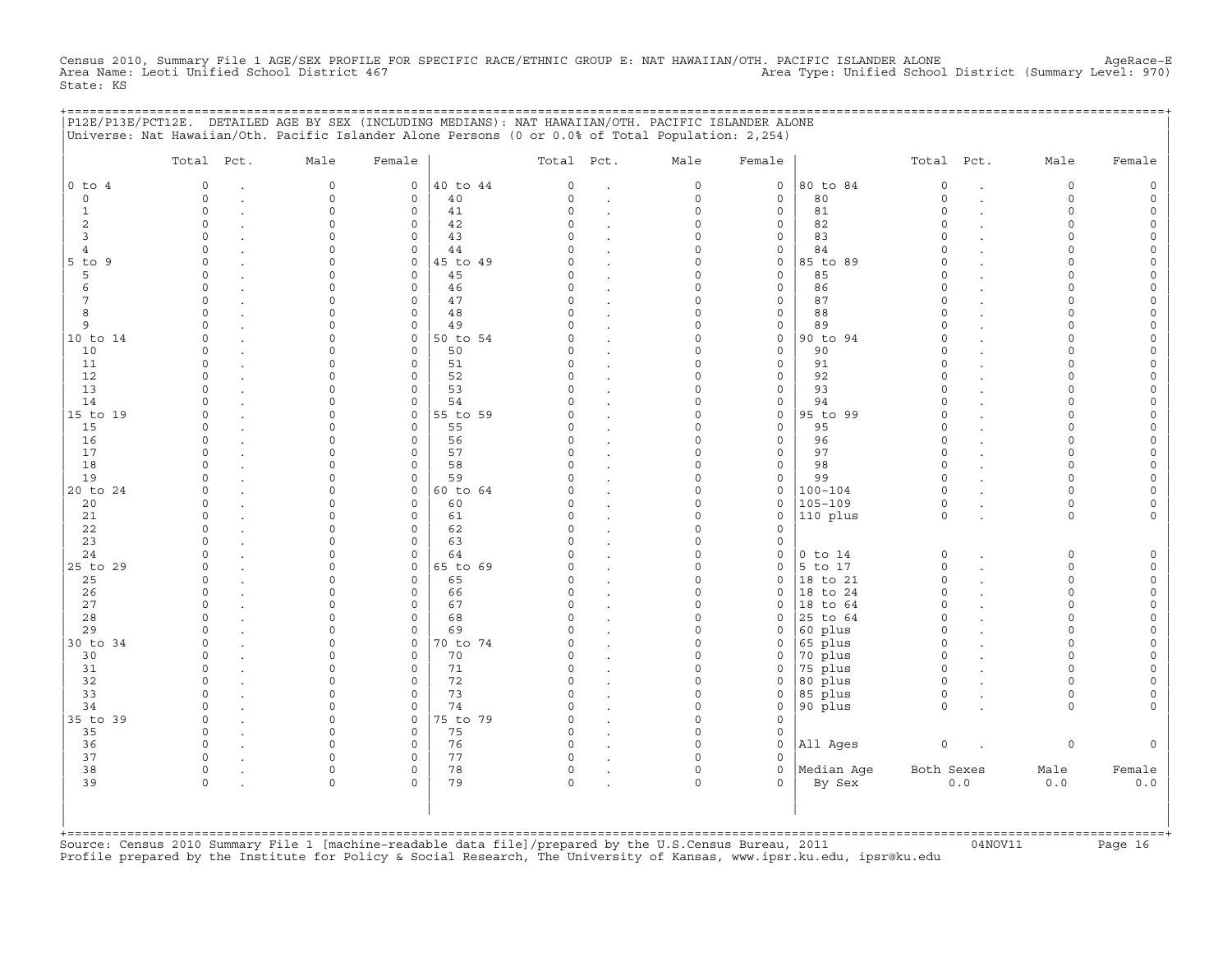Census 2010, Summary File 1 AGE/SEX PROFILE FOR SPECIFIC RACE/ETHNIC GROUP F: SOME OTHER RACE ALONE AgeRace−F<br>Area Name: Leoti Unified School District 467 State: KS

+===================================================================================================================================================+

|                     | P12F/P13F/PCT12F. DETAILED AGE BY SEX (INCLUDING MEDIANS): SOME OTHER RACE ALONE<br>Universe: Some Other Race Alone Persons (191 or 8.5% of Total Population: 2,254) |                              |                              |                |                           |            |                      |                                       |                            |                    |             |                          |                                            |
|---------------------|----------------------------------------------------------------------------------------------------------------------------------------------------------------------|------------------------------|------------------------------|----------------|---------------------------|------------|----------------------|---------------------------------------|----------------------------|--------------------|-------------|--------------------------|--------------------------------------------|
|                     | Total<br>Pct.                                                                                                                                                        | Male                         | Female                       |                | Total Pct.                |            | Male                 | Female                                |                            | Total              | Pct.        | Male                     | Female                                     |
| $0$ to $4$          | 10.5<br>20                                                                                                                                                           | 9                            | 11                           | 40 to 44       | 13                        | 6.8        | 8                    | 5                                     | 80 to 84                   | 3                  | 1.6         | 3                        | $\mathsf O$                                |
| $\circ$             | 2.1<br>$\overline{4}$                                                                                                                                                | 2                            | 2                            | 40             | 3                         | 1.6        | $\overline{a}$       | $\mathbf{1}$                          | 80                         | $\circ$            | 0.0         | $\Omega$                 | $\mathsf O$                                |
| $\mathbf{1}$        | 2.1<br>$\overline{4}$                                                                                                                                                | $\mathbf 0$                  | $\overline{4}$               | 41             | $\mathbf{1}$              | 0.5        | $\mathbf{1}$         | $\mathsf{O}\xspace$                   | 81                         | $\circ$            | 0.0         | $\Omega$                 | $\mathsf O$                                |
| $\overline{c}$      | 2<br>1.0                                                                                                                                                             | $\Omega$                     | 2                            | 42             | 3                         | 1.6        | $\overline{a}$       | $\mathbf{1}$                          | 82                         | $\mathbf{1}$       | 0.5         | $\mathbf{1}$             | $\mathsf O$                                |
| 3                   | $\overline{4}$<br>2.1                                                                                                                                                | 3                            | $\mathbf{1}$                 | 43             | $\overline{2}$            | 1.0        | $\mathsf O$          | 2                                     | 83                         | $\overline{c}$     | 1.0         | $\overline{2}$           | $\mathsf{O}\xspace$                        |
| $\overline{4}$<br>9 | 3.1<br>6<br>10.5                                                                                                                                                     | 4                            | 2<br>8                       | 44             | 4<br>9                    | 2.1<br>4.7 | 3<br>5               | $\mathbf{1}$                          | 84                         | $\circ$<br>$\circ$ | 0.0<br>0.0  | $\Omega$<br>$\Omega$     | $\mathsf{O}\xspace$                        |
| $5$ to<br>5         | 20<br>1.6<br>3                                                                                                                                                       | 12<br>$\mathbf{2}$           | $\mathbf{1}$                 | 45 to 49<br>45 | 3                         | 1.6        | 3                    | $\overline{4}$<br>$\mathsf{O}\xspace$ | 85 to 89<br>85             | 0                  | 0.0         | $\Omega$                 | 0<br>$\mathsf{O}\xspace$                   |
| $\epsilon$          | $7\overline{ }$<br>3.7                                                                                                                                               | 3                            | 4                            | 46             | $\mathbf{2}$              | 1.0        | $\mathbf{1}$         | $\mathbf{1}$                          | 86                         | $\circ$            | 0.0         | $\Omega$                 | 0                                          |
| 7                   | $\overline{4}$<br>2.1                                                                                                                                                | $\mathbf{2}$                 | 2                            | 47             | 3                         | 1.6        | $\mathbf{1}$         | $\overline{\mathbf{c}}$               | 87                         | $\circ$            | 0.0         | $\Omega$                 | $\mathsf{O}\xspace$                        |
| 8                   | $\overline{3}$<br>1.6                                                                                                                                                | $\mathbf{2}$                 | $\mathbf{1}$                 | 48             | $\mathbf 1$               | 0.5        | $\mathsf O$          | $\mathbf{1}$                          | 88                         | $\circ$            | 0.0         | $\mathbf 0$              | 0                                          |
| 9                   | 3<br>1.6                                                                                                                                                             | 3                            | $\mathbf 0$                  | 49             | 0                         | 0.0        | 0                    | 0                                     | 89                         | 0                  | 0.0         | $\Omega$                 | $\mathsf{O}$                               |
| 10 to 14            | 25<br>13.1                                                                                                                                                           | 15                           | 10                           | 50 to 54       | 7                         | 3.7        | 5                    | $\mathbf 2$                           | 90 to 94                   | $\circ$            | 0.0         | $\Omega$                 | 0                                          |
| 10                  | 3<br>1.6                                                                                                                                                             | 3                            | $\Omega$                     | 50             | 2                         | 1.0        | $\circ$              | 2                                     | 90                         | $\circ$            | 0.0         | $\Omega$                 | 0                                          |
| 11                  | $7\overline{ }$<br>3.7                                                                                                                                               | 3                            | $\overline{4}$               | 51             | $\Omega$                  | 0.0        | $\Omega$             | $\mathbf 0$                           | 91                         | $\Omega$           | 0.0         | $\Omega$                 | $\mathsf{O}\xspace$                        |
| 12                  | 5<br>2.6                                                                                                                                                             | 3                            | 2                            | 52             | $\overline{a}$            | 1.0        | $\overline{a}$       | $\mathbf 0$                           | 92                         | $\circ$            | 0.0         | $\Omega$                 | $\mathsf{O}\xspace$                        |
| 13                  | 2.1<br>$\overline{4}$                                                                                                                                                | 2                            | $\overline{c}$               | 53             | $\mathbf{2}$              | 1.0        | $\overline{c}$       | $\mathsf{O}\xspace$                   | 93                         | $\circ$            | 0.0         | $\Omega$                 | $\mathsf{O}\xspace$                        |
| 14                  | 6<br>3.1                                                                                                                                                             | $\overline{4}$               | $\overline{c}$               | 54             | $\mathbf{1}$              | 0.5        | $\mathbf{1}$         | $\mathbf 0$                           | 94                         | $\circ$            | 0.0         | $\Omega$                 | $\mathsf{O}\xspace$                        |
| 15 to 19            | 8.4<br>16                                                                                                                                                            | 10                           | 6<br>2                       | 55 to 59       | 9                         | 4.7        | 5<br>$\circ$         | $\overline{4}$<br>$\mathbf 0$         | 95 to 99                   | $\mathbf{1}$       | 0.5         | $\mathbf{1}$<br>$\Omega$ | $\mathsf{O}\xspace$                        |
| 15<br>16            | 2.1<br>$\overline{4}$<br>2<br>1.0                                                                                                                                    | 2<br>$\mathbf{2}$            | $\circ$                      | 55<br>56       | 0<br>3                    | 0.0<br>1.6 | $\mathbf{2}$         | $\mathbf{1}$                          | 95<br>96                   | $\circ$<br>$\circ$ | 0.0<br>0.0  | $\Omega$                 | $\mathsf{O}\xspace$<br>$\mathsf{O}\xspace$ |
| 17                  | 3<br>1.6                                                                                                                                                             | 2                            | $\mathbf{1}$                 | 57             | $\overline{c}$            | 1.0        | $1\,$                | $\mathbf{1}$                          | 97                         | $\circ$            | 0.0         | $\Omega$                 | $\mathsf{O}\xspace$                        |
| 18                  | 2.1<br>$\overline{4}$                                                                                                                                                | 3                            | $\mathbf{1}$                 | 58             | 3                         | 1.6        | $\overline{a}$       | $\mathbf{1}$                          | 98                         | $\mathbf{1}$       | 0.5         | $\mathbf{1}$             | $\mathsf O$                                |
| 19                  | 3<br>1.6                                                                                                                                                             | $\mathbf{1}$                 | $\mathbf{2}$                 | 59             | $\mathbf{1}$              | 0.5        | $\mathsf O$          | $\mathbf{1}$                          | 99                         | $\circ$            | 0.0         | $\Omega$                 | 0                                          |
| 20 to 24            | 5.2<br>10                                                                                                                                                            | 5                            | 5                            | 60 to 64       | 6                         | 3.1        | $\overline{4}$       | 2                                     | $100 - 104$                | $\circ$            | 0.0         | 0                        | 0                                          |
| 20                  | $\mathbf{1}$<br>0.5                                                                                                                                                  | $\mathbf{1}$                 | $\mathbf 0$                  | 60             | $\overline{c}$            | 1.0        | $\Omega$             | $\overline{a}$                        | $105 - 109$                | $\circ$            | 0.0         | $\Omega$                 | 0                                          |
| 21                  | $\mathbf{1}$<br>0.5                                                                                                                                                  | $\mathsf{O}\xspace$          | $\mathbf{1}$                 | 61             | $\mathbf{1}$              | 0.5        | $\mathbf{1}$         | $\mathsf{O}\xspace$                   | 110 plus                   | $\circ$            | 0.0         | 0                        | 0                                          |
| 22                  | $\sqrt{2}$<br>1.0                                                                                                                                                    | $\mathbf{1}$                 | 1                            | 62             | 0                         | 0.0        | $\mathsf O$          | 0                                     |                            |                    |             |                          |                                            |
| 23                  | 3<br>1.6                                                                                                                                                             | $\mathbf{1}$                 | $\mathbf{2}$                 | 63             | $\mathbf{1}$              | 0.5        | $\mathbf{1}$         | 0                                     |                            |                    |             |                          |                                            |
| 24                  | 3<br>1.6                                                                                                                                                             | $\mathbf{2}$                 | $\mathbf{1}$                 | 64             | 2                         | 1.0        | $\mathbf{2}$         | $\mathsf O$                           | $0$ to $14$                | 65                 | 34.0        | 36                       | 29                                         |
| 25 to 29            | 18<br>9.4                                                                                                                                                            | 12                           | 6                            | 65 to 69       | $\overline{4}$            | 2.1        | 0                    | 4                                     | 5 to 17                    | 54                 | 28.3        | 33                       | 21                                         |
| 25                  | 2<br>1.0                                                                                                                                                             | $\mathbf{1}$                 | 1                            | 65             | 0                         | 0.0        | $\Omega$<br>$\Omega$ | $\Omega$                              | 18 to 21                   | 9                  | 4.7         | 5                        | $\overline{4}$                             |
| 26<br>27            | 2.1<br>$\overline{4}$<br>3<br>1.6                                                                                                                                    | 3<br>2                       | $\mathbf{1}$<br>$\mathbf{1}$ | 66<br>67       | $\overline{2}$<br>$\circ$ | 1.0<br>0.0 | $\Omega$             | $\overline{2}$<br>$\mathbf 0$         | 18<br>to 24<br>18<br>to 64 | 17<br>104          | 8.9<br>54.5 | 9<br>62                  | 8<br>42                                    |
| 28                  | 6<br>3.1                                                                                                                                                             | 4                            | $\overline{c}$               | 68             | $\Omega$                  | 0.0        | $\Omega$             | 0                                     | 25<br>to 64                | 87                 | 45.5        | 53                       | 34                                         |
| 29                  | 3<br>1.6                                                                                                                                                             | $\overline{2}$               | $\mathbf{1}$                 | 69             | $\overline{2}$            | 1.0        | $\circ$              | 2                                     | 60 plus                    | 19                 | 9.9         | 11                       | 8                                          |
| 30 to 34            | 5.2<br>10                                                                                                                                                            | 4                            | 6                            | 70 to 74       | $\overline{4}$            | 2.1        | $\overline{c}$       | 2                                     | 65 plus                    | 13                 | 6.8         | 7                        | 6                                          |
| 30                  | 5<br>2.6                                                                                                                                                             | 3                            | $\overline{c}$               | 70             | $\overline{2}$            | 1.0        | $\overline{a}$       | 0                                     | 70 plus                    | 9                  | 4.7         | $7\phantom{.0}$          | $\overline{\mathbf{c}}$                    |
| 31                  | $\circ$<br>0.0                                                                                                                                                       | $\Omega$                     | 0                            | 71             | 0                         | 0.0        | $\Omega$             | 0                                     | 75 plus                    | 5                  | 2.6         | 5                        | $\mathsf{O}\xspace$                        |
| 32                  | 2<br>1.0                                                                                                                                                             | $\mathbf{1}$                 | $\mathbf{1}$                 | 72             | $\circ$                   | 0.0        | $\Omega$             | $\Omega$                              | 80 plus                    | $\overline{4}$     | 2.1         | $\overline{4}$           | $\mathsf{O}\xspace$                        |
| 33                  | 2<br>1.0                                                                                                                                                             | $\mathbf 0$                  | $\overline{c}$               | 73             | $\mathbf{1}$              | 0.5        | $\circ$              | $\mathbf{1}$                          | 85 plus                    | $\mathbf{1}$       | 0.5         | $\mathbf 1$              | $\mathsf{O}\xspace$                        |
| 34                  | $\mathbf{1}$<br>0.5                                                                                                                                                  | $\mathsf{O}\xspace$          | $\mathbf{1}$                 | 74             | $\mathbf{1}$              | 0.5        | 0                    | $\mathbf{1}$                          | 90 plus                    | $\mathbf{1}$       | 0.5         | $\mathbf{1}$             | $\mathbf 0$                                |
| $35$ to<br>39       | 15<br>7.9                                                                                                                                                            | 10                           | 5                            | 75 to 79       | $\mathbf{1}$              | 0.5        | $\mathbf{1}$         | $\mathsf{O}\xspace$                   |                            |                    |             |                          |                                            |
| 35                  | $\overline{4}$<br>2.1                                                                                                                                                | $\sqrt{2}$                   | $\overline{\mathbf{c}}$      | 75             | 0                         | 0.0        | $\mathsf O$          | 0                                     |                            |                    |             |                          |                                            |
| 36                  | 2<br>1.0                                                                                                                                                             | $\mathbf{1}$                 | $\mathbf 1$                  | 76             | 0                         | 0.0        | $\Omega$             | $\circ$                               | All Ages                   |                    | 191 100.0   | 111                      | 80                                         |
| 37                  | $\mathbf{1}$<br>0.5                                                                                                                                                  | $\mathbf{1}$                 | $\mathsf{O}\xspace$          | 77             | 1                         | 0.5        | $\mathbf{1}$         | 0                                     |                            |                    |             |                          |                                            |
| 38<br>39            | $\overline{c}$<br>1.0<br>3.1<br>6                                                                                                                                    | $\sqrt{2}$<br>$\overline{4}$ | 0<br>$\mathbf{2}$            | 78<br>79       | 0<br>0                    | 0.0        | 0<br>$\Omega$        | $\mathsf{O}\xspace$<br>0              | Median Aqe                 | Both Sexes         | 26.6        | Male<br>27.3             | Female<br>25.0                             |
|                     |                                                                                                                                                                      |                              |                              |                |                           | 0.0        |                      |                                       | By Sex                     |                    |             |                          |                                            |
|                     |                                                                                                                                                                      |                              |                              |                |                           |            |                      |                                       |                            |                    |             |                          |                                            |

| | +===================================================================================================================================================+ Source: Census 2010 Summary File 1 [machine-readable data file]/prepared by the U.S.Census Bureau, 2011 Page 17<br>Profile prepared by the Institute for Policy & Social Research, The University of Kansas, www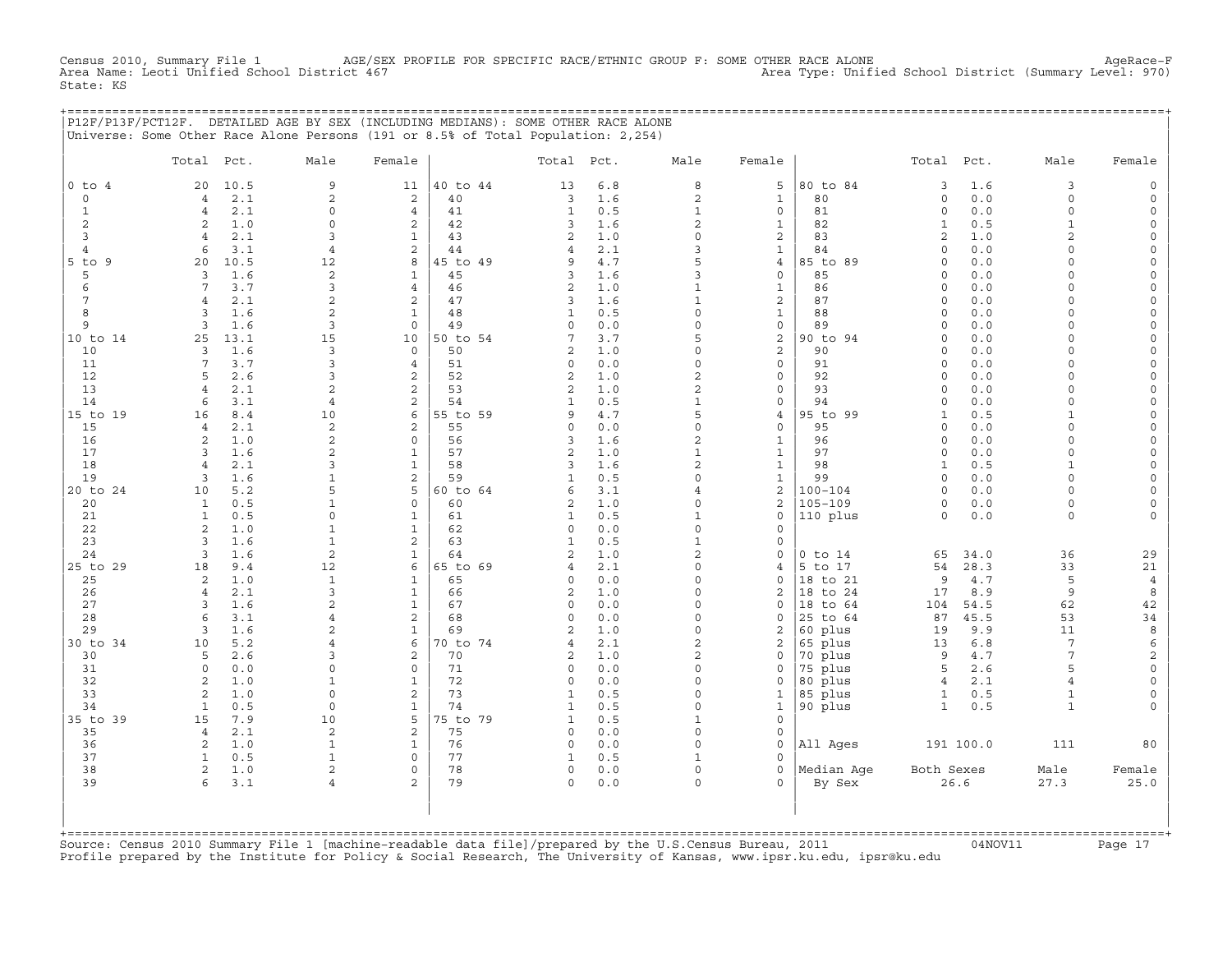Census 2010, Summary File 1 AGE/SEX PROFILE FOR SPECIFIC RACE/ETHNIC GROUP G: TWO OR MORE RACES Area Type: Unified School District (Summary Level: 970)<br>Area Type: Unified School District (Summary Level: 970) Area Type: Unified School District (Summary Level: 970) State: KS

|                | P12G/P13G/PCT12G. DETAILED AGE BY SEX (INCLUDING MEDIANS): TWO OR MORE RACES<br>Universe: Two or More Races Persons (39 or 1.7% of Total Population: 2,254) |               |                         |                |                |            |                     |                          |                    |                      |          |              |              |
|----------------|-------------------------------------------------------------------------------------------------------------------------------------------------------------|---------------|-------------------------|----------------|----------------|------------|---------------------|--------------------------|--------------------|----------------------|----------|--------------|--------------|
|                | Total Pct.                                                                                                                                                  | Male          | Female                  |                | Total Pct.     |            | Male                | Female                   |                    | Total Pct.           |          | Male         | Female       |
| $0$ to $4$     | 10<br>25.6                                                                                                                                                  | 4             | 6                       | 40 to 44       | $\mathbf{1}$   | 2.6        | 1                   | 0                        | 80 to 84           | $\circ$              | 0.0      | $\circ$      | $\Omega$     |
| $\circ$        | $\mathbf{1}$<br>2.6                                                                                                                                         | $\mathbf{1}$  | $\circ$                 | 40             | $\mathbf{1}$   | 2.6        | $\mathbf{1}$        | $\circ$                  | 80                 | $\mathbf 0$          | 0.0      | $\Omega$     | $\Omega$     |
| $\mathbf{1}$   | $0.0$<br>$\circ$                                                                                                                                            | $\Omega$      | $\mathsf{O}\xspace$     | 41             | $\circ$        | 0.0        | 0                   | 0                        | 81                 | $\circ$              | 0.0      | $\Omega$     | $\cap$       |
| 2              | 3<br>7.7                                                                                                                                                    | 1             | 2                       | 42             | 0              | 0.0        | $\circ$             | 0                        | 82                 | $\circ$              | 0.0      | $\cap$       | $\Omega$     |
| 3              | 7.7<br>3                                                                                                                                                    | 1             | 2                       | 43             | 0              | 0.0        | $\Omega$            | $\mathbf{0}$             | 83                 | $\Omega$             | 0.0      | $\Omega$     | $\Omega$     |
| $\overline{4}$ | 7.7<br>3                                                                                                                                                    | $\mathbf{1}$  | 2                       | 44             | 0              | 0.0        | $\circ$             | 0                        | 84                 | $\circ$              | 0.0      | $\Omega$     |              |
| $5$ to $9$     | 8<br>20.5                                                                                                                                                   | $\Omega$      | 8                       | 45 to 49       | $\circ$        | 0.0        | $\circ$             | $\mathsf{O}$             | 85 to 89           | $\circ$              | 0.0      | $\Omega$     | $\Omega$     |
| 5              | 2.6<br>1                                                                                                                                                    | $\Omega$      | $\mathbf{1}$            | 45             | 0              | 0.0        | $\Omega$            | $\circ$                  | 85                 | $\Omega$             | 0.0      | $\Omega$     |              |
| 6              | 2<br>5.1                                                                                                                                                    | $\Omega$      | $\overline{c}$          | 46             | 0              | 0.0        | $\circ$             | $\circ$                  | 86                 | $\circ$              | 0.0      | $\Omega$     | $\Omega$     |
| 7              | $\mathbf{1}$<br>2.6                                                                                                                                         | $\Omega$      | $\mathbf{1}$            | 47             | 0              | 0.0        | $\circ$             | $\mathbf{0}$             | 87                 | $\circ$              | 0.0      | $\Omega$     | $\Omega$     |
| 8              | 2.6<br>$\mathbf{1}$                                                                                                                                         | $\Omega$      | $\mathbf{1}$            | 48             | $\Omega$       | 0.0        | $\Omega$            | $\mathbf{0}$             | 88                 | $\Omega$             | 0.0      | $\Omega$     |              |
| 9              | 3<br>7.7                                                                                                                                                    | $\circ$       | 3                       | 49             | 0              | 0.0        | $\circ$             | 0                        | 89                 | $\circ$              | 0.0      | $\Omega$     | $\Omega$     |
| 10 to 14       | 5<br>12.8                                                                                                                                                   |               | $\overline{4}$          | 50 to 54       | 1              | 2.6        | $\mathbf{1}$        | 0                        | 90 to 94           | $\circ$              | 0.0      | $\Omega$     | $\Omega$     |
| 10             | 5.1<br>2                                                                                                                                                    | $\Omega$      | 2                       | 50             | 1              | 2.6        | $\mathbf{1}$        | $\circ$                  | 90                 | $\Omega$             | 0.0      | $\Omega$     |              |
|                |                                                                                                                                                             | $\Omega$      | $\circ$                 |                |                |            | $\circ$             |                          |                    | $\circ$              |          | $\Omega$     | $\Omega$     |
| 11             | 0.0<br>$\mathbf 0$                                                                                                                                          | $\Omega$      |                         | 51             | 0              | 0.0        |                     | 0                        | 91                 |                      | 0.0      | $\Omega$     | $\Omega$     |
| 12             | 2.6<br>$\mathbf{1}$                                                                                                                                         |               | $\mathbf{1}$            | 52<br>53       | $\circ$        | 0.0        | $\circ$<br>$\Omega$ | $\mathbf{0}$<br>$\Omega$ | 92<br>93           | $\Omega$<br>$\Omega$ | 0.0      | $\Omega$     |              |
| 13             | $\overline{2}$<br>5.1                                                                                                                                       | 1             | $\mathbf{1}$            |                | $\Omega$       | 0.0        |                     |                          |                    |                      | 0.0      |              |              |
| 14             | 0.0<br>$\mathbf 0$                                                                                                                                          | $\circ$       | $\circ$                 | 54             | 0              | 0.0        | $\circ$             | 0                        | 94                 | $\mathbf 0$          | 0.0      | $\Omega$     | $\Omega$     |
| 15 to 19       | 7.7<br>3                                                                                                                                                    | 1             | 2                       | 55 to 59       | 0              | 0.0        | $\circ$             | $\mathbf 0$              | 95 to 99           | $\circ$              | 0.0      | $\Omega$     | $\Omega$     |
| 15             | 2.6<br>$\mathbf{1}$                                                                                                                                         | $\mathbf{1}$  | $\circ$                 | 55             | 0              | 0.0        | $\circ$             | $\mathbf{0}$             | 95                 | $\Omega$             | 0.0      | $\Omega$     | $\Omega$     |
| 16             | 0.0<br>$\circ$                                                                                                                                              | $\circ$       | $\circ$                 | 56             | 0              | 0.0        | $\circ$             | 0                        | 96                 | $\mathbf 0$          | 0.0      | $\Omega$     | $\Omega$     |
| 17             | 5.1<br>2                                                                                                                                                    | $\Omega$      | 2                       | 57             | 0              | 0.0        | $\circ$             | $\mathbf{0}$             | 97                 | $\Omega$             | 0.0      | $\Omega$     | $\Omega$     |
| 18             | 0.0<br>$\Omega$                                                                                                                                             | $\Omega$      | $\mathbf{0}$            | 58             | $\circ$        | 0.0        | $\Omega$            | $\mathbf{0}$             | 98                 | $\Omega$             | 0.0      | $\Omega$     | $\Omega$     |
| 19             | 0.0<br>$\circ$                                                                                                                                              | $\Omega$      | $\circ$                 | 59             | $\circ$        | 0.0        | $\circ$             | $\mathbf{0}$             | 99                 | $\circ$              | 0.0      | $\Omega$     |              |
| 20 to 24       | 2.6<br>1                                                                                                                                                    | $\Omega$      | $\mathbf{1}$            | 60 to 64       | 0              | 0.0        | $\circ$             | 0                        | $100 - 104$        | $\Omega$             | 0.0      | $\Omega$     | $\Omega$     |
| 20             | 0.0<br>$\Omega$                                                                                                                                             | $\Omega$      | $\mathbf{0}$            | 60             | 0              | 0.0        | $\Omega$            | $\mathbf{0}$             | $105 - 109$        | $\circ$              | 0.0      | $\Omega$     | $\Omega$     |
| 21             | $\circ$<br>0.0                                                                                                                                              | $\Omega$      | $\circ$                 | 61             | 0              | 0.0        | $\circ$             | $\mathbf{0}$             | $ 110\rangle$ plus | $\Omega$             | 0.0      | $\Omega$     |              |
| 22             | 0.0<br>$\Omega$                                                                                                                                             | $\Omega$      | $\Omega$                | 62             | $\circ$        | 0.0        | $\Omega$            | $\Omega$                 |                    |                      |          |              |              |
| 23             | 2.6<br>1                                                                                                                                                    | $\Omega$      | $\mathbf{1}$            | 63             | 0              | 0.0        | $\Omega$            | 0                        |                    |                      |          |              |              |
| 24             | $\circ$<br>0.0                                                                                                                                              | $\circ$       | $\mathbf{0}$            | 64             | $\circ$        | 0.0        | $\circ$             | 0                        | $0$ to $14$        | 23                   | 59.0     | 5            | 18           |
| 25 to 29       | 5.1<br>2                                                                                                                                                    | 1             | $\mathbf{1}$            | 65 to 69       | $\overline{a}$ | 5.1        | $\mathbf{1}$        | 1                        | 5 to 17            | 16                   | 41.0     | 2            | 14           |
| 25             | 2.6<br>1                                                                                                                                                    |               | $\circ$                 | 65             | 0              | 0.0        | $\Omega$            | $\mathbf{0}$             | 18 to 21           | $\circ$              | 0.0      | $\Omega$     | 0            |
| 26             | $\circ$<br>0.0                                                                                                                                              | $\Omega$      | $\circ$                 | 66             | 0              | 0.0        | $\circ$             | 0                        | 18 to 24           | $\mathbf{1}$         | 2.6      | $\Omega$     | 1            |
| 27             | 2.6<br>$\mathbf{1}$                                                                                                                                         | $\Omega$      | $\mathbf{1}$            | 67             | 1              | 2.6        | $\circ$             | 1                        | 18 to 64           | 11                   | 28.2     | 7            | 4            |
| 28             | 0.0<br>$\Omega$                                                                                                                                             | $\cap$        | $\Omega$                | 68             | $\Omega$       | 0.0        | $\Omega$            | 0                        | 25 to 64           | 10                   | 25.6     | 7            | 3            |
| 29             | 0.0<br>$\Omega$                                                                                                                                             | $\Omega$      | $\circ$                 | 69             | $\mathbf{1}$   | 2.6        | $\mathbf{1}$        | $\mathbf{0}$             | 60 plus            | 2                    | 5.1      | $\mathbf{1}$ | $\mathbf{1}$ |
| 30 to 34       | 7.7<br>3                                                                                                                                                    | 2             | $\mathbf{1}$            | 70 to 74       | 0              | 0.0        | $\circ$             | 0                        | 65 plus            | 2                    | 5.1      | 1            | $\mathbf{1}$ |
| 30             | 0.0<br>$\Omega$                                                                                                                                             | $\cap$        | $\Omega$                | 70             | 0              | 0.0        | $\Omega$            | $\mathbf{0}$             | 70 plus            | $\circ$              | 0.0      | $\Omega$     | $\circ$      |
| 31             | 0.0<br>$\circ$                                                                                                                                              | $\Omega$      | $\mathbf 0$             | 71             | $\circ$        | 0.0        | $\circ$             | $\mathbf{0}$             | 75 plus            | $\circ$              | 0.0      | $\Omega$     | $\Omega$     |
| 32             | 2.6<br>$\mathbf{1}$                                                                                                                                         | $\mathbf{1}$  | $\circ$                 | 72             | 0              | 0.0        | $\circ$             | 0                        | 80 plus            | $\circ$              | $0.0$    | $\Omega$     | $\Omega$     |
| 33             | $\mathbf{1}$<br>2.6                                                                                                                                         | $\Omega$      | $\mathbf{1}$            | 73             | 0              | 0.0        | $\circ$             | $\mathbf{0}$             | 85 plus            | $\circ$              | 0.0      | $\Omega$     | $\mathbf 0$  |
| 34             | $\mathbf{1}$<br>2.6                                                                                                                                         | $\mathbf{1}$  | $\circ$                 | 74             | $\circ$        | 0.0        | $\circ$             | $\mathbf{0}$             | 90 plus            | $\Omega$             | 0.0      | $\Omega$     |              |
|                | 7.7<br>3                                                                                                                                                    |               |                         |                |                |            | 0                   |                          |                    |                      |          |              |              |
| 35 to 39<br>35 | $\Omega$<br>0.0                                                                                                                                             | 2<br>$\Omega$ | $\mathbf{1}$<br>$\circ$ | 75 to 79<br>75 | 0<br>$\circ$   | 0.0<br>0.0 | $\circ$             | 0<br>$\mathbf{0}$        |                    |                      |          |              |              |
| 36             | 0.0<br>$\Omega$                                                                                                                                             | $\Omega$      | $\mathbf 0$             | 76             | $\circ$        | 0.0        | $\Omega$            | $\Omega$                 |                    |                      |          | 14           |              |
|                |                                                                                                                                                             |               |                         |                |                |            |                     |                          | All Ages           |                      | 39 100.0 |              | 25           |
| 37             | 2.6<br>1                                                                                                                                                    | 1             | 0                       | 77             | 0              | 0.0        | 0                   | 0                        |                    |                      |          |              |              |
| 38             | 2<br>5.1                                                                                                                                                    | $\mathbf{1}$  | $\mathbf{1}$            | 78             | 0              | 0.0        | $\circ$             | $\Omega$                 | Median Age         | Both Sexes           |          | Male         | Female       |
| 39             | $0.0$<br>$\circ$                                                                                                                                            | 0             | $\Omega$                | 79             | $\circ$        | 0.0        | $\circ$             | $\Omega$                 | By Sex             |                      | 10.8     | 29.0         | 9.5          |
|                |                                                                                                                                                             |               |                         |                |                |            |                     |                          |                    |                      |          |              |              |
|                |                                                                                                                                                             |               |                         |                |                |            |                     |                          |                    |                      |          |              |              |

| | +===================================================================================================================================================+ Source: Census 2010 Summary File 1 [machine-readable data file]/prepared by the U.S.Census Bureau, 2011 Page 18<br>Profile prepared by the Institute for Policy & Social Research, The University of Kansas, www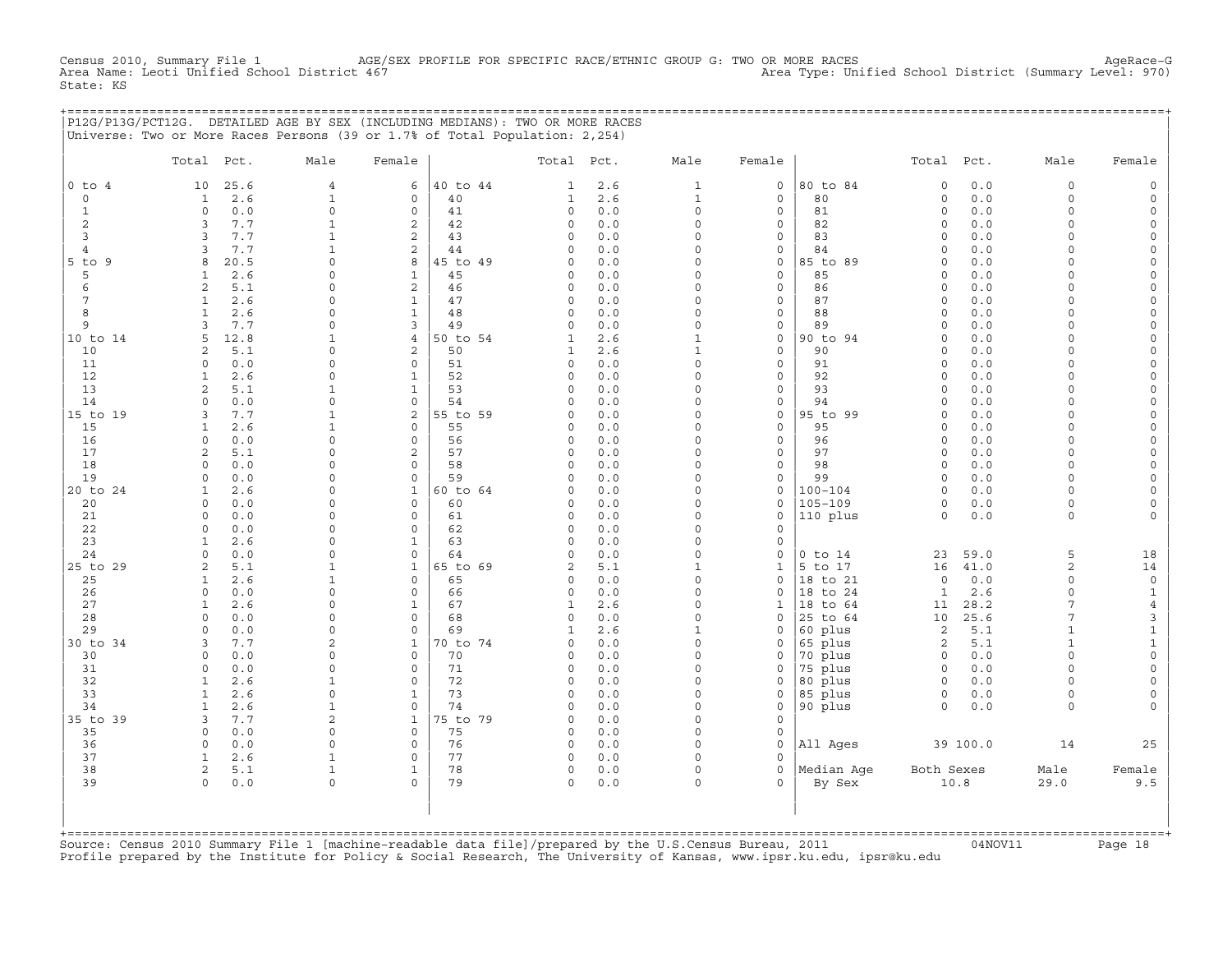Census 2010, Summary File 1 AGE/SEX PROFILE FOR SPECIFIC RACE/ETHNIC GROUP H: HISPANIC OR LATINO OF ANY RACE AgeRace−H Area Name: Leoti Unified School District 467 Area Type: Unified School District (Summary Level: 970) State: KS

+===================================================================================================================================================+

|                 | P12H/P13H/PCT12H. DETAILED AGE BY SEX (INCLUDING MEDIANS): HISPANIC OR LATINO OF ANY RACE<br>Universe: Hispanic or Latino of Any Race Persons (551 or 24.4% of Total Population: 2,254) |                       |                      |                |                     |            |                     |                              |                    |                            |            |                      |                                |
|-----------------|-----------------------------------------------------------------------------------------------------------------------------------------------------------------------------------------|-----------------------|----------------------|----------------|---------------------|------------|---------------------|------------------------------|--------------------|----------------------------|------------|----------------------|--------------------------------|
|                 | Pct.<br>Total                                                                                                                                                                           | Male                  | Female               |                | Total               | Pct.       | Male                | Female                       |                    | Total                      | Pct.       | Male                 | Female                         |
| $0$ to $4$      | 12.5<br>69                                                                                                                                                                              | 33                    | 36                   | 40 to 44       | 35                  | $6.4$      | 20                  | 15                           | 80 to 84           | 5                          | 0.9        | 3                    | 2                              |
| 0               | 2.2<br>12                                                                                                                                                                               | 6                     | 6                    | 40             | 12                  | 2.2        | 10                  | 2                            | 80                 | $\mathsf O$                | 0.0        | $\circ$              | $\mathsf{O}\xspace$            |
| $\mathbf{1}$    | 14<br>2.5                                                                                                                                                                               | 8                     | 6                    | 41             | $7\phantom{.0}$     | 1.3        | $\overline{4}$      | 3                            | 81                 | $\mathbf{1}$               | 0.2        | 0                    | $\mathbf{1}$                   |
| 2               | 14<br>2.5                                                                                                                                                                               | 3                     | 11                   | 42             | 8                   | 1.5        | 3                   | 5                            | 82                 | $\mathbf{1}$               | 0.2        | $\mathbf{1}$         | $\mathsf{O}\xspace$            |
| 3               | 14<br>2.5                                                                                                                                                                               | 8                     | 6                    | 43             | 3                   | 0.5        | $\circ$             | 3                            | 83                 | 3                          | 0.5        | $\overline{a}$       | $\mathbf{1}$                   |
| $\overline{4}$  | 15<br>2.7                                                                                                                                                                               | 8                     | 7                    | 44             | 5                   | 0.9        | $\mathbf{3}$        | $\mathbf 2$                  | 84                 | $\circ$                    | 0.0        | $\circ$              | $\mathsf{O}\xspace$            |
| $5$ to $9$<br>5 | 12.3<br>68<br>10<br>1.8                                                                                                                                                                 | 35<br>$7\phantom{.0}$ | 33<br>$\overline{3}$ | 45 to 49<br>45 | 20<br>5             | 3.6<br>0.9 | 11<br>5             | 9<br>$\circ$                 | 85 to 89<br>85     | $\Omega$<br>$\circ$        | 0.0<br>0.0 | $\Omega$<br>$\Omega$ | 0<br>$\mathsf{O}\xspace$       |
| 6               | 2.9<br>16                                                                                                                                                                               | 5                     | 11                   | 46             | $\overline{4}$      | 0.7        | 3                   | $\mathbf{1}$                 | 86                 | $\mathsf O$                | 0.0        | $\Omega$             | $\mathsf{O}\xspace$            |
| 7               | 17<br>3.1                                                                                                                                                                               | 10                    | 7                    | 47             | 8                   | 1.5        | 3                   | 5                            | 87                 | $\Omega$                   | 0.0        | $\Omega$             | 0                              |
| 8               | $7\phantom{.0}$<br>1.3                                                                                                                                                                  | 6                     | $\mathbf{1}$         | 48             | $\mathbf{1}$        | 0.2        | $\Omega$            | $\mathbf{1}$                 | 88                 | $\Omega$                   | 0.0        | $\Omega$             | $\circ$                        |
| 9               | 3.3<br>18                                                                                                                                                                               | $\overline{7}$        | 11                   | 49             | $\mathbf{2}$        | 0.4        | $\circ$             | $\sqrt{2}$                   | 89                 | $\mathsf O$                | 0.0        | $\circ$              | $\mathsf{O}\xspace$            |
| 10 to 14        | 11.3<br>62                                                                                                                                                                              | 31                    | 31                   | 50 to 54       | 27                  | 4.9        | 17                  | 10                           | 90 to 94           | $\Omega$                   | 0.0        | $\Omega$             | 0                              |
| 10              | 12<br>2.2                                                                                                                                                                               | 5                     | 7                    | 50             | 6                   | 1.1        | $\mathbf{1}$        | 5                            | 90                 | $\Omega$                   | 0.0        | $\Omega$             | $\circ$                        |
| 11              | 16<br>2.9                                                                                                                                                                               | 9                     | $\overline{7}$       | 51             | 6                   | 1.1        | $\overline{4}$      | 2                            | 91                 | $\mathsf O$                | 0.0        | $\Omega$             | $\mathsf{O}\xspace$            |
| 12              | 13<br>2.4                                                                                                                                                                               | 8                     | 5                    | 52             | 5                   | 0.9        | $\overline{4}$      | $\mathbf{1}$                 | 92                 | $\mathbf 0$                | 0.0        | $\Omega$             | 0                              |
| 13<br>14        | 9<br>1.6<br>2.2                                                                                                                                                                         | $\overline{4}$<br>5   | 5<br>7               | 53<br>54       | 6<br>$\overline{4}$ | 1.1<br>0.7 | 5<br>3              | $\mathbf{1}$<br>$\mathbf{1}$ | 93<br>94           | $\mathbf 0$<br>$\mathbf 0$ | 0.0<br>0.0 | $\Omega$<br>$\circ$  | $\mathsf{O}\xspace$<br>$\circ$ |
| 15 to 19        | 12<br>39<br>7.1                                                                                                                                                                         | 26                    | 13                   | 55 to 59       | 24                  | 4.4        | 15                  | 9                            | 95 to 99           | $\mathbf{1}$               | 0.2        | 1                    | 0                              |
| 15              | 9<br>1.6                                                                                                                                                                                | 5                     | $\overline{4}$       | 55             | 5                   | 0.9        | 3                   | $\overline{c}$               | 95                 | $\circ$                    | 0.0        | $\circ$              | $\mathsf{O}\xspace$            |
| 16              | 6<br>1.1                                                                                                                                                                                | 6                     | $\Omega$             | 56             | 3                   | 0.5        | $\overline{c}$      | $\mathbf{1}$                 | 96                 | $\mathbf 0$                | 0.0        | $\Omega$             | 0                              |
| 17              | 11<br>2.0                                                                                                                                                                               | 6                     | 5                    | 57             | 9                   | 1.6        | 6                   | 3                            | 97                 | $\mathbf 0$                | 0.0        | $\circ$              | 0                              |
| 18              | 1.3<br>$7\phantom{.0}$                                                                                                                                                                  | 6                     | $\mathbf 1$          | 58             | 6                   | 1.1        | $\overline{4}$      | $\overline{c}$               | 98                 | $\mathbf{1}$               | 0.2        | $\mathbf{1}$         | $\mathsf O$                    |
| 19              | 6<br>1.1                                                                                                                                                                                | 3                     | 3                    | 59             | $\mathbf{1}$        | 0.2        | $\circ$             | $\mathbf{1}$                 | 99                 | $\circ$                    | 0.0        | $\Omega$             | $\mathsf{O}\xspace$            |
| 20 to 24        | 5.3<br>29                                                                                                                                                                               | 12                    | 17                   | 60 to 64       | 15                  | 2.7        | 10                  | 5                            | $100 - 104$        | $\circ$                    | 0.0        | 0                    | 0                              |
| 20              | 0.7<br>$\overline{4}$                                                                                                                                                                   | 3                     | $\mathbf{1}$         | 60             | 4                   | 0.7        | $\mathbf{2}$        | 2                            | $105 - 109$        | 0                          | 0.0        | $\circ$              | $\mathsf{O}\xspace$            |
| 21              | 0.9<br>5                                                                                                                                                                                | $\mathbf{1}$          | $\overline{4}$       | 61             | $\mathbf{1}$        | 0.2        | $\mathbf{1}$        | $\circ$                      | 110 plus           | $\Omega$                   | 0.0        | $\circ$              | $\mathbf 0$                    |
| 22<br>23        | 6<br>1.1<br>1.1<br>6                                                                                                                                                                    | 3<br>$\mathbf{1}$     | 3<br>5               | 62<br>63       | $\mathbf{1}$<br>6   | 0.2<br>1.1 | $\mathbf{1}$<br>3   | $\circ$<br>3                 |                    |                            |            |                      |                                |
| 24              | 1.5<br>8                                                                                                                                                                                | $\overline{4}$        | $\overline{4}$       | 64             | 3                   | 0.5        | 3                   | $\circ$                      | $0$ to $14$        | 199                        | 36.1       | 99                   | 100                            |
| 25 to 29        | 8.3<br>46                                                                                                                                                                               | 26                    | 20                   | 65 to 69       | 14                  | 2.5        | $\overline{4}$      | 10                           | 5 to 17            | 156                        | 28.3       | 83                   | 73                             |
| 25              | 1.5<br>8                                                                                                                                                                                | $\overline{4}$        | $\overline{4}$       | 65             | 3                   | 0.5        | $\mathbf{1}$        | 2                            | 18 to 21           | 22                         | 4.0        | 13                   | 9                              |
| 26              | 13<br>2.4                                                                                                                                                                               | 8                     | 5                    | 66             | 7                   | 1.3        | 3                   | $\overline{4}$               | 18 to 24           | 42                         | 7.6        | 21                   | 21                             |
| 27              | 8<br>1.5                                                                                                                                                                                | $\overline{4}$        | $\overline{4}$       | 67             | $\sqrt{2}$          | 0.4        | $\Omega$            | $\sqrt{2}$                   | 18<br>to 64        | 290                        | 52.6       | 165                  | 125                            |
| 28              | 2.0<br>11                                                                                                                                                                               | 7                     | 4                    | 68             | $\mathsf{O}\xspace$ | 0.0        | $\Omega$            | $\mathsf O$                  | 25 to 64           | 248                        | 45.0       | 144                  | 104                            |
| 29              | 6<br>1.1                                                                                                                                                                                | 3                     | 3                    | 69             | 2                   | 0.4        | $\Omega$            | $\overline{c}$               | 60 plus            | 51                         | 9.3        | 25                   | 26                             |
| 30 to 34        | 7.6<br>42<br>9<br>1.6                                                                                                                                                                   | 21<br>5               | 21<br>$\overline{4}$ | 70 to 74<br>70 | 11<br>3             | 2.0        | 5<br>$\overline{c}$ | 6                            | 65 plus            | 36                         | 6.5        | 15<br>11             | 21                             |
| 30<br>31        | $\overline{3}$<br>0.5                                                                                                                                                                   | $\mathbf{1}$          | $\overline{c}$       | 71             | $\mathbf{2}$        | 0.5<br>0.4 | $\mathbf{1}$        | 1<br>$\mathbf{1}$            | 70 plus<br>75 plus | 22<br>11                   | 4.0<br>2.0 | 6                    | $11\,$<br>5                    |
| 32              | 11<br>2.0                                                                                                                                                                               | 6                     | 5                    | 72             | 3                   | 0.5        | $\overline{c}$      | $\mathbf{1}$                 | 80 plus            | 6                          | 1.1        | $\overline{4}$       | 2                              |
| 33              | 12<br>2.2                                                                                                                                                                               | 7                     | 5                    | 73             | $\overline{2}$      | 0.4        | $\Omega$            | 2                            | 85 plus            | $\mathbf{1}$               | 0.2        | $\mathbf{1}$         | $\mathsf{O}\xspace$            |
| 34              | 1.3<br>$7\overline{ }$                                                                                                                                                                  | 2                     | 5                    | 74             | $\mathbf{1}$        | 0.2        | $\Omega$            | $\mathbf 1$                  | 90 plus            | $\mathbf{1}$               | 0.2        | $\mathbf{1}$         | $\mathbf{0}$                   |
| 35 to 39        | 39<br>7.1                                                                                                                                                                               | 24                    | 15                   | 75 to 79       | 5                   | 0.9        | $\overline{c}$      | 3                            |                    |                            |            |                      |                                |
| 35              | 9<br>1.6                                                                                                                                                                                | 5                     | $\overline{4}$       | 75             | $\circ$             | 0.0        | $\circ$             | $\circ$                      |                    |                            |            |                      |                                |
| 36              | 1.3<br>7                                                                                                                                                                                | $\overline{4}$        | 3                    | 76             | 3                   | 0.5        | $\mathbf{1}$        | $\sqrt{2}$                   | All Ages           |                            | 551 100.0  | 296                  | 255                            |
| 37              | 1.1<br>6                                                                                                                                                                                | 5                     | $\mathbf 1$          | 77             | 2                   | 0.4        | $\mathbf{1}$        | $\mathbf{1}$                 |                    |                            |            |                      |                                |
| 38<br>39        | 1.1<br>6<br>2.0                                                                                                                                                                         | 3<br>7                | 3<br>4               | 78<br>79       | $\circ$<br>$\circ$  | 0.0<br>0.0 | $\circ$<br>$\Omega$ | $\Omega$<br>$\Omega$         | Median Age         | Both Sexes                 |            | Male                 | Female                         |
|                 | 11                                                                                                                                                                                      |                       |                      |                |                     |            |                     |                              | By Sex             |                            | 26.0       | 26.9                 | 24.4                           |

+===================================================================================================================================================+Source: Census 2010 Summary File 1 [machine−readable data file]/prepared by the U.S.Census Bureau, 2011 04NOV11 Page 19 Profile prepared by the Institute for Policy & Social Research, The University of Kansas, www.ipsr.ku.edu, ipsr@ku.edu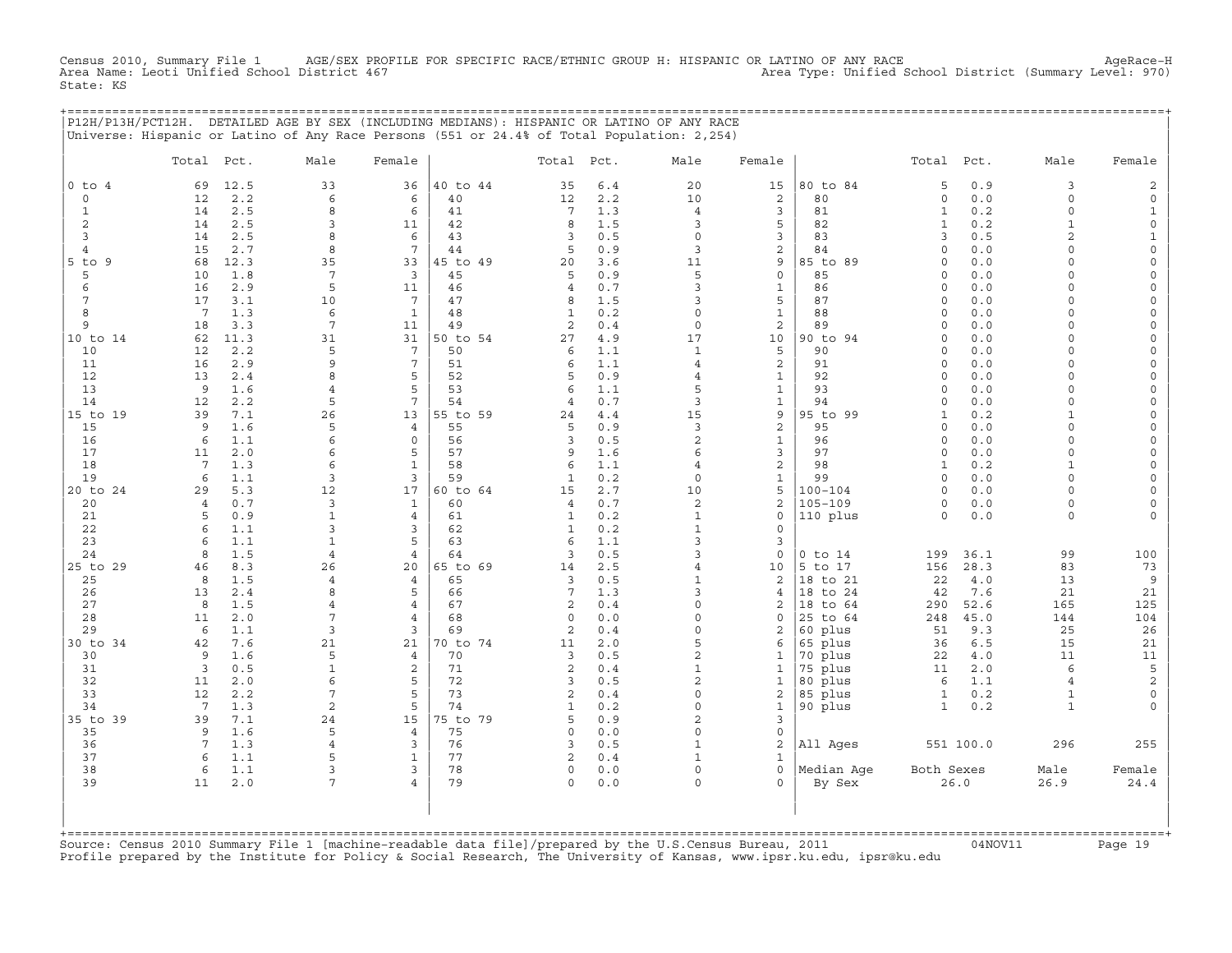Census 2010, Summary File 1 AGE/SEX PROFILE FOR SPECIFIC RACE/ETHNIC GROUP I: WHITE ALONE, NOT HISPANIC OR LATINO AgeRace−I Area Name: Leoti Unified School District 467 Area Type: Unified School District (Summary Level: 970) State: KS

| state: Ns                                                                                         |  |
|---------------------------------------------------------------------------------------------------|--|
|                                                                                                   |  |
|                                                                                                   |  |
|                                                                                                   |  |
| P12I/P13I/PCT12I. DETAILED AGE BY SEX (INCLUDING MEDIANS): WHITE ALONE, NOT HISPANIC OR LATINO    |  |
| Universe: White Alone, Not Hispanic or Latino Persons (1,666 or 73.9% of Total Population: 2,254) |  |
|                                                                                                   |  |

|                                 | Total    | Pct.       | Male                             | Female          |          | Total           | Pct.       | Male            | Female          |                    | Total                | Pct.       | Male                | Female                             |
|---------------------------------|----------|------------|----------------------------------|-----------------|----------|-----------------|------------|-----------------|-----------------|--------------------|----------------------|------------|---------------------|------------------------------------|
| $0$ to $4$                      | 93       | 5.6        | 43                               | 50              | 40 to 44 | 85              | 5.1        | 44              | 41              | 80 to 84           | 56                   | 3.4        | 25                  | 31                                 |
| $\mathsf{O}$                    | 15       | 0.9        | 9                                | 6               | 40       | 17              | 1.0        | 8               | 9               | 80                 | 8                    | 0.5        | $\overline{4}$      | $\overline{4}$                     |
| $\mathbf{1}$                    | 16       | 1.0        | 6                                | 10              | 41       | 21              | 1.3        | 12              | 9               | 81                 | 20                   | 1.2        | 9                   | 11                                 |
| 2                               | 22       | 1.3        | 8                                | 14              | 42       | 14              | 0.8        | 5               | 9               | 82                 | 9                    | 0.5        | $\overline{a}$      | $7\phantom{.0}$                    |
| $\overline{3}$                  | 15       | 0.9        | 11                               | $\overline{4}$  | 43       | 14              | 0.8        | $7\overline{ }$ | $7\overline{ }$ | 83                 | 9                    | 0.5        | 5                   | $\overline{4}$                     |
| $\overline{4}$                  | 25       | 1.5        | 9                                | 16              | 44       | 19              | 1.1        | 12              | $7\phantom{.0}$ | 84                 | 10                   | 0.6        | 5                   | 5                                  |
| $5$ to $9$                      | 94       | 5.6        | 42                               | 52              | 45 to 49 | 118             | 7.1        | 56              | 62              | 85 to 89           | 45                   | 2.7        | 17                  | 28                                 |
| 5                               | 16       | 1.0        | 5                                | 11              | 45       | 29              | 1.7        | 16              | 13              | 85                 | 9                    | 0.5        | 5                   | $\overline{4}$                     |
| 6                               | 24       | 1.4        | 12                               | 12              | 46       | 25              | 1.5        | 11              | 14              | 86                 | 8                    | 0.5        | $\overline{4}$      | $\overline{4}$                     |
| 7<br>8                          | 23<br>15 | 1.4<br>0.9 | 13                               | 10<br>11        | 47<br>48 | 27<br>22        | 1.6<br>1.3 | 13<br>10        | 14              | 87<br>88           | 16<br>11             | 1.0<br>0.7 | $\overline{4}$<br>3 | 12<br>8                            |
| 9                               | 16       | 1.0        | $\overline{4}$<br>8              | 8               | 49       | 15              | 0.9        | 6               | 12<br>9         | 89                 | $\mathbf{1}$         | 0.1        | $\mathbf{1}$        | $\mathsf O$                        |
| 10 to 14                        | 116      | 7.0        | 71                               | 45              | 50 to 54 | 153             | 9.2        | 87              | 66              | 90 to 94           | 18                   | 1.1        | 8                   | $10$                               |
| 10                              | 27       | 1.6        | 16                               | 11              | 50       | 32              | 1.9        | 19              | 13              | 90                 | 6                    | 0.4        | 4                   | $\overline{c}$                     |
| 11                              | 17       | 1.0        | 8                                | 9               | 51       | 34              | 2.0        | 19              | 15              | 91                 | $\overline{4}$       | 0.2        | 2                   | $\sqrt{2}$                         |
| 12                              | 21       | 1.3        | 13                               | 8               | 52       | 26              | 1.6        | 13              | 13              | 92                 | 2                    | 0.1        | $\mathbf{1}$        | $\mathbf 1$                        |
| 13                              | 21       | 1.3        | 15                               | 6               | 53       | 27              | 1.6        | 16              | 11              | 93                 | 3                    | 0.2        | $\mathbf{1}$        | $\mathbf 2$                        |
| 14                              | 30       | 1.8        | 19                               | 11              | 54       | 34              | 2.0        | 20              | 14              | 94                 | 3                    | 0.2        | $\circ$             | $\mathsf 3$                        |
| 15 to 19                        | 94       | 5.6        | 48                               | 46              | 55 to 59 | 143             | 8.6        | 64              | 79              | 95 to 99           | 6                    | 0.4        | $\mathbf{1}$        | 5                                  |
| 15                              | 21       | 1.3        | 9                                | 12              | 55       | 27              | 1.6        | 14              | 13              | 95                 | 3                    | 0.2        | $\mathbf{1}$        | $\overline{a}$                     |
| 16                              | 24       | 1.4        | 14                               | 10              | 56       | 25              | 1.5        | 10              | 15              | 96                 | $\mathbf{2}$         | 0.1        | $\circ$             | $\overline{\mathbf{c}}$            |
| 17                              | 29       | 1.7        | 14                               | 15              | 57       | 30              | 1.8        | 12              | 18              | 97                 | $\Omega$             | 0.0        | $\Omega$            | $\mathbb O$                        |
| 18                              | 17       | 1.0        | 9                                | 8               | 58       | 35              | 2.1        | 16              | 19              | 98                 | $\circ$              | 0.0        | $\circ$             | $\mathsf{O}\xspace$                |
| 19                              | 3        | 0.2        | $\overline{c}$                   | $\mathbf{1}$    | 59       | 26              | 1.6        | 12              | 14              | 99                 | $\mathbf{1}$         | 0.1        | $\circ$             | $\mathbf{1}$                       |
| 20 to 24                        | 41       | 2.5        | 23                               | 18<br>3         | 60 to 64 | 96              | 5.8        | 56              | 40              | $100 - 104$        | $\Omega$             | 0.0        | $\Omega$            | $\mathsf{O}$                       |
| 20<br>21                        | 7<br>6   | 0.4<br>0.4 | $\overline{4}$<br>$\overline{4}$ | $\overline{c}$  | 60       | 18<br>22        | 1.1<br>1.3 | 12<br>14        | 6               | $105 - 109$        | $\Omega$<br>$\Omega$ | 0.0<br>0.0 | $\circ$<br>$\circ$  | $\mathsf{O}\xspace$<br>$\mathbf 0$ |
| 22                              | 9        | 0.5        | 4                                | 5               | 61<br>62 | 21              | 1.3        | 12              | 8<br>9          | 110 plus           |                      |            |                     |                                    |
| 23                              | 8        | 0.5        | 4                                | $\overline{4}$  | 63       | 21              | 1.3        | 9               | 12              |                    |                      |            |                     |                                    |
| 24                              | 11       | 0.7        | 7                                | 4               | 64       | 14              | 0.8        | 9               | 5               | $0$ to $14$        | 303                  | 18.2       | 156                 | 147                                |
| 25 to 29                        | 76       | 4.6        | 36                               | 40              | 65 to 69 | 91              | 5.5        | 51              | 40              | $5$ to<br>17       | 284                  | 17.0       | 150                 | 134                                |
| 25                              | 6        | 0.4        | $\overline{3}$                   | 3               | 65       | 23              | 1.4        | 14              | 9               | to 21<br>18        | 33                   | $2.0$      | 19                  | 14                                 |
| 26                              | 22       | 1.3        | 12                               | 10              | 66       | 11              | 0.7        | $\overline{4}$  | $7\phantom{.0}$ | 18 to 24           | 61                   | 3.7        | 34                  | 27                                 |
| 27                              | 15       | 0.9        | 5                                | 10              | 67       | 25              | 1.5        | 17              | 8               | 18<br>to 64        | 920                  | 55.2       | 475                 | 445                                |
| 28                              | 15       | 0.9        | $\overline{4}$                   | 11              | 68       | 16              | 1.0        | 8               | 8               | 25 to 64           | 859                  | 51.6       | 441                 | 418                                |
| 29                              | 18       | 1.1        | 12                               | 6               | 69       | 16              | 1.0        | 8               | 8               | 60 plus            | 465                  | 27.9       | 224                 | 241                                |
| 30 to 34                        | 87       | 5.2        | 47                               | 40              | 70 to 74 | 83              | 5.0        | 35              | 48              | 65 plus            | 369                  | 22.1       | 168                 | 201                                |
| 30                              | 13       | 0.8        | 6                                | $7\phantom{.0}$ | 70       | 11              | 0.7        | 2               | 9               | 70 plus            | 278                  | 16.7       | 117                 | 161                                |
| 31                              | 22       | 1.3        | 10                               | 12              | 71       | 17              | 1.0        | 5               | 12              | 75 plus            | 195                  | 11.7       | 82                  | 113                                |
| 32                              | 20       | 1.2        | 10                               | 10              | 72       | 13              | 0.8        | 11<br>5         | 2               | 80 plus            | 125                  | 7.5        | 51                  | 74                                 |
| 33<br>34                        | 23<br>9  | 1.4<br>0.5 | 17<br>$\overline{4}$             | 6<br>5          | 73<br>74 | 16<br>26        | 1.0<br>1.6 | 12              | 11<br>14        | 85 plus<br>90 plus | 69<br>24             | 4.1<br>1.4 | 26<br>9             | 43<br>15                           |
| 35 to 39                        | 101      | 6.1        | 51                               | 50              | 75 to 79 | 70              | 4.2        | 31              | 39              |                    |                      |            |                     |                                    |
| 35                              | 15       | 0.9        | 10                               | 5               | 75       | 17              | 1.0        | $\epsilon$      | 11              |                    |                      |            |                     |                                    |
| 36                              | 23       | 1.4        | 14                               | 9               | 76       | 11              | 0.7        | 6               | 5               | All Ages           | 1,666 100.0          |            | 836                 | 830                                |
| 37                              | 18       | 1.1        | $7\phantom{.0}$                  | 11              | 77       | 21              | 1.3        | 9               | 12              |                    |                      |            |                     |                                    |
| 38                              | 16       | 1.0        | 5                                | 11              | 78       | 14              | 0.8        | $\overline{4}$  | 10              | Median Age         | Both Sexes           |            | Male                | Female                             |
| 39                              | 29       | 1.7        | 15                               | 14              | 79       | $7\phantom{.0}$ | 0.4        | 6               | $\mathbf{1}$    | By Sex             |                      | 46.7       | 45.8                | 47.4                               |
| $+$ = = = = = = = = = = = = = = |          |            |                                  |                 |          |                 |            |                 |                 |                    |                      |            |                     |                                    |

+===================================================================================================================================================+Source: Census 2010 Summary File 1 [machine−readable data file]/prepared by the U.S.Census Bureau, 2011 04NOV11 Page 20 Profile prepared by the Institute for Policy & Social Research, The University of Kansas, www.ipsr.ku.edu, ipsr@ku.edu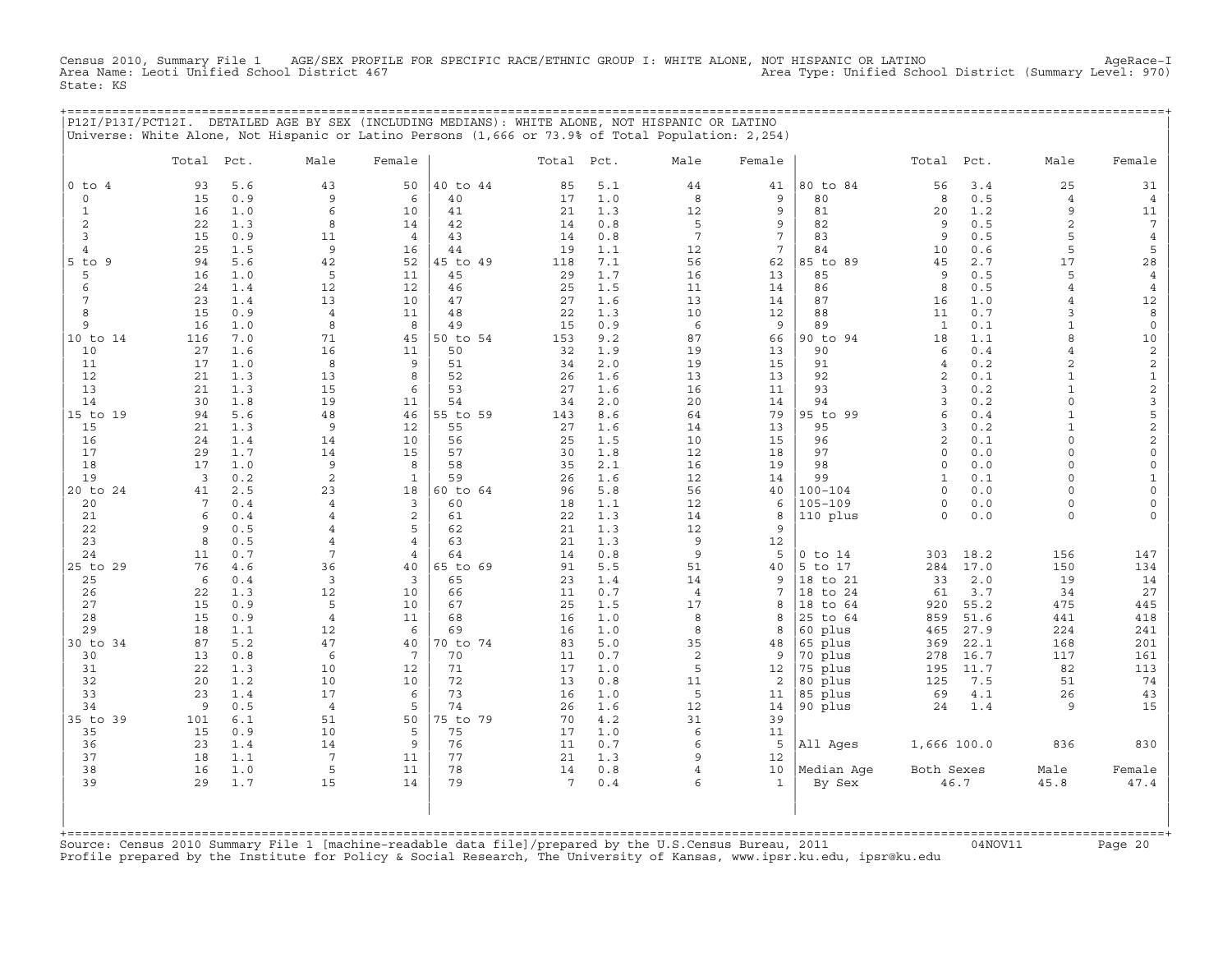Census 2010, Summary File 1 AGE/SEX PROFILE FOR SPECIFIC RACE/ETHNIC GROUP J: BLACK/AFRICAN AM ALONE, NOT HISP/LATINO<br>Area Name: Leoti Unified School District 467 State: KS

|                | P12J/P13J/PCT12J. DETAILED AGE BY SEX (INCLUDING MEDIANS): BLACK/AFRICAN AM ALONE, NOT HISP/LATINO<br>Universe: Black/African Am Alone, Not Hisp/Latino Persons (14 or 0.6% of Total Population: 2,254) |                            |                                        |                     |             |                      |                             | ============================ |                      |             |                            |          |
|----------------|---------------------------------------------------------------------------------------------------------------------------------------------------------------------------------------------------------|----------------------------|----------------------------------------|---------------------|-------------|----------------------|-----------------------------|------------------------------|----------------------|-------------|----------------------------|----------|
|                | Total Pct.                                                                                                                                                                                              | Male                       | Female                                 | Total Pct.          |             | Male                 | Female                      |                              | Total Pct.           |             | Male                       | Female   |
| $0$ to $4$     | 0.0<br>$\circ$                                                                                                                                                                                          | $\mathbf 0$                | $\mathsf{O}$<br>40 to 44               | 0                   | 0.0         | $\circ$              | 0                           | 80 to 84                     | $\mathsf{O}\xspace$  | 0.0         | $\circ$                    |          |
| $\circ$        | 0.0<br>$\circ$                                                                                                                                                                                          | $\circ$                    | 0<br>40                                | $\mathbf 0$         | 0.0         | $\circ$              | 0                           | 80                           | $\circ$              | 0.0         | $\circ$                    |          |
| 1              | $\Omega$<br>0.0<br>$\circ$<br>0.0                                                                                                                                                                       | $\Omega$<br>$\Omega$       | $\mathbf 0$<br>41<br>0<br>42           | $\mathbf 0$<br>0    | 0.0<br>0.0  | $\Omega$<br>$\Omega$ | 0<br>0                      | 81<br>82                     | $\Omega$<br>$\circ$  | 0.0<br>0.0  | $\Omega$<br>$\Omega$       |          |
| 2<br>3         | $\circ$<br>0.0                                                                                                                                                                                          | $\cap$                     | $\mathbf 0$<br>43                      | $\circ$             | 0.0         | $\Omega$             | 0                           | 83                           | $\circ$              | 0.0         | $\cap$                     |          |
| $\overline{4}$ | 0.0<br>$\Omega$                                                                                                                                                                                         | $\Omega$                   | $\mathbf 0$<br>44                      | $\Omega$            | 0.0         | $\Omega$             | $\circ$                     | 84                           | $\Omega$             | 0.0         | $\cap$                     |          |
| 5 to 9         | 0.0<br>$\Omega$                                                                                                                                                                                         | $\Omega$                   | $\mathbf 0$<br>45 to 49                | 1                   | 7.1         | $\mathbf{1}$         | 0                           | 85 to 89                     | $\Omega$             | 0.0         |                            |          |
| 5              | $\Omega$<br>0.0                                                                                                                                                                                         | $\Omega$                   | 0<br>45                                | $\circ$             | 0.0         | $\Omega$             | 0                           | 85                           | $\Omega$             | 0.0         | $\Omega$                   |          |
| 6              | $\Omega$<br>0.0                                                                                                                                                                                         | $\Omega$                   | 46<br>$\mathbf 0$                      | $\mathbf 0$         | 0.0         | $\Omega$             | 0                           | 86                           | $\Omega$             | 0.0         | $\Omega$                   |          |
| 7              | 0.0<br>$\Omega$                                                                                                                                                                                         | $\Omega$                   | $\mathbf 0$<br>47                      | 1                   | 7.1         | $\mathbf{1}$         | 0                           | 87                           | $\circ$              | 0.0         | $\Omega$                   |          |
| 8              | $\circ$<br>0.0                                                                                                                                                                                          | $\Omega$                   | $\mathbf 0$<br>48                      | 0                   | 0.0         | $\Omega$             | 0                           | 88                           | $\circ$              | $0.0$       | $\Omega$                   |          |
| 9              | 0.0<br>$\circ$<br>2                                                                                                                                                                                     | $\Omega$<br>$\mathfrak{D}$ | 49<br>0<br>$\Omega$                    | 0                   | 0.0         | $\Omega$             | 0                           | 89                           | $\Omega$<br>$\Omega$ | 0.0<br>0.0  | $\Omega$<br>$\cap$         |          |
| 10 to 14<br>10 | 14.3<br>7.1<br>1                                                                                                                                                                                        | 1                          | 50 to 54<br>$\mathbf 0$<br>50          | 2<br>0              | 14.3<br>0.0 | 1<br>$\Omega$        | $\mathbf{1}$<br>$\mathbf 0$ | 90 to 94<br>90               | $\Omega$             | 0.0         | $\cap$                     |          |
| 11             | 0.0<br>$\Omega$                                                                                                                                                                                         | $\Omega$                   | $\mathbf 0$<br>51                      | 1                   | 7.1         | $\mathbf{1}$         | 0                           | 91                           | $\Omega$             | 0.0         | $\cap$                     |          |
| 12             | 0.0<br>$\Omega$                                                                                                                                                                                         | $\Omega$                   | 52<br>$\Omega$                         | 1                   | 7.1         | $\Omega$             | 1                           | 92                           | $\Omega$             | 0.0         | $\cap$                     |          |
| 13             | $\Omega$<br>0.0                                                                                                                                                                                         | $\Omega$                   | 53<br>$\mathbf 0$                      | $\mathbf 0$         | 0.0         | $\Omega$             | 0                           | 93                           | $\Omega$             | 0.0         | $\Omega$                   |          |
| 14             | 7.1<br>$\mathbf{1}$                                                                                                                                                                                     | 1                          | 54<br>$\mathbf 0$                      | $\Omega$            | 0.0         | $\Omega$             | 0                           | 94                           | $\circ$              | 0.0         | $\Omega$                   |          |
| 15 to 19       | 14.3<br>2                                                                                                                                                                                               | $\overline{a}$             | 55 to 59<br>0                          | 0                   | 0.0         | $\Omega$             | $\mathsf{O}\xspace$         | 95 to 99                     | $\Omega$             | 0.0         | $\Omega$                   |          |
| 15             | 0.0<br>$\circ$                                                                                                                                                                                          | $\Omega$                   | $\mathbf 0$<br>55                      | $\circ$             | 0.0         | $\Omega$             | 0                           | 95                           | $\Omega$             | 0.0         | $\Omega$                   |          |
| 16             | 0.0<br>$\Omega$                                                                                                                                                                                         | $\Omega$                   | $\Omega$<br>56                         | 0<br>$\Omega$       | 0.0         | $\Omega$<br>$\Omega$ | 0                           | 96                           | $\circ$              | 0.0         | $\Omega$<br>$\cap$         |          |
| 17<br>18       | 14.3<br>2<br>0.0<br>$\Omega$                                                                                                                                                                            | $\mathbf{2}$<br>$\Omega$   | 57<br>0<br>$\mathbf 0$<br>58           | $\Omega$            | 0.0<br>0.0  | $\Omega$             | 0<br>$\mathbf 0$            | 97<br>98                     | $\circ$<br>$\Omega$  | 0.0<br>0.0  | $\cap$                     |          |
| 19             | 0.0<br>$\Omega$                                                                                                                                                                                         | $\Omega$                   | $\mathbf 0$<br>59                      | $\circ$             | 0.0         | $\Omega$             | $\circ$                     | 99                           | $\circ$              | 0.0         | $\Omega$                   |          |
| 20 to 24       | 14.3<br>2                                                                                                                                                                                               | 2                          | 0<br>60 to 64                          | $\Omega$            | 0.0         | $\Omega$             | 0                           | $100 - 104$                  | $\Omega$             | 0.0         | $\Omega$                   |          |
| 20             | 0.0<br>$\Omega$                                                                                                                                                                                         | $\Omega$                   | $\Omega$<br>60                         | $\Omega$            | 0.0         | $\Omega$             | $\circ$                     | $105 - 109$                  | $\Omega$             | 0.0         | $\Omega$                   |          |
| 21             | $\circ$<br>0.0                                                                                                                                                                                          | $\Omega$                   | $\mathbf 0$<br>61                      | 0                   | 0.0         | $\Omega$             | 0                           | 110 plus                     | $\Omega$             | 0.0         | $\circ$                    |          |
| 22             | 0.0<br>$\circ$                                                                                                                                                                                          | $\Omega$                   | 62<br>0                                | $\mathbf 0$         | 0.0         | $\Omega$             | 0                           |                              |                      |             |                            |          |
| 23             | 14.3<br>2                                                                                                                                                                                               | $\mathfrak{D}$             | $\mathbf 0$<br>63                      | $\Omega$            | 0.0         | $\Omega$             | 0                           |                              |                      |             |                            |          |
| 24             | 0.0<br>$\Omega$                                                                                                                                                                                         | $\Omega$<br>1              | $\mathbf 0$<br>64                      | $\Omega$            | 0.0         | $\Omega$<br>$\Omega$ | 0                           | $0$ to $14$                  | 2                    | 14.3        | 2                          |          |
| 25 to 29<br>25 | 3<br>21.4<br>7.1<br>$\mathbf{1}$                                                                                                                                                                        | $\Omega$                   | 2<br>65 to 69<br>65<br>1               | $\Omega$<br>$\circ$ | 0.0<br>0.0  | $\Omega$             | 0<br>0                      | 5 to 17<br>18 to 21          | 4<br>$\Omega$        | 28.6<br>0.0 | $\overline{4}$<br>$\Omega$ | $\Omega$ |
| 26             | 0.0<br>$\circ$                                                                                                                                                                                          | $\Omega$                   | $\mathbf 0$<br>66                      | 0                   | 0.0         | $\Omega$             | $\mathbf 0$                 | 18 to 24                     | 2                    | 14.3        | $\overline{2}$             | $\circ$  |
| 27             | 2<br>14.3                                                                                                                                                                                               | $\mathbf{1}$               | $\mathbf{1}$<br>67                     | $\circ$             | 0.0         | $\Omega$             | 0                           | 18 to 64                     | 10                   | 71.4        | 7                          | 3        |
| 28             | 0.0<br>$\Omega$                                                                                                                                                                                         | $\Omega$                   | 0<br>68                                | $\Omega$            | 0.0         | $\Omega$             | 0                           | 25 to 64                     | 8                    | 57.1        | 5                          | 3        |
| 29             | $\Omega$<br>0.0                                                                                                                                                                                         | $\Omega$                   | $\circ$<br>69                          | $\cap$              | 0.0         | $\Omega$             | $\circ$                     | 60 plus                      | 0                    | 0.0         | $\cap$                     | $\Omega$ |
| 30 to 34       | 7.1<br>1                                                                                                                                                                                                | $\mathbf{1}$               | $\mathbf 0$<br>70 to 74                | 0                   | 0.0         | $\Omega$             | 0                           | 65 plus                      | 0                    | 0.0         | $\cap$                     |          |
| 30             | 0.0<br>$\Omega$                                                                                                                                                                                         |                            | 70<br>0                                | 0                   | 0.0         | $\Omega$             | 0                           | 70 plus                      | 0                    | 0.0         | $\Omega$                   |          |
| 31             | 0.0<br>$\Omega$                                                                                                                                                                                         | $\Omega$                   | $\Omega$<br>71                         | $\Omega$            | 0.0         | $\Omega$             | 0                           | 75 plus                      | $\Omega$             | 0.0         | $\Omega$<br>$\Omega$       |          |
| 32<br>33       | 0.0<br>$\circ$<br>7.1<br>$\mathbf{1}$                                                                                                                                                                   | $\Omega$<br>$\mathbf{1}$   | $\mathbf 0$<br>72<br>73<br>$\mathbf 0$ | $\circ$<br>$\circ$  | 0.0<br>0.0  | $\Omega$<br>0        | 0<br>0                      | 80 plus<br>85 plus           | 0<br>$\mathsf O$     | 0.0<br>0.0  | $\Omega$                   |          |
| 34             | $\circ$<br>0.0                                                                                                                                                                                          | $\Omega$                   | 0<br>74                                | 0                   | 0.0         | $\Omega$             | $\mathsf{O}\xspace$         | 90 plus                      | $\circ$              | 0.0         | $\Omega$                   |          |
| 35 to 39       | $\mathbf{1}$<br>7.1                                                                                                                                                                                     | $\mathbf{1}$               | 0<br>75 to 79                          | $\circ$             | 0.0         | $\Omega$             | $\mathbf 0$                 |                              |                      |             |                            |          |
| 35             | $\mathbf{1}$<br>7.1                                                                                                                                                                                     | 1                          | $\Omega$<br>75                         | $\Omega$            | 0.0         | $\Omega$             | $\Omega$                    |                              |                      |             |                            |          |
| 36             | $\Omega$<br>0.0                                                                                                                                                                                         | $\Omega$                   | 76<br>0                                | 0                   | 0.0         | $\Omega$             | $\mathbf 0$                 | All Ages                     |                      | 14 100.0    | 11                         |          |
| 37             | 0.0<br>$\Omega$                                                                                                                                                                                         | $\Omega$                   | $\mathbf 0$<br>77                      | $\circ$             | 0.0         | $\Omega$             | $\Omega$                    |                              |                      |             |                            |          |
| 38             | $\circ$<br>0.0                                                                                                                                                                                          | $\Omega$                   | 78<br>$\mathbf 0$                      | $\circ$             | 0.0         | $\Omega$             | $\mathbf 0$                 | Median Age                   | Both Sexes           |             | Male                       | Female   |
| 39             | $\Omega$<br>0.0                                                                                                                                                                                         | $\Omega$                   | 79<br>$\Omega$                         | $\Omega$            | 0.0         | $\Omega$             | $\Omega$                    | By Sex                       |                      | 26.7        | 24.3                       | 28.8     |
|                |                                                                                                                                                                                                         |                            |                                        |                     |             |                      |                             |                              |                      |             |                            |          |
|                |                                                                                                                                                                                                         |                            |                                        |                     |             |                      |                             |                              |                      |             |                            |          |
|                |                                                                                                                                                                                                         |                            |                                        |                     |             |                      |                             |                              |                      |             |                            |          |

+===================================================================================================================================================+Source: Census 2010 Summary File 1 [machine−readable data file]/prepared by the U.S.Census Bureau, 2011 04NOV11 Page 21 Profile prepared by the Institute for Policy & Social Research, The University of Kansas, www.ipsr.ku.edu, ipsr@ku.edu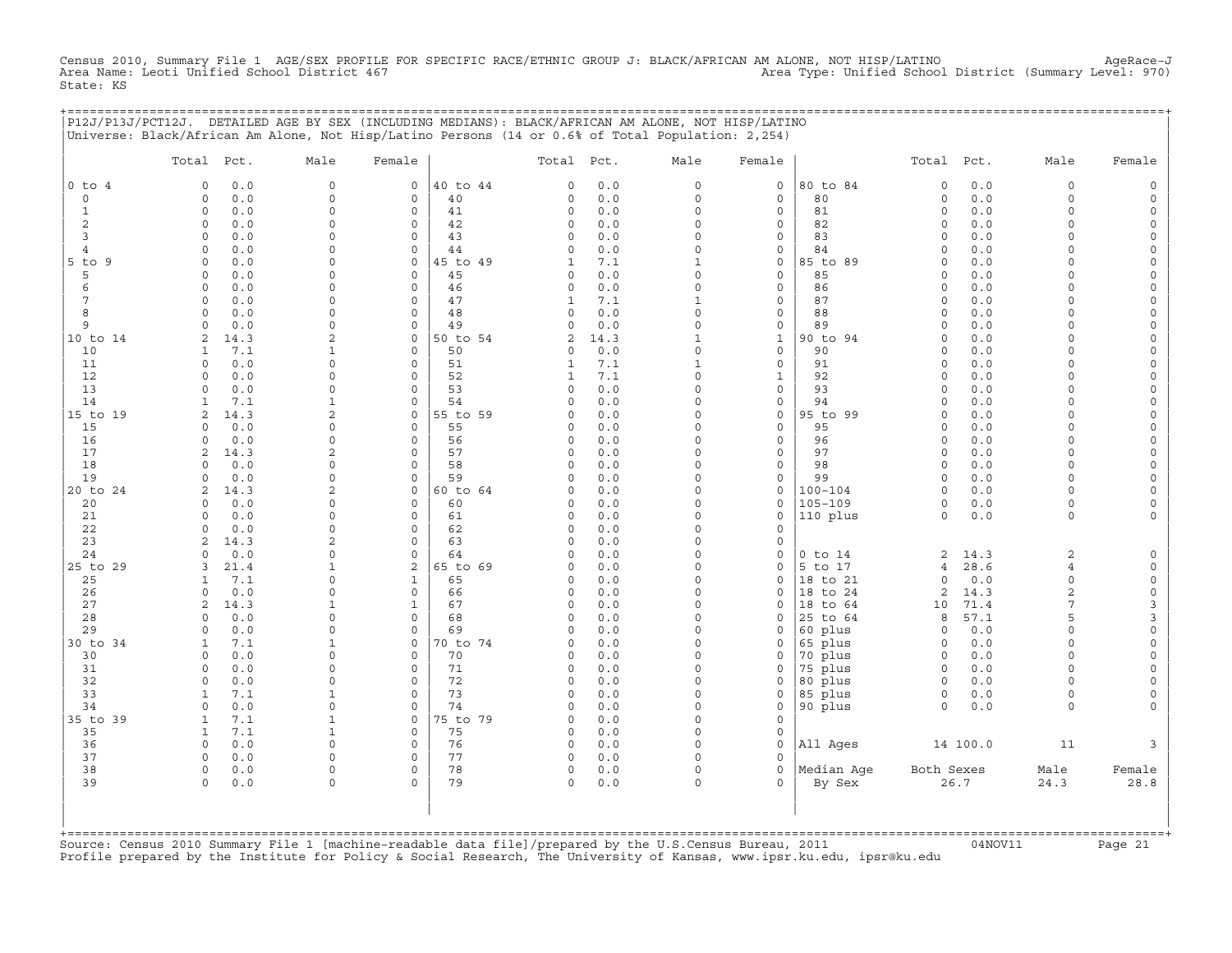Census 2010, Summary File 1 AGE/SEX PROFILE FOR SPECIFIC RACE/ETHNIC GROUP K: AM IND/ALASKA NAT ALONE, NOT HISP/LATINO<br>Area Name: Leoti Unified School District 467 State: KS

+===================================================================================================================================================+

|                          | P12K/P13K/PCT12K. DETAILED AGE BY SEX (INCLUDING MEDIANS): AM IND/ALASKA NAT ALONE, NOT HISP/LATINO<br>Universe: Am Ind/Alaska Nat Alone, Not Hisp/Latino Persons (5 or 0.2% of Total Population: 2,254) |                      |                         |                |                      |            |                      |                                            |                    |                        |            |                      |                          |
|--------------------------|----------------------------------------------------------------------------------------------------------------------------------------------------------------------------------------------------------|----------------------|-------------------------|----------------|----------------------|------------|----------------------|--------------------------------------------|--------------------|------------------------|------------|----------------------|--------------------------|
|                          | Total<br>Pct.                                                                                                                                                                                            | Male                 | Female                  |                | Total                | Pct.       | Male                 | Female                                     |                    | Total                  | Pct.       | Male                 | Female                   |
| $0$ to<br>$\overline{4}$ | 0.0<br>$\mathbf 0$                                                                                                                                                                                       | $\mathbf 0$          | $\mathbf 0$             | 40 to 44       | 1                    | 20.0       | 0                    | $\mathbf 1$                                | 80 to 84           | $\circ$                | $0.0$      | $\mathbf 0$          | $\mathsf{O}$             |
| $\circ$                  | 0.0<br>$\Omega$                                                                                                                                                                                          | $\Omega$             | $\mathsf O$             | 40             | 0                    | 0.0        | $\circ$              | $\mathsf{O}\xspace$                        | 80                 | $\circ$                | 0.0        | $\Omega$             | $\mathsf{O}$             |
| $\mathbf{1}$             | $\circ$<br>0.0                                                                                                                                                                                           | $\Omega$             | $\circ$                 | 41             | 0                    | 0.0        | $\circ$              | 0                                          | 81                 | $\circ$                | 0.0        | $\Omega$             | 0                        |
| $\overline{c}$           | 0.0<br>0                                                                                                                                                                                                 | $\Omega$             | $\mathbf 0$             | 42             | $\mathbf{1}$         | 20.0       | 0                    | $\mathbf{1}$                               | 82                 | $\circ$                | 0.0        | $\Omega$             | 0                        |
| 3                        | $\Omega$<br>0.0                                                                                                                                                                                          | $\Omega$             | $\mathsf O$             | 43             | $\Omega$             | 0.0        | $\Omega$             | $\mathsf{O}\xspace$                        | 83                 | $\Omega$               | 0.0        | $\Omega$             | 0                        |
| $\overline{4}$           | $\circ$<br>0.0                                                                                                                                                                                           | $\Omega$             | $\circ$                 | 44             | $\Omega$             | 0.0        | $\Omega$             | 0                                          | 84                 | $\mathbf 0$            | 0.0        | $\Omega$             | 0                        |
| $5$ to<br>9              | 0.0<br>0                                                                                                                                                                                                 | $\Omega$<br>$\Omega$ | 0                       | 45 to 49       | $\Omega$             | 0.0        | $\Omega$             | $\mathsf{O}\xspace$                        | 85 to 89           | $\circ$                | 0.0        | O                    | $\mathsf{O}\xspace$      |
| 5<br>6                   | $\circ$<br>0.0<br>$\circ$<br>0.0                                                                                                                                                                         | $\Omega$             | $\circ$<br>$\mathbf 0$  | 45<br>46       | 0<br>0               | 0.0<br>0.0 | $\Omega$<br>$\Omega$ | $\mathsf{O}\xspace$<br>$\mathsf{O}\xspace$ | 85<br>86           | $\circ$<br>$\circ$     | 0.0<br>0.0 | $\Omega$<br>$\Omega$ | 0<br>$\mathsf{O}\xspace$ |
| 7                        | $\mathbf 0$<br>0.0                                                                                                                                                                                       | $\Omega$             | $\Omega$                | 47             | 0                    | 0.0        | $\Omega$             | 0                                          | 87                 | $\mathbf 0$            | 0.0        | O                    | 0                        |
| 8                        | 0.0<br>$\circ$                                                                                                                                                                                           | $\Omega$             | $\circ$                 | 48             | $\Omega$             | 0.0        | $\Omega$             | $\mathsf{O}\xspace$                        | 88                 | $\circ$                | 0.0        | $\Omega$             | $\mathsf{O}\xspace$      |
| 9                        | $\circ$<br>0.0                                                                                                                                                                                           | $\Omega$             | $\mathbf 0$             | 49             | 0                    | 0.0        | $\circ$              | 0                                          | 89                 | $\circ$                | 0.0        | $\Omega$             | 0                        |
| 10 to 14                 | 0.0<br>$\Omega$                                                                                                                                                                                          | $\Omega$             | $\circ$                 | 50 to 54       | $\Omega$             | 0.0        | $\Omega$             | 0                                          | 90 to 94           | $\mathbf 0$            | 0.0        | $\Omega$             | 0                        |
| 10                       | $\circ$<br>0.0                                                                                                                                                                                           | $\Omega$             | $\circ$                 | 50             | 0                    | 0.0        | $\Omega$             | $\mathsf{O}\xspace$                        | 90                 | $\Omega$               | 0.0        | $\Omega$             | $\mathsf{O}\xspace$      |
| 11                       | $\circ$<br>0.0                                                                                                                                                                                           | $\mathbf 0$          | $\mathsf O$             | 51             | 0                    | 0.0        | 0                    | 0                                          | 91                 | $\circ$                | 0.0        | $\mathbf 0$          | 0                        |
| 12                       | 0.0<br>$\Omega$                                                                                                                                                                                          | $\Omega$             | $\Omega$                | 52             | 0                    | 0.0        | $\Omega$             | 0                                          | 92                 | $\mathbf 0$            | 0.0        | $\Omega$             | 0                        |
| 13                       | $\circ$<br>0.0                                                                                                                                                                                           | $\Omega$             | $\Omega$                | 53             | $\Omega$             | 0.0        | $\Omega$             | $\mathsf{O}\xspace$                        | 93                 | $\circ$                | 0.0        | $\Omega$             | $\mathsf{O}\xspace$      |
| 14                       | $\Omega$<br>0.0                                                                                                                                                                                          | $\mathbf 0$          | $\mathbf 0$             | 54             | 0                    | 0.0        | 0                    | $\mathsf{O}\xspace$                        | 94                 | $\circ$                | 0.0        | $\Omega$             | 0                        |
| 15 to 19                 | 0.0<br>$\Omega$                                                                                                                                                                                          | $\Omega$             | $\circ$                 | 55 to 59       | $\Omega$             | 0.0        | $\Omega$             | $\mathsf{O}\xspace$                        | 95 to 99           | $\mathbf 0$            | 0.0        | $\Omega$             | 0                        |
| 15                       | 0.0<br>$\Omega$                                                                                                                                                                                          | $\Omega$             | $\mathbf 0$             | 55             | $\Omega$             | 0.0        | $\Omega$             | $\mathbf 0$                                | 95                 | $\mathbf 0$            | 0.0        | $\Omega$             | 0                        |
| 16                       | 0.0<br>0                                                                                                                                                                                                 | $\Omega$             | $\mathsf O$             | 56             | 0                    | 0.0        | $\Omega$             | 0                                          | 96                 | $\circ$                | 0.0        | $\Omega$             | 0                        |
| 17                       | 0.0<br>0                                                                                                                                                                                                 | $\Omega$             | $\circ$                 | 57             | $\circ$              | 0.0        | $\Omega$             | 0                                          | 97                 | $\mathbf 0$            | 0.0        | $\Omega$             | 0                        |
| 18<br>19                 | 0.0<br>$\Omega$<br>$\Omega$<br>0.0                                                                                                                                                                       | $\Omega$<br>$\Omega$ | $\mathbf 0$<br>$\Omega$ | 58<br>59       | $\Omega$<br>$\Omega$ | 0.0<br>0.0 | $\Omega$<br>$\Omega$ | 0<br>$\mathsf{O}\xspace$                   | 98<br>99           | $\mathbf 0$<br>$\circ$ | 0.0<br>0.0 | $\Omega$<br>O        | 0<br>$\mathsf{O}\xspace$ |
| 20 to 24                 | 0<br>0.0                                                                                                                                                                                                 | $\Omega$             | $\mathsf O$             | 60 to 64       | 2                    | 40.0       | $\Omega$             | $\mathbf 2$                                | $100 - 104$        | $\circ$                | 0.0        | $\Omega$             | 0                        |
| 20                       | 0.0<br>0                                                                                                                                                                                                 | $\Omega$             | $\mathbf 0$             | 60             | $\Omega$             | 0.0        | $\Omega$             | 0                                          | $105 - 109$        | $\Omega$               | 0.0        | $\Omega$             | 0                        |
| 21                       | 0.0<br>0                                                                                                                                                                                                 | $\Omega$             | $\Omega$                | 61             | $\Omega$             | 0.0        | $\Omega$             | $\mathsf{O}\xspace$                        | 110 plus           | $\circ$                | 0.0        | $\circ$              | $\mathsf{O}\xspace$      |
| 22                       | $\Omega$<br>0.0                                                                                                                                                                                          | $\Omega$             | $\Omega$                | 62             | 0                    | 0.0        | $\Omega$             | $\mathsf{O}\xspace$                        |                    |                        |            |                      |                          |
| 23                       | 0.0<br>$\Omega$                                                                                                                                                                                          | $\Omega$             | $\Omega$                | 63             | $\Omega$             | 0.0        | $\Omega$             | $\mathsf O$                                |                    |                        |            |                      |                          |
| 24                       | 0.0<br>$\Omega$                                                                                                                                                                                          | $\Omega$             | $\Omega$                | 64             | 2                    | 40.0       | $\Omega$             | $\overline{2}$                             | $0$ to $14$        | $\mathbf 0$            | 0.0        | $\Omega$             | $\mathsf{O}$             |
| 25 to 29                 | $\mathbf{1}$<br>20.0                                                                                                                                                                                     | $\Omega$             | $\mathbf{1}$            | 65 to 69       | 0                    | 0.0        | $\Omega$             | $\mathsf{O}\xspace$                        | 5 to 17            | $\circ$                | 0.0        | $\Omega$             | $\mathsf O$              |
| 25                       | 0.0<br>$\Omega$                                                                                                                                                                                          | $\Omega$             | $\mathbf 0$             | 65             | $\Omega$             | 0.0        | $\Omega$             | $\mathbf 0$                                | 18 to 21           | $\Omega$               | 0.0        | $\Omega$             | 0                        |
| 26                       | 0<br>0.0                                                                                                                                                                                                 | $\Omega$             | $\Omega$                | 66             | $\Omega$             | 0.0        | $\Omega$             | $\mathbf 0$                                | 18 to 24           | $\Omega$               | 0.0        | $\Omega$             | 0                        |
| 27                       | $\circ$<br>0.0                                                                                                                                                                                           | $\Omega$             | $\Omega$                | 67             | 0                    | 0.0        | $\Omega$             | 0                                          | 18<br>to 64        | 5                      | 100.0      | $\mathbf{1}$         | $\overline{4}$           |
| 28                       | 20.0<br>1                                                                                                                                                                                                | $\Omega$             | $\mathbf{1}$            | 68             | 0                    | 0.0        | $\Omega$             | $\mathbf 0$                                | 25 to 64           | 5                      | 100.0      | $\mathbf{1}$         | $\overline{4}$           |
| 29                       | 0.0<br>$\Omega$                                                                                                                                                                                          | $\Omega$             | $\Omega$                | 69<br>70 to 74 | $\Omega$             | 0.0        | $\Omega$<br>$\Omega$ | 0                                          | 60 plus            | 2                      | 40.0       | $\Omega$<br>$\Omega$ | 2<br>$\mathsf{O}\xspace$ |
| 30 to 34<br>30           | 1<br>20.0<br>0.0<br>$\circ$                                                                                                                                                                              | 1<br>$\Omega$        | 0<br>$\circ$            | 70             | $\mathbf 0$<br>0     | 0.0<br>0.0 | $\Omega$             | 0<br>0                                     | 65 plus<br>70 plus | 0<br>$\circ$           | 0.0<br>0.0 | $\Omega$             | $\mathsf{O}\xspace$      |
| 31                       | 20.0<br>1                                                                                                                                                                                                | $\mathbf{1}$         | $\Omega$                | 71             | 0                    | 0.0        | $\Omega$             | $\Omega$                                   | 75 plus            | $\mathbf 0$            | 0.0        | $\Omega$             | $\mathbf 0$              |
| 32                       | $\circ$<br>0.0                                                                                                                                                                                           | $\Omega$             | $\Omega$                | 72             | $\mathbf 0$          | 0.0        | $\Omega$             | 0                                          | 80 plus            | 0                      | 0.0        | $\Omega$             | 0                        |
| 33                       | $\circ$<br>0.0                                                                                                                                                                                           | $\Omega$             | $\circ$                 | 73             | 0                    | 0.0        | $\Omega$             | 0                                          | 85 plus            | $\circ$                | 0.0        | $\mathbf 0$          | 0                        |
| 34                       | 0.0<br>0                                                                                                                                                                                                 | $\Omega$             | $\circ$                 | 74             | $\Omega$             | 0.0        | $\Omega$             | $\mathsf{O}\xspace$                        | 90 plus            | $\circ$                | 0.0        | $\circ$              | $\Omega$                 |
| 35 to 39                 | 0.0<br>0                                                                                                                                                                                                 | $\Omega$             | $\Omega$                | 75 to 79       | 0                    | 0.0        | $\Omega$             | $\mathbf 0$                                |                    |                        |            |                      |                          |
| 35                       | $\circ$<br>0.0                                                                                                                                                                                           | $\Omega$             | $\circ$                 | 75             | 0                    | 0.0        | $\Omega$             | $\mathsf{O}\xspace$                        |                    |                        |            |                      |                          |
| 36                       | 0.0<br>0                                                                                                                                                                                                 | $\circ$              | $\mathsf O$             | 76             | 0                    | 0.0        | 0                    | $\mathsf{O}\xspace$                        | All Ages           |                        | 5 100.0    | $\mathbf{1}$         | 4                        |
| 37                       | $\circ$<br>0.0                                                                                                                                                                                           | $\Omega$             | $\circ$                 | 77             | 0                    | 0.0        | $\circ$              | $\Omega$                                   |                    |                        |            |                      |                          |
| 38                       | $\circ$<br>0.0                                                                                                                                                                                           | $\Omega$             | $\circ$                 | 78             | 0                    | 0.0        | $\circ$              | $\mathbf 0$                                | Median Age         | Both Sexes             |            | Male                 | Female                   |
| 39                       | $\circ$<br>0.0                                                                                                                                                                                           | $\mathbf 0$          | $\Omega$                | 79             | 0                    | 0.0        | $\Omega$             | $\Omega$                                   | By Sex             |                        | 42.5       | 32.5                 | 45.0                     |
|                          |                                                                                                                                                                                                          |                      |                         |                |                      |            |                      |                                            |                    |                        |            |                      |                          |
|                          |                                                                                                                                                                                                          |                      |                         |                |                      |            |                      |                                            |                    |                        |            |                      |                          |

+===================================================================================================================================================+Source: Census 2010 Summary File 1 [machine−readable data file]/prepared by the U.S.Census Bureau, 2011 04NOV11 Page 22 Profile prepared by the Institute for Policy & Social Research, The University of Kansas, www.ipsr.ku.edu, ipsr@ku.edu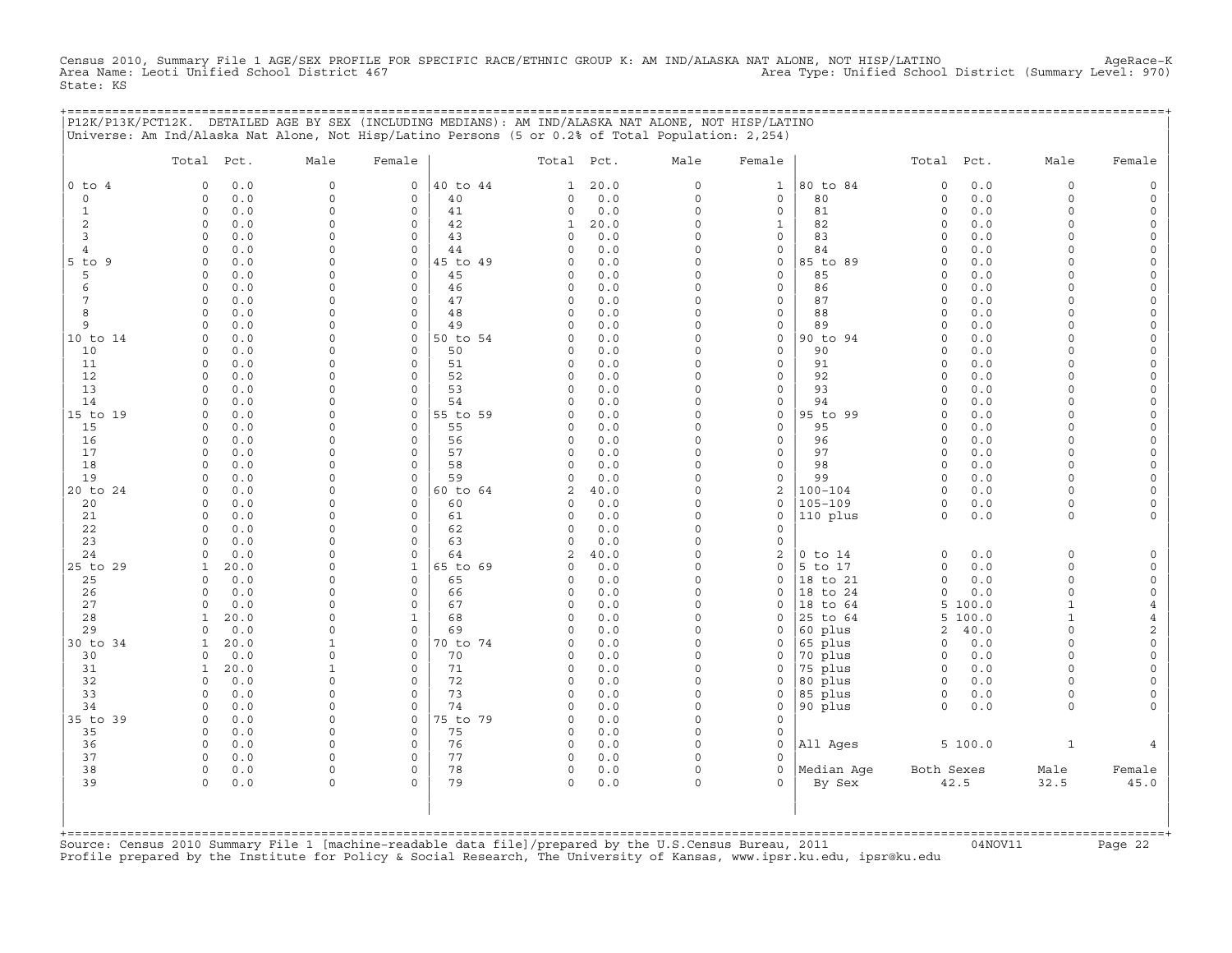Census 2010, Summary File 1 AGE/SEX PROFILE FOR SPECIFIC RACE/ETHNIC GROUP L: ASIAN ALONE, NOT HISPANIC OR LATINO<br>Area Name: Leoti Unified School District 467 Area Name: Leoti Unified School District (Summary Level: 970) State: KS

| state: KS |            |      |        |                                                                                                                                                                                                |            |      |        |            |      |        |
|-----------|------------|------|--------|------------------------------------------------------------------------------------------------------------------------------------------------------------------------------------------------|------------|------|--------|------------|------|--------|
|           |            |      |        | P12L/P13L/PCT12L. DETAILED AGE BY SEX (INCLUDING MEDIANS): ASIAN ALONE, NOT HISPANIC OR LATINO<br>Universe: Asian Alone, Not Hispanic or Latino Persons (3 or 0.1% of Total Population: 2,254) |            |      |        |            |      |        |
|           | Total Pct. | Male | Female |                                                                                                                                                                                                | Total Pct. | Male | Female | Total Pct. | Male | Female |

| $0$ to $4$     | $\circ$<br>0.0  | $\Omega$ | $\mathbf 0$ | 40 to 44 | 0.0<br>$\mathbf 0$     | $\mathbf 0$    | $\mathsf{O}$ | 80 to 84    | 0.0<br>$\Omega$     | $\circ$        | $\circ$             |
|----------------|-----------------|----------|-------------|----------|------------------------|----------------|--------------|-------------|---------------------|----------------|---------------------|
| $\mathbf 0$    | $\Omega$<br>0.0 | 0        | $\mathbf 0$ | 40       | $\mathbf 0$<br>0.0     | $\Omega$       | $\mathsf{O}$ | 80          | 0.0<br>$\Omega$     | $\circ$        | $\circ$             |
| 1              | $\Omega$<br>0.0 | $\Omega$ | $\mathbf 0$ | 41       | $\mathbf 0$<br>0.0     | $\Omega$       | $\mathsf{O}$ | 81          | $\circ$<br>0.0      | 0              | 0                   |
| 2              | $\Omega$<br>0.0 | $\Omega$ | $\Omega$    | 42       | $\mathbf 0$<br>0.0     | $\Omega$       | $\mathbf 0$  | 82          | 0.0<br>$\Omega$     | $\circ$        | $\mathsf{O}$        |
| 3              | $\Omega$<br>0.0 | $\Omega$ | $\Omega$    | 43       | $\mathbf 0$<br>0.0     | $\Omega$       | $\mathbf 0$  | 83          | 0.0<br>$\Omega$     | 0              | $\mathbf 0$         |
| $\overline{4}$ | $\Omega$<br>0.0 | $\Omega$ | 0           | 44       | $\Omega$<br>0.0        | $\Omega$       | $\mathbf 0$  | 84          | 0.0<br>$\Omega$     | $\Omega$       | $\mathbf 0$         |
| $5$ to<br>9    | $\circ$<br>0.0  | $\Omega$ | $\mathbf 0$ | 45 to 49 | $\mathbf{1}$<br>33.3   | $\Omega$       | $\mathbf{1}$ | 85 to 89    | 0.0<br>$\Omega$     | $\Omega$       | $\mathsf{O}\xspace$ |
| 5              | $\Omega$<br>0.0 | $\Omega$ | $\mathbf 0$ | 45       | $\mathbf 0$<br>0.0     | $\Omega$       | $\mathsf O$  | 85          | 0.0<br>$\Omega$     | $\Omega$       | 0                   |
| 6              | 0.0<br>$\Omega$ | $\Omega$ | $\mathbf 0$ | 46       | 33.3<br>$\mathbf{1}$   | $\Omega$       | $\mathbf{1}$ | 86          | 0.0<br>$\Omega$     | $\Omega$       | $\mathsf{O}\xspace$ |
| 7              | $\Omega$<br>0.0 | $\Omega$ | $\Omega$    | 47       | $\circ$<br>0.0         | $\Omega$       | $\mathbf 0$  | 87          | 0.0<br>$\circ$      | $\Omega$       | $\mathsf{O}\xspace$ |
|                |                 |          |             |          |                        | $\cap$         |              |             |                     |                |                     |
| 8              | $\Omega$<br>0.0 | $\Omega$ | 0           | 48       | $\Omega$<br>0.0        | $\cap$         | $\mathbf 0$  | 88          | 0.0<br>$\Omega$     | $\Omega$       | 0                   |
| 9              | $\Omega$<br>0.0 | $\Omega$ | $\mathbf 0$ | 49       | 0.0<br>$\Omega$        |                | $\mathsf{O}$ | 89          | 0.0<br>∩            | $\Omega$       | $\mathsf{O}\xspace$ |
| 10 to 14       | $\Omega$<br>0.0 | $\Omega$ | $\mathbf 0$ | 50 to 54 | $\Omega$<br>0.0        | $\cap$         | $\mathsf O$  | 90 to 94    | 0.0<br>$\Omega$     | $\Omega$       | 0                   |
| 10             | 0.0<br>$\Omega$ | $\Omega$ | $\Omega$    | 50       | $\Omega$<br>0.0        | $\cap$         | $\mathbf 0$  | 90          | 0.0<br>$\cap$       | $\Omega$       | $\mathbf 0$         |
| 11             | $\Omega$<br>0.0 | $\Omega$ | $\Omega$    | 51       | $\mathbf 0$<br>0.0     | $\Omega$       | $\mathbf 0$  | 91          | 0.0<br>$\Omega$     | $\Omega$       | $\circ$             |
| 12             | $\Omega$<br>0.0 | $\Omega$ | $\mathbf 0$ | 52       | $\circ$<br>0.0         | $\Omega$       | $\mathbf 0$  | 92          | 0.0<br>$\circ$      | $\Omega$       | $\circ$             |
| 13             | $\circ$<br>0.0  | $\Omega$ | $\mathbf 0$ | 53       | $\mathbf 0$<br>0.0     | $\Omega$       | $\mathsf{O}$ | 93          | 0.0<br>$\circ$      | $\Omega$       | $\mathsf{O}\xspace$ |
| 14             | 0.0<br>$\Omega$ | $\Omega$ | $\mathbf 0$ | 54       | 0.0<br>$\Omega$        | $\Omega$       | $\mathsf O$  | 94          | 0.0<br>$\Omega$     | $\Omega$       | $\mathsf{O}\xspace$ |
| 15 to 19       | $\Omega$<br>0.0 | $\Omega$ | $\mathbf 0$ | 55 to 59 | $\Omega$<br>0.0        | $\Omega$       | $\mathsf O$  | 95 to 99    | 0.0<br>$\Omega$     | $\Omega$       | $\mathsf{O}\xspace$ |
| 15             | $\Omega$<br>0.0 | $\Omega$ | 0           | 55       | 0.0<br>$\mathbf 0$     | $\cap$         | $\mathbf 0$  | 95          | $\Omega$<br>0.0     | $\Omega$       | 0                   |
| 16             | $\Omega$<br>0.0 | $\Omega$ | $\Omega$    | 56       | $\Omega$<br>0.0        | $\cap$         | $\mathbf 0$  | 96          | 0.0<br>$\Omega$     | $\Omega$       | $\mathsf{O}$        |
| 17             | $\Omega$<br>0.0 | $\Omega$ | $\Omega$    | 57       | $\mathbf 0$<br>0.0     | $\Omega$       | $\mathbf 0$  | 97          | 0.0<br>$\Omega$     | $\Omega$       | $\mathsf{O}\xspace$ |
| 18             | 0.0<br>$\cap$   | $\Omega$ | 0           | 58       | $\mathbf 0$<br>0.0     | $\Omega$       | $\mathbf 0$  | 98          | 0.0<br>$\Omega$     | $\Omega$       | $\circ$             |
| 19             | 0.0<br>$\Omega$ | $\Omega$ | $\mathbf 0$ | 59       | $\Omega$<br>0.0        | $\Omega$       | $\mathbf 0$  | 99          | 0.0<br>$\Omega$     | $\Omega$       | $\circ$             |
| 20 to 24       | $\circ$<br>0.0  | $\Omega$ | 0           | 60 to 64 | $\overline{c}$<br>66.7 | $\overline{2}$ | $\mathsf{O}$ | $100 - 104$ | $\Omega$<br>0.0     | $\Omega$       | $\mathsf{O}\xspace$ |
| 20             | $\Omega$<br>0.0 | $\Omega$ | $\Omega$    | 60       | $\Omega$<br>0.0        | $\Omega$       | $\mathbf 0$  | $105 - 109$ | 0.0<br>$\Omega$     | $\circ$        | $\circ$             |
| 21             | $\Omega$<br>0.0 | $\Omega$ | $\circ$     | 61       | $\overline{c}$<br>66.7 | $\overline{c}$ | $\mathsf{O}$ | 110 plus    | $\circ$<br>0.0      | $\circ$        | $\circ$             |
| 22             | 0.0<br>$\Omega$ | $\Omega$ | $\Omega$    | 62       | $\circ$<br>0.0         | $\Omega$       | $\circ$      |             |                     |                |                     |
| 23             | $\Omega$<br>0.0 | $\Omega$ | 0           | 63       | $\Omega$<br>0.0        | $\Omega$       | $\mathbf 0$  |             |                     |                |                     |
| 24             | $\Omega$<br>0.0 | $\Omega$ | $\circ$     | 64       | $\Omega$<br>0.0        | $\Omega$       | $\circ$      | $0$ to $14$ | 0.0<br>$\Omega$     | $\circ$        | $\circ$             |
|                |                 | $\Omega$ |             |          | $\Omega$               | $\Omega$       |              | 5 to 17     | $\Omega$            | $\Omega$       |                     |
| 25 to 29       | 0.0<br>$\Omega$ |          | $\circ$     | 65 to 69 | 0.0                    | $\Omega$       | $\mathbf 0$  |             | 0.0                 |                | $\circ$             |
| 25             | $\Omega$<br>0.0 | $\Omega$ | $\Omega$    | 65       | $\mathbf 0$<br>0.0     |                | $\mathbf 0$  | 18 to 21    | 0.0<br>$\Omega$     | $\circ$        | $\circ$             |
| 26             | 0.0<br>$\Omega$ | $\Omega$ | $\Omega$    | 66       | 0.0<br>$\Omega$        | $\Omega$       | $\Omega$     | 18 to 24    | 0.0<br>$\Omega$     | $\Omega$       | $\mathsf{O}\xspace$ |
| 27             | $\circ$<br>0.0  | $\Omega$ | $\circ$     | 67       | $\circ$<br>0.0         | $\Omega$       | $\mathbf 0$  | 18<br>to 64 | 3<br>100.0          | $\overline{2}$ | $\mathbf{1}$        |
| 28             | 0.0<br>$\Omega$ | $\Omega$ | $\circ$     | 68       | $\mathbf 0$<br>0.0     | $\Omega$       | $\mathbf 0$  | 25 to 64    | 100.0<br>3          | 2              | $\mathbf 1$         |
| 29             | $\Omega$<br>0.0 | $\Omega$ | $\circ$     | 69       | $\Omega$<br>0.0        |                | $\mathbf 0$  | 60 plus     | 66.7<br>2           | $\overline{2}$ | $\mathsf{O}\xspace$ |
| 30 to 34       | $\Omega$<br>0.0 | $\Omega$ | 0           | 70 to 74 | 0.0<br>$\Omega$        | $\Omega$       | $\mathsf{O}$ | 65 plus     | 0.0<br>$\Omega$     | $\Omega$       | 0                   |
| 30             | $\Omega$<br>0.0 | $\Omega$ | $\Omega$    | 70       | 0.0<br>$\Omega$        | $\cap$         | $\mathbf 0$  | 70 plus     | 0.0<br><sup>0</sup> | $\Omega$       | 0                   |
| 31             | $\Omega$<br>0.0 | $\Omega$ | $\Omega$    | 71       | $\circ$<br>0.0         | $\Omega$       | $\circ$      | 75 plus     | 0.0<br>$\Omega$     | $\Omega$       | $\circ$             |
| 32             | 0.0<br>$\Omega$ | $\Omega$ | $\Omega$    | 72       | $\mathbf 0$<br>0.0     | $\Omega$       | $\mathbf 0$  | 80 plus     | 0.0<br>$\Omega$     | $\Omega$       | $\mathbf 0$         |
| 33             | $\Omega$<br>0.0 | $\Omega$ | $\mathbf 0$ | 73       | $\mathbf 0$<br>0.0     | $\Omega$       | $\mathbf 0$  | 85 plus     | 0.0<br>$\circ$      | 0              | 0                   |
| 34             | 0.0<br>$\Omega$ | $\Omega$ | $\mathbf 0$ | 74       | $\mathbf 0$<br>0.0     | $\Omega$       | $\mathsf{O}$ | 90 plus     | $\circ$<br>0.0      | $\circ$        | $\mathbf 0$         |
| 35 to 39       | $\circ$<br>0.0  | $\Omega$ | $\mathbf 0$ | 75 to 79 | $\mathbf 0$<br>0.0     | $\Omega$       | $\mathsf O$  |             |                     |                |                     |
| 35             | $\Omega$<br>0.0 | $\Omega$ | $\mathbf 0$ | 75       | $\mathsf O$<br>0.0     | $\Omega$       | $\mathsf{O}$ |             |                     |                |                     |
| 36             | $\Omega$<br>0.0 | $\Omega$ | $\mathbf 0$ | 76       | $\circ$<br>0.0         | $\Omega$       | $\circ$      | All Ages    | 3100.0              | $\overline{2}$ | $\mathbf{1}$        |
| 37             | $\circ$<br>0.0  | $\Omega$ | $\mathbf 0$ | 77       | $\mathbf 0$<br>0.0     | $\Omega$       | $\mathbf 0$  |             |                     |                |                     |
| 38             | $\circ$<br>0.0  | 0        | 0           | 78       | 0<br>0.0               | $\Omega$       | 0            | Median Age  | Both Sexes          | Male           | Female              |
| 39             | $\Omega$<br>0.0 | $\Omega$ | $\Omega$    | 79       | 0<br>0.0               | $\Omega$       | $\Omega$     | By Sex      | 60.5                | 61.0           | 47.5                |
|                |                 |          |             |          |                        |                |              |             |                     |                |                     |
|                |                 |          |             |          |                        |                |              |             |                     |                |                     |
|                |                 |          |             |          |                        |                |              |             |                     |                |                     |
|                |                 |          |             |          |                        |                |              |             |                     |                |                     |

+===================================================================================================================================================+Source: Census 2010 Summary File 1 [machine−readable data file]/prepared by the U.S.Census Bureau, 2011 04NOV11 Page 23 Profile prepared by the Institute for Policy & Social Research, The University of Kansas, www.ipsr.ku.edu, ipsr@ku.edu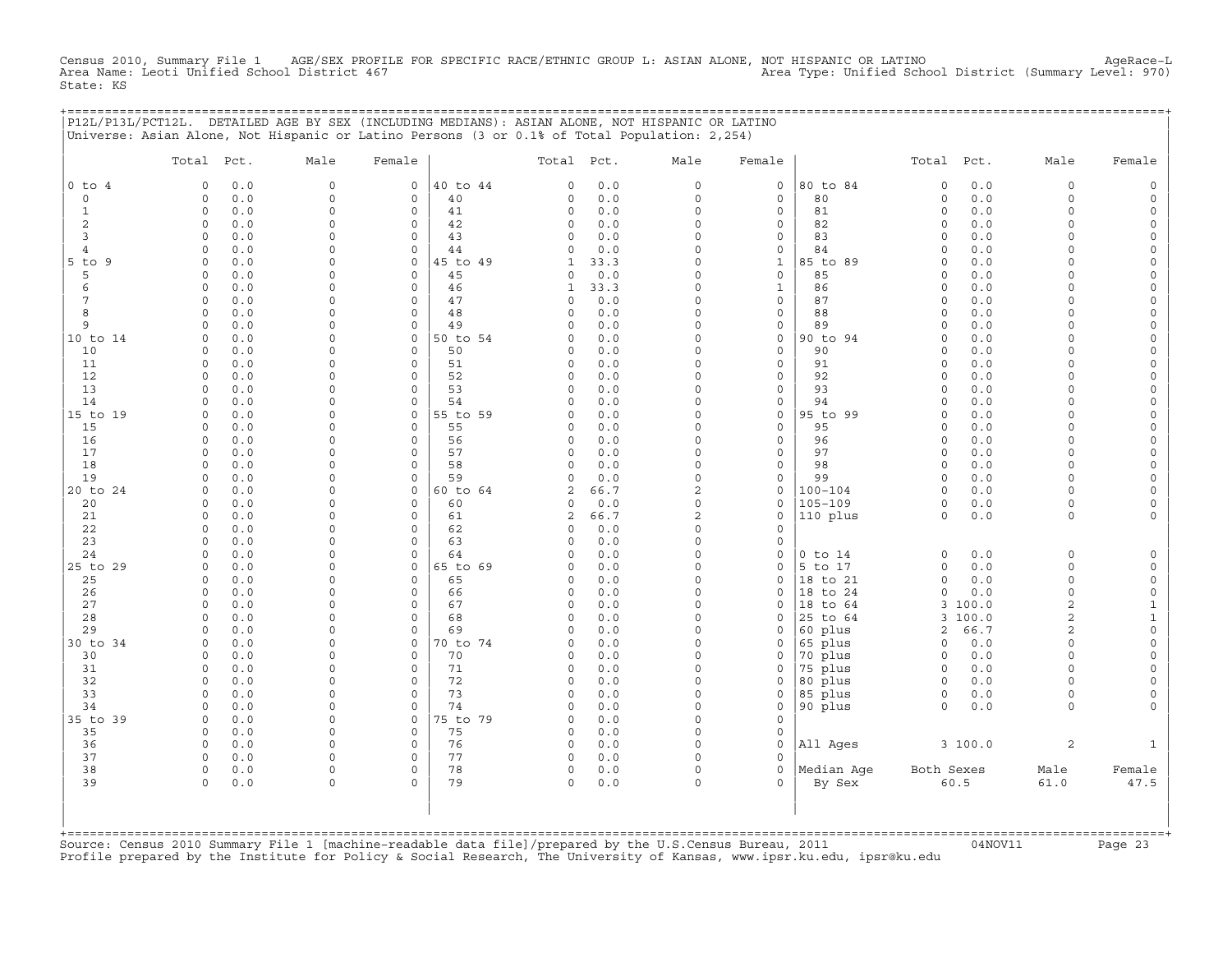Census 2010, Summary File 1 AGE/SEX PROFILE FOR SPECIFIC RACE/ETHNIC GROUP M: NAT HAWAIIAN/OPI ALONE, NOT HISP/LATINO<br>Area Name: Leoti Unified School District 467 State: KS

|                     | P12M/P13M/PCT12M. DETAILED AGE BY SEX (INCLUDING MEDIANS): NAT HAWAIIAN/OPI ALONE, NOT HISP/LATINO<br>Universe: Nat Hawaiian/OPI Alone, Not Hisp/Latino Persons (0 or 0.0% of Total Population: 2,254) |                      |                             |                |               |                      |                      |               | =========================== |                      |                      |        |
|---------------------|--------------------------------------------------------------------------------------------------------------------------------------------------------------------------------------------------------|----------------------|-----------------------------|----------------|---------------|----------------------|----------------------|---------------|-----------------------------|----------------------|----------------------|--------|
|                     | Total Pct.                                                                                                                                                                                             | Male                 | Female                      |                | Total Pct.    |                      | Male                 | Female        |                             | Total Pct.           | Male                 | Female |
| $0$ to $4$          | $\circ$                                                                                                                                                                                                | $\mathbf 0$          | 0                           | 40 to 44       | $\circ$       | $\ddot{\phantom{a}}$ | 0                    | $\circ$       | 80 to 84                    | $\circ$              | $\circ$              |        |
| $\mathbf 0$         | $\Omega$                                                                                                                                                                                               | $\mathbf 0$          | $\mathbf{0}$                | 40             | $\Omega$      | $\cdot$              | 0                    | $\mathbf 0$   | 80                          | $\circ$              | $\circ$              |        |
| 1                   | $\Omega$                                                                                                                                                                                               | $\Omega$             | $\mathbf 0$                 | 41             | $\Omega$      | $\cdot$              | $\Omega$             | 0             | 81                          | $\Omega$             | $\Omega$             |        |
| 2                   | $\Omega$<br>$\cap$                                                                                                                                                                                     | $\Omega$             | $\mathbf 0$                 | 42             | $\Omega$<br>U |                      | $\Omega$             | 0             | 82                          | $\Omega$<br>$\Omega$ | $\Omega$<br>∩        |        |
| 3<br>$\overline{4}$ | $\cap$                                                                                                                                                                                                 |                      | $\Omega$<br>$\mathbf{0}$    | 43<br>44       |               |                      | $\Omega$<br>0        | 0<br>0        | 83<br>84                    | $\Omega$             | ∩                    |        |
| $5$ to $9$          | $\Omega$                                                                                                                                                                                               |                      | $\mathbf 0$                 | 45 to 49       | U             | $\cdot$              | O                    | 0             | 85 to 89                    | $\Omega$             |                      |        |
| 5                   | $\Omega$                                                                                                                                                                                               |                      | $\mathbf 0$                 | 45             | C)            | $\ddot{\phantom{a}}$ | $\Omega$             | $\mathbf 0$   | 85                          | $\Omega$             |                      |        |
| 6                   | $\Omega$                                                                                                                                                                                               |                      | $\mathbf 0$                 | 46             | O             | $\cdot$              | $\Omega$             | 0             | 86                          | $\Omega$             | $\Omega$             |        |
| 7                   | $\Omega$                                                                                                                                                                                               | $\Omega$             | $\mathbf 0$                 | 47             | $\Omega$      |                      | $\Omega$             | $\mathbf 0$   | 87                          | $\Omega$             | $\cap$               |        |
| 8                   | $\circ$                                                                                                                                                                                                | $\Omega$             | $\mathsf{O}$                | 48             | 0             | $\cdot$              | $\Omega$             | 0             | 88                          | $\circ$              | $\Omega$             |        |
| 9                   | $\Omega$                                                                                                                                                                                               | $\Omega$             | 0                           | 49             | $\Omega$      | $\cdot$              | $\Omega$             | 0             | 89                          | $\Omega$             | $\cap$               |        |
| 10 to 14            | $\Omega$                                                                                                                                                                                               | $\Omega$             | $\mathbf 0$                 | 50 to 54       |               |                      | $\Omega$             | 0             | 90 to 94                    | $\Omega$             |                      |        |
| 10<br>11            | $\Omega$<br>$\cap$                                                                                                                                                                                     | $\Omega$             | $\mathbf 0$<br>$\mathbf 0$  | 50<br>51       | 0<br>U        |                      | $\Omega$<br>$\cap$   | 0<br>0        | 90<br>91                    | $\Omega$<br>$\cap$   | $\Omega$<br>$\cap$   |        |
| 12                  | $\cap$                                                                                                                                                                                                 |                      | $\mathbf 0$                 | 52             |               |                      | U                    | 0             | 92                          | $\Omega$             |                      |        |
| 13                  | ∩                                                                                                                                                                                                      |                      | $\mathbf 0$                 | 53             | U             |                      | O                    | $\Omega$      | 93                          | $\Omega$             |                      |        |
| 14                  |                                                                                                                                                                                                        |                      | $\mathbf 0$                 | 54             |               |                      | $\Omega$             | 0             | 94                          | $\Omega$             |                      |        |
| 15 to 19            | ∩                                                                                                                                                                                                      | $\cap$               | $\mathbf{0}$                | 55 to 59       |               |                      | $\Omega$             | 0             | 95 to 99                    | $\Omega$             | $\cap$               |        |
| 15                  | $\Omega$                                                                                                                                                                                               | $\cap$               | $\Omega$                    | 55             | U             |                      | $\Omega$             | 0             | 95                          | $\Omega$             | $\cap$               |        |
| 16                  | $\Omega$                                                                                                                                                                                               | $\Omega$             | $\mathbf 0$                 | 56             | 0             |                      | $\Omega$             | $\mathbf 0$   | 96                          | $\circ$              | $\cap$               |        |
| 17                  | $\Omega$                                                                                                                                                                                               |                      | 0                           | 57             | O             | $\overline{a}$       | 0                    | 0             | 97                          | $\circ$              | $\Omega$             |        |
| 18                  | $\cap$<br>$\Omega$                                                                                                                                                                                     | $\cap$               | 0                           | 58             | U<br>$\Omega$ |                      | $\Omega$             | 0             | 98                          | $\Omega$<br>$\Omega$ | $\Omega$<br>$\Omega$ |        |
| 19<br>20 to 24      | $\Omega$                                                                                                                                                                                               | $\Omega$<br>$\cap$   | $\mathbf 0$<br>$\mathsf{O}$ | 59<br>60 to 64 |               |                      | 0<br>$\Omega$        | 0<br>0        | 99<br>$100 - 104$           | $\Omega$             | $\cap$               |        |
| 20                  | $\Omega$                                                                                                                                                                                               |                      | $\mathbf 0$                 | 60             | O             |                      | $\Omega$             | 0             | 105-109                     | $\mathbf 0$          | $\circ$              |        |
| 21                  | $\Omega$                                                                                                                                                                                               |                      | $\mathbf 0$                 | 61             | $\Omega$      |                      | 0                    | 0             | 110 plus                    | $\circ$              | $\circ$              |        |
| 22                  | $\Omega$                                                                                                                                                                                               |                      | $\mathbf 0$                 | 62             | O             |                      | $\Omega$             | $\Omega$      |                             |                      |                      |        |
| 23                  |                                                                                                                                                                                                        |                      | $\mathbf 0$                 | 63             |               |                      | $\Omega$             | 0             |                             |                      |                      |        |
| 24                  | $\cap$                                                                                                                                                                                                 |                      | $\circ$                     | 64             |               |                      | $\Omega$             | 0             | $0$ to $14$                 | 0                    | $\Omega$             |        |
| 25 to 29            | $\Omega$                                                                                                                                                                                               | $\cap$               | $\mathsf{O}$                | 65 to 69       | 0             | $\ddot{\phantom{a}}$ | $\Omega$             | 0             | $5$ to 17                   | $\mathsf O$          | $\Omega$             |        |
| 25                  | $\Omega$<br>$\cap$                                                                                                                                                                                     |                      | 0<br>$\Omega$               | 65<br>66       |               | $\ddot{\phantom{a}}$ | $\Omega$<br>$\Omega$ | 0<br>$\Omega$ | 18 to 21                    | $\Omega$<br>$\Omega$ | $\Omega$<br>$\cap$   |        |
| 26<br>27            | $\Omega$                                                                                                                                                                                               | $\cap$               | $\mathbf 0$                 | 67             | $\Omega$      |                      | $\Omega$             | 0             | 18 to 24<br>18 to 64        | $\circ$              | $\cap$               |        |
| 28                  | $\cap$                                                                                                                                                                                                 | $\cap$               | $\mathbf 0$                 | 68             | $\Omega$      | $\cdot$              | $\Omega$             | 0             | 25 to 64                    | $\circ$              | $\cap$               |        |
| 29                  |                                                                                                                                                                                                        | $\Omega$             | $\mathbf 0$                 | 69             |               | $\ddot{\phantom{a}}$ | $\Omega$             | 0             | 60 plus                     | $\circ$              | $\Omega$             |        |
| 30 to 34            | $\Omega$                                                                                                                                                                                               | $\Omega$             | $\mathbf{0}$                | 70 to 74       | <sup>o</sup>  | $\cdot$              | $\Omega$             | 0             | 65 plus                     | $\circ$              | $\Omega$             |        |
| 30                  | $\Omega$                                                                                                                                                                                               |                      | 0                           | 70             | O.            |                      | $\Omega$             | 0             | 70 plus                     | $\circ$              | $\Omega$             |        |
| 31                  | $\Omega$                                                                                                                                                                                               | n                    | $\mathbf 0$                 | 71             | $\Omega$      | $\ddot{\phantom{a}}$ | 0                    | 0             | 75 plus                     | $\circ$              | ∩                    |        |
| 32                  | $\cap$                                                                                                                                                                                                 |                      | $\mathbf 0$                 | 72             | $\Omega$      | $\ddot{\phantom{a}}$ | $\Omega$             | $\mathbf 0$   | 80 plus                     | $\circ$              | $\cap$               |        |
| 33                  | $\Omega$                                                                                                                                                                                               | $\Omega$             | $\mathbf 0$                 | 73             | $\Omega$      | $\ddot{\phantom{a}}$ | $\Omega$             | $\mathbf 0$   | 85 plus                     | $\circ$              | $\Omega$             |        |
| 34<br>35 to 39      | $\Omega$                                                                                                                                                                                               | $\Omega$<br>$\Omega$ | $\mathbf 0$<br>$\mathbf 0$  | 74<br>75 to 79 | O<br>$\cap$   | $\ddot{\phantom{a}}$ | $\Omega$<br>$\Omega$ | 0<br>$\Omega$ | 90 plus                     | $\circ$              | $\Omega$             |        |
| 35                  | $\circ$                                                                                                                                                                                                | $\Omega$             | $\mathbf 0$                 | 75             | 0             |                      | $\Omega$             | 0             |                             |                      |                      |        |
| 36                  | $\circ$                                                                                                                                                                                                | $\Omega$             | 0                           | 76             | $\circ$       | $\cdot$              | $\Omega$             | 0             | All Ages                    | $\mathsf O$          | 0                    |        |
| 37                  | $\circ$                                                                                                                                                                                                | $\Omega$             | $\mathsf{O}$                | 77             | 0             |                      | $\Omega$             | 0             |                             |                      |                      |        |
| 38                  | $\circ$                                                                                                                                                                                                | $\Omega$             | 0                           | 78             | 0             |                      | $\Omega$             | 0             | Median Age                  | Both Sexes           | Male                 | Female |
| 39                  | $\cap$                                                                                                                                                                                                 | $\Omega$             | $\Omega$                    | 79             | $\Omega$      |                      | $\Omega$             | 0             | By Sex                      |                      | $\cdot$              |        |
|                     |                                                                                                                                                                                                        |                      |                             |                |               |                      |                      |               |                             |                      |                      |        |
|                     |                                                                                                                                                                                                        |                      |                             |                |               |                      |                      |               |                             |                      |                      |        |
|                     |                                                                                                                                                                                                        |                      |                             |                |               |                      |                      |               |                             |                      |                      |        |

+===================================================================================================================================================+Source: Census 2010 Summary File 1 [machine−readable data file]/prepared by the U.S.Census Bureau, 2011 04NOV11 Page 24 Profile prepared by the Institute for Policy & Social Research, The University of Kansas, www.ipsr.ku.edu, ipsr@ku.edu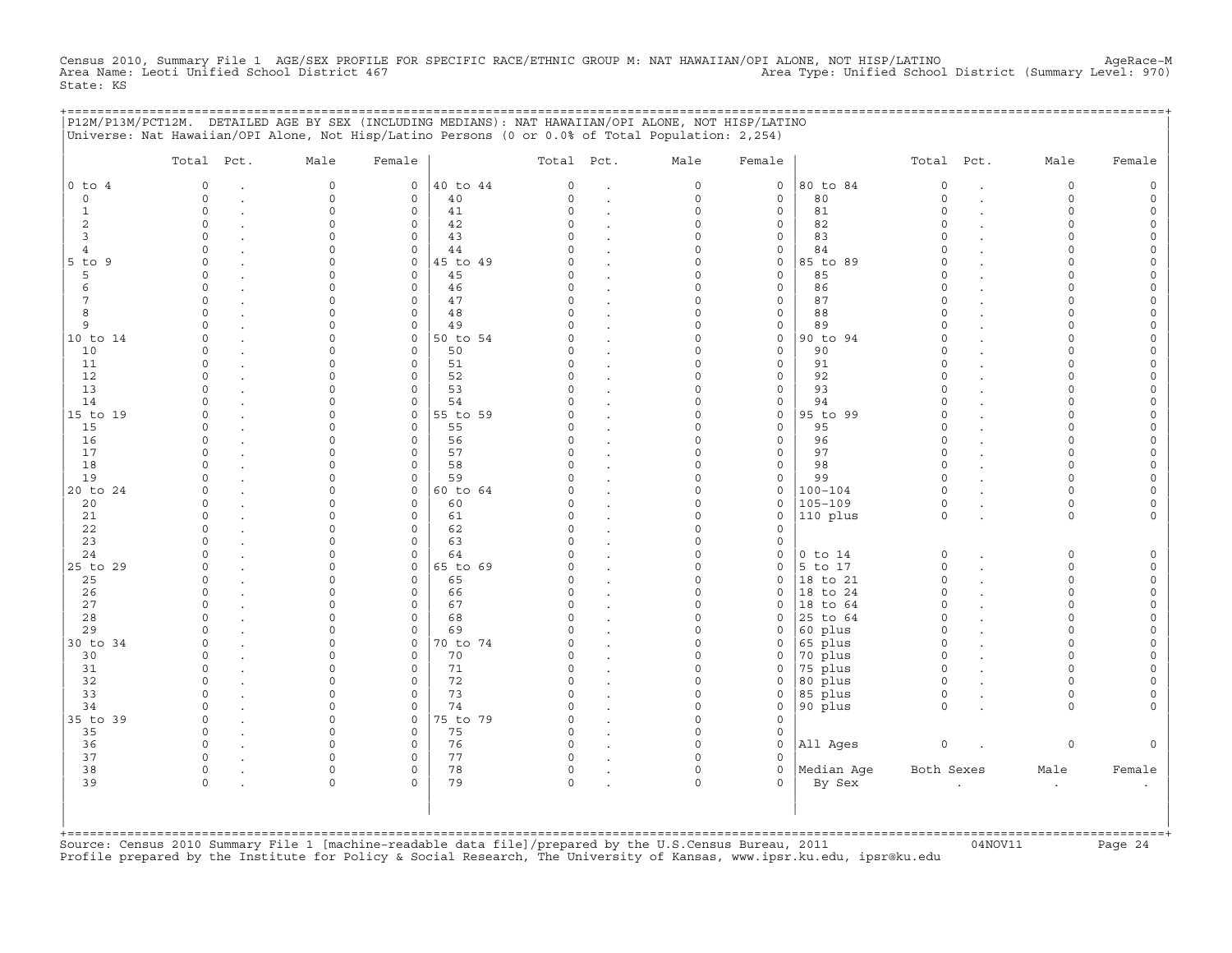Census 2010, Summary File 1 AGE/SEX PROFILE FOR SPECIFIC RACE/ETHNIC GROUP N: SOME OTHER RACE ALONE, NOT HISP/LATINO<br>Area Name: Leoti Unified School District 467 State: KS

+===================================================================================================================================================+

|              | Total Pct.  | Male                | Female              |          | Total Pct.   |                      | Male        | Female              |             | Total Pct.  |                      | Male      | Female              |
|--------------|-------------|---------------------|---------------------|----------|--------------|----------------------|-------------|---------------------|-------------|-------------|----------------------|-----------|---------------------|
| $0$ to $4$   | $\mathbf 0$ | $\mathsf{O}\xspace$ | $\circ$             | 40 to 44 | 0            | $\cdot$              | $\mathsf O$ | $\mathsf O$         | 80 to 84    | $\mathbb O$ | $\ddot{\phantom{a}}$ | 0         | $\mathsf{O}\xspace$ |
| $\circ$      | $\Omega$    | $\Omega$            | $\mathbf 0$         | 40       | $\Omega$     | $\bullet$            | $\mathbf 0$ | $\mathbf 0$         | 80          | $\Omega$    | $\ddot{\phantom{a}}$ | $\Omega$  | $\mathsf{O}\xspace$ |
| $\mathbf{1}$ | $\circ$     | $\Omega$            | 0                   | 41       | $\Omega$     |                      | $\mathbf 0$ | $\mathbf 0$         | 81          | $\circ$     |                      | $\Omega$  | $\circ$             |
| 2            | $\circ$     | $\Omega$            | $\mathbf 0$         | 42       | $\Omega$     | $\cdot$              | $\Omega$    | $\mathsf{O}\xspace$ | 82          | $\circ$     |                      | $\circ$   | $\circ$             |
| $\mathbf{3}$ | $\circ$     | $\Omega$            | 0                   | 43       | $\cap$       | $\cdot$              | $\Omega$    | $\mathsf{O}\xspace$ | 83          | $\circ$     |                      | $\Omega$  | $\mathsf{O}$        |
| 4            | $\Omega$    | $\Omega$            | $\mathbf 0$         | 44       | U            |                      | $\Omega$    | $\mathbf 0$         | 84          | $\Omega$    |                      | $\Omega$  | $\mathsf{O}\xspace$ |
| $5$ to $9$   | $\Omega$    | $\cap$              | $\mathbf 0$         | 45 to 49 | U            | $\ddot{\phantom{a}}$ | $\Omega$    | $\mathsf{O}$        | 85 to 89    | $\Omega$    |                      | $\Omega$  | $\mathsf{O}\xspace$ |
| 5            | $\Omega$    | $\Omega$            | $\mathsf{O}\xspace$ | 45       | C)           | $\ddot{\phantom{a}}$ | $\Omega$    | $\mathsf O$         | 85          | $\Omega$    |                      | $\Omega$  | $\mathsf{O}\xspace$ |
| 6            | $\Omega$    | $\cap$              | $\mathbf 0$         | 46       | $\cap$       | $\ddot{\phantom{a}}$ | $\Omega$    | $\mathbf{0}$        | 86          | $\Omega$    |                      | $\cap$    | $\circ$             |
| 7            | $\Omega$    | $\Omega$            | $\mathbf 0$         | 47       | C)           | $\ddot{\phantom{a}}$ | $\Omega$    | $\mathbf 0$         | 87          | $\Omega$    |                      | $\Omega$  | 0                   |
| 8            | $\Omega$    | $\Omega$            | $\mathbf 0$         | 48       | $\Omega$     | $\ddot{\phantom{a}}$ | $\Omega$    | $\mathsf{O}\xspace$ | 88          | $\Omega$    |                      | $\Omega$  | $\mathsf{O}\xspace$ |
| 9            | $\cap$      | $\cap$              | $\mathbf 0$         | 49       | $\cap$       | $\ddot{\phantom{a}}$ | $\Omega$    | $\mathsf{O}\xspace$ | 89          | $\Omega$    |                      | $\cap$    | $\mathsf{O}\xspace$ |
| 10 to 14     | $\Omega$    | $\Omega$            | $\mathbf{0}$        | 50 to 54 | C)           | $\sim$               | $\Omega$    | $\mathbf 0$         | 90 to 94    | $\circ$     |                      | $\Omega$  | $\mathsf{O}\xspace$ |
| 10           | $\Omega$    | $\Omega$            | $\mathbf 0$         | 50       | O.           |                      | $\Omega$    | $\mathbf 0$         | 90          | $\Omega$    |                      | $\Omega$  | 0                   |
| 11           | $\Omega$    | $\Omega$            | $\mathbf 0$         | 51       | $\Omega$     | $\ddot{\phantom{a}}$ | $\Omega$    | $\mathsf{O}\xspace$ | 91          | $\Omega$    |                      | $\Omega$  | $\mathsf{O}\xspace$ |
| 12           | $\Omega$    | $\Omega$            | $\mathbf 0$         | 52       | $\Omega$     | $\sim$               | $\Omega$    | $\mathbf 0$         | 92          | $\Omega$    |                      | $\Omega$  | $\mathsf{O}\xspace$ |
| 13           | $\Omega$    | $\Omega$            | $\mathbf 0$         | 53       | C)           | $\ddot{\phantom{a}}$ | $\Omega$    | $\mathbf 0$         | 93          | $\Omega$    |                      | $\Omega$  | 0                   |
| 14           | $\Omega$    | $\Omega$            | $\mathbf 0$         | 54       |              |                      | $\Omega$    | $\mathsf{O}\xspace$ | 94          | $\Omega$    |                      | $\Omega$  | $\mathsf{O}\xspace$ |
| 15 to 19     | $\Omega$    | $\Omega$            | $\mathsf{O}\xspace$ | 55 to 59 | $\Omega$     |                      | $\mathbf 0$ | $\mathsf O$         | 95 to 99    | $\Omega$    |                      | $\Omega$  | $\mathsf{O}\xspace$ |
| 15           | $\Omega$    | $\Omega$            | $\mathbf 0$         | 55       | C            | $\sim$               | $\Omega$    | $\mathbf 0$         | 95          | $\Omega$    |                      | $\cap$    | $\mathsf{O}\xspace$ |
| 16           | $\Omega$    | $\Omega$            | $\mathbf 0$         | 56       |              | $\cdot$              | $\Omega$    | $\mathbf 0$         | 96          | $\circ$     |                      | $\Omega$  | 0                   |
| 17           | $\Omega$    | $\Omega$            | $\mathsf{O}\xspace$ | 57       | $\Omega$     |                      | $\mathbf 0$ | $\mathsf{O}\xspace$ | 97          | $\Omega$    |                      | $\Omega$  | $\mathsf{O}\xspace$ |
| 18           | $\cap$      | $\cap$              | $\Omega$            | 58       | $\cap$       | $\ddot{\phantom{a}}$ | $\Omega$    | $\mathbf 0$         | 98          | $\Omega$    |                      | $\Omega$  | $\circ$             |
| 19           | $\Omega$    | $\Omega$            | $\mathbf 0$         | 59       |              | $\ddot{\phantom{a}}$ | $\Omega$    | $\mathbf 0$         | 99          | $\Omega$    |                      | $\Omega$  | $\mathsf{O}\xspace$ |
| 20 to 24     | $\Omega$    | $\Omega$            | $\mathbf{0}$        | 60 to 64 |              | $\cdot$              | $\Omega$    | $\mathsf O$         | $100 - 104$ | $\circ$     |                      | $\Omega$  | $\mathsf{O}\xspace$ |
| 20           | $\Omega$    | $\Omega$            | $\mathbf 0$         | 60       | C)           | $\ddot{\phantom{a}}$ | $\Omega$    | $\mathsf{O}$        | $105 - 109$ | $\circ$     |                      | $\circ$   | 0                   |
| 21           | $\Omega$    | $\Omega$            | $\mathbf 0$         | 61       | C)           | $\ddot{\phantom{a}}$ | $\Omega$    | $\mathbf 0$         | 110 plus    | $\circ$     |                      | $\Omega$  | $\mathbf 0$         |
| 22           | $\Omega$    | $\Omega$            | $\mathbf 0$         | 62       | $\Omega$     | $\sim$               | $\Omega$    | $\mathbf 0$         |             |             |                      |           |                     |
| 23           | $\Omega$    | $\Omega$            | $\mathbf 0$         | 63       | $\Omega$     | $\ddot{\phantom{a}}$ | $\Omega$    | $\mathsf O$         |             |             |                      |           |                     |
| 24           | $\cap$      | $\Omega$            | 0                   | 64       | U            |                      | $\Omega$    | $\mathsf{O}$        | $0$ to $14$ | $\circ$     |                      | 0         | $\mathsf{O}\xspace$ |
| 25 to 29     | $\Omega$    | $\cap$              | $\mathbf 0$         | 65 to 69 | U            | $\sim$               | $\circ$     | $\mathbf 0$         | 5 to 17     | $\circ$     |                      | $\Omega$  | $\circ$             |
| 25           | $\Omega$    | $\Omega$            | $\mathbf 0$         | 65       | <sup>o</sup> | $\cdot$              | $\Omega$    | $\mathbf 0$         | 18 to 21    | $\circ$     |                      | $\Omega$  | $\mathsf{O}$        |
| 26           | $\Omega$    | 0                   | 0                   | 66       | <sup>o</sup> |                      | $\mathbf 0$ | $\mathbf 0$         | 18 to 24    | $\circ$     |                      | $\circ$   | $\mathsf{O}$        |
| 27           | $\cap$      | $\cap$              | $\Omega$            | 67       | U            |                      | $\Omega$    | $\Omega$            | 18 to 64    | $\Omega$    |                      | $\Omega$  | $\circ$             |
| 28           | $\Omega$    | 0                   | $\mathsf{O}\xspace$ | 68       | <sup>o</sup> |                      | $\Omega$    | $\mathbf 0$         | 25 to 64    | $\circ$     |                      | $\Omega$  | 0                   |
| 29           |             | 0                   | $\mathbf 0$         | 69       |              | $\cdot$              | $\mathbf 0$ | $\mathbf 0$         | 60 plus     | $\circ$     |                      | $\Omega$  | $\mathsf{O}\xspace$ |
| 30 to 34     | $\cap$      | $\Omega$            | $\mathsf{O}$        | 70 to 74 |              | $\cdot$              | $\Omega$    | 0                   | 65 plus     | $\Omega$    |                      | $\cap$    | $\mathsf{O}\xspace$ |
| 30           | $\Omega$    | $\Omega$            | $\mathbf 0$         | 70       | U            |                      | $\Omega$    | $\mathbf 0$         | 70 plus     | $\Omega$    |                      | $\Omega$  | $\mathbf 0$         |
| 31           | $\Omega$    | $\Omega$            | $\mathbf 0$         | 71       | <sup>o</sup> | $\ddot{\phantom{a}}$ | $\mathbf 0$ | 0                   | 75 plus     | $\circ$     |                      | $\Omega$  | $\mathsf{O}\xspace$ |
| 32           | $\Omega$    | $\Omega$            | $\mathbf 0$         | 72       | $\Omega$     | $\ddot{\phantom{a}}$ | $\Omega$    | $\mathbf 0$         | 80 plus     | $\circ$     |                      | $\Omega$  | $\mathsf O$         |
| 33           | $\Omega$    | $\Omega$            | $\mathbf 0$         | 73       | $\cap$       |                      | $\Omega$    | $\mathbf 0$         | 85 plus     | $\circ$     |                      | $\Omega$  | $\mathbf 0$         |
| 34           | $\Omega$    | $\Omega$            | $\Omega$            | 74       | $\cap$       | $\ddot{\phantom{a}}$ | $\Omega$    | $\mathbf 0$         | 90 plus     | $\Omega$    |                      | $\Omega$  | $\mathbf{0}$        |
| 35 to 39     | $\Omega$    | $\circ$             | $\circ$             | 75 to 79 | $\Omega$     | $\ddot{\phantom{a}}$ | $\Omega$    | $\mathbf 0$         |             |             |                      |           |                     |
| 35           | $\Omega$    | $\Omega$            | $\mathbf 0$         | 75       | $\Omega$     |                      | $\mathbf 0$ | $\mathsf{O}$        |             |             |                      |           |                     |
| 36           | $\Omega$    | $\cap$              | $\mathbf 0$         | 76       | $\Omega$     |                      | $\Omega$    | $\mathbf 0$         | All Ages    | $\circ$     |                      | 0         | $\mathbf{0}$        |
| 37           | $\Omega$    | $\Omega$            | 0                   | 77       | C)           |                      | $\Omega$    | $\Omega$            |             |             |                      |           |                     |
| 38           | $\Omega$    | $\Omega$            | $\mathbf 0$         | 78       | $\circ$      | $\bullet$            | $\mathbf 0$ | $\mathbf 0$         | Median Aqe  | Both Sexes  |                      | Male      | Female              |
| 39           | $\Omega$    | $\Omega$            | $\Omega$            | 79       | $\Omega$     |                      | $\Omega$    | $\Omega$            | By Sex      |             | $\cdot$              | $\bullet$ | $\bullet$           |
|              |             |                     |                     |          |              |                      |             |                     |             |             |                      |           |                     |

+===================================================================================================================================================+Source: Census 2010 Summary File 1 [machine−readable data file]/prepared by the U.S.Census Bureau, 2011 04NOV11 Page 25 Profile prepared by the Institute for Policy & Social Research, The University of Kansas, www.ipsr.ku.edu, ipsr@ku.edu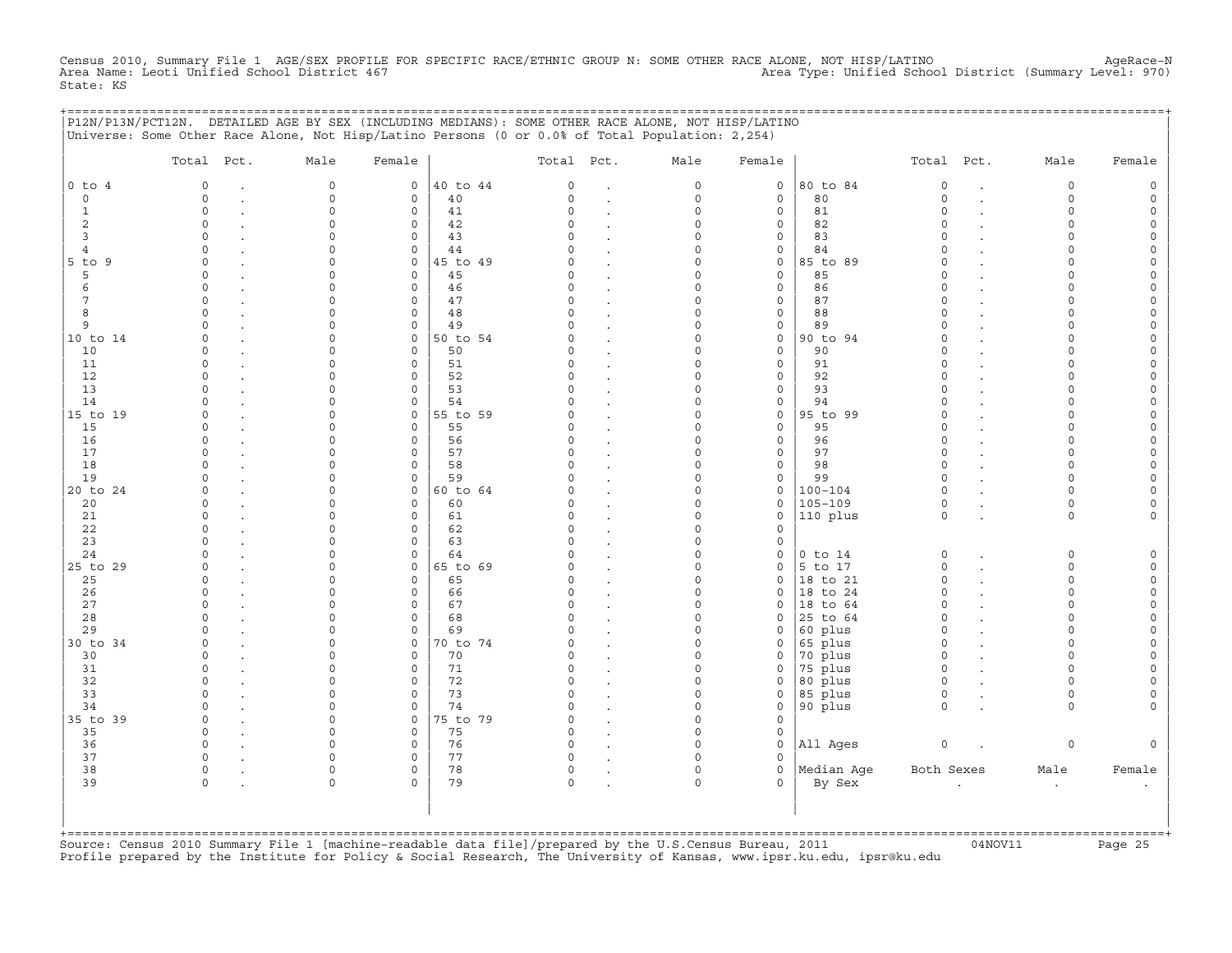Census 2010, Summary File 1 AGE/SEX PROFILE FOR SPECIFIC RACE/ETHNIC GROUP O: TWO OR MORE RACES, NOT HISPANIC/LATINO AgeRace-O<br>Area Name: Leoti Unified School District 467 State: KS

|                | P120/P130/PCT120. DETAILED AGE BY SEX (INCLUDING MEDIANS): TWO OR MORE RACES, NOT HISPANIC/LATINO<br>Universe: Two or More Races, Not Hispanic/Latino Persons (15 or 0.7% of Total Population: 2,254) |                         |                             |                |                            |            |                          |                        | ============================== |                      |             |                          |              |
|----------------|-------------------------------------------------------------------------------------------------------------------------------------------------------------------------------------------------------|-------------------------|-----------------------------|----------------|----------------------------|------------|--------------------------|------------------------|--------------------------------|----------------------|-------------|--------------------------|--------------|
|                | Total Pct.                                                                                                                                                                                            | Male                    | Female                      |                | Total Pct.                 |            | Male                     | Female                 |                                | Total Pct.           |             | Male                     | Female       |
| $0$ to $4$     | 20.0<br>3<br>$\Omega$                                                                                                                                                                                 | $\mathbf{1}$<br>$\circ$ | 2                           | 40 to 44       | $\circ$                    | 0.0        | 0<br>$\circ$             | 0                      | 80 to 84<br>80                 | $\circ$<br>$\circ$   | 0.0<br>0.0  | $\circ$<br>$\circ$       |              |
| $\circ$<br>1   | 0.0<br>0.0<br>$\Omega$                                                                                                                                                                                | $\Omega$                | $\mathbf 0$<br>$\mathbf 0$  | 40<br>41       | $\mathbf 0$<br>$\mathbf 0$ | 0.0<br>0.0 | $\Omega$                 | $\circ$<br>$\mathbf 0$ | 81                             | $\Omega$             | 0.0         | $\Omega$                 |              |
| 2              | $\mathbf{1}$<br>6.7                                                                                                                                                                                   | $\Omega$                | $\mathbf{1}$                | 42             | 0                          | 0.0        | $\Omega$                 | 0                      | 82                             | $\circ$              | 0.0         | $\Omega$                 |              |
| 3              | $\Omega$<br>0.0                                                                                                                                                                                       | $\Omega$                | $\mathbf 0$                 | 43             | $\circ$                    | 0.0        | $\Omega$                 | 0                      | 83                             | $\circ$              | 0.0         | $\cap$                   |              |
| $\overline{4}$ | 13.3<br>2                                                                                                                                                                                             |                         | $\mathbf{1}$                | 44             | 0                          | 0.0        | $\Omega$                 | $\circ$                | 84                             | $\Omega$             | 0.0         | $\cap$                   |              |
| 5 to 9         | 6.7<br>1                                                                                                                                                                                              | $\Omega$                | $\mathbf{1}$                | 45 to 49       | $\Omega$                   | 0.0        | $\Omega$                 | $\Omega$               | 85 to 89                       | $\Omega$             | 0.0         | $\cap$                   |              |
| 5<br>6         | $\Omega$<br>0.0<br>0.0<br>$\Omega$                                                                                                                                                                    | $\Omega$<br>$\cap$      | $\Omega$<br>$\mathbf 0$     | 45<br>46       | 0<br>0                     | 0.0<br>0.0 | $\Omega$<br>$\Omega$     | $\Omega$<br>0          | 85<br>86                       | $\Omega$<br>$\Omega$ | 0.0<br>0.0  | $\cap$                   |              |
| 7              | 0.0<br>$\Omega$                                                                                                                                                                                       | $\Omega$                | $\Omega$                    | 47             | 0                          | 0.0        | $\Omega$                 | $\mathbf 0$            | 87                             | $\Omega$             | 0.0         | $\cap$                   |              |
| 8              | $\mathbf{1}$<br>6.7                                                                                                                                                                                   | $\Omega$                | $\mathbf{1}$                | 48             | $\circ$                    | 0.0        | $\Omega$                 | $\circ$                | 88                             | $\circ$              | 0.0         | $\Omega$                 |              |
| 9              | $\Omega$<br>0.0                                                                                                                                                                                       | $\Omega$                | $\mathsf{O}$                | 49             | 0                          | 0.0        | 0                        | 0                      | 89                             | $\circ$              | 0.0         | $\Omega$                 |              |
| 10 to 14       | 2<br>13.3                                                                                                                                                                                             | 1                       | $\mathbf{1}$                | 50 to 54       | 1                          | 6.7        | $\mathbf{1}$             | $\mathbf 0$            | 90 to 94                       | $\Omega$             | 0.0         | $\Omega$                 |              |
| 10             | 0.0<br>$\circ$                                                                                                                                                                                        | $\Omega$                | 0                           | 50             | 1                          | 6.7        | $\mathbf{1}$             | 0                      | 90                             | $\circ$              | 0.0         | $\Omega$                 |              |
| 11             | 0.0<br>$\circ$<br>6.7                                                                                                                                                                                 | $\cap$                  | $\mathbf 0$                 | 51             | 0                          | 0.0        | 0<br>$\Omega$            | 0<br>$\Omega$          | 91<br>92                       | $\circ$<br>$\Omega$  | 0.0<br>0.0  | $\cap$                   |              |
| 12<br>13       | $\mathbf{1}$<br>6.7<br>1                                                                                                                                                                              |                         | 1<br>$\mathbf 0$            | 52<br>53       | $\Omega$<br>$\Omega$       | 0.0<br>0.0 | $\Omega$                 | 0                      | 93                             | $\Omega$             | 0.0         |                          |              |
| 14             | $\Omega$<br>0.0                                                                                                                                                                                       | $\Omega$                | $\Omega$                    | 54             | $\Omega$                   | 0.0        | $\Omega$                 | 0                      | 94                             | $\Omega$             | 0.0         | $\cap$                   |              |
| 15 to 19       | 20.0<br>3                                                                                                                                                                                             | 1                       | 2                           | 55 to 59       | 0                          | 0.0        | $\Omega$                 | $\mathbf 0$            | 95 to 99                       | $\Omega$             | 0.0         | $\cap$                   |              |
| 15             | 6.7<br>$\mathbf{1}$                                                                                                                                                                                   |                         | $\mathbf 0$                 | 55             | $\circ$                    | 0.0        | $\Omega$                 | $\mathbf 0$            | 95                             | $\Omega$             | 0.0         | $\Omega$                 |              |
| 16             | $\circ$<br>0.0                                                                                                                                                                                        | $\Omega$                | $\mathbf 0$                 | 56             | 0                          | 0.0        | $\Omega$                 | $\mathbf 0$            | 96                             | $\circ$              | 0.0         | $\Omega$                 |              |
| 17             | 2<br>13.3                                                                                                                                                                                             | $\Omega$                | 2                           | 57             | $\circ$                    | 0.0        | $\Omega$                 | 0                      | 97                             | $\Omega$             | 0.0         | $\Omega$                 |              |
| 18<br>19       | 0.0<br>$\Omega$<br>$\circ$<br>0.0                                                                                                                                                                     | $\Omega$<br>$\Omega$    | $\mathbf 0$<br>$\mathsf{O}$ | 58<br>59       | $\circ$<br>0               | 0.0<br>0.0 | $\Omega$<br>$\Omega$     | $\mathbf 0$<br>0       | 98<br>99                       | $\circ$<br>$\circ$   | 0.0<br>0.0  | $\Omega$<br>$\Omega$     |              |
| 20 to 24       | 0.0<br>$\Omega$                                                                                                                                                                                       | $\Omega$                | $\mathbf{0}$                | 60 to 64       | $\Omega$                   | 0.0        | $\Omega$                 | 0                      | $100 - 104$                    | $\Omega$             | 0.0         | $\cap$                   |              |
| 20             | 0.0<br>$\Omega$                                                                                                                                                                                       | $\Omega$                | $\Omega$                    | 60             | $\Omega$                   | 0.0        | $\Omega$                 | $\Omega$               | $105 - 109$                    | $\Omega$             | 0.0         | $\Omega$                 |              |
| 21             | 0.0<br>$\Omega$                                                                                                                                                                                       | $\Omega$                | $\mathbf 0$                 | 61             | $\circ$                    | 0.0        | $\Omega$                 | 0                      | 110 plus                       | $\Omega$             | 0.0         | $\Omega$                 |              |
| 22             | 0.0<br>$\Omega$                                                                                                                                                                                       | $\Omega$                | 0                           | 62             | 0                          | 0.0        | $\Omega$                 | $\Omega$               |                                |                      |             |                          |              |
| 23             | $\Omega$<br>0.0                                                                                                                                                                                       | $\Omega$                | $\mathbf 0$                 | 63             | 0                          | 0.0        | $\Omega$                 | 0                      |                                |                      |             |                          |              |
| 24             | 0.0<br>$\Omega$                                                                                                                                                                                       | $\Omega$                | $\mathbf 0$                 | 64             | $\circ$                    | 0.0        | $\Omega$                 | 0                      | $0$ to $14$                    | 6                    | 40.0        | $\mathbf{2}$             |              |
| 25 to 29<br>25 | 6.7<br>$\mathbf{1}$<br>$\mathbf{1}$<br>6.7                                                                                                                                                            | $\mathbf{1}$<br>1       | $\mathbf 0$<br>$\mathbf 0$  | 65 to 69<br>65 | $\mathbf{1}$<br>0          | 6.7<br>0.0 | $\mathbf{1}$<br>$\Omega$ | 0<br>0                 | 5 to 17<br>18 to 21            | 6<br>$\Omega$        | 40.0<br>0.0 | $\mathbf{2}$<br>$\Omega$ | $\mathbf 0$  |
| 26             | $\circ$<br>0.0                                                                                                                                                                                        | $\Omega$                | $\mathbf 0$                 | 66             | 0                          | 0.0        | $\Omega$                 | 0                      | 18 to 24                       | $\Omega$             | 0.0         | $\cap$                   | $\mathbf 0$  |
| 27             | $\Omega$<br>0.0                                                                                                                                                                                       | $\Omega$                | $\mathbf 0$                 | 67             | 0                          | 0.0        | 0                        | 0                      | 18 to 64                       | 5                    | 33.3        | $\overline{4}$           | $\mathbf{1}$ |
| 28             | 0.0<br>$\Omega$                                                                                                                                                                                       | $\Omega$                | 0                           | 68             | $\Omega$                   | 0.0        | $\Omega$                 | 0                      | 25 to 64                       | 5                    | 33.3        | $\overline{4}$           | -1           |
| 29             | 0.0<br>$\Omega$                                                                                                                                                                                       | $\Omega$                | $\Omega$                    | 69             | 1                          | 6.7        | 1                        | $\Omega$               | 60 plus                        | 1                    | 6.7         | $\mathbf{1}$             | $\Omega$     |
| 30 to 34       | 2<br>13.3                                                                                                                                                                                             | 2                       | 0                           | 70 to 74       | $\circ$                    | 0.0        | 0                        | 0                      | 65 plus                        | 1                    | 6.7         | 1<br>$\Omega$            | $\Omega$     |
| 30<br>31       | 0.0<br>$\Omega$<br>0.0<br>$\circ$                                                                                                                                                                     | $\Omega$<br>$\Omega$    | $\mathbf 0$<br>$\mathbf 0$  | 70<br>71       | $\circ$<br>$\Omega$        | 0.0<br>0.0 | 0<br>$\Omega$            | 0<br>$\Omega$          | 70 plus<br>75 plus             | $\circ$<br>$\circ$   | 0.0<br>0.0  | $\Omega$                 |              |
| 32             | $\mathbf{1}$<br>6.7                                                                                                                                                                                   | 1                       | $\mathbf 0$                 | 72             | 0                          | 0.0        | $\Omega$                 | 0                      | 80 plus                        | 0                    | 0.0         | $\Omega$                 |              |
| 33             | $\Omega$<br>0.0                                                                                                                                                                                       | $\Omega$                | $\mathbf 0$                 | 73             | $\circ$                    | 0.0        | 0                        | 0                      | 85 plus                        | 0                    | 0.0         | $\Omega$                 |              |
| 34             | $6.7$<br>$\mathbf{1}$                                                                                                                                                                                 | 1                       | $\Omega$                    | 74             | $\Omega$                   | 0.0        | $\Omega$                 | 0                      | 90 plus                        | $\Omega$             | 0.0         | $\Omega$                 |              |
| 35 to 39       | 6.7<br>$\mathbf{1}$                                                                                                                                                                                   | $\Omega$                | $\mathbf{1}$                | 75 to 79       | $\Omega$                   | 0.0        | $\Omega$                 | $\Omega$               |                                |                      |             |                          |              |
| 35             | 0.0<br>$\Omega$                                                                                                                                                                                       | $\Omega$                | $\Omega$                    | 75             | 0                          | 0.0        | $\Omega$                 | 0                      |                                |                      |             |                          |              |
| 36<br>37       | 0.0<br>$\Omega$<br>$\Omega$<br>0.0                                                                                                                                                                    | $\Omega$<br>$\Omega$    | 0<br>$\Omega$               | 76<br>77       | 0<br>$\circ$               | 0.0<br>0.0 | $\Omega$<br>$\Omega$     | 0<br>$\Omega$          | All Ages                       |                      | 15 100.0    | 8                        |              |
| 38             | $\mathbf{1}$<br>6.7                                                                                                                                                                                   | $\mathbf 0$             | $\mathbf{1}$                | 78             | 0                          | 0.0        | $\Omega$                 | $\circ$                | Median Aqe                     | Both Sexes           |             | Male                     | Female       |
| 39             | $\circ$<br>0.0                                                                                                                                                                                        | $\Omega$                | $\Omega$                    | 79             | $\mathsf{O}$               | 0.0        | $\Omega$                 | 0                      | By Sex                         |                      | 16.5        | 30.0                     | 12.5         |
| +============= |                                                                                                                                                                                                       |                         |                             |                |                            |            |                          |                        |                                |                      |             |                          |              |

+===================================================================================================================================================+Source: Census 2010 Summary File 1 [machine−readable data file]/prepared by the U.S.Census Bureau, 2011 04NOV11 Page 26 Profile prepared by the Institute for Policy & Social Research, The University of Kansas, www.ipsr.ku.edu, ipsr@ku.edu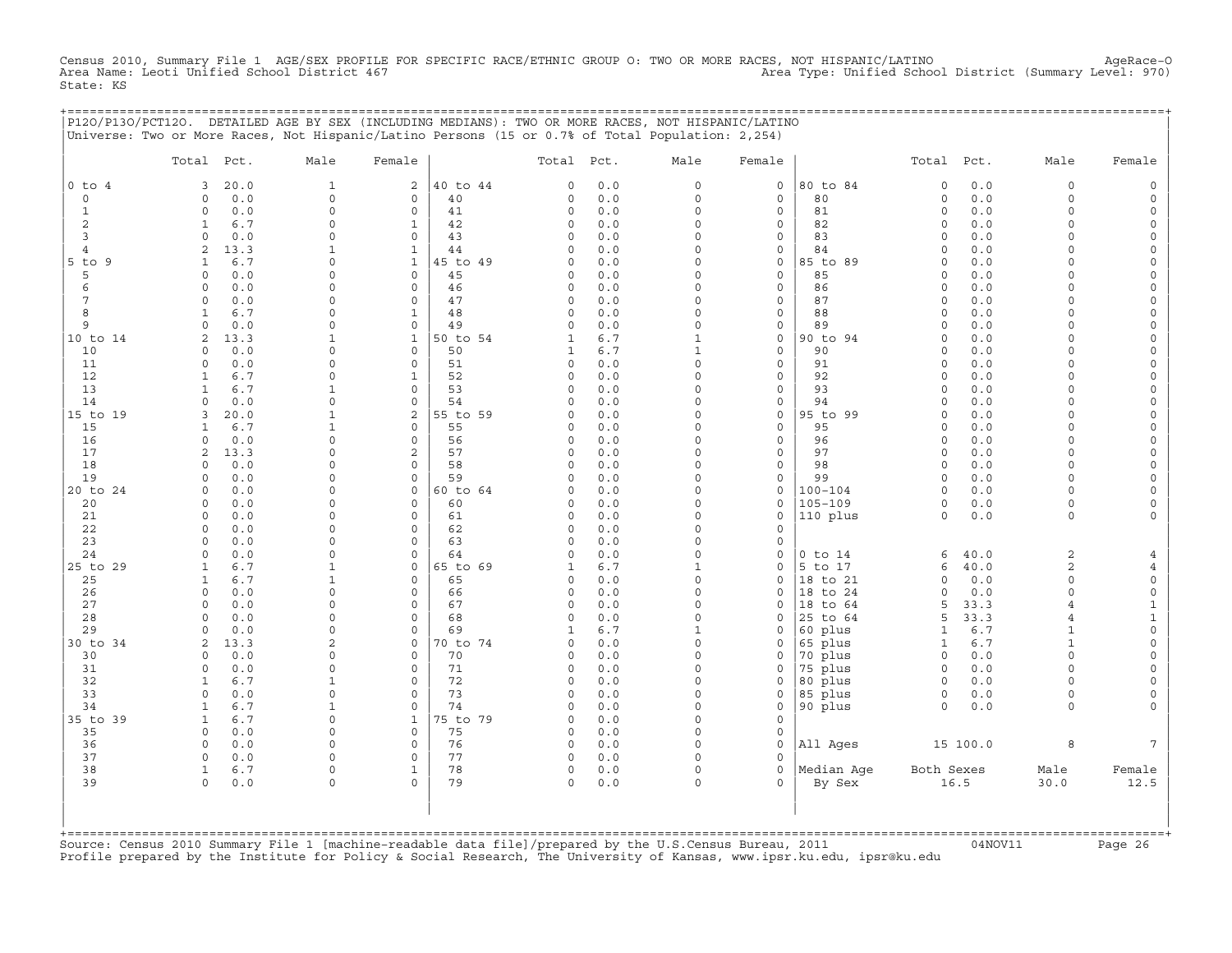Census 2010, Summary File 1 RACE PROFILE 1: DETAILED RACE BY HISPANIC/LATINO ETHNICITY, WITH TOTAL TALLIES Race:1<br>Area Name: Leoti Unified School District 467 area Type: Unified School District (Summary Level: 970) Area Type: Unified School District (Summary Level: 970) State: KS

| P8/P9. RACE BY HISPANIC/LATINO ETHNICITY                                      |                |     |             |           |                                        |      |
|-------------------------------------------------------------------------------|----------------|-----|-------------|-----------|----------------------------------------|------|
| Universe: Total Population                                                    | Total          |     |             |           | Hispanic or Latino Not Hispanic/Latino |      |
|                                                                               | Number Pct.    |     | Number Pct. |           | Number Pct.                            |      |
| Total:                                                                        | 2,254 100.0    |     |             | 551 100.0 | 1,703 100.0                            |      |
| Population of one race:                                                       | 2,215 98.3     |     |             | 527 95.6  | 1,688                                  | 99.1 |
| White alone                                                                   | 1,991 88.3     |     | 325         | 59.0      | 1,666                                  | 97.8 |
| Black or African American alone                                               | 19             | 0.8 | 5           | 0.9       | 14                                     | 0.8  |
| American Indian and Alaska Native alone                                       | 11             | 0.5 | 6           | 1.1       |                                        | 0.3  |
| Asian alone                                                                   | 3              | 0.1 | $\Omega$    | 0.0       |                                        | 0.2  |
| Native Hawaiian and Other Pacific Islander alone                              | $\circ$        | 0.0 | $\Omega$    | 0.0       |                                        | 0.0  |
| Some Other Race alone                                                         | 191            | 8.5 | 191         | 34.7      | $\Omega$                               | 0.0  |
| Population of two or more races:                                              | 39             | 1.7 | 24          | 4.4       | 15                                     | 0.9  |
| Population of two races:                                                      | 39             | 1.7 | 24          | 4.4       | 15                                     | 0.9  |
| White: Black or African American                                              | 10             | 0.4 | 6           | 1.1       |                                        | 0.2  |
| White; American Indian and Alaska Native                                      | 5              | 0.2 | $\Omega$    | 0.0       | 5                                      | 0.3  |
| White; Asian                                                                  | $\overline{4}$ | 0.2 | $\Omega$    | 0.0       | $\overline{4}$                         | 0.2  |
| White; Native Hawaiian and Other Pacific Islander                             | $\Omega$       | 0.0 | $\Omega$    | 0.0       | $\Omega$                               | 0.0  |
| White; Some other race                                                        | 20             | 0.9 | 18          | 3.3       |                                        | 0.1  |
| Black or African American; American Indian and Alaska Native                  | $\Omega$       | 0.0 | $\Omega$    | 0.0       |                                        | 0.0  |
| Black or African American; Asian                                              | $\Omega$       | 0.0 | $\Omega$    | 0.0       |                                        | 0.0  |
| Black or African American; Native Hawaiian and Other Pacific Islander         | $\Omega$       | 0.0 | $\Omega$    | 0.0       |                                        | 0.0  |
| Black or African American; Some Other Race                                    |                | 0.0 | $\Omega$    | 0.0       |                                        | 0.0  |
| American Indian and Alaska Native; Asian                                      |                | 0.0 | $\Omega$    | 0.0       |                                        | 0.0  |
| American Indian and Alaska Native; Native Hawaiian and Other Pacific Islander |                | 0.0 | $\Omega$    | 0.0       |                                        | 0.0  |
| American Indian and Alaska Native; Some Other Race                            | $\Omega$       | 0.0 | $\Omega$    | 0.0       |                                        | 0.0  |
| Asian; Native Hawaiian and Other Pacific Islander                             | $\Omega$       | 0.0 |             | 0.0       |                                        | 0.0  |
| Asian: Some Other Race                                                        |                | 0.0 |             | 0.0       |                                        | 0.0  |
| Native Hawaiian and Other Pacific Islander; Some Other Race                   |                | 0.0 |             | 0.0       |                                        | 0.0  |
| Population of three or more races:                                            |                | 0.0 | $\Omega$    | 0.0       |                                        | 0.0  |
| Population of three races*                                                    | $\Omega$       | 0.0 |             | 0.0       |                                        | 0.0  |
| Population of four races*                                                     |                | 0.0 |             | 0.0       |                                        | 0.0  |
| Population of five races*                                                     |                | 0.0 |             | 0.0       |                                        | 0.0  |
| Population of all six races                                                   | $\Omega$       | 0.0 | $\cap$      | 0.0       | $\Omega$                               | 0.0  |

|\*Tables P8 and p9 also include counts for all 41 specific combinations of three, four, and five races. They are not shown here to save space. | For more information, contact the Census Bureau or the State Data Center which produced this report. See also Race Profile 3.

| |

|\_\_\_\_\_\_\_\_\_\_\_\_\_\_\_\_\_\_\_\_\_\_\_\_\_\_\_\_\_\_\_\_\_\_\_\_\_\_\_\_\_\_\_\_\_\_\_\_\_\_\_\_\_\_\_\_\_\_\_\_\_\_\_\_\_\_\_\_\_\_\_\_\_\_\_\_\_\_\_\_\_\_\_\_\_\_\_\_\_\_\_\_\_\_\_\_\_\_\_\_\_\_\_\_\_\_\_\_\_\_\_\_\_\_\_\_\_\_\_\_\_\_\_\_\_\_\_\_\_\_\_\_\_\_\_\_\_\_\_\_\_\_\_\_\_\_\_|

| Source: Census 2010 Summary File 1 [machine-readable data file]/prepared by the U.S.Census Bureau, 2011<br>Profile prepared by the Institute for Policy & Social Research, The University of Kansas, www.ipsr.ku.edu, ipsr@ku.edu |       | 04NOV11   | Page 27      |
|-----------------------------------------------------------------------------------------------------------------------------------------------------------------------------------------------------------------------------------|-------|-----------|--------------|
| Some Other Race alone or in combination with one or more other races                                                                                                                                                              | 9.2   | 36.3      | 0.1          |
| Native Hawaiian and Other Pacific Islander alone or in combination with one or more other races                                                                                                                                   | 0.0   | 0.0       | 0.0          |
| Asian alone or in combination with one or more other races                                                                                                                                                                        | 0.3   | 0.0       | 0.4          |
| American Indian and Alaska Native alone or in combination with one or more other races                                                                                                                                            | 0.7   | 1.0       | 0.6          |
| Black or African American alone or in combination with one or more other races                                                                                                                                                    | 1.3   | 1.9       | 1.0          |
| White alone or in combination with one or more other races                                                                                                                                                                        | 88.5  | 60.7      | 97.8         |
| As a Percent of Total Race Tallies:                                                                                                                                                                                               | 100.0 | 100.0     | 100.0        |
| Some Other Race alone or in combination with one or more other races                                                                                                                                                              | 211   | 209       |              |
| Native Hawaiian and Other Pacific Islander alone or in combination with one or more other races                                                                                                                                   |       |           |              |
| Asian alone or in combination with one or more other races                                                                                                                                                                        |       |           |              |
| American Indian and Alaska Native alone or in combination with one or more other races                                                                                                                                            | 16    |           | 10           |
| Black or African American alone or in combination with one or more other races                                                                                                                                                    | 29    |           | 18           |
| White alone or in combination with one or more other races                                                                                                                                                                        | 2,030 | 349       | 1,681        |
| Total Races Tallied:                                                                                                                                                                                                              | 2,293 | 575       | 1,718        |
|                                                                                                                                                                                                                                   | Total | or Latino | or Latino    |
| (Greater than the total population because of multiple race reporting)                                                                                                                                                            |       | Hispanic  | Not Hispanic |
| Universe: Total Races Tallied (2,293 or 101.7% of the total population)                                                                                                                                                           |       |           |              |
| P6/P7. TOTAL RACES TALLIED BY HISPANIC/LATINO ETHNICITY                                                                                                                                                                           |       |           |              |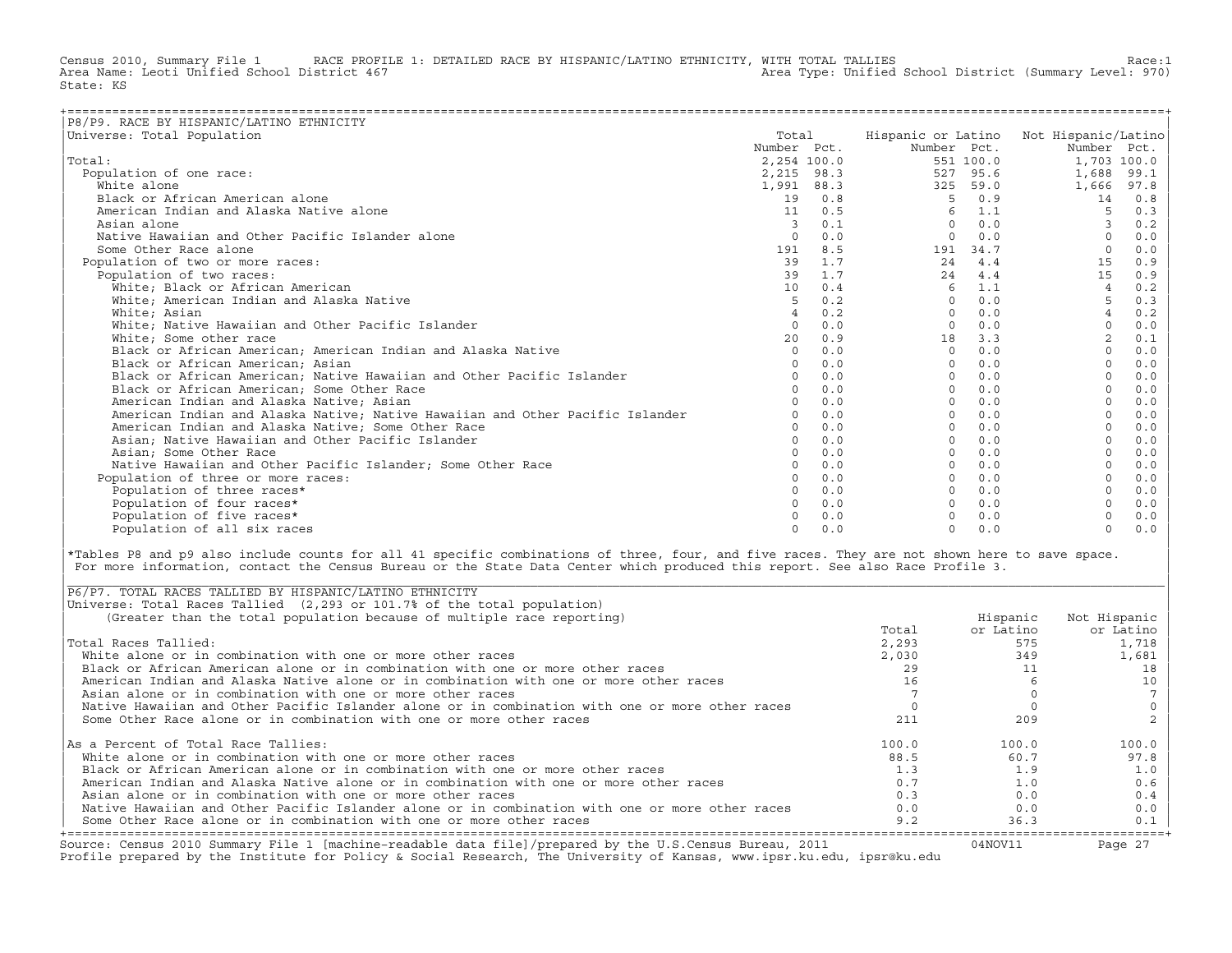Census 2010, Summary File 1 RACE PROFILE 2: DETAILED RACE BY HISP./LATINO ETHNICITY (18+); TALLIES FOR HOUSEHOLDERS Race:2<br>Area Name: Leoti Unified School District 467 Area Type: Unified School District (Summary Level: 970) State: KS

| P10/P11. RACE BY HISPANIC/LATINO ETHNICITY FOR THE POPULATION 18 AND OVER     |                 |     |                |           |                                        |       |
|-------------------------------------------------------------------------------|-----------------|-----|----------------|-----------|----------------------------------------|-------|
| Universe: Population 18 and over                                              | Total 18 & over |     |                |           | Hispanic or Latino Not Hispanic/Latino |       |
|                                                                               | Number Pct.     |     | Number Pct.    |           | Number Pct.                            |       |
| Total 18 and over:                                                            | 1,639 100.0     |     |                | 326 100.0 | 1,313 100.0                            |       |
| Population of one race:                                                       | 1,626 99.2      |     |                | 319 97.9  | 1,307                                  | 99.5  |
| White alone                                                                   | 1,486 90.7      |     |                | 197 60.4  | 1,289                                  | 98.2  |
| Black or African American alone                                               | 13              | 0.8 | 3              | 0.9       | 10                                     | 0.8   |
| American Indian and Alaska Native alone                                       |                 | 0.4 | $\mathfrak{D}$ | 0.6       |                                        | 0.4   |
| Asian alone                                                                   |                 | 0.2 | $\Omega$       | 0.0       |                                        | 0.2   |
| Native Hawaiian and Other Pacific Islander alone                              | $\Omega$        | 0.0 | $\Omega$       | 0.0       |                                        | 0.0   |
| Some Other Race alone                                                         | 117             | 7.1 | 117            | 35.9      |                                        | 0.0   |
| Population of two or more races:                                              | 13              | 0.8 | 7              | 2.1       |                                        | 0.5   |
| Population of two races:                                                      | 13              | 0.8 |                | 2.1       | 6                                      | 0.5   |
| White; Black or African American                                              |                 | 0.1 | $\Omega$       | 0.0       |                                        | $0.1$ |
| White; American Indian and Alaska Native                                      |                 | 0.2 | $\Omega$       | 0.0       | 3                                      | 0.2   |
| White; Asian                                                                  | $\Omega$        | 0.0 | $\Omega$       | 0.0       | $\Omega$                               | 0.0   |
| White; Native Hawaiian and Other Pacific Islander                             |                 | 0.0 | $\cap$         | 0.0       |                                        | 0.0   |
| White; Some Other Race                                                        |                 | 0.5 |                | 2.1       |                                        | 0.2   |
| Black or African American; American Indian and Alaska Native                  |                 | 0.0 | $\Omega$       | 0.0       |                                        | 0.0   |
| Black or African American; Asian                                              |                 | 0.0 | $\Omega$       | 0.0       |                                        | 0.0   |
| Black or African American; Native Hawaiian and Other Pacific Islander         |                 | 0.0 | $\Omega$       | 0.0       |                                        | 0.0   |
| Black or African American; Some Other Race                                    |                 | 0.0 | $\Omega$       | 0.0       |                                        | 0.0   |
| American Indian and Alaska Native; Asian                                      |                 | 0.0 | $\Omega$       | 0.0       |                                        | 0.0   |
| American Indian and Alaska Native; Native Hawaiian and Other Pacific Islander |                 | 0.0 | $\Omega$       | 0.0       |                                        | 0.0   |
| American Indian and Alaska Native; Some Other Race                            |                 | 0.0 | $\Omega$       | 0.0       |                                        | 0.0   |
| Asian; Native Hawaiian and Other Pacific Islander                             | $\cap$          | 0.0 | $\Omega$       | 0.0       |                                        | 0.0   |
| Asian; Some Other Race                                                        |                 | 0.0 | $\Omega$       | 0.0       |                                        | 0.0   |
| Native Hawaiian and Other Pacific Islander: Some Other Race                   |                 | 0.0 | $\Omega$       | 0.0       |                                        | 0.0   |
| Population of three or more races:                                            |                 | 0.0 | $\Omega$       | 0.0       |                                        | 0.0   |
| Population of three races*                                                    |                 | 0.0 | $\Omega$       | 0.0       |                                        | 0.0   |
| Population of four races*                                                     |                 | 0.0 | $\Omega$       | 0.0       |                                        | 0.0   |
| Population of five races*                                                     |                 | 0.0 |                | 0.0       |                                        | 0.0   |
| Population of all six races                                                   | $\cap$          | 0.0 | $\Omega$       | 0.0       | $\Omega$                               | 0.0   |

|\*Tables P10 and P11 also include counts for all 41 specific combinations of three, four, and five races. They are not shown here to save | space. For more information, contact the Census Bureau or the State Data Center which produced this report.

| Source: Census 2010 Summary File 1 [machine-readable data file]/prepared by the U.S.Census Bureau, 2011<br>Profile prepared by the Institute for Policy & Social Research, The University of Kansas, www.ipsr.ku.edu, ipsr@ku.edu |       | 04NOV11   | Page 28      |
|-----------------------------------------------------------------------------------------------------------------------------------------------------------------------------------------------------------------------------------|-------|-----------|--------------|
| Some Other Race alone or in combination with one or more other races                                                                                                                                                              | 7.0   | 35.8      | 0.1          |
| Native Hawaiian and Other Pacific Islander alone or in combination with one or more other races                                                                                                                                   | 0.0   | 0.0       | 0.0          |
| Asian alone or in combination with one or more other races                                                                                                                                                                        | 0.2   | 0.0       | 0.3          |
| American Indian and Alaska Native alone or in combination with one or more other races                                                                                                                                            | 0.8   | 1.2       | 0.7          |
| Black or African American alone or in combination with one or more other races                                                                                                                                                    | 0.7   | 0.6       | 0.7          |
| White alone or in combination with one or more other races                                                                                                                                                                        | 91.4  | 62.4      | 98.2         |
| As a Percent of Total Race Tallies for Householders:                                                                                                                                                                              | 100.0 | 100.0     | 100.0        |
| Some Other Race alone or in combination with one or more other races                                                                                                                                                              | 63    | 62        |              |
| Native Hawaiian and Other Pacific Islander alone or in combination with one or more other races                                                                                                                                   |       |           |              |
| Asian alone or in combination with one or more other races                                                                                                                                                                        |       |           |              |
| American Indian and Alaska Native alone or in combination with one or more other races                                                                                                                                            |       |           |              |
| Black or African American alone or in combination with one or more other races                                                                                                                                                    |       |           |              |
| White alone or in combination with one or more other races                                                                                                                                                                        | 827   | 108       | 719          |
| Total Races Tallied for Householders:                                                                                                                                                                                             | 905   | 173       | 732          |
|                                                                                                                                                                                                                                   | Total | or Latino | or Latino    |
| (Note: Greater than the total number of households because of multiple race reporting)                                                                                                                                            |       | Hispanic  | Not Hispanic |
| Universe: Total Races Tallied For Householders In Occupied Housing Units (905 or 100.8% of total households)                                                                                                                      |       |           |              |
| H8/H9. TOTAL RACES TALLIED FOR HOUSEHOLDERS BY HISPANIC/LATINO ETHNICITY                                                                                                                                                          |       |           |              |

| |

|\_\_\_\_\_\_\_\_\_\_\_\_\_\_\_\_\_\_\_\_\_\_\_\_\_\_\_\_\_\_\_\_\_\_\_\_\_\_\_\_\_\_\_\_\_\_\_\_\_\_\_\_\_\_\_\_\_\_\_\_\_\_\_\_\_\_\_\_\_\_\_\_\_\_\_\_\_\_\_\_\_\_\_\_\_\_\_\_\_\_\_\_\_\_\_\_\_\_\_\_\_\_\_\_\_\_\_\_\_\_\_\_\_\_\_\_\_\_\_\_\_\_\_\_\_\_\_\_\_\_\_\_\_\_\_\_\_\_\_\_\_\_\_\_\_\_\_|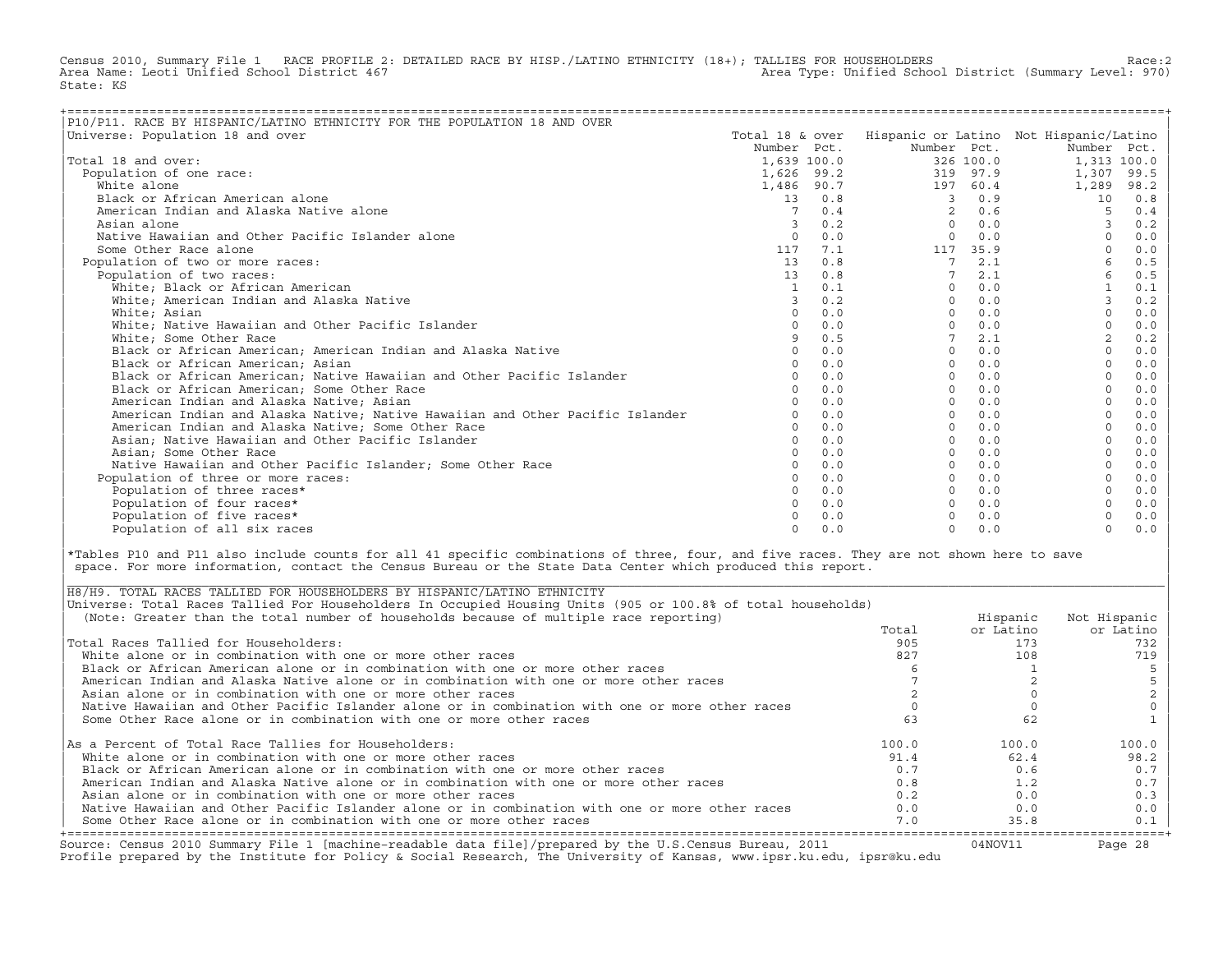Census 2010, Summary File 1 RACE PROFILE 3: MATRIX PRESENTATION OF MULTIPLE RACE COMBINATIONS Race:3 Area Type: Unified School District (Summary Level: 970) State: KS

| P6/P8. RACE COMBINATIONS AND<br>SHARE OF TOTAL TALLIES | White               |                 | Black or<br>African American |                      |                        | American Indian<br>& Alaska Native |                      |                | Asian         |                        | Native Hawaiian &<br>Other Pacific |                    | Some other race    |             |                        |
|--------------------------------------------------------|---------------------|-----------------|------------------------------|----------------------|------------------------|------------------------------------|----------------------|----------------|---------------|------------------------|------------------------------------|--------------------|--------------------|-------------|------------------------|
| Two Universes:                                         |                     | (WHITE)         |                              |                      | (BLACK)                |                                    |                      | (AIAN)         |               | (ASIAN)                | Islander (NHPI)                    |                    |                    |             | (OTHER)                |
| Total Population (2,254)                               |                     |                 |                              |                      |                        |                                    |                      |                |               |                        |                                    |                    |                    |             |                        |
| and Total Races Tallied*<br>$(2, 293$ or $98.3$ of     | Persons<br>or       | Pct of<br>WHITE | Persons<br>or                |                      | Pct of<br><b>BLACK</b> | Persons<br>or                      |                      | Pct of<br>AIAN | Persons<br>or | Pct of<br>ASIAN        | Persons<br>or                      | Pct of<br>NHPI     | Persons<br>or      |             | Pct of<br><b>OTHER</b> |
| the Total Population)                                  | Tallies             | Tallies         | Tallies                      |                      | Tallies                | Tallies                            |                      | Tallies        | Tallies       | Tallies                | Tallies                            | Tallies            | Tallies            |             | Tallies                |
| ----------------------------------                     | ==================  |                 | ------------------           |                      |                        | ------------------                 |                      |                |               | ==================     |                                    | ================== | ------------------ |             |                        |
| One Race Alone                                         | 1,991 98.1          |                 |                              |                      | 19 65.5                |                                    |                      | 11 68.8        |               | 3, 42.9                |                                    | $\Omega$           |                    | 191 90.5    |                        |
|                                                        |                     |                 |                              |                      |                        |                                    |                      |                |               |                        |                                    |                    |                    |             |                        |
| Two-Race combinations (15 in                           |                     |                 |                              |                      |                        |                                    |                      |                |               |                        |                                    |                    |                    |             |                        |
| all, each presented twice)--                           |                     |                 |                              |                      |                        |                                    |                      |                |               |                        |                                    |                    |                    |             |                        |
| Total Tallies*                                         | 39                  | 1.9             |                              |                      | 10 34.5                |                                    |                      | 5, 31.3        |               | 4, 57.1                |                                    | $\mathsf O$        |                    | 20          | 9.5                    |
|                                                        |                     |                 |                              |                      |                        |                                    |                      |                |               |                        |                                    |                    |                    |             |                        |
| WHITE and                                              | ____________        |                 |                              |                      | 10 34.5                |                                    | 5                    | 31.3           |               | 57.1<br>$\overline{4}$ |                                    | $\circ$            |                    | 20          | 9.5                    |
| BLACK and                                              | 10                  | 0.5             |                              |                      |                        |                                    | $\Omega$             | 0.0            |               | $\Omega$<br>0.0        |                                    | $\Omega$           |                    | $\Omega$    | 0.0                    |
| AIAN and                                               | 5                   | 0.2             |                              | $\circ$              | 0.0                    |                                    |                      | $- - - -$      |               | 0.0<br>$\Omega$        |                                    | $\Omega$           |                    | $\Omega$    | 0.0                    |
| ASIAN and                                              | $\overline{4}$      | 0.2             |                              | $\Omega$             | 0.0                    |                                    | $\Omega$             | 0.0            |               | $---$                  |                                    | $\Omega$           |                    | $\Omega$    | 0.0                    |
| NHPI and                                               | $\mathsf{O}$        | 0.0             |                              | $\circ$              | 0.0                    |                                    | $\circ$              | 0.0            |               | $\circ$<br>0.0         |                                    |                    |                    | $\Omega$    | 0.0                    |
| OTHER and                                              | 20                  | 1.0             |                              | $\Omega$             | 0.0                    |                                    | $\Omega$             | 0.0            |               | $\circ$<br>0.0         |                                    | $\mathbf{0}$       |                    |             |                        |
|                                                        |                     |                 |                              |                      |                        |                                    |                      |                |               |                        |                                    |                    |                    |             |                        |
| Three-Race combinations (20,                           |                     |                 |                              |                      |                        |                                    |                      |                |               |                        |                                    |                    |                    |             |                        |
| each presented three times)--                          |                     |                 |                              |                      |                        |                                    |                      |                |               |                        |                                    |                    |                    |             |                        |
| Total Tallies*                                         | $\circ$             | 0.0             |                              | $\Omega$             | 0.0                    |                                    | 0                    | 0.0            |               | $\Omega$<br>0.0        |                                    | $\mathbf 0$        |                    | $\Omega$    | 0.0                    |
| WHITE; BLACK; and                                      |                     |                 | _____________                |                      |                        |                                    | $\Omega$             | 0.0            |               | 0.0<br>$\Omega$        |                                    | $\Omega$           |                    | $\Omega$    | 0.0                    |
| WHITE; AIAN; and                                       |                     |                 |                              | $\Omega$             | 0.0                    |                                    |                      |                |               | $\Omega$<br>0.0        |                                    | $\Omega$           |                    | $\Omega$    | 0.0                    |
| WHITE; ASIAN; and                                      |                     |                 |                              | $\circ$              | 0.0                    |                                    | $\circ$              | 0.0            |               |                        |                                    | $\Omega$           |                    | $\mathbf 0$ | 0.0                    |
| WHITE; NHPI; and                                       |                     |                 |                              | $\Omega$             | 0.0                    |                                    | $\circ$              | 0.0            |               | $\circ$<br>0.0         |                                    |                    |                    | $\Omega$    | 0.0                    |
| WHITE; OTHER; and                                      |                     |                 |                              | $\Omega$             | 0.0                    |                                    | $\Omega$             | 0.0            |               | 0.0<br>$\Omega$        |                                    | $\Omega$           |                    |             |                        |
|                                                        |                     |                 |                              |                      |                        |                                    |                      |                |               |                        |                                    |                    |                    |             |                        |
| BLACK; AIAN; and                                       | $\Omega$            | 0.0             |                              |                      |                        |                                    |                      |                |               | $\Omega$<br>0.0        |                                    | $\Omega$           |                    | $\Omega$    | ${\bf 0}$ . ${\bf 0}$  |
| BLACK; ASIAN; and                                      | $\Omega$            | 0.0             |                              |                      |                        |                                    | $\Omega$             | 0.0            |               |                        |                                    | $\Omega$           |                    | $\Omega$    | 0.0                    |
| BLACK; NHPI; and                                       | $\Omega$            | 0.0             |                              |                      |                        |                                    | $\Omega$             | 0.0            |               | $\Omega$<br>0.0        |                                    |                    |                    | $\Omega$    | 0.0                    |
| BLACK; OTHER; and                                      | $\Omega$            | 0.0             |                              |                      |                        |                                    | $\Omega$             | 0.0            |               | $\Omega$<br>0.0        |                                    | $\Omega$           |                    |             |                        |
|                                                        |                     |                 |                              |                      |                        |                                    |                      |                |               |                        |                                    |                    |                    |             |                        |
| AIAN; ASIAN; and                                       | $\circ$             | 0.0             |                              | $\Omega$             | 0.0                    |                                    |                      |                |               |                        |                                    | $\mathbf 0$        |                    | $\mathbf 0$ | 0.0                    |
| AIAN; NHPI; and                                        | $\circ$             | 0.0             |                              | $\Omega$             | 0.0                    |                                    |                      |                |               | $\Omega$<br>0.0        |                                    |                    |                    | $\Omega$    | 0.0                    |
| AIAN; OTHER; and                                       | $\Omega$            | 0.0             |                              | $\Omega$             | 0.0                    |                                    |                      |                |               | $\Omega$<br>0.0        |                                    | $\Omega$           |                    |             |                        |
|                                                        |                     |                 |                              |                      |                        |                                    |                      |                |               |                        |                                    |                    |                    |             |                        |
| ASIAN; NHPI; and                                       | $\Omega$<br>$\circ$ | 0.0<br>0.0      |                              | $\Omega$<br>$\Omega$ | 0.0<br>0.0             |                                    | $\Omega$<br>$\Omega$ | 0.0<br>0.0     |               |                        |                                    | $\Omega$           |                    | $\Omega$    | 0.0                    |
| ASIAN; OTHER; and                                      |                     |                 |                              |                      |                        |                                    |                      |                |               |                        |                                    |                    |                    |             |                        |
| NHPI; OTHER; and                                       | $\circ$             | 0.0             |                              | $\circ$              | 0.0                    |                                    | $\circ$              | 0.0            |               | 0.0<br>$\circ$         |                                    |                    |                    |             |                        |
|                                                        |                     |                 |                              |                      |                        |                                    |                      |                |               |                        |                                    |                    |                    |             |                        |
| Four Races (15)--Total Tallies*:                       | $\Omega$            | 0.0             |                              | $\circ$              | 0.0                    |                                    | $\Omega$             | 0.0            |               | $\circ$<br>0.0         |                                    | $\circ$            |                    | $\mathbf 0$ | 0.0                    |
| Five Races (6)--Total Tallies*:                        | $\circ$             | 0.0             |                              | $\circ$              | 0.0                    |                                    | 0                    | 0.0            |               | $\circ$<br>0.0         |                                    | $\mathsf O$        |                    | $\circ$     | 0.0                    |
| Six Races (1)--Total Tallies*:                         | $\Omega$            | 0.0             |                              | $\Omega$             | 0.0                    |                                    | $\Omega$             | 0.0            |               | 0.0<br>$\Omega$        |                                    | $\Omega$           |                    | $\Omega$    | 0.0                    |
| Total Tallies* for each race                           |                     |                 |                              |                      |                        |                                    |                      |                |               |                        |                                    |                    |                    |             |                        |
| alone or in any combination:                           | 2,030 100.0         |                 |                              |                      | 29 100.0               |                                    |                      | 16 100.0       |               | 7 100.0                |                                    | $\mathsf O$        |                    | 211 100.0   |                        |
|                                                        |                     |                 |                              |                      |                        |                                    |                      |                |               |                        |                                    |                    |                    |             |                        |
|                                                        |                     |                 |                              |                      |                        |                                    |                      |                |               |                        |                                    |                    |                    |             |                        |

|\*Notes: Summing across Total Tallies rows would give results greater than the corresponding population counts because of multiple counting (e.g., | each person of three races would be counted three times). Detail is not shown for the four-race and five-race combinations. Each Percent shown represents that combination's share of total tallies for the race indicated in the column header. See Race Profile 1 for Grand Total Tallies. +===================================================================================================================================================+ Source: Census 2010 Summary File 1 [machine−readable data file]/prepared by the U.S.Census Bureau, 2011 04NOV11 Page 29 Profile prepared by the Institute for Policy & Social Research, The University of Kansas, www.ipsr.ku.edu, ipsr@ku.edu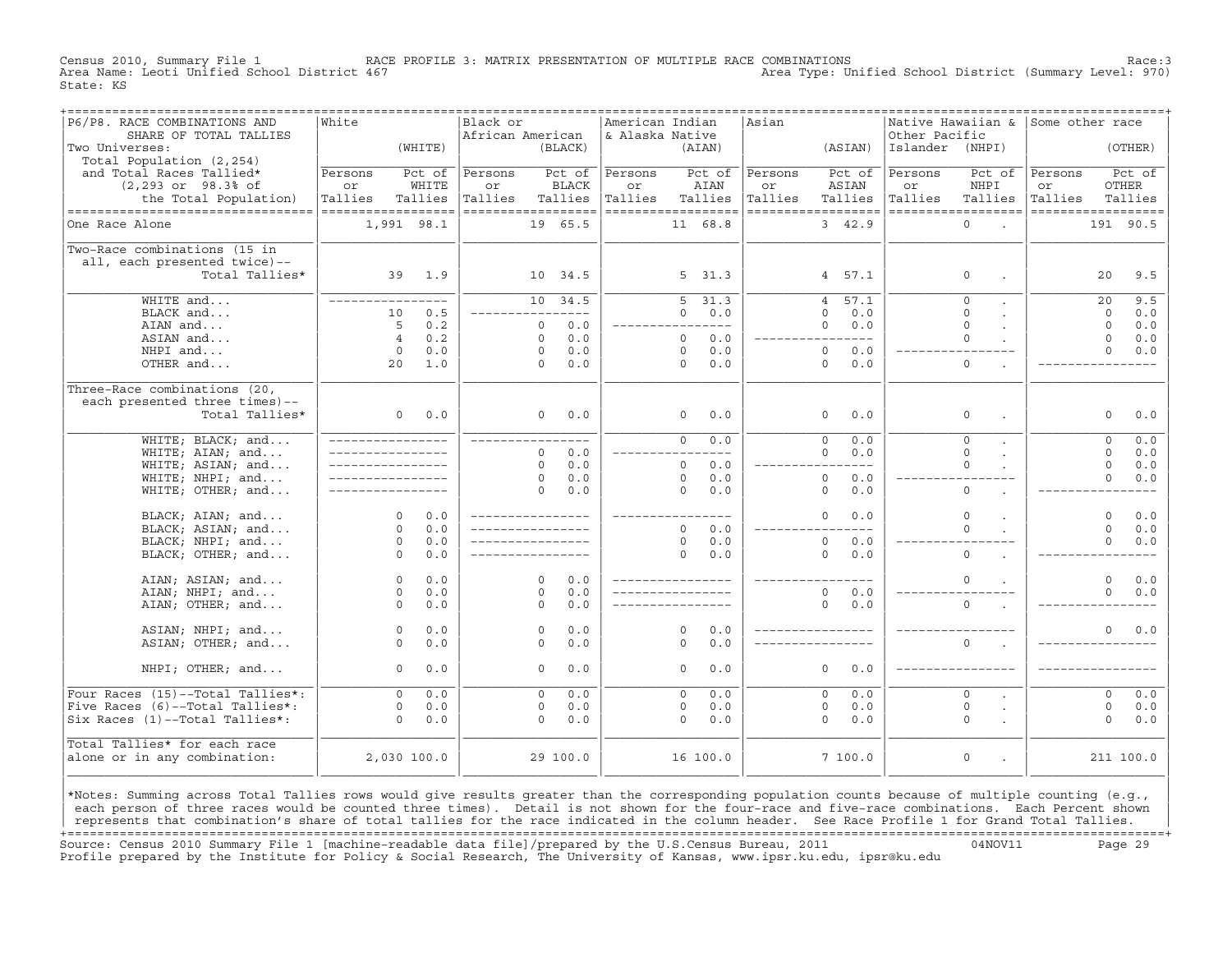Census 2010, Summary File 1 RACE PROFILE 4: DETAILED NATIVE AMERICAN, ASIAN, PACIFIC ISLANDER, & HISP/LATINO SUBGROUPS Race:4 Area Type: Unified School District (Summary Level: 970) State: KS

+===================================================================================================================================================+ |PCT1. AMERICAN INDIAN AND ALASKA NATIVE BY TRIBE | Universe: Persons who are American Indian and Alaska Native Alone | | |Total: 11 | | With one tribe specified: 9 Cree 0 Paiute 0 Yuman 0| | American Indian tribe: 9 Creek 0 Pima 0 Other Amer. Indian tribes 5| | Apache 0 Crow 0 Potawatomi 0 Amer. Indian not specified 0| | Arapaho 0 Delaware 0 Pueblo 0 Alaska Native tribe: 0| | Blackfeet 0 Hopi 0 Puget Sound Salish 0 Alaskan Athabascan 0| | Canadian/French Amer. Indian 0 Houma 0 Seminole 0 Aleut 0| | Central American Indian 0 Iroquois 0 Shoshone 0 Inupiat 0| | Cherokee 3 Kiowa 0 Sioux 0 Tlingit−Haida 0| | Cheyenne 0 Lumbee 0 South American Indian 0 Tsimshian 0| | Chickasaw 0 Menominee 0 Spanish American Indian 0 Yup'ik 0| | Chippewa 0 Mexican Amer. Indian 0 Tohono O'Odham 0 Alaska Native not specified 0| | Choctaw 1 Navajo 0 Ute 0 No tribe specified 2| | Colville 0 Osage 0 Yakama 0 More than one specified 0| | Comanche 0 Ottawa 0 Yaqui 0 | | | |(An additional 5 persons are Native American in combination with other races.) | |\_\_\_\_\_\_\_\_\_\_\_\_\_\_\_\_\_\_\_\_\_\_\_\_\_\_\_\_\_\_\_\_\_\_\_\_\_\_\_\_\_\_\_\_\_\_\_\_\_\_\_\_\_\_\_\_\_\_\_\_\_\_\_\_\_\_\_\_\_\_\_\_\_\_\_\_\_\_\_\_\_\_\_\_\_\_\_\_\_\_\_\_\_\_\_\_\_\_\_\_\_\_\_\_\_\_\_\_\_\_\_\_\_\_\_\_\_\_\_\_\_\_\_\_\_\_\_\_\_\_\_\_\_\_\_\_\_\_\_\_\_\_\_\_\_\_\_| | | | | PCT5/PCT7. ASIAN POPULATION--DETAILED GROUPS | PCT8. NATIVE HAWAIIAN AND OTHER PACIFIC | PCT11. HISPANIC/LATINO BY SPECIFIC<br>Two Universes: (1) Persons who are Asian Alone and itstanner population--petalled groups | origin |Two Universes: (1) Persons who are Asian Alone, and | ISLANDER POPULATION−−DETAILED GROUPS | ORIGIN |  $(2)$  Total Asian Tallies reported by all persons\* Persons(1) Pct. Tallies\*(2) 1 and the Pacific Islander Alone 1 and 1 and 1 and 1 and 1 and 1 and 1 and 1 and 1 and 1 and 1 and 1 and 1 and 1 and 1 and 1 and 1 and 1 and 1 and 1 and 1 and 1 and 1 and 1 and 1 and 1 and 1 and | Persons(1) Pct. Tallies\*(2) | | Total Hispanic/Latino 551 100.0| | Persons Pct. | Mexican | Mexican | S08 92.2<br>| Only one group specified: 3 100.0 ---- | Nexto Rican | Puerto Rican | S08 92.2 | Only one group specified: 3 100.0 −−−− | | Puerto Rican 10 1.8| Maxim Indian and the state of the control of the control of the control of the control of the control of the control of the control of the control of the control of the control of the control of the control of the control | Bangladeshi 0 0.0 0 | Only one group specified: 0 . | Dominican Republic 0 0.0| | Bhutanese 0 0.0 0 | Polynesian: 0 . | Central American | | Burmese 2 66.7 2 | Native Hawaiian 0 . | excluding Mexican: 4 0.7| | Cambodian 0 0.0 0 | Samoan 0 . | Costa Rican 0 0.0| | Chinese, except Taiwanese 0 0.0 0 | Tongan 0 . | Guatemalan 3 0.5| | Filipino 0 0.0 0 | Other Polynesian 0 . | Honduran 0 0.0| | Hmong 0 0.0 0 | Micronesian: 0 . | Nicaraguan 0 0.0| | Indonesian 0 0.0 0 | Guamanian or Chamorro 0 . | Panamanian 0 0.0| | Japanese 1 33.3 3 | Marshallese 0 . | Salvadoran 1 0.2| | Korean 0 0.0 0 | Other Micronesian 0 . | Other Cent. American 0 0.0| | Laotian 0 0.0 0 | Melanesian: 0 . | South American: 4 0.7| | Malaysian 0 0.0 0 | Fijian 0 . | Argentinean 0 0.0| | Nepalese 0 0.0 0 | Other Melanesian 0 . | Bolivian 0 0.0| | Pakistani 0 0.0 0 | No subgroup specified 0 . | Chilean 1 0.2| | Sri Lankan 0 0.0 0 | More than one specified 0 . | Colombian 3 0.5| | Taiwanese 0 0.0 0 |\_\_\_\_\_\_\_\_\_\_\_\_\_\_\_\_\_\_\_\_\_\_\_\_\_\_\_\_\_\_\_\_\_\_\_\_\_\_\_\_\_\_\_\_\_| Ecuadorian 0 0.0| | Thai 0 0.0 0 | | Paraguayan 0 0.0| | Vietnamese 0 0.0 0 | \*\*Hispanic/Latino persons can be of any race| Peruvian 0 0.0| | Other specified subgroup 0 0.0 0 |\_\_\_\_\_\_\_\_\_\_\_\_\_\_\_\_\_\_\_\_\_\_\_\_\_\_\_\_\_\_\_\_\_\_\_\_\_\_\_\_\_\_\_\_\_| Uruguayan 0 0.0| | No subgroup specified 0 0.0 1 | | Venezuelan 0 0.0| | More than one specified 0 0.0 −−−− | General note: For the groups shown on this | Other South American 0 0.0| | | page, their proportions of this area's | Other Hispanic/Latino: 24 4.4| |\*Included are the 0 tallies of Asian alone persons | total population of 2,254 are: | Spaniard 3 0.5| | who specified more than one Asian category, as well as | Native American alone (0.5%), | Spanish 3 0.5| | the 4 persons who are Asian in combination with | Asian alone (0.1%), Pacific Islander | Spanish American 0 0.0| | one or more other races. | alone (0.0%), and Hispanic/Latino (24.4%). | All other Hisp/Latino 18 3.3| +===================================================================================================================================================+

Source: Census 2010 Summary File 1 [machine−readable data file]/prepared by the U.S.Census Bureau, 2011 04NOV11 Page 30 Profile prepared by the Institute for Policy & Social Research, The University of Kansas, www.ipsr.ku.edu, ipsr@ku.edu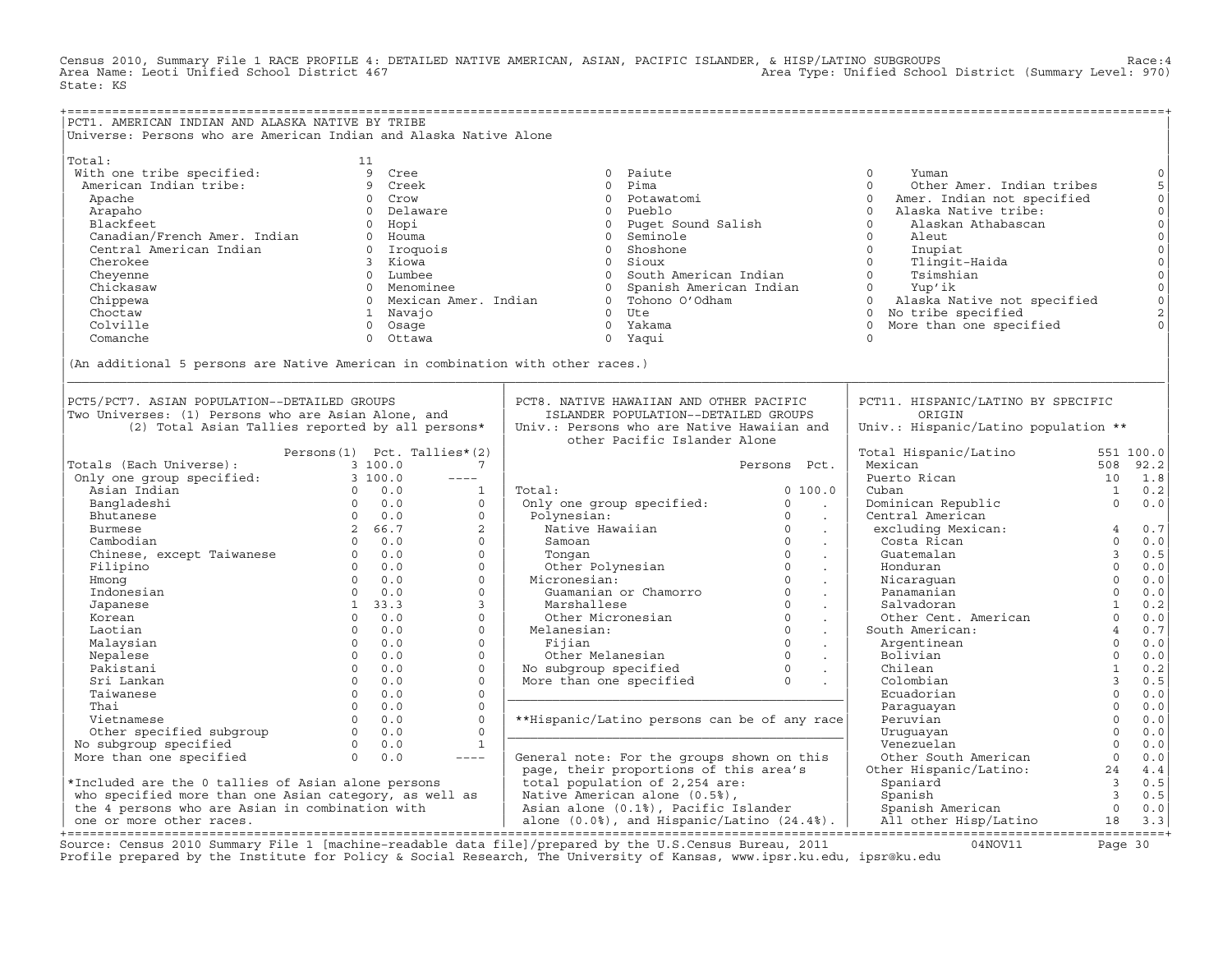Census 2010, Summary File 1 PROFILE OF SPECIFIC RACE/ETHNIC GROUP A: WHITE ALONE Race:A [1 of 3] State: KS

| P29/P29A. POPULATION SUMMARY BY RESIDENCE TYPE FOR DESIGNATED UNIVERSE                                                                                          |  |  |  | P38A/39A. FAMILY TYPE BY PRESENCE AND AGE OF OWN OR RELATED CHILDREN                                                                                                                                                                                                                                                                                                                                                                                                        |  |                  |      |  |
|-----------------------------------------------------------------------------------------------------------------------------------------------------------------|--|--|--|-----------------------------------------------------------------------------------------------------------------------------------------------------------------------------------------------------------------------------------------------------------------------------------------------------------------------------------------------------------------------------------------------------------------------------------------------------------------------------|--|------------------|------|--|
| Universe: PERSONS Who Are White Alone                                                                                                                           |  |  |  | Universe: Families With A Householder Who Is<br>White Alone $(**)$ $(***)$                                                                                                                                                                                                                                                                                                                                                                                                  |  |                  |      |  |
| Population As % of Population of all Races<br>Total Persons: 1,991 88.3% of 2,254<br>In Households(*) 1,965 88.2% of 2,228<br>In Group Quarters 26 100.0% of 26 |  |  |  |                                                                                                                                                                                                                                                                                                                                                                                                                                                                             |  |                  |      |  |
|                                                                                                                                                                 |  |  |  | By Presence of: Own Children                                                                                                                                                                                                                                                                                                                                                                                                                                                |  | Related Children |      |  |
|                                                                                                                                                                 |  |  |  |                                                                                                                                                                                                                                                                                                                                                                                                                                                                             |  |                  |      |  |
|                                                                                                                                                                 |  |  |  |                                                                                                                                                                                                                                                                                                                                                                                                                                                                             |  |                  |      |  |
|                                                                                                                                                                 |  |  |  |                                                                                                                                                                                                                                                                                                                                                                                                                                                                             |  |                  |      |  |
|                                                                                                                                                                 |  |  |  |                                                                                                                                                                                                                                                                                                                                                                                                                                                                             |  |                  |      |  |
|                                                                                                                                                                 |  |  |  |                                                                                                                                                                                                                                                                                                                                                                                                                                                                             |  |                  |      |  |
|                                                                                                                                                                 |  |  |  |                                                                                                                                                                                                                                                                                                                                                                                                                                                                             |  |                  |      |  |
|                                                                                                                                                                 |  |  |  |                                                                                                                                                                                                                                                                                                                                                                                                                                                                             |  |                  |      |  |
|                                                                                                                                                                 |  |  |  |                                                                                                                                                                                                                                                                                                                                                                                                                                                                             |  |                  |      |  |
|                                                                                                                                                                 |  |  |  |                                                                                                                                                                                                                                                                                                                                                                                                                                                                             |  |                  |      |  |
|                                                                                                                                                                 |  |  |  |                                                                                                                                                                                                                                                                                                                                                                                                                                                                             |  |                  |      |  |
|                                                                                                                                                                 |  |  |  |                                                                                                                                                                                                                                                                                                                                                                                                                                                                             |  |                  |      |  |
|                                                                                                                                                                 |  |  |  |                                                                                                                                                                                                                                                                                                                                                                                                                                                                             |  |                  |      |  |
|                                                                                                                                                                 |  |  |  |                                                                                                                                                                                                                                                                                                                                                                                                                                                                             |  |                  |      |  |
|                                                                                                                                                                 |  |  |  |                                                                                                                                                                                                                                                                                                                                                                                                                                                                             |  |                  |      |  |
|                                                                                                                                                                 |  |  |  |                                                                                                                                                                                                                                                                                                                                                                                                                                                                             |  |                  |      |  |
|                                                                                                                                                                 |  |  |  |                                                                                                                                                                                                                                                                                                                                                                                                                                                                             |  |                  |      |  |
|                                                                                                                                                                 |  |  |  |                                                                                                                                                                                                                                                                                                                                                                                                                                                                             |  |                  |      |  |
|                                                                                                                                                                 |  |  |  |                                                                                                                                                                                                                                                                                                                                                                                                                                                                             |  |                  |      |  |
|                                                                                                                                                                 |  |  |  |                                                                                                                                                                                                                                                                                                                                                                                                                                                                             |  |                  |      |  |
|                                                                                                                                                                 |  |  |  |                                                                                                                                                                                                                                                                                                                                                                                                                                                                             |  |                  |      |  |
|                                                                                                                                                                 |  |  |  |                                                                                                                                                                                                                                                                                                                                                                                                                                                                             |  |                  |      |  |
|                                                                                                                                                                 |  |  |  | P31A. RELATIONSHIP BY HOUSEHOLD TYPE FOR THE POPULATION UNDER 18 YEARS                                                                                                                                                                                                                                                                                                                                                                                                      |  |                  |      |  |
|                                                                                                                                                                 |  |  |  | Universe: Persons under 18 who are                                                                                                                                                                                                                                                                                                                                                                                                                                          |  |                  |      |  |
|                                                                                                                                                                 |  |  |  | White Alone $(*)$ $(***)$                                                                                                                                                                                                                                                                                                                                                                                                                                                   |  |                  |      |  |
|                                                                                                                                                                 |  |  |  |                                                                                                                                                                                                                                                                                                                                                                                                                                                                             |  | Number           | Pct. |  |
|                                                                                                                                                                 |  |  |  |                                                                                                                                                                                                                                                                                                                                                                                                                                                                             |  |                  |      |  |
|                                                                                                                                                                 |  |  |  |                                                                                                                                                                                                                                                                                                                                                                                                                                                                             |  |                  |      |  |
|                                                                                                                                                                 |  |  |  |                                                                                                                                                                                                                                                                                                                                                                                                                                                                             |  |                  |      |  |
|                                                                                                                                                                 |  |  |  |                                                                                                                                                                                                                                                                                                                                                                                                                                                                             |  |                  |      |  |
|                                                                                                                                                                 |  |  |  |                                                                                                                                                                                                                                                                                                                                                                                                                                                                             |  |                  |      |  |
|                                                                                                                                                                 |  |  |  |                                                                                                                                                                                                                                                                                                                                                                                                                                                                             |  |                  |      |  |
|                                                                                                                                                                 |  |  |  |                                                                                                                                                                                                                                                                                                                                                                                                                                                                             |  |                  |      |  |
|                                                                                                                                                                 |  |  |  |                                                                                                                                                                                                                                                                                                                                                                                                                                                                             |  |                  |      |  |
|                                                                                                                                                                 |  |  |  |                                                                                                                                                                                                                                                                                                                                                                                                                                                                             |  |                  |      |  |
|                                                                                                                                                                 |  |  |  |                                                                                                                                                                                                                                                                                                                                                                                                                                                                             |  |                  |      |  |
|                                                                                                                                                                 |  |  |  |                                                                                                                                                                                                                                                                                                                                                                                                                                                                             |  |                  |      |  |
|                                                                                                                                                                 |  |  |  |                                                                                                                                                                                                                                                                                                                                                                                                                                                                             |  |                  |      |  |
|                                                                                                                                                                 |  |  |  |                                                                                                                                                                                                                                                                                                                                                                                                                                                                             |  |                  |      |  |
|                                                                                                                                                                 |  |  |  |                                                                                                                                                                                                                                                                                                                                                                                                                                                                             |  |                  |      |  |
|                                                                                                                                                                 |  |  |  |                                                                                                                                                                                                                                                                                                                                                                                                                                                                             |  |                  |      |  |
|                                                                                                                                                                 |  |  |  | $\begin{tabular}{ c c c c } \hline \multicolumn{1}{c}{\textbf{Total under 18:}} & \multicolumn{1}{c}{\textbf{Number} & \textbf{Pct.}} \\ \hline \multicolumn{1}{c}{\textbf{Total under 18:}} & \multicolumn{1}{c}{\textbf{505}} & \multicolumn{1}{c}{\textbf{100.0}} \\ \hline \multicolumn{1}{c}{\textbf{Householder} & \textbf{10.2}} & \multicolumn{1}{c}{\textbf{505}} & \textbf{100.0} \\ \hline \multicolumn{1}{c}{\textbf{Redated child:}} & \textbf{1} & \textbf{0$ |  |                  |      |  |
|                                                                                                                                                                 |  |  |  |                                                                                                                                                                                                                                                                                                                                                                                                                                                                             |  |                  |      |  |
|                                                                                                                                                                 |  |  |  |                                                                                                                                                                                                                                                                                                                                                                                                                                                                             |  |                  |      |  |
|                                                                                                                                                                 |  |  |  |                                                                                                                                                                                                                                                                                                                                                                                                                                                                             |  |                  |      |  |
|                                                                                                                                                                 |  |  |  | 0 to 17 505 25.4 260 25.8 245 24.9 Note: (*) Tables with PERSONS as the universe enumerate persons according<br>18 to 64 1,098 55.1 574 56.9 524 53.3 to their own race or ethnic category. (**) Tables with HOUSEHOLDS or<br>65 plu                                                                                                                                                                                                                                        |  |                  |      |  |
|                                                                                                                                                                 |  |  |  |                                                                                                                                                                                                                                                                                                                                                                                                                                                                             |  |                  |      |  |

Source: Census 2010 Summary File 1 [machine-readable data file]/prepared by the U.S.Census Bureau, 2011 Page 31<br>Profile prepared by the Institute for Policy & Social Research, The University of Kansas, www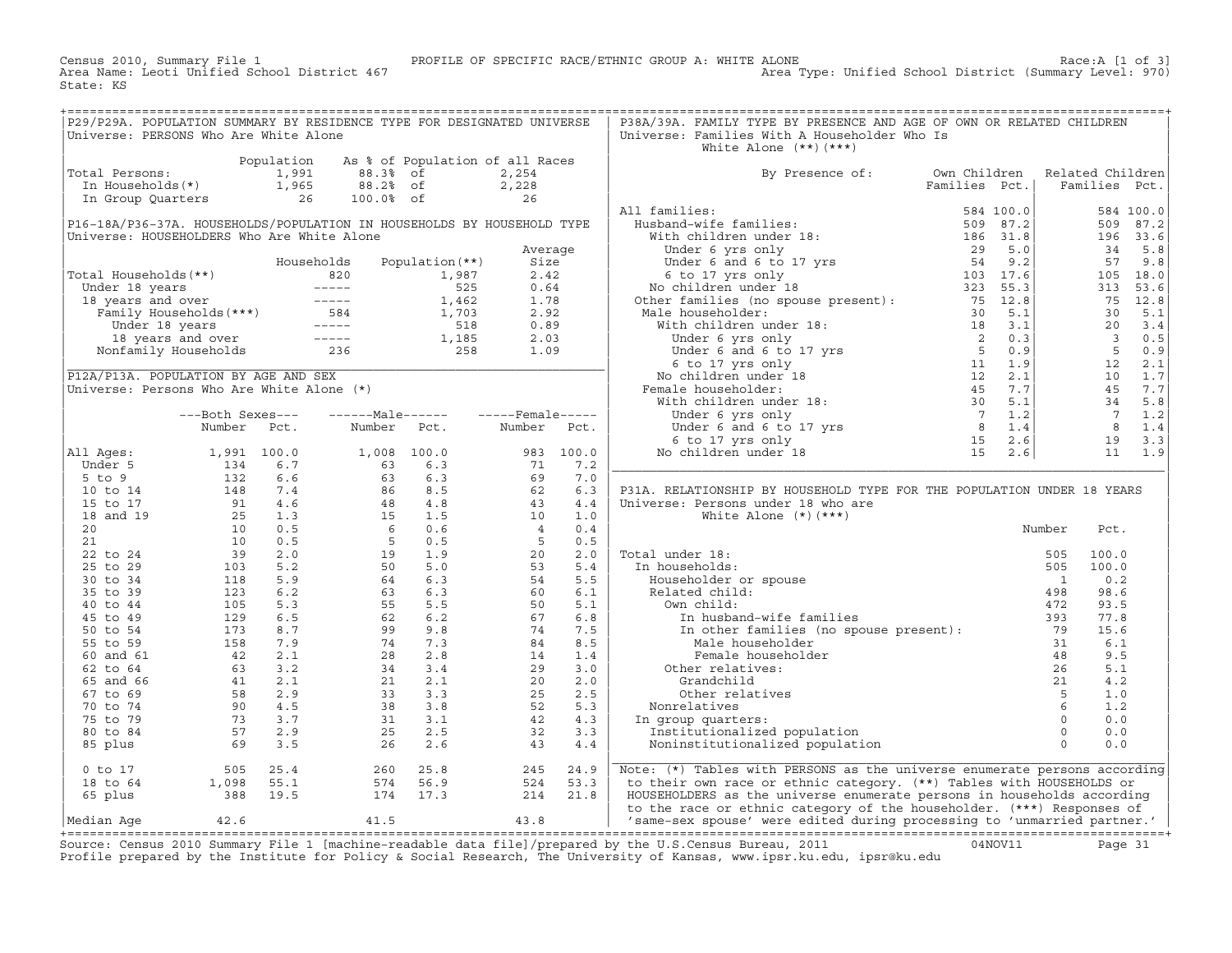Census 2010, Summary File 1 PROFILE OF SPECIFIC RACE/ETHNIC GROUP A: WHITE ALONE Race:A [2 of 3] State: KS

| P29A/P34A. RELATIONSHIP BY HOUSEHOLD TYPE FOR ALL PERSONS & PERSONS 65+<br>Universe: Persons Who Are White Alone (*) (***) |                |            |        |                         |                   | PCT14A. PRESENCE OF MULTIGENERATIONAL HOUSEHOLDS<br>Universe: Households With A Householder Who Is<br>White Alone $(**)$ |                       |                 |           |
|----------------------------------------------------------------------------------------------------------------------------|----------------|------------|--------|-------------------------|-------------------|--------------------------------------------------------------------------------------------------------------------------|-----------------------|-----------------|-----------|
|                                                                                                                            | All Ages       |            |        |                         | 65 years and over |                                                                                                                          |                       | Number          | Pct.      |
|                                                                                                                            | Number         | Pct.       |        | Number                  | Pct.              | Total:                                                                                                                   |                       |                 | 820 100.0 |
| Total:                                                                                                                     | 1,991          | 100.0      |        | 388                     | 100.0             | Household has 3 or more generations                                                                                      |                       | 14              | 1.7       |
| In households:                                                                                                             | 1,965          | 98.7       |        | 366                     | 94.3              | Household does not have 3+ generations                                                                                   |                       | 806             | 98.3      |
| In family households:                                                                                                      | 1,708          | 85.8       |        | 259                     | 66.8              |                                                                                                                          |                       |                 |           |
| Householder:                                                                                                               | 584            | 29.3       |        | 140                     | 36.1              |                                                                                                                          |                       |                 |           |
| Male                                                                                                                       | 493            | 24.8       |        | 124                     | 32.0              |                                                                                                                          |                       |                 |           |
| Female                                                                                                                     | 91             | 4.6        |        | 16                      | 4.1               |                                                                                                                          |                       |                 |           |
| Spouse                                                                                                                     | 510            | 25.6       |        | 113                     | 29.1              | PCT19A. NONRELATIVES BY HOUSEHOLD TYPE (*) (***)                                                                         |                       |                 |           |
| Parent                                                                                                                     | $5^{\circ}$    | 0.3        |        | <sup>1</sup>            | 0.3               | Universe: Nonrelatives who are                                                                                           |                       |                 |           |
| Parent-in-law                                                                                                              | $\overline{2}$ | 0.1        |        | 2                       | 0.5               | White Alone (Total: 45)                                                                                                  |                       |                 |           |
| Child:                                                                                                                     | 540            | 27.1       |        |                         |                   |                                                                                                                          |                       |                 |           |
| Biological                                                                                                                 | 496            | 24.9       |        |                         |                   |                                                                                                                          | In Family             | In Nonfamily    |           |
| Adopted                                                                                                                    | 12             | 0.6        |        |                         |                   |                                                                                                                          | Households            | Households      |           |
| Step                                                                                                                       | 32             | 1.6        |        |                         |                   |                                                                                                                          | Number Pct.           | Number Pct.     |           |
| Grandchild                                                                                                                 | 22             | 1.1        |        |                         |                   |                                                                                                                          |                       |                 |           |
| Brother or sister                                                                                                          | -9             | 0.5        |        |                         |                   | Nonrelatives:                                                                                                            | 24 100.0              |                 | 21 100.0  |
| Son-in-law/daughter-in-law                                                                                                 | $\overline{2}$ | 0.1        |        |                         |                   | Roomer or boarder                                                                                                        | 20.8<br>$5^{\circ}$   | 2               | 9.5       |
| Other relatives (#)                                                                                                        | 10             | 0.5        |        | 3                       | 0.8               | Housemate or roommate                                                                                                    | $\overline{0}$<br>0.0 | $5^{\circ}$     | 23.8      |
| Nonrelatives                                                                                                               | 24             | 1.2        |        | $\Omega$                | 0.0               | Unmarried partner                                                                                                        | 15 62.5               | 9               | 42.9      |
| In nonfamily households:                                                                                                   | 257            | 12.9       |        | 107                     | 27.6              | Other nonrelatives                                                                                                       | 4 16.7                | 5 <sup>1</sup>  | 23.8      |
| Male householder:                                                                                                          | 132            | 6.6        |        | 32                      | 8.2               |                                                                                                                          |                       |                 |           |
| Living alone                                                                                                               | 118            | 5.9        |        | 29                      | 7.5               |                                                                                                                          |                       |                 |           |
| Not living alone                                                                                                           | 14             | 0.7        |        | $\overline{\mathbf{3}}$ | 0.8               |                                                                                                                          |                       |                 |           |
| Female householder:                                                                                                        | 104<br>100     | 5.2<br>5.0 |        | 75<br>75                | 19.3<br>19.3      | H17A, HOUSING UNITS BY HOUSEHOLDER'S AGE AND TENURE                                                                      |                       |                 |           |
| Living alone<br>Not living alone                                                                                           | $\overline{4}$ | 0.2        |        | $\Omega$                | 0.0               | Universe: Occupied Housing Units With A Householder Who Is<br>White Alone $(**)$                                         |                       |                 |           |
| Nonrelatives                                                                                                               | 21             | 1.1        |        | $\Omega$                | 0.0               |                                                                                                                          |                       |                 |           |
| In group quarters:                                                                                                         | 26             | 1.3        |        | 22                      | 5.7               | Age of                                                                                                                   | Owner Occupied        | Renter Occupied |           |
| Institutionalized                                                                                                          | 26             | 1.3        |        | 22                      | 5.7               | Householder                                                                                                              | Number<br>Pct.        | Number          | Pct.      |
| Noninstitutionalized                                                                                                       | $\Omega$       | 0.0        |        | $\Omega$                | 0.0               |                                                                                                                          |                       |                 |           |
|                                                                                                                            |                |            |        |                         |                   | All Ages:                                                                                                                | 633 100.0             |                 | 187 100.0 |
| $(\#)$ For 65 yrs & over, includes children, siblings, etc. not shown separately                                           |                |            |        |                         |                   | 15 to 24                                                                                                                 | 8<br>1.3              | 14              | 7.5       |
|                                                                                                                            |                |            |        |                         |                   | 25 to 34                                                                                                                 | 10.6<br>67            | 52              | 27.8      |
|                                                                                                                            |                |            |        |                         |                   | 35 to 44                                                                                                                 | 13.6<br>86            | 32              | 17.1      |
|                                                                                                                            |                |            |        |                         |                   | 45 to 54                                                                                                                 | 20.7<br>131           | 38              | 20.3      |
| P18A. HOUSEHOLD TYPE                                                                                                       |                |            |        |                         |                   | 55 to 59                                                                                                                 | 11.2<br>71            | 11              | 5.9       |
| Universe: Households with a Householder Who is                                                                             |                |            |        |                         |                   | 60 to 64                                                                                                                 | 7.9<br>50             | 13              | 7.0       |
| White Alone $(**)$                                                                                                         |                |            |        |                         |                   | 65 to 74                                                                                                                 | 16.7<br>106           | 14              | 7.5       |
|                                                                                                                            |                |            | Number | Pct.                    |                   | 75 to 84                                                                                                                 | 78<br>12.3            | $\overline{7}$  | 3.7       |
|                                                                                                                            |                |            |        |                         |                   | 85 and over                                                                                                              | 5.7<br>36             | $\epsilon$      | 3.2       |
| Total:                                                                                                                     |                |            |        | 820 100.0               |                   |                                                                                                                          |                       |                 |           |
| Family households (***) :                                                                                                  |                |            | 584    | 71.2                    |                   |                                                                                                                          |                       |                 |           |
| Husband-wife families                                                                                                      |                |            |        | 509 62.1                |                   | Note: $(*)$ Tables with PERSONS as the universe enumerate persons                                                        |                       |                 |           |
| Other families:                                                                                                            |                |            | 75     | 9.1                     |                   | according to their own race or ethnic category. (**) Tables with                                                         |                       |                 |           |
| Male householder, no wife present                                                                                          |                |            |        | 30 3.7                  |                   | HOUSEHOLDS or HOUSEHOLDERS as the universe enumerate persons in                                                          |                       |                 |           |
| Female householder, no husband present                                                                                     |                |            | 45     | 5.5                     |                   | households according to the race or ethnic category of the                                                               |                       |                 |           |
| Nonfamily households:                                                                                                      |                |            |        | 236 28.8                |                   | householder. (***) Responses of 'same-sex spouse' were edited                                                            |                       |                 |           |
| Householder living alone                                                                                                   |                |            | 218    | 26.6                    |                   | during processing to 'unmarried partner.'                                                                                |                       |                 |           |
| Householder not living alone                                                                                               |                |            | 18     | 2.2                     |                   |                                                                                                                          |                       |                 |           |
|                                                                                                                            |                |            |        |                         |                   |                                                                                                                          |                       |                 |           |

Source: Census 2010 Summary File 1 [machine-readable data file]/prepared by the U.S.Census Bureau, 2011 Page 32<br>Profile prepared by the Institute for Policy & Social Research, The University of Kansas, www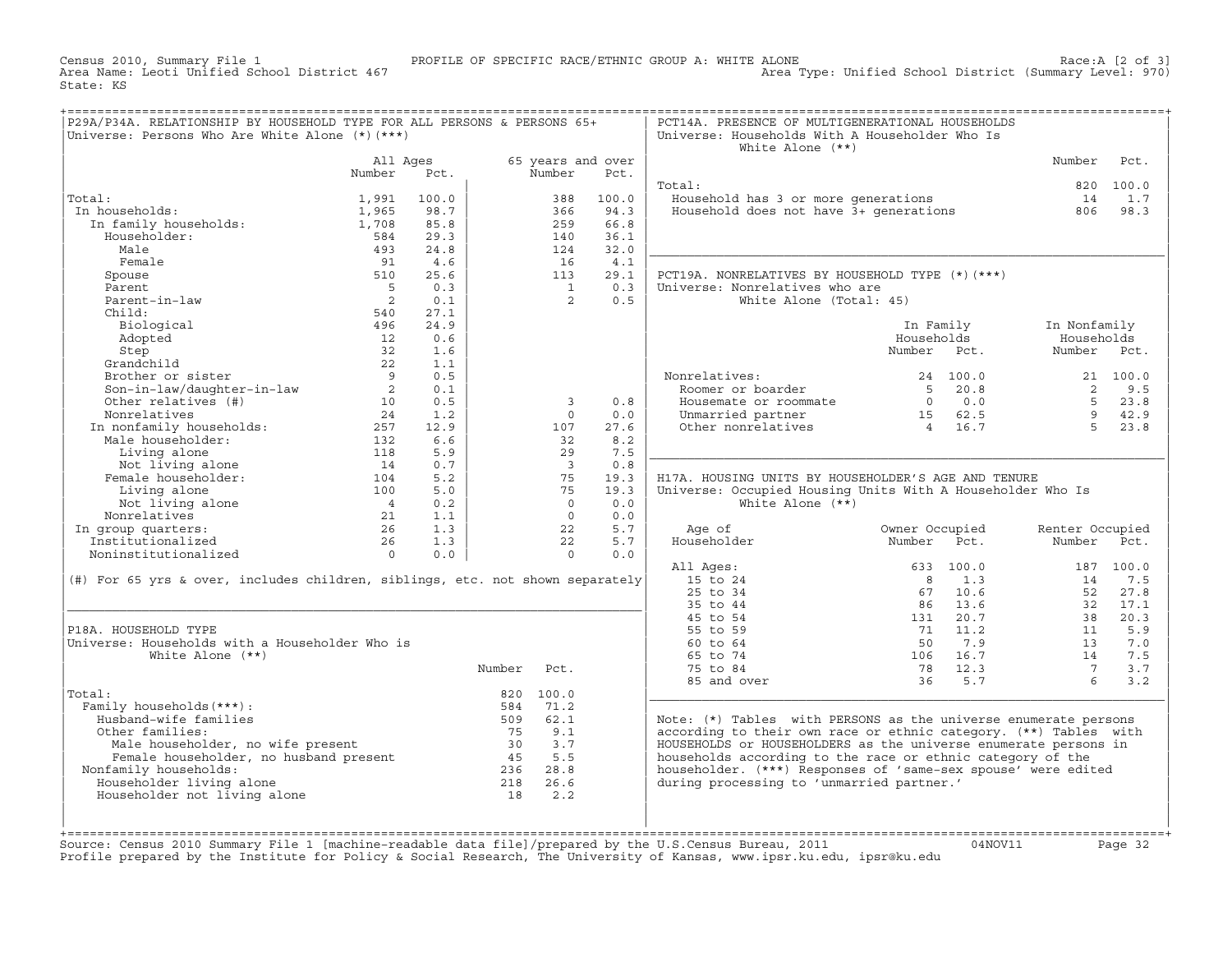State: KS

+===================================================================================================================================================+|P28A/H16A. HOUSEHOLDS (OCCUPIED HOUSING UNITS) BY HOUSEHOLD SIZE BY TYPE AND BY TENURE |

|Universe: Households (Occupied Housing Units) With A Householder Who Is White Alone (\*\*)(\*\*\*) |

|                             | All<br>Households | Pct.  | Family<br>Households    | Pct.  | Nonfamily<br>Households | Pct.  | Owner<br>Occupied | Pct.  | Renter<br>Occupied | Pct.  |  |
|-----------------------------|-------------------|-------|-------------------------|-------|-------------------------|-------|-------------------|-------|--------------------|-------|--|
| household sizes:<br>All     | 820               | 100.0 | 584                     | 100.0 | 236                     | 100.0 | 633               | 100.0 | 187                | 100.0 |  |
| 1-person households         | 218               | 26.6  | (Family always >1 pers) |       | 218                     | 92.4  | 148               | 23.4  | 70                 | 37.4  |  |
| 2-person households         | 330               | 40.2  | 316                     | 54.1  | 14                      | 5.9   | 286               | 45.2  | 44                 | 23.5  |  |
| 3-person households         | 107               | 13.0  | 103                     | 17.6  | 4                       | 1.7   | 73                | 11.5  | 34                 | 18.2  |  |
| 4-person households         | 81                | 9.9   | 81                      | 13.9  | $\Omega$                | 0.0   | 63                | 10.0  | 18                 | 9.6   |  |
| 5-person households         | 55                | 6.7   | 55                      | 9.4   | $\Omega$                | 0.0   | 41                | 6.5   | 14                 | 7.5   |  |
| 6-person households         | 21                | 2.6   | 21                      | 3.6   | $\Omega$                | 0.0   | 18                | 2.8   |                    | 1.6   |  |
| 7-or-more person households | 8                 | 1.0   | 8                       | 1.4   | $\Omega$                | 0.0   |                   | 0.6   |                    | 2.1   |  |

|P16A/P17A/P36A/P37A/H11A/H12A. POPULATION IN HOUSEHOLDS AND AVERAGE HOUSEHOLD SIZE BY TYPE AND BY TENURE | |Universe: Population in Households (Occupied Housing Units) With A Householder Who Is White Alone (\*\*) |

|                                | Total<br>Population | Pct.         | In<br>Families | Pct.                                                                                                                                                                                                                                                                                                                                                                                                                                                                                 | Nonfamilies | Pct.    | In Owner<br>Occupied | Pct.         | In Renter<br>Occupied | Pct. |  |
|--------------------------------|---------------------|--------------|----------------|--------------------------------------------------------------------------------------------------------------------------------------------------------------------------------------------------------------------------------------------------------------------------------------------------------------------------------------------------------------------------------------------------------------------------------------------------------------------------------------|-------------|---------|----------------------|--------------|-----------------------|------|--|
| Total population in households |                     | 1,987 100.0  | 1,703          | 85.7                                                                                                                                                                                                                                                                                                                                                                                                                                                                                 | 258         | 13.0    | .,538                | 77.4         | 449                   | 22.6 |  |
| Under 18 years                 | 525                 | 100.0        | 518            | 98.7                                                                                                                                                                                                                                                                                                                                                                                                                                                                                 |             |         |                      |              |                       |      |  |
| 18 years and over              |                     | 1,462 100.0  | 1,185          | 81.1                                                                                                                                                                                                                                                                                                                                                                                                                                                                                 |             |         |                      |              |                       |      |  |
| Average Household Size         |                     | $2.42$ ----- | 2.92           | $\begin{tabular}{cccccc} \multicolumn{2}{c}{} & \multicolumn{2}{c}{} & \multicolumn{2}{c}{} & \multicolumn{2}{c}{} & \multicolumn{2}{c}{} & \multicolumn{2}{c}{} & \multicolumn{2}{c}{} & \multicolumn{2}{c}{} & \multicolumn{2}{c}{} & \multicolumn{2}{c}{} & \multicolumn{2}{c}{} & \multicolumn{2}{c}{} & \multicolumn{2}{c}{} & \multicolumn{2}{c}{} & \multicolumn{2}{c}{} & \multicolumn{2}{c}{} & \multicolumn{2}{c}{} & \multicolumn{2}{c}{} & \multicolumn{2}{c}{} & \mult$ | 1.09        | $-----$ |                      | $2.43$ $---$ | 2.40                  |      |  |
| Under 18 years                 |                     | $0.64$ ----- | 0.89           |                                                                                                                                                                                                                                                                                                                                                                                                                                                                                      |             |         |                      |              |                       |      |  |
| 18 years and over              |                     | $1.78$ ----- | 2.03           | $------$                                                                                                                                                                                                                                                                                                                                                                                                                                                                             |             |         |                      |              |                       |      |  |

| |

|\_\_\_\_\_\_\_\_\_\_\_\_\_\_\_\_\_\_\_\_\_\_\_\_\_\_\_\_\_\_\_\_\_\_\_\_\_\_\_\_\_\_\_\_\_\_\_\_\_\_\_\_\_\_\_\_\_\_\_\_\_\_\_\_\_\_\_\_\_\_\_\_\_\_\_\_\_\_\_\_\_\_\_\_\_\_\_\_\_\_\_\_\_\_\_\_\_\_\_\_\_\_\_\_\_\_\_\_\_\_\_\_\_\_\_\_\_\_\_\_\_\_\_\_\_\_\_\_\_\_\_\_\_\_\_\_\_\_\_\_\_\_\_\_\_\_\_|

| |

Note: Family household numbers include nonrelatives living with families.

| | PCT20/PCT22A. GROUP OUARTERS POPULATION BY SEX BY AGE BY GROUP OUARTERS TYPE Universe: Population in group quarters for persons who are White Alone  $(*)$ 

|                                               | $---$ All Ages $---$ |       |       |                | 18 Years and Over ------------- |                  |        |                  |
|-----------------------------------------------|----------------------|-------|-------|----------------|---------------------------------|------------------|--------|------------------|
|                                               |                      |       |       | Pct. of<br>All |                                 | Pct. of<br>Total |        | Pct. of<br>Total |
|                                               | Number               | Pct.  | Total | Ages           | Male                            | $18+$            | Female | $18+$            |
| All types of group quarters:                  | 26                   | 100.0 | 26    | 100.0          |                                 | 34.6             |        | 65.4             |
| Institutionalized population:                 | 26                   | 100.0 | 26    | 100.0          |                                 | 34.6             | 17     | 65.4             |
| Correctional facilities for adults            | $\Omega$             | 0.0   |       | 0.0            |                                 | 0.0              |        | 0.0              |
| Juvenile facilities                           |                      | 0.0   |       | 0.0            |                                 | 0.0              |        | 0.0              |
| Nursing facilities/skilled-nursing facilities | 26                   | 100.0 | 26    | 100.0          |                                 | 34.6             | 17     | 65.4             |
| Other institutional facilities                |                      | 0.0   |       | 0.0            |                                 | 0.0              |        | 0.0              |
| Noninstitutionalized population:              |                      | 0.0   |       | 0.0            |                                 | 0.0              |        | 0.0              |
| College/university student housing            |                      | 0.0   |       | 0.0            |                                 | 0.0              |        | 0.0              |
| Military quarters                             |                      | 0.0   |       | 0.0            |                                 | 0.0              |        | 0.0              |
| Other noninstitutional facilities             |                      | 0.0   |       | 0.0            |                                 | 0.0              |        | 0.0              |

|Note: (\*) Tables with PERSONS as the universe enumerate persons according to their own race or ethnic category. (\*\*) Tables with HOUSEHOLDS | or HOUSEHOLDERS as the universe enumerate persons in households according to the race or ethnic category of the householder. | (\*\*\*) Same−sex couple households are included in the family households category if there is at least one additional person | | related to householder by birth or adoption. Same−sex couple households with no relatives of the householder present are tabulated | | in nonfamily households. Responses of 'same−sex spouse' were edited during processing to 'unmarried partner.' |

+===================================================================================================================================================+ Source: Census 2010 Summary File 1 [machine−readable data file]/prepared by the U.S.Census Bureau, 2011 04NOV11 Page 33 Profile prepared by the Institute for Policy & Social Research, The University of Kansas, www.ipsr.ku.edu, ipsr@ku.edu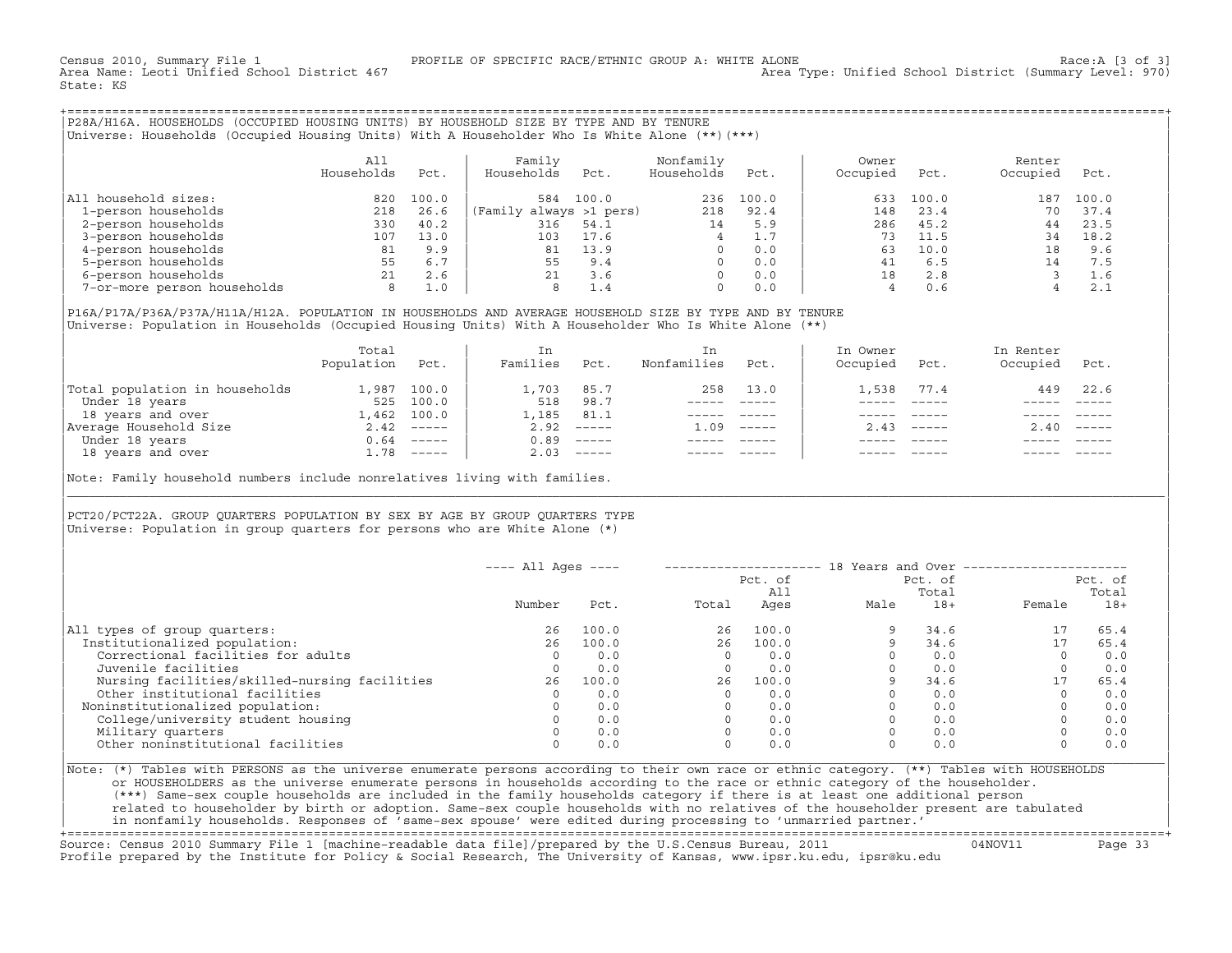Census 2010, Summary File 1 PROFILE OF SPECIFIC RACE/ETHNIC GROUP B: BLACK OR AFRICAN AMERICAN ALONE Race:B [1 of 3]<br>Area Name: Leoti Unified School District 467 Area Type: Unified School District (Summary Level: 970) Area Type: Unified School District (Summary Level: 970) State: KS

| P29/P29B. POPULATION SUMMARY BY RESIDENCE TYPE FOR DESIGNATED UNIVERSE                                                                                                                                                                                     |                  |            |                                                                                                                                                                                                                                                                                                                                                                                                   |                   |                                                                       |             | P38B/39B. FAMILY TYPE BY PRESENCE AND AGE OF OWN OR RELATED CHILDREN                                                                                                                                                                                                                                                                                                                                                                                                                                                                     |                               |                                                                                                    |       |                |
|------------------------------------------------------------------------------------------------------------------------------------------------------------------------------------------------------------------------------------------------------------|------------------|------------|---------------------------------------------------------------------------------------------------------------------------------------------------------------------------------------------------------------------------------------------------------------------------------------------------------------------------------------------------------------------------------------------------|-------------------|-----------------------------------------------------------------------|-------------|------------------------------------------------------------------------------------------------------------------------------------------------------------------------------------------------------------------------------------------------------------------------------------------------------------------------------------------------------------------------------------------------------------------------------------------------------------------------------------------------------------------------------------------|-------------------------------|----------------------------------------------------------------------------------------------------|-------|----------------|
| Universe: PERSONS Who Are Black or African American Alone                                                                                                                                                                                                  |                  |            |                                                                                                                                                                                                                                                                                                                                                                                                   |                   |                                                                       |             | Universe: Families With A Householder Who Is                                                                                                                                                                                                                                                                                                                                                                                                                                                                                             |                               |                                                                                                    |       |                |
|                                                                                                                                                                                                                                                            |                  |            |                                                                                                                                                                                                                                                                                                                                                                                                   |                   |                                                                       |             | Black or African American Alone (**)(***)                                                                                                                                                                                                                                                                                                                                                                                                                                                                                                |                               |                                                                                                    |       |                |
|                                                                                                                                                                                                                                                            |                  | Population |                                                                                                                                                                                                                                                                                                                                                                                                   |                   | As % of Population of all Races                                       |             |                                                                                                                                                                                                                                                                                                                                                                                                                                                                                                                                          |                               |                                                                                                    |       |                |
| Total Persons:                                                                                                                                                                                                                                             |                  |            |                                                                                                                                                                                                                                                                                                                                                                                                   |                   |                                                                       |             |                                                                                                                                                                                                                                                                                                                                                                                                                                                                                                                                          |                               | Related Children                                                                                   |       |                |
|                                                                                                                                                                                                                                                            |                  |            |                                                                                                                                                                                                                                                                                                                                                                                                   |                   |                                                                       |             | By Presence of: Own Children<br>Families Pct                                                                                                                                                                                                                                                                                                                                                                                                                                                                                             | Families Pct.   Families Pct. |                                                                                                    |       |                |
|                                                                                                                                                                                                                                                            |                  |            |                                                                                                                                                                                                                                                                                                                                                                                                   |                   |                                                                       |             | $\begin{tabular}{l c c c} & \multicolumn{3}{c}{\textbf{B}}{\textbf{Y}} & \multicolumn{3}{c}{\textbf{B}}{\textbf{Y}} & \multicolumn{3}{c}{\textbf{Y}} & \multicolumn{3}{c}{\textbf{X}} & \multicolumn{3}{c}{\textbf{Y}} & \multicolumn{3}{c}{\textbf{X}} & \multicolumn{3}{c}{\textbf{Y}} & \multicolumn{3}{c}{\textbf{X}} & \multicolumn{3}{c}{\textbf{Y}} & \multicolumn{3}{c}{\textbf{X}} & \multicolumn{3}{c}{\textbf{X}} & \multicolumn{3}{c}{\textbf{X}} & \$                                                                       |                               |                                                                                                    |       |                |
|                                                                                                                                                                                                                                                            |                  |            |                                                                                                                                                                                                                                                                                                                                                                                                   |                   |                                                                       |             |                                                                                                                                                                                                                                                                                                                                                                                                                                                                                                                                          |                               |                                                                                                    |       | 4 100.0        |
| P16-18B/P36-37B. HOUSEHOLDS/POPULATION IN HOUSEHOLDS BY HOUSEHOLD TYPE                                                                                                                                                                                     |                  |            |                                                                                                                                                                                                                                                                                                                                                                                                   |                   |                                                                       |             |                                                                                                                                                                                                                                                                                                                                                                                                                                                                                                                                          |                               |                                                                                                    |       | 2, 50.0        |
| Universe: HOUSEHOLDERS Who Are Black or African American Alone                                                                                                                                                                                             |                  |            |                                                                                                                                                                                                                                                                                                                                                                                                   |                   |                                                                       |             |                                                                                                                                                                                                                                                                                                                                                                                                                                                                                                                                          |                               |                                                                                                    |       | $1 \quad 25.0$ |
|                                                                                                                                                                                                                                                            |                  |            |                                                                                                                                                                                                                                                                                                                                                                                                   |                   | Average                                                               |             |                                                                                                                                                                                                                                                                                                                                                                                                                                                                                                                                          |                               |                                                                                                    |       | $0 \t 0.0$     |
|                                                                                                                                                                                                                                                            |                  |            | Households                                                                                                                                                                                                                                                                                                                                                                                        | Population $(**)$ | Size                                                                  |             |                                                                                                                                                                                                                                                                                                                                                                                                                                                                                                                                          |                               |                                                                                                    |       |                |
|                                                                                                                                                                                                                                                            |                  |            |                                                                                                                                                                                                                                                                                                                                                                                                   |                   |                                                                       |             |                                                                                                                                                                                                                                                                                                                                                                                                                                                                                                                                          |                               |                                                                                                    |       |                |
| Total Households (**)<br>Total Households (**)<br>Under 18 years<br>18 years and over<br>Family Households (***)<br>Under 18 years<br>Under 18 years<br>12 2.00<br>Family Households (***)<br>15 3.75<br>15 3.75<br>15 3.75<br>16 1.00<br>16 18 years<br>1 |                  |            |                                                                                                                                                                                                                                                                                                                                                                                                   |                   |                                                                       |             |                                                                                                                                                                                                                                                                                                                                                                                                                                                                                                                                          |                               | $\begin{bmatrix} 1 & 25 & 0 \\ 1 & 25 & 0 \\ 2 & 50 & 0 \\ 1 & 25 & 0 \\ 1 & 25 & 5 \end{bmatrix}$ |       |                |
|                                                                                                                                                                                                                                                            |                  |            |                                                                                                                                                                                                                                                                                                                                                                                                   |                   |                                                                       |             |                                                                                                                                                                                                                                                                                                                                                                                                                                                                                                                                          |                               |                                                                                                    |       |                |
|                                                                                                                                                                                                                                                            |                  |            |                                                                                                                                                                                                                                                                                                                                                                                                   |                   |                                                                       |             |                                                                                                                                                                                                                                                                                                                                                                                                                                                                                                                                          |                               |                                                                                                    |       |                |
|                                                                                                                                                                                                                                                            |                  |            |                                                                                                                                                                                                                                                                                                                                                                                                   |                   |                                                                       |             |                                                                                                                                                                                                                                                                                                                                                                                                                                                                                                                                          |                               |                                                                                                    |       | $1 \quad 25.0$ |
|                                                                                                                                                                                                                                                            |                  |            |                                                                                                                                                                                                                                                                                                                                                                                                   |                   |                                                                       |             |                                                                                                                                                                                                                                                                                                                                                                                                                                                                                                                                          |                               |                                                                                                    |       | $0 \t 0.0$     |
|                                                                                                                                                                                                                                                            |                  |            |                                                                                                                                                                                                                                                                                                                                                                                                   |                   |                                                                       |             |                                                                                                                                                                                                                                                                                                                                                                                                                                                                                                                                          |                               |                                                                                                    |       |                |
|                                                                                                                                                                                                                                                            |                  |            |                                                                                                                                                                                                                                                                                                                                                                                                   |                   |                                                                       |             |                                                                                                                                                                                                                                                                                                                                                                                                                                                                                                                                          |                               | $\begin{bmatrix} 0 & 0 & 0 \\ 0 & 0 & 0 \\ 1 & 25 & 0 \\ 0 & 0 & 0 \end{bmatrix}$                  |       |                |
| P12B/P13B. POPULATION BY AGE AND SEX                                                                                                                                                                                                                       |                  |            |                                                                                                                                                                                                                                                                                                                                                                                                   |                   |                                                                       |             |                                                                                                                                                                                                                                                                                                                                                                                                                                                                                                                                          |                               |                                                                                                    |       |                |
| Universe: Persons Who Are Black or African American Alone (*)                                                                                                                                                                                              |                  |            |                                                                                                                                                                                                                                                                                                                                                                                                   |                   |                                                                       |             |                                                                                                                                                                                                                                                                                                                                                                                                                                                                                                                                          |                               |                                                                                                    |       | $1 \quad 25.0$ |
|                                                                                                                                                                                                                                                            |                  |            |                                                                                                                                                                                                                                                                                                                                                                                                   |                   |                                                                       |             |                                                                                                                                                                                                                                                                                                                                                                                                                                                                                                                                          |                               |                                                                                                    |       | $1 \quad 25.0$ |
|                                                                                                                                                                                                                                                            | ---Both Sexes--- |            | ------Male------                                                                                                                                                                                                                                                                                                                                                                                  |                   | $---$ Female-----                                                     |             |                                                                                                                                                                                                                                                                                                                                                                                                                                                                                                                                          |                               |                                                                                                    |       | $0 \t 0.0$     |
|                                                                                                                                                                                                                                                            | Number           | Pct.       | Number                                                                                                                                                                                                                                                                                                                                                                                            | Pct.              |                                                                       | Number Pct. |                                                                                                                                                                                                                                                                                                                                                                                                                                                                                                                                          |                               |                                                                                                    |       | $0 \t 0.0$     |
|                                                                                                                                                                                                                                                            |                  |            |                                                                                                                                                                                                                                                                                                                                                                                                   |                   |                                                                       |             |                                                                                                                                                                                                                                                                                                                                                                                                                                                                                                                                          |                               |                                                                                                    |       | $1 \quad 25.0$ |
| All Ages:                                                                                                                                                                                                                                                  |                  |            |                                                                                                                                                                                                                                                                                                                                                                                                   |                   |                                                                       |             |                                                                                                                                                                                                                                                                                                                                                                                                                                                                                                                                          |                               |                                                                                                    |       | $0 \t 0.0$     |
|                                                                                                                                                                                                                                                            |                  |            |                                                                                                                                                                                                                                                                                                                                                                                                   |                   |                                                                       |             |                                                                                                                                                                                                                                                                                                                                                                                                                                                                                                                                          |                               |                                                                                                    |       |                |
|                                                                                                                                                                                                                                                            |                  |            |                                                                                                                                                                                                                                                                                                                                                                                                   |                   |                                                                       |             |                                                                                                                                                                                                                                                                                                                                                                                                                                                                                                                                          |                               |                                                                                                    |       |                |
|                                                                                                                                                                                                                                                            |                  |            |                                                                                                                                                                                                                                                                                                                                                                                                   |                   |                                                                       |             | P31B. RELATIONSHIP BY HOUSEHOLD TYPE FOR THE POPULATION UNDER 18 YEARS                                                                                                                                                                                                                                                                                                                                                                                                                                                                   |                               |                                                                                                    |       |                |
|                                                                                                                                                                                                                                                            |                  |            |                                                                                                                                                                                                                                                                                                                                                                                                   |                   |                                                                       |             | Universe: Persons under 18 who are                                                                                                                                                                                                                                                                                                                                                                                                                                                                                                       |                               |                                                                                                    |       |                |
|                                                                                                                                                                                                                                                            |                  |            |                                                                                                                                                                                                                                                                                                                                                                                                   |                   |                                                                       |             | Black or African American Alone (*) (***)                                                                                                                                                                                                                                                                                                                                                                                                                                                                                                |                               |                                                                                                    |       |                |
|                                                                                                                                                                                                                                                            |                  |            |                                                                                                                                                                                                                                                                                                                                                                                                   |                   |                                                                       |             |                                                                                                                                                                                                                                                                                                                                                                                                                                                                                                                                          |                               | Number                                                                                             | Pct.  |                |
|                                                                                                                                                                                                                                                            |                  |            |                                                                                                                                                                                                                                                                                                                                                                                                   |                   |                                                                       |             | Total under 18:                                                                                                                                                                                                                                                                                                                                                                                                                                                                                                                          |                               |                                                                                                    | 100.0 |                |
|                                                                                                                                                                                                                                                            |                  |            |                                                                                                                                                                                                                                                                                                                                                                                                   |                   |                                                                       |             | In households:                                                                                                                                                                                                                                                                                                                                                                                                                                                                                                                           |                               |                                                                                                    | 100.0 |                |
|                                                                                                                                                                                                                                                            |                  |            |                                                                                                                                                                                                                                                                                                                                                                                                   |                   |                                                                       |             |                                                                                                                                                                                                                                                                                                                                                                                                                                                                                                                                          |                               |                                                                                                    | 16.7  |                |
|                                                                                                                                                                                                                                                            |                  |            |                                                                                                                                                                                                                                                                                                                                                                                                   |                   |                                                                       |             | Householder or spouse<br>Related child:<br>Own child:<br>In husband-wife fam<br>In other families (Male householder<br>Male householder<br>Other relatives:<br>Grandchild                                                                                                                                                                                                                                                                                                                                                                |                               |                                                                                                    | 83.3  |                |
|                                                                                                                                                                                                                                                            |                  |            |                                                                                                                                                                                                                                                                                                                                                                                                   |                   |                                                                       |             |                                                                                                                                                                                                                                                                                                                                                                                                                                                                                                                                          |                               |                                                                                                    | 33.3  |                |
|                                                                                                                                                                                                                                                            |                  |            |                                                                                                                                                                                                                                                                                                                                                                                                   |                   |                                                                       |             |                                                                                                                                                                                                                                                                                                                                                                                                                                                                                                                                          |                               |                                                                                                    | 16.7  |                |
|                                                                                                                                                                                                                                                            |                  |            |                                                                                                                                                                                                                                                                                                                                                                                                   |                   |                                                                       |             |                                                                                                                                                                                                                                                                                                                                                                                                                                                                                                                                          |                               |                                                                                                    | 16.7  |                |
|                                                                                                                                                                                                                                                            |                  |            |                                                                                                                                                                                                                                                                                                                                                                                                   |                   |                                                                       |             |                                                                                                                                                                                                                                                                                                                                                                                                                                                                                                                                          |                               |                                                                                                    | 0.0   |                |
|                                                                                                                                                                                                                                                            |                  |            |                                                                                                                                                                                                                                                                                                                                                                                                   |                   |                                                                       |             | Female householder                                                                                                                                                                                                                                                                                                                                                                                                                                                                                                                       |                               | $\frac{1}{2}$                                                                                      | 16.7  |                |
|                                                                                                                                                                                                                                                            |                  |            |                                                                                                                                                                                                                                                                                                                                                                                                   |                   |                                                                       |             |                                                                                                                                                                                                                                                                                                                                                                                                                                                                                                                                          |                               | $\overline{\mathbf{3}}$                                                                            | 50.0  |                |
|                                                                                                                                                                                                                                                            |                  |            |                                                                                                                                                                                                                                                                                                                                                                                                   |                   |                                                                       |             | Grandchild                                                                                                                                                                                                                                                                                                                                                                                                                                                                                                                               |                               |                                                                                                    | 50.0  |                |
|                                                                                                                                                                                                                                                            |                  |            |                                                                                                                                                                                                                                                                                                                                                                                                   |                   |                                                                       |             | Other relatives                                                                                                                                                                                                                                                                                                                                                                                                                                                                                                                          |                               |                                                                                                    | 0.0   |                |
|                                                                                                                                                                                                                                                            |                  |            |                                                                                                                                                                                                                                                                                                                                                                                                   |                   |                                                                       |             | Nonrelatives                                                                                                                                                                                                                                                                                                                                                                                                                                                                                                                             |                               |                                                                                                    | 0.0   |                |
|                                                                                                                                                                                                                                                            |                  |            |                                                                                                                                                                                                                                                                                                                                                                                                   |                   |                                                                       |             | In group quarters:                                                                                                                                                                                                                                                                                                                                                                                                                                                                                                                       |                               |                                                                                                    | 0.0   |                |
|                                                                                                                                                                                                                                                            |                  |            |                                                                                                                                                                                                                                                                                                                                                                                                   |                   |                                                                       |             | Institutionalized population                                                                                                                                                                                                                                                                                                                                                                                                                                                                                                             |                               |                                                                                                    | 0.0   |                |
|                                                                                                                                                                                                                                                            |                  |            |                                                                                                                                                                                                                                                                                                                                                                                                   |                   |                                                                       |             | $\begin{bmatrix} 0 & 0 \\ 0 & 0 \\ 0 & 0 \\ 1 & 0 \\ 0 & 0 \\ 0 & 0 \\ 0 & 0 \\ 0 & 0 \\ 0 & 0 \\ 0 & 0 \\ 0 & 0 \\ 0 & 0 \\ 0 & 0 \\ 0 & 0 \\ 0 & 0 \\ 0 & 0 \\ 0 & 0 \\ 0 & 0 \\ 0 & 0 \\ 0 & 0 \\ 0 & 0 \\ 0 & 0 \\ 0 & 0 \\ 0 & 0 \\ 0 & 0 \\ 0 & 0 \\ 0 & 0 \\ 0 & 0 \\ 0 & 0 \\ 0 & 0 \\ 0 & 0 \\ 0 & 0 \\ 0 & 0 \\ 0 & 0 \\ 0 & 0 \\ 0 & $<br>Noninstitutionalized population                                                                                                                                                     |                               |                                                                                                    | 0.0   |                |
|                                                                                                                                                                                                                                                            |                  |            |                                                                                                                                                                                                                                                                                                                                                                                                   |                   |                                                                       |             |                                                                                                                                                                                                                                                                                                                                                                                                                                                                                                                                          |                               |                                                                                                    |       |                |
|                                                                                                                                                                                                                                                            |                  |            | $\begin{tabular}{l c c c c} \multicolumn{1}{c}{\text{All } \texttt{Ages:}} & \texttt{Number} & \texttt{Pct.} & \texttt{Number} & \texttt{Pct.} \\ \multicolumn{1}{c}{\text{Vunder $5$}} & 19& 100.0 & 15& 100.0 & 4& 100.0 \\ \multicolumn{1}{c}{\text{Under $5$}} & 0 & 0.0 & 15& 100.0 & 0 \\ \multicolumn{1}{c}{\text{I to $14$}} & 1 & 5.3 & 1 & 6.7 & 0 & 0.0 \\ \multicolumn{1}{c}{\text{I$ |                   |                                                                       |             | Note: (*) Tables with PERSONS as the universe enumerate persons according                                                                                                                                                                                                                                                                                                                                                                                                                                                                |                               |                                                                                                    |       |                |
|                                                                                                                                                                                                                                                            |                  |            | 0 to 17<br>18 to 64<br>12 63.2<br>65 plus<br>15.3<br>16.7                                                                                                                                                                                                                                                                                                                                         |                   | $\begin{bmatrix} 0 & 0 & 0 \\ 4 & 100 & 0 \\ 0 & 0 & 0 \end{bmatrix}$ |             | to their own race or ethnic category. (**) Tables with HOUSEHOLDS or                                                                                                                                                                                                                                                                                                                                                                                                                                                                     |                               |                                                                                                    |       |                |
|                                                                                                                                                                                                                                                            |                  |            |                                                                                                                                                                                                                                                                                                                                                                                                   |                   |                                                                       |             | HOUSEHOLDERS as the universe enumerate persons in households according                                                                                                                                                                                                                                                                                                                                                                                                                                                                   |                               |                                                                                                    |       |                |
|                                                                                                                                                                                                                                                            |                  |            |                                                                                                                                                                                                                                                                                                                                                                                                   |                   |                                                                       |             | to the race or ethnic category of the householder. (***) Responses of                                                                                                                                                                                                                                                                                                                                                                                                                                                                    |                               |                                                                                                    |       |                |
| Median Age $25.5$ $23.3$ $35.5$                                                                                                                                                                                                                            |                  |            |                                                                                                                                                                                                                                                                                                                                                                                                   |                   |                                                                       |             | 'same-sex spouse' were edited during processing to 'unmarried partner.'                                                                                                                                                                                                                                                                                                                                                                                                                                                                  |                               |                                                                                                    |       |                |
|                                                                                                                                                                                                                                                            |                  |            |                                                                                                                                                                                                                                                                                                                                                                                                   |                   |                                                                       |             | $\mathcal{L} = \mathcal{L} \times \mathcal{L} \times \mathcal{L} \times \mathcal{L} \times \mathcal{L} \times \mathcal{L} \times \mathcal{L} \times \mathcal{L} \times \mathcal{L} \times \mathcal{L} \times \mathcal{L} \times \mathcal{L} \times \mathcal{L} \times \mathcal{L} \times \mathcal{L} \times \mathcal{L} \times \mathcal{L} \times \mathcal{L} \times \mathcal{L} \times \mathcal{L} \times \mathcal{L} \times \mathcal{L} \times \mathcal{L} \times \mathcal{L} \times \mathcal{L} \times \mathcal{L} \times \mathcal{L$ |                               |                                                                                                    |       |                |

+===================================================================================================================================================+Source: Census 2010 Summary File 1 [machine−readable data file]/prepared by the U.S.Census Bureau, 2011 04NOV11 Page 34 Profile prepared by the Institute for Policy & Social Research, The University of Kansas, www.ipsr.ku.edu, ipsr@ku.edu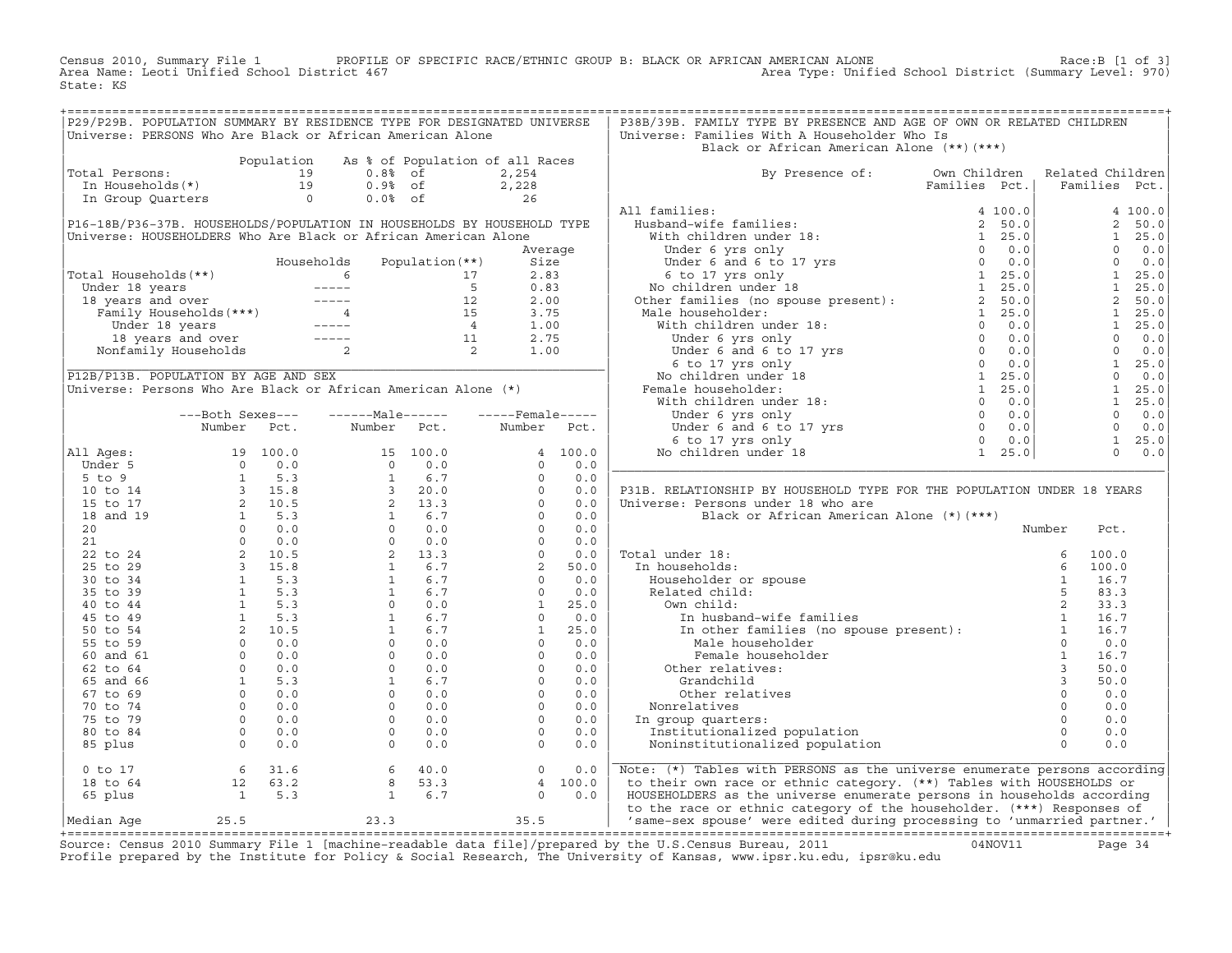Census 2010, Summary File 1 PROFILE OF SPECIFIC RACE/ETHNIC GROUP B: BLACK OR AFRICAN AMERICAN ALONE Race:B [2 of 3]<br>Area Name: Leoti Unified School District 467 Area Type: Unified School District (Summary Level: 970) Area Type: Unified School District (Summary Level: 970) State: KS

| P29B/P34B. RELATIONSHIP BY HOUSEHOLD TYPE FOR ALL PERSONS & PERSONS 65+<br>Universe: Persons Who Are Black or African American Alone $(*)$ (***) |                |                       |        |                      |                   | PCT14B. PRESENCE OF MULTIGENERATIONAL HOUSEHOLDS<br>Universe: Households With A Householder Who Is |                                                        |                                                       |                 |             |
|--------------------------------------------------------------------------------------------------------------------------------------------------|----------------|-----------------------|--------|----------------------|-------------------|----------------------------------------------------------------------------------------------------|--------------------------------------------------------|-------------------------------------------------------|-----------------|-------------|
|                                                                                                                                                  |                |                       |        |                      |                   | Black or African American Alone (**)                                                               |                                                        |                                                       |                 |             |
|                                                                                                                                                  | All Ages       |                       |        |                      | 65 years and over |                                                                                                    |                                                        |                                                       | Number          | Pct.        |
|                                                                                                                                                  | Number         | Pct.                  |        | Number               | Pct.              |                                                                                                    |                                                        |                                                       |                 |             |
|                                                                                                                                                  |                |                       |        |                      |                   | Total:                                                                                             |                                                        |                                                       |                 | 6 100.0     |
| Total:                                                                                                                                           | 19             | 100.0                 |        |                      | 1 100.0           | Household has 3 or more generations<br>Household does not have 3+ generations                      |                                                        |                                                       |                 | 2, 33.3     |
| In households:                                                                                                                                   | 19             | 100.0                 |        | $\mathbf{1}$         | 100.0             |                                                                                                    |                                                        |                                                       | $\overline{4}$  | 66.7        |
| In family households:                                                                                                                            | 16             | 84.2                  |        |                      | 1 100.0           |                                                                                                    |                                                        |                                                       |                 |             |
| Householder:                                                                                                                                     | $\overline{4}$ | 21.1                  |        | $\mathbf{1}$         | 100.0             |                                                                                                    |                                                        |                                                       |                 |             |
| Male                                                                                                                                             | $\overline{3}$ | 15.8                  |        | $\mathbf{1}$         | 100.0             |                                                                                                    |                                                        |                                                       |                 |             |
| Female                                                                                                                                           | $\mathbf{1}$   | 5.3                   |        | $\Omega$             | 0.0               |                                                                                                    |                                                        |                                                       |                 |             |
| Spouse                                                                                                                                           | $\mathbf{1}$   | 5.3                   |        | $\Omega$             | 0.0               | PCT19B. NONRELATIVES BY HOUSEHOLD TYPE (*) (***)                                                   |                                                        |                                                       |                 |             |
| Parent                                                                                                                                           | $\Omega$       | 0.0                   |        | $\Omega$             | 0.0               | Universe: Nonrelatives who are                                                                     |                                                        |                                                       |                 |             |
| Parent-in-law                                                                                                                                    | $\Omega$       | 0.0                   |        | $\Omega$             | 0.0               | Black or African American Alone (Total: 2)                                                         |                                                        |                                                       |                 |             |
| Child:                                                                                                                                           | $7^{\circ}$    | 36.8                  |        |                      |                   |                                                                                                    |                                                        |                                                       |                 |             |
| Biological                                                                                                                                       | 6              | 31.6                  |        |                      |                   |                                                                                                    | In Family                                              |                                                       | In Nonfamily    |             |
| Adopted                                                                                                                                          | $\mathbf{1}$   | 5.3                   |        |                      |                   |                                                                                                    | Households                                             |                                                       | Households      |             |
| Step                                                                                                                                             | $\Omega$       | 0.0                   |        |                      |                   |                                                                                                    | Number Pct.                                            |                                                       | Number Pct.     |             |
| Grandchild                                                                                                                                       | $\overline{3}$ | 15.8                  |        |                      |                   |                                                                                                    |                                                        |                                                       |                 |             |
| Brother or sister                                                                                                                                | $\cap$         | 0.0                   |        |                      |                   | Nonrelatives:                                                                                      |                                                        | 1 100.0                                               |                 | 1 100.0     |
| Son-in-law/daughter-in-law<br>Other relatives (#)                                                                                                | $\Omega$       | 0.0                   |        |                      |                   | Roomer or boarder                                                                                  |                                                        | 1 100.0                                               |                 | 1 100.0     |
|                                                                                                                                                  | $\Omega$       | 0.0                   |        | $\Omega$             | 0.0               | Housemate or roommate                                                                              |                                                        | $\begin{bmatrix} 0 & 0 & 0 \ 0 & 0 & 0 \end{bmatrix}$ | $\Omega$        | 0.0         |
|                                                                                                                                                  |                | 5.3                   |        | $\Omega$             | 0.0               | Unmarried partner                                                                                  | $\begin{bmatrix} 0 & 0 & 0 \\ 0 & 0 & 0 \end{bmatrix}$ |                                                       | $\Omega$        | 0.0         |
| Nonrelatives<br>In nonfamily households:<br>Male householder:<br>2<br>2                                                                          |                | 15.8                  |        | $\Omega$             | 0.0               | Other nonrelatives                                                                                 |                                                        |                                                       | $\Omega$        | $0.0$       |
|                                                                                                                                                  |                | 10.5                  |        | $\Omega$             | 0.0               |                                                                                                    |                                                        |                                                       |                 |             |
|                                                                                                                                                  |                | 10.5                  |        | $\Omega$             | 0.0               |                                                                                                    |                                                        |                                                       |                 |             |
| Not living alone<br>Female householder:                                                                                                          |                | $0 \t 0.0$            |        | $\Omega$             | 0.0               |                                                                                                    |                                                        |                                                       |                 |             |
|                                                                                                                                                  | $\overline{0}$ | 0.0<br>$0 \qquad 0.0$ |        | $\Omega$<br>$\circ$  | 0.0<br>0.0        | H17B. HOUSING UNITS BY HOUSEHOLDER'S AGE AND TENURE                                                |                                                        |                                                       |                 |             |
| Living alone<br>Not living alone                                                                                                                 |                | $0 \t 0.0$            |        | $\Omega$             | 0.0               | Universe: Occupied Housing Units With A Householder Who Is<br>Black or African American Alone (**) |                                                        |                                                       |                 |             |
| Nonrelatives                                                                                                                                     | $\mathbf{1}$   | 5.3                   |        | $\Omega$             | 0.0               |                                                                                                    |                                                        |                                                       |                 |             |
| In group quarters:                                                                                                                               | $\Omega$       | 0.0                   |        | $\Omega$             | 0.0               | Age of                                                                                             | Owner Occupied                                         |                                                       | Renter Occupied |             |
| Institutionalized                                                                                                                                | $\cap$         | 0.0                   |        | $\Omega$             | 0.0               | Householder                                                                                        | Number Pct.                                            |                                                       | Number Pct.     |             |
| Noninstitutionalized                                                                                                                             | $\Omega$       | 0.0                   |        | $\Omega$             | 0.0               |                                                                                                    |                                                        |                                                       |                 |             |
|                                                                                                                                                  |                |                       |        |                      |                   | All Ages:                                                                                          |                                                        | 2 100.0                                               |                 | 4 100.0     |
| (#) For 65 yrs & over, includes children, siblings, etc. not shown separately                                                                    |                |                       |        |                      |                   | 15 to 24                                                                                           | $\Omega$                                               | 0.0                                                   |                 | $1 \t 25.0$ |
|                                                                                                                                                  |                |                       |        |                      |                   | 25 to 34                                                                                           | $\Omega$                                               | 0.0                                                   | $\Omega$        | 0.0         |
|                                                                                                                                                  |                |                       |        |                      |                   | 35 to 44                                                                                           |                                                        | $0 \t 0.0$                                            |                 | $1 \t 25.0$ |
|                                                                                                                                                  |                |                       |        |                      |                   | 45 to 54                                                                                           |                                                        | 1 50.0                                                | $2^{\circ}$     | 50.0        |
| P18B. HOUSEHOLD TYPE                                                                                                                             |                |                       |        |                      |                   | 55 to 59                                                                                           |                                                        | $0 \t 0.0$                                            | $\Omega$        | 0.0         |
| Universe: Households with a Householder Who is                                                                                                   |                |                       |        |                      |                   | 60 to 64                                                                                           | $\overline{0}$                                         | 0.0                                                   | $\Omega$        | 0.0         |
| Black or African American Alone (**)                                                                                                             |                |                       |        |                      |                   | 65 to 74                                                                                           |                                                        | 1 50.0                                                | $\Omega$        | 0.0         |
|                                                                                                                                                  |                |                       | Number | Pct.                 |                   | 75 to 84                                                                                           |                                                        | $0 \t 0.0$                                            | $\cap$          | 0.0         |
|                                                                                                                                                  |                |                       |        |                      |                   | 85 and over                                                                                        | $\Omega$                                               | 0.0                                                   | $\Omega$        | 0.0         |
| Total:                                                                                                                                           |                |                       |        | 6, 100.0             |                   |                                                                                                    |                                                        |                                                       |                 |             |
| Family households (***) :                                                                                                                        |                |                       |        | 4 66.7               |                   |                                                                                                    |                                                        |                                                       |                 |             |
| Husband-wife families                                                                                                                            |                |                       |        | 2 33.3               |                   | Note: $(*)$ Tables with PERSONS as the universe enumerate persons                                  |                                                        |                                                       |                 |             |
| Other families:                                                                                                                                  |                |                       |        | 2 33.3               |                   | according to their own race or ethnic category. (**) Tables with                                   |                                                        |                                                       |                 |             |
| male nouseholder, no wife present<br>Female householder, no husband present<br>imily households:<br>1 16.7<br>2 33.3<br>2 33.3                   |                |                       |        |                      |                   | HOUSEHOLDS or HOUSEHOLDERS as the universe enumerate persons in                                    |                                                        |                                                       |                 |             |
|                                                                                                                                                  |                |                       |        |                      |                   | households according to the race or ethnic category of the                                         |                                                        |                                                       |                 |             |
| Nonfamily households:                                                                                                                            |                |                       |        |                      |                   | householder. (***) Responses of 'same-sex spouse' were edited                                      |                                                        |                                                       |                 |             |
| Householder living alone                                                                                                                         |                |                       |        | 2 33.3<br>$0 \t 0.0$ |                   | during processing to 'unmarried partner.'                                                          |                                                        |                                                       |                 |             |
| Householder not living alone                                                                                                                     |                |                       |        |                      |                   |                                                                                                    |                                                        |                                                       |                 |             |
|                                                                                                                                                  |                |                       |        |                      |                   |                                                                                                    |                                                        |                                                       |                 |             |
|                                                                                                                                                  |                |                       |        |                      |                   |                                                                                                    |                                                        |                                                       |                 |             |

+===================================================================================================================================================+Source: Census 2010 Summary File 1 [machine−readable data file]/prepared by the U.S.Census Bureau, 2011 04NOV11 Page 35 Profile prepared by the Institute for Policy & Social Research, The University of Kansas, www.ipsr.ku.edu, ipsr@ku.edu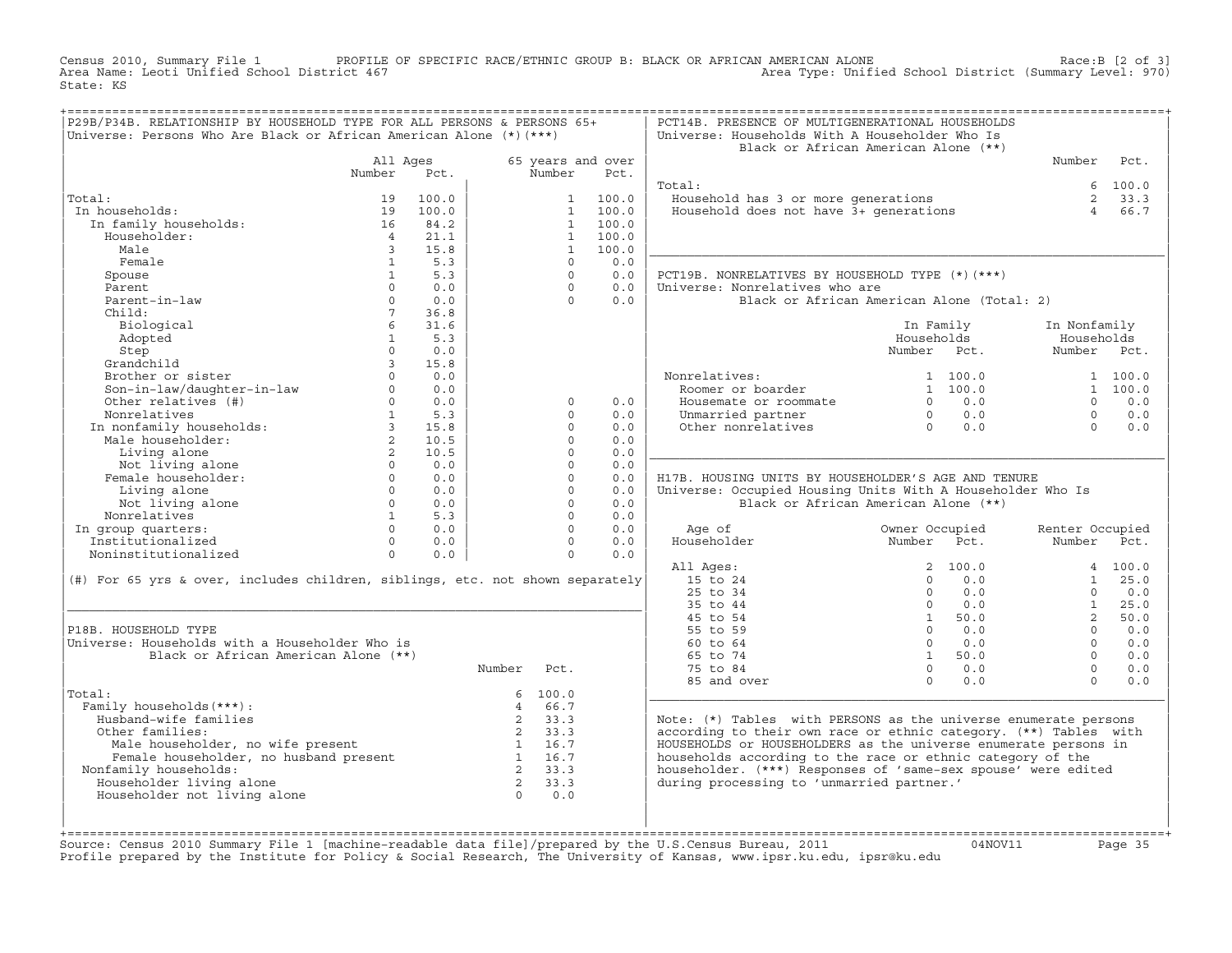Census 2010, Summary File 1 PROFILE OF SPECIFIC RACE/ETHNIC GROUP B: BLACK OR AFRICAN AMERICAN ALONE Race:B [3 of 3]<br>Area Name: Leoti Unified School District 467 area Type: Unified School District (Summary Level: 970) Area Type: Unified School District (Summary Level: 970) State: KS

+===================================================================================================================================================+|P28B/H16B. HOUSEHOLDS (OCCUPIED HOUSING UNITS) BY HOUSEHOLD SIZE BY TYPE AND BY TENURE | |Universe: Households (Occupied Housing Units) With A Householder Who Is Black or African American Alone (\*\*)(\*\*\*) |

|                             | All<br>Households | Pct.  | Family<br>Households    | Pct.  | Nonfamily<br>Households | Pct.     | Owner<br>Occupied | Pct.    | Renter<br>Occupied | Pct.  |
|-----------------------------|-------------------|-------|-------------------------|-------|-------------------------|----------|-------------------|---------|--------------------|-------|
| household sizes:<br>All     | 6.                | 100.0 |                         | 100.0 |                         | 2 100.0  |                   | 2 100.0 | 4                  | 100.0 |
| 1-person households         |                   | 33.3  | (Family always >1 pers) |       |                         | 2, 100.0 |                   | 0.0     |                    | 50.0  |
| 2-person households         |                   | 16.7  |                         | 25.0  |                         | 0.0      |                   | 0.0     |                    | 25.0  |
| 3-person households         |                   | 16.7  |                         | 25.0  | $\Omega$                | 0.0      |                   | 50.0    |                    | 0.0   |
| 4-person households         |                   | 0.0   |                         | 0.0   | $\Omega$                | 0.0      |                   | 0.0     |                    | 0.0   |
| 5-person households         |                   | 33.3  |                         | 50.0  | $\Omega$                | 0.0      |                   | 50.0    |                    | 25.0  |
| 6-person households         |                   | 0.0   |                         | 0.0   | $\Omega$                | 0.0      |                   | 0.0     |                    | 0.0   |
| 7-or-more person households | $\Omega$          | 0.0   |                         | 0.0   | 0                       | 0.0      |                   | 0.0     |                    | 0.0   |

|P16B/P17B/P36B/P37B/H11B/H12B. POPULATION IN HOUSEHOLDS AND AVERAGE HOUSEHOLD SIZE BY TYPE AND BY TENURE | Universe: Population in Households (Occupied Housing Units) With A Householder Who Is Black or African American Alone (\*\*)

|                                | Total<br>Population | Pct.         | In<br>Families | Pct.                      | In.<br>Nonfamilies | Pct.     | In Owner<br>Occupied | Pct.             | In Renter<br>Occupied | Pct.        |
|--------------------------------|---------------------|--------------|----------------|---------------------------|--------------------|----------|----------------------|------------------|-----------------------|-------------|
| Total population in households |                     | 100.0        | 15             | 88.2                      |                    | 2 11.8   |                      | 47.1             | 9.                    | 52.9        |
| Under 18 years                 |                     | 5, 100.0     | 4              | 80.0                      |                    |          |                      |                  |                       |             |
| 18 years and over              | 12                  | 100.0        |                | 91.7                      |                    |          |                      |                  |                       |             |
| Average Household Size         | 2.83                | $------$     | 3.75           | $------$                  | 1.00               | $------$ |                      | $4.00 - - - - -$ | 2.25                  | $------$    |
| Under 18 years                 | 0.83                | $------$     | 1.00           | $------$                  |                    |          |                      |                  |                       |             |
| 18 years and over              |                     | $2.00$ ----- | 2.75           | $\qquad \qquad - - - - -$ |                    |          |                      | $- - - - -$      |                       | $- - - - -$ |
|                                |                     |              |                |                           |                    |          |                      |                  |                       |             |

Note: Family household numbers include nonrelatives living with families.

| | PCT20/PCT22B. GROUP OUARTERS POPULATION BY SEX BY AGE BY GROUP OUARTERS TYPE Universe: Population in group quarters for persons who are Black or African American Alone (\*)

|                                               |        |       |       | Pct. of<br>All |      | Pct. of<br>Total |        | Pct. of<br>Total |
|-----------------------------------------------|--------|-------|-------|----------------|------|------------------|--------|------------------|
|                                               | Number | Pct.  | Total | Ages           | Male | $18+$            | Female | $18+$            |
| All types of group quarters:                  | 0      | 100.0 |       |                |      |                  |        |                  |
| Institutionalized population:                 |        |       |       |                |      |                  |        |                  |
| Correctional facilities for adults            |        |       |       |                |      |                  |        |                  |
| Juvenile facilities                           |        |       |       |                |      |                  |        |                  |
| Nursing facilities/skilled-nursing facilities |        |       |       |                |      |                  |        |                  |
| Other institutional facilities                |        |       |       |                |      |                  |        |                  |
| Noninstitutionalized population:              |        |       |       |                |      |                  |        |                  |
| College/university student housing            |        |       |       |                |      |                  |        |                  |
| Military quarters                             |        |       |       |                |      |                  |        |                  |
| Other noninstitutional facilities             |        |       |       |                |      |                  |        |                  |

|\_\_\_\_\_\_\_\_\_\_\_\_\_\_\_\_\_\_\_\_\_\_\_\_\_\_\_\_\_\_\_\_\_\_\_\_\_\_\_\_\_\_\_\_\_\_\_\_\_\_\_\_\_\_\_\_\_\_\_\_\_\_\_\_\_\_\_\_\_\_\_\_\_\_\_\_\_\_\_\_\_\_\_\_\_\_\_\_\_\_\_\_\_\_\_\_\_\_\_\_\_\_\_\_\_\_\_\_\_\_\_\_\_\_\_\_\_\_\_\_\_\_\_\_\_\_\_\_\_\_\_\_\_\_\_\_\_\_\_\_\_\_\_\_\_\_\_|

| |

or HOUSEHOLDERS as the universe enumerate persons in households according to the race or ethnic category of the householder. | (\*\*\*) Same−sex couple households are included in the family households category if there is at least one additional person | | related to householder by birth or adoption. Same−sex couple households with no relatives of the householder present are tabulated | | in nonfamily households. Responses of 'same−sex spouse' were edited during processing to 'unmarried partner.' |

+===================================================================================================================================================+ Source: Census 2010 Summary File 1 [machine−readable data file]/prepared by the U.S.Census Bureau, 2011 04NOV11 Page 36 Profile prepared by the Institute for Policy & Social Research, The University of Kansas, www.ipsr.ku.edu, ipsr@ku.edu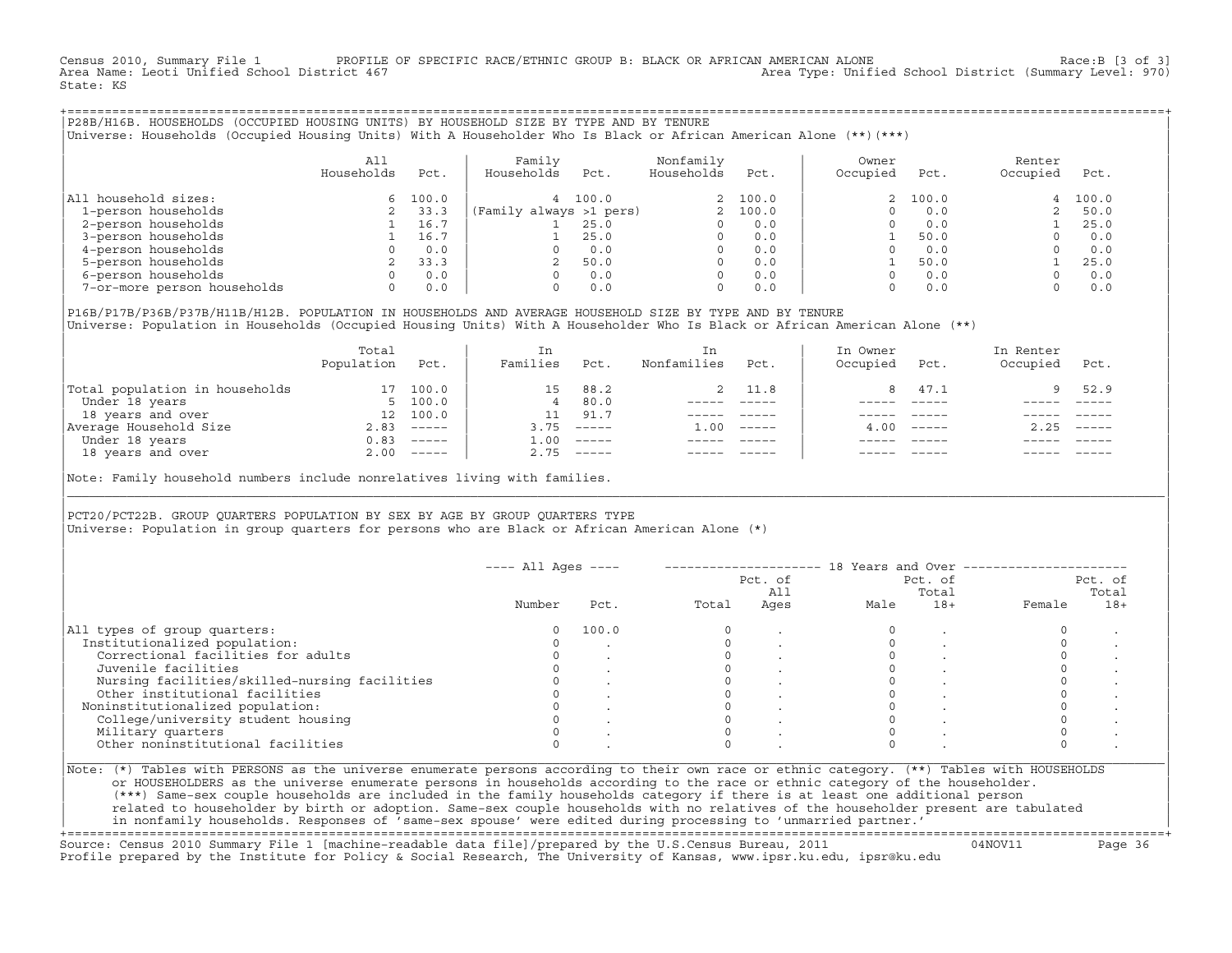Census 2010, Summary File 1 PROFILE OF SPECIFIC RACE/ETHNIC GROUP C: AMERICAN INDIAN AND ALASKA NATIVE ALONE<br>Area Name: Leoti Unified School District 467 Area Type: Unified School Dist State: KS

| P29/P29C. POPULATION SUMMARY BY RESIDENCE TYPE FOR DESIGNATED UNIVERSE                                                                                                                                                                                                              |                  |            |                                                                   |                                                                                                                                                                                                                                                                                                                          |         | P38C/39C. FAMILY TYPE BY PRESENCE AND AGE OF OWN OR RELATED CHILDREN                                                                                                                                                                                                                                                                                                                                                                                              |  |          |                |                                                                                                                                                                                                                                                                                                                                 |
|-------------------------------------------------------------------------------------------------------------------------------------------------------------------------------------------------------------------------------------------------------------------------------------|------------------|------------|-------------------------------------------------------------------|--------------------------------------------------------------------------------------------------------------------------------------------------------------------------------------------------------------------------------------------------------------------------------------------------------------------------|---------|-------------------------------------------------------------------------------------------------------------------------------------------------------------------------------------------------------------------------------------------------------------------------------------------------------------------------------------------------------------------------------------------------------------------------------------------------------------------|--|----------|----------------|---------------------------------------------------------------------------------------------------------------------------------------------------------------------------------------------------------------------------------------------------------------------------------------------------------------------------------|
| Universe: PERSONS Who Are American Indian and Alaska Native Alone                                                                                                                                                                                                                   |                  |            |                                                                   |                                                                                                                                                                                                                                                                                                                          |         | Universe: Families With A Householder Who Is                                                                                                                                                                                                                                                                                                                                                                                                                      |  |          |                |                                                                                                                                                                                                                                                                                                                                 |
|                                                                                                                                                                                                                                                                                     |                  |            |                                                                   |                                                                                                                                                                                                                                                                                                                          |         | American Indian and Alaska Native Alone (**) (***)                                                                                                                                                                                                                                                                                                                                                                                                                |  |          |                |                                                                                                                                                                                                                                                                                                                                 |
|                                                                                                                                                                                                                                                                                     |                  | Population |                                                                   | As % of Population of all Races                                                                                                                                                                                                                                                                                          |         |                                                                                                                                                                                                                                                                                                                                                                                                                                                                   |  |          |                |                                                                                                                                                                                                                                                                                                                                 |
| Total Persons:                                                                                                                                                                                                                                                                      |                  |            |                                                                   |                                                                                                                                                                                                                                                                                                                          |         | By Presence of: Own Children Related Children                                                                                                                                                                                                                                                                                                                                                                                                                     |  |          |                |                                                                                                                                                                                                                                                                                                                                 |
|                                                                                                                                                                                                                                                                                     |                  |            |                                                                   |                                                                                                                                                                                                                                                                                                                          |         |                                                                                                                                                                                                                                                                                                                                                                                                                                                                   |  |          |                | Families Pct.                                                                                                                                                                                                                                                                                                                   |
|                                                                                                                                                                                                                                                                                     |                  |            |                                                                   | otal Persons:<br>11 0.5% of 2,254<br>11 0.5% of 2,228<br>11 0.5% of 2,228<br>11 0.5% of 2,228<br>11 0.5% of 2,228                                                                                                                                                                                                        |         |                                                                                                                                                                                                                                                                                                                                                                                                                                                                   |  |          |                |                                                                                                                                                                                                                                                                                                                                 |
|                                                                                                                                                                                                                                                                                     |                  |            |                                                                   |                                                                                                                                                                                                                                                                                                                          |         | All families:                                                                                                                                                                                                                                                                                                                                                                                                                                                     |  |          |                | 2100.0                                                                                                                                                                                                                                                                                                                          |
| P16-18C/P36-37C. HOUSEHOLDS/POPULATION IN HOUSEHOLDS BY HOUSEHOLD TYPE                                                                                                                                                                                                              |                  |            |                                                                   |                                                                                                                                                                                                                                                                                                                          |         |                                                                                                                                                                                                                                                                                                                                                                                                                                                                   |  |          |                | 1 50.0                                                                                                                                                                                                                                                                                                                          |
| Universe: HOUSEHOLDERS Who Are American Indian and Alaska Native Alone                                                                                                                                                                                                              |                  |            |                                                                   |                                                                                                                                                                                                                                                                                                                          |         |                                                                                                                                                                                                                                                                                                                                                                                                                                                                   |  |          |                | $0 \t 0.0$                                                                                                                                                                                                                                                                                                                      |
|                                                                                                                                                                                                                                                                                     |                  |            |                                                                   |                                                                                                                                                                                                                                                                                                                          | Average |                                                                                                                                                                                                                                                                                                                                                                                                                                                                   |  |          | $\Omega$       | 0.0                                                                                                                                                                                                                                                                                                                             |
|                                                                                                                                                                                                                                                                                     |                  |            |                                                                   |                                                                                                                                                                                                                                                                                                                          |         |                                                                                                                                                                                                                                                                                                                                                                                                                                                                   |  |          |                | $0 \t 0.0$                                                                                                                                                                                                                                                                                                                      |
| Total Households(**)                                                                                                                                                                                                                                                                |                  |            |                                                                   |                                                                                                                                                                                                                                                                                                                          |         |                                                                                                                                                                                                                                                                                                                                                                                                                                                                   |  |          | $\overline{0}$ | 0.0                                                                                                                                                                                                                                                                                                                             |
|                                                                                                                                                                                                                                                                                     |                  |            |                                                                   |                                                                                                                                                                                                                                                                                                                          |         |                                                                                                                                                                                                                                                                                                                                                                                                                                                                   |  |          | $\overline{1}$ | 50.0                                                                                                                                                                                                                                                                                                                            |
|                                                                                                                                                                                                                                                                                     |                  |            |                                                                   |                                                                                                                                                                                                                                                                                                                          |         |                                                                                                                                                                                                                                                                                                                                                                                                                                                                   |  |          | $\sim$ 1       | 50.0                                                                                                                                                                                                                                                                                                                            |
|                                                                                                                                                                                                                                                                                     |                  |            |                                                                   |                                                                                                                                                                                                                                                                                                                          |         |                                                                                                                                                                                                                                                                                                                                                                                                                                                                   |  |          |                |                                                                                                                                                                                                                                                                                                                                 |
|                                                                                                                                                                                                                                                                                     |                  |            |                                                                   |                                                                                                                                                                                                                                                                                                                          |         |                                                                                                                                                                                                                                                                                                                                                                                                                                                                   |  |          |                |                                                                                                                                                                                                                                                                                                                                 |
|                                                                                                                                                                                                                                                                                     |                  |            |                                                                   |                                                                                                                                                                                                                                                                                                                          |         |                                                                                                                                                                                                                                                                                                                                                                                                                                                                   |  |          |                | $\begin{bmatrix} 1 & 0 & 0 & 0 \\ 0 & 0 & 0 & 0 \\ 0 & 0 & 0 & 0 \\ 0 & 0 & 0 & 0 \\ 0 & 0 & 0 & 0 \\ 0 & 0 & 0 & 0 \\ 0 & 0 & 0 & 0 \\ 0 & 0 & 0 & 0 \\ 0 & 0 & 0 & 0 \\ 0 & 0 & 0 & 0 \\ 0 & 0 & 0 & 0 \\ 0 & 0 & 0 & 0 \\ 0 & 0 & 0 & 0 \\ 0 & 0 & 0 & 0 \\ 0 & 0 & 0 & 0 \\ 0 & 0 & 0 & 0 \\ 0 & 0 & 0 & 0 \\ 0 & 0 & 0 & $ |
|                                                                                                                                                                                                                                                                                     |                  |            |                                                                   |                                                                                                                                                                                                                                                                                                                          |         |                                                                                                                                                                                                                                                                                                                                                                                                                                                                   |  |          |                |                                                                                                                                                                                                                                                                                                                                 |
|                                                                                                                                                                                                                                                                                     |                  |            |                                                                   |                                                                                                                                                                                                                                                                                                                          |         |                                                                                                                                                                                                                                                                                                                                                                                                                                                                   |  |          |                |                                                                                                                                                                                                                                                                                                                                 |
| P12C/P13C. POPULATION BY AGE AND SEX                                                                                                                                                                                                                                                |                  |            |                                                                   |                                                                                                                                                                                                                                                                                                                          |         |                                                                                                                                                                                                                                                                                                                                                                                                                                                                   |  |          |                | $0 \t 0.0$                                                                                                                                                                                                                                                                                                                      |
|                                                                                                                                                                                                                                                                                     |                  |            |                                                                   |                                                                                                                                                                                                                                                                                                                          |         |                                                                                                                                                                                                                                                                                                                                                                                                                                                                   |  |          | $\overline{1}$ |                                                                                                                                                                                                                                                                                                                                 |
| Universe: Persons Who Are American Indian and Alaska Native Alone (*)                                                                                                                                                                                                               |                  |            |                                                                   |                                                                                                                                                                                                                                                                                                                          |         |                                                                                                                                                                                                                                                                                                                                                                                                                                                                   |  |          |                | 50.0                                                                                                                                                                                                                                                                                                                            |
|                                                                                                                                                                                                                                                                                     |                  |            |                                                                   |                                                                                                                                                                                                                                                                                                                          |         |                                                                                                                                                                                                                                                                                                                                                                                                                                                                   |  |          | $\mathbf{1}$   | 50.0                                                                                                                                                                                                                                                                                                                            |
|                                                                                                                                                                                                                                                                                     | ---Both Sexes--- |            | $---Male----$                                                     | $---$ Female -----                                                                                                                                                                                                                                                                                                       |         |                                                                                                                                                                                                                                                                                                                                                                                                                                                                   |  |          |                | $0 \t 0.0$                                                                                                                                                                                                                                                                                                                      |
|                                                                                                                                                                                                                                                                                     | Number Pct.      |            | Number Pct.                                                       | Number Pct.                                                                                                                                                                                                                                                                                                              |         |                                                                                                                                                                                                                                                                                                                                                                                                                                                                   |  |          |                | 1 50.0                                                                                                                                                                                                                                                                                                                          |
|                                                                                                                                                                                                                                                                                     |                  |            |                                                                   |                                                                                                                                                                                                                                                                                                                          |         |                                                                                                                                                                                                                                                                                                                                                                                                                                                                   |  |          |                | $0 \t 0.0$                                                                                                                                                                                                                                                                                                                      |
| All Ages:                                                                                                                                                                                                                                                                           |                  |            |                                                                   |                                                                                                                                                                                                                                                                                                                          |         |                                                                                                                                                                                                                                                                                                                                                                                                                                                                   |  |          |                | $0 \t 0.0$                                                                                                                                                                                                                                                                                                                      |
|                                                                                                                                                                                                                                                                                     |                  |            |                                                                   | $\begin{bmatrix} 7 & 100.0 \\ 0 & 0.0 \end{bmatrix}$                                                                                                                                                                                                                                                                     |         |                                                                                                                                                                                                                                                                                                                                                                                                                                                                   |  |          |                |                                                                                                                                                                                                                                                                                                                                 |
|                                                                                                                                                                                                                                                                                     |                  |            |                                                                   |                                                                                                                                                                                                                                                                                                                          |         |                                                                                                                                                                                                                                                                                                                                                                                                                                                                   |  |          |                |                                                                                                                                                                                                                                                                                                                                 |
|                                                                                                                                                                                                                                                                                     |                  |            |                                                                   |                                                                                                                                                                                                                                                                                                                          |         | P31C. RELATIONSHIP BY HOUSEHOLD TYPE FOR THE POPULATION UNDER 18 YEARS                                                                                                                                                                                                                                                                                                                                                                                            |  |          |                |                                                                                                                                                                                                                                                                                                                                 |
|                                                                                                                                                                                                                                                                                     |                  |            |                                                                   |                                                                                                                                                                                                                                                                                                                          |         | Universe: Persons under 18 who are                                                                                                                                                                                                                                                                                                                                                                                                                                |  |          |                |                                                                                                                                                                                                                                                                                                                                 |
|                                                                                                                                                                                                                                                                                     |                  |            |                                                                   |                                                                                                                                                                                                                                                                                                                          |         | American Indian and Alaska Native Alone (*) (***)                                                                                                                                                                                                                                                                                                                                                                                                                 |  |          |                |                                                                                                                                                                                                                                                                                                                                 |
|                                                                                                                                                                                                                                                                                     |                  |            |                                                                   |                                                                                                                                                                                                                                                                                                                          |         |                                                                                                                                                                                                                                                                                                                                                                                                                                                                   |  | Number   | Pct.           |                                                                                                                                                                                                                                                                                                                                 |
|                                                                                                                                                                                                                                                                                     |                  |            |                                                                   |                                                                                                                                                                                                                                                                                                                          |         |                                                                                                                                                                                                                                                                                                                                                                                                                                                                   |  |          |                |                                                                                                                                                                                                                                                                                                                                 |
|                                                                                                                                                                                                                                                                                     |                  |            |                                                                   |                                                                                                                                                                                                                                                                                                                          |         | Total under 18:                                                                                                                                                                                                                                                                                                                                                                                                                                                   |  |          |                |                                                                                                                                                                                                                                                                                                                                 |
|                                                                                                                                                                                                                                                                                     |                  |            |                                                                   |                                                                                                                                                                                                                                                                                                                          |         | In households:                                                                                                                                                                                                                                                                                                                                                                                                                                                    |  |          |                |                                                                                                                                                                                                                                                                                                                                 |
|                                                                                                                                                                                                                                                                                     |                  |            |                                                                   |                                                                                                                                                                                                                                                                                                                          |         |                                                                                                                                                                                                                                                                                                                                                                                                                                                                   |  |          |                |                                                                                                                                                                                                                                                                                                                                 |
|                                                                                                                                                                                                                                                                                     |                  |            |                                                                   |                                                                                                                                                                                                                                                                                                                          |         |                                                                                                                                                                                                                                                                                                                                                                                                                                                                   |  |          |                |                                                                                                                                                                                                                                                                                                                                 |
|                                                                                                                                                                                                                                                                                     |                  |            |                                                                   |                                                                                                                                                                                                                                                                                                                          |         |                                                                                                                                                                                                                                                                                                                                                                                                                                                                   |  |          |                |                                                                                                                                                                                                                                                                                                                                 |
|                                                                                                                                                                                                                                                                                     |                  |            |                                                                   |                                                                                                                                                                                                                                                                                                                          |         |                                                                                                                                                                                                                                                                                                                                                                                                                                                                   |  |          |                |                                                                                                                                                                                                                                                                                                                                 |
|                                                                                                                                                                                                                                                                                     |                  |            |                                                                   |                                                                                                                                                                                                                                                                                                                          |         |                                                                                                                                                                                                                                                                                                                                                                                                                                                                   |  |          |                |                                                                                                                                                                                                                                                                                                                                 |
|                                                                                                                                                                                                                                                                                     |                  |            |                                                                   |                                                                                                                                                                                                                                                                                                                          |         | $\begin{tabular}{lllllllllll} \hline \texttt{all under 18:} & & & & 4 & 100.0 \\ \texttt{in households:} & & & & 4 & 100.0 \\ \texttt{Householder or spouse} & & & 0 & 0.0 \\ \texttt{Related child:} & & & 4 & 100.0 \\ \texttt{On child:} & & 4 & 100.0 \\ \texttt{In husband-wife families} & & 0 & 0.0 \\ \texttt{In other families (no spouse present):} & & 4 & 100.0 \\ \texttt{Mala householder} & & 0 & 0.0 \\ \hline \end{tabular}$<br>Male householder |  |          |                |                                                                                                                                                                                                                                                                                                                                 |
|                                                                                                                                                                                                                                                                                     |                  |            |                                                                   |                                                                                                                                                                                                                                                                                                                          |         | $\begin{bmatrix} 0 & 0 & 0 \\ 0 & 0 & 0 \\ 0 & 0 & 0 \end{bmatrix}$                                                                                                                                                                                                                                                                                                                                                                                               |  |          |                |                                                                                                                                                                                                                                                                                                                                 |
|                                                                                                                                                                                                                                                                                     |                  |            |                                                                   |                                                                                                                                                                                                                                                                                                                          |         | Female householder                                                                                                                                                                                                                                                                                                                                                                                                                                                |  |          |                |                                                                                                                                                                                                                                                                                                                                 |
|                                                                                                                                                                                                                                                                                     |                  |            |                                                                   |                                                                                                                                                                                                                                                                                                                          |         | Other relatives:                                                                                                                                                                                                                                                                                                                                                                                                                                                  |  |          |                |                                                                                                                                                                                                                                                                                                                                 |
|                                                                                                                                                                                                                                                                                     |                  |            |                                                                   |                                                                                                                                                                                                                                                                                                                          |         | Grandchild                                                                                                                                                                                                                                                                                                                                                                                                                                                        |  | $\Omega$ | 0.0            |                                                                                                                                                                                                                                                                                                                                 |
|                                                                                                                                                                                                                                                                                     |                  |            |                                                                   |                                                                                                                                                                                                                                                                                                                          |         | Other relatives                                                                                                                                                                                                                                                                                                                                                                                                                                                   |  |          | 0.0            |                                                                                                                                                                                                                                                                                                                                 |
|                                                                                                                                                                                                                                                                                     |                  |            |                                                                   |                                                                                                                                                                                                                                                                                                                          |         | Nonrelatives                                                                                                                                                                                                                                                                                                                                                                                                                                                      |  |          | 0.0            |                                                                                                                                                                                                                                                                                                                                 |
|                                                                                                                                                                                                                                                                                     |                  |            |                                                                   |                                                                                                                                                                                                                                                                                                                          |         | In group quarters:                                                                                                                                                                                                                                                                                                                                                                                                                                                |  |          | 0.0            |                                                                                                                                                                                                                                                                                                                                 |
|                                                                                                                                                                                                                                                                                     |                  |            |                                                                   |                                                                                                                                                                                                                                                                                                                          |         | Institutionalized population                                                                                                                                                                                                                                                                                                                                                                                                                                      |  |          | 0.0            |                                                                                                                                                                                                                                                                                                                                 |
|                                                                                                                                                                                                                                                                                     |                  |            |                                                                   | $\begin{bmatrix} 0 & 0.0 & 0 & 0.0 \\ 1 & 14 & 3 & 14 & 3 \\ 0 & 0 & 0 & 0 & 0 \\ 0 & 0 & 0 & 0 & 0 \\ 0 & 0 & 0 & 0 & 0 \\ 0 & 0 & 0 & 0 & 0 \\ 0 & 0 & 0 & 0 & 0 \\ 1 & 14 & 3 & 0 & 0.0 \\ 0 & 0 & 0 & 0 & 0 \\ 0 & 0 & 0 & 0 & 0 \\ 0 & 0 & 0 & 0 & 0 \\ 0 & 0 & 0 & 0 & 0 \\ 0 & 0 & 0 & 0 & 0 \\ 0 & 0 & 0 & 0 & $ |         | o dia angle of the contract of the contract of the contract of the contract of the contract of the contract of the contract of the contract of the contract of the contract of the contract of the contract of the contract of<br>Noninstitutionalized population                                                                                                                                                                                                 |  |          | 0.0            |                                                                                                                                                                                                                                                                                                                                 |
|                                                                                                                                                                                                                                                                                     |                  |            |                                                                   |                                                                                                                                                                                                                                                                                                                          |         |                                                                                                                                                                                                                                                                                                                                                                                                                                                                   |  |          |                |                                                                                                                                                                                                                                                                                                                                 |
| Number FCC.<br>11 Ages: 11 100.0<br>5 to 9<br>5 to 14<br>15 to 17<br>18 and 19<br>20<br>20<br>20<br>21<br>22 to 24<br>0 0.0<br>25<br>25 to 17<br>19.1<br>30 to 0.0<br>20<br>25 to 29<br>1 9.1<br>30 to 0.0<br>25 to 29<br>1 9.1<br>30 to 34<br>45 to 44<br>45 to 49<br>45 to 49<br> |                  |            |                                                                   |                                                                                                                                                                                                                                                                                                                          |         |                                                                                                                                                                                                                                                                                                                                                                                                                                                                   |  |          |                |                                                                                                                                                                                                                                                                                                                                 |
|                                                                                                                                                                                                                                                                                     |                  |            |                                                                   |                                                                                                                                                                                                                                                                                                                          |         | Note: (*) Tables with PERSONS as the universe enumerate persons according                                                                                                                                                                                                                                                                                                                                                                                         |  |          |                |                                                                                                                                                                                                                                                                                                                                 |
|                                                                                                                                                                                                                                                                                     |                  |            |                                                                   |                                                                                                                                                                                                                                                                                                                          |         | to their own race or ethnic category. (**) Tables with HOUSEHOLDS or<br>HOUSEHOLDERS as the universe enumerate persons in households according                                                                                                                                                                                                                                                                                                                    |  |          |                |                                                                                                                                                                                                                                                                                                                                 |
| 0 to 17<br>18 to 64<br>65 plus<br>2 18.2<br>Median Aqe                                                                                                                                                                                                                              | 31.5             |            | $\begin{array}{ccc} 2 & 50.0 \\ 1 & 25.0 \\ 1 & 25.0 \end{array}$ | $\begin{array}{cc} 2 & 28.6 \\ 4 & 57.1 \\ 1 & 14.3 \end{array}$<br>$20.0$ $42.5$                                                                                                                                                                                                                                        |         | to the race or ethnic category of the householder. (***) Responses of<br>same-sex spouse' were edited during processing to 'unmarried partner.'                                                                                                                                                                                                                                                                                                                   |  |          |                |                                                                                                                                                                                                                                                                                                                                 |

+===================================================================================================================================================+Source: Census 2010 Summary File 1 [machine−readable data file]/prepared by the U.S.Census Bureau, 2011 04NOV11 Page 37 Profile prepared by the Institute for Policy & Social Research, The University of Kansas, www.ipsr.ku.edu, ipsr@ku.edu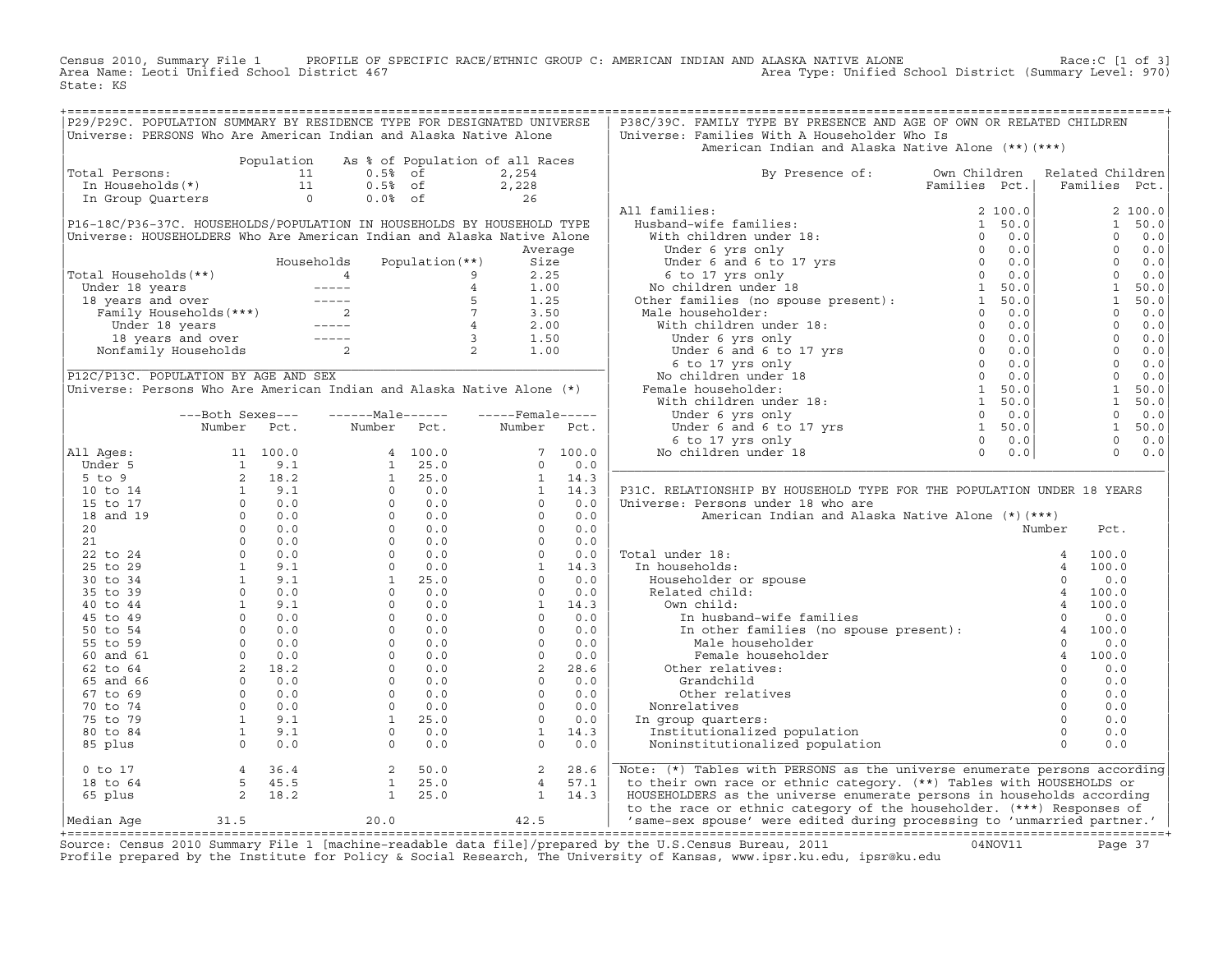Census 2010, Summary File 1 PROFILE OF SPECIFIC RACE/ETHNIC GROUP C: AMERICAN INDIAN AND ALASKA NATIVE ALONE Race:C [2 of 3]<br>Area Name: Leoti Unified School District 467 area Type: Unified School District (Summary Level: 9 Area Type: Unified School District (Summary Level: 970) State: KS

| P29C/P34C. RELATIONSHIP BY HOUSEHOLD TYPE FOR ALL PERSONS & PERSONS 65+<br>Universe: Persons Who Are American Indian and Alaska Native Alone (*) (***) |                                |             |                         |                          |                   | PCT14C. PRESENCE OF MULTIGENERATIONAL HOUSEHOLDS<br>Universe: Households With A Householder Who Is<br>American Indian and Alaska Native Alone (**) |                |                 |                      |                      |
|--------------------------------------------------------------------------------------------------------------------------------------------------------|--------------------------------|-------------|-------------------------|--------------------------|-------------------|----------------------------------------------------------------------------------------------------------------------------------------------------|----------------|-----------------|----------------------|----------------------|
|                                                                                                                                                        | All Ages                       |             |                         |                          | 65 years and over |                                                                                                                                                    |                |                 | Number Pct.          |                      |
|                                                                                                                                                        | Number                         | Pct.        |                         | Number                   | Pct.              |                                                                                                                                                    |                |                 |                      |                      |
|                                                                                                                                                        |                                |             |                         |                          |                   | Total:                                                                                                                                             |                |                 |                      | 4 100.0              |
| Total:                                                                                                                                                 | 11                             | 100.0       |                         | $\overline{2}$           | 100.0             | Household has 3 or more generations<br>Household does not have 3+ generations                                                                      |                |                 | $\Omega$             | 0.0                  |
| In households:                                                                                                                                         | 11                             | 100.0       |                         | 2                        | 100.0             |                                                                                                                                                    |                |                 | $\overline{4}$       | 100.0                |
| In family households:                                                                                                                                  | $\overline{9}$                 | 81.8        |                         | $\mathbf{1}$             | 50.0              |                                                                                                                                                    |                |                 |                      |                      |
| Householder:                                                                                                                                           | 2                              | 18.2        |                         | $\mathbf{1}$             | 50.0              |                                                                                                                                                    |                |                 |                      |                      |
| Male                                                                                                                                                   | $\mathbf{1}$                   | 9.1         |                         | $\mathbf{1}$             | 50.0              |                                                                                                                                                    |                |                 |                      |                      |
| Female                                                                                                                                                 | $\mathbf{1}$                   | 9.1         |                         | $\Omega$                 | 0.0               |                                                                                                                                                    |                |                 |                      |                      |
| Spouse                                                                                                                                                 | $\overline{3}$                 | 27.3        |                         | $\Omega$                 | 0.0               | PCT19C. NONRELATIVES BY HOUSEHOLD TYPE (*)(***)                                                                                                    |                |                 |                      |                      |
| Parent                                                                                                                                                 | $\Omega$                       | 0.0         |                         | $\Omega$                 | 0.0               | Universe: Nonrelatives who are                                                                                                                     |                |                 |                      |                      |
| Parent-in-law                                                                                                                                          | $\Omega$                       | 0.0         |                         | $\cap$                   | 0.0               | American Indian and Alaska Native Alone (Total: 0)                                                                                                 |                |                 |                      |                      |
| Child:                                                                                                                                                 | $\overline{4}$                 | 36.4        |                         |                          |                   |                                                                                                                                                    |                |                 |                      |                      |
| Biological                                                                                                                                             | $\overline{4}$                 | 36.4        |                         |                          |                   |                                                                                                                                                    | In Family      |                 | In Nonfamily         |                      |
| Adopted                                                                                                                                                | $\Omega$                       | 0.0         |                         |                          |                   |                                                                                                                                                    | Households     |                 | Households           |                      |
| Step                                                                                                                                                   | $\Omega$                       | 0.0         |                         |                          |                   |                                                                                                                                                    | Number Pct.    |                 | Number Pct.          |                      |
| Grandchild                                                                                                                                             | $\Omega$                       | 0.0         |                         |                          |                   |                                                                                                                                                    |                |                 |                      |                      |
| Brother or sister                                                                                                                                      | $\Omega$<br>$\Omega$           | 0.0         |                         |                          |                   | Nonrelatives:<br>Roomer or boarder                                                                                                                 | $\Omega$       | 0 100.0         | $\Omega$             | 0 100.0              |
| Son-in-law/daughter-in-law                                                                                                                             | $\Omega$                       | 0.0         |                         |                          |                   |                                                                                                                                                    | $\Omega$       | <b>Contract</b> |                      | $\ddot{\phantom{a}}$ |
| Other relatives (#)                                                                                                                                    | $\Omega$                       | 0.0<br>0.0  |                         | $\Omega$<br>$\Omega$     | 0.0               | Housemate or roommate                                                                                                                              | $\Omega$       | $\sim$          | $\Omega$<br>$\Omega$ |                      |
| Nonrelatives                                                                                                                                           |                                |             |                         |                          | 0.0               | Unmarried partner                                                                                                                                  | $\overline{0}$ |                 | $\Omega$             |                      |
| In nonfamily households:<br>Male householder.<br>Male householder:                                                                                     | $\overline{2}$<br>$\mathbf{1}$ | 18.2<br>9.1 |                         | $\mathbf{1}$<br>$\Omega$ | 50.0<br>0.0       | Other nonrelatives                                                                                                                                 |                |                 |                      |                      |
| Living alone                                                                                                                                           | 1                              | 9.1         |                         | $\Omega$                 | 0.0               |                                                                                                                                                    |                |                 |                      |                      |
| Not living alone                                                                                                                                       | $\circ$                        | 0.0         |                         | $\Omega$                 | 0.0               |                                                                                                                                                    |                |                 |                      |                      |
| Female householder:                                                                                                                                    | $\mathbf{1}$                   | 9.1         |                         | $\mathbf{1}$             | 50.0              | H17C. HOUSING UNITS BY HOUSEHOLDER'S AGE AND TENURE                                                                                                |                |                 |                      |                      |
| Living alone                                                                                                                                           | $\mathbf{1}$                   | 9.1         |                         | $\mathbf{1}$             | 50.0              | Universe: Occupied Housing Units With A Householder Who Is                                                                                         |                |                 |                      |                      |
| Not living alone                                                                                                                                       | $\Omega$                       | 0.0         |                         | $\Omega$                 | 0.0               | American Indian and Alaska Native Alone (**)                                                                                                       |                |                 |                      |                      |
| Nonrelatives                                                                                                                                           | $\circ$                        | 0.0         |                         | $\Omega$                 | 0.0               |                                                                                                                                                    |                |                 |                      |                      |
| In group quarters:                                                                                                                                     | $\Omega$                       | 0.0         |                         | $\Omega$                 | 0.0               | Age of                                                                                                                                             | Owner Occupied |                 | Renter Occupied      |                      |
| Institutionalized                                                                                                                                      | $\Omega$                       | 0.0         |                         | $\Omega$                 | 0.0               | Householder                                                                                                                                        | Number Pct.    |                 | Number               | Pct.                 |
| Noninstitutionalized                                                                                                                                   | $\Omega$                       | 0.0         |                         | $\Omega$                 | 0.0               |                                                                                                                                                    |                |                 |                      |                      |
|                                                                                                                                                        |                                |             |                         |                          |                   | All Ages:                                                                                                                                          |                | 1 100.0         |                      | 3, 100.0             |
| $(\#)$ For 65 yrs & over, includes children, siblings, etc. not shown separately                                                                       |                                |             |                         |                          |                   | $15$ to $24$                                                                                                                                       | $\Omega$       | 0.0             | $\Omega$             | 0.0                  |
|                                                                                                                                                        |                                |             |                         |                          |                   | $25$ to $34$                                                                                                                                       | $\Omega$       | 0.0             | 2                    | 66.7                 |
|                                                                                                                                                        |                                |             |                         |                          |                   | 35 to 44                                                                                                                                           | $\Omega$       | 0.0             | $\Omega$             | 0.0                  |
|                                                                                                                                                        |                                |             |                         |                          |                   | 45 to 54                                                                                                                                           |                | $0 \t 0.0$      | $\Omega$             | 0.0                  |
| P18C. HOUSEHOLD TYPE                                                                                                                                   |                                |             |                         |                          |                   | 55 to 59                                                                                                                                           |                | $0 \qquad 0.0$  | $\cap$               | 0.0                  |
| Universe: Households with a Householder Who is                                                                                                         |                                |             |                         |                          |                   | 60 to 64                                                                                                                                           | $\Omega$       | 0.0             | $\Omega$             | 0.0                  |
| American Indian and Alaska Native Alone (**)                                                                                                           |                                |             |                         |                          |                   | 65 to 74                                                                                                                                           | $\Omega$       | 0.0             | $\Omega$             | 0.0                  |
|                                                                                                                                                        |                                |             | Number                  | Pct.                     |                   | 75 to 84                                                                                                                                           |                | 1 100.0         | $\mathbf{1}$         | 33.3                 |
|                                                                                                                                                        |                                |             |                         |                          |                   | 85 and over                                                                                                                                        | $\Omega$       | 0.0             | $\Omega$             | 0.0                  |
| Total:                                                                                                                                                 |                                |             |                         | 4 100.0                  |                   |                                                                                                                                                    |                |                 |                      |                      |
| Family households (***) :                                                                                                                              |                                |             |                         | 2, 50.0                  |                   |                                                                                                                                                    |                |                 |                      |                      |
| Husband-wife families                                                                                                                                  |                                |             | $\mathbf{1}$            | 25.0                     |                   | Note: $(*)$ Tables with PERSONS as the universe enumerate persons                                                                                  |                |                 |                      |                      |
| Other families:                                                                                                                                        |                                |             | 1                       | 25.0                     |                   | according to their own race or ethnic category. (**) Tables with                                                                                   |                |                 |                      |                      |
| maie nouseholder, no wife present<br>Female householder, no husband present<br>iamily households:<br>weakeholds:                                       |                                |             |                         | $0 \t 0.0$               |                   | HOUSEHOLDS or HOUSEHOLDERS as the universe enumerate persons in                                                                                    |                |                 |                      |                      |
|                                                                                                                                                        |                                |             | $\frac{1}{2}$           | 25.0                     |                   | households according to the race or ethnic category of the                                                                                         |                |                 |                      |                      |
| Nonfamily households:                                                                                                                                  |                                |             | $\overline{2}$          | 50.0                     |                   | householder. (***) Responses of 'same-sex spouse' were edited                                                                                      |                |                 |                      |                      |
| Householder living alone                                                                                                                               |                                |             | $\overline{\mathbf{c}}$ | 50.0                     |                   | during processing to 'unmarried partner.'                                                                                                          |                |                 |                      |                      |
| Householder not living alone                                                                                                                           |                                |             | $\bigcap$               | 0.0                      |                   |                                                                                                                                                    |                |                 |                      |                      |
|                                                                                                                                                        |                                |             |                         |                          |                   |                                                                                                                                                    |                |                 |                      |                      |
|                                                                                                                                                        |                                |             |                         |                          |                   |                                                                                                                                                    |                |                 |                      |                      |
|                                                                                                                                                        |                                |             |                         |                          |                   |                                                                                                                                                    |                |                 |                      |                      |

+===================================================================================================================================================+Source: Census 2010 Summary File 1 [machine−readable data file]/prepared by the U.S.Census Bureau, 2011 04NOV11 Page 38 Profile prepared by the Institute for Policy & Social Research, The University of Kansas, www.ipsr.ku.edu, ipsr@ku.edu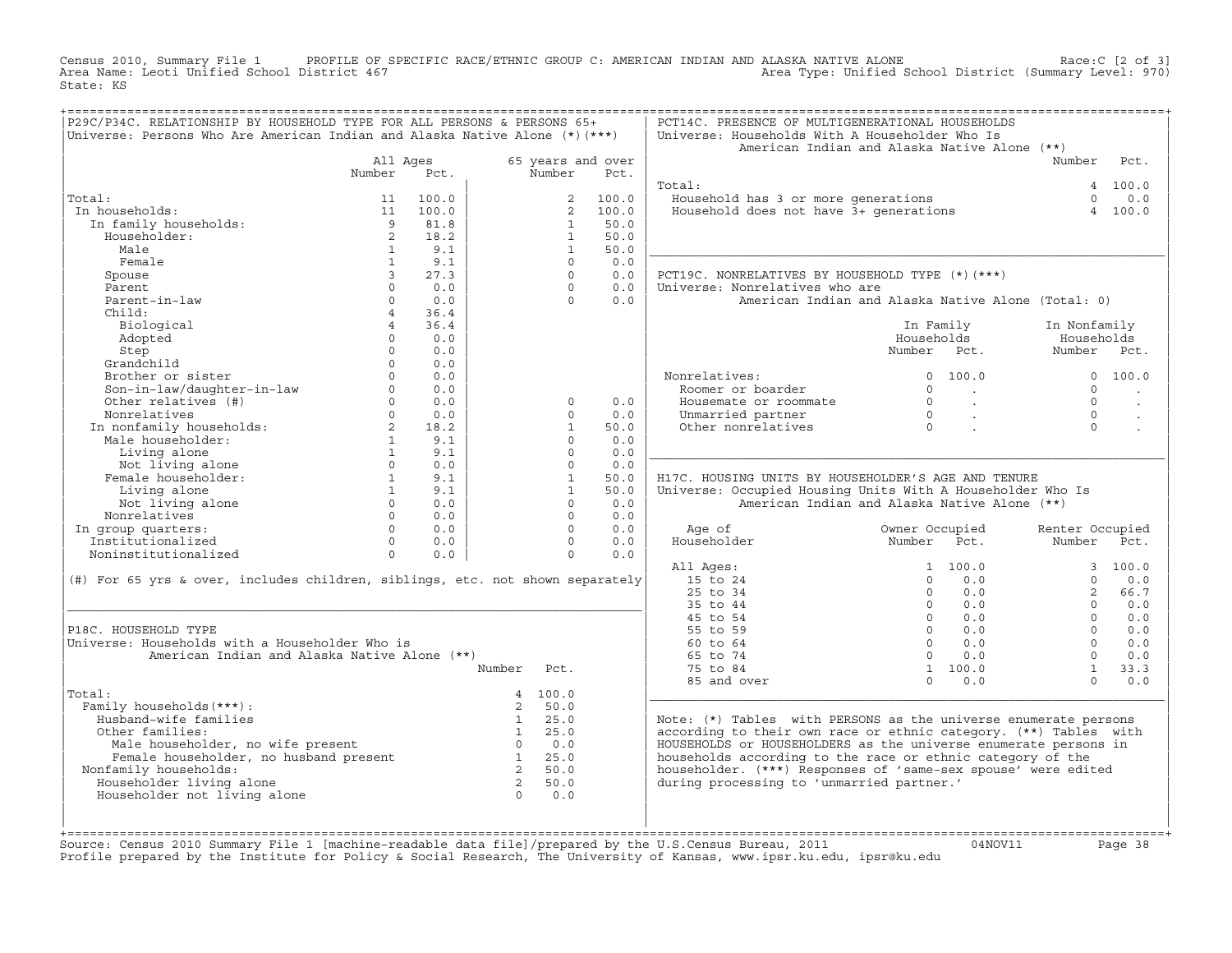Census 2010, Summary File 1 PROFILE OF SPECIFIC RACE/ETHNIC GROUP C: AMERICAN INDIAN AND ALASKA NATIVE ALONE Race:C [3 of 3]<br>Area Name: Leoti Unified School District 467 Area Type: Unified School District (Summary Level: 970) State: KS

+===================================================================================================================================================+|P28C/H16C. HOUSEHOLDS (OCCUPIED HOUSING UNITS) BY HOUSEHOLD SIZE BY TYPE AND BY TENURE | |Universe: Households (Occupied Housing Units) With A Householder Who Is American Indian and Alaska Native Alone (\*\*)(\*\*\*) |

|                             | All<br>Households | Pct.  | Family<br>Households    | Pct.    | Nonfamily<br>Households | Pct.    | Owner<br>Occupied | Pct.  | Renter<br>Occupied | Pct.  |
|-----------------------------|-------------------|-------|-------------------------|---------|-------------------------|---------|-------------------|-------|--------------------|-------|
| All household sizes:        | 4                 | 100.0 |                         | 2 100.0 |                         | 2 100.0 |                   | 100.0 |                    | 100.0 |
| 1-person households         |                   | 50.0  | (Family always >1 pers) |         |                         | 100.0   |                   | 100.0 |                    | 33.3  |
| 2-person households         |                   | 25.0  |                         | 50.0    |                         | 0.0     |                   | 0.0   |                    | 33.3  |
| 3-person households         |                   | 0.0   | 0                       | 0.0     | 0                       | 0.0     |                   | 0.0   |                    | 0.0   |
| 4-person households         |                   | 0.0   | O.                      | 0.0     | 0                       | 0.0     |                   | 0.0   |                    | 0.0   |
| 5-person households         |                   | 25.0  |                         | 50.0    |                         | 0.0     |                   | 0.0   |                    | 33.3  |
| 6-person households         |                   | 0.0   | O.                      | 0.0     |                         | 0.0     |                   | 0.0   |                    | 0.0   |
| 7-or-more person households | 0                 | 0.0   | 0                       | 0.0     | 0                       | 0.0     |                   | 0.0   |                    | 0.0   |

|P16C/P17C/P36C/P37C/H11C/H12C. POPULATION IN HOUSEHOLDS AND AVERAGE HOUSEHOLD SIZE BY TYPE AND BY TENURE | Universe: Population in Households (Occupied Housing Units) With A Householder Who Is American Indian and Alaska Native Alone (\*\*)

|                                | Total<br>Population | Pct.     | In<br>Families | Pct.     | In.<br>Nonfamilies | Pct.     | In Owner<br>Occupied | Pct.          | In Renter<br>Occupied | Pct.        |
|--------------------------------|---------------------|----------|----------------|----------|--------------------|----------|----------------------|---------------|-----------------------|-------------|
| Total population in households |                     | 9 100.0  |                | 7 77.8   |                    | 2, 22.2  |                      | 11.1          | 8                     | 88.9        |
| Under 18 years                 |                     | 4 100.0  |                | 4 100.0  |                    |          |                      |               |                       |             |
| 18 years and over              |                     | 5, 100.0 |                | 60.0     |                    |          |                      |               |                       |             |
| Average Household Size         | 2.25                | $------$ | 3.50           | $------$ | 1.00               | $------$ | .00                  | $- - - - - -$ | 2.67                  | $------$    |
| Under 18 years                 | 1.00                | $------$ | 2.00           | $------$ |                    |          |                      |               |                       |             |
| 18 years and over              | 1.25                | $------$ | 1.50           |          |                    |          |                      | $- - - - -$   |                       | $- - - - -$ |
|                                |                     |          |                |          |                    |          |                      |               |                       |             |

Note: Family household numbers include nonrelatives living with families.

| | PCT20/PCT22C. GROUP OUARTERS POPULATION BY SEX BY AGE BY GROUP OUARTERS TYPE Universe: Population in group quarters for persons who are American Indian and Alaska Native Alone (\*)

|                                               |        |       |       | Pct. of<br>All |      | Pct. of<br>Total |        | Pct. of<br>Total |
|-----------------------------------------------|--------|-------|-------|----------------|------|------------------|--------|------------------|
|                                               | Number | Pct.  | Total | Ages           | Male | $18+$            | Female | $18+$            |
| All types of group quarters:                  |        | 100.0 |       |                |      |                  |        |                  |
| Institutionalized population:                 |        |       |       |                |      |                  |        |                  |
| Correctional facilities for adults            |        |       |       |                |      |                  |        |                  |
| Juvenile facilities                           |        |       |       |                |      |                  |        |                  |
| Nursing facilities/skilled-nursing facilities |        |       |       |                |      |                  |        |                  |
| Other institutional facilities                |        |       |       |                |      |                  |        |                  |
| Noninstitutionalized population:              |        |       |       |                |      |                  |        |                  |
| College/university student housing            |        |       |       |                |      |                  |        |                  |
| Military quarters                             |        |       |       |                |      |                  |        |                  |
| Other noninstitutional facilities             |        |       |       |                |      |                  |        |                  |

|\_\_\_\_\_\_\_\_\_\_\_\_\_\_\_\_\_\_\_\_\_\_\_\_\_\_\_\_\_\_\_\_\_\_\_\_\_\_\_\_\_\_\_\_\_\_\_\_\_\_\_\_\_\_\_\_\_\_\_\_\_\_\_\_\_\_\_\_\_\_\_\_\_\_\_\_\_\_\_\_\_\_\_\_\_\_\_\_\_\_\_\_\_\_\_\_\_\_\_\_\_\_\_\_\_\_\_\_\_\_\_\_\_\_\_\_\_\_\_\_\_\_\_\_\_\_\_\_\_\_\_\_\_\_\_\_\_\_\_\_\_\_\_\_\_\_\_|

| |

| or HOUSEHOLDERS as the universe enumerate persons in households according to the race or ethnic category of the householder. | | (\*\*\*) Same−sex couple households are included in the family households category if there is at least one additional person | | related to householder by birth or adoption. Same−sex couple households with no relatives of the householder present are tabulated | | in nonfamily households. Responses of 'same−sex spouse' were edited during processing to 'unmarried partner.' | +===================================================================================================================================================+

Source: Census 2010 Summary File 1 [machine−readable data file]/prepared by the U.S.Census Bureau, 2011 04NOV11 Page 39 Profile prepared by the Institute for Policy & Social Research, The University of Kansas, www.ipsr.ku.edu, ipsr@ku.edu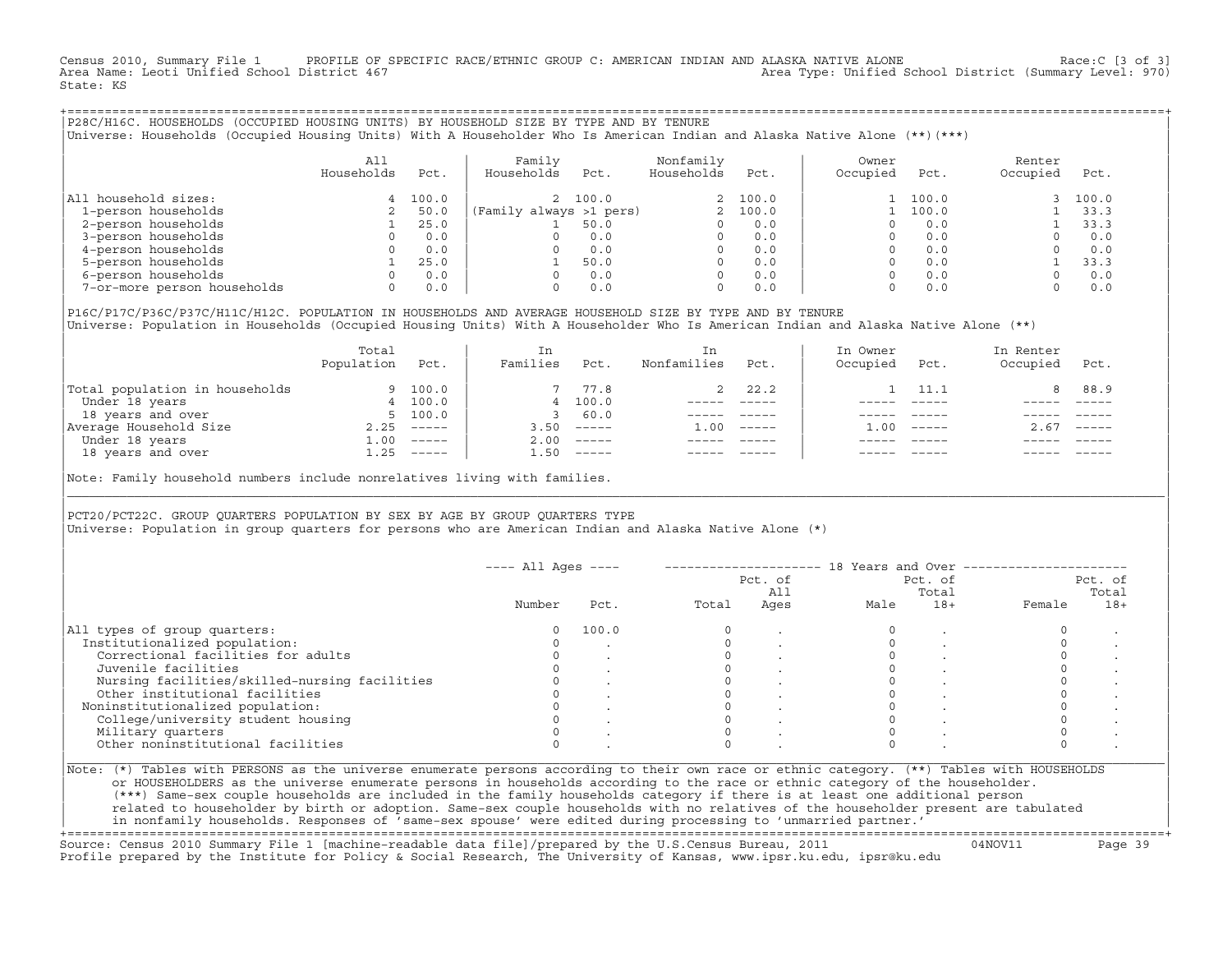Census 2010, Summary File 1 PROFILE OF SPECIFIC RACE/ETHNIC GROUP D: ASIAN ALONE Race:D [1 of 3]<br>Area Name: Leoti Unified School District 467 Area Type: Unified School District (Summary Level: 970) State: KS

| P29/P29D. POPULATION SUMMARY BY RESIDENCE TYPE FOR DESIGNATED UNIVERSE<br>Universe: PERSONS Who Are Asian Alone                                                                                                                                                                                                                                                                                                                                   |                                                                     |                |                   |                                            |             |         | P38D/39D. FAMILY TYPE BY PRESENCE AND AGE OF OWN OR RELATED CHILDREN<br>Universe: Families With A Householder Who Is                                                                                                           |               |                             |          |                       |
|---------------------------------------------------------------------------------------------------------------------------------------------------------------------------------------------------------------------------------------------------------------------------------------------------------------------------------------------------------------------------------------------------------------------------------------------------|---------------------------------------------------------------------|----------------|-------------------|--------------------------------------------|-------------|---------|--------------------------------------------------------------------------------------------------------------------------------------------------------------------------------------------------------------------------------|---------------|-----------------------------|----------|-----------------------|
|                                                                                                                                                                                                                                                                                                                                                                                                                                                   |                                                                     |                |                   |                                            |             |         | Asian Alone $(**)$ $(***)$                                                                                                                                                                                                     |               |                             |          |                       |
|                                                                                                                                                                                                                                                                                                                                                                                                                                                   |                                                                     | Population     |                   | As % of Population of all Races            |             |         |                                                                                                                                                                                                                                |               |                             |          |                       |
| $\begin{array}{ccc}\text{1} & \text{1} & \text{1} & \text{1} & \text{1} & \text{1} \\ \text{2} & \text{2} & \text{3} & \text{2} & \text{3} \\ \text{3} & \text{4} & \text{5} & \text{6} & \text{7} \\ \text{4} & \text{5} & \text{6} & \text{7} & \text{8} \\ \text{5} & \text{6} & \text{7} & \text{8} & \text{9} \\ \text{7} & \text{8} & \text{9} & \text{1} & \text{1} \\ \text{9} & \text{10} & \text{11} & \text{12} & \$<br>Total Persons: |                                                                     |                | $0.1$ % of        |                                            | 2,254       |         | By Presence of:                                                                                                                                                                                                                | Own Children  |                             |          | Related Children      |
|                                                                                                                                                                                                                                                                                                                                                                                                                                                   |                                                                     |                | $0.1$ % of        |                                            | 2,228       |         |                                                                                                                                                                                                                                | Families Pct. |                             |          | Families Pct.         |
| In Group Quarters                                                                                                                                                                                                                                                                                                                                                                                                                                 |                                                                     | $\overline{0}$ | $0.0%$ of         |                                            | 26          |         |                                                                                                                                                                                                                                |               |                             |          |                       |
|                                                                                                                                                                                                                                                                                                                                                                                                                                                   |                                                                     |                |                   |                                            |             |         | All families:                                                                                                                                                                                                                  | $\circ$       | $\bullet$                   |          | $\mathsf O$           |
| P16-18D/P36-37D. HOUSEHOLDS/POPULATION IN HOUSEHOLDS BY HOUSEHOLD TYPE                                                                                                                                                                                                                                                                                                                                                                            |                                                                     |                |                   |                                            |             |         | Husband-wife families:                                                                                                                                                                                                         | $\Omega$      | $\ddot{\phantom{a}}$        |          | $\Omega$              |
| Universe: HOUSEHOLDERS Who Are Asian Alone                                                                                                                                                                                                                                                                                                                                                                                                        |                                                                     |                |                   |                                            |             |         | Number of the control of the set of the set of the set of the set of the set of the set of the set of the set of the set of the set of the set of the set of the set of the set of the set of the set of the set of the set of |               | $\mathbb{Z}^2$              |          | $\mathbf 0$           |
|                                                                                                                                                                                                                                                                                                                                                                                                                                                   |                                                                     |                |                   |                                            | Average     |         |                                                                                                                                                                                                                                |               | $\sim$                      |          | $\mathbf 0$<br>$\Box$ |
|                                                                                                                                                                                                                                                                                                                                                                                                                                                   |                                                                     |                | Households        | Population $(**)$                          | Size        |         |                                                                                                                                                                                                                                |               | $\sim$                      |          | $\mathbf 0$           |
| Total Households (**)                                                                                                                                                                                                                                                                                                                                                                                                                             |                                                                     |                |                   | 2                                          | 1.00        |         |                                                                                                                                                                                                                                |               | $\sim$                      |          | $\mathbf 0$           |
|                                                                                                                                                                                                                                                                                                                                                                                                                                                   |                                                                     |                |                   | $\Omega$                                   | 0.00        |         |                                                                                                                                                                                                                                |               | $\mathbb{Z}^2$              |          | $\mathbf 0$           |
|                                                                                                                                                                                                                                                                                                                                                                                                                                                   |                                                                     |                |                   | 2                                          | 1.00        |         |                                                                                                                                                                                                                                |               | $\sim$                      |          | $\mathbf 0$           |
|                                                                                                                                                                                                                                                                                                                                                                                                                                                   |                                                                     |                |                   | $\overline{\phantom{0}}$                   | 0.00        |         | Male householder:                                                                                                                                                                                                              | $\Omega$      | $\sim$                      |          | $\Omega$              |
|                                                                                                                                                                                                                                                                                                                                                                                                                                                   |                                                                     |                |                   |                                            | 0.00        |         | With children under 18:                                                                                                                                                                                                        |               | $\sim$                      |          | $\mathbf 0$           |
|                                                                                                                                                                                                                                                                                                                                                                                                                                                   | Under 18 years<br>18 years and over -----<br>Nonfamily Households 2 |                |                   | $\begin{array}{c} 0 \\ 0 \\ 2 \end{array}$ | 0.00        |         | e householder:<br>ith children under 18:<br>Under 6 yrs only<br>Under 6 and 6 to 17 yrs<br>0                                                                                                                                   |               | $\sim$                      |          | $\mathbf 0$<br>$\sim$ |
|                                                                                                                                                                                                                                                                                                                                                                                                                                                   |                                                                     |                |                   |                                            | 1.00        |         |                                                                                                                                                                                                                                |               | $\sim$                      |          | $\mathbf 0$           |
|                                                                                                                                                                                                                                                                                                                                                                                                                                                   |                                                                     |                |                   |                                            |             |         | 6 to 17 yrs only                                                                                                                                                                                                               | $\circ$       | $\sim$                      |          | $\mathbf 0$           |
| P12D/P13D. POPULATION BY AGE AND SEX                                                                                                                                                                                                                                                                                                                                                                                                              |                                                                     |                |                   |                                            |             |         | No children under 18                                                                                                                                                                                                           | $\Omega$      | $\sim$                      |          | $\mathbf 0$           |
| Universe: Persons Who Are Asian Alone (*)                                                                                                                                                                                                                                                                                                                                                                                                         |                                                                     |                |                   |                                            |             |         | Female householder:                                                                                                                                                                                                            | $\circ$       | $\sim$                      |          | $\mathbf 0$           |
|                                                                                                                                                                                                                                                                                                                                                                                                                                                   |                                                                     |                |                   |                                            |             |         | With children under 18:                                                                                                                                                                                                        | $\Omega$      | $\sim$                      |          | $\mathbf 0$           |
|                                                                                                                                                                                                                                                                                                                                                                                                                                                   | ---Both Sexes---                                                    |                |                   |                                            |             |         |                                                                                                                                                                                                                                |               | $\sim$                      |          | $\mathbf 0$           |
|                                                                                                                                                                                                                                                                                                                                                                                                                                                   | Number Pct.                                                         |                | Number Pct.       |                                            | Number Pct. |         |                                                                                                                                                                                                                                |               | $\mathcal{L}^{\mathcal{L}}$ |          | $\mathbf 0$           |
|                                                                                                                                                                                                                                                                                                                                                                                                                                                   |                                                                     |                |                   |                                            |             |         |                                                                                                                                                                                                                                |               |                             |          | $\Omega$              |
| All Ages:                                                                                                                                                                                                                                                                                                                                                                                                                                         |                                                                     |                |                   | 2 100.0                                    |             | 1 100.0 | Under 6 and 6 to 17 yrs<br>0 b to 17 yrs<br>6 to 17 yrs only<br>2 children under 18<br>10<br>2 children under 18<br>No children under 18                                                                                       |               |                             |          | $\circ$               |
| Under 5                                                                                                                                                                                                                                                                                                                                                                                                                                           |                                                                     |                |                   | 0.0<br>$\overline{0}$                      | $\circ$     | 0.0     |                                                                                                                                                                                                                                |               |                             |          |                       |
| $5$ to $9$                                                                                                                                                                                                                                                                                                                                                                                                                                        |                                                                     |                |                   | 0.0<br>$0 \qquad \qquad$                   | $\Omega$    | 0.0     |                                                                                                                                                                                                                                |               |                             |          |                       |
|                                                                                                                                                                                                                                                                                                                                                                                                                                                   |                                                                     |                |                   | $0 \t 0.0$                                 | $\Omega$    | 0.0     | P31D. RELATIONSHIP BY HOUSEHOLD TYPE FOR THE POPULATION UNDER 18 YEARS                                                                                                                                                         |               |                             |          |                       |
| 10 to 14                                                                                                                                                                                                                                                                                                                                                                                                                                          |                                                                     |                |                   | $0 \t 0.0$                                 | $\Omega$    |         |                                                                                                                                                                                                                                |               |                             |          |                       |
| 15 to 17                                                                                                                                                                                                                                                                                                                                                                                                                                          |                                                                     |                |                   |                                            |             | 0.0     | Universe: Persons under 18 who are                                                                                                                                                                                             |               |                             |          |                       |
| 18 and 19                                                                                                                                                                                                                                                                                                                                                                                                                                         |                                                                     |                |                   | $0 \t 0.0$                                 | $\circ$     | 0.0     | Asian Alone $(*)$ $(***)$                                                                                                                                                                                                      |               |                             |          |                       |
| 20                                                                                                                                                                                                                                                                                                                                                                                                                                                |                                                                     |                |                   | $0 \t 0.0$                                 | $\Omega$    | 0.0     |                                                                                                                                                                                                                                |               |                             | Number   | Pct.                  |
| 21                                                                                                                                                                                                                                                                                                                                                                                                                                                |                                                                     |                |                   | $0 \t 0.0$                                 | $\circ$     | 0.0     |                                                                                                                                                                                                                                |               |                             |          |                       |
| 22 to 24                                                                                                                                                                                                                                                                                                                                                                                                                                          |                                                                     |                |                   | $0 \t 0.0$                                 | $\Omega$    | 0.0     | Total under 18:                                                                                                                                                                                                                |               |                             | $\circ$  |                       |
| 25 to 29                                                                                                                                                                                                                                                                                                                                                                                                                                          |                                                                     |                |                   | $0 \qquad \qquad$<br>0.0                   | $\Omega$    | 0.0     | In households:                                                                                                                                                                                                                 |               |                             | $\circ$  |                       |
| 30 to 34                                                                                                                                                                                                                                                                                                                                                                                                                                          |                                                                     |                |                   | $0 \t 0.0$                                 | $\circ$     | 0.0     | Householder or spouse                                                                                                                                                                                                          |               |                             | $\circ$  |                       |
| 35 to 39                                                                                                                                                                                                                                                                                                                                                                                                                                          |                                                                     |                |                   | $0 \t 0.0$                                 | $\circ$     | 0.0     | Related child:                                                                                                                                                                                                                 |               |                             | $\Omega$ |                       |
| 40 to 44                                                                                                                                                                                                                                                                                                                                                                                                                                          |                                                                     |                |                   | $0 \t 0.0$                                 | $\circ$     | 0.0     | Own child:                                                                                                                                                                                                                     |               |                             | $\Omega$ |                       |
| 45 to 49                                                                                                                                                                                                                                                                                                                                                                                                                                          |                                                                     |                |                   | $0 \qquad \qquad$<br>0.0                   |             | 1 100.0 | In husband-wife families                                                                                                                                                                                                       |               |                             | $\Omega$ |                       |
| 50 to 54                                                                                                                                                                                                                                                                                                                                                                                                                                          |                                                                     |                |                   | $\Omega$<br>0.0                            | $\Omega$    | 0.0     | In other families (no spouse present):                                                                                                                                                                                         |               |                             | $\Omega$ |                       |
| 55 to 59                                                                                                                                                                                                                                                                                                                                                                                                                                          |                                                                     |                | $0 \qquad \qquad$ | 0.0                                        | $\circ$     | 0.0     | Male householder                                                                                                                                                                                                               |               |                             | $\Omega$ |                       |
| 60 and 61                                                                                                                                                                                                                                                                                                                                                                                                                                         |                                                                     |                |                   | 2, 100.0                                   | $\cap$      | 0.0     | Female householder                                                                                                                                                                                                             |               |                             | $\Omega$ |                       |
| 62 to 64                                                                                                                                                                                                                                                                                                                                                                                                                                          |                                                                     |                |                   | 0.0<br>$0 \qquad \qquad$                   | $\circ$     | 0.0     | Other relatives:                                                                                                                                                                                                               |               |                             | $\Omega$ |                       |
| 65 and 66                                                                                                                                                                                                                                                                                                                                                                                                                                         |                                                                     |                |                   | $0 \t 0.0$                                 | $\Omega$    | 0.0     | Grandchild                                                                                                                                                                                                                     |               |                             | $\Omega$ |                       |
| 67 to 69                                                                                                                                                                                                                                                                                                                                                                                                                                          |                                                                     |                |                   | $0 \t 0.0$                                 | $\Omega$    | 0.0     | Other relatives                                                                                                                                                                                                                |               |                             | $\Omega$ |                       |
| 70 to 74                                                                                                                                                                                                                                                                                                                                                                                                                                          |                                                                     |                |                   | $0 \t 0.0$                                 | $\Omega$    | 0.0     | Nonrelatives                                                                                                                                                                                                                   |               |                             | $\Omega$ |                       |
| 75 to 79                                                                                                                                                                                                                                                                                                                                                                                                                                          |                                                                     |                |                   | $0 \t 0.0$                                 | $\Omega$    | 0.0     | In group quarters:                                                                                                                                                                                                             |               |                             | $\Omega$ |                       |
| 80 to 84                                                                                                                                                                                                                                                                                                                                                                                                                                          |                                                                     |                |                   | 0.0<br>$\overline{0}$                      | $\circ$     | 0.0     | Institutionalized population                                                                                                                                                                                                   |               |                             | $\circ$  |                       |
|                                                                                                                                                                                                                                                                                                                                                                                                                                                   |                                                                     |                |                   | $\Omega$<br>0.0                            | $\Omega$    | 0.0     | Noninstitutionalized population                                                                                                                                                                                                |               |                             | $\Omega$ |                       |
| 85 plus                                                                                                                                                                                                                                                                                                                                                                                                                                           |                                                                     |                |                   |                                            |             |         |                                                                                                                                                                                                                                |               |                             |          |                       |
| $0$ to $17$                                                                                                                                                                                                                                                                                                                                                                                                                                       | $\Omega$                                                            | 0.0            |                   | $\Omega$<br>0.0                            | $\Omega$    | 0.0     | Note: (*) Tables with PERSONS as the universe enumerate persons according                                                                                                                                                      |               |                             |          |                       |
| 18 to 64                                                                                                                                                                                                                                                                                                                                                                                                                                          | $\frac{3}{3}$ 100.0                                                 |                |                   | 2 100.0                                    |             | 1 100.0 | to their own race or ethnic category. (**) Tables with HOUSEHOLDS or                                                                                                                                                           |               |                             |          |                       |
| 65 plus                                                                                                                                                                                                                                                                                                                                                                                                                                           | $0 \qquad 0.0$                                                      |                |                   | 0.0<br>$\overline{0}$                      | $\circ$     | 0.0     | HOUSEHOLDERS as the universe enumerate persons in households according                                                                                                                                                         |               |                             |          |                       |
|                                                                                                                                                                                                                                                                                                                                                                                                                                                   |                                                                     |                |                   |                                            |             |         | to the race or ethnic category of the householder. (***) Responses of                                                                                                                                                          |               |                             |          |                       |
| Median Age                                                                                                                                                                                                                                                                                                                                                                                                                                        | 61.3                                                                |                | 61.5              |                                            | 46.5        |         | 'same-sex spouse' were edited during processing to 'unmarried partner.'                                                                                                                                                        |               |                             |          |                       |
|                                                                                                                                                                                                                                                                                                                                                                                                                                                   |                                                                     |                |                   |                                            |             |         |                                                                                                                                                                                                                                |               |                             |          |                       |

+===================================================================================================================================================+Source: Census 2010 Summary File 1 [machine−readable data file]/prepared by the U.S.Census Bureau, 2011 04NOV11 Page 40 Profile prepared by the Institute for Policy & Social Research, The University of Kansas, www.ipsr.ku.edu, ipsr@ku.edu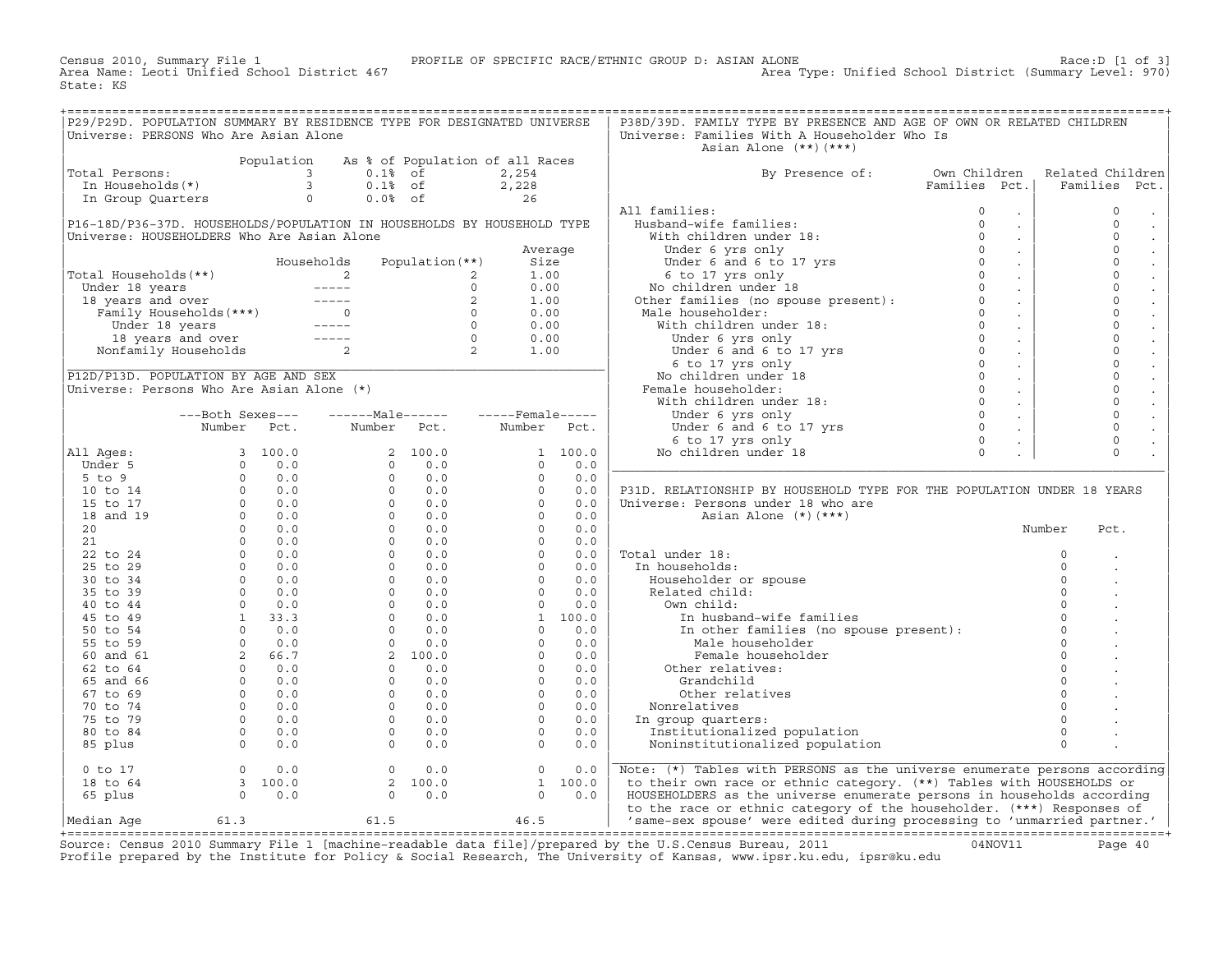Census 2010, Summary File 1 PROFILE OF SPECIFIC RACE/ETHNIC GROUP D: ASIAN ALONE Race:D [2 of 3] State: KS

| P29D/P34D. RELATIONSHIP BY HOUSEHOLD TYPE FOR ALL PERSONS & PERSONS 65+<br>Universe: Persons Who Are Asian Alone (*) (***)                                                                                                                                                                       |                   |                                 |                |                         |                             | PCT14D. PRESENCE OF MULTIGENERATIONAL HOUSEHOLDS<br>Universe: Households With A Householder Who Is<br>Asian Alone (**) |                                                                             |                                |                      |
|--------------------------------------------------------------------------------------------------------------------------------------------------------------------------------------------------------------------------------------------------------------------------------------------------|-------------------|---------------------------------|----------------|-------------------------|-----------------------------|------------------------------------------------------------------------------------------------------------------------|-----------------------------------------------------------------------------|--------------------------------|----------------------|
|                                                                                                                                                                                                                                                                                                  |                   | All Ages                        |                | 65 years and over       |                             |                                                                                                                        |                                                                             | Number                         | Pct.                 |
|                                                                                                                                                                                                                                                                                                  | Number            | Pct.                            |                | Number                  | Pct.                        |                                                                                                                        |                                                                             |                                |                      |
|                                                                                                                                                                                                                                                                                                  |                   |                                 |                |                         |                             | Total:                                                                                                                 |                                                                             |                                | 2, 100.0             |
| Total:                                                                                                                                                                                                                                                                                           | $\overline{3}$    | 100.0                           |                | $\Omega$                |                             | Household has 3 or more generations                                                                                    |                                                                             | $\Omega$                       | 0.0                  |
| In households:                                                                                                                                                                                                                                                                                   |                   | 3, 100.0                        |                | $\Omega$                | $\sim$                      | Household does not have 3+ generations                                                                                 |                                                                             |                                | 2 100.0              |
| In family households:                                                                                                                                                                                                                                                                            | 1                 | 33.3                            |                | $\Omega$                | $\ddot{\phantom{0}}$        |                                                                                                                        |                                                                             |                                |                      |
| Householder:                                                                                                                                                                                                                                                                                     | $\Omega$          | 0.0                             |                | $\Omega$                |                             |                                                                                                                        |                                                                             |                                |                      |
| Male                                                                                                                                                                                                                                                                                             | $\Omega$          | 0.0                             |                | $\Omega$                | $\ddot{\phantom{0}}$        |                                                                                                                        |                                                                             |                                |                      |
| Female                                                                                                                                                                                                                                                                                           | $\Omega$          | 0.0                             |                | $\Omega$                | $\ddot{\phantom{a}}$        |                                                                                                                        |                                                                             |                                |                      |
| Spouse                                                                                                                                                                                                                                                                                           | 1                 | 33.3                            |                | $\circ$                 | $\mathcal{L}^{\mathcal{L}}$ | PCT19D. NONRELATIVES BY HOUSEHOLD TYPE (*)(***)                                                                        |                                                                             |                                |                      |
| Parent                                                                                                                                                                                                                                                                                           | $\Omega$          | 0.0                             |                | $\Omega$                | $\sim$                      | Universe: Nonrelatives who are                                                                                         |                                                                             |                                |                      |
| Parent-in-law                                                                                                                                                                                                                                                                                    | $\Omega$          | 0.0                             |                | $\Omega$                |                             | Asian Alone (Total: 0)                                                                                                 |                                                                             |                                |                      |
| Child:                                                                                                                                                                                                                                                                                           | $\Omega$          | 0.0                             |                |                         |                             |                                                                                                                        |                                                                             |                                |                      |
| Biological                                                                                                                                                                                                                                                                                       | $\Omega$          | 0.0                             |                |                         |                             |                                                                                                                        | In Family                                                                   | In Nonfamily                   |                      |
| Adopted                                                                                                                                                                                                                                                                                          | $\circ$           | 0.0                             |                |                         |                             |                                                                                                                        | Households                                                                  | Households                     |                      |
| Step                                                                                                                                                                                                                                                                                             | $\Omega$          | 0.0                             |                |                         |                             |                                                                                                                        | Number Pct.                                                                 | Number Pct.                    |                      |
| Grandchild                                                                                                                                                                                                                                                                                       | $\Omega$          | 0.0                             |                |                         |                             |                                                                                                                        |                                                                             |                                |                      |
| Brother or sister                                                                                                                                                                                                                                                                                | $\Omega$          | 0.0                             |                |                         |                             | Nonrelatives:                                                                                                          | 0 100.0                                                                     |                                | 0 100.0              |
| Son-in-law/daughter-in-law<br>Other relatives (#)                                                                                                                                                                                                                                                | $\Omega$          | 0.0                             |                |                         |                             | Roomer or boarder                                                                                                      | $\overline{0}$<br><b>Contract Contract Contract</b>                         | $\Omega$                       |                      |
|                                                                                                                                                                                                                                                                                                  | $0 \qquad \qquad$ | 0.0                             |                | $\circ$                 | $\mathbf{r}$                | Housemate or roommate                                                                                                  |                                                                             | $\Omega$                       | $\ddot{\phantom{a}}$ |
| Nonrelatives                                                                                                                                                                                                                                                                                     | $\Omega$          | 0.0                             |                | $\Omega$                |                             | Unmarried partner                                                                                                      | $\begin{matrix} 0 & & & \\ & 0 & & \\ 0 & & & \\ & & 0 & & \\ \end{matrix}$ | $\Omega$                       | $\sim$               |
| In nonfamily households:<br>Male householder:                                                                                                                                                                                                                                                    | $\overline{2}$    | 66.7                            |                | $\Omega$                |                             | Other nonrelatives                                                                                                     |                                                                             | $\Omega$                       |                      |
|                                                                                                                                                                                                                                                                                                  | $2^{\circ}$       | 66.7                            |                | $\mathbf 0$<br>$\Omega$ |                             |                                                                                                                        |                                                                             |                                |                      |
| Living alone                                                                                                                                                                                                                                                                                     | $2^{\circ}$       | 66.7                            |                |                         |                             |                                                                                                                        |                                                                             |                                |                      |
| Not living alone<br>Female householder:                                                                                                                                                                                                                                                          | $\overline{0}$    | 0.0                             |                | $\circ$                 | $\ddot{\phantom{a}}$        |                                                                                                                        |                                                                             |                                |                      |
|                                                                                                                                                                                                                                                                                                  | $\overline{0}$    | 0.0                             |                | $\Omega$                | $\ddot{\phantom{a}}$        | H17D. HOUSING UNITS BY HOUSEHOLDER'S AGE AND TENURE                                                                    |                                                                             |                                |                      |
| Living alone                                                                                                                                                                                                                                                                                     | $0 \qquad \qquad$ | 0.0<br>$0 \qquad \qquad$<br>0.0 |                | $\mathbf 0$<br>$\Omega$ | $\ddot{\phantom{a}}$        | Universe: Occupied Housing Units With A Householder Who Is                                                             |                                                                             |                                |                      |
| Not living alone<br>Nonrelatives                                                                                                                                                                                                                                                                 | $\Omega$          | 0.0                             |                | $\Omega$                |                             | Asian Alone (**)                                                                                                       |                                                                             |                                |                      |
|                                                                                                                                                                                                                                                                                                  |                   | $\Omega$<br>0.0                 |                | $\Omega$                | $\ddot{\phantom{a}}$        |                                                                                                                        |                                                                             |                                |                      |
| In group quarters:<br>Institutionalized                                                                                                                                                                                                                                                          | $\Omega$          | 0.0                             |                | $\Omega$                | $\sim$                      | Age of<br>Householder                                                                                                  | Owner Occupied<br>Number Pct.                                               | Renter Occupied<br>Number Pct. |                      |
| Noninstitutionalized                                                                                                                                                                                                                                                                             | $0 \qquad \qquad$ | 0.0                             |                | $\circ$                 | $\sim$                      |                                                                                                                        |                                                                             |                                |                      |
|                                                                                                                                                                                                                                                                                                  |                   |                                 |                |                         |                             | All Ages:                                                                                                              | 2, 100.0                                                                    | $\Omega$                       | 100.0                |
| (#) For 65 yrs & over, includes children, siblings, etc. not shown separately                                                                                                                                                                                                                    |                   |                                 |                |                         |                             | 15 to 24                                                                                                               | $0 \qquad 0.0$                                                              | $\Omega$                       |                      |
|                                                                                                                                                                                                                                                                                                  |                   |                                 |                |                         |                             | 25 to 34                                                                                                               | $\circ$<br>0.0                                                              | $\Omega$                       |                      |
|                                                                                                                                                                                                                                                                                                  |                   |                                 |                |                         |                             | 35 to 44                                                                                                               | $0 \qquad 0.0$                                                              | $\Omega$                       |                      |
|                                                                                                                                                                                                                                                                                                  |                   |                                 |                |                         |                             | 45 to 54                                                                                                               | $0 \t 0.0$                                                                  | $\Omega$                       | $\ddot{\phantom{a}}$ |
| P18D. HOUSEHOLD TYPE                                                                                                                                                                                                                                                                             |                   |                                 |                |                         |                             | 55 to 59                                                                                                               | $\Omega$<br>0.0                                                             | $\Omega$                       | $\sim$               |
| Universe: Households with a Householder Who is                                                                                                                                                                                                                                                   |                   |                                 |                |                         |                             | 60 to 64                                                                                                               | 2 100.0                                                                     | $\Omega$                       |                      |
| Asian Alone (**)                                                                                                                                                                                                                                                                                 |                   |                                 |                |                         |                             | 65 to 74                                                                                                               | $\Omega$<br>0.0                                                             | $\Omega$                       |                      |
|                                                                                                                                                                                                                                                                                                  |                   |                                 | Number         | Pct.                    |                             | 75 to 84                                                                                                               | $0 \qquad 0.0$                                                              | $\Omega$                       |                      |
|                                                                                                                                                                                                                                                                                                  |                   |                                 |                |                         |                             | 85 and over                                                                                                            | $0 \t 0.0$                                                                  | $\Omega$                       |                      |
| Total:                                                                                                                                                                                                                                                                                           |                   |                                 |                | 2 100.0                 |                             |                                                                                                                        |                                                                             |                                |                      |
| Family households (***) :                                                                                                                                                                                                                                                                        |                   |                                 | $\Omega$       | 0.0                     |                             |                                                                                                                        |                                                                             |                                |                      |
|                                                                                                                                                                                                                                                                                                  |                   |                                 |                | 0.0                     |                             | Note: (*) Tables with PERSONS as the universe enumerate persons                                                        |                                                                             |                                |                      |
|                                                                                                                                                                                                                                                                                                  |                   |                                 |                |                         |                             |                                                                                                                        |                                                                             |                                |                      |
| Husband-wife families                                                                                                                                                                                                                                                                            |                   |                                 | $\overline{0}$ |                         |                             |                                                                                                                        |                                                                             |                                |                      |
| Other families:                                                                                                                                                                                                                                                                                  |                   |                                 |                | $0 \qquad 0.0$          |                             | according to their own race or ethnic category. (**) Tables with                                                       |                                                                             |                                |                      |
|                                                                                                                                                                                                                                                                                                  |                   |                                 |                |                         |                             | HOUSEHOLDS or HOUSEHOLDERS as the universe enumerate persons in                                                        |                                                                             |                                |                      |
|                                                                                                                                                                                                                                                                                                  |                   |                                 |                |                         |                             | households according to the race or ethnic category of the                                                             |                                                                             |                                |                      |
| Nonfamily households:                                                                                                                                                                                                                                                                            |                   |                                 |                |                         |                             | householder. (***) Responses of 'same-sex spouse' were edited                                                          |                                                                             |                                |                      |
| Householder living alone                                                                                                                                                                                                                                                                         |                   |                                 |                |                         |                             | during processing to 'unmarried partner.'                                                                              |                                                                             |                                |                      |
| many nouseholder, no wife present<br>Female householder, no husband present<br>5. Samily households:<br>10 0.0<br>10 0.0<br>10 0.0<br>10 0.0<br>2 100.0<br>10 0.0<br>2 100.0<br>10 0.0<br>10 0.0<br>2 100.0<br>10 0.0<br>2 100.0<br>10 0.0<br>2 100.0<br>2 100.0<br>Householder not living alone |                   |                                 | $\Omega$       | 0.0                     |                             |                                                                                                                        |                                                                             |                                |                      |
|                                                                                                                                                                                                                                                                                                  |                   |                                 |                |                         |                             |                                                                                                                        |                                                                             |                                |                      |

Source: Census 2010 Summary File 1 [machine-readable data file]/prepared by the U.S.Census Bureau, 2011 Page 41<br>Profile prepared by the Institute for Policy & Social Research, The University of Kansas, www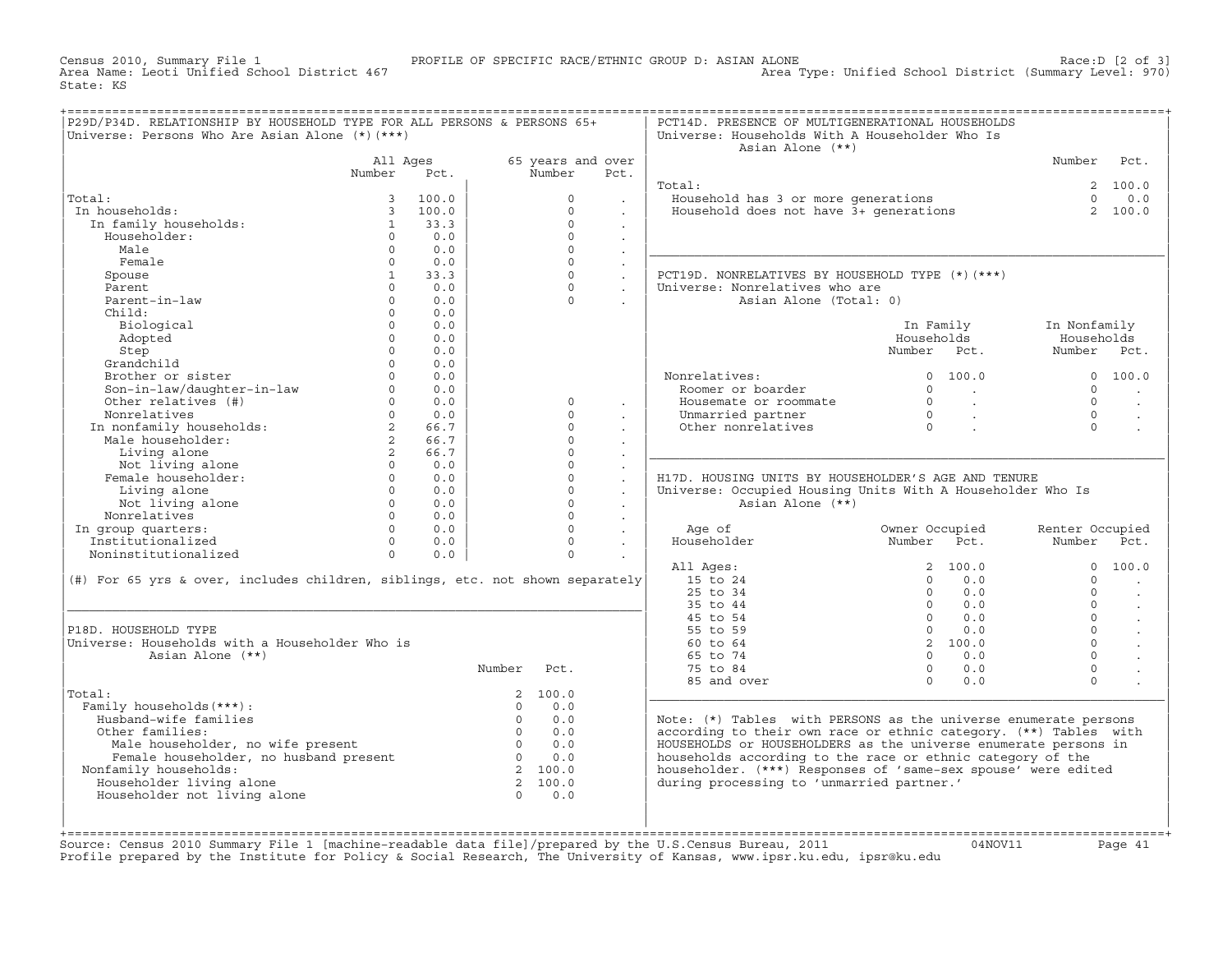State: KS

+===================================================================================================================================================+|P28D/H16D. HOUSEHOLDS (OCCUPIED HOUSING UNITS) BY HOUSEHOLD SIZE BY TYPE AND BY TENURE | |Universe: Households (Occupied Housing Units) With A Householder Who Is Asian Alone (\*\*)(\*\*\*) |

|                             | All<br>Households | Pct.     | Family<br>Households    | Pct. | Nonfamily<br>Households | Pct.    | Owner<br>Occupied | Pct.    | Renter<br>Occupied | Pct. |
|-----------------------------|-------------------|----------|-------------------------|------|-------------------------|---------|-------------------|---------|--------------------|------|
| All household sizes:        |                   | 2, 100.0 |                         |      |                         | 2 100.0 |                   | 2 100.0 |                    |      |
| 1-person households         |                   | 100.0    | (Family always >1 pers) |      |                         | 100.0   |                   | 100.0   |                    |      |
| 2-person households         |                   | 0.0      |                         |      |                         | 0.0     |                   | 0.0     |                    |      |
| 3-person households         |                   | 0.0      |                         |      |                         | 0.0     |                   | 0.0     |                    |      |
| 4-person households         |                   | 0.0      |                         |      |                         | 0.0     |                   | 0.0     |                    |      |
| 5-person households         |                   | 0.0      |                         |      |                         | 0.0     |                   | 0.0     |                    |      |
| 6-person households         |                   | 0.0      |                         |      |                         | 0.0     |                   | 0.0     |                    |      |
| 7-or-more person households | 0                 | 0.0      |                         |      | O                       | 0.0     |                   | 0.0     |                    |      |

|P16D/P17D/P36D/P37D/H11D/H12D. POPULATION IN HOUSEHOLDS AND AVERAGE HOUSEHOLD SIZE BY TYPE AND BY TENURE | Universe: Population in Households (Occupied Housing Units) With A Householder Who Is Asian Alone (\*\*)

|                                | Total<br>Population | Pct.     | In<br>Families | Pct.                      | In<br>Nonfamilies | Pct.     | In Owner<br>Occupied | Pct.          | In Renter<br>Occupied | Pct.     |  |
|--------------------------------|---------------------|----------|----------------|---------------------------|-------------------|----------|----------------------|---------------|-----------------------|----------|--|
| Total population in households |                     | 2 100.0  |                | 0.0                       |                   | 2 100.0  |                      | 2 100.0       |                       | 0.0      |  |
| Under 18 years                 | $\Omega$            | 100.0    |                |                           |                   |          |                      |               |                       |          |  |
| 18 years and over              |                     | 2 100.0  | $\Omega$       | 0.0                       |                   |          |                      |               |                       |          |  |
| Average Household Size         | .00                 | $------$ | 0.00           | $------$                  | 1.00              | $------$ | .00                  | $- - - - - -$ | 0.00                  | $------$ |  |
| Under 18 years                 | 0.00                | $------$ | 0.00           | $------$                  |                   |          |                      |               |                       |          |  |
| 18 years and over              | $\pm 00$            | $------$ | 0.00           | $\qquad \qquad - - - - -$ |                   |          |                      |               |                       | $------$ |  |
|                                |                     |          |                |                           |                   |          |                      |               |                       |          |  |

Note: Family household numbers include nonrelatives living with families.

## | | PCT20/PCT22D. GROUP OUARTERS POPULATION BY SEX BY AGE BY GROUP OUARTERS TYPE Universe: Population in group quarters for persons who are Asian Alone  $(*)$

|                                               | $---$ All Ages $---$ |       |       | Pct. of<br>All | 18 Years and Over ------------ | Pct. of<br>Total |        | Pct. of<br>Total |
|-----------------------------------------------|----------------------|-------|-------|----------------|--------------------------------|------------------|--------|------------------|
|                                               | Number               | Pct.  | Total | Ages           | Male                           | $18+$            | Female | $18+$            |
| All types of group quarters:                  |                      | 100.0 |       |                |                                |                  |        |                  |
| Institutionalized population:                 |                      |       |       |                |                                |                  |        |                  |
| Correctional facilities for adults            |                      |       |       |                |                                |                  |        |                  |
| Juvenile facilities                           |                      |       |       |                |                                |                  |        |                  |
| Nursing facilities/skilled-nursing facilities |                      |       |       |                |                                |                  |        |                  |
| Other institutional facilities                |                      |       |       |                |                                |                  |        |                  |
| Noninstitutionalized population:              |                      |       |       |                |                                |                  |        |                  |
| College/university student housing            |                      |       |       |                |                                |                  |        |                  |
| Military quarters                             |                      |       |       |                |                                |                  |        |                  |
| Other noninstitutional facilities             |                      |       |       |                |                                |                  |        |                  |

|\_\_\_\_\_\_\_\_\_\_\_\_\_\_\_\_\_\_\_\_\_\_\_\_\_\_\_\_\_\_\_\_\_\_\_\_\_\_\_\_\_\_\_\_\_\_\_\_\_\_\_\_\_\_\_\_\_\_\_\_\_\_\_\_\_\_\_\_\_\_\_\_\_\_\_\_\_\_\_\_\_\_\_\_\_\_\_\_\_\_\_\_\_\_\_\_\_\_\_\_\_\_\_\_\_\_\_\_\_\_\_\_\_\_\_\_\_\_\_\_\_\_\_\_\_\_\_\_\_\_\_\_\_\_\_\_\_\_\_\_\_\_\_\_\_\_\_|

| |

|Note: (\*) Tables with PERSONS as the universe enumerate persons according to their own race or ethnic category. (\*\*) Tables with HOUSEHOLDS | | or HOUSEHOLDERS as the universe enumerate persons in households according to the race or ethnic category of the householder. | | (\*\*\*) Same−sex couple households are included in the family households category if there is at least one additional person | | related to householder by birth or adoption. Same−sex couple households with no relatives of the householder present are tabulated | | in nonfamily households. Responses of 'same−sex spouse' were edited during processing to 'unmarried partner.' | +===================================================================================================================================================+

Source: Census 2010 Summary File 1 [machine−readable data file]/prepared by the U.S.Census Bureau, 2011 04NOV11 Page 42 Profile prepared by the Institute for Policy & Social Research, The University of Kansas, www.ipsr.ku.edu, ipsr@ku.edu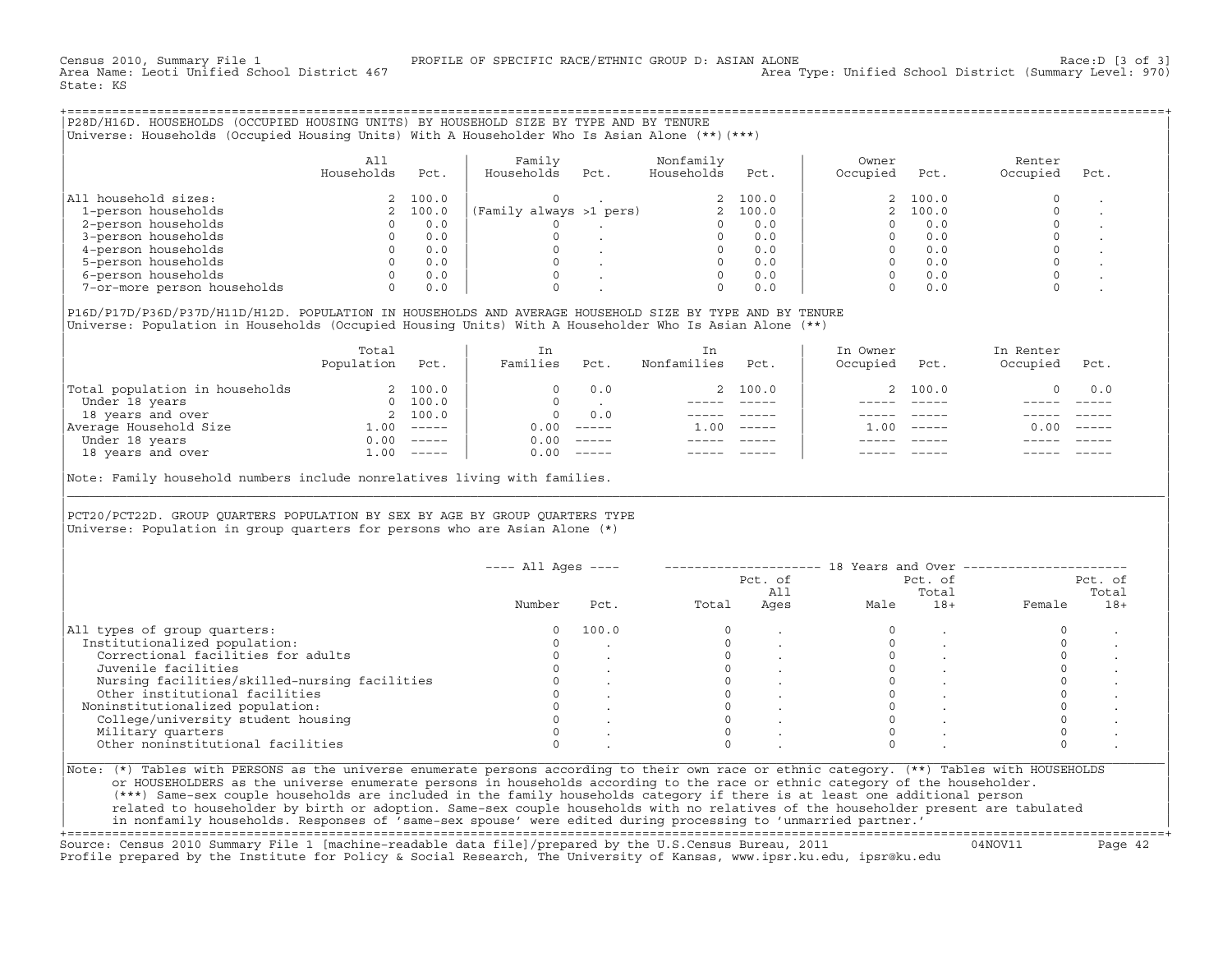Census 2010, Summary File 1 PROFILE OF SPECIFIC RACE/ETHNIC GROUP E: NAT HAWAIIAN/OTH PACIFIC ISLANDER ALONE<br>Area Name: Leoti Unified School District 467 Area Type: Unified School Distri State: KS

|                                                                              |                                                                                |            |                                                         |                   | P29/P29E. POPULATION SUMMARY BY RESIDENCE TYPE FOR DESIGNATED UNIVERSE                                                                                                                                                                                                                                                                                                                                                  | P38E/39E. FAMILY TYPE BY PRESENCE AND AGE OF OWN OR RELATED CHILDREN                                            |               |                     |
|------------------------------------------------------------------------------|--------------------------------------------------------------------------------|------------|---------------------------------------------------------|-------------------|-------------------------------------------------------------------------------------------------------------------------------------------------------------------------------------------------------------------------------------------------------------------------------------------------------------------------------------------------------------------------------------------------------------------------|-----------------------------------------------------------------------------------------------------------------|---------------|---------------------|
| Universe: PERSONS Who Are Nat Hawaiian/Oth Pacific Islander Alone            |                                                                                |            |                                                         |                   |                                                                                                                                                                                                                                                                                                                                                                                                                         | Universe: Families With A Householder Who Is                                                                    |               |                     |
|                                                                              |                                                                                |            |                                                         |                   |                                                                                                                                                                                                                                                                                                                                                                                                                         | Nat Hawaiian/Oth Pacific Islander Alone (**) (***)                                                              |               |                     |
|                                                                              |                                                                                | Population |                                                         |                   | As % of Population of all Races                                                                                                                                                                                                                                                                                                                                                                                         |                                                                                                                 |               |                     |
| Total Persons:<br>otal Persons:<br>In Households(*) 0<br>In Group Quarters 0 |                                                                                |            |                                                         | $0.0$ % of        | 2,254                                                                                                                                                                                                                                                                                                                                                                                                                   | By Presence of: Own Children                                                                                    |               | Related Children    |
|                                                                              |                                                                                |            |                                                         |                   |                                                                                                                                                                                                                                                                                                                                                                                                                         |                                                                                                                 | Families Pct. | Families<br>Pct.    |
|                                                                              |                                                                                |            | $0.0$ <sup>2</sup> of 2,228<br>$0.0$ <sup>2</sup> of 26 |                   |                                                                                                                                                                                                                                                                                                                                                                                                                         |                                                                                                                 |               |                     |
|                                                                              |                                                                                |            |                                                         |                   |                                                                                                                                                                                                                                                                                                                                                                                                                         | All families:                                                                                                   |               | $\mathbf{0}$        |
|                                                                              |                                                                                |            |                                                         |                   | P16-18E/P36-37E. HOUSEHOLDS/POPULATION IN HOUSEHOLDS BY HOUSEHOLD TYPE                                                                                                                                                                                                                                                                                                                                                  |                                                                                                                 |               | $\Omega$            |
|                                                                              |                                                                                |            |                                                         |                   |                                                                                                                                                                                                                                                                                                                                                                                                                         |                                                                                                                 |               | $\circ$             |
|                                                                              |                                                                                |            |                                                         |                   | Universe: HOUSEHOLDERS Who Are Nat Hawaiian/Oth Pacific Islander Alone                                                                                                                                                                                                                                                                                                                                                  |                                                                                                                 |               |                     |
|                                                                              |                                                                                |            |                                                         |                   | Average                                                                                                                                                                                                                                                                                                                                                                                                                 |                                                                                                                 |               | $\mathbf 0$         |
|                                                                              |                                                                                |            | Households                                              | Population $(**)$ | Size                                                                                                                                                                                                                                                                                                                                                                                                                    |                                                                                                                 |               | $\circ$             |
| Total Households(**)                                                         |                                                                                |            |                                                         |                   |                                                                                                                                                                                                                                                                                                                                                                                                                         |                                                                                                                 |               | $\circ$             |
|                                                                              |                                                                                |            |                                                         |                   |                                                                                                                                                                                                                                                                                                                                                                                                                         |                                                                                                                 |               | $\circ$             |
|                                                                              |                                                                                |            |                                                         |                   |                                                                                                                                                                                                                                                                                                                                                                                                                         |                                                                                                                 |               | $\mathbf 0$         |
|                                                                              |                                                                                |            |                                                         |                   |                                                                                                                                                                                                                                                                                                                                                                                                                         |                                                                                                                 |               | $\mathbf{0}$        |
|                                                                              |                                                                                |            |                                                         |                   |                                                                                                                                                                                                                                                                                                                                                                                                                         |                                                                                                                 |               | $\mathbf{0}$        |
|                                                                              |                                                                                |            |                                                         |                   |                                                                                                                                                                                                                                                                                                                                                                                                                         |                                                                                                                 |               | $\circ$             |
|                                                                              |                                                                                |            |                                                         |                   |                                                                                                                                                                                                                                                                                                                                                                                                                         |                                                                                                                 |               | $\mathbf 0$         |
|                                                                              |                                                                                |            |                                                         |                   |                                                                                                                                                                                                                                                                                                                                                                                                                         |                                                                                                                 |               | $\mathbf 0$         |
| P12E/P13E. POPULATION BY AGE AND SEX                                         |                                                                                |            |                                                         |                   |                                                                                                                                                                                                                                                                                                                                                                                                                         |                                                                                                                 |               | $\mathbf{0}$        |
| Universe: Persons Who Are Nat Hawaiian/Oth Pacific Islander Alone (*)        |                                                                                |            |                                                         |                   |                                                                                                                                                                                                                                                                                                                                                                                                                         |                                                                                                                 |               | $\mathsf{O}\xspace$ |
|                                                                              |                                                                                |            |                                                         |                   |                                                                                                                                                                                                                                                                                                                                                                                                                         |                                                                                                                 |               |                     |
|                                                                              |                                                                                |            |                                                         |                   |                                                                                                                                                                                                                                                                                                                                                                                                                         |                                                                                                                 |               | $\circ$             |
|                                                                              | ---Both Sexes---                                                               |            | $---Male----$                                           |                   | -----Female-----                                                                                                                                                                                                                                                                                                                                                                                                        |                                                                                                                 |               | $\mathbf{0}$        |
|                                                                              | Number Pct.                                                                    |            | Number                                                  | Pct.              | Number Pct.                                                                                                                                                                                                                                                                                                                                                                                                             |                                                                                                                 |               | $\circ$             |
|                                                                              |                                                                                |            |                                                         |                   |                                                                                                                                                                                                                                                                                                                                                                                                                         |                                                                                                                 |               | $\circ$             |
| All Ages:                                                                    |                                                                                |            |                                                         |                   |                                                                                                                                                                                                                                                                                                                                                                                                                         |                                                                                                                 |               | $\Omega$            |
|                                                                              |                                                                                |            |                                                         |                   |                                                                                                                                                                                                                                                                                                                                                                                                                         |                                                                                                                 |               |                     |
|                                                                              |                                                                                |            |                                                         |                   |                                                                                                                                                                                                                                                                                                                                                                                                                         |                                                                                                                 |               |                     |
|                                                                              |                                                                                |            |                                                         |                   |                                                                                                                                                                                                                                                                                                                                                                                                                         | P31E. RELATIONSHIP BY HOUSEHOLD TYPE FOR THE POPULATION UNDER 18 YEARS                                          |               |                     |
|                                                                              |                                                                                |            |                                                         |                   |                                                                                                                                                                                                                                                                                                                                                                                                                         | Universe: Persons under 18 who are                                                                              |               |                     |
|                                                                              |                                                                                |            |                                                         |                   |                                                                                                                                                                                                                                                                                                                                                                                                                         | Nat Hawaiian/Oth Pacific Islander Alone (*)(***)                                                                |               |                     |
|                                                                              |                                                                                |            |                                                         |                   |                                                                                                                                                                                                                                                                                                                                                                                                                         |                                                                                                                 |               | Number<br>Pct.      |
|                                                                              |                                                                                |            |                                                         |                   |                                                                                                                                                                                                                                                                                                                                                                                                                         |                                                                                                                 |               |                     |
|                                                                              |                                                                                |            |                                                         |                   |                                                                                                                                                                                                                                                                                                                                                                                                                         |                                                                                                                 |               |                     |
|                                                                              |                                                                                |            |                                                         |                   |                                                                                                                                                                                                                                                                                                                                                                                                                         | Total under 18:                                                                                                 |               | $\Omega$            |
|                                                                              |                                                                                |            |                                                         |                   |                                                                                                                                                                                                                                                                                                                                                                                                                         | In households:                                                                                                  |               | $\mathbf 0$         |
|                                                                              |                                                                                |            |                                                         |                   |                                                                                                                                                                                                                                                                                                                                                                                                                         | Householder or spouse                                                                                           |               |                     |
|                                                                              |                                                                                |            |                                                         |                   |                                                                                                                                                                                                                                                                                                                                                                                                                         | Related child:                                                                                                  |               | $\Omega$            |
|                                                                              |                                                                                |            |                                                         |                   |                                                                                                                                                                                                                                                                                                                                                                                                                         | Own child:                                                                                                      |               |                     |
|                                                                              |                                                                                |            |                                                         |                   |                                                                                                                                                                                                                                                                                                                                                                                                                         | In husband-wife families                                                                                        |               |                     |
|                                                                              |                                                                                |            |                                                         |                   |                                                                                                                                                                                                                                                                                                                                                                                                                         | In other families (no spouse present):<br>Male householder                                                      |               | $\circ$             |
|                                                                              |                                                                                |            |                                                         |                   |                                                                                                                                                                                                                                                                                                                                                                                                                         | Male householder                                                                                                |               | $\Omega$            |
|                                                                              |                                                                                |            |                                                         |                   |                                                                                                                                                                                                                                                                                                                                                                                                                         | Female householder                                                                                              |               | $\Omega$            |
|                                                                              |                                                                                |            |                                                         |                   |                                                                                                                                                                                                                                                                                                                                                                                                                         | Other relatives:                                                                                                |               | $\Omega$            |
|                                                                              |                                                                                |            |                                                         |                   |                                                                                                                                                                                                                                                                                                                                                                                                                         | Grandchild                                                                                                      |               |                     |
|                                                                              |                                                                                |            |                                                         |                   |                                                                                                                                                                                                                                                                                                                                                                                                                         |                                                                                                                 |               | $\Omega$            |
|                                                                              |                                                                                |            |                                                         |                   |                                                                                                                                                                                                                                                                                                                                                                                                                         | Other relatives                                                                                                 |               |                     |
|                                                                              |                                                                                |            |                                                         |                   |                                                                                                                                                                                                                                                                                                                                                                                                                         | Nonrelatives                                                                                                    |               |                     |
|                                                                              |                                                                                |            |                                                         |                   |                                                                                                                                                                                                                                                                                                                                                                                                                         | In group quarters:                                                                                              |               | $\Omega$            |
|                                                                              |                                                                                |            |                                                         |                   |                                                                                                                                                                                                                                                                                                                                                                                                                         | Institutionalized population                                                                                    |               | $\mathbf 0$         |
|                                                                              |                                                                                |            |                                                         |                   | $\begin{array}{cccccccc} \text{Null} & \text{Number} & \text{Pct.} & \text{Number} & \text{Pct.} & \text{Number} & \text{Pct.} \\ \text{all} & \text{Ages:} & 0 & . & 0 & . & 0 & . & 0 \\ \text{Inders 5} & 0 & . & 0 & . & 0 & . & 0 & . & 0 \\ \text{5 to 5} & 0 & . & 0 & . & 0 & . & 0 & . & 0 \\ \text{15 to 11} & 0 & . & 0 & . & 0 & . & 0 & . & 0 \\ \text{20} & 0 & . & 0 & . & 0 & . & 0 & . & 0 \\ \text{2$ | Noninstitutionalized population                                                                                 |               | $\Omega$            |
| 0 to 17                                                                      | $\begin{matrix} 0 & & \cdot \\ & & 0 \\ & & & \cdot \\ & & & & 0 \end{matrix}$ |            | $\circ$                                                 |                   | $\circ$<br>$\sim$                                                                                                                                                                                                                                                                                                                                                                                                       | Note: (*) Tables with PERSONS as the universe enumerate persons according                                       |               |                     |
| 18 to 64                                                                     |                                                                                |            | $\circ$                                                 |                   | $\circ$                                                                                                                                                                                                                                                                                                                                                                                                                 | to their own race or ethnic category. (**) Tables with HOUSEHOLDS or                                            |               |                     |
| 65 plus                                                                      |                                                                                |            | $\Omega$                                                |                   | $\circ$                                                                                                                                                                                                                                                                                                                                                                                                                 | HOUSEHOLDERS as the universe enumerate persons in households according                                          |               |                     |
|                                                                              |                                                                                |            |                                                         |                   |                                                                                                                                                                                                                                                                                                                                                                                                                         | to the race or ethnic category of the householder. (***) Responses of                                           |               |                     |
| Median Age                                                                   | 0.0                                                                            |            | 0.0                                                     |                   | 0.0                                                                                                                                                                                                                                                                                                                                                                                                                     | 'same-sex spouse' were edited during processing to 'unmarried partner.'                                         |               |                     |
|                                                                              |                                                                                |            |                                                         |                   |                                                                                                                                                                                                                                                                                                                                                                                                                         |                                                                                                                 |               |                     |
|                                                                              |                                                                                |            |                                                         |                   |                                                                                                                                                                                                                                                                                                                                                                                                                         | Course: Census 2010 Summary File 1 [mashine_readable data file]/prepared by the H S Census Bureau, 2011 (100711 |               |                     |

Source: Census 2010 Summary File 1 [machine-readable data file]/prepared by the U.S.Census Bureau, 2011 Page 43<br>Profile prepared by the Institute for Policy & Social Research, The University of Kansas, www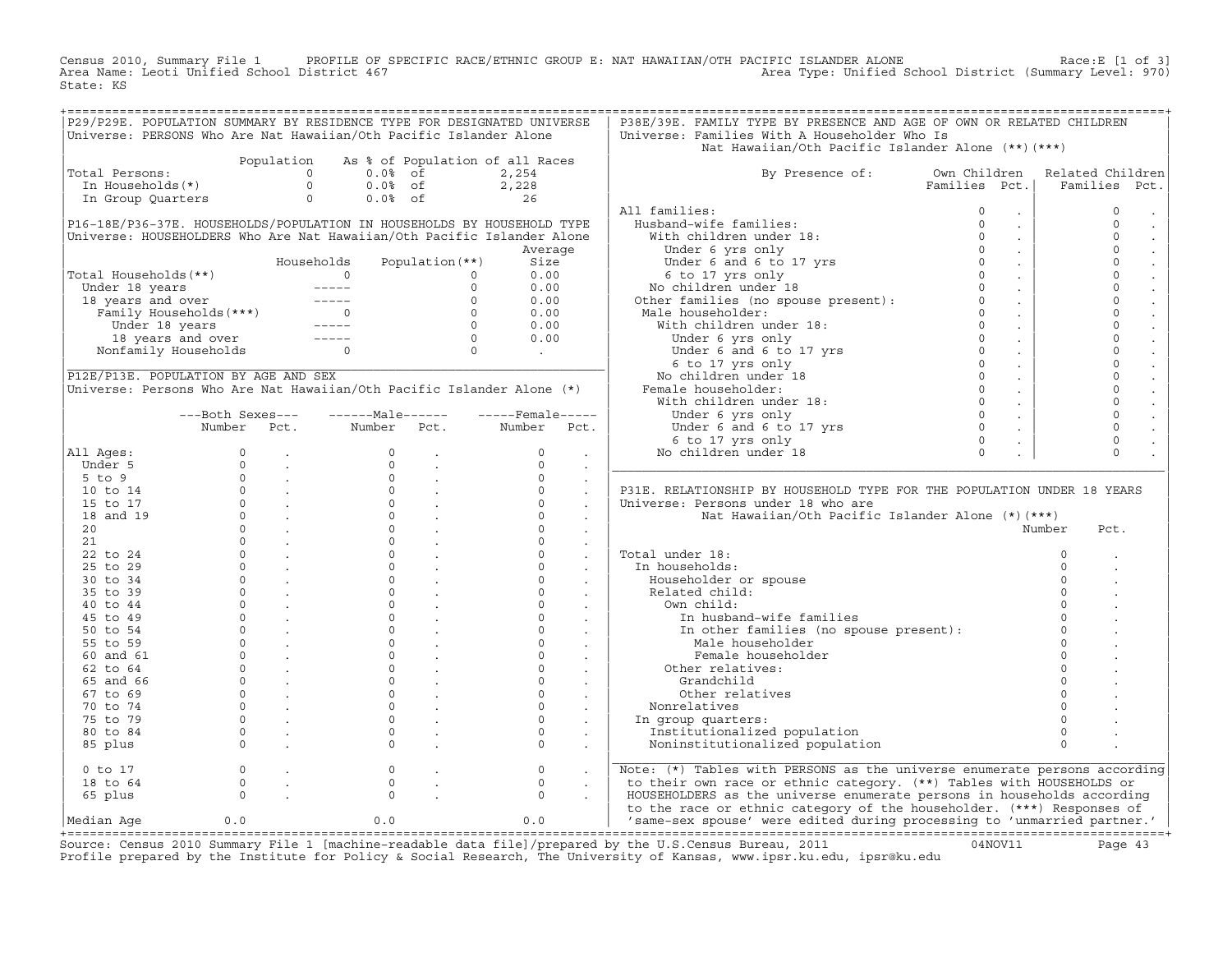Census 2010, Summary File 1 PROFILE OF SPECIFIC RACE/ETHNIC GROUP E: NAT HAWAIIAN/OTH PACIFIC ISLANDER ALONE Race:E [2 of 3]<br>Area Name: Leoti Unified School District 467 area Type: Unified School District (Summary Level: 9 Area Type: Unified School District (Summary Level: 970) State: KS

| 65 years and over<br>Number<br>$\Omega$<br>$\Omega$<br>$\Omega$<br>$\Omega$<br>$\Omega$<br>$\Omega$<br>$\Omega$<br>$\Omega$<br>$\Omega$<br>$\Omega$<br>$\Omega$<br>$\Omega$<br>$\Omega$ | Pct.<br>$\sim$<br>$\sim$<br>$\ddot{\phantom{a}}$<br>$\sim$<br>$\sim$<br>$\ddot{\phantom{a}}$<br>$\sim$<br>$\sim$<br>$\sim$<br>$\mathbf{r}$ | Total:<br>Household has 3 or more generations<br>Household does not have 3+ generations<br>PCT19E. NONRELATIVES BY HOUSEHOLD TYPE (*)(***)<br>Universe: Nonrelatives who are<br>Nonrelatives:<br>Roomer or boarder<br>Housemate or roommate<br>Unmarried partner<br>Other nonrelatives | Nat Hawaiian/Oth Pacific Islander Alone (**)<br>Nat Hawaiian/Oth Pacific Islander Alone (Total: 0)<br>In Family<br>Households<br>Number Pct.<br>0 100.0<br>$\begin{array}{ccc} 0 & & \cdot \end{array}$<br>$\begin{matrix} 0 & & \cdot \\ & & \cdot \\ & & & \cdot \\ 0 & & & \cdot \end{matrix}$ | Number<br>$\cap$<br>$\Omega$<br>In Nonfamily<br>Households<br>Number Pct.<br>$\cap$<br>$\Omega$<br>$\Omega$<br>$\Omega$ | Pct.<br>0 100.0<br>0 100.0                                                                                                                                                                                                                                                                                                              |
|-----------------------------------------------------------------------------------------------------------------------------------------------------------------------------------------|--------------------------------------------------------------------------------------------------------------------------------------------|----------------------------------------------------------------------------------------------------------------------------------------------------------------------------------------------------------------------------------------------------------------------------------------|---------------------------------------------------------------------------------------------------------------------------------------------------------------------------------------------------------------------------------------------------------------------------------------------------|-------------------------------------------------------------------------------------------------------------------------|-----------------------------------------------------------------------------------------------------------------------------------------------------------------------------------------------------------------------------------------------------------------------------------------------------------------------------------------|
|                                                                                                                                                                                         |                                                                                                                                            |                                                                                                                                                                                                                                                                                        |                                                                                                                                                                                                                                                                                                   |                                                                                                                         |                                                                                                                                                                                                                                                                                                                                         |
|                                                                                                                                                                                         |                                                                                                                                            |                                                                                                                                                                                                                                                                                        |                                                                                                                                                                                                                                                                                                   |                                                                                                                         |                                                                                                                                                                                                                                                                                                                                         |
|                                                                                                                                                                                         |                                                                                                                                            |                                                                                                                                                                                                                                                                                        |                                                                                                                                                                                                                                                                                                   |                                                                                                                         |                                                                                                                                                                                                                                                                                                                                         |
|                                                                                                                                                                                         |                                                                                                                                            |                                                                                                                                                                                                                                                                                        |                                                                                                                                                                                                                                                                                                   |                                                                                                                         |                                                                                                                                                                                                                                                                                                                                         |
|                                                                                                                                                                                         |                                                                                                                                            |                                                                                                                                                                                                                                                                                        |                                                                                                                                                                                                                                                                                                   |                                                                                                                         |                                                                                                                                                                                                                                                                                                                                         |
|                                                                                                                                                                                         |                                                                                                                                            |                                                                                                                                                                                                                                                                                        |                                                                                                                                                                                                                                                                                                   |                                                                                                                         |                                                                                                                                                                                                                                                                                                                                         |
|                                                                                                                                                                                         |                                                                                                                                            |                                                                                                                                                                                                                                                                                        |                                                                                                                                                                                                                                                                                                   |                                                                                                                         |                                                                                                                                                                                                                                                                                                                                         |
|                                                                                                                                                                                         |                                                                                                                                            |                                                                                                                                                                                                                                                                                        |                                                                                                                                                                                                                                                                                                   |                                                                                                                         |                                                                                                                                                                                                                                                                                                                                         |
|                                                                                                                                                                                         |                                                                                                                                            |                                                                                                                                                                                                                                                                                        |                                                                                                                                                                                                                                                                                                   |                                                                                                                         |                                                                                                                                                                                                                                                                                                                                         |
|                                                                                                                                                                                         |                                                                                                                                            |                                                                                                                                                                                                                                                                                        |                                                                                                                                                                                                                                                                                                   |                                                                                                                         |                                                                                                                                                                                                                                                                                                                                         |
|                                                                                                                                                                                         |                                                                                                                                            |                                                                                                                                                                                                                                                                                        |                                                                                                                                                                                                                                                                                                   |                                                                                                                         |                                                                                                                                                                                                                                                                                                                                         |
|                                                                                                                                                                                         |                                                                                                                                            |                                                                                                                                                                                                                                                                                        |                                                                                                                                                                                                                                                                                                   |                                                                                                                         |                                                                                                                                                                                                                                                                                                                                         |
|                                                                                                                                                                                         |                                                                                                                                            |                                                                                                                                                                                                                                                                                        |                                                                                                                                                                                                                                                                                                   |                                                                                                                         |                                                                                                                                                                                                                                                                                                                                         |
|                                                                                                                                                                                         |                                                                                                                                            |                                                                                                                                                                                                                                                                                        |                                                                                                                                                                                                                                                                                                   |                                                                                                                         |                                                                                                                                                                                                                                                                                                                                         |
|                                                                                                                                                                                         |                                                                                                                                            |                                                                                                                                                                                                                                                                                        |                                                                                                                                                                                                                                                                                                   |                                                                                                                         |                                                                                                                                                                                                                                                                                                                                         |
|                                                                                                                                                                                         |                                                                                                                                            |                                                                                                                                                                                                                                                                                        |                                                                                                                                                                                                                                                                                                   |                                                                                                                         |                                                                                                                                                                                                                                                                                                                                         |
|                                                                                                                                                                                         |                                                                                                                                            |                                                                                                                                                                                                                                                                                        |                                                                                                                                                                                                                                                                                                   |                                                                                                                         |                                                                                                                                                                                                                                                                                                                                         |
|                                                                                                                                                                                         |                                                                                                                                            |                                                                                                                                                                                                                                                                                        |                                                                                                                                                                                                                                                                                                   |                                                                                                                         |                                                                                                                                                                                                                                                                                                                                         |
|                                                                                                                                                                                         |                                                                                                                                            |                                                                                                                                                                                                                                                                                        |                                                                                                                                                                                                                                                                                                   |                                                                                                                         |                                                                                                                                                                                                                                                                                                                                         |
|                                                                                                                                                                                         |                                                                                                                                            |                                                                                                                                                                                                                                                                                        |                                                                                                                                                                                                                                                                                                   |                                                                                                                         | $\sim$                                                                                                                                                                                                                                                                                                                                  |
|                                                                                                                                                                                         |                                                                                                                                            |                                                                                                                                                                                                                                                                                        |                                                                                                                                                                                                                                                                                                   |                                                                                                                         |                                                                                                                                                                                                                                                                                                                                         |
|                                                                                                                                                                                         |                                                                                                                                            |                                                                                                                                                                                                                                                                                        |                                                                                                                                                                                                                                                                                                   |                                                                                                                         |                                                                                                                                                                                                                                                                                                                                         |
| $\Omega$                                                                                                                                                                                |                                                                                                                                            |                                                                                                                                                                                                                                                                                        |                                                                                                                                                                                                                                                                                                   |                                                                                                                         |                                                                                                                                                                                                                                                                                                                                         |
| $\Omega$                                                                                                                                                                                |                                                                                                                                            |                                                                                                                                                                                                                                                                                        |                                                                                                                                                                                                                                                                                                   |                                                                                                                         |                                                                                                                                                                                                                                                                                                                                         |
| $\Omega$                                                                                                                                                                                |                                                                                                                                            | H17E. HOUSING UNITS BY HOUSEHOLDER'S AGE AND TENURE                                                                                                                                                                                                                                    |                                                                                                                                                                                                                                                                                                   |                                                                                                                         |                                                                                                                                                                                                                                                                                                                                         |
| $\Omega$                                                                                                                                                                                | $\mathbf{r}$<br>$\ddot{\phantom{a}}$                                                                                                       | Universe: Occupied Housing Units With A Householder Who Is                                                                                                                                                                                                                             |                                                                                                                                                                                                                                                                                                   |                                                                                                                         |                                                                                                                                                                                                                                                                                                                                         |
| $\Omega$                                                                                                                                                                                | $\sim$                                                                                                                                     |                                                                                                                                                                                                                                                                                        | Nat Hawaiian/Oth Pacific Islander Alone (**)                                                                                                                                                                                                                                                      |                                                                                                                         |                                                                                                                                                                                                                                                                                                                                         |
| $\Omega$                                                                                                                                                                                | $\ddot{\phantom{0}}$                                                                                                                       |                                                                                                                                                                                                                                                                                        |                                                                                                                                                                                                                                                                                                   |                                                                                                                         |                                                                                                                                                                                                                                                                                                                                         |
| $\Omega$                                                                                                                                                                                | $\sim$                                                                                                                                     | Age of                                                                                                                                                                                                                                                                                 | Owner Occupied                                                                                                                                                                                                                                                                                    | Renter Occupied                                                                                                         |                                                                                                                                                                                                                                                                                                                                         |
| $\Omega$                                                                                                                                                                                | $\sim$                                                                                                                                     | Householder                                                                                                                                                                                                                                                                            | Number Pct.                                                                                                                                                                                                                                                                                       | Number Pct.                                                                                                             |                                                                                                                                                                                                                                                                                                                                         |
| $\Omega$                                                                                                                                                                                |                                                                                                                                            |                                                                                                                                                                                                                                                                                        |                                                                                                                                                                                                                                                                                                   |                                                                                                                         |                                                                                                                                                                                                                                                                                                                                         |
|                                                                                                                                                                                         |                                                                                                                                            | All Ages:                                                                                                                                                                                                                                                                              | 0 100.0                                                                                                                                                                                                                                                                                           |                                                                                                                         | 0 100.0                                                                                                                                                                                                                                                                                                                                 |
| (#) For 65 yrs & over, includes children, siblings, etc. not shown separately                                                                                                           |                                                                                                                                            | 15 to 24                                                                                                                                                                                                                                                                               | $\Omega$<br><b>Contract Contract</b>                                                                                                                                                                                                                                                              | $\cap$                                                                                                                  |                                                                                                                                                                                                                                                                                                                                         |
|                                                                                                                                                                                         |                                                                                                                                            | 25 to 34                                                                                                                                                                                                                                                                               | $\Omega$                                                                                                                                                                                                                                                                                          | $\cap$                                                                                                                  |                                                                                                                                                                                                                                                                                                                                         |
|                                                                                                                                                                                         |                                                                                                                                            | 35 to 44                                                                                                                                                                                                                                                                               | $0 \qquad \qquad .$                                                                                                                                                                                                                                                                               | $\cap$                                                                                                                  | $\ddot{\phantom{a}}$                                                                                                                                                                                                                                                                                                                    |
|                                                                                                                                                                                         |                                                                                                                                            | 45 to 54                                                                                                                                                                                                                                                                               | $\begin{matrix} 0 & \cdots & \cdots \end{matrix}$                                                                                                                                                                                                                                                 | $\Omega$                                                                                                                | $\ddot{\phantom{a}}$                                                                                                                                                                                                                                                                                                                    |
|                                                                                                                                                                                         |                                                                                                                                            | 55 to 59                                                                                                                                                                                                                                                                               | $\begin{array}{ccc} & & & \\ & & & \end{array}$                                                                                                                                                                                                                                                   | $\Omega$                                                                                                                |                                                                                                                                                                                                                                                                                                                                         |
|                                                                                                                                                                                         |                                                                                                                                            | 60 to 64                                                                                                                                                                                                                                                                               | $\begin{matrix} 0 & \cdots & \cdots \end{matrix}$                                                                                                                                                                                                                                                 | $\Omega$                                                                                                                |                                                                                                                                                                                                                                                                                                                                         |
|                                                                                                                                                                                         |                                                                                                                                            | 65 to 74                                                                                                                                                                                                                                                                               | $0 \qquad \qquad$                                                                                                                                                                                                                                                                                 | $\Omega$                                                                                                                |                                                                                                                                                                                                                                                                                                                                         |
| Number<br>Pct.                                                                                                                                                                          |                                                                                                                                            | 75 to 84                                                                                                                                                                                                                                                                               | $\Omega$                                                                                                                                                                                                                                                                                          | $\Omega$                                                                                                                |                                                                                                                                                                                                                                                                                                                                         |
|                                                                                                                                                                                         |                                                                                                                                            | 85 and over                                                                                                                                                                                                                                                                            | $\Omega$                                                                                                                                                                                                                                                                                          | $\Omega$                                                                                                                |                                                                                                                                                                                                                                                                                                                                         |
| 100.0<br>$\Omega$                                                                                                                                                                       |                                                                                                                                            |                                                                                                                                                                                                                                                                                        |                                                                                                                                                                                                                                                                                                   |                                                                                                                         |                                                                                                                                                                                                                                                                                                                                         |
|                                                                                                                                                                                         |                                                                                                                                            |                                                                                                                                                                                                                                                                                        |                                                                                                                                                                                                                                                                                                   |                                                                                                                         |                                                                                                                                                                                                                                                                                                                                         |
| $\Omega$<br><b>Contract</b>                                                                                                                                                             |                                                                                                                                            |                                                                                                                                                                                                                                                                                        |                                                                                                                                                                                                                                                                                                   |                                                                                                                         |                                                                                                                                                                                                                                                                                                                                         |
| $\sim$                                                                                                                                                                                  |                                                                                                                                            |                                                                                                                                                                                                                                                                                        |                                                                                                                                                                                                                                                                                                   |                                                                                                                         |                                                                                                                                                                                                                                                                                                                                         |
|                                                                                                                                                                                         |                                                                                                                                            |                                                                                                                                                                                                                                                                                        |                                                                                                                                                                                                                                                                                                   |                                                                                                                         |                                                                                                                                                                                                                                                                                                                                         |
|                                                                                                                                                                                         |                                                                                                                                            |                                                                                                                                                                                                                                                                                        |                                                                                                                                                                                                                                                                                                   |                                                                                                                         |                                                                                                                                                                                                                                                                                                                                         |
|                                                                                                                                                                                         |                                                                                                                                            |                                                                                                                                                                                                                                                                                        |                                                                                                                                                                                                                                                                                                   |                                                                                                                         |                                                                                                                                                                                                                                                                                                                                         |
| $\sim$                                                                                                                                                                                  |                                                                                                                                            |                                                                                                                                                                                                                                                                                        |                                                                                                                                                                                                                                                                                                   |                                                                                                                         |                                                                                                                                                                                                                                                                                                                                         |
| $\mathcal{L}^{\mathcal{L}}$                                                                                                                                                             |                                                                                                                                            |                                                                                                                                                                                                                                                                                        |                                                                                                                                                                                                                                                                                                   |                                                                                                                         |                                                                                                                                                                                                                                                                                                                                         |
|                                                                                                                                                                                         |                                                                                                                                            |                                                                                                                                                                                                                                                                                        |                                                                                                                                                                                                                                                                                                   |                                                                                                                         |                                                                                                                                                                                                                                                                                                                                         |
|                                                                                                                                                                                         | $\circ$<br>$\begin{array}{ccccccc}\n0 & & & \end{array}$<br>$\begin{array}{ccc} & & & \\ & & & \end{array}$<br>$\Omega$                    |                                                                                                                                                                                                                                                                                        |                                                                                                                                                                                                                                                                                                   | $\Omega$<br>during processing to 'unmarried partner.'<br>$\overline{a}$                                                 | Note: $(*)$ Tables with PERSONS as the universe enumerate persons<br>according to their own race or ethnic category. (**) Tables with<br>HOUSEHOLDS or HOUSEHOLDERS as the universe enumerate persons in<br>households according to the race or ethnic category of the<br>householder. (***) Responses of 'same-sex spouse' were edited |

+===================================================================================================================================================+Source: Census 2010 Summary File 1 [machine−readable data file]/prepared by the U.S.Census Bureau, 2011 04NOV11 Page 44 Profile prepared by the Institute for Policy & Social Research, The University of Kansas, www.ipsr.ku.edu, ipsr@ku.edu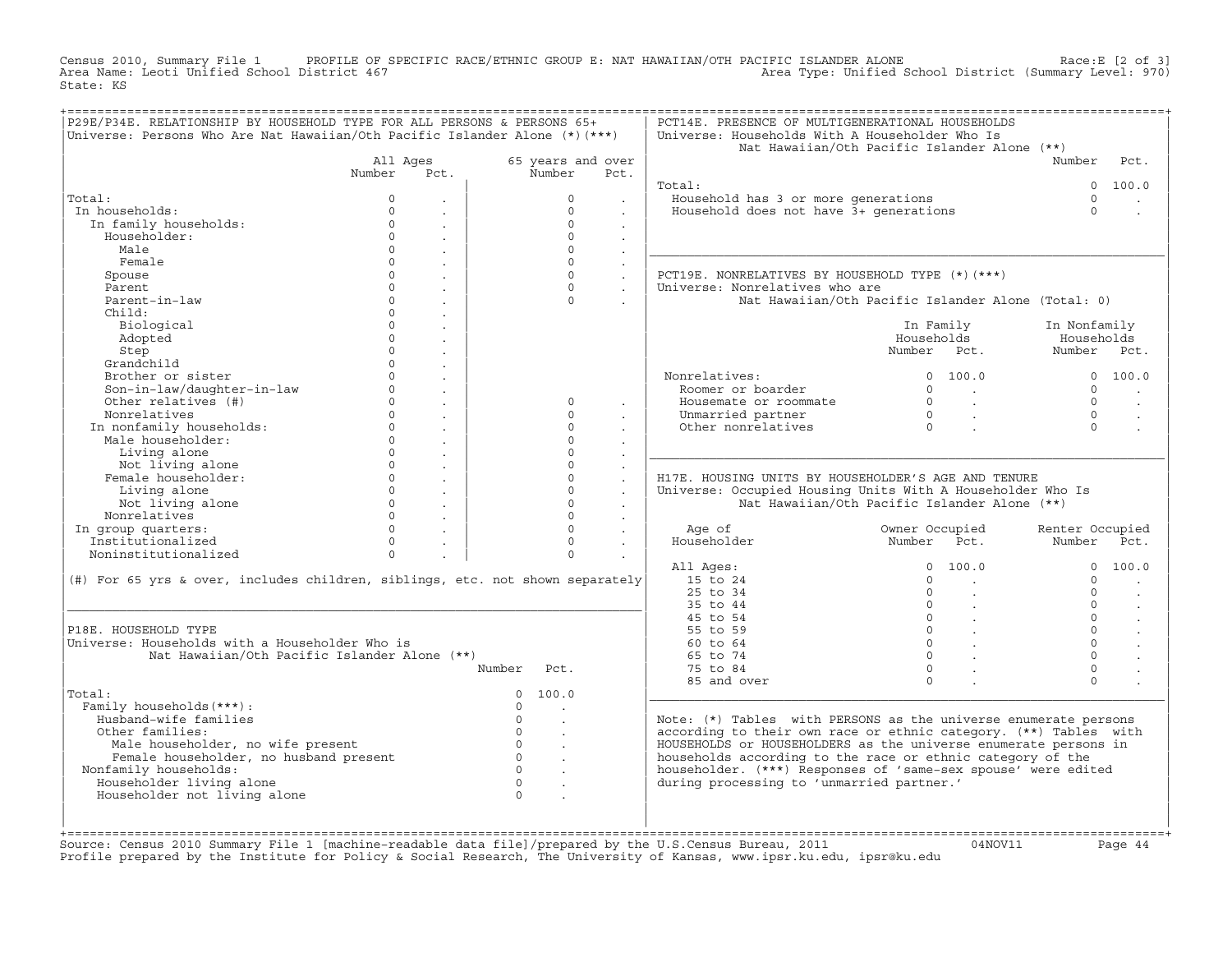Census 2010, Summary File 1 PROFILE OF SPECIFIC RACE/ETHNIC GROUP E: NAT HAWAIIAN/OTH PACIFIC ISLANDER ALONE Race:E [3 of 3]<br>Area Name: Leoti Unified School District 467 Area Type: Unified School District (Summary Level: 970) State: KS

| P28E/H16E. HOUSEHOLDS (OCCUPIED HOUSING UNITS) BY HOUSEHOLD SIZE BY TYPE AND BY TENURE<br>Universe: Households (Occupied Housing Units) With A Householder Who Is Nat Hawaiian/Oth Pacific Islander Alone (**)(***) |                   |      |                         |      |                         |      |                   |      |                    |      |
|---------------------------------------------------------------------------------------------------------------------------------------------------------------------------------------------------------------------|-------------------|------|-------------------------|------|-------------------------|------|-------------------|------|--------------------|------|
|                                                                                                                                                                                                                     | All<br>Households | Pct. | Family<br>Households    | Pct. | Nonfamily<br>Households | Pct. | Owner<br>Occupied | Pct. | Renter<br>Occupied | Pct. |
| All household sizes:                                                                                                                                                                                                |                   |      |                         |      |                         |      |                   |      |                    |      |
| 1-person households                                                                                                                                                                                                 |                   |      | (Family always >1 pers) |      |                         |      |                   |      |                    |      |
| 2-person households                                                                                                                                                                                                 |                   |      |                         |      |                         |      |                   |      |                    |      |
| 3-person households                                                                                                                                                                                                 |                   |      |                         |      |                         |      |                   |      |                    |      |
| 4-person households                                                                                                                                                                                                 |                   |      |                         |      |                         |      |                   |      |                    |      |
| 5-person households                                                                                                                                                                                                 |                   |      |                         |      |                         |      |                   |      |                    |      |
| 6-person households                                                                                                                                                                                                 |                   |      |                         |      |                         |      |                   |      |                    |      |
| 7-or-more person households                                                                                                                                                                                         |                   |      |                         |      |                         |      |                   |      |                    |      |
|                                                                                                                                                                                                                     |                   |      |                         |      |                         |      |                   |      |                    |      |

|P16E/P17E/P36E/P37E/H11E/H12E. POPULATION IN HOUSEHOLDS AND AVERAGE HOUSEHOLD SIZE BY TYPE AND BY TENURE | |Universe: Population in Households (Occupied Housing Units) With A Householder Who Is Nat Hawaiian/Oth Pacific Islander Alone (\*\*) |

|                                | Total<br>Population | Pct.     | In<br>Families | Pct.     | In<br>Nonfamilies | Pct.        | In Owner<br>Occupied | Pct.          | In Renter<br>Occupied | Pct.     |  |
|--------------------------------|---------------------|----------|----------------|----------|-------------------|-------------|----------------------|---------------|-----------------------|----------|--|
| Total population in households |                     | 100.0    | $\Omega$       |          |                   |             |                      |               |                       |          |  |
| Under 18 years                 | $\Omega$            | 100.0    | $\Omega$       |          |                   |             |                      |               |                       |          |  |
| 18 years and over              | $\Omega$            | 100.0    | $\Omega$       |          |                   |             |                      |               |                       |          |  |
| Average Household Size         | 0.00                | $------$ | 0.00           | $------$ |                   | $- - - - -$ | 0.00                 | $\frac{1}{2}$ | 0.00                  | $------$ |  |
| Under 18 years                 | 0.00                | $------$ | 0.00           | $------$ |                   |             |                      |               |                       |          |  |
| 18 years and over              | 0.00                | $------$ | 0.00           | $------$ |                   |             |                      |               |                       |          |  |
|                                |                     |          |                |          |                   |             |                      |               |                       |          |  |

|Note: Family household numbers include nonrelatives living with families. |

| | PCT20/PCT22E. GROUP OUARTERS POPULATION BY SEX BY AGE BY GROUP OUARTERS TYPE |Universe: Population in group quarters for persons who are Nat Hawaiian/Oth Pacific Islander Alone (\*) |

|                                               |        |       |       | Pct. of<br>All |      | Pct. of<br>Total |        | Pct. of<br>Total |
|-----------------------------------------------|--------|-------|-------|----------------|------|------------------|--------|------------------|
|                                               | Number | Pct.  | Total | Ages           | Male | $18+$            | Female | $18+$            |
| All types of group quarters:                  |        | 100.0 |       |                |      |                  |        |                  |
| Institutionalized population:                 |        |       |       |                |      |                  |        |                  |
| Correctional facilities for adults            |        |       |       |                |      |                  |        |                  |
| Juvenile facilities                           |        |       |       |                |      |                  |        |                  |
| Nursing facilities/skilled-nursing facilities |        |       |       |                |      |                  |        |                  |
| Other institutional facilities                |        |       |       |                |      |                  |        |                  |
| Noninstitutionalized population:              |        |       |       |                |      |                  |        |                  |
| College/university student housing            |        |       |       |                |      |                  |        |                  |
| Military quarters                             |        |       |       |                |      |                  |        |                  |
| Other noninstitutional facilities             |        |       |       |                |      |                  |        |                  |

|\_\_\_\_\_\_\_\_\_\_\_\_\_\_\_\_\_\_\_\_\_\_\_\_\_\_\_\_\_\_\_\_\_\_\_\_\_\_\_\_\_\_\_\_\_\_\_\_\_\_\_\_\_\_\_\_\_\_\_\_\_\_\_\_\_\_\_\_\_\_\_\_\_\_\_\_\_\_\_\_\_\_\_\_\_\_\_\_\_\_\_\_\_\_\_\_\_\_\_\_\_\_\_\_\_\_\_\_\_\_\_\_\_\_\_\_\_\_\_\_\_\_\_\_\_\_\_\_\_\_\_\_\_\_\_\_\_\_\_\_\_\_\_\_\_\_\_|

| |

| (\*\*\*) Same−sex couple households are included in the family households category if there is at least one additional person | | related to householder by birth or adoption. Same−sex couple households with no relatives of the householder present are tabulated | | in nonfamily households. Responses of 'same−sex spouse' were edited during processing to 'unmarried partner.' |

+===================================================================================================================================================+ Source: Census 2010 Summary File 1 [machine−readable data file]/prepared by the U.S.Census Bureau, 2011 04NOV11 Page 45 Profile prepared by the Institute for Policy & Social Research, The University of Kansas, www.ipsr.ku.edu, ipsr@ku.edu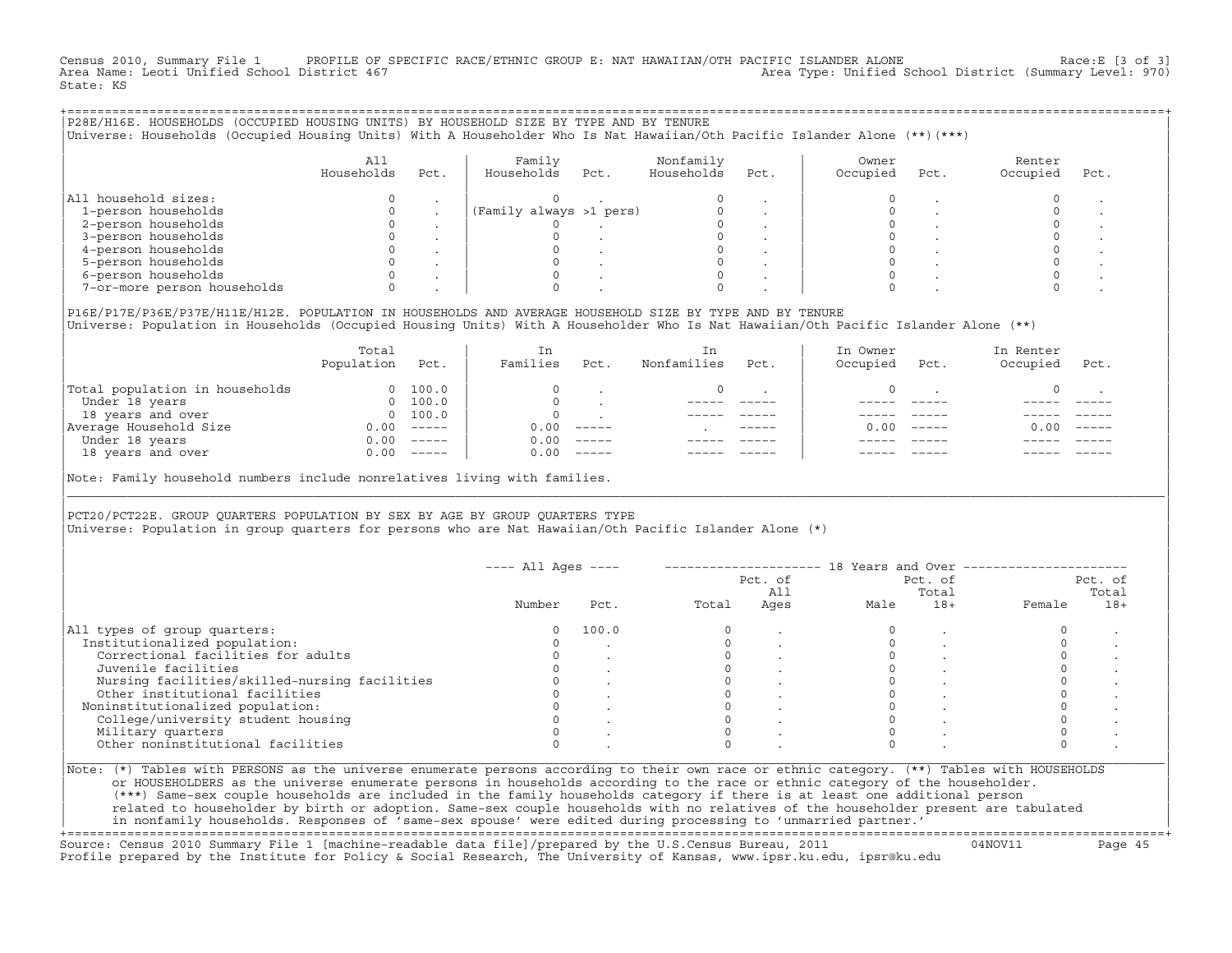Census 2010, Summary File 1 PROFILE OF SPECIFIC RACE/ETHNIC GROUP F: SOME OTHER RACE ALONE Race:F [1 of 3]<br>Area Name: Leoti Unified School District 467 Area Type: Unified School District (Summary Level: 970) Area Type: Unified School District (Summary Level: 970) State: KS

| P29/P29F. POPULATION SUMMARY BY RESIDENCE TYPE FOR DESIGNATED UNIVERSE<br>Universe: PERSONS Who Are Some Other Race Alone                                                                                                                              |                  |                                            |                        |                  | P38F/39F. FAMILY TYPE BY PRESENCE AND AGE OF OWN OR RELATED CHILDREN<br>Universe: Families With A Householder Who Is<br>Some Other Race Alone (**) (***)                                                                                                                                                                                                                                                                                                                                                                                                                                                                                                                                                                                                                                                                                                                                                              |        |      |  |
|--------------------------------------------------------------------------------------------------------------------------------------------------------------------------------------------------------------------------------------------------------|------------------|--------------------------------------------|------------------------|------------------|-----------------------------------------------------------------------------------------------------------------------------------------------------------------------------------------------------------------------------------------------------------------------------------------------------------------------------------------------------------------------------------------------------------------------------------------------------------------------------------------------------------------------------------------------------------------------------------------------------------------------------------------------------------------------------------------------------------------------------------------------------------------------------------------------------------------------------------------------------------------------------------------------------------------------|--------|------|--|
| Total Persons:                                                                                                                                                                                                                                         |                  | Population As % of Population of all Races |                        |                  | By Presence of: Own Children Related Children                                                                                                                                                                                                                                                                                                                                                                                                                                                                                                                                                                                                                                                                                                                                                                                                                                                                         |        |      |  |
|                                                                                                                                                                                                                                                        |                  |                                            |                        |                  |                                                                                                                                                                                                                                                                                                                                                                                                                                                                                                                                                                                                                                                                                                                                                                                                                                                                                                                       |        |      |  |
|                                                                                                                                                                                                                                                        |                  |                                            |                        |                  | All families:                                                                                                                                                                                                                                                                                                                                                                                                                                                                                                                                                                                                                                                                                                                                                                                                                                                                                                         |        |      |  |
| P16-18F/P36-37F. HOUSEHOLDS/POPULATION IN HOUSEHOLDS BY HOUSEHOLD TYPE                                                                                                                                                                                 |                  |                                            |                        |                  |                                                                                                                                                                                                                                                                                                                                                                                                                                                                                                                                                                                                                                                                                                                                                                                                                                                                                                                       |        |      |  |
| Universe: HOUSEHOLDERS Who Are Some Other Race Alone                                                                                                                                                                                                   |                  |                                            |                        |                  |                                                                                                                                                                                                                                                                                                                                                                                                                                                                                                                                                                                                                                                                                                                                                                                                                                                                                                                       |        |      |  |
|                                                                                                                                                                                                                                                        |                  |                                            |                        | Average          |                                                                                                                                                                                                                                                                                                                                                                                                                                                                                                                                                                                                                                                                                                                                                                                                                                                                                                                       |        |      |  |
|                                                                                                                                                                                                                                                        |                  | Households                                 | Population $(**)$ Size |                  |                                                                                                                                                                                                                                                                                                                                                                                                                                                                                                                                                                                                                                                                                                                                                                                                                                                                                                                       |        |      |  |
|                                                                                                                                                                                                                                                        |                  |                                            |                        |                  |                                                                                                                                                                                                                                                                                                                                                                                                                                                                                                                                                                                                                                                                                                                                                                                                                                                                                                                       |        |      |  |
| Total Households (**)<br>Under 18 years<br>193 1.27<br>18 years and over<br>Family Households (***)<br>Under 18 years<br>18 years and over<br>Family Households (***)<br>171 3.64<br>171 3.64<br>171 3.64<br>175 18 years and over<br>18 years and ove |                  |                                            |                        |                  |                                                                                                                                                                                                                                                                                                                                                                                                                                                                                                                                                                                                                                                                                                                                                                                                                                                                                                                       |        |      |  |
|                                                                                                                                                                                                                                                        |                  |                                            |                        |                  |                                                                                                                                                                                                                                                                                                                                                                                                                                                                                                                                                                                                                                                                                                                                                                                                                                                                                                                       |        |      |  |
|                                                                                                                                                                                                                                                        |                  |                                            |                        |                  |                                                                                                                                                                                                                                                                                                                                                                                                                                                                                                                                                                                                                                                                                                                                                                                                                                                                                                                       |        |      |  |
|                                                                                                                                                                                                                                                        |                  |                                            |                        |                  |                                                                                                                                                                                                                                                                                                                                                                                                                                                                                                                                                                                                                                                                                                                                                                                                                                                                                                                       |        |      |  |
|                                                                                                                                                                                                                                                        |                  |                                            |                        |                  |                                                                                                                                                                                                                                                                                                                                                                                                                                                                                                                                                                                                                                                                                                                                                                                                                                                                                                                       |        |      |  |
|                                                                                                                                                                                                                                                        |                  |                                            |                        |                  |                                                                                                                                                                                                                                                                                                                                                                                                                                                                                                                                                                                                                                                                                                                                                                                                                                                                                                                       |        |      |  |
| P12F/P13F. POPULATION BY AGE AND SEX                                                                                                                                                                                                                   |                  |                                            |                        |                  |                                                                                                                                                                                                                                                                                                                                                                                                                                                                                                                                                                                                                                                                                                                                                                                                                                                                                                                       |        |      |  |
| P12F/P13F. POPULATION BY AGE AND SEX<br>Universe: Persons Who Are Some Other Race Alone (*)                                                                                                                                                            |                  |                                            |                        |                  |                                                                                                                                                                                                                                                                                                                                                                                                                                                                                                                                                                                                                                                                                                                                                                                                                                                                                                                       |        |      |  |
|                                                                                                                                                                                                                                                        |                  |                                            |                        |                  |                                                                                                                                                                                                                                                                                                                                                                                                                                                                                                                                                                                                                                                                                                                                                                                                                                                                                                                       |        |      |  |
|                                                                                                                                                                                                                                                        | ---Both Sexes--- | -------Male------                          |                        | -----Female----- |                                                                                                                                                                                                                                                                                                                                                                                                                                                                                                                                                                                                                                                                                                                                                                                                                                                                                                                       |        |      |  |
|                                                                                                                                                                                                                                                        |                  |                                            |                        |                  |                                                                                                                                                                                                                                                                                                                                                                                                                                                                                                                                                                                                                                                                                                                                                                                                                                                                                                                       |        |      |  |
|                                                                                                                                                                                                                                                        |                  | Number Pct. Number Pct. Number Pct.        |                        |                  |                                                                                                                                                                                                                                                                                                                                                                                                                                                                                                                                                                                                                                                                                                                                                                                                                                                                                                                       |        |      |  |
|                                                                                                                                                                                                                                                        |                  |                                            |                        |                  |                                                                                                                                                                                                                                                                                                                                                                                                                                                                                                                                                                                                                                                                                                                                                                                                                                                                                                                       |        |      |  |
|                                                                                                                                                                                                                                                        |                  |                                            |                        |                  |                                                                                                                                                                                                                                                                                                                                                                                                                                                                                                                                                                                                                                                                                                                                                                                                                                                                                                                       |        |      |  |
|                                                                                                                                                                                                                                                        |                  |                                            |                        |                  |                                                                                                                                                                                                                                                                                                                                                                                                                                                                                                                                                                                                                                                                                                                                                                                                                                                                                                                       |        |      |  |
|                                                                                                                                                                                                                                                        |                  |                                            |                        |                  | P31F. RELATIONSHIP BY HOUSEHOLD TYPE FOR THE POPULATION UNDER 18 YEARS                                                                                                                                                                                                                                                                                                                                                                                                                                                                                                                                                                                                                                                                                                                                                                                                                                                |        |      |  |
|                                                                                                                                                                                                                                                        |                  |                                            |                        |                  | Universe: Persons under 18 who are                                                                                                                                                                                                                                                                                                                                                                                                                                                                                                                                                                                                                                                                                                                                                                                                                                                                                    |        |      |  |
|                                                                                                                                                                                                                                                        |                  |                                            |                        |                  | Some Other Race Alone (*)(***)                                                                                                                                                                                                                                                                                                                                                                                                                                                                                                                                                                                                                                                                                                                                                                                                                                                                                        |        |      |  |
|                                                                                                                                                                                                                                                        |                  |                                            |                        |                  |                                                                                                                                                                                                                                                                                                                                                                                                                                                                                                                                                                                                                                                                                                                                                                                                                                                                                                                       | Number | Pct. |  |
|                                                                                                                                                                                                                                                        |                  |                                            |                        |                  |                                                                                                                                                                                                                                                                                                                                                                                                                                                                                                                                                                                                                                                                                                                                                                                                                                                                                                                       |        |      |  |
|                                                                                                                                                                                                                                                        |                  |                                            |                        |                  |                                                                                                                                                                                                                                                                                                                                                                                                                                                                                                                                                                                                                                                                                                                                                                                                                                                                                                                       |        |      |  |
|                                                                                                                                                                                                                                                        |                  |                                            |                        |                  |                                                                                                                                                                                                                                                                                                                                                                                                                                                                                                                                                                                                                                                                                                                                                                                                                                                                                                                       |        |      |  |
|                                                                                                                                                                                                                                                        |                  |                                            |                        |                  |                                                                                                                                                                                                                                                                                                                                                                                                                                                                                                                                                                                                                                                                                                                                                                                                                                                                                                                       |        |      |  |
|                                                                                                                                                                                                                                                        |                  |                                            |                        |                  |                                                                                                                                                                                                                                                                                                                                                                                                                                                                                                                                                                                                                                                                                                                                                                                                                                                                                                                       |        |      |  |
|                                                                                                                                                                                                                                                        |                  |                                            |                        |                  |                                                                                                                                                                                                                                                                                                                                                                                                                                                                                                                                                                                                                                                                                                                                                                                                                                                                                                                       |        |      |  |
|                                                                                                                                                                                                                                                        |                  |                                            |                        |                  |                                                                                                                                                                                                                                                                                                                                                                                                                                                                                                                                                                                                                                                                                                                                                                                                                                                                                                                       |        |      |  |
|                                                                                                                                                                                                                                                        |                  |                                            |                        |                  |                                                                                                                                                                                                                                                                                                                                                                                                                                                                                                                                                                                                                                                                                                                                                                                                                                                                                                                       |        |      |  |
|                                                                                                                                                                                                                                                        |                  |                                            |                        |                  |                                                                                                                                                                                                                                                                                                                                                                                                                                                                                                                                                                                                                                                                                                                                                                                                                                                                                                                       |        |      |  |
|                                                                                                                                                                                                                                                        |                  |                                            |                        |                  |                                                                                                                                                                                                                                                                                                                                                                                                                                                                                                                                                                                                                                                                                                                                                                                                                                                                                                                       |        |      |  |
|                                                                                                                                                                                                                                                        |                  |                                            |                        |                  |                                                                                                                                                                                                                                                                                                                                                                                                                                                                                                                                                                                                                                                                                                                                                                                                                                                                                                                       |        |      |  |
|                                                                                                                                                                                                                                                        |                  |                                            |                        |                  |                                                                                                                                                                                                                                                                                                                                                                                                                                                                                                                                                                                                                                                                                                                                                                                                                                                                                                                       |        |      |  |
|                                                                                                                                                                                                                                                        |                  |                                            |                        |                  |                                                                                                                                                                                                                                                                                                                                                                                                                                                                                                                                                                                                                                                                                                                                                                                                                                                                                                                       |        |      |  |
|                                                                                                                                                                                                                                                        |                  |                                            |                        |                  |                                                                                                                                                                                                                                                                                                                                                                                                                                                                                                                                                                                                                                                                                                                                                                                                                                                                                                                       |        |      |  |
|                                                                                                                                                                                                                                                        |                  |                                            |                        |                  |                                                                                                                                                                                                                                                                                                                                                                                                                                                                                                                                                                                                                                                                                                                                                                                                                                                                                                                       |        |      |  |
|                                                                                                                                                                                                                                                        |                  |                                            |                        |                  |                                                                                                                                                                                                                                                                                                                                                                                                                                                                                                                                                                                                                                                                                                                                                                                                                                                                                                                       |        |      |  |
|                                                                                                                                                                                                                                                        |                  |                                            |                        |                  | ${\small \begin{tabular}{ c  c  c } \hline & \multicolumn{3}{ c  c } \hline & \multicolumn{3}{ c  }{Mul Ages:} & \multicolumn{3}{ c  }{Mul Ages:} & \multicolumn{3}{ c  }{Mul Ages:} & \multicolumn{3}{ c  }{Mul Ages:} & \multicolumn{3}{ c  }{Mul Ages:} & \multicolumn{3}{ c  }{Mul Ages:} & \multicolumn{3}{ c  }{Mul Ages:} & \multicolumn{3}{ c  }{Mul Ages:} & \multicolumn{3}{ c  }{S} & \multicolumn{3}{ c  }{S} & \multicolumn{3}{ c  }{$<br>Fotal under 18:<br>In households:<br>$\begin{array}{cccccc} 74 & 100.0 \\ \text{Hoseholder or spouse} & 74 & 100.0 \\ \text{Related child:} & 73 & 98.6 \\ \text{Own child:} & 73 & 98.6 \\ \text{Im other families (no spouse present):} & 42 & 56.8 \\ \text{In other families (no spouse present):} & 42 & 56.8 \\ \text{Male householder} & 2 & 2.7 \\ \text{Pemeale householder} & 2 & 3.1.1 \\ \text{Grandchild} & 5 & 6.8 \\ \text{Order relatives} & $ |        |      |  |
|                                                                                                                                                                                                                                                        |                  |                                            |                        |                  |                                                                                                                                                                                                                                                                                                                                                                                                                                                                                                                                                                                                                                                                                                                                                                                                                                                                                                                       |        |      |  |
|                                                                                                                                                                                                                                                        |                  |                                            |                        |                  |                                                                                                                                                                                                                                                                                                                                                                                                                                                                                                                                                                                                                                                                                                                                                                                                                                                                                                                       |        |      |  |
|                                                                                                                                                                                                                                                        |                  |                                            |                        |                  |                                                                                                                                                                                                                                                                                                                                                                                                                                                                                                                                                                                                                                                                                                                                                                                                                                                                                                                       |        |      |  |
|                                                                                                                                                                                                                                                        |                  |                                            |                        |                  | 0 to 17 (18 to 64 (19 = 18 to 64 (19 = 18 to 64 (19 = 18 to 64 = 104 = 54.5 ) (18 to 64 = 104 = 54.5 ) (18 to 64 = 104 = 54.5 ) (18 to 64 = 104 = 54.5 ) (18 to 64 = 104 = 54.5 ) (18 to 64 = 104 = 54.5 ) (18 to 65 plus = 13                                                                                                                                                                                                                                                                                                                                                                                                                                                                                                                                                                                                                                                                                        |        |      |  |

+===================================================================================================================================================+Source: Census 2010 Summary File 1 [machine−readable data file]/prepared by the U.S.Census Bureau, 2011 04NOV11 Page 46 Profile prepared by the Institute for Policy & Social Research, The University of Kansas, www.ipsr.ku.edu, ipsr@ku.edu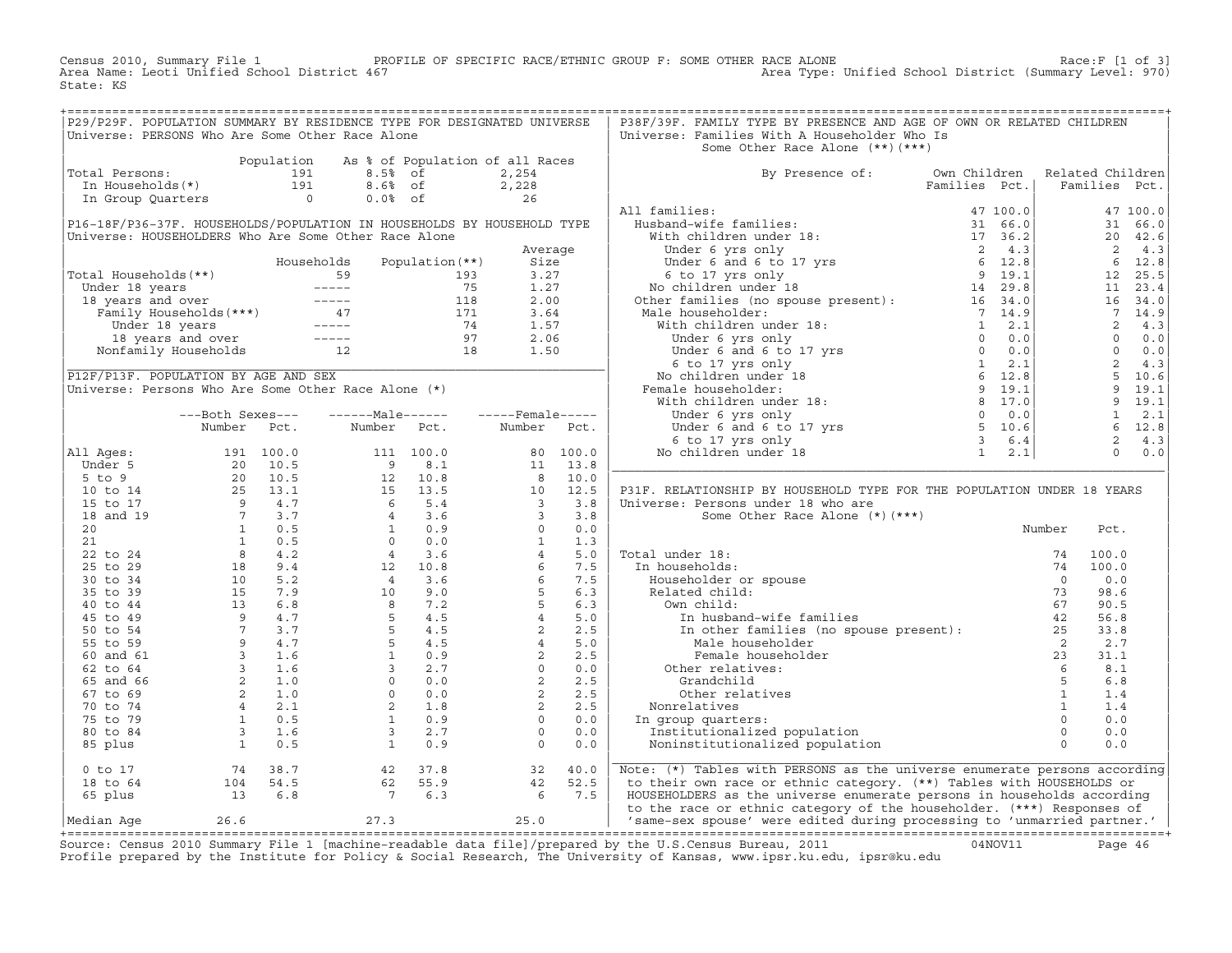Census 2010, Summary File 1 PROFILE OF SPECIFIC RACE/ETHNIC GROUP F: SOME OTHER RACE ALONE RACE OF SPECIFIC RACE ALONE<br>Area Name: Leoti Unified School District 467 Area Type: Unified School District (Summary Level: 970) Area Type: Unified School District (Summary Level: 970) State: KS

| P29F/P34F. RELATIONSHIP BY HOUSEHOLD TYPE FOR ALL PERSONS & PERSONS 65+<br>Universe: Persons Who Are Some Other Race Alone $(*)$ $(***)$ |                 |            |        |                              |                   | PCT14F. PRESENCE OF MULTIGENERATIONAL HOUSEHOLDS<br>Universe: Households With A Householder Who Is |                                                                  |                 |          |
|------------------------------------------------------------------------------------------------------------------------------------------|-----------------|------------|--------|------------------------------|-------------------|----------------------------------------------------------------------------------------------------|------------------------------------------------------------------|-----------------|----------|
|                                                                                                                                          |                 |            |        |                              |                   | Some Other Race Alone (**)                                                                         |                                                                  |                 |          |
|                                                                                                                                          | All Ages        |            |        |                              | 65 years and over |                                                                                                    |                                                                  | Number          | Pct.     |
|                                                                                                                                          | Number          | Pct.       |        | Number                       | Pct.              |                                                                                                    |                                                                  |                 |          |
|                                                                                                                                          |                 |            |        |                              |                   | Total:                                                                                             |                                                                  |                 | 59 100.0 |
| Total:                                                                                                                                   | 191             | 100.0      |        | 13                           | 100.0             | Household has 3 or more generations<br>Household does not have 3+ generations                      |                                                                  | $\overline{4}$  | 6.8      |
| In households:                                                                                                                           | 191             | 100.0      |        | 13                           | 100.0             |                                                                                                    |                                                                  | 55              | 93.2     |
| In family households:                                                                                                                    | 173             | 90.6       |        | 12                           | 92.3              |                                                                                                    |                                                                  |                 |          |
| Householder:                                                                                                                             | 47              | 24.6       |        | 6                            | 46.2              |                                                                                                    |                                                                  |                 |          |
| Male                                                                                                                                     | 31              | 16.2       |        | $\overline{3}$               | 23.1              |                                                                                                    |                                                                  |                 |          |
| Female                                                                                                                                   | 16              | 8.4        |        | $\overline{3}$               | 23.1              |                                                                                                    |                                                                  |                 |          |
| Spouse                                                                                                                                   | 30              | 15.7       |        | 5                            | 38.5              | PCT19F. NONRELATIVES BY HOUSEHOLD TYPE (*) (***)                                                   |                                                                  |                 |          |
| Parent                                                                                                                                   | $\overline{2}$  | 1.0        |        | $\cap$                       | 0.0               | Universe: Nonrelatives who are                                                                     |                                                                  |                 |          |
| Parent-in-law                                                                                                                            | $\overline{1}$  | 0.5        |        | $\Omega$                     | 0.0               | Some Other Race Alone (Total: 9)                                                                   |                                                                  |                 |          |
| Child:                                                                                                                                   | 79              | 41.4       |        |                              |                   |                                                                                                    |                                                                  |                 |          |
| Biological                                                                                                                               | 74              | 38.7       |        |                              |                   |                                                                                                    | In Family                                                        | In Nonfamily    |          |
| Adopted                                                                                                                                  | $\Omega$        | 0.0        |        |                              |                   |                                                                                                    | Households                                                       | Households      |          |
| Step                                                                                                                                     | 5               | 2.6        |        |                              |                   |                                                                                                    | Number Pct.                                                      | Number Pct.     |          |
| Grandchild                                                                                                                               | 6 <sup>1</sup>  | 3.1        |        |                              |                   |                                                                                                    |                                                                  |                 |          |
| Brother or sister                                                                                                                        | $\overline{3}$  | 1.6        |        |                              |                   | Nonrelatives:                                                                                      | 3, 100.0                                                         |                 | 6, 100.0 |
| Son-in-law/daughter-in-law                                                                                                               | $\Omega$        | 0.0        |        |                              |                   | Roomer or boarder                                                                                  | $0 \t 0.0$                                                       | $\Omega$        | 0.0      |
| Other relatives (#)                                                                                                                      | $2^{\circ}$     | 1.0        |        | $\mathbf{1}$                 | 7.7               | Housemate or roommate                                                                              | $\begin{array}{ccc} 0 & 0.0 \\ 2 & 66.7 \\ 1 & 33.3 \end{array}$ | $\overline{3}$  | 50.0     |
| Nonrelatives                                                                                                                             | $\overline{3}$  | 1.6        |        | $\Omega$                     | 0.0               | Unmarried partner                                                                                  |                                                                  | $\Omega$        | 0.0      |
| In nonfamily households: 18<br>Male householder: 10                                                                                      |                 | 9.4        |        | $\mathbf{1}$<br>$\mathbf{1}$ | 7.7<br>7.7        | Other nonrelatives                                                                                 |                                                                  | $\mathcal{R}$   | 50.0     |
|                                                                                                                                          | $6\overline{6}$ | 5.2<br>3.1 |        | $\mathbf{1}$                 | 7.7               |                                                                                                    |                                                                  |                 |          |
| Living alone                                                                                                                             |                 | 2.1        |        | $\Omega$                     | 0.0               |                                                                                                    |                                                                  |                 |          |
| Not living alone<br>Not living alone<br>emale householder:<br>2<br>Female householder:                                                   |                 | 1.0        |        | $\Omega$                     | 0.0               | H17F. HOUSING UNITS BY HOUSEHOLDER'S AGE AND TENURE                                                |                                                                  |                 |          |
| Living alone                                                                                                                             | $\mathbf{1}$    | 0.5        |        | $\Omega$                     | 0.0               | Universe: Occupied Housing Units With A Householder Who Is                                         |                                                                  |                 |          |
|                                                                                                                                          | $\mathbf{1}$    | 0.5        |        | $\Omega$                     | 0.0               | Some Other Race Alone (**)                                                                         |                                                                  |                 |          |
| Not living alone<br>Nonrelatives                                                                                                         | $6\overline{6}$ | 3.1        |        | $\Omega$                     | 0.0               |                                                                                                    |                                                                  |                 |          |
| In group quarters:                                                                                                                       | $\Omega$        | 0.0        |        | $\Omega$                     | 0.0               | Age of                                                                                             | Owner Occupied                                                   | Renter Occupied |          |
| Institutionalized                                                                                                                        | $\Omega$        | 0.0        |        | $\Omega$                     | 0.0               | Householder                                                                                        | Number<br>Pct.                                                   | Number Pct.     |          |
| Noninstitutionalized                                                                                                                     | $\overline{0}$  | 0.0        |        | $\Omega$                     | 0.0               |                                                                                                    |                                                                  |                 |          |
|                                                                                                                                          |                 |            |        |                              |                   | All Ages:                                                                                          | 40 100.0                                                         |                 | 19 100.0 |
| (#) For 65 yrs & over, includes children, siblings, etc. not shown separately                                                            |                 |            |        |                              |                   | 15 to 24                                                                                           | 0.0<br>$\bigcap$                                                 |                 | 3, 15.8  |
|                                                                                                                                          |                 |            |        |                              |                   | $25$ to $34$                                                                                       | $10 \t 25.0$                                                     | 6               | 31.6     |
|                                                                                                                                          |                 |            |        |                              |                   | 35 to 44                                                                                           | $\overline{9}$<br>22.5                                           | 6               | 31.6     |
|                                                                                                                                          |                 |            |        |                              |                   | 45 to 54                                                                                           | 8 20.0                                                           | $\overline{1}$  | 5.3      |
| P18F. HOUSEHOLD TYPE                                                                                                                     |                 |            |        |                              |                   | 55 to 59                                                                                           | $4 \quad 10.0$                                                   | $\mathbf{1}$    | 5.3      |
| Universe: Households with a Householder Who is                                                                                           |                 |            |        |                              |                   | $60 \text{ to } 64$                                                                                | $4 \quad 10.0$                                                   | $\Omega$        | 0.0      |
| Some Other Race Alone (**)                                                                                                               |                 |            |        |                              |                   | 65 to 74                                                                                           | $4 \quad 10.0$                                                   | $\mathbf{1}$    | 5.3      |
|                                                                                                                                          |                 |            | Number | Pct.                         |                   | 75 to 84                                                                                           | $1 \t 2.5$                                                       | $\mathbf{1}$    | 5.3      |
|                                                                                                                                          |                 |            |        |                              |                   | 85 and over                                                                                        | $\Omega$<br>0.0                                                  | $\Omega$        | 0.0      |
| Total:                                                                                                                                   |                 |            |        | 59 100.0                     |                   |                                                                                                    |                                                                  |                 |          |
| Family households (***) :                                                                                                                |                 |            |        | 47 79.7                      |                   |                                                                                                    |                                                                  |                 |          |
| Husband-wife families                                                                                                                    |                 |            |        | 31 52.5                      |                   | Note: (*) Tables with PERSONS as the universe enumerate persons                                    |                                                                  |                 |          |
| Other families:                                                                                                                          |                 |            |        | 16 27.1                      |                   | according to their own race or ethnic category. (**) Tables with                                   |                                                                  |                 |          |
| her families:<br>Male householder, no wife present<br>Female householder, no husband present                                             |                 |            |        | $7 \quad 11.9$               |                   | HOUSEHOLDS or HOUSEHOLDERS as the universe enumerate persons in                                    |                                                                  |                 |          |
|                                                                                                                                          |                 |            |        | $9 \t 15.3$                  |                   | households according to the race or ethnic category of the                                         |                                                                  |                 |          |
| Nonfamily households:                                                                                                                    |                 |            |        | 12 20.3                      |                   | householder. (***) Responses of 'same-sex spouse' were edited                                      |                                                                  |                 |          |
| Householder living alone                                                                                                                 |                 |            |        | 7 11.9                       |                   | during processing to 'unmarried partner.'                                                          |                                                                  |                 |          |
| Householder not living alone                                                                                                             |                 |            | $-5$   | 8.5                          |                   |                                                                                                    |                                                                  |                 |          |
|                                                                                                                                          |                 |            |        |                              |                   |                                                                                                    |                                                                  |                 |          |
|                                                                                                                                          |                 |            |        |                              |                   |                                                                                                    |                                                                  |                 |          |

+===================================================================================================================================================+Source: Census 2010 Summary File 1 [machine−readable data file]/prepared by the U.S.Census Bureau, 2011 04NOV11 Page 47 Profile prepared by the Institute for Policy & Social Research, The University of Kansas, www.ipsr.ku.edu, ipsr@ku.edu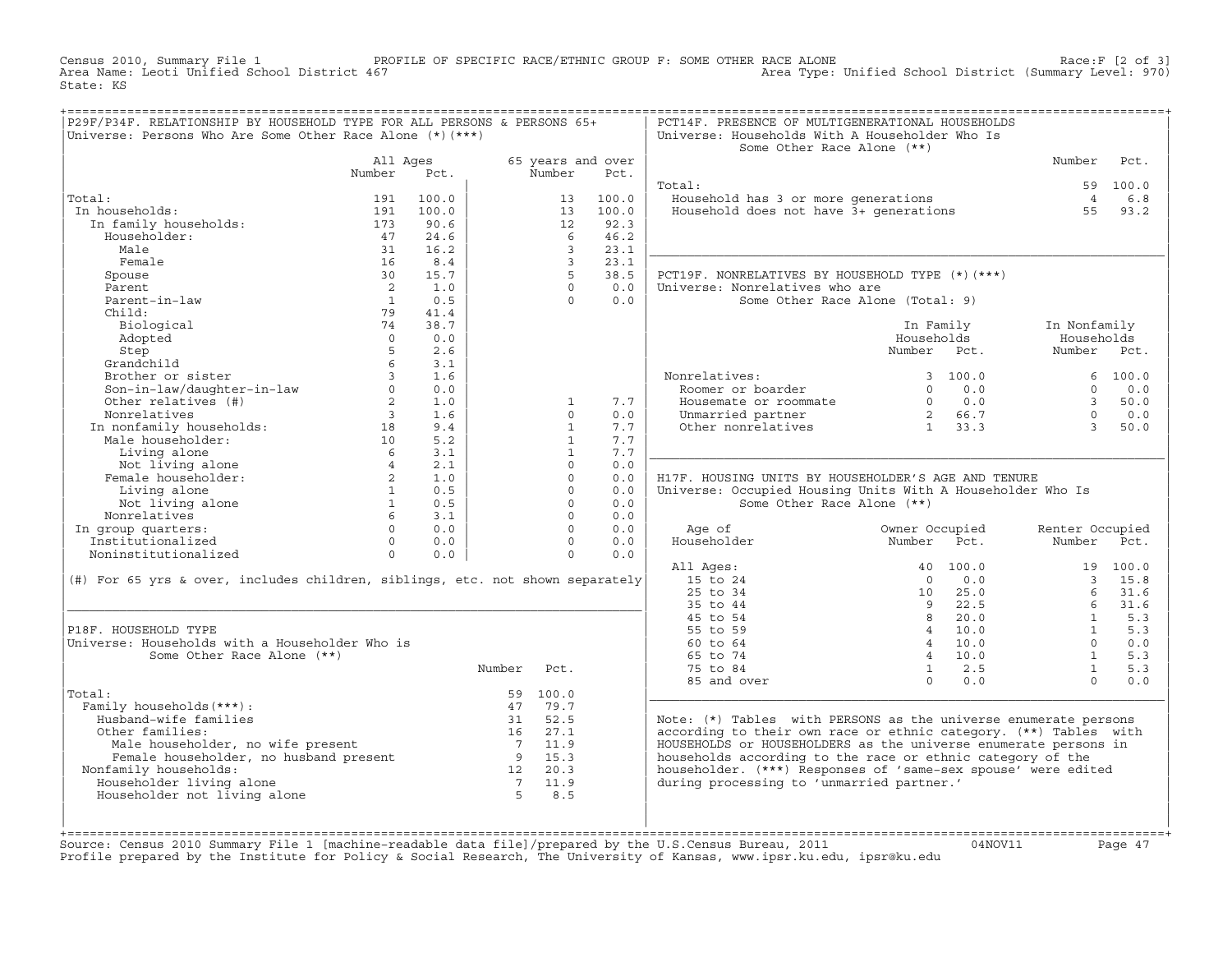Census 2010, Summary File 1 PROFILE OF SPECIFIC RACE/ETHNIC GROUP F: SOME OTHER RACE ALONE Race:F [3 of 3]<br>Area Name: Leoti Unified School District 467 area Type: Unified School District (Summary Level: 970) Area Type: Unified School District (Summary Level: 970) State: KS

+===================================================================================================================================================+|P28F/H16F. HOUSEHOLDS (OCCUPIED HOUSING UNITS) BY HOUSEHOLD SIZE BY TYPE AND BY TENURE | |Universe: Households (Occupied Housing Units) With A Householder Who Is Some Other Race Alone (\*\*)(\*\*\*) |

|                             | All<br>Households | Pct.  | Family<br>Households    | Pct.  | Nonfamily<br>Households | Pct.  | Owner<br>Occupied | Pct.  | Renter<br>Occupied | Pct.  |  |
|-----------------------------|-------------------|-------|-------------------------|-------|-------------------------|-------|-------------------|-------|--------------------|-------|--|
| household sizes:<br>All     | 59                | 100.0 | 47                      | 100.0 | 12 <sup>°</sup>         | 100.0 | 40                | 100.0 | 19                 | 100.0 |  |
| 1-person households         |                   | 11.9  | (Family always >1 pers) |       |                         | 58.3  |                   | 10.0  |                    | 15.8  |  |
| 2-person households         | 19                | 32.2  | 15                      | 31.9  |                         | 33.3  | 12                | 30.0  |                    | 36.8  |  |
| 3-person households         |                   | 15.3  | 8                       | 17.0  |                         | 8.3   |                   | 15.0  |                    | 15.8  |  |
| 4-person households         |                   | 18.6  |                         | 23.4  | $\Omega$                | 0.0   | 10                | 25.0  |                    | 5.3   |  |
| 5-person households         |                   | 8.5   | 5                       | 10.6  | $\Omega$                | 0.0   |                   | 5.0   |                    | 15.8  |  |
| 6-person households         |                   | 8.5   |                         | 10.6  | $\Omega$                | 0.0   |                   | 7.5   |                    | 10.5  |  |
| 7-or-more person households |                   | 5.1   |                         | 6.4   | $\mathbf 0$             | 0.0   |                   | 7.5   |                    | 0.0   |  |

|P16F/P17F/P36F/P37F/H11F/H12F. POPULATION IN HOUSEHOLDS AND AVERAGE HOUSEHOLD SIZE BY TYPE AND BY TENURE | Universe: Population in Households (Occupied Housing Units) With A Householder Who Is Some Other Race Alone (\*\*)

|          |                                                  |          | Nonfamilies | Pct.     | Occupied | Pct.                      | Occupied | Pct.                      |
|----------|--------------------------------------------------|----------|-------------|----------|----------|---------------------------|----------|---------------------------|
| 100.0    | 171                                              | 88.6     | 18          | 9.3      | 136      | 70.5                      |          | 29.5                      |
| 100.0    | 74                                               | 98.7     |             |          |          |                           |          |                           |
| 100.0    | 97                                               | 82.2     |             |          |          |                           |          |                           |
| $------$ | 3.64                                             | $------$ | 1.50        | $------$ |          | $\qquad \qquad - - - - -$ | 3.00     | $\qquad \qquad - - - - -$ |
| $------$ | 1.57                                             | $------$ |             |          |          |                           |          |                           |
|          | 2.06                                             |          |             |          |          | $- - - - -$               |          | $- - - - -$               |
|          | 193<br>75<br>118<br>3.27<br>1.27<br>$2.00$ ----- |          |             |          |          | 3.40                      |          | 57                        |

Note: Family household numbers include nonrelatives living with families.

| | PCT20/PCT22F. GROUP OUARTERS POPULATION BY SEX BY AGE BY GROUP OUARTERS TYPE Universe: Population in group quarters for persons who are Some Other Race Alone (\*)

|                                               |          |       |       | Pct. of<br>All |      | Pct. of<br>Total |        | Pct. of<br>Total |
|-----------------------------------------------|----------|-------|-------|----------------|------|------------------|--------|------------------|
|                                               | Number   | Pct.  | Total | Ages           | Male | $18+$            | Female | $18+$            |
| All types of group quarters:                  | $\Omega$ | 100.0 |       |                |      |                  |        |                  |
| Institutionalized population:                 |          |       |       |                |      |                  |        |                  |
| Correctional facilities for adults            |          |       |       |                |      |                  |        |                  |
| Juvenile facilities                           |          |       |       |                |      |                  |        |                  |
| Nursing facilities/skilled-nursing facilities |          |       |       |                |      |                  |        |                  |
| Other institutional facilities                |          |       |       |                |      |                  |        |                  |
| Noninstitutionalized population:              |          |       |       |                |      |                  |        |                  |
| College/university student housing            |          |       |       |                |      |                  |        |                  |
| Military quarters                             |          |       |       |                |      |                  |        |                  |
| Other noninstitutional facilities             |          |       |       |                |      |                  |        |                  |

|\_\_\_\_\_\_\_\_\_\_\_\_\_\_\_\_\_\_\_\_\_\_\_\_\_\_\_\_\_\_\_\_\_\_\_\_\_\_\_\_\_\_\_\_\_\_\_\_\_\_\_\_\_\_\_\_\_\_\_\_\_\_\_\_\_\_\_\_\_\_\_\_\_\_\_\_\_\_\_\_\_\_\_\_\_\_\_\_\_\_\_\_\_\_\_\_\_\_\_\_\_\_\_\_\_\_\_\_\_\_\_\_\_\_\_\_\_\_\_\_\_\_\_\_\_\_\_\_\_\_\_\_\_\_\_\_\_\_\_\_\_\_\_\_\_\_\_|

| |

or HOUSEHOLDERS as the universe enumerate persons in households according to the race or ethnic category of the householder. | (\*\*\*) Same−sex couple households are included in the family households category if there is at least one additional person | | related to householder by birth or adoption. Same−sex couple households with no relatives of the householder present are tabulated | | in nonfamily households. Responses of 'same−sex spouse' were edited during processing to 'unmarried partner.' |

+===================================================================================================================================================+ Source: Census 2010 Summary File 1 [machine−readable data file]/prepared by the U.S.Census Bureau, 2011 04NOV11 Page 48 Profile prepared by the Institute for Policy & Social Research, The University of Kansas, www.ipsr.ku.edu, ipsr@ku.edu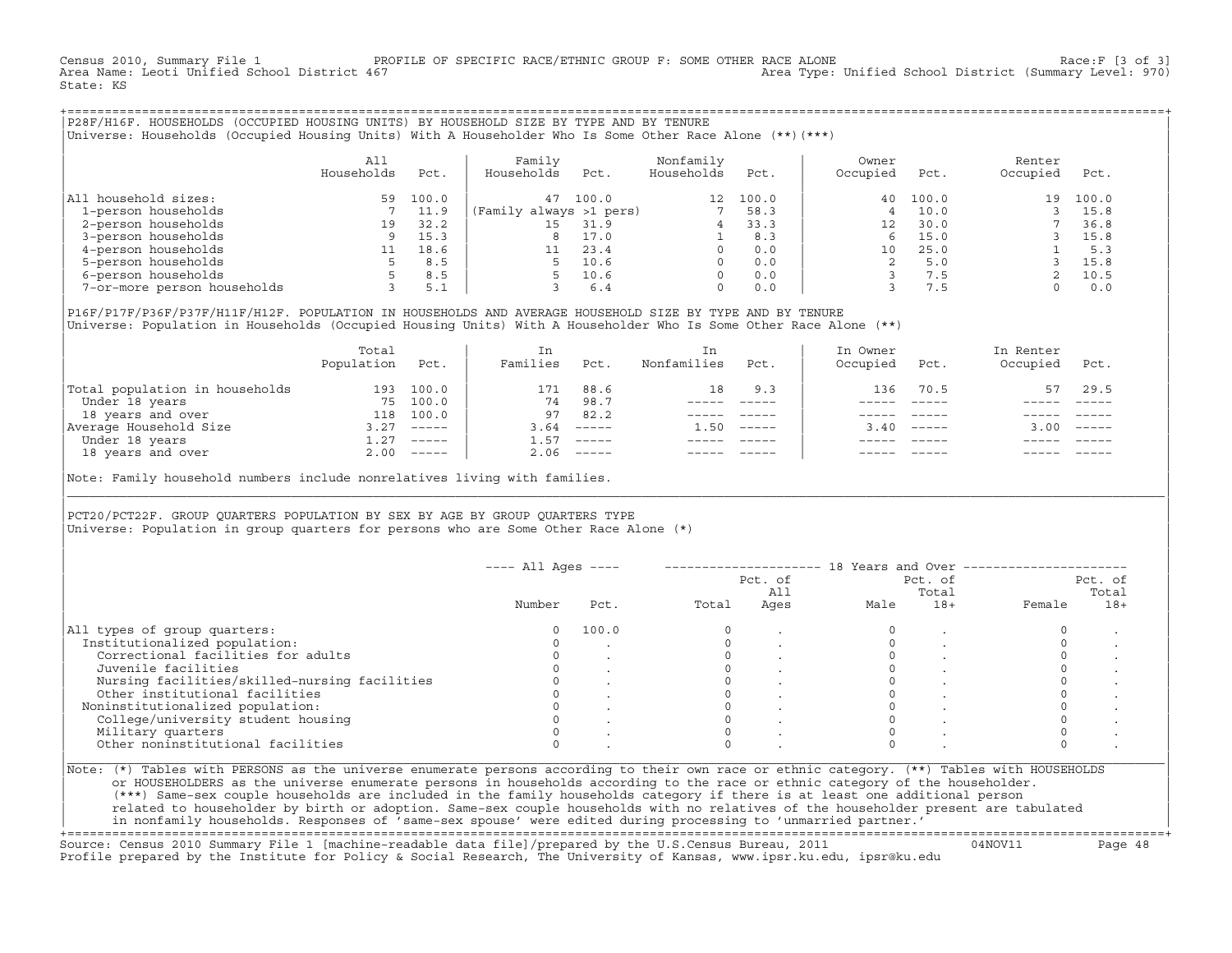Census 2010, Summary File 1 PROFILE OF SPECIFIC RACE/ETHNIC GROUP G: TWO OR MORE RACES Race:G [1 of 3]<br>Area Name: Leoti Unified School District 467 Area Type: Unified School District (Summary Level: 970) Area Type: Unified School District (Summary Level: 970) State: KS

| P29/P29G. POPULATION SUMMARY BY RESIDENCE TYPE FOR DESIGNATED UNIVERSE<br>Universe: PERSONS Who Are Two or More Races                                                                                                            |  |                                                          |                 |         | P38G/39G. FAMILY TYPE BY PRESENCE AND AGE OF OWN OR RELATED CHILDREN<br>Universe: Families With A Householder Who Is<br>Two or More Races $(**)$ $(***)$                                                                                                                                                                                                                                                                                                                                                                                                   |               |                                                                                                                                                                                                                                                                                                                        |                |
|----------------------------------------------------------------------------------------------------------------------------------------------------------------------------------------------------------------------------------|--|----------------------------------------------------------|-----------------|---------|------------------------------------------------------------------------------------------------------------------------------------------------------------------------------------------------------------------------------------------------------------------------------------------------------------------------------------------------------------------------------------------------------------------------------------------------------------------------------------------------------------------------------------------------------------|---------------|------------------------------------------------------------------------------------------------------------------------------------------------------------------------------------------------------------------------------------------------------------------------------------------------------------------------|----------------|
| Population As * or ropulation of all not all not all not all not all not all not all not all not all not all n<br>In Households (*) 39 1.8% of 2,228<br>In Group Quarters 0 0.0% of 26<br>Total Persons:                         |  | Population As % of Population of all Races               |                 |         | By Presence of: Own Children Related Children                                                                                                                                                                                                                                                                                                                                                                                                                                                                                                              |               |                                                                                                                                                                                                                                                                                                                        |                |
|                                                                                                                                                                                                                                  |  |                                                          |                 |         |                                                                                                                                                                                                                                                                                                                                                                                                                                                                                                                                                            | Families Pct. | Families Pct.                                                                                                                                                                                                                                                                                                          |                |
|                                                                                                                                                                                                                                  |  |                                                          |                 |         | All families:                                                                                                                                                                                                                                                                                                                                                                                                                                                                                                                                              |               |                                                                                                                                                                                                                                                                                                                        | 6 100.0        |
| P16-18G/P36-37G. HOUSEHOLDS/POPULATION IN HOUSEHOLDS BY HOUSEHOLD TYPE                                                                                                                                                           |  |                                                          |                 |         |                                                                                                                                                                                                                                                                                                                                                                                                                                                                                                                                                            |               |                                                                                                                                                                                                                                                                                                                        | 6 100.0        |
| Universe: HOUSEHOLDERS Who Are Two or More Races                                                                                                                                                                                 |  |                                                          |                 |         |                                                                                                                                                                                                                                                                                                                                                                                                                                                                                                                                                            |               |                                                                                                                                                                                                                                                                                                                        | 3, 50.0        |
|                                                                                                                                                                                                                                  |  |                                                          |                 | Average |                                                                                                                                                                                                                                                                                                                                                                                                                                                                                                                                                            |               |                                                                                                                                                                                                                                                                                                                        | $1 \quad 16.7$ |
|                                                                                                                                                                                                                                  |  | Households                                               | Population (**) | Size    |                                                                                                                                                                                                                                                                                                                                                                                                                                                                                                                                                            |               |                                                                                                                                                                                                                                                                                                                        |                |
| Fotal Households (**)<br>Under 18 years<br>18 years and over<br>Family Households (***)<br>14 2.00<br>Family Households (***)<br>14 2.00<br>19 3.17<br>15 3.17<br>15 2.17<br>16 1.00<br>16 1.00<br>16 1.00<br>16 1.00<br>17 1.00 |  |                                                          |                 |         |                                                                                                                                                                                                                                                                                                                                                                                                                                                                                                                                                            |               |                                                                                                                                                                                                                                                                                                                        |                |
|                                                                                                                                                                                                                                  |  |                                                          |                 |         |                                                                                                                                                                                                                                                                                                                                                                                                                                                                                                                                                            |               |                                                                                                                                                                                                                                                                                                                        |                |
|                                                                                                                                                                                                                                  |  |                                                          |                 |         |                                                                                                                                                                                                                                                                                                                                                                                                                                                                                                                                                            |               |                                                                                                                                                                                                                                                                                                                        |                |
|                                                                                                                                                                                                                                  |  |                                                          |                 |         |                                                                                                                                                                                                                                                                                                                                                                                                                                                                                                                                                            |               |                                                                                                                                                                                                                                                                                                                        |                |
|                                                                                                                                                                                                                                  |  |                                                          |                 |         |                                                                                                                                                                                                                                                                                                                                                                                                                                                                                                                                                            |               |                                                                                                                                                                                                                                                                                                                        |                |
|                                                                                                                                                                                                                                  |  |                                                          |                 |         |                                                                                                                                                                                                                                                                                                                                                                                                                                                                                                                                                            |               |                                                                                                                                                                                                                                                                                                                        |                |
|                                                                                                                                                                                                                                  |  |                                                          |                 |         |                                                                                                                                                                                                                                                                                                                                                                                                                                                                                                                                                            |               |                                                                                                                                                                                                                                                                                                                        |                |
|                                                                                                                                                                                                                                  |  |                                                          |                 |         |                                                                                                                                                                                                                                                                                                                                                                                                                                                                                                                                                            |               | $\begin{bmatrix} 1 & 16.7 \\ 1 & 16.7 \\ 1 & 6.7 \\ 3 & 50.0 \\ 0 & 0.0 \\ 0 & 0.0 \\ 0 & 0.0 \\ 0 & 0.0 \\ 0 & 0.0 \\ 0 & 0.0 \\ 0 & 0.0 \\ 0 & 0.0 \\ 0 & 0.0 \\ 0 & 0.0 \\ 0 & 0.0 \\ 0 & 0.0 \\ 0 & 0.0 \\ 0 & 0.0 \\ 0 & 0.0 \\ 0 & 0.0 \\ 0 & 0.0 \\ 0 & 0.0 \\ 0 & 0.0 \\ 0 & 0.0 \\ 0 & 0.0 \\ 0 & 0.0 \\ 0 &$ |                |
| P12G/P13G. POPULATION BY AGE AND SEX                                                                                                                                                                                             |  |                                                          |                 |         |                                                                                                                                                                                                                                                                                                                                                                                                                                                                                                                                                            |               |                                                                                                                                                                                                                                                                                                                        |                |
| P12G/P13G. POPULATION BY AGE AND SEX<br>Universe: Persons Who Are Two or More Races (*)                                                                                                                                          |  |                                                          |                 |         |                                                                                                                                                                                                                                                                                                                                                                                                                                                                                                                                                            |               |                                                                                                                                                                                                                                                                                                                        |                |
|                                                                                                                                                                                                                                  |  |                                                          |                 |         |                                                                                                                                                                                                                                                                                                                                                                                                                                                                                                                                                            |               |                                                                                                                                                                                                                                                                                                                        |                |
|                                                                                                                                                                                                                                  |  | ---Both Sexes---    ------Male------    -----Female----- |                 |         |                                                                                                                                                                                                                                                                                                                                                                                                                                                                                                                                                            |               |                                                                                                                                                                                                                                                                                                                        |                |
|                                                                                                                                                                                                                                  |  | Number Pct. Number Pct. Number Pct.                      |                 |         |                                                                                                                                                                                                                                                                                                                                                                                                                                                                                                                                                            |               |                                                                                                                                                                                                                                                                                                                        |                |
|                                                                                                                                                                                                                                  |  |                                                          |                 |         |                                                                                                                                                                                                                                                                                                                                                                                                                                                                                                                                                            |               |                                                                                                                                                                                                                                                                                                                        |                |
| All Ages:                                                                                                                                                                                                                        |  |                                                          |                 |         |                                                                                                                                                                                                                                                                                                                                                                                                                                                                                                                                                            |               |                                                                                                                                                                                                                                                                                                                        |                |
|                                                                                                                                                                                                                                  |  |                                                          |                 |         |                                                                                                                                                                                                                                                                                                                                                                                                                                                                                                                                                            |               |                                                                                                                                                                                                                                                                                                                        |                |
|                                                                                                                                                                                                                                  |  |                                                          |                 |         |                                                                                                                                                                                                                                                                                                                                                                                                                                                                                                                                                            |               |                                                                                                                                                                                                                                                                                                                        |                |
|                                                                                                                                                                                                                                  |  |                                                          |                 |         | P31G. RELATIONSHIP BY HOUSEHOLD TYPE FOR THE POPULATION UNDER 18 YEARS                                                                                                                                                                                                                                                                                                                                                                                                                                                                                     |               |                                                                                                                                                                                                                                                                                                                        |                |
|                                                                                                                                                                                                                                  |  |                                                          |                 |         |                                                                                                                                                                                                                                                                                                                                                                                                                                                                                                                                                            |               |                                                                                                                                                                                                                                                                                                                        |                |
|                                                                                                                                                                                                                                  |  |                                                          |                 |         |                                                                                                                                                                                                                                                                                                                                                                                                                                                                                                                                                            |               |                                                                                                                                                                                                                                                                                                                        |                |
|                                                                                                                                                                                                                                  |  |                                                          |                 |         |                                                                                                                                                                                                                                                                                                                                                                                                                                                                                                                                                            |               | Pct.                                                                                                                                                                                                                                                                                                                   |                |
|                                                                                                                                                                                                                                  |  |                                                          |                 |         |                                                                                                                                                                                                                                                                                                                                                                                                                                                                                                                                                            |               |                                                                                                                                                                                                                                                                                                                        |                |
|                                                                                                                                                                                                                                  |  |                                                          |                 |         |                                                                                                                                                                                                                                                                                                                                                                                                                                                                                                                                                            |               | 100.0                                                                                                                                                                                                                                                                                                                  |                |
|                                                                                                                                                                                                                                  |  |                                                          |                 |         |                                                                                                                                                                                                                                                                                                                                                                                                                                                                                                                                                            |               | 100.0                                                                                                                                                                                                                                                                                                                  |                |
|                                                                                                                                                                                                                                  |  |                                                          |                 |         |                                                                                                                                                                                                                                                                                                                                                                                                                                                                                                                                                            |               | 0.0<br>96.2                                                                                                                                                                                                                                                                                                            |                |
|                                                                                                                                                                                                                                  |  |                                                          |                 |         |                                                                                                                                                                                                                                                                                                                                                                                                                                                                                                                                                            |               |                                                                                                                                                                                                                                                                                                                        |                |
|                                                                                                                                                                                                                                  |  |                                                          |                 |         |                                                                                                                                                                                                                                                                                                                                                                                                                                                                                                                                                            |               | 88.5<br>65.4                                                                                                                                                                                                                                                                                                           |                |
|                                                                                                                                                                                                                                  |  |                                                          |                 |         |                                                                                                                                                                                                                                                                                                                                                                                                                                                                                                                                                            |               | 23.1                                                                                                                                                                                                                                                                                                                   |                |
|                                                                                                                                                                                                                                  |  |                                                          |                 |         |                                                                                                                                                                                                                                                                                                                                                                                                                                                                                                                                                            |               | 0.0                                                                                                                                                                                                                                                                                                                    |                |
|                                                                                                                                                                                                                                  |  |                                                          |                 |         |                                                                                                                                                                                                                                                                                                                                                                                                                                                                                                                                                            |               | 23.1                                                                                                                                                                                                                                                                                                                   |                |
|                                                                                                                                                                                                                                  |  |                                                          |                 |         |                                                                                                                                                                                                                                                                                                                                                                                                                                                                                                                                                            |               | 7.7                                                                                                                                                                                                                                                                                                                    |                |
|                                                                                                                                                                                                                                  |  |                                                          |                 |         |                                                                                                                                                                                                                                                                                                                                                                                                                                                                                                                                                            |               | 7.7                                                                                                                                                                                                                                                                                                                    |                |
|                                                                                                                                                                                                                                  |  |                                                          |                 |         |                                                                                                                                                                                                                                                                                                                                                                                                                                                                                                                                                            |               | 0.0                                                                                                                                                                                                                                                                                                                    |                |
|                                                                                                                                                                                                                                  |  |                                                          |                 |         |                                                                                                                                                                                                                                                                                                                                                                                                                                                                                                                                                            |               | 3.8                                                                                                                                                                                                                                                                                                                    |                |
|                                                                                                                                                                                                                                  |  |                                                          |                 |         |                                                                                                                                                                                                                                                                                                                                                                                                                                                                                                                                                            |               | 0.0                                                                                                                                                                                                                                                                                                                    |                |
|                                                                                                                                                                                                                                  |  |                                                          |                 |         |                                                                                                                                                                                                                                                                                                                                                                                                                                                                                                                                                            |               | 0.0                                                                                                                                                                                                                                                                                                                    |                |
|                                                                                                                                                                                                                                  |  |                                                          |                 |         |                                                                                                                                                                                                                                                                                                                                                                                                                                                                                                                                                            |               | 0.0                                                                                                                                                                                                                                                                                                                    |                |
|                                                                                                                                                                                                                                  |  |                                                          |                 |         | All Ages: $\begin{bmatrix} \text{Number} & \text{Point} & \text{Point} & \text{Point} & \text{Point} & \text{Point} & \text{Point} & \text{Point} & \text{Point} & \text{Point} & \text{Point} & \text{Point} & \text{Point} & \text{Point} & \text{Point} & \text{Point} & \text{Point} & \text{Point} & \text{Point} & \text{Point} & \text{Point} & \text{Point} & \text{Point} & \text{Point} & \text{Point} & \text{Point} & \text{Point} & \text{Point} & \text{Point} & \text{Point} & \text{Point} & \text{Point} & \text{Point} & \text{Point} &$ |               |                                                                                                                                                                                                                                                                                                                        |                |
|                                                                                                                                                                                                                                  |  |                                                          |                 |         |                                                                                                                                                                                                                                                                                                                                                                                                                                                                                                                                                            |               |                                                                                                                                                                                                                                                                                                                        |                |
|                                                                                                                                                                                                                                  |  |                                                          |                 |         |                                                                                                                                                                                                                                                                                                                                                                                                                                                                                                                                                            |               |                                                                                                                                                                                                                                                                                                                        |                |
|                                                                                                                                                                                                                                  |  |                                                          |                 |         |                                                                                                                                                                                                                                                                                                                                                                                                                                                                                                                                                            |               |                                                                                                                                                                                                                                                                                                                        |                |
|                                                                                                                                                                                                                                  |  |                                                          |                 |         | 0 to 17 $26\,66.7$ 66.7 $11\,28.2$ 7 $50.0$ $18\,$ 42.9 $25\,$ 11 $28.2$ 7 $50.0$ $10.8$<br>10.8 $10.8$<br>10.8 $10.8$<br>10.8 $29.0$                                                                                                                                                                                                                                                                                                                                                                                                                      |               |                                                                                                                                                                                                                                                                                                                        |                |

+===================================================================================================================================================+Source: Census 2010 Summary File 1 [machine−readable data file]/prepared by the U.S.Census Bureau, 2011 04NOV11 Page 49 Profile prepared by the Institute for Policy & Social Research, The University of Kansas, www.ipsr.ku.edu, ipsr@ku.edu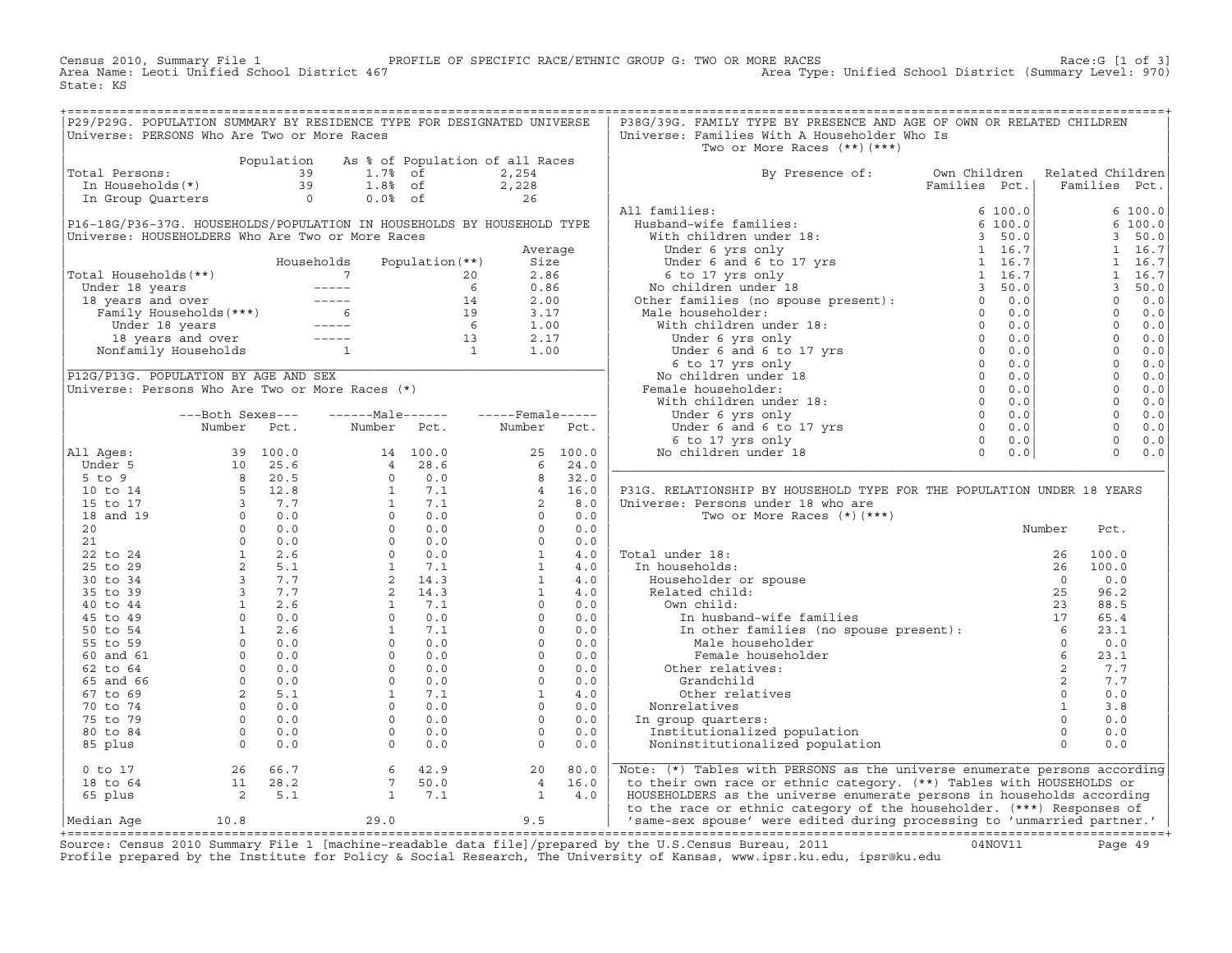Census 2010, Summary File 1 PROFILE OF SPECIFIC RACE/ETHNIC GROUP G: TWO OR MORE RACES Race:G [2 of 3]<br>Area Name: Leoti Unified School District 467 Area Type: Unified School District (Summary Level: 970) Area Type: Unified School District (Summary Level: 970) State: KS

| P29G/P34G. RELATIONSHIP BY HOUSEHOLD TYPE FOR ALL PERSONS & PERSONS 65+<br>Universe: Persons Who Are Two or More Races (*) (***)                                                                                     |                         |                                   |                   |                |                   | PCT14G. PRESENCE OF MULTIGENERATIONAL HOUSEHOLDS<br>Universe: Households With A Householder Who Is |                                                                |                 |                      |
|----------------------------------------------------------------------------------------------------------------------------------------------------------------------------------------------------------------------|-------------------------|-----------------------------------|-------------------|----------------|-------------------|----------------------------------------------------------------------------------------------------|----------------------------------------------------------------|-----------------|----------------------|
|                                                                                                                                                                                                                      |                         |                                   |                   |                |                   | Two or More Races (**)                                                                             |                                                                |                 |                      |
|                                                                                                                                                                                                                      | All Ages                |                                   |                   |                | 65 years and over |                                                                                                    |                                                                | Number Pct.     |                      |
|                                                                                                                                                                                                                      | Number                  | Pct.                              |                   | Number         | Pct.              |                                                                                                    |                                                                |                 |                      |
|                                                                                                                                                                                                                      |                         |                                   |                   |                |                   | Total:                                                                                             |                                                                |                 | 7100.0               |
| Total:                                                                                                                                                                                                               | 39                      | 100.0                             |                   |                | 2 100.0           | Household has 3 or more generations<br>Household does not have 3+ generations                      |                                                                |                 | $\Omega$<br>0.0      |
| In households:                                                                                                                                                                                                       | 39                      | 100.0                             |                   |                | 2 100.0           |                                                                                                    |                                                                |                 | 7 100.0              |
| In family households:                                                                                                                                                                                                | $\frac{38}{10}$         | 97.4                              |                   |                | 2 100.0           |                                                                                                    |                                                                |                 |                      |
| Householder:                                                                                                                                                                                                         |                         | 6 15.4                            |                   | $\mathbf{1}$   | 50.0              |                                                                                                    |                                                                |                 |                      |
| Male                                                                                                                                                                                                                 | 5 <sup>5</sup>          | 12.8                              |                   | $\mathbf{1}$   | 50.0              |                                                                                                    |                                                                |                 |                      |
| Female                                                                                                                                                                                                               | $\mathbf{1}$            | 2.6                               |                   | $\Omega$       | 0.0               |                                                                                                    |                                                                |                 |                      |
| Spouse                                                                                                                                                                                                               | $\overline{4}$          | 10.3                              |                   | $\mathbf{1}$   | 50.0              | PCT19G. NONRELATIVES BY HOUSEHOLD TYPE (*) (***)                                                   |                                                                |                 |                      |
| Parent                                                                                                                                                                                                               | $\Omega$                | 0.0                               |                   | $\Omega$       | 0.0               | Universe: Nonrelatives who are                                                                     |                                                                |                 |                      |
| Parent-in-law                                                                                                                                                                                                        | $\overline{0}$          | 0.0                               |                   | $\Omega$       | 0.0               | Two or More Races (Total: 2)                                                                       |                                                                |                 |                      |
| Child:                                                                                                                                                                                                               | 24                      | 61.5                              |                   |                |                   |                                                                                                    |                                                                |                 |                      |
| Biological                                                                                                                                                                                                           | 21                      | 53.8                              |                   |                |                   |                                                                                                    | In Family                                                      | In Nonfamily    |                      |
| Adopted                                                                                                                                                                                                              | $\Omega$                | 0.0                               |                   |                |                   |                                                                                                    | Households                                                     | Households      |                      |
| Step                                                                                                                                                                                                                 | $\overline{\mathbf{3}}$ | 7.7                               |                   |                |                   |                                                                                                    | Number Pct.                                                    | Number Pct.     |                      |
| Grandchild                                                                                                                                                                                                           | $2^{\circ}$             | 5.1                               |                   |                |                   |                                                                                                    |                                                                |                 |                      |
|                                                                                                                                                                                                                      |                         | 0.0                               |                   |                |                   | Nonrelatives:                                                                                      |                                                                |                 | 0 100.0              |
| Brother or sister<br>Son-in-law/daughter-in-law<br>Other relatives (#) 0                                                                                                                                             |                         |                                   |                   |                |                   | Roomer or boarder                                                                                  | 2 100.0<br>1 50.0                                              | $\Omega$        |                      |
|                                                                                                                                                                                                                      |                         | 0.0                               |                   |                |                   |                                                                                                    |                                                                |                 | $\ddot{\phantom{a}}$ |
|                                                                                                                                                                                                                      |                         | 0.0                               |                   | $\circ$        | 0.0               | Housemate or roommate $\begin{array}{cccc} 0 & 0.0 \\ 0.0 \\ 0 & 0.0 \\ 0 & 0.0 \end{array}$       |                                                                | $\Omega$        | $\ddot{\phantom{a}}$ |
|                                                                                                                                                                                                                      |                         | 2 5.1                             |                   | $\Omega$       | 0.0               |                                                                                                    |                                                                | $\Omega$        |                      |
|                                                                                                                                                                                                                      |                         | 2.6                               |                   | $\Omega$       | 0.0               |                                                                                                    |                                                                | $\Omega$        |                      |
|                                                                                                                                                                                                                      |                         | 2.6                               |                   | $\Omega$       | 0.0               |                                                                                                    |                                                                |                 |                      |
| Nonrelatives<br>In nonfamily households:<br>Male householder:<br>1<br>1                                                                                                                                              |                         |                                   |                   | $\Omega$       | 0.0               |                                                                                                    |                                                                |                 |                      |
|                                                                                                                                                                                                                      |                         |                                   |                   | $\mathbf 0$    | 0.0               |                                                                                                    |                                                                |                 |                      |
|                                                                                                                                                                                                                      |                         |                                   |                   | $\circ$        | 0.0               | H17G. HOUSING UNITS BY HOUSEHOLDER'S AGE AND TENURE                                                |                                                                |                 |                      |
|                                                                                                                                                                                                                      |                         |                                   |                   | $\circ$        | 0.0               | Universe: Occupied Housing Units With A Householder Who Is                                         |                                                                |                 |                      |
|                                                                                                                                                                                                                      |                         |                                   |                   | $\Omega$       | 0.0               | Two or More Races (**)                                                                             |                                                                |                 |                      |
| Nonrelatives                                                                                                                                                                                                         |                         |                                   |                   | $\Omega$       | 0.0               |                                                                                                    |                                                                |                 |                      |
| Univing alone<br>Not living alone<br>onrelatives<br>on mistars<br>$\begin{array}{ccc}\n0 & 0.0 \\ 0 & 0.0 \\ 0 & 0.0\n\end{array}$<br>NOTTERLIVES<br>In group quarters:<br>Institutionalized<br>Noningtitutionalized |                         |                                   |                   |                | $\Omega$<br>0.0   | Age of                                                                                             | Owner Occupied                                                 | Renter Occupied |                      |
|                                                                                                                                                                                                                      |                         | $\begin{matrix}0&0.0\end{matrix}$ |                   | $\Omega$       | 0.0               | Householder                                                                                        | Number Pct.                                                    | Number Pct.     |                      |
| Noninstitutionalized 0                                                                                                                                                                                               |                         | 0.0                               |                   | $\overline{0}$ | 0.0               |                                                                                                    |                                                                |                 |                      |
|                                                                                                                                                                                                                      |                         |                                   |                   |                |                   | All Ages:                                                                                          | 6 100.0                                                        |                 | 1 100.0              |
| (#) For 65 yrs & over, includes children, siblings, etc. not shown separately                                                                                                                                        |                         |                                   |                   |                |                   | 15 to 24                                                                                           | $0 \t 0.0$                                                     | $\Omega$        | 0.0                  |
|                                                                                                                                                                                                                      |                         |                                   |                   |                |                   | 25 to 34                                                                                           | $\overline{0}$<br>0.0                                          |                 | 1 100.0              |
|                                                                                                                                                                                                                      |                         |                                   |                   |                |                   | 35 to 44                                                                                           | 4 66.7                                                         | $\Omega$        | 0.0                  |
|                                                                                                                                                                                                                      |                         |                                   |                   |                |                   | 45 to 54                                                                                           | 1 16.7                                                         | $\Omega$        | 0.0                  |
| P18G. HOUSEHOLD TYPE                                                                                                                                                                                                 |                         |                                   |                   |                |                   | 55 to 59                                                                                           | $0 \t 0.0$                                                     | $\Omega$        | 0.0                  |
| Universe: Households with a Householder Who is                                                                                                                                                                       |                         |                                   |                   |                |                   | 60 to 64                                                                                           | $0 \qquad 0.0$                                                 | $\Omega$        | 0.0                  |
| Two or More Races (**)                                                                                                                                                                                               |                         |                                   |                   |                |                   | 65 to 74                                                                                           | 1 16.7                                                         | $\Omega$        | 0.0                  |
|                                                                                                                                                                                                                      |                         |                                   | Number            | Pct.           |                   | 75 to 84                                                                                           |                                                                | $\Omega$        | 0.0                  |
|                                                                                                                                                                                                                      |                         |                                   |                   |                |                   | 85 and over                                                                                        | $\begin{matrix} 0 && 0\, . \,0 \\ 0 && 0\, . \,0 \end{matrix}$ | $\Omega$        | 0.0                  |
| Total:                                                                                                                                                                                                               |                         |                                   |                   | 7, 100.0       |                   |                                                                                                    |                                                                |                 |                      |
| Family households (***) :                                                                                                                                                                                            |                         |                                   |                   | 6 85.7         |                   |                                                                                                    |                                                                |                 |                      |
| Husband-wife families                                                                                                                                                                                                |                         |                                   |                   |                |                   | Note: (*) Tables with PERSONS as the universe enumerate persons                                    |                                                                |                 |                      |
| Other families:                                                                                                                                                                                                      |                         |                                   | $6$ 85.7<br>0 0.0 |                |                   | according to their own race or ethnic category. (**) Tables with                                   |                                                                |                 |                      |
| Male householder, no wife present $0$ 0.0<br>Female householder, no husband present $0$ 0.0<br>iamily households:<br>useholder living alone                                                                          |                         |                                   |                   |                |                   | HOUSEHOLDS or HOUSEHOLDERS as the universe enumerate persons in                                    |                                                                |                 |                      |
|                                                                                                                                                                                                                      |                         |                                   |                   |                |                   |                                                                                                    |                                                                |                 |                      |
|                                                                                                                                                                                                                      |                         |                                   |                   |                |                   | households according to the race or ethnic category of the                                         |                                                                |                 |                      |
| Nonfamily households:                                                                                                                                                                                                |                         |                                   |                   |                |                   | householder. (***) Responses of 'same-sex spouse' were edited                                      |                                                                |                 |                      |
| Householder living alone                                                                                                                                                                                             |                         |                                   |                   | $1 \t14.3$     |                   | during processing to 'unmarried partner.'                                                          |                                                                |                 |                      |
| Householder not living alone                                                                                                                                                                                         |                         |                                   |                   | $0 \qquad 0.0$ |                   |                                                                                                    |                                                                |                 |                      |
|                                                                                                                                                                                                                      |                         |                                   |                   |                |                   |                                                                                                    |                                                                |                 |                      |
|                                                                                                                                                                                                                      |                         |                                   |                   |                |                   |                                                                                                    |                                                                |                 |                      |
|                                                                                                                                                                                                                      |                         |                                   |                   |                |                   |                                                                                                    |                                                                |                 |                      |

+===================================================================================================================================================+Source: Census 2010 Summary File 1 [machine−readable data file]/prepared by the U.S.Census Bureau, 2011 04NOV11 Page 50 Profile prepared by the Institute for Policy & Social Research, The University of Kansas, www.ipsr.ku.edu, ipsr@ku.edu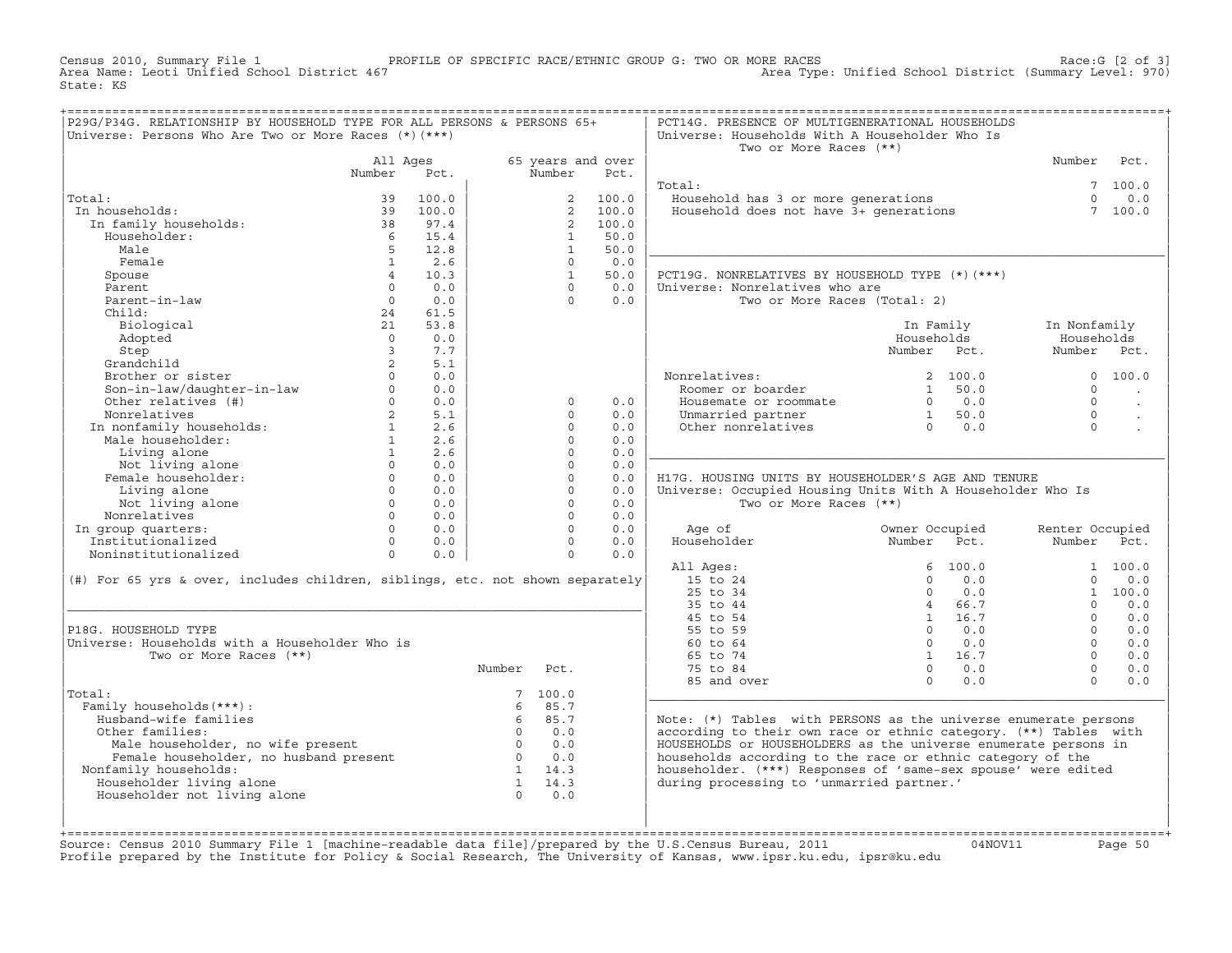Census 2010, Summary File 1 PROFILE OF SPECIFIC RACE/ETHNIC GROUP G: TWO OR MORE RACES Race:G [3 of 3] Area Type: Unified School District (Summary Level: 970) State: KS

+===================================================================================================================================================+|P28G/H16G. HOUSEHOLDS (OCCUPIED HOUSING UNITS) BY HOUSEHOLD SIZE BY TYPE AND BY TENURE | |Universe: Households (Occupied Housing Units) With A Householder Who Is Two or More Races (\*\*)(\*\*\*) |

|                             | All<br>Households | Pct.  | Family<br>Households    | Pct. | Nonfamily<br>Households | Pct.  | Owner<br>Occupied | Pct.  | Renter<br>Occupied | Pct.  |
|-----------------------------|-------------------|-------|-------------------------|------|-------------------------|-------|-------------------|-------|--------------------|-------|
| household sizes:<br>All     |                   | 100.0 | 6 100.0                 |      |                         | 100.0 | 6                 | 100.0 |                    | 100.0 |
| 1-person households         |                   | 14.3  | (Family always >1 pers) |      |                         | 100.0 |                   | 0.0   |                    | 100.0 |
| 2-person households         |                   | 28.6  |                         | 33.3 |                         | 0.0   |                   | 33.3  |                    | 0.0   |
| 3-person households         |                   | 28.6  |                         | 33.3 | $\Omega$                | 0.0   |                   | 33.3  |                    | 0.0   |
| 4-person households         |                   | 14.3  |                         | 16.7 | $\Omega$                | 0.0   |                   | 16.7  |                    | 0.0   |
| 5-person households         |                   | 14.3  |                         | 16.7 | $\Omega$                | 0.0   |                   | 16.7  |                    | 0.0   |
| 6-person households         |                   | 0.0   |                         | 0.0  | $\Omega$                | 0.0   |                   | 0.0   |                    | 0.0   |
| 7-or-more person households | $\Omega$          | 0.0   |                         | 0.0  | 0                       | 0.0   |                   | 0.0   |                    | 0.0   |

|P16G/P17G/P36G/P37G/H11G/H12G. POPULATION IN HOUSEHOLDS AND AVERAGE HOUSEHOLD SIZE BY TYPE AND BY TENURE | Universe: Population in Households (Occupied Housing Units) With A Householder Who Is Two or More Races (\*\*)

|                                | Total<br>Population | Pct.         | In<br>Families | Pct.                      | In.<br>Nonfamilies | Pct.     | In Owner<br>Occupied | Pct.          | In Renter<br>Occupied | Pct.        |  |
|--------------------------------|---------------------|--------------|----------------|---------------------------|--------------------|----------|----------------------|---------------|-----------------------|-------------|--|
| Total population in households | 20                  | 100.0        | 19             | 95.0                      |                    | 5.0      | 19                   | 95.0          |                       | 5.0         |  |
| Under 18 years                 |                     | 6 100.0      |                | 6 100.0                   |                    |          |                      |               |                       |             |  |
| 18 years and over              | 14                  | 100.0        | 13             | 92.9                      |                    |          |                      |               |                       |             |  |
| Average Household Size         |                     | $2.86$ ----- | 3.17           | $------$                  | 1.00               | $------$ |                      | $- - - - - -$ | .00                   | $------$    |  |
| Under 18 years                 |                     | $0.86$ ----- | 1.00           | $------$                  |                    |          |                      |               |                       |             |  |
| 18 years and over              |                     | $2.00$ ----- | 2.17           | $\qquad \qquad - - - - -$ |                    |          |                      | $- - - - -$   |                       | $- - - - -$ |  |
|                                |                     |              |                |                           |                    |          |                      |               |                       |             |  |

Note: Family household numbers include nonrelatives living with families.

| | PCT20/PCT22G. GROUP OUARTERS POPULATION BY SEX BY AGE BY GROUP OUARTERS TYPE Universe: Population in group quarters for persons who are Two or More Races (\*)

|                                               |        |       |       | Pct. of<br>All |      | Pct. of<br>Total |        | Pct. of<br>Total |
|-----------------------------------------------|--------|-------|-------|----------------|------|------------------|--------|------------------|
|                                               | Number | Pct.  | Total | Ages           | Male | $18+$            | Female | $18+$            |
| All types of group quarters:                  |        | 100.0 |       |                |      |                  |        |                  |
| Institutionalized population:                 |        |       |       |                |      |                  |        |                  |
| Correctional facilities for adults            |        |       |       |                |      |                  |        |                  |
| Juvenile facilities                           |        |       |       |                |      |                  |        |                  |
| Nursing facilities/skilled-nursing facilities |        |       |       |                |      |                  |        |                  |
| Other institutional facilities                |        |       |       |                |      |                  |        |                  |
| Noninstitutionalized population:              |        |       |       |                |      |                  |        |                  |
| College/university student housing            |        |       |       |                |      |                  |        |                  |
| Military quarters                             |        |       |       |                |      |                  |        |                  |
| Other noninstitutional facilities             |        |       |       |                |      |                  |        |                  |

|\_\_\_\_\_\_\_\_\_\_\_\_\_\_\_\_\_\_\_\_\_\_\_\_\_\_\_\_\_\_\_\_\_\_\_\_\_\_\_\_\_\_\_\_\_\_\_\_\_\_\_\_\_\_\_\_\_\_\_\_\_\_\_\_\_\_\_\_\_\_\_\_\_\_\_\_\_\_\_\_\_\_\_\_\_\_\_\_\_\_\_\_\_\_\_\_\_\_\_\_\_\_\_\_\_\_\_\_\_\_\_\_\_\_\_\_\_\_\_\_\_\_\_\_\_\_\_\_\_\_\_\_\_\_\_\_\_\_\_\_\_\_\_\_\_\_\_|

| |

or HOUSEHOLDERS as the universe enumerate persons in households according to the race or ethnic category of the householder. | (\*\*\*) Same−sex couple households are included in the family households category if there is at least one additional person | | related to householder by birth or adoption. Same−sex couple households with no relatives of the householder present are tabulated | | in nonfamily households. Responses of 'same−sex spouse' were edited during processing to 'unmarried partner.' |

+===================================================================================================================================================+ Source: Census 2010 Summary File 1 [machine−readable data file]/prepared by the U.S.Census Bureau, 2011 04NOV11 Page 51 Profile prepared by the Institute for Policy & Social Research, The University of Kansas, www.ipsr.ku.edu, ipsr@ku.edu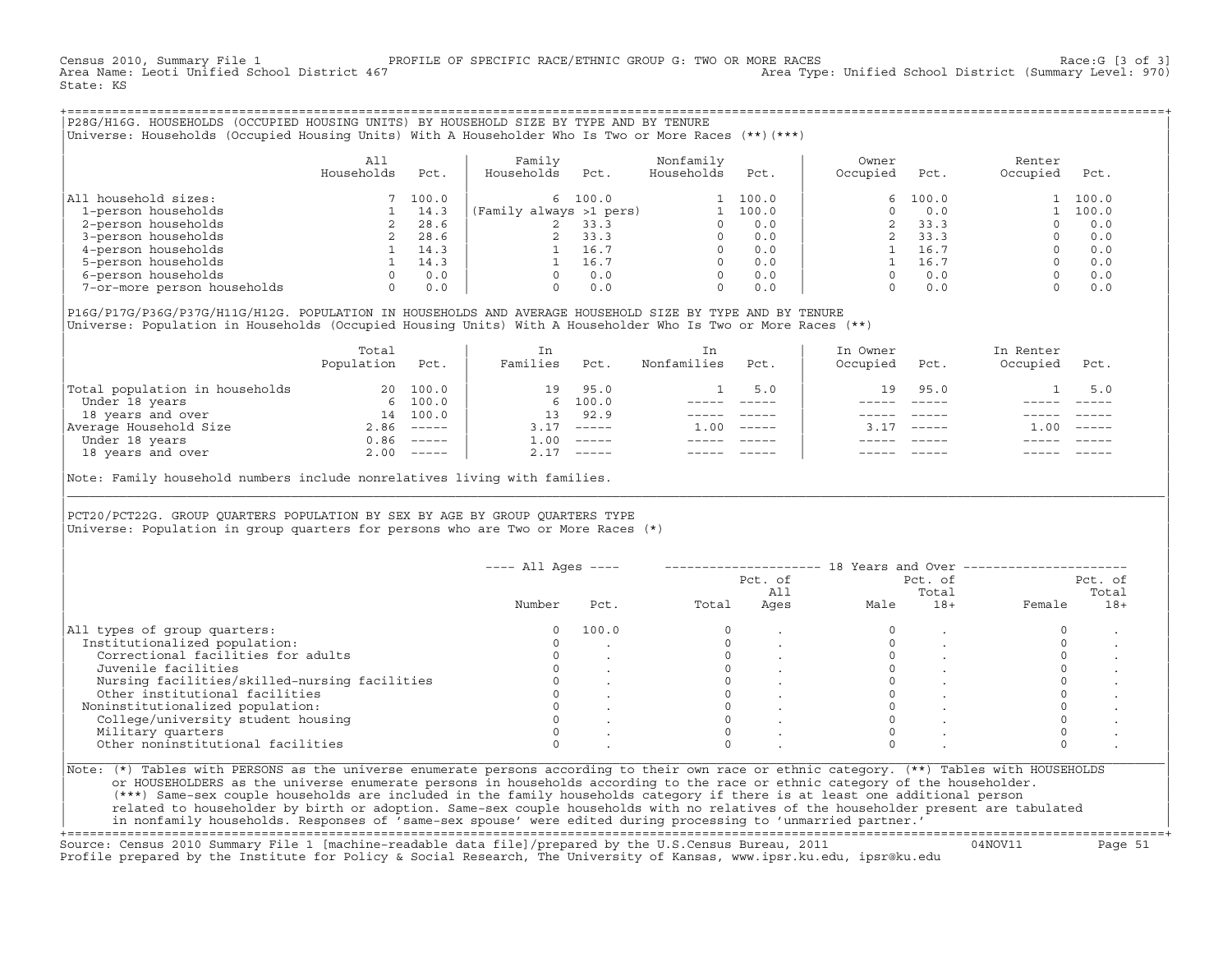Census 2010, Summary File 1 PROFILE OF SPECIFIC RACE/ETHNIC GROUP H: HISPANIC OR LATINO OF ANY RACE Race:H [1 of 3]<br>Area Name: Leoti Unified School District 467 area Type: Unified School District (Summary Level: 970) Area Type: Unified School District (Summary Level: 970) State: KS

| P29/P29H. POPULATION SUMMARY BY RESIDENCE TYPE FOR DESIGNATED UNIVERSE                                                          |  |  |  | P38H/39H. FAMILY TYPE BY PRESENCE AND AGE OF OWN OR RELATED CHILDREN                                                                                                                                                                |  |  |  |
|---------------------------------------------------------------------------------------------------------------------------------|--|--|--|-------------------------------------------------------------------------------------------------------------------------------------------------------------------------------------------------------------------------------------|--|--|--|
| Universe: PERSONS Who Are Hispanic or Latino of Any Race                                                                        |  |  |  | Universe: Families With A Householder Who Is                                                                                                                                                                                        |  |  |  |
|                                                                                                                                 |  |  |  | Hispanic or Latino of Any Race (**)(***)                                                                                                                                                                                            |  |  |  |
| Population As % of Population of all Races<br>10 1 24.4% of 2,254<br>10 1 24.4% of 2,254<br>10 24.7% of 2,228<br>10 26<br>26 26 |  |  |  |                                                                                                                                                                                                                                     |  |  |  |
| Total Persons:                                                                                                                  |  |  |  | By Presence of: Own Children Related Children<br>Families Pct.   Families Pct.                                                                                                                                                      |  |  |  |
|                                                                                                                                 |  |  |  |                                                                                                                                                                                                                                     |  |  |  |
|                                                                                                                                 |  |  |  |                                                                                                                                                                                                                                     |  |  |  |
|                                                                                                                                 |  |  |  |                                                                                                                                                                                                                                     |  |  |  |
|                                                                                                                                 |  |  |  |                                                                                                                                                                                                                                     |  |  |  |
|                                                                                                                                 |  |  |  |                                                                                                                                                                                                                                     |  |  |  |
|                                                                                                                                 |  |  |  |                                                                                                                                                                                                                                     |  |  |  |
|                                                                                                                                 |  |  |  |                                                                                                                                                                                                                                     |  |  |  |
|                                                                                                                                 |  |  |  |                                                                                                                                                                                                                                     |  |  |  |
|                                                                                                                                 |  |  |  |                                                                                                                                                                                                                                     |  |  |  |
|                                                                                                                                 |  |  |  |                                                                                                                                                                                                                                     |  |  |  |
|                                                                                                                                 |  |  |  |                                                                                                                                                                                                                                     |  |  |  |
|                                                                                                                                 |  |  |  |                                                                                                                                                                                                                                     |  |  |  |
|                                                                                                                                 |  |  |  |                                                                                                                                                                                                                                     |  |  |  |
|                                                                                                                                 |  |  |  |                                                                                                                                                                                                                                     |  |  |  |
|                                                                                                                                 |  |  |  |                                                                                                                                                                                                                                     |  |  |  |
|                                                                                                                                 |  |  |  |                                                                                                                                                                                                                                     |  |  |  |
|                                                                                                                                 |  |  |  |                                                                                                                                                                                                                                     |  |  |  |
|                                                                                                                                 |  |  |  |                                                                                                                                                                                                                                     |  |  |  |
|                                                                                                                                 |  |  |  |                                                                                                                                                                                                                                     |  |  |  |
|                                                                                                                                 |  |  |  |                                                                                                                                                                                                                                     |  |  |  |
|                                                                                                                                 |  |  |  |                                                                                                                                                                                                                                     |  |  |  |
|                                                                                                                                 |  |  |  |                                                                                                                                                                                                                                     |  |  |  |
|                                                                                                                                 |  |  |  |                                                                                                                                                                                                                                     |  |  |  |
|                                                                                                                                 |  |  |  | P31H. RELATIONSHIP BY HOUSEHOLD TYPE FOR THE POPULATION UNDER 18 YEARS                                                                                                                                                              |  |  |  |
|                                                                                                                                 |  |  |  |                                                                                                                                                                                                                                     |  |  |  |
|                                                                                                                                 |  |  |  |                                                                                                                                                                                                                                     |  |  |  |
|                                                                                                                                 |  |  |  |                                                                                                                                                                                                                                     |  |  |  |
|                                                                                                                                 |  |  |  |                                                                                                                                                                                                                                     |  |  |  |
|                                                                                                                                 |  |  |  |                                                                                                                                                                                                                                     |  |  |  |
|                                                                                                                                 |  |  |  |                                                                                                                                                                                                                                     |  |  |  |
|                                                                                                                                 |  |  |  |                                                                                                                                                                                                                                     |  |  |  |
|                                                                                                                                 |  |  |  |                                                                                                                                                                                                                                     |  |  |  |
|                                                                                                                                 |  |  |  |                                                                                                                                                                                                                                     |  |  |  |
|                                                                                                                                 |  |  |  |                                                                                                                                                                                                                                     |  |  |  |
|                                                                                                                                 |  |  |  |                                                                                                                                                                                                                                     |  |  |  |
|                                                                                                                                 |  |  |  |                                                                                                                                                                                                                                     |  |  |  |
|                                                                                                                                 |  |  |  |                                                                                                                                                                                                                                     |  |  |  |
|                                                                                                                                 |  |  |  |                                                                                                                                                                                                                                     |  |  |  |
|                                                                                                                                 |  |  |  |                                                                                                                                                                                                                                     |  |  |  |
|                                                                                                                                 |  |  |  |                                                                                                                                                                                                                                     |  |  |  |
|                                                                                                                                 |  |  |  |                                                                                                                                                                                                                                     |  |  |  |
|                                                                                                                                 |  |  |  |                                                                                                                                                                                                                                     |  |  |  |
|                                                                                                                                 |  |  |  |                                                                                                                                                                                                                                     |  |  |  |
|                                                                                                                                 |  |  |  |                                                                                                                                                                                                                                     |  |  |  |
|                                                                                                                                 |  |  |  |                                                                                                                                                                                                                                     |  |  |  |
|                                                                                                                                 |  |  |  | 0 to 17 225 40.8 116 39.2 109 42.7 Note: (*) Tables with PERSONS as the universe enumerate persons according<br>18 to 64 290 52.6 165 55.7 125 49.0 to their own race or ethnic category. (**) Tables with HOUSEHOLDS or<br>65 plus |  |  |  |
|                                                                                                                                 |  |  |  |                                                                                                                                                                                                                                     |  |  |  |
|                                                                                                                                 |  |  |  |                                                                                                                                                                                                                                     |  |  |  |
|                                                                                                                                 |  |  |  |                                                                                                                                                                                                                                     |  |  |  |
|                                                                                                                                 |  |  |  |                                                                                                                                                                                                                                     |  |  |  |

+===================================================================================================================================================+Source: Census 2010 Summary File 1 [machine−readable data file]/prepared by the U.S.Census Bureau, 2011 04NOV11 Page 52 Profile prepared by the Institute for Policy & Social Research, The University of Kansas, www.ipsr.ku.edu, ipsr@ku.edu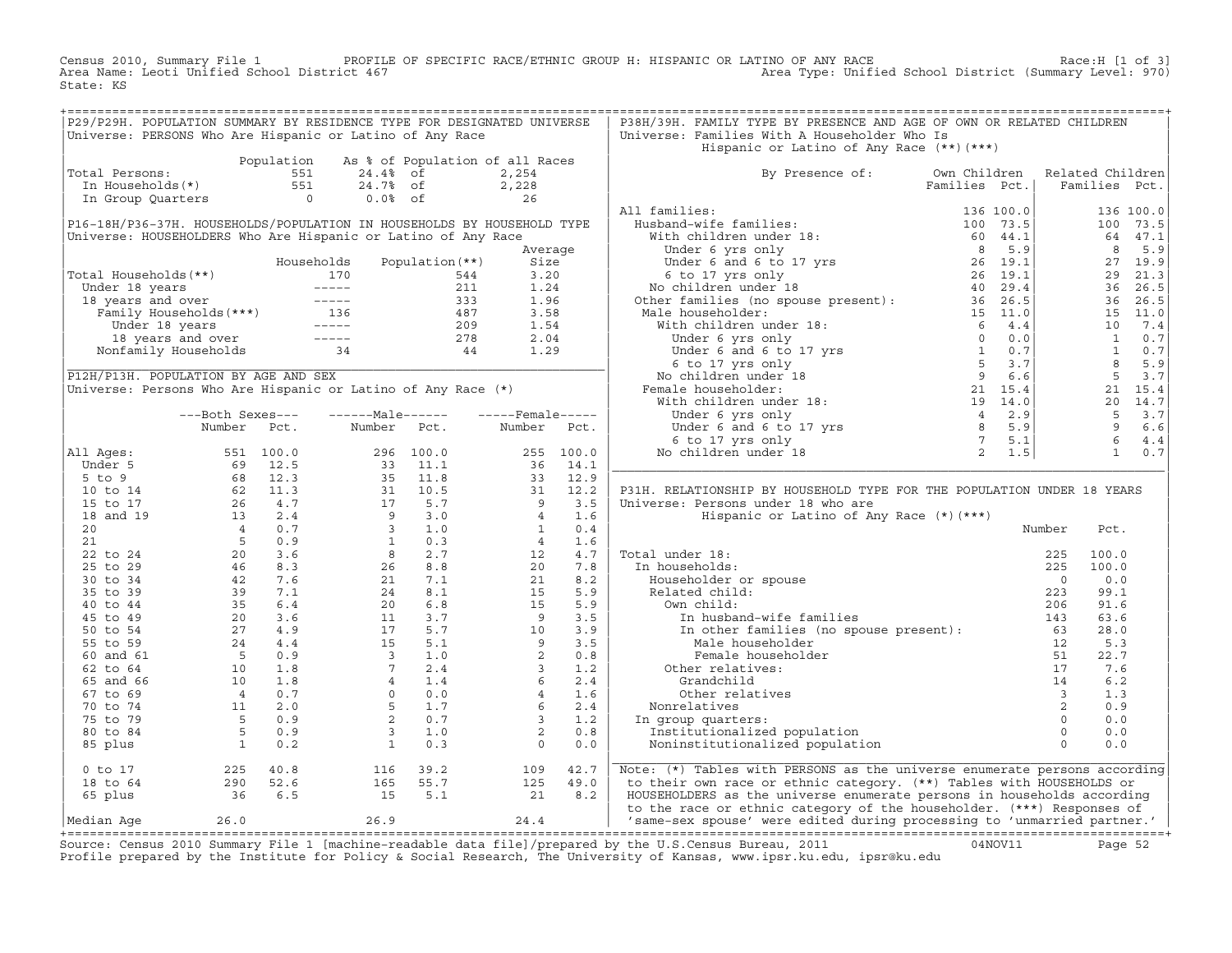Census 2010, Summary File 1 PROFILE OF SPECIFIC RACE/ETHNIC GROUP H: HISPANIC OR LATINO OF ANY RACE Race:H [2 of 3]<br>Area Name: Leoti Unified School District 467 area Type: Unified School District (Summary Level: 970) Area Type: Unified School District (Summary Level: 970) State: KS

| P29H/P34H. RELATIONSHIP BY HOUSEHOLD TYPE FOR ALL PERSONS & PERSONS 65+<br>Universe: Persons Who Are Hispanic or Latino of Any Race $(*)$ $(***)$ |                 |       |                |              |                   | PCT14H. PRESENCE OF MULTIGENERATIONAL HOUSEHOLDS<br>Universe: Households With A Householder Who Is<br>Hispanic or Latino of Any Race (**) |                 |                                                     |                      |                  |
|---------------------------------------------------------------------------------------------------------------------------------------------------|-----------------|-------|----------------|--------------|-------------------|-------------------------------------------------------------------------------------------------------------------------------------------|-----------------|-----------------------------------------------------|----------------------|------------------|
|                                                                                                                                                   | All Ages        |       |                |              | 65 years and over |                                                                                                                                           |                 |                                                     | Number               | Pct.             |
|                                                                                                                                                   | Number          | Pct.  |                | Number       | Pct.              | Total:                                                                                                                                    |                 |                                                     |                      |                  |
| Total:                                                                                                                                            | 551             | 100.0 |                | 36           | 100.0             | Household has 3 or more generations                                                                                                       |                 |                                                     | 9                    | 170 100.0<br>5.3 |
| In households:                                                                                                                                    | 551             | 100.0 |                | 36           | 100.0             | Household does not have 3+ generations                                                                                                    |                 |                                                     | 161                  | 94.7             |
| In family households:                                                                                                                             | 507             | 92.0  |                | 30           | 83.3              |                                                                                                                                           |                 |                                                     |                      |                  |
| Householder:                                                                                                                                      | 136             | 24.7  |                | 15           | 41.7              |                                                                                                                                           |                 |                                                     |                      |                  |
| Male                                                                                                                                              | 100             | 18.1  |                | 10           | 27.8              |                                                                                                                                           |                 |                                                     |                      |                  |
| Female                                                                                                                                            | 36              | 6.5   |                | $-5$         | 13.9              |                                                                                                                                           |                 |                                                     |                      |                  |
| Spouse                                                                                                                                            | 93              | 16.9  |                | $12^{\circ}$ | 33.3              | PCT19H. NONRELATIVES BY HOUSEHOLD TYPE (*)(***)                                                                                           |                 |                                                     |                      |                  |
| Parent                                                                                                                                            | $\overline{2}$  | 0.4   |                | $\Omega$     | 0.0               | Universe: Nonrelatives who are                                                                                                            |                 |                                                     |                      |                  |
| Parent-in-law                                                                                                                                     | $\overline{1}$  | 0.2   |                | $\Omega$     | 0.0               | Hispanic or Latino of Any Race (Total: 22)                                                                                                |                 |                                                     |                      |                  |
| Child:                                                                                                                                            | 234             | 42.5  |                |              |                   |                                                                                                                                           |                 |                                                     |                      |                  |
| Biological                                                                                                                                        | 214             | 38.8  |                |              |                   |                                                                                                                                           |                 | In Family                                           | In Nonfamily         |                  |
| Adopted                                                                                                                                           | $\overline{4}$  | 0.7   |                |              |                   |                                                                                                                                           | Households      |                                                     |                      |                  |
| Step                                                                                                                                              | 16              | 2.9   |                |              |                   |                                                                                                                                           | Number Pct.     |                                                     | Number Pct.          |                  |
| Grandchild                                                                                                                                        | 15              | 2.7   |                |              |                   |                                                                                                                                           |                 |                                                     |                      |                  |
| Brother or sister                                                                                                                                 | $5^{\circ}$     | 0.9   |                |              |                   | Nonrelatives:                                                                                                                             |                 | 12 100.0                                            |                      | 10 100.0         |
| Son-in-law/daughter-in-law                                                                                                                        | 2               | 0.4   |                |              |                   | Roomer or boarder                                                                                                                         |                 | 2 16.7                                              |                      | $1 \quad 10.0$   |
| Other relatives (#)                                                                                                                               | $7\overline{ }$ | 1.3   |                | 3            | 8.3               | Housemate or roommate                                                                                                                     |                 | $0 \qquad 0.0$                                      | $5 -$                | 50.0             |
| Nonrelatives                                                                                                                                      | 12              | 2.2   |                | $\cap$       | 0.0               | Unmarried partner                                                                                                                         |                 | $\begin{bmatrix} 9 & 75.0 \\ 1 & 8.3 \end{bmatrix}$ | 1                    | 10.0             |
| Nonrelatives<br>In nonfamily households:                                                                                                          | 44              | 8.0   |                | 6            | 16.7              | Other nonrelatives                                                                                                                        |                 |                                                     | $\mathcal{L}$        | 30.0             |
| Male householder:                                                                                                                                 | 24              | 4.4   |                | $\mathbf{1}$ | 2.8               |                                                                                                                                           |                 |                                                     |                      |                  |
| Living alone                                                                                                                                      | 17              | 3.1   |                | $\mathbf{1}$ | 2.8               |                                                                                                                                           |                 |                                                     |                      |                  |
| Not living alone                                                                                                                                  | $\overline{7}$  | 1.3   |                | $\Omega$     | 0.0               |                                                                                                                                           |                 |                                                     |                      |                  |
| Female householder:                                                                                                                               | 10              | 1.8   |                | 5            | 13.9              | H17H. HOUSING UNITS BY HOUSEHOLDER'S AGE AND TENURE                                                                                       |                 |                                                     |                      |                  |
| Living alone                                                                                                                                      | 9 <sup>1</sup>  | 1.6   |                | 5            | 13.9              | Universe: Occupied Housing Units With A Householder Who Is                                                                                |                 |                                                     |                      |                  |
| Not living alone                                                                                                                                  | $\overline{1}$  | 0.2   |                | $\Omega$     | 0.0               | Hispanic or Latino of Any Race (**)                                                                                                       |                 |                                                     |                      |                  |
| Nonrelatives                                                                                                                                      | 10              | 1.8   |                | $\Omega$     | 0.0               |                                                                                                                                           |                 |                                                     |                      |                  |
| In group quarters:                                                                                                                                | $\Omega$        | 0.0   |                | $\Omega$     | 0.0               | Age of                                                                                                                                    | Owner Occupied  |                                                     | Renter Occupied      |                  |
| Institutionalized                                                                                                                                 | $\Omega$        | 0.0   |                | $\Omega$     | 0.0               | Householder                                                                                                                               | Number          | Pct.                                                | Number               | Pct.             |
| Noninstitutionalized                                                                                                                              | $\circ$         | 0.0   |                | $\Omega$     | 0.0               |                                                                                                                                           |                 |                                                     |                      |                  |
|                                                                                                                                                   |                 |       |                |              |                   | All Ages:                                                                                                                                 |                 | 116 100.0                                           |                      | 54 100.0         |
| (#) For 65 yrs & over, includes children, siblings, etc. not shown separately                                                                     |                 |       |                |              |                   | 15 to 24                                                                                                                                  | $\overline{1}$  | 0.9                                                 | $\overline{9}$       | 16.7             |
|                                                                                                                                                   |                 |       |                |              |                   | 25 to 34                                                                                                                                  | 27              | 23.3                                                | 20                   | 37.0             |
|                                                                                                                                                   |                 |       |                |              |                   | 35 to 44                                                                                                                                  |                 | 24 20.7                                             | 12<br>6 <sup>6</sup> | 22.2             |
| P18H. HOUSEHOLD TYPE                                                                                                                              |                 |       |                |              |                   | 45 to 54<br>55 to 59                                                                                                                      |                 | 24 20.7<br>14 12.1                                  | $\overline{1}$       | 11.1<br>1.9      |
| Universe: Households with a Householder Who is                                                                                                    |                 |       |                |              |                   | 60 to 64                                                                                                                                  | $\overline{9}$  | 7.8                                                 | 2                    | 3.7              |
| Hispanic or Latino of Any Race (**)                                                                                                               |                 |       |                |              |                   | 65 to 74                                                                                                                                  |                 | 11 9.5                                              | 2                    | 3.7              |
|                                                                                                                                                   |                 |       | Number         | Pct.         |                   | 75 to 84                                                                                                                                  | $6\overline{6}$ | 5.2                                                 | 2                    | 3.7              |
|                                                                                                                                                   |                 |       |                |              |                   | 85 and over                                                                                                                               | $\Omega$        | 0.0                                                 | $\Omega$             | 0.0              |
| Total:                                                                                                                                            |                 |       |                | 170 100.0    |                   |                                                                                                                                           |                 |                                                     |                      |                  |
| Family households (***) :                                                                                                                         |                 |       | 136            | 80.0         |                   |                                                                                                                                           |                 |                                                     |                      |                  |
| Husband-wife families                                                                                                                             |                 |       | 100            | 58.8         |                   | Note: $(*)$ Tables with PERSONS as the universe enumerate persons                                                                         |                 |                                                     |                      |                  |
| Other families:                                                                                                                                   |                 |       | 36             | 21.2         |                   | according to their own race or ethnic category. (**) Tables with                                                                          |                 |                                                     |                      |                  |
|                                                                                                                                                   |                 |       | 15             | 8.8          |                   | HOUSEHOLDS or HOUSEHOLDERS as the universe enumerate persons in                                                                           |                 |                                                     |                      |                  |
| Male householder, no wife present<br>Female householder, no husband present<br>Family households:                                                 |                 |       |                | 21 12.4      |                   | households according to the race or ethnic category of the                                                                                |                 |                                                     |                      |                  |
| Nonfamily households:                                                                                                                             |                 |       | 34             | 20.0         |                   | householder. (***) Responses of 'same-sex spouse' were edited                                                                             |                 |                                                     |                      |                  |
| Householder living alone                                                                                                                          |                 |       |                | 26 15.3      |                   | during processing to 'unmarried partner.'                                                                                                 |                 |                                                     |                      |                  |
| Householder not living alone                                                                                                                      |                 |       | 8 <sup>1</sup> | 4.7          |                   |                                                                                                                                           |                 |                                                     |                      |                  |
|                                                                                                                                                   |                 |       |                |              |                   |                                                                                                                                           |                 |                                                     |                      |                  |
|                                                                                                                                                   |                 |       |                |              |                   |                                                                                                                                           |                 |                                                     |                      |                  |
|                                                                                                                                                   |                 |       |                |              |                   |                                                                                                                                           |                 |                                                     |                      |                  |

+===================================================================================================================================================+Source: Census 2010 Summary File 1 [machine−readable data file]/prepared by the U.S.Census Bureau, 2011 04NOV11 Page 53 Profile prepared by the Institute for Policy & Social Research, The University of Kansas, www.ipsr.ku.edu, ipsr@ku.edu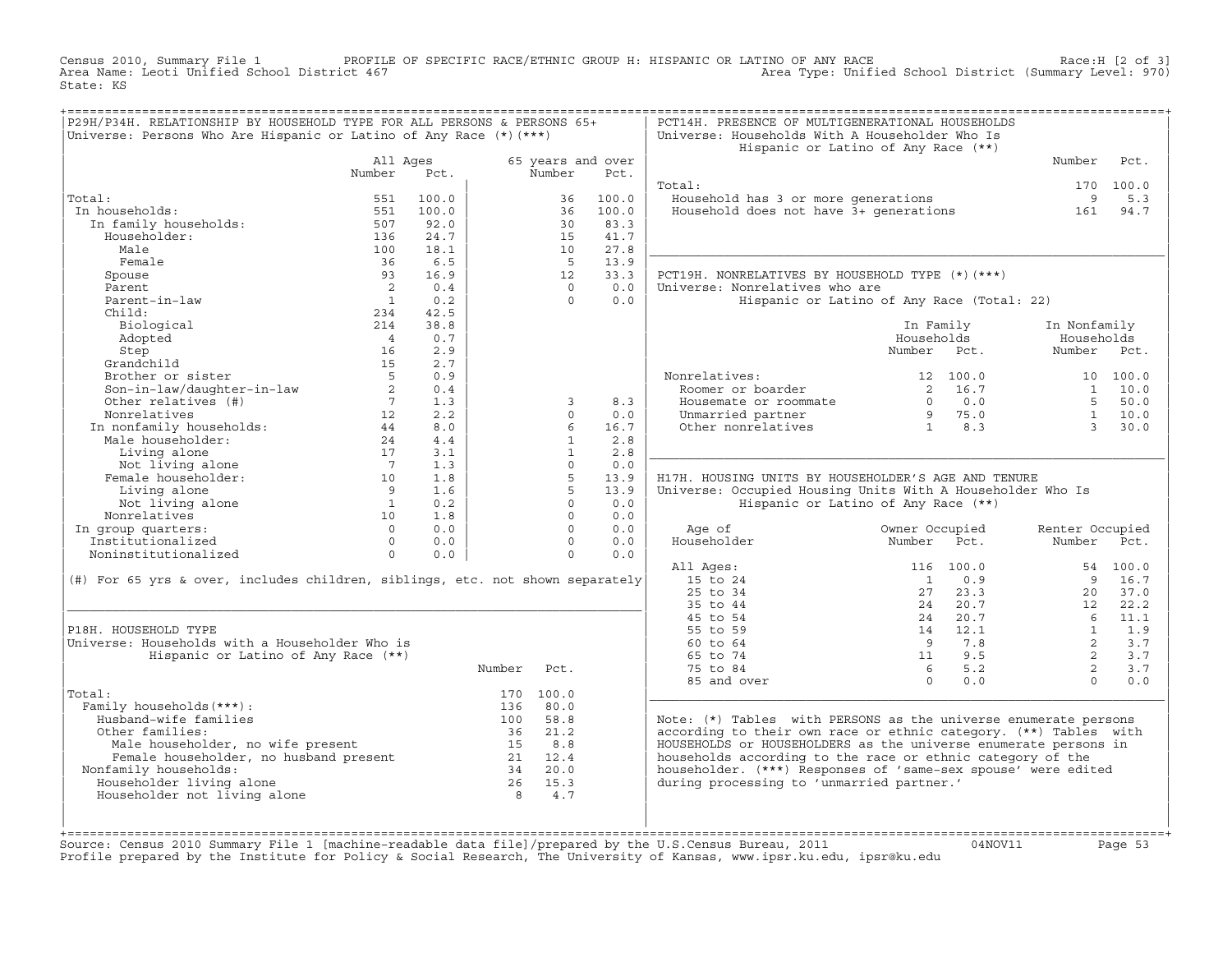Census 2010, Summary File 1 PROFILE OF SPECIFIC RACE/ETHNIC GROUP H: HISPANIC OR LATINO OF ANY RACE Race:H [3 of 3]<br>Area Name: Leoti Unified School District 467 area Type: Unified School District (Summary Level: 970) Area Type: Unified School District (Summary Level: 970) State: KS

+===================================================================================================================================================+|P28H/H16H. HOUSEHOLDS (OCCUPIED HOUSING UNITS) BY HOUSEHOLD SIZE BY TYPE AND BY TENURE | |Universe: Households (Occupied Housing Units) With A Householder Who Is Hispanic or Latino of Any Race (\*\*)(\*\*\*) |

|                             | All<br>Households | Pct.  | Family<br>Households    | Pct.  | Nonfamily<br>Households | Pct.  | Owner<br>Occupied | Pct.  | Renter<br>Occupied | Pct.  |  |
|-----------------------------|-------------------|-------|-------------------------|-------|-------------------------|-------|-------------------|-------|--------------------|-------|--|
| household sizes:<br>All     | 170               | 100.0 | 136                     | 100.0 | 34                      | 100.0 | 116               | 100.0 | 54                 | 100.0 |  |
| 1-person households         | 26                | 15.3  | (Family always >1 pers) |       | 26                      | 76.5  | ך י               | 11.2  |                    | 24.1  |  |
| 2-person households         | 45                | 26.5  | 39                      | 28.7  | 6                       | 17.6  | 32                | 27.6  | 13                 | 24.1  |  |
| 3-person households         | 30                | 17.6  | 28                      | 20.6  |                         | 5.9   | 20                | 17.2  |                    | 18.5  |  |
| 4-person households         | 32                | 18.8  | 32                      | 23.5  | $\Omega$                | 0.0   | 25                | 21.6  |                    | 13.0  |  |
| 5-person households         | 20                | 11.8  | 20                      | 14.7  | $\Omega$                | 0.0   | 12                | 10.3  |                    | 14.8  |  |
| 6-person households         | 12.               | 7.1   | 12 <sup>°</sup>         | 8.8   | $\Omega$                | 0.0   | 10                | 8.6   |                    | 3.7   |  |
| 7-or-more person households |                   | 2.9   |                         | 3.7   | $\mathbf 0$             | 0.0   |                   | 3.4   |                    | 1.9   |  |

|P16H/P17H/P36H/P37H/H11H/H12H. POPULATION IN HOUSEHOLDS AND AVERAGE HOUSEHOLD SIZE BY TYPE AND BY TENURE | Universe: Population in Households (Occupied Housing Units) With A Householder Who Is Hispanic or Latino of Any Race (\*\*)

|                                | Total<br>Population | Pct.         | In<br>Families | Pct.                      | In.<br>Nonfamilies | Pct.     | In Owner<br>Occupied | Pct.          | In Renter<br>Occupied | Pct.                      |
|--------------------------------|---------------------|--------------|----------------|---------------------------|--------------------|----------|----------------------|---------------|-----------------------|---------------------------|
| Total population in households | 544                 | 100.0        | 487            | 89.5                      | 44                 | 8.1      | 388                  | 71.3          | 156                   | 28.7                      |
| Under 18 years                 | 211                 | 100.0        | 209            | 99.1                      |                    |          |                      |               |                       |                           |
| 18 years and over              | 333                 | 100.0        | 278            | 83.5                      |                    |          |                      |               |                       |                           |
| Average Household Size         | 3.20                | $------$     | 3.58           | $------$                  | 1.29               | $------$ | 3.34                 | $- - - - - -$ | 2.89                  | $\qquad \qquad - - - - -$ |
| Under 18 years                 | 1.24                | $------$     | 1.54           | $------$                  |                    |          |                      |               |                       |                           |
| 18 years and over              |                     | $1.96$ ----- | 2.04           | $\qquad \qquad - - - - -$ |                    |          |                      | $- - - - -$   |                       | $- - - - -$               |
|                                |                     |              |                |                           |                    |          |                      |               |                       |                           |

Note: Family household numbers include nonrelatives living with families.

| | PCT20/PCT22H. GROUP OUARTERS POPULATION BY SEX BY AGE BY GROUP OUARTERS TYPE Universe: Population in group quarters for persons who are Hispanic or Latino of Any Race (\*)

|                                               |        |       |       | Pct. of<br>All | Pct. of<br>Total |       |        | Pct. of<br>Total |  |
|-----------------------------------------------|--------|-------|-------|----------------|------------------|-------|--------|------------------|--|
|                                               | Number | Pct.  | Total | Ages           | Male             | $18+$ | Female | $18+$            |  |
| All types of group quarters:                  | 0      | 100.0 |       |                |                  |       |        |                  |  |
| Institutionalized population:                 |        |       |       |                |                  |       |        |                  |  |
| Correctional facilities for adults            |        |       |       |                |                  |       |        |                  |  |
| Juvenile facilities                           |        |       |       |                |                  |       |        |                  |  |
| Nursing facilities/skilled-nursing facilities |        |       |       |                |                  |       |        |                  |  |
| Other institutional facilities                |        |       |       |                |                  |       |        |                  |  |
| Noninstitutionalized population:              |        |       |       |                |                  |       |        |                  |  |
| College/university student housing            |        |       |       |                |                  |       |        |                  |  |
| Military quarters                             |        |       |       |                |                  |       |        |                  |  |
| Other noninstitutional facilities             |        |       |       |                |                  |       |        |                  |  |

|\_\_\_\_\_\_\_\_\_\_\_\_\_\_\_\_\_\_\_\_\_\_\_\_\_\_\_\_\_\_\_\_\_\_\_\_\_\_\_\_\_\_\_\_\_\_\_\_\_\_\_\_\_\_\_\_\_\_\_\_\_\_\_\_\_\_\_\_\_\_\_\_\_\_\_\_\_\_\_\_\_\_\_\_\_\_\_\_\_\_\_\_\_\_\_\_\_\_\_\_\_\_\_\_\_\_\_\_\_\_\_\_\_\_\_\_\_\_\_\_\_\_\_\_\_\_\_\_\_\_\_\_\_\_\_\_\_\_\_\_\_\_\_\_\_\_\_|

| |

or HOUSEHOLDERS as the universe enumerate persons in households according to the race or ethnic category of the householder. | (\*\*\*) Same−sex couple households are included in the family households category if there is at least one additional person | | related to householder by birth or adoption. Same−sex couple households with no relatives of the householder present are tabulated | | in nonfamily households. Responses of 'same−sex spouse' were edited during processing to 'unmarried partner.' |

+===================================================================================================================================================+ Source: Census 2010 Summary File 1 [machine−readable data file]/prepared by the U.S.Census Bureau, 2011 04NOV11 Page 54 Profile prepared by the Institute for Policy & Social Research, The University of Kansas, www.ipsr.ku.edu, ipsr@ku.edu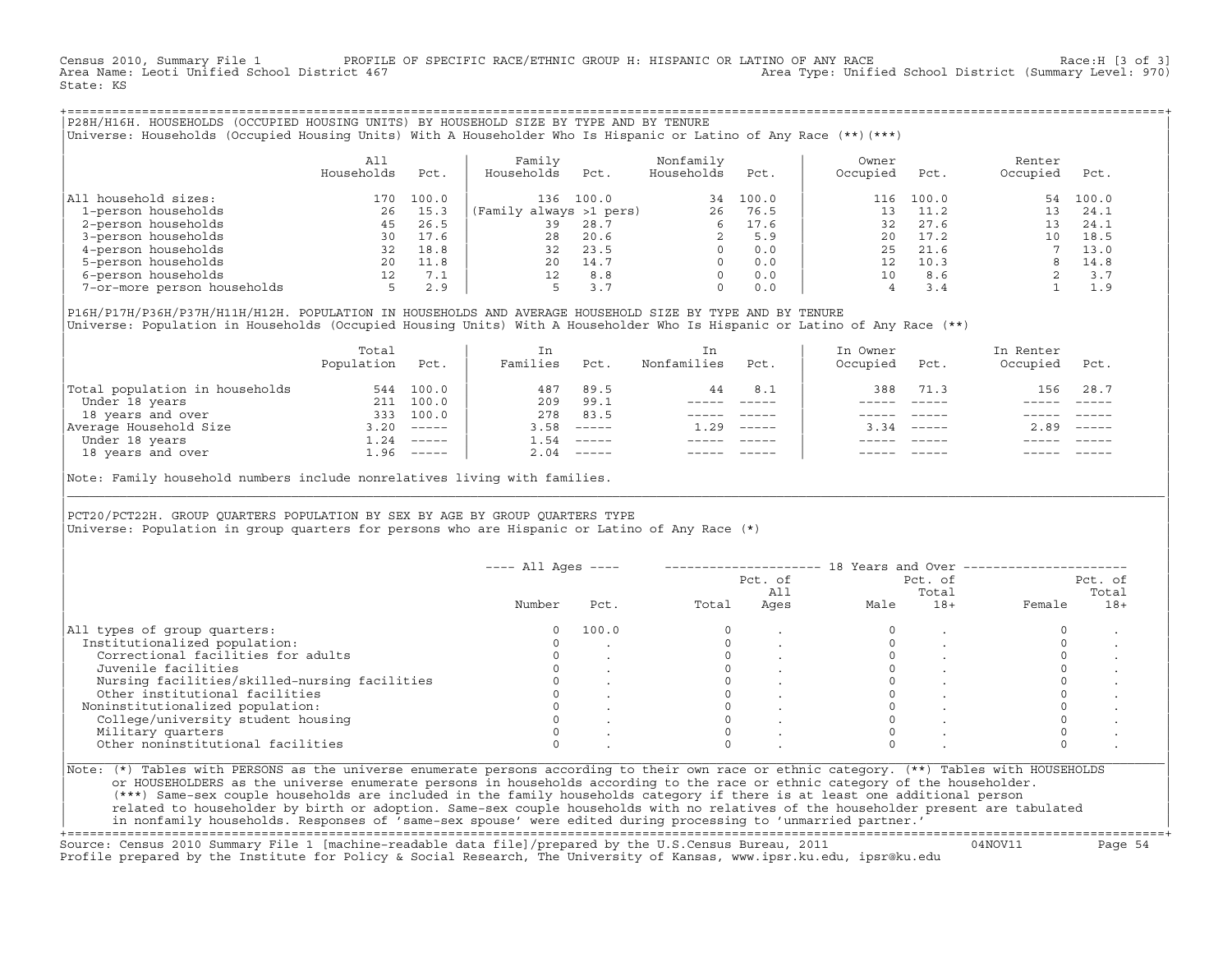Census 2010, Summary File 1 PROFILE OF SPECIFIC RACE/ETHNIC GROUP I: WHITE ALONE, NOT HISPANIC OR LATINO Race:I [1 of 3] Area Name: Leoti Unified School District 467 Area Type: Unified School District (Summary Level: 970) State: KS

| P29/P291. POPULATION SUMMARY BY RESIDENCE TYPE FOR DESIGNATED UNIVERSE<br>P38I/39I. FAMILY TYPE BY PRESENCE AND AGE OF OWN OR RELATED CHILDREN<br>Universe: PERSONS Who Are White Alone, Not Hispanic or Latino<br>Universe: Families With A Householder Who Is<br>White Alone, Not Hispanic or Latino $(**)$ $(***)$<br>Population<br>As % of Population of all Races<br>1,666<br>Total Persons:<br>73.9% of<br>2,254<br>By Presence of: Own Children Related Children<br>Families Pct.<br>$2,228$<br>$26$<br>Families Pct.<br>All families:<br>500 100.0<br>P16-18I/P36-37I. HOUSEHOLDS/POPULATION IN HOUSEHOLDS BY HOUSEHOLD TYPE<br>444 88.8<br>155 31.0<br>Universe: HOUSEHOLDERS Who Are White Alone, Not Hispanic or Latino<br>29 5.8<br>Average<br>37 7.4<br>Households<br>Population (**)<br>Size<br>Total Households (**)<br>Under 18 years<br>1,656<br>18 years and over<br>Tamily Households (***)<br>The Tamily Households (***)<br>1,259<br>Tamily Households (***)<br>1,406<br>1,406<br>1,406<br>1,406<br>1,1015<br>Nonfamily Households<br>215<br>233<br>2.32<br>89 17.8<br>289 57.8<br>0.56<br>1.76<br>56 11.2<br>2.81<br>23 4.6<br>0.78<br>13 2.6<br>$2 \t 0.4$<br>2.03<br>40.8<br>1.08<br>$\begin{array}{ccc} 4 & 0.8 \\ 7 & 1.4 \\ 10 & 2.0 \\ 33 & 6.6 \\ 23 & 4.6 \end{array}$<br>P12I/P13I. POPULATION BY AGE AND SEX<br>Universe: Persons Who Are White Alone, Not Hispanic or Latino (*)<br>$\overline{\mathbf{3}}$<br>------Male------ -----Female-----<br>0.6<br>---Both Sexes---<br>5 <sup>5</sup><br>Number<br>Number<br>1.0<br>Number<br>Pct.<br>Pct.<br>Pct.<br>$15 \t 3.0$<br>All Ages:<br>Number FCC:<br>11 Ages:<br>1,666 100.0<br>5 to 9<br>5 to 9<br>10 to 14<br>116 7.0<br>116 17<br>14 4.4<br>15 to 17<br>17 4 4.4<br>16 7.0<br>20<br>20<br>20<br>20<br>20<br>5 to 34<br>6 0.4<br>6 0.4<br>6 1.7<br>6 0.4<br>6 0.4<br>5 1.7<br>6 1.7<br>6 1.7<br>6 1.2<br>76<br>4.6<br>28<br>1.<br>10 2.0<br>P31I. RELATIONSHIP BY HOUSEHOLD TYPE FOR THE POPULATION UNDER 18 YEARS<br>Universe: Persons under 18 who are<br>White Alone, Not Hispanic or Latino (*) (***)<br>Number<br>Pct.<br>al under 18:<br>n households:<br>Householder or spouse<br>Related child:<br>Own child:<br>In husband-wife families<br>Total under 18:<br>100.0<br>377<br>In households:<br>100.0<br>377<br>0.3<br>$\overline{1}$<br>370<br>98.1<br>353<br>93.6<br>10 husband-wife families<br>In other families (no spouse present): 304<br>Male householder<br>Famale bourght?<br>80.6<br>13.0<br>5.6<br>mount and householder<br>Male householder<br>Female householder<br>female householder<br>$28$<br>ther relatives:<br>$17$<br>other relatives<br>$18$<br>relatives<br>oup quarters:<br>$6$<br>oup quarters:<br>$0$<br>institutionalized population<br>institut<br>7.4<br>Other relatives:<br>4.5<br>3.7<br>0.8<br>$\frac{48}{39}$<br>5.8<br>Nonrelatives<br>1.6<br>39<br>4.7<br>0.0<br>In group quarters:<br>Institutionalized population<br>31<br>3.7<br>0.0<br>26<br>3.1<br>43<br>5.2<br>Noninstitutionalized population<br>0.0<br>377 22.6<br>920 55.2<br>369 22.1<br>22.2<br>Note: (*) Tables with PERSONS as the universe enumerate persons according<br>0 to 17<br>193 23.1<br>475 56.8<br>184<br>445<br>53.6<br>to their own race or ethnic category. (**) Tables with HOUSEHOLDS or<br>18 to 64<br>65 plus<br>168 20.1<br>$20.1$ $201$ $24.2$<br>$47.4$<br>HOUSEHOLDERS as the universe enumerate persons in households according<br>to the race or ethnic category of the householder. (***) Responses of<br>/ same-sex spouse' were edited during processing to 'unmarried partner.'<br>46.7<br>45.8<br>Median Aqe<br>Course: Cansus 2010 Summary File 1 [mashine_readable data file]/prepared by the U.S Cansus Bureau 2011 (1400) 011 |  |  |  |  |  |  |  |
|-----------------------------------------------------------------------------------------------------------------------------------------------------------------------------------------------------------------------------------------------------------------------------------------------------------------------------------------------------------------------------------------------------------------------------------------------------------------------------------------------------------------------------------------------------------------------------------------------------------------------------------------------------------------------------------------------------------------------------------------------------------------------------------------------------------------------------------------------------------------------------------------------------------------------------------------------------------------------------------------------------------------------------------------------------------------------------------------------------------------------------------------------------------------------------------------------------------------------------------------------------------------------------------------------------------------------------------------------------------------------------------------------------------------------------------------------------------------------------------------------------------------------------------------------------------------------------------------------------------------------------------------------------------------------------------------------------------------------------------------------------------------------------------------------------------------------------------------------------------------------------------------------------------------------------------------------------------------------------------------------------------------------------------------------------------------------------------------------------------------------------------------------------------------------------------------------------------------------------------------------------------------------------------------------------------------------------------------------------------------------------------------------------------------------------------------------------------------------------------------------------------------------------------------------------------------------------------------------------------------------------------------------------------------------------------------------------------------------------------------------------------------------------------------------------------------------------------------------------------------------------------------------------------------------------------------------------------------------------------------------------------------------------------------------------------------------------------------------------------------------------------------------------------------------------------------------------------------------------------------------------------------------------------------------------------------------------------------------------------------------------------------------------------------------------------------------------------------------------------------------------------------------------------------------------------------------------------------------------------------------------------------------------------------------------------------------------------------------------------------------------------------|--|--|--|--|--|--|--|
|                                                                                                                                                                                                                                                                                                                                                                                                                                                                                                                                                                                                                                                                                                                                                                                                                                                                                                                                                                                                                                                                                                                                                                                                                                                                                                                                                                                                                                                                                                                                                                                                                                                                                                                                                                                                                                                                                                                                                                                                                                                                                                                                                                                                                                                                                                                                                                                                                                                                                                                                                                                                                                                                                                                                                                                                                                                                                                                                                                                                                                                                                                                                                                                                                                                                                                                                                                                                                                                                                                                                                                                                                                                                                                                                                                 |  |  |  |  |  |  |  |
|                                                                                                                                                                                                                                                                                                                                                                                                                                                                                                                                                                                                                                                                                                                                                                                                                                                                                                                                                                                                                                                                                                                                                                                                                                                                                                                                                                                                                                                                                                                                                                                                                                                                                                                                                                                                                                                                                                                                                                                                                                                                                                                                                                                                                                                                                                                                                                                                                                                                                                                                                                                                                                                                                                                                                                                                                                                                                                                                                                                                                                                                                                                                                                                                                                                                                                                                                                                                                                                                                                                                                                                                                                                                                                                                                                 |  |  |  |  |  |  |  |
|                                                                                                                                                                                                                                                                                                                                                                                                                                                                                                                                                                                                                                                                                                                                                                                                                                                                                                                                                                                                                                                                                                                                                                                                                                                                                                                                                                                                                                                                                                                                                                                                                                                                                                                                                                                                                                                                                                                                                                                                                                                                                                                                                                                                                                                                                                                                                                                                                                                                                                                                                                                                                                                                                                                                                                                                                                                                                                                                                                                                                                                                                                                                                                                                                                                                                                                                                                                                                                                                                                                                                                                                                                                                                                                                                                 |  |  |  |  |  |  |  |
|                                                                                                                                                                                                                                                                                                                                                                                                                                                                                                                                                                                                                                                                                                                                                                                                                                                                                                                                                                                                                                                                                                                                                                                                                                                                                                                                                                                                                                                                                                                                                                                                                                                                                                                                                                                                                                                                                                                                                                                                                                                                                                                                                                                                                                                                                                                                                                                                                                                                                                                                                                                                                                                                                                                                                                                                                                                                                                                                                                                                                                                                                                                                                                                                                                                                                                                                                                                                                                                                                                                                                                                                                                                                                                                                                                 |  |  |  |  |  |  |  |
|                                                                                                                                                                                                                                                                                                                                                                                                                                                                                                                                                                                                                                                                                                                                                                                                                                                                                                                                                                                                                                                                                                                                                                                                                                                                                                                                                                                                                                                                                                                                                                                                                                                                                                                                                                                                                                                                                                                                                                                                                                                                                                                                                                                                                                                                                                                                                                                                                                                                                                                                                                                                                                                                                                                                                                                                                                                                                                                                                                                                                                                                                                                                                                                                                                                                                                                                                                                                                                                                                                                                                                                                                                                                                                                                                                 |  |  |  |  |  |  |  |
|                                                                                                                                                                                                                                                                                                                                                                                                                                                                                                                                                                                                                                                                                                                                                                                                                                                                                                                                                                                                                                                                                                                                                                                                                                                                                                                                                                                                                                                                                                                                                                                                                                                                                                                                                                                                                                                                                                                                                                                                                                                                                                                                                                                                                                                                                                                                                                                                                                                                                                                                                                                                                                                                                                                                                                                                                                                                                                                                                                                                                                                                                                                                                                                                                                                                                                                                                                                                                                                                                                                                                                                                                                                                                                                                                                 |  |  |  |  |  |  |  |
|                                                                                                                                                                                                                                                                                                                                                                                                                                                                                                                                                                                                                                                                                                                                                                                                                                                                                                                                                                                                                                                                                                                                                                                                                                                                                                                                                                                                                                                                                                                                                                                                                                                                                                                                                                                                                                                                                                                                                                                                                                                                                                                                                                                                                                                                                                                                                                                                                                                                                                                                                                                                                                                                                                                                                                                                                                                                                                                                                                                                                                                                                                                                                                                                                                                                                                                                                                                                                                                                                                                                                                                                                                                                                                                                                                 |  |  |  |  |  |  |  |
|                                                                                                                                                                                                                                                                                                                                                                                                                                                                                                                                                                                                                                                                                                                                                                                                                                                                                                                                                                                                                                                                                                                                                                                                                                                                                                                                                                                                                                                                                                                                                                                                                                                                                                                                                                                                                                                                                                                                                                                                                                                                                                                                                                                                                                                                                                                                                                                                                                                                                                                                                                                                                                                                                                                                                                                                                                                                                                                                                                                                                                                                                                                                                                                                                                                                                                                                                                                                                                                                                                                                                                                                                                                                                                                                                                 |  |  |  |  |  |  |  |
|                                                                                                                                                                                                                                                                                                                                                                                                                                                                                                                                                                                                                                                                                                                                                                                                                                                                                                                                                                                                                                                                                                                                                                                                                                                                                                                                                                                                                                                                                                                                                                                                                                                                                                                                                                                                                                                                                                                                                                                                                                                                                                                                                                                                                                                                                                                                                                                                                                                                                                                                                                                                                                                                                                                                                                                                                                                                                                                                                                                                                                                                                                                                                                                                                                                                                                                                                                                                                                                                                                                                                                                                                                                                                                                                                                 |  |  |  |  |  |  |  |
|                                                                                                                                                                                                                                                                                                                                                                                                                                                                                                                                                                                                                                                                                                                                                                                                                                                                                                                                                                                                                                                                                                                                                                                                                                                                                                                                                                                                                                                                                                                                                                                                                                                                                                                                                                                                                                                                                                                                                                                                                                                                                                                                                                                                                                                                                                                                                                                                                                                                                                                                                                                                                                                                                                                                                                                                                                                                                                                                                                                                                                                                                                                                                                                                                                                                                                                                                                                                                                                                                                                                                                                                                                                                                                                                                                 |  |  |  |  |  |  |  |
|                                                                                                                                                                                                                                                                                                                                                                                                                                                                                                                                                                                                                                                                                                                                                                                                                                                                                                                                                                                                                                                                                                                                                                                                                                                                                                                                                                                                                                                                                                                                                                                                                                                                                                                                                                                                                                                                                                                                                                                                                                                                                                                                                                                                                                                                                                                                                                                                                                                                                                                                                                                                                                                                                                                                                                                                                                                                                                                                                                                                                                                                                                                                                                                                                                                                                                                                                                                                                                                                                                                                                                                                                                                                                                                                                                 |  |  |  |  |  |  |  |
|                                                                                                                                                                                                                                                                                                                                                                                                                                                                                                                                                                                                                                                                                                                                                                                                                                                                                                                                                                                                                                                                                                                                                                                                                                                                                                                                                                                                                                                                                                                                                                                                                                                                                                                                                                                                                                                                                                                                                                                                                                                                                                                                                                                                                                                                                                                                                                                                                                                                                                                                                                                                                                                                                                                                                                                                                                                                                                                                                                                                                                                                                                                                                                                                                                                                                                                                                                                                                                                                                                                                                                                                                                                                                                                                                                 |  |  |  |  |  |  |  |
|                                                                                                                                                                                                                                                                                                                                                                                                                                                                                                                                                                                                                                                                                                                                                                                                                                                                                                                                                                                                                                                                                                                                                                                                                                                                                                                                                                                                                                                                                                                                                                                                                                                                                                                                                                                                                                                                                                                                                                                                                                                                                                                                                                                                                                                                                                                                                                                                                                                                                                                                                                                                                                                                                                                                                                                                                                                                                                                                                                                                                                                                                                                                                                                                                                                                                                                                                                                                                                                                                                                                                                                                                                                                                                                                                                 |  |  |  |  |  |  |  |
|                                                                                                                                                                                                                                                                                                                                                                                                                                                                                                                                                                                                                                                                                                                                                                                                                                                                                                                                                                                                                                                                                                                                                                                                                                                                                                                                                                                                                                                                                                                                                                                                                                                                                                                                                                                                                                                                                                                                                                                                                                                                                                                                                                                                                                                                                                                                                                                                                                                                                                                                                                                                                                                                                                                                                                                                                                                                                                                                                                                                                                                                                                                                                                                                                                                                                                                                                                                                                                                                                                                                                                                                                                                                                                                                                                 |  |  |  |  |  |  |  |
|                                                                                                                                                                                                                                                                                                                                                                                                                                                                                                                                                                                                                                                                                                                                                                                                                                                                                                                                                                                                                                                                                                                                                                                                                                                                                                                                                                                                                                                                                                                                                                                                                                                                                                                                                                                                                                                                                                                                                                                                                                                                                                                                                                                                                                                                                                                                                                                                                                                                                                                                                                                                                                                                                                                                                                                                                                                                                                                                                                                                                                                                                                                                                                                                                                                                                                                                                                                                                                                                                                                                                                                                                                                                                                                                                                 |  |  |  |  |  |  |  |
|                                                                                                                                                                                                                                                                                                                                                                                                                                                                                                                                                                                                                                                                                                                                                                                                                                                                                                                                                                                                                                                                                                                                                                                                                                                                                                                                                                                                                                                                                                                                                                                                                                                                                                                                                                                                                                                                                                                                                                                                                                                                                                                                                                                                                                                                                                                                                                                                                                                                                                                                                                                                                                                                                                                                                                                                                                                                                                                                                                                                                                                                                                                                                                                                                                                                                                                                                                                                                                                                                                                                                                                                                                                                                                                                                                 |  |  |  |  |  |  |  |
|                                                                                                                                                                                                                                                                                                                                                                                                                                                                                                                                                                                                                                                                                                                                                                                                                                                                                                                                                                                                                                                                                                                                                                                                                                                                                                                                                                                                                                                                                                                                                                                                                                                                                                                                                                                                                                                                                                                                                                                                                                                                                                                                                                                                                                                                                                                                                                                                                                                                                                                                                                                                                                                                                                                                                                                                                                                                                                                                                                                                                                                                                                                                                                                                                                                                                                                                                                                                                                                                                                                                                                                                                                                                                                                                                                 |  |  |  |  |  |  |  |
|                                                                                                                                                                                                                                                                                                                                                                                                                                                                                                                                                                                                                                                                                                                                                                                                                                                                                                                                                                                                                                                                                                                                                                                                                                                                                                                                                                                                                                                                                                                                                                                                                                                                                                                                                                                                                                                                                                                                                                                                                                                                                                                                                                                                                                                                                                                                                                                                                                                                                                                                                                                                                                                                                                                                                                                                                                                                                                                                                                                                                                                                                                                                                                                                                                                                                                                                                                                                                                                                                                                                                                                                                                                                                                                                                                 |  |  |  |  |  |  |  |
|                                                                                                                                                                                                                                                                                                                                                                                                                                                                                                                                                                                                                                                                                                                                                                                                                                                                                                                                                                                                                                                                                                                                                                                                                                                                                                                                                                                                                                                                                                                                                                                                                                                                                                                                                                                                                                                                                                                                                                                                                                                                                                                                                                                                                                                                                                                                                                                                                                                                                                                                                                                                                                                                                                                                                                                                                                                                                                                                                                                                                                                                                                                                                                                                                                                                                                                                                                                                                                                                                                                                                                                                                                                                                                                                                                 |  |  |  |  |  |  |  |
|                                                                                                                                                                                                                                                                                                                                                                                                                                                                                                                                                                                                                                                                                                                                                                                                                                                                                                                                                                                                                                                                                                                                                                                                                                                                                                                                                                                                                                                                                                                                                                                                                                                                                                                                                                                                                                                                                                                                                                                                                                                                                                                                                                                                                                                                                                                                                                                                                                                                                                                                                                                                                                                                                                                                                                                                                                                                                                                                                                                                                                                                                                                                                                                                                                                                                                                                                                                                                                                                                                                                                                                                                                                                                                                                                                 |  |  |  |  |  |  |  |
|                                                                                                                                                                                                                                                                                                                                                                                                                                                                                                                                                                                                                                                                                                                                                                                                                                                                                                                                                                                                                                                                                                                                                                                                                                                                                                                                                                                                                                                                                                                                                                                                                                                                                                                                                                                                                                                                                                                                                                                                                                                                                                                                                                                                                                                                                                                                                                                                                                                                                                                                                                                                                                                                                                                                                                                                                                                                                                                                                                                                                                                                                                                                                                                                                                                                                                                                                                                                                                                                                                                                                                                                                                                                                                                                                                 |  |  |  |  |  |  |  |
|                                                                                                                                                                                                                                                                                                                                                                                                                                                                                                                                                                                                                                                                                                                                                                                                                                                                                                                                                                                                                                                                                                                                                                                                                                                                                                                                                                                                                                                                                                                                                                                                                                                                                                                                                                                                                                                                                                                                                                                                                                                                                                                                                                                                                                                                                                                                                                                                                                                                                                                                                                                                                                                                                                                                                                                                                                                                                                                                                                                                                                                                                                                                                                                                                                                                                                                                                                                                                                                                                                                                                                                                                                                                                                                                                                 |  |  |  |  |  |  |  |
|                                                                                                                                                                                                                                                                                                                                                                                                                                                                                                                                                                                                                                                                                                                                                                                                                                                                                                                                                                                                                                                                                                                                                                                                                                                                                                                                                                                                                                                                                                                                                                                                                                                                                                                                                                                                                                                                                                                                                                                                                                                                                                                                                                                                                                                                                                                                                                                                                                                                                                                                                                                                                                                                                                                                                                                                                                                                                                                                                                                                                                                                                                                                                                                                                                                                                                                                                                                                                                                                                                                                                                                                                                                                                                                                                                 |  |  |  |  |  |  |  |
|                                                                                                                                                                                                                                                                                                                                                                                                                                                                                                                                                                                                                                                                                                                                                                                                                                                                                                                                                                                                                                                                                                                                                                                                                                                                                                                                                                                                                                                                                                                                                                                                                                                                                                                                                                                                                                                                                                                                                                                                                                                                                                                                                                                                                                                                                                                                                                                                                                                                                                                                                                                                                                                                                                                                                                                                                                                                                                                                                                                                                                                                                                                                                                                                                                                                                                                                                                                                                                                                                                                                                                                                                                                                                                                                                                 |  |  |  |  |  |  |  |
|                                                                                                                                                                                                                                                                                                                                                                                                                                                                                                                                                                                                                                                                                                                                                                                                                                                                                                                                                                                                                                                                                                                                                                                                                                                                                                                                                                                                                                                                                                                                                                                                                                                                                                                                                                                                                                                                                                                                                                                                                                                                                                                                                                                                                                                                                                                                                                                                                                                                                                                                                                                                                                                                                                                                                                                                                                                                                                                                                                                                                                                                                                                                                                                                                                                                                                                                                                                                                                                                                                                                                                                                                                                                                                                                                                 |  |  |  |  |  |  |  |
|                                                                                                                                                                                                                                                                                                                                                                                                                                                                                                                                                                                                                                                                                                                                                                                                                                                                                                                                                                                                                                                                                                                                                                                                                                                                                                                                                                                                                                                                                                                                                                                                                                                                                                                                                                                                                                                                                                                                                                                                                                                                                                                                                                                                                                                                                                                                                                                                                                                                                                                                                                                                                                                                                                                                                                                                                                                                                                                                                                                                                                                                                                                                                                                                                                                                                                                                                                                                                                                                                                                                                                                                                                                                                                                                                                 |  |  |  |  |  |  |  |
|                                                                                                                                                                                                                                                                                                                                                                                                                                                                                                                                                                                                                                                                                                                                                                                                                                                                                                                                                                                                                                                                                                                                                                                                                                                                                                                                                                                                                                                                                                                                                                                                                                                                                                                                                                                                                                                                                                                                                                                                                                                                                                                                                                                                                                                                                                                                                                                                                                                                                                                                                                                                                                                                                                                                                                                                                                                                                                                                                                                                                                                                                                                                                                                                                                                                                                                                                                                                                                                                                                                                                                                                                                                                                                                                                                 |  |  |  |  |  |  |  |
|                                                                                                                                                                                                                                                                                                                                                                                                                                                                                                                                                                                                                                                                                                                                                                                                                                                                                                                                                                                                                                                                                                                                                                                                                                                                                                                                                                                                                                                                                                                                                                                                                                                                                                                                                                                                                                                                                                                                                                                                                                                                                                                                                                                                                                                                                                                                                                                                                                                                                                                                                                                                                                                                                                                                                                                                                                                                                                                                                                                                                                                                                                                                                                                                                                                                                                                                                                                                                                                                                                                                                                                                                                                                                                                                                                 |  |  |  |  |  |  |  |
|                                                                                                                                                                                                                                                                                                                                                                                                                                                                                                                                                                                                                                                                                                                                                                                                                                                                                                                                                                                                                                                                                                                                                                                                                                                                                                                                                                                                                                                                                                                                                                                                                                                                                                                                                                                                                                                                                                                                                                                                                                                                                                                                                                                                                                                                                                                                                                                                                                                                                                                                                                                                                                                                                                                                                                                                                                                                                                                                                                                                                                                                                                                                                                                                                                                                                                                                                                                                                                                                                                                                                                                                                                                                                                                                                                 |  |  |  |  |  |  |  |
|                                                                                                                                                                                                                                                                                                                                                                                                                                                                                                                                                                                                                                                                                                                                                                                                                                                                                                                                                                                                                                                                                                                                                                                                                                                                                                                                                                                                                                                                                                                                                                                                                                                                                                                                                                                                                                                                                                                                                                                                                                                                                                                                                                                                                                                                                                                                                                                                                                                                                                                                                                                                                                                                                                                                                                                                                                                                                                                                                                                                                                                                                                                                                                                                                                                                                                                                                                                                                                                                                                                                                                                                                                                                                                                                                                 |  |  |  |  |  |  |  |
|                                                                                                                                                                                                                                                                                                                                                                                                                                                                                                                                                                                                                                                                                                                                                                                                                                                                                                                                                                                                                                                                                                                                                                                                                                                                                                                                                                                                                                                                                                                                                                                                                                                                                                                                                                                                                                                                                                                                                                                                                                                                                                                                                                                                                                                                                                                                                                                                                                                                                                                                                                                                                                                                                                                                                                                                                                                                                                                                                                                                                                                                                                                                                                                                                                                                                                                                                                                                                                                                                                                                                                                                                                                                                                                                                                 |  |  |  |  |  |  |  |
|                                                                                                                                                                                                                                                                                                                                                                                                                                                                                                                                                                                                                                                                                                                                                                                                                                                                                                                                                                                                                                                                                                                                                                                                                                                                                                                                                                                                                                                                                                                                                                                                                                                                                                                                                                                                                                                                                                                                                                                                                                                                                                                                                                                                                                                                                                                                                                                                                                                                                                                                                                                                                                                                                                                                                                                                                                                                                                                                                                                                                                                                                                                                                                                                                                                                                                                                                                                                                                                                                                                                                                                                                                                                                                                                                                 |  |  |  |  |  |  |  |
|                                                                                                                                                                                                                                                                                                                                                                                                                                                                                                                                                                                                                                                                                                                                                                                                                                                                                                                                                                                                                                                                                                                                                                                                                                                                                                                                                                                                                                                                                                                                                                                                                                                                                                                                                                                                                                                                                                                                                                                                                                                                                                                                                                                                                                                                                                                                                                                                                                                                                                                                                                                                                                                                                                                                                                                                                                                                                                                                                                                                                                                                                                                                                                                                                                                                                                                                                                                                                                                                                                                                                                                                                                                                                                                                                                 |  |  |  |  |  |  |  |
|                                                                                                                                                                                                                                                                                                                                                                                                                                                                                                                                                                                                                                                                                                                                                                                                                                                                                                                                                                                                                                                                                                                                                                                                                                                                                                                                                                                                                                                                                                                                                                                                                                                                                                                                                                                                                                                                                                                                                                                                                                                                                                                                                                                                                                                                                                                                                                                                                                                                                                                                                                                                                                                                                                                                                                                                                                                                                                                                                                                                                                                                                                                                                                                                                                                                                                                                                                                                                                                                                                                                                                                                                                                                                                                                                                 |  |  |  |  |  |  |  |
|                                                                                                                                                                                                                                                                                                                                                                                                                                                                                                                                                                                                                                                                                                                                                                                                                                                                                                                                                                                                                                                                                                                                                                                                                                                                                                                                                                                                                                                                                                                                                                                                                                                                                                                                                                                                                                                                                                                                                                                                                                                                                                                                                                                                                                                                                                                                                                                                                                                                                                                                                                                                                                                                                                                                                                                                                                                                                                                                                                                                                                                                                                                                                                                                                                                                                                                                                                                                                                                                                                                                                                                                                                                                                                                                                                 |  |  |  |  |  |  |  |
|                                                                                                                                                                                                                                                                                                                                                                                                                                                                                                                                                                                                                                                                                                                                                                                                                                                                                                                                                                                                                                                                                                                                                                                                                                                                                                                                                                                                                                                                                                                                                                                                                                                                                                                                                                                                                                                                                                                                                                                                                                                                                                                                                                                                                                                                                                                                                                                                                                                                                                                                                                                                                                                                                                                                                                                                                                                                                                                                                                                                                                                                                                                                                                                                                                                                                                                                                                                                                                                                                                                                                                                                                                                                                                                                                                 |  |  |  |  |  |  |  |
|                                                                                                                                                                                                                                                                                                                                                                                                                                                                                                                                                                                                                                                                                                                                                                                                                                                                                                                                                                                                                                                                                                                                                                                                                                                                                                                                                                                                                                                                                                                                                                                                                                                                                                                                                                                                                                                                                                                                                                                                                                                                                                                                                                                                                                                                                                                                                                                                                                                                                                                                                                                                                                                                                                                                                                                                                                                                                                                                                                                                                                                                                                                                                                                                                                                                                                                                                                                                                                                                                                                                                                                                                                                                                                                                                                 |  |  |  |  |  |  |  |
|                                                                                                                                                                                                                                                                                                                                                                                                                                                                                                                                                                                                                                                                                                                                                                                                                                                                                                                                                                                                                                                                                                                                                                                                                                                                                                                                                                                                                                                                                                                                                                                                                                                                                                                                                                                                                                                                                                                                                                                                                                                                                                                                                                                                                                                                                                                                                                                                                                                                                                                                                                                                                                                                                                                                                                                                                                                                                                                                                                                                                                                                                                                                                                                                                                                                                                                                                                                                                                                                                                                                                                                                                                                                                                                                                                 |  |  |  |  |  |  |  |
|                                                                                                                                                                                                                                                                                                                                                                                                                                                                                                                                                                                                                                                                                                                                                                                                                                                                                                                                                                                                                                                                                                                                                                                                                                                                                                                                                                                                                                                                                                                                                                                                                                                                                                                                                                                                                                                                                                                                                                                                                                                                                                                                                                                                                                                                                                                                                                                                                                                                                                                                                                                                                                                                                                                                                                                                                                                                                                                                                                                                                                                                                                                                                                                                                                                                                                                                                                                                                                                                                                                                                                                                                                                                                                                                                                 |  |  |  |  |  |  |  |
|                                                                                                                                                                                                                                                                                                                                                                                                                                                                                                                                                                                                                                                                                                                                                                                                                                                                                                                                                                                                                                                                                                                                                                                                                                                                                                                                                                                                                                                                                                                                                                                                                                                                                                                                                                                                                                                                                                                                                                                                                                                                                                                                                                                                                                                                                                                                                                                                                                                                                                                                                                                                                                                                                                                                                                                                                                                                                                                                                                                                                                                                                                                                                                                                                                                                                                                                                                                                                                                                                                                                                                                                                                                                                                                                                                 |  |  |  |  |  |  |  |
|                                                                                                                                                                                                                                                                                                                                                                                                                                                                                                                                                                                                                                                                                                                                                                                                                                                                                                                                                                                                                                                                                                                                                                                                                                                                                                                                                                                                                                                                                                                                                                                                                                                                                                                                                                                                                                                                                                                                                                                                                                                                                                                                                                                                                                                                                                                                                                                                                                                                                                                                                                                                                                                                                                                                                                                                                                                                                                                                                                                                                                                                                                                                                                                                                                                                                                                                                                                                                                                                                                                                                                                                                                                                                                                                                                 |  |  |  |  |  |  |  |
|                                                                                                                                                                                                                                                                                                                                                                                                                                                                                                                                                                                                                                                                                                                                                                                                                                                                                                                                                                                                                                                                                                                                                                                                                                                                                                                                                                                                                                                                                                                                                                                                                                                                                                                                                                                                                                                                                                                                                                                                                                                                                                                                                                                                                                                                                                                                                                                                                                                                                                                                                                                                                                                                                                                                                                                                                                                                                                                                                                                                                                                                                                                                                                                                                                                                                                                                                                                                                                                                                                                                                                                                                                                                                                                                                                 |  |  |  |  |  |  |  |
|                                                                                                                                                                                                                                                                                                                                                                                                                                                                                                                                                                                                                                                                                                                                                                                                                                                                                                                                                                                                                                                                                                                                                                                                                                                                                                                                                                                                                                                                                                                                                                                                                                                                                                                                                                                                                                                                                                                                                                                                                                                                                                                                                                                                                                                                                                                                                                                                                                                                                                                                                                                                                                                                                                                                                                                                                                                                                                                                                                                                                                                                                                                                                                                                                                                                                                                                                                                                                                                                                                                                                                                                                                                                                                                                                                 |  |  |  |  |  |  |  |
|                                                                                                                                                                                                                                                                                                                                                                                                                                                                                                                                                                                                                                                                                                                                                                                                                                                                                                                                                                                                                                                                                                                                                                                                                                                                                                                                                                                                                                                                                                                                                                                                                                                                                                                                                                                                                                                                                                                                                                                                                                                                                                                                                                                                                                                                                                                                                                                                                                                                                                                                                                                                                                                                                                                                                                                                                                                                                                                                                                                                                                                                                                                                                                                                                                                                                                                                                                                                                                                                                                                                                                                                                                                                                                                                                                 |  |  |  |  |  |  |  |
|                                                                                                                                                                                                                                                                                                                                                                                                                                                                                                                                                                                                                                                                                                                                                                                                                                                                                                                                                                                                                                                                                                                                                                                                                                                                                                                                                                                                                                                                                                                                                                                                                                                                                                                                                                                                                                                                                                                                                                                                                                                                                                                                                                                                                                                                                                                                                                                                                                                                                                                                                                                                                                                                                                                                                                                                                                                                                                                                                                                                                                                                                                                                                                                                                                                                                                                                                                                                                                                                                                                                                                                                                                                                                                                                                                 |  |  |  |  |  |  |  |
|                                                                                                                                                                                                                                                                                                                                                                                                                                                                                                                                                                                                                                                                                                                                                                                                                                                                                                                                                                                                                                                                                                                                                                                                                                                                                                                                                                                                                                                                                                                                                                                                                                                                                                                                                                                                                                                                                                                                                                                                                                                                                                                                                                                                                                                                                                                                                                                                                                                                                                                                                                                                                                                                                                                                                                                                                                                                                                                                                                                                                                                                                                                                                                                                                                                                                                                                                                                                                                                                                                                                                                                                                                                                                                                                                                 |  |  |  |  |  |  |  |
|                                                                                                                                                                                                                                                                                                                                                                                                                                                                                                                                                                                                                                                                                                                                                                                                                                                                                                                                                                                                                                                                                                                                                                                                                                                                                                                                                                                                                                                                                                                                                                                                                                                                                                                                                                                                                                                                                                                                                                                                                                                                                                                                                                                                                                                                                                                                                                                                                                                                                                                                                                                                                                                                                                                                                                                                                                                                                                                                                                                                                                                                                                                                                                                                                                                                                                                                                                                                                                                                                                                                                                                                                                                                                                                                                                 |  |  |  |  |  |  |  |
|                                                                                                                                                                                                                                                                                                                                                                                                                                                                                                                                                                                                                                                                                                                                                                                                                                                                                                                                                                                                                                                                                                                                                                                                                                                                                                                                                                                                                                                                                                                                                                                                                                                                                                                                                                                                                                                                                                                                                                                                                                                                                                                                                                                                                                                                                                                                                                                                                                                                                                                                                                                                                                                                                                                                                                                                                                                                                                                                                                                                                                                                                                                                                                                                                                                                                                                                                                                                                                                                                                                                                                                                                                                                                                                                                                 |  |  |  |  |  |  |  |
|                                                                                                                                                                                                                                                                                                                                                                                                                                                                                                                                                                                                                                                                                                                                                                                                                                                                                                                                                                                                                                                                                                                                                                                                                                                                                                                                                                                                                                                                                                                                                                                                                                                                                                                                                                                                                                                                                                                                                                                                                                                                                                                                                                                                                                                                                                                                                                                                                                                                                                                                                                                                                                                                                                                                                                                                                                                                                                                                                                                                                                                                                                                                                                                                                                                                                                                                                                                                                                                                                                                                                                                                                                                                                                                                                                 |  |  |  |  |  |  |  |
|                                                                                                                                                                                                                                                                                                                                                                                                                                                                                                                                                                                                                                                                                                                                                                                                                                                                                                                                                                                                                                                                                                                                                                                                                                                                                                                                                                                                                                                                                                                                                                                                                                                                                                                                                                                                                                                                                                                                                                                                                                                                                                                                                                                                                                                                                                                                                                                                                                                                                                                                                                                                                                                                                                                                                                                                                                                                                                                                                                                                                                                                                                                                                                                                                                                                                                                                                                                                                                                                                                                                                                                                                                                                                                                                                                 |  |  |  |  |  |  |  |
|                                                                                                                                                                                                                                                                                                                                                                                                                                                                                                                                                                                                                                                                                                                                                                                                                                                                                                                                                                                                                                                                                                                                                                                                                                                                                                                                                                                                                                                                                                                                                                                                                                                                                                                                                                                                                                                                                                                                                                                                                                                                                                                                                                                                                                                                                                                                                                                                                                                                                                                                                                                                                                                                                                                                                                                                                                                                                                                                                                                                                                                                                                                                                                                                                                                                                                                                                                                                                                                                                                                                                                                                                                                                                                                                                                 |  |  |  |  |  |  |  |
|                                                                                                                                                                                                                                                                                                                                                                                                                                                                                                                                                                                                                                                                                                                                                                                                                                                                                                                                                                                                                                                                                                                                                                                                                                                                                                                                                                                                                                                                                                                                                                                                                                                                                                                                                                                                                                                                                                                                                                                                                                                                                                                                                                                                                                                                                                                                                                                                                                                                                                                                                                                                                                                                                                                                                                                                                                                                                                                                                                                                                                                                                                                                                                                                                                                                                                                                                                                                                                                                                                                                                                                                                                                                                                                                                                 |  |  |  |  |  |  |  |
|                                                                                                                                                                                                                                                                                                                                                                                                                                                                                                                                                                                                                                                                                                                                                                                                                                                                                                                                                                                                                                                                                                                                                                                                                                                                                                                                                                                                                                                                                                                                                                                                                                                                                                                                                                                                                                                                                                                                                                                                                                                                                                                                                                                                                                                                                                                                                                                                                                                                                                                                                                                                                                                                                                                                                                                                                                                                                                                                                                                                                                                                                                                                                                                                                                                                                                                                                                                                                                                                                                                                                                                                                                                                                                                                                                 |  |  |  |  |  |  |  |
|                                                                                                                                                                                                                                                                                                                                                                                                                                                                                                                                                                                                                                                                                                                                                                                                                                                                                                                                                                                                                                                                                                                                                                                                                                                                                                                                                                                                                                                                                                                                                                                                                                                                                                                                                                                                                                                                                                                                                                                                                                                                                                                                                                                                                                                                                                                                                                                                                                                                                                                                                                                                                                                                                                                                                                                                                                                                                                                                                                                                                                                                                                                                                                                                                                                                                                                                                                                                                                                                                                                                                                                                                                                                                                                                                                 |  |  |  |  |  |  |  |
|                                                                                                                                                                                                                                                                                                                                                                                                                                                                                                                                                                                                                                                                                                                                                                                                                                                                                                                                                                                                                                                                                                                                                                                                                                                                                                                                                                                                                                                                                                                                                                                                                                                                                                                                                                                                                                                                                                                                                                                                                                                                                                                                                                                                                                                                                                                                                                                                                                                                                                                                                                                                                                                                                                                                                                                                                                                                                                                                                                                                                                                                                                                                                                                                                                                                                                                                                                                                                                                                                                                                                                                                                                                                                                                                                                 |  |  |  |  |  |  |  |
|                                                                                                                                                                                                                                                                                                                                                                                                                                                                                                                                                                                                                                                                                                                                                                                                                                                                                                                                                                                                                                                                                                                                                                                                                                                                                                                                                                                                                                                                                                                                                                                                                                                                                                                                                                                                                                                                                                                                                                                                                                                                                                                                                                                                                                                                                                                                                                                                                                                                                                                                                                                                                                                                                                                                                                                                                                                                                                                                                                                                                                                                                                                                                                                                                                                                                                                                                                                                                                                                                                                                                                                                                                                                                                                                                                 |  |  |  |  |  |  |  |
|                                                                                                                                                                                                                                                                                                                                                                                                                                                                                                                                                                                                                                                                                                                                                                                                                                                                                                                                                                                                                                                                                                                                                                                                                                                                                                                                                                                                                                                                                                                                                                                                                                                                                                                                                                                                                                                                                                                                                                                                                                                                                                                                                                                                                                                                                                                                                                                                                                                                                                                                                                                                                                                                                                                                                                                                                                                                                                                                                                                                                                                                                                                                                                                                                                                                                                                                                                                                                                                                                                                                                                                                                                                                                                                                                                 |  |  |  |  |  |  |  |
|                                                                                                                                                                                                                                                                                                                                                                                                                                                                                                                                                                                                                                                                                                                                                                                                                                                                                                                                                                                                                                                                                                                                                                                                                                                                                                                                                                                                                                                                                                                                                                                                                                                                                                                                                                                                                                                                                                                                                                                                                                                                                                                                                                                                                                                                                                                                                                                                                                                                                                                                                                                                                                                                                                                                                                                                                                                                                                                                                                                                                                                                                                                                                                                                                                                                                                                                                                                                                                                                                                                                                                                                                                                                                                                                                                 |  |  |  |  |  |  |  |
|                                                                                                                                                                                                                                                                                                                                                                                                                                                                                                                                                                                                                                                                                                                                                                                                                                                                                                                                                                                                                                                                                                                                                                                                                                                                                                                                                                                                                                                                                                                                                                                                                                                                                                                                                                                                                                                                                                                                                                                                                                                                                                                                                                                                                                                                                                                                                                                                                                                                                                                                                                                                                                                                                                                                                                                                                                                                                                                                                                                                                                                                                                                                                                                                                                                                                                                                                                                                                                                                                                                                                                                                                                                                                                                                                                 |  |  |  |  |  |  |  |
|                                                                                                                                                                                                                                                                                                                                                                                                                                                                                                                                                                                                                                                                                                                                                                                                                                                                                                                                                                                                                                                                                                                                                                                                                                                                                                                                                                                                                                                                                                                                                                                                                                                                                                                                                                                                                                                                                                                                                                                                                                                                                                                                                                                                                                                                                                                                                                                                                                                                                                                                                                                                                                                                                                                                                                                                                                                                                                                                                                                                                                                                                                                                                                                                                                                                                                                                                                                                                                                                                                                                                                                                                                                                                                                                                                 |  |  |  |  |  |  |  |
|                                                                                                                                                                                                                                                                                                                                                                                                                                                                                                                                                                                                                                                                                                                                                                                                                                                                                                                                                                                                                                                                                                                                                                                                                                                                                                                                                                                                                                                                                                                                                                                                                                                                                                                                                                                                                                                                                                                                                                                                                                                                                                                                                                                                                                                                                                                                                                                                                                                                                                                                                                                                                                                                                                                                                                                                                                                                                                                                                                                                                                                                                                                                                                                                                                                                                                                                                                                                                                                                                                                                                                                                                                                                                                                                                                 |  |  |  |  |  |  |  |

Source: Census 2010 Summary File 1 [machine-readable data file]/prepared by the U.S.Census Bureau, 2011 Page 55<br>Profile prepared by the Institute for Policy & Social Research, The University of Kansas, www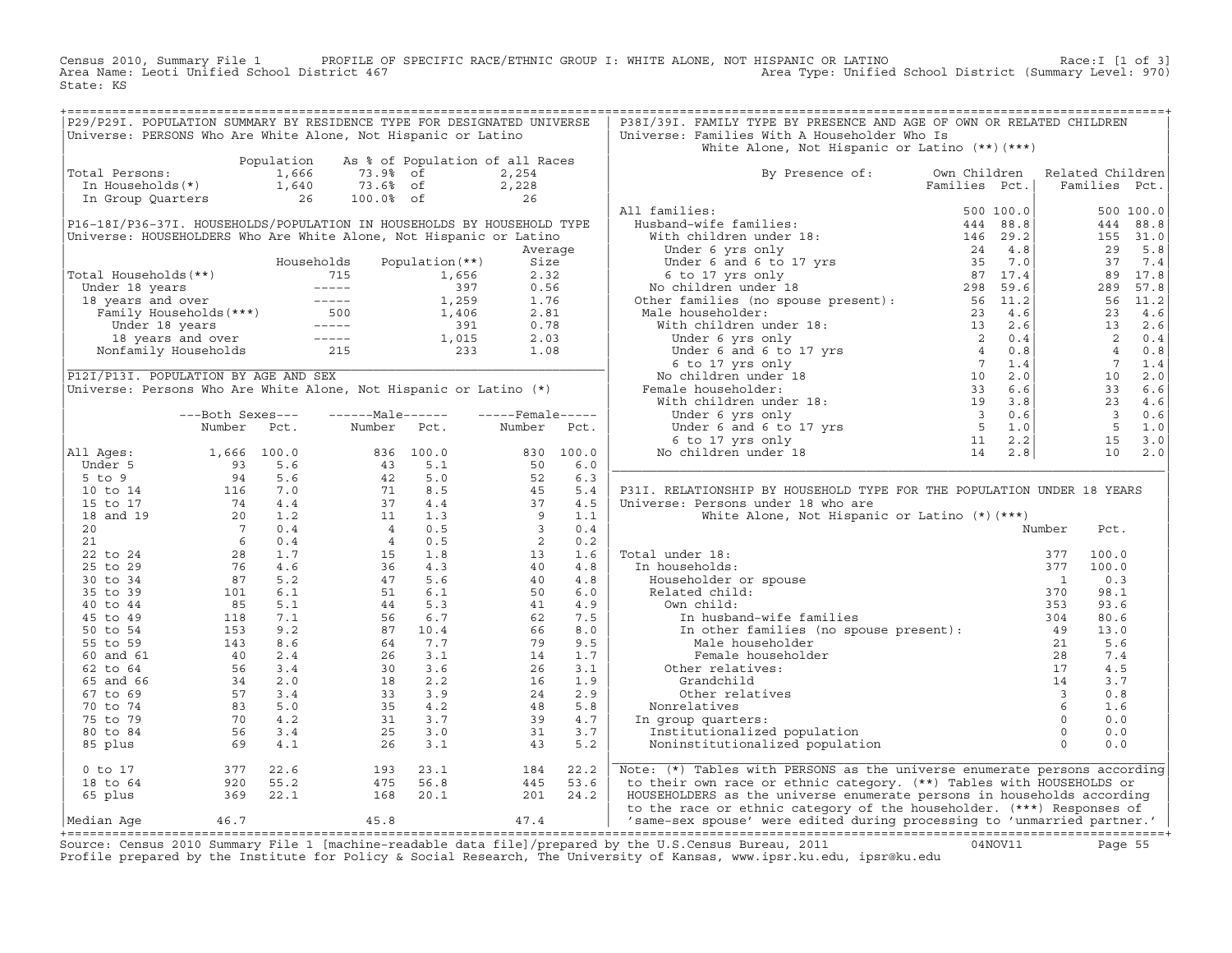Census 2010, Summary File 1 PROFILE OF SPECIFIC RACE/ETHNIC GROUP I: WHITE ALONE, NOT HISPANIC OR LATINO Race:I [2 of 3] Area Name: Leoti Unified School District 467 Area Type: Unified School District (Summary Level: 970) State: KS

| P29I/P34I. RELATIONSHIP BY HOUSEHOLD TYPE FOR ALL PERSONS & PERSONS 65+<br>Universe: Persons Who Are White Alone, Not Hispanic or Latino $(*)$ (***)                                                                          |                                         |       |        |                             |       | PCT14I. PRESENCE OF MULTIGENERATIONAL HOUSEHOLDS<br>Universe: Households With A Householder Who Is |                                                                  |      |                 |           |
|-------------------------------------------------------------------------------------------------------------------------------------------------------------------------------------------------------------------------------|-----------------------------------------|-------|--------|-----------------------------|-------|----------------------------------------------------------------------------------------------------|------------------------------------------------------------------|------|-----------------|-----------|
|                                                                                                                                                                                                                               |                                         |       |        |                             |       | White Alone, Not Hispanic or Latino (**)                                                           |                                                                  |      |                 |           |
|                                                                                                                                                                                                                               | All Ages<br>Number                      | Pct.  |        | 65 years and over<br>Number | Pct.  |                                                                                                    |                                                                  |      | Number          | Pct.      |
|                                                                                                                                                                                                                               |                                         |       |        |                             |       | Total:                                                                                             |                                                                  |      |                 | 715 100.0 |
| Total:                                                                                                                                                                                                                        | 1,666                                   | 100.0 |        | 369                         | 100.0 | Household has 3 or more generations                                                                |                                                                  |      | 10              | 1.4       |
| In households:                                                                                                                                                                                                                | 1,640                                   | 98.4  |        | 347                         | 94.0  | Household has 3 or more generations<br>Household does not have 3+ generations                      |                                                                  |      | 705             | 98.6      |
| In family households:                                                                                                                                                                                                         | 1,408                                   | 84.5  |        | 244                         | 66.1  |                                                                                                    |                                                                  |      |                 |           |
| Householder:                                                                                                                                                                                                                  | 500                                     | 30.0  |        | 133                         | 36.0  |                                                                                                    |                                                                  |      |                 |           |
| Male                                                                                                                                                                                                                          | 429                                     | 25.8  |        | 119                         | 32.2  |                                                                                                    |                                                                  |      |                 |           |
| Female                                                                                                                                                                                                                        | 71                                      | 4.3   |        | 14                          | 3.8   |                                                                                                    |                                                                  |      |                 |           |
| Spouse                                                                                                                                                                                                                        | 451                                     | 27.1  |        | 107                         | 29.0  | PCT19I. NONRELATIVES BY HOUSEHOLD TYPE (*) (***)                                                   |                                                                  |      |                 |           |
| Parent                                                                                                                                                                                                                        | $5^{\circ}$                             | 0.3   |        | $\overline{1}$              | 0.3   | Universe: Nonrelatives who are                                                                     |                                                                  |      |                 |           |
| Parent-in-law                                                                                                                                                                                                                 | $\overline{2}$                          | 0.1   |        | 2                           | 0.5   | White Alone, Not Hispanic or Latino (Total: 33)                                                    |                                                                  |      |                 |           |
| Child:                                                                                                                                                                                                                        | 407                                     | 24.4  |        |                             |       |                                                                                                    |                                                                  |      |                 |           |
| Biological                                                                                                                                                                                                                    | 375                                     | 22.5  |        |                             |       |                                                                                                    | In Family                                                        |      | In Nonfamily    |           |
| Adopted                                                                                                                                                                                                                       | $\overline{9}$                          | 0.5   |        |                             |       |                                                                                                    | Households                                                       |      | Households      |           |
| Step                                                                                                                                                                                                                          | 23                                      | 1.4   |        |                             |       |                                                                                                    | Number Pct.                                                      |      | Number          | Pct.      |
| Grandchild                                                                                                                                                                                                                    | 15                                      | 0.9   |        |                             |       |                                                                                                    |                                                                  |      |                 |           |
| Brother or sister                                                                                                                                                                                                             | $\overline{7}$                          | 0.4   |        |                             |       | Nonrelatives:                                                                                      | 16 100.0                                                         |      |                 | 17 100.0  |
| Son-in-law/daughter-in-law                                                                                                                                                                                                    | $\Omega$                                | 0.0   |        |                             |       | Roomer or boarder                                                                                  | 4 25.0                                                           |      | $\mathbf{1}$    | 5.9       |
| Other relatives (#)                                                                                                                                                                                                           | $5^{\circ}$                             | 0.3   |        | 1                           | 0.3   | Housemate or roommate                                                                              |                                                                  |      |                 | 3 17.6    |
| Nonrelatives                                                                                                                                                                                                                  | 16                                      | 1.0   |        | $\Omega$                    | 0.0   | Unmarried partner                                                                                  | $\begin{array}{ccc} 0 & 0.0 \\ 8 & 50.0 \\ 4 & 25.0 \end{array}$ |      | $\mathsf{R}$    | 47.1      |
|                                                                                                                                                                                                                               |                                         | 13.9  |        | 103                         | 27.9  | Other nonrelatives                                                                                 |                                                                  |      | $5 -$           | 29.4      |
|                                                                                                                                                                                                                               |                                         | 7.1   |        | 32                          | 8.7   |                                                                                                    |                                                                  |      |                 |           |
| Non-contract the households:<br>118 Male householder:<br>232 Male householder:<br>118 Living alone 107                                                                                                                        |                                         | 6.4   |        | 29                          | 7.9   |                                                                                                    |                                                                  |      |                 |           |
| Not living alone                                                                                                                                                                                                              | $\begin{array}{c} 11 \\ 97 \end{array}$ | 0.7   |        | $\overline{\phantom{a}}$    | 0.8   |                                                                                                    |                                                                  |      |                 |           |
| Female householder:                                                                                                                                                                                                           |                                         | 5.8   |        | 71                          | 19.2  | H17I. HOUSING UNITS BY HOUSEHOLDER'S AGE AND TENURE                                                |                                                                  |      |                 |           |
| Living alone                                                                                                                                                                                                                  | 93                                      | 5.6   |        | 71                          | 19.2  | Universe: Occupied Housing Units With A Householder Who Is                                         |                                                                  |      |                 |           |
| Not living alone                                                                                                                                                                                                              | $4\overline{4}$                         | 0.2   |        | $\overline{0}$              | 0.0   | White Alone, Not Hispanic or Latino (**)                                                           |                                                                  |      |                 |           |
| Nonrelatives                                                                                                                                                                                                                  | $\frac{17}{26}$                         | 1.0   |        | $\Omega$                    | 0.0   |                                                                                                    |                                                                  |      |                 |           |
| In group quarters:                                                                                                                                                                                                            |                                         | 1.6   |        | 22                          | 6.0   | Age of                                                                                             | Owner Occupied                                                   |      | Renter Occupied |           |
| Institutionalized                                                                                                                                                                                                             | 26                                      | 1.6   |        | 22                          | 6.0   | Householder                                                                                        | Number                                                           | Pct. | Number          | Pct.      |
| Noninstitutionalized                                                                                                                                                                                                          | $\Omega$                                | 0.0   |        | $\Omega$                    | 0.0   |                                                                                                    |                                                                  |      |                 |           |
|                                                                                                                                                                                                                               |                                         |       |        |                             |       | All Ages:                                                                                          | 562 100.0                                                        |      |                 | 153 100.0 |
| (#) For 65 yrs & over, includes children, siblings, etc. not shown separately                                                                                                                                                 |                                         |       |        |                             |       | 15 to 24                                                                                           | $\overline{7}$                                                   | 1.2  | $\mathsf{R}$    | 5.2       |
|                                                                                                                                                                                                                               |                                         |       |        |                             |       | 25 to 34                                                                                           | 50                                                               | 8.9  | 38              | 24.8      |
|                                                                                                                                                                                                                               |                                         |       |        |                             |       | 35 to 44                                                                                           | 74 13.2                                                          |      | 26              | 17.0      |
|                                                                                                                                                                                                                               |                                         |       |        |                             |       | 45 to 54                                                                                           | 115 20.5                                                         |      | 33              | 21.6      |
| P18I. HOUSEHOLD TYPE                                                                                                                                                                                                          |                                         |       |        |                             |       | 55 to 59                                                                                           | 61 10.9                                                          |      | 11              | 7.2       |
| Universe: Households with a Householder Who is                                                                                                                                                                                |                                         |       |        |                             |       | 60 to 64                                                                                           | 45                                                               | 8.0  | 11              | 7.2       |
| White Alone, Not Hispanic or Latino (**)                                                                                                                                                                                      |                                         |       |        |                             |       | 65 to 74                                                                                           | 100 17.8                                                         |      | 13              | 8.5       |
|                                                                                                                                                                                                                               |                                         |       | Number | Pct.                        |       | 75 to 84                                                                                           | 74 13.2                                                          |      | $\overline{7}$  | 4.6       |
|                                                                                                                                                                                                                               |                                         |       |        |                             |       | 85 and over                                                                                        | 36                                                               | 6.4  | 6               | 3.9       |
| Total:                                                                                                                                                                                                                        |                                         |       |        | 715 100.0                   |       |                                                                                                    |                                                                  |      |                 |           |
| Family households (***) :                                                                                                                                                                                                     |                                         |       |        | 500 69.9                    |       |                                                                                                    |                                                                  |      |                 |           |
| Husband-wife families                                                                                                                                                                                                         |                                         |       |        | 444 62.1                    |       | Note: (*) Tables with PERSONS as the universe enumerate persons                                    |                                                                  |      |                 |           |
| Other families:                                                                                                                                                                                                               |                                         |       | 56     | 7.8                         |       | according to their own race or ethnic category. (**) Tables with                                   |                                                                  |      |                 |           |
|                                                                                                                                                                                                                               |                                         |       |        |                             |       | HOUSEHOLDS or HOUSEHOLDERS as the universe enumerate persons in                                    |                                                                  |      |                 |           |
| Male householder, no wife present and the bouseholder, no husband present and the same of the same of the same of the same of the same of the same of the same of the same of the same of the same of the same of the same of |                                         |       |        |                             |       | households according to the race or ethnic category of the                                         |                                                                  |      |                 |           |
| Nonfamily households:                                                                                                                                                                                                         |                                         |       |        |                             |       | householder. (***) Responses of 'same-sex spouse' were edited                                      |                                                                  |      |                 |           |
| Householder living alone                                                                                                                                                                                                      |                                         |       | 200    | 28.0                        |       | during processing to 'unmarried partner.'                                                          |                                                                  |      |                 |           |
| Householder not living alone                                                                                                                                                                                                  |                                         |       | 15     | 2.1                         |       |                                                                                                    |                                                                  |      |                 |           |
|                                                                                                                                                                                                                               |                                         |       |        |                             |       |                                                                                                    |                                                                  |      |                 |           |
|                                                                                                                                                                                                                               |                                         |       |        |                             |       |                                                                                                    |                                                                  |      |                 |           |
| +=============                                                                                                                                                                                                                |                                         |       |        |                             |       |                                                                                                    |                                                                  |      |                 |           |

+===================================================================================================================================================+Source: Census 2010 Summary File 1 [machine−readable data file]/prepared by the U.S.Census Bureau, 2011 04NOV11 Page 56 Profile prepared by the Institute for Policy & Social Research, The University of Kansas, www.ipsr.ku.edu, ipsr@ku.edu